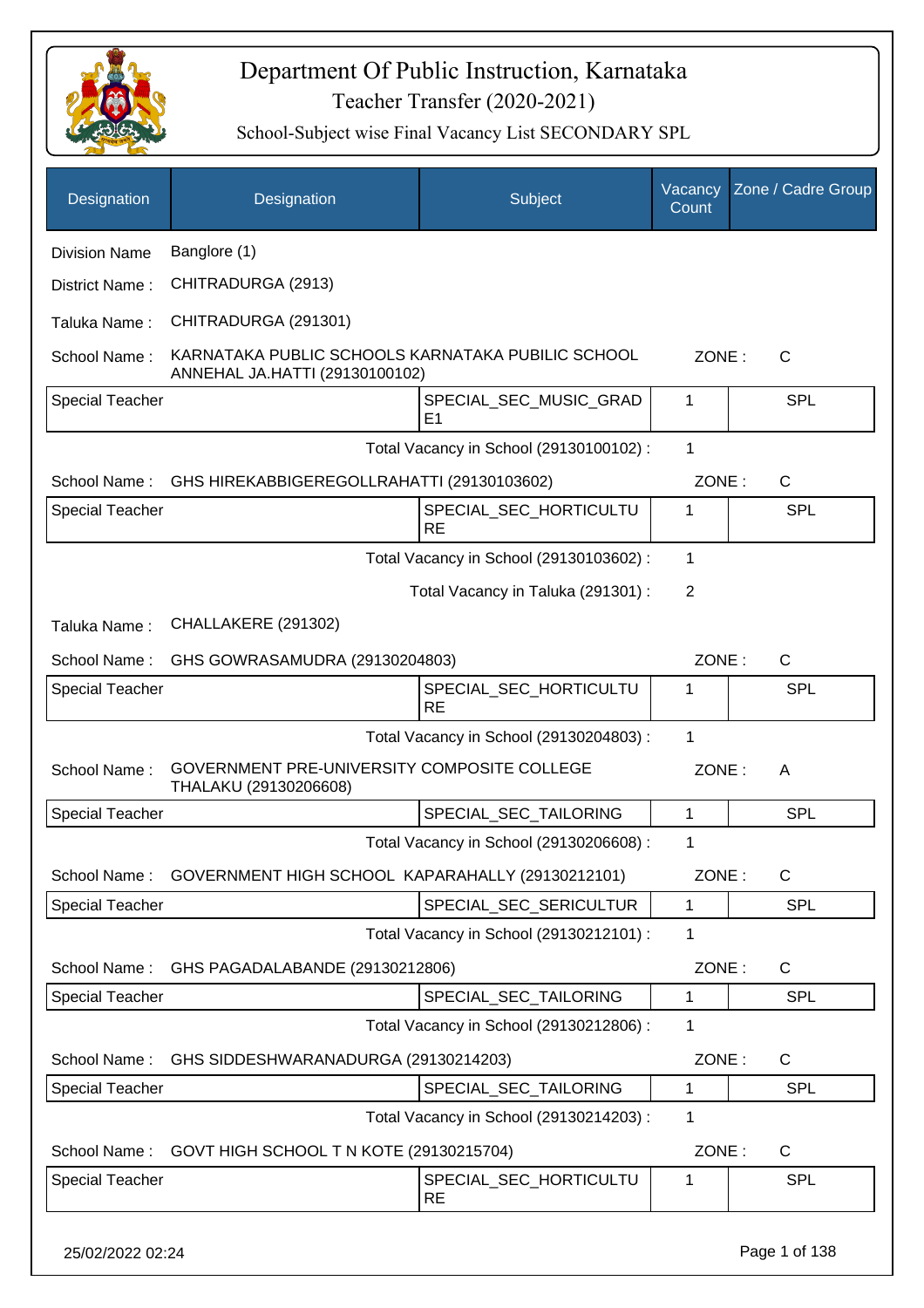

| Designation            | Designation                      | Subject                                  | Vacancy<br>Count | Zone / Cadre Group |
|------------------------|----------------------------------|------------------------------------------|------------------|--------------------|
|                        |                                  | Total Vacancy in School (29130215704) :  | 1                |                    |
| School Name:           | GHS DODDACHELLUR (29130216004)   |                                          | ZONE:            | $\mathsf{C}$       |
| Special Teacher        |                                  | SPECIAL_SEC_DRAWING                      | 1                | <b>SPL</b>         |
|                        |                                  | Total Vacancy in School (29130216004) :  | 1                |                    |
| School Name:           | GHS P MAHADEVAURA (29130221901)  |                                          | ZONE:            | C                  |
| <b>Special Teacher</b> |                                  | SPECIAL_SEC_DRAWING                      | $\mathbf{1}$     | <b>SPL</b>         |
|                        |                                  | Total Vacancy in School (29130221901) :  | 1                |                    |
|                        |                                  | Total Vacancy in Taluka (291302):        | 8                |                    |
| Taluka Name:           | <b>HIRIYUR (291303)</b>          |                                          |                  |                    |
| School Name:           | GHS PALAVVANAHALLI (29130300204) |                                          | ZONE:            | C                  |
| Special Teacher        |                                  | SPECIAL_SEC_HORTICULTU<br><b>RE</b>      | 1                | <b>SPL</b>         |
|                        |                                  | Total Vacancy in School (29130300204) :  | 1                |                    |
| School Name:           | GHS MD.KOTE (29130300503)        |                                          | ZONE:            | $\mathsf{C}$       |
| <b>Special Teacher</b> |                                  | SPECIAL_SEC_HORTICULTU<br><b>RE</b>      | 1                | SPL                |
|                        |                                  | Total Vacancy in School (29130300503) :  | 1                |                    |
| School Name:           | GHS AMBALAGERE (29130305003)     |                                          | ZONE:            | $\mathsf{C}$       |
| <b>Special Teacher</b> |                                  | SPECIAL_SEC_DRAWING                      | 1                | SPL                |
|                        |                                  | Total Vacancy in School (29130305003) :  | 1                |                    |
| School Name:           | G J.C. HARIYABBE (29130306505)   |                                          | ZONE:            | C                  |
| <b>Special Teacher</b> |                                  | SPECIAL_SEC_HORTICULTU<br><b>RE</b>      | 1                | <b>SPL</b>         |
|                        |                                  | Total Vacancy in School (29130306505) :  | 1                |                    |
| School Name:           | GHS V.K GUDDA (29130307302)      |                                          | ZONE:            | C                  |
| Special Teacher        |                                  | SPECIAL SEC MUSIC GRAD<br>E <sub>1</sub> | 1                | <b>SPL</b>         |
|                        |                                  | Total Vacancy in School (29130307302) :  | 1                |                    |
| School Name:           | GHS IKKANUR (29130308303)        |                                          | ZONE:            | $\mathsf{C}$       |
| <b>Special Teacher</b> |                                  | SPECIAL_SEC_HORTICULTU<br><b>RE</b>      | 1                | <b>SPL</b>         |
|                        |                                  | Total Vacancy in School (29130308303) :  | 1                |                    |
| School Name:           | GHS MASKAL (29130309207)         |                                          | ZONE:            | $\mathsf{C}$       |
| Special Teacher        |                                  | SPECIAL_SEC_DRAWING                      | $\mathbf 1$      | <b>SPL</b>         |
| 25/02/2022 02:24       |                                  |                                          |                  | Page 2 of 138      |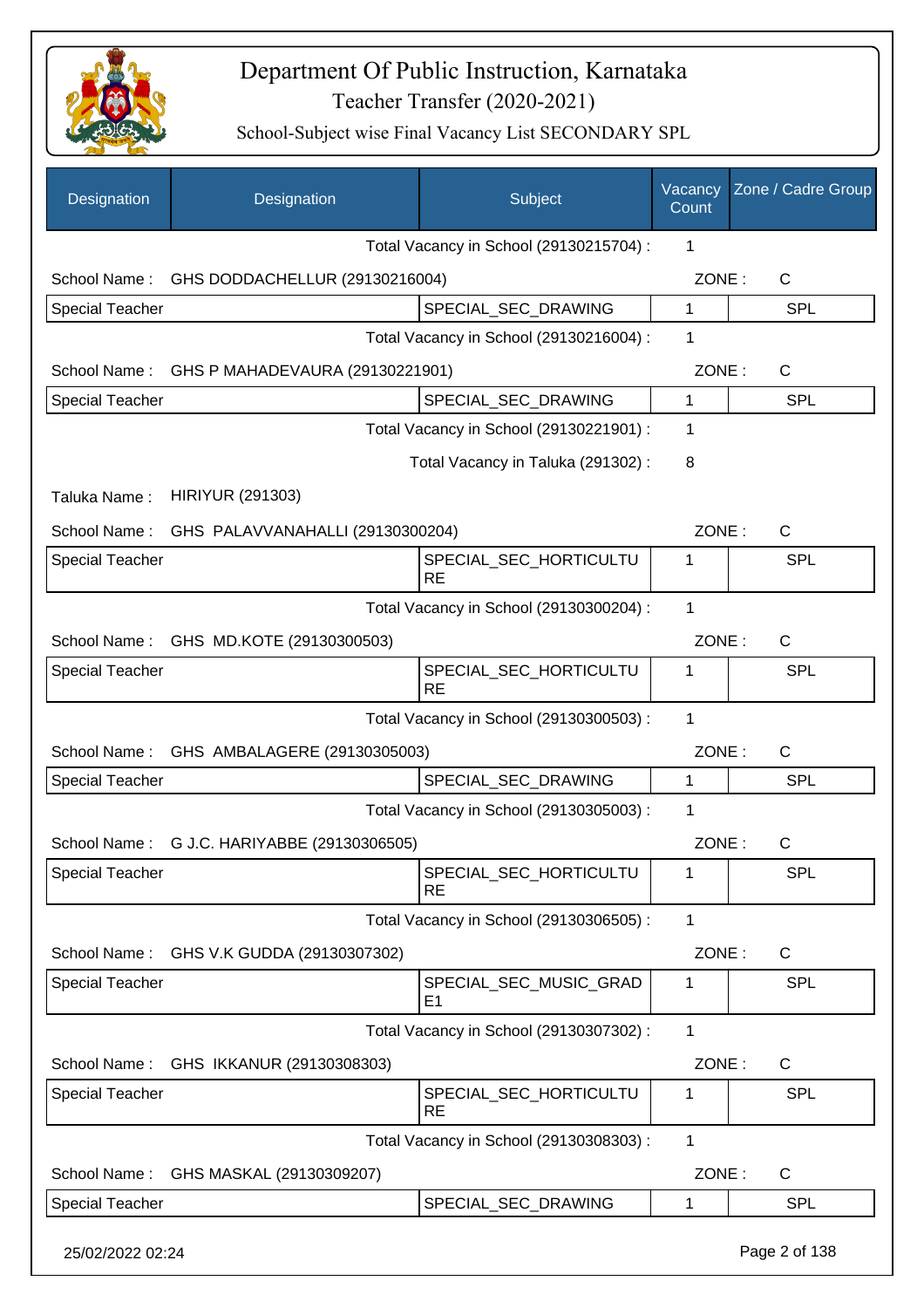

| Designation            | Designation                                                | Subject                                  | Vacancy<br>Count | Zone / Cadre Group |
|------------------------|------------------------------------------------------------|------------------------------------------|------------------|--------------------|
|                        |                                                            | Total Vacancy in School (29130309207) :  | 1                |                    |
| School Name:           | GJC V.V PURA (29130310106)                                 |                                          | ZONE:            | $\mathsf{C}$       |
| <b>Special Teacher</b> |                                                            | SPECIAL_SEC_HORTICULTU<br><b>RE</b>      | 1                | <b>SPL</b>         |
|                        |                                                            | Total Vacancy in School (29130310106) :  | 1                |                    |
| School Name:           | GHS GOWDANAHALLI (29130313506)                             |                                          | ZONE:            | C                  |
| <b>Special Teacher</b> |                                                            | SPECIAL_SEC_TAILORING                    | $\mathbf{1}$     | <b>SPL</b>         |
|                        |                                                            | Total Vacancy in School (29130313506) :  | 1                |                    |
| School Name:           | GJC J.G.HALLI (29130314114)                                |                                          | ZONE:            | $\mathsf{C}$       |
| <b>Special Teacher</b> |                                                            | SPECIAL SEC MUSIC GRAD<br>E <sub>1</sub> | 1                | SPL                |
|                        |                                                            | Total Vacancy in School (29130314114) :  | 1                |                    |
| School Name:           | KARNATAKA PUBLIC SCHOOLS KPS HOSAYALANADU<br>(29130319003) |                                          | ZONE:            | $\mathsf{C}$       |
| <b>Special Teacher</b> |                                                            | SPECIAL_SEC_HORTICULTU<br><b>RE</b>      | 1                | <b>SPL</b>         |
|                        |                                                            | Total Vacancy in School (29130319003) :  | 1                |                    |
| School Name:           | GHS VASANTHANAGARA (29130319501)                           |                                          | ZONE:            | $\mathsf{C}$       |
| <b>Special Teacher</b> |                                                            | SPECIAL_SEC_HORTICULTU<br><b>RE</b>      | 1                | <b>SPL</b>         |
|                        |                                                            | Total Vacancy in School (29130319501) :  | 1                |                    |
|                        |                                                            | Total Vacancy in Taluka (291303):        | 12               |                    |
| Taluka Name:           | HOLALKERE (291304)                                         |                                          |                  |                    |
| School Name:           | GHS CHIKKANDAVADI (29130400102)                            |                                          | ZONE:            | C                  |
| <b>Special Teacher</b> |                                                            | SPECIAL_SEC_HORTICULTU<br><b>RE</b>      | 1                | <b>SPL</b>         |
|                        |                                                            | Total Vacancy in School (29130400102) :  | 1                |                    |
| School Name:           | GOVERNMENT HIGH SCHOOL HIREYAMMIGANUR (29130412902)        |                                          | ZONE:            | C                  |
| Special Teacher        |                                                            | SPECIAL_SEC_HORTICULTU<br><b>RE</b>      | $\mathbf 1$      | <b>SPL</b>         |
|                        |                                                            | Total Vacancy in School (29130412902) :  | $\mathbf{1}$     |                    |
| School Name:           | KARNATAKA PUBLIC SCHOOLS GPUC KASHIPURA (29130414303)      |                                          | ZONE:            | C                  |
| <b>Special Teacher</b> |                                                            | SPECIAL_SEC_DRAWING                      | 1                | <b>SPL</b>         |
|                        |                                                            | Total Vacancy in School (29130414303) :  | 1                |                    |
| 25/02/2022 02:24       |                                                            |                                          |                  | Page 3 of 138      |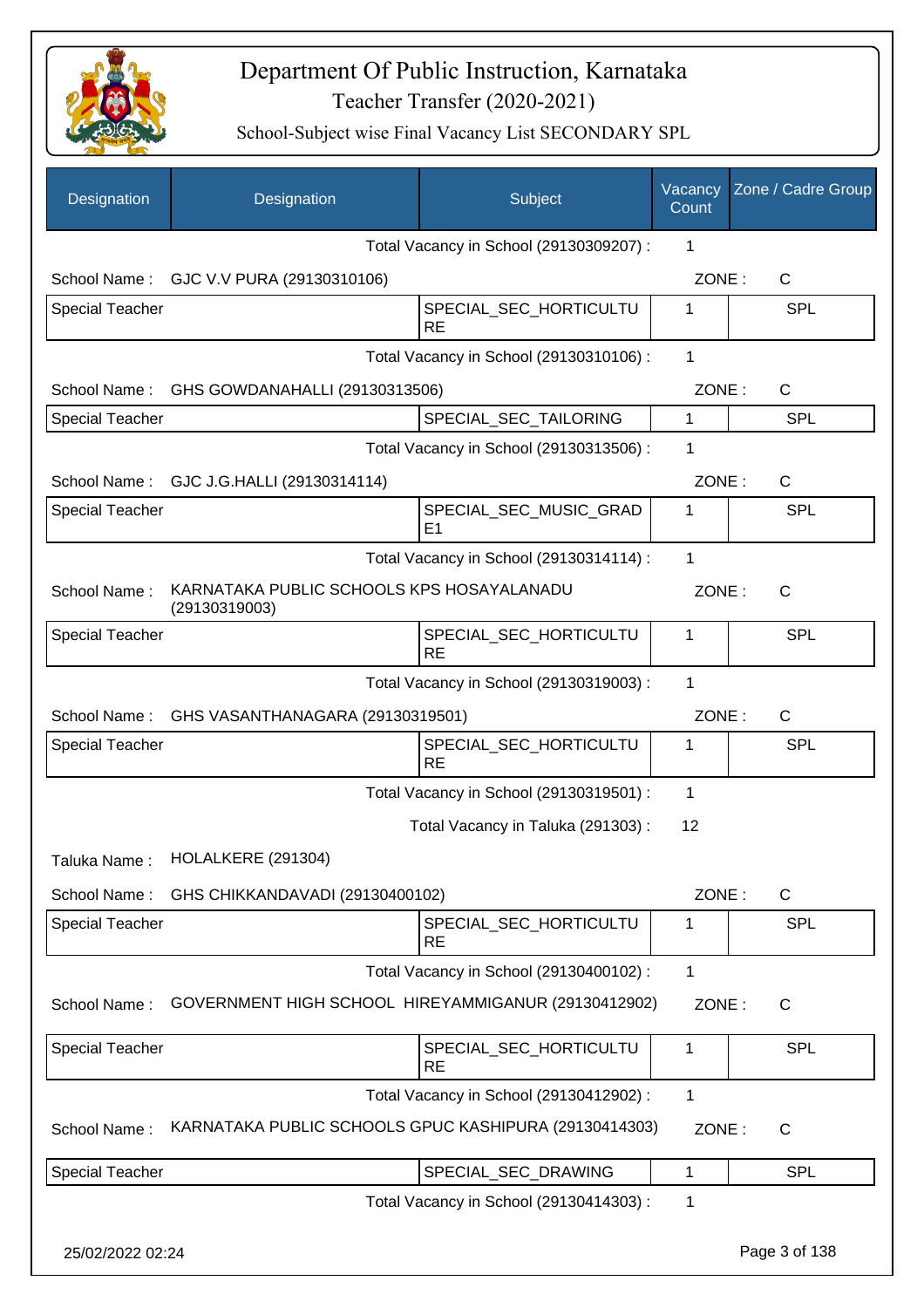

| Designation            | Designation                               | Subject                                 | Vacancy<br>Count | Zone / Cadre Group |
|------------------------|-------------------------------------------|-----------------------------------------|------------------|--------------------|
| School Name:           | GHS MADDERU (29130416202)                 |                                         | ZONE:            | $\mathsf{C}$       |
| <b>Special Teacher</b> |                                           | SPECIAL_SEC_HORTICULTU<br><b>RE</b>     | 1                | SPL                |
|                        |                                           | Total Vacancy in School (29130416202) : | $\mathbf{1}$     |                    |
| School Name:           | GOVT MMPU COLLEGE HOLALKERE (29130420607) |                                         | ZONE:            | A                  |
| <b>Special Teacher</b> |                                           | SPECIAL_SEC_HORTICULTU<br><b>RE</b>     | 1                | <b>SPL</b>         |
|                        |                                           | Total Vacancy in School (29130420607) : | 1                |                    |
| School Name:           | GHS AVINAHATTI (29130422003)              |                                         | ZONE:            | $\mathsf{C}$       |
| Special Teacher        |                                           | SPECIAL_SEC_HORTICULTU<br><b>RE</b>     | 1                | <b>SPL</b>         |
|                        |                                           | Total Vacancy in School (29130422003) : | 1                |                    |
| School Name:           | GHS THEKALAVATTI (29130424001)            |                                         | ZONE:            | C                  |
| <b>Special Teacher</b> |                                           | SPECIAL SEC DANCE                       | $\mathbf{1}$     | <b>SPL</b>         |
|                        |                                           | Total Vacancy in School (29130424001) : | 1                |                    |
|                        |                                           | Total Vacancy in Taluka (291304) :      | 7                |                    |
| Taluka Name:           | HOSADURGA (291305)                        |                                         |                  |                    |
| School Name:           | GHS GOOLIHATTI (29130504103)              |                                         | ZONE:            | $\mathsf{C}$       |
| <b>Special Teacher</b> |                                           | SPECIAL_SEC_DRAWING                     | $\mathbf 1$      | <b>SPL</b>         |
|                        |                                           | Total Vacancy in School (29130504103) : | 1                |                    |
| School Name:           | GHS NAGATHIHALLI (29130509708)            |                                         | ZONE:            | $\mathsf{C}$       |
| <b>Special Teacher</b> |                                           | SPECIAL_SEC_HORTICULTU<br><b>RE</b>     | 1                | <b>SPL</b>         |
|                        |                                           | Total Vacancy in School (29130509708) : | 1                |                    |
| School Name:           | GHS MENGASANDRA (29130515801)             |                                         | ZONE:            | $\mathsf{C}$       |
| <b>Special Teacher</b> |                                           | SPECIAL_SEC_DRAWING                     | 1                | <b>SPL</b>         |
|                        |                                           | Total Vacancy in School (29130515801) : | 1                |                    |
| School Name:           | GHS THANDAGA (29130517011)                |                                         | ZONE:            | C                  |
| <b>Special Teacher</b> |                                           | SPECIAL_SEC_AGRICULTUR                  | 1                | <b>SPL</b>         |
|                        |                                           | Total Vacancy in School (29130517011) : | 1                |                    |
| School Name:           | GJC(8-12) HOSADURGA (29130518707)         |                                         | ZONE:            | A                  |
| <b>Special Teacher</b> |                                           | SPECIAL_SEC_HORTICULTU<br><b>RE</b>     | 1                | <b>SPL</b>         |
|                        |                                           | Total Vacancy in School (29130518707) : | 1                |                    |
| 25/02/2022 02:24       |                                           |                                         |                  | Page 4 of 138      |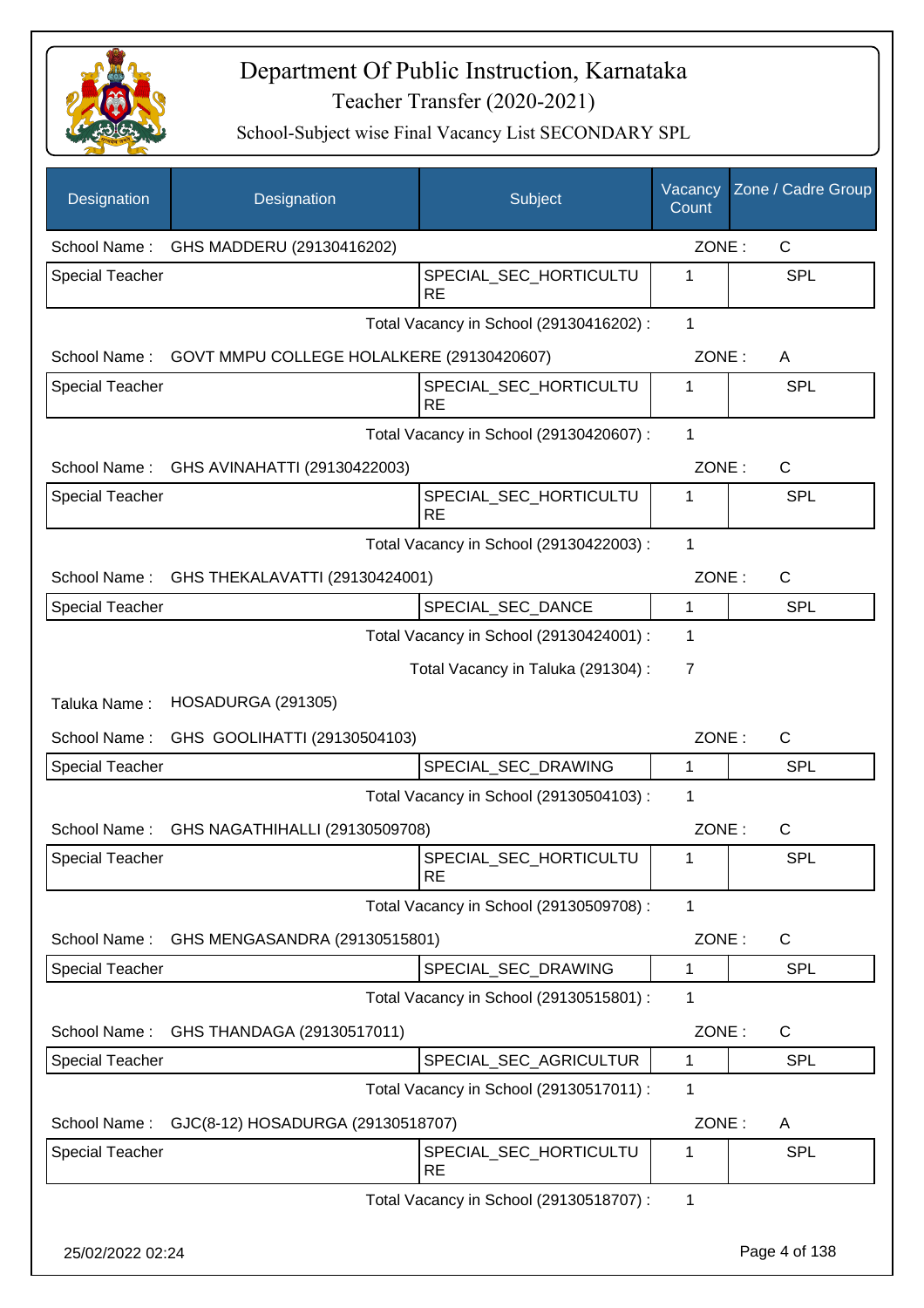

| Designation            | Designation                                                    | Subject                                 | Vacancy<br>Count | Zone / Cadre Group |
|------------------------|----------------------------------------------------------------|-----------------------------------------|------------------|--------------------|
| School Name:           | GJC (8-12) ANIVALA (29130521501)                               |                                         | ZONE:            | $\mathsf{C}$       |
| Special Teacher        |                                                                | SPECIAL_SEC_HORTICULTU<br><b>RE</b>     | 1                | <b>SPL</b>         |
|                        |                                                                | Total Vacancy in School (29130521501) : | 1                |                    |
|                        |                                                                | Total Vacancy in Taluka (291305):       | 6                |                    |
| Taluka Name:           | MOLAKALMUR (291306)                                            |                                         |                  |                    |
| School Name:           | GHS BANDRAVI (29130605202)                                     |                                         | ZONE:            | C                  |
| Special Teacher        |                                                                | SPECIAL_SEC_DRAWING                     | 1                | SPL                |
|                        |                                                                | Total Vacancy in School (29130605202) : | 1                |                    |
| School Name:           | GJC MOLAKALMURU (29130612305)                                  |                                         | ZONE:            | A                  |
| <b>Special Teacher</b> |                                                                | SPECIAL_SEC_DRAWING                     | 1                | <b>SPL</b>         |
|                        |                                                                | Total Vacancy in School (29130612305) : | 1                |                    |
| School Name:           | KPS B.G.KERE (29130613401)                                     |                                         | ZONE:            | C                  |
| Special Teacher        |                                                                | SPECIAL_SEC_TAILORING                   | 1                | <b>SPL</b>         |
|                        |                                                                | Total Vacancy in School (29130613401) : | 1                |                    |
|                        |                                                                | Total Vacancy in Taluka (291306):       | 3                |                    |
|                        |                                                                | Total Vacancy in District (2913):       | 38               |                    |
| District Name:         | DAVANAGERE (2914)                                              |                                         |                  |                    |
| Taluka Name:           | CHANNAGIRI (291401)                                            |                                         |                  |                    |
| School Name:           | GHS-CHIRADONI (29140104604)                                    |                                         | ZONE:            | $\mathsf{C}$       |
| <b>Special Teacher</b> |                                                                | SPECIAL_SEC_DRAWING                     | 1                | <b>SPL</b>         |
|                        |                                                                | Total Vacancy in School (29140104604) : | 1                |                    |
| School Name:           | GHS-KANIVEBILACHI (29140111403)                                |                                         | ZONE:            | C                  |
| <b>Special Teacher</b> |                                                                | SPECIAL SEC TAILORING                   | 1                | <b>SPL</b>         |
|                        |                                                                | Total Vacancy in School (29140111403) : | 1                |                    |
| School Name:           | GHS(URDU)-KEREBILACHI (29140111507)                            |                                         | ZONE:            | C                  |
| <b>Special Teacher</b> |                                                                | SPECIAL_SEC_DRAWING                     | 1                | <b>SPL</b>         |
|                        |                                                                | Total Vacancy in School (29140111507) : | 1                |                    |
| School Name:           | GHS(URDU)-KAREKATTE (29140111605)                              |                                         | ZONE:            | C                  |
| <b>Special Teacher</b> |                                                                | SPECIAL_SEC_DRAWING                     | 1                | <b>SPL</b>         |
|                        |                                                                | Total Vacancy in School (29140111605) : | 1                |                    |
| School Name:           | KARNATAKA PUBLIC SCHOOLS GSSJVP SANTHEBENNURU<br>(29140118811) |                                         | ZONE:            | C                  |
| 25/02/2022 02:24       |                                                                |                                         |                  | Page 5 of 138      |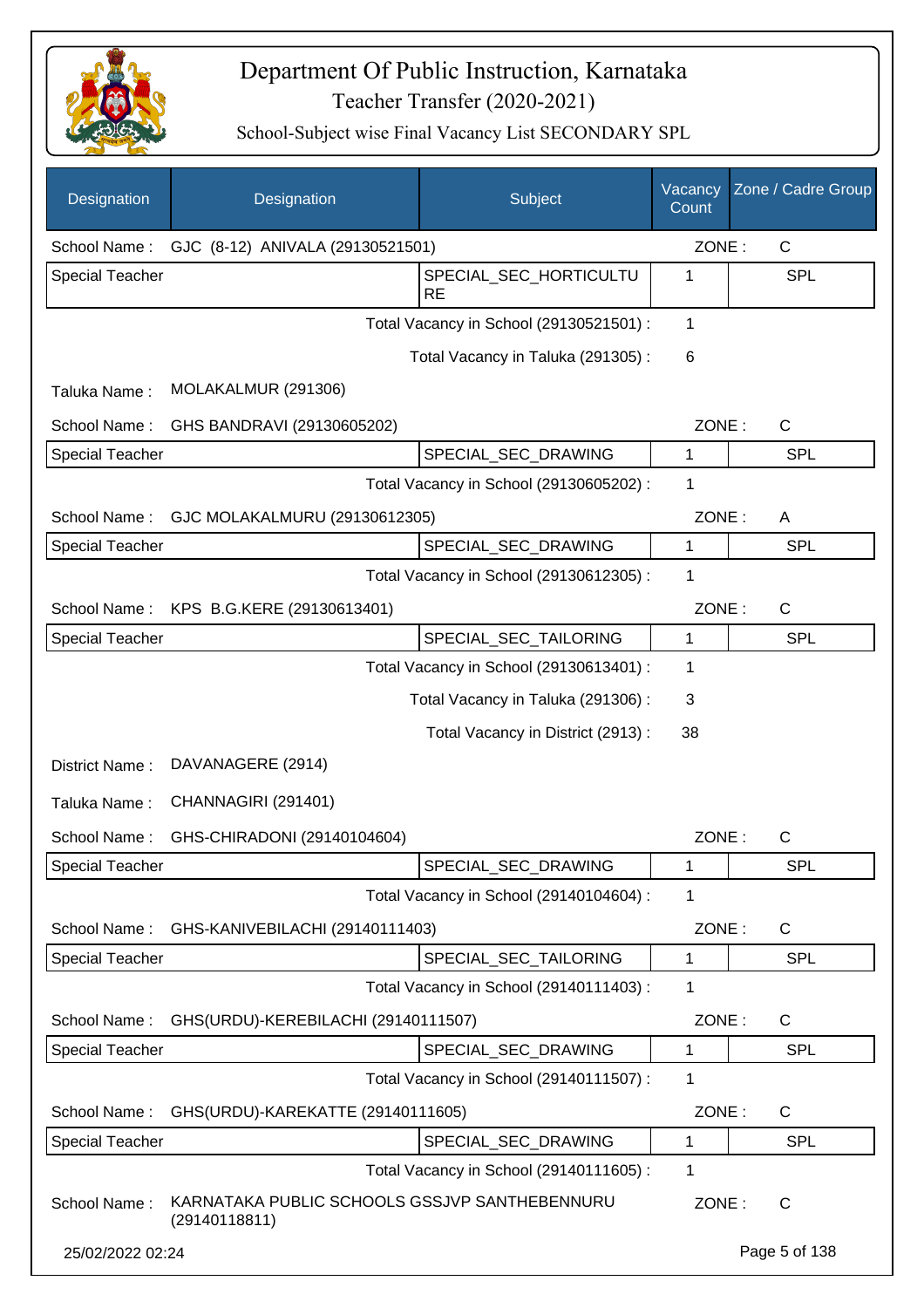

| Designation            | Designation                                                         | Subject                                 | Vacancy<br>Count | Zone / Cadre Group |
|------------------------|---------------------------------------------------------------------|-----------------------------------------|------------------|--------------------|
| <b>Special Teacher</b> |                                                                     | SPECIAL_SEC_DRAWING                     | 1                | <b>SPL</b>         |
|                        |                                                                     | Total Vacancy in School (29140118811) : | 1                |                    |
| School Name:           | GJC - CHANNAGIRI (29140122902)                                      |                                         | ZONE:            | A                  |
| <b>Special Teacher</b> |                                                                     | SPECIAL_SEC_DRAWING                     | 1                | <b>SPL</b>         |
|                        |                                                                     | Total Vacancy in School (29140122902) : | 1                |                    |
|                        |                                                                     | Total Vacancy in Taluka (291401) :      | 6                |                    |
| Taluka Name:           | DAVANAGERE(N) (291402)                                              |                                         |                  |                    |
| School Name:           | GHS-HALVARTHI (29140202602)                                         |                                         | ZONE:            | $\mathsf{C}$       |
| Special Teacher        |                                                                     | SPECIAL_SEC_HORTICULTU<br><b>RE</b>     | 1                | <b>SPL</b>         |
|                        |                                                                     | Total Vacancy in School (29140202602) : | 1                |                    |
| School Name:           | GOVT URDU H.S-S.S.M NAGARA DVG (29140208620)                        |                                         | ZONE:            | A                  |
| <b>Special Teacher</b> |                                                                     | SPECIAL_SEC_HORTICULTU<br><b>RE</b>     | 1                | <b>SPL</b>         |
|                        |                                                                     | Total Vacancy in School (29140208620) : | 1                |                    |
|                        |                                                                     | Total Vacancy in Taluka (291402):       | 2                |                    |
| Taluka Name:           | DAVANAGERE(S) (291403)                                              |                                         |                  |                    |
| School Name:           | GHS-NAGARASANAHALLI (29140301602)                                   |                                         | ZONE:            | $\mathsf{C}$       |
| <b>Special Teacher</b> |                                                                     | SPECIAL_SEC_TAILORING                   | 1                | <b>SPL</b>         |
|                        |                                                                     | Total Vacancy in School (29140301602) : | 1                |                    |
| School Name:           | KARNATAKA PUBLIC SCHOOLS GOVT PU COLLEGE KUKKUWADA<br>(29140301706) |                                         | ZONE:            | $\mathsf{C}$       |
| <b>Special Teacher</b> |                                                                     | SPECIAL_SEC_HORTICULTU<br><b>RE</b>     | 1                | <b>SPL</b>         |
|                        |                                                                     | Total Vacancy in School (29140301706) : | 1                |                    |
| School Name:           | GHS ANJANEYA-THURCHGATTA (29140302105)                              |                                         | ZONE:            | B                  |
| <b>Special Teacher</b> |                                                                     | SPECIAL_SEC_HORTICULTU<br><b>RE</b>     | 1                | <b>SPL</b>         |
|                        |                                                                     | Total Vacancy in School (29140302105) : | 1                |                    |
| School Name:           | GHS-H.BASAPURA (29140304908)                                        |                                         | ZONE:            | $\mathsf{C}$       |
| <b>Special Teacher</b> |                                                                     | SPECIAL_SEC_TAILORING                   | 1                | <b>SPL</b>         |
|                        |                                                                     | Total Vacancy in School (29140304908) : | 1                |                    |
| School Name:           | GHS - RAMAGONDANAHALLI DAVANAGERE SOUTH (29140305602)               |                                         | ZONE:            | C                  |
| <b>Special Teacher</b> |                                                                     | SPECIAL_SEC_HORTICULTU                  | 1                | <b>SPL</b>         |
| 25/02/2022 02:24       |                                                                     |                                         |                  | Page 6 of 138      |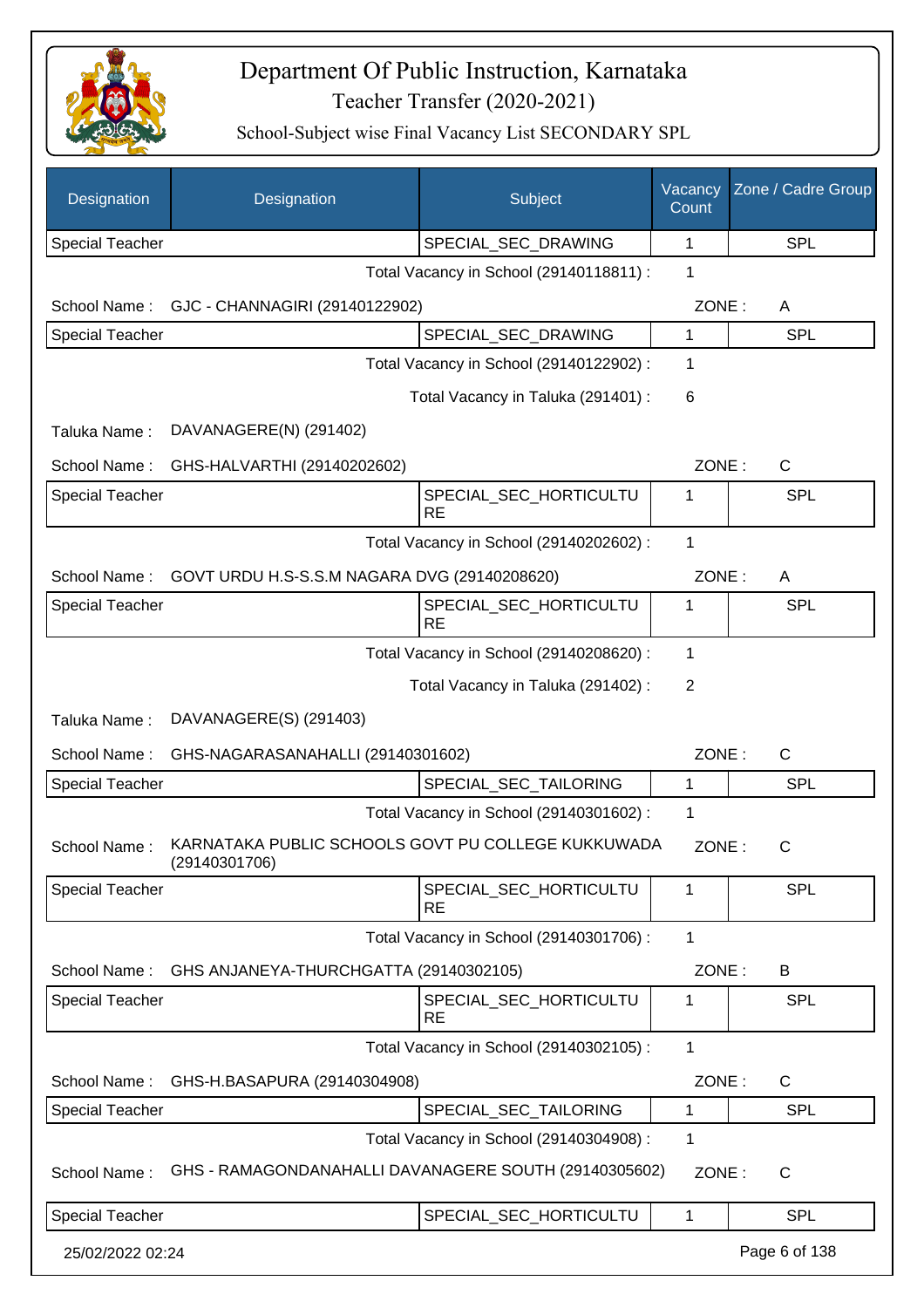

| Designation            | Designation                                           | Subject                                 | Vacancy<br>Count | Zone / Cadre Group |
|------------------------|-------------------------------------------------------|-----------------------------------------|------------------|--------------------|
|                        |                                                       | E                                       |                  |                    |
|                        |                                                       | Total Vacancy in School (29140305602):  | 1                |                    |
| School Name:           | GOVT MARUTHI PUC-LOKIKERE (29140305803)               |                                         | ZONE:            | $\mathsf{C}$       |
| <b>Special Teacher</b> |                                                       | SPECIAL_SEC_HORTICULTU<br><b>RE</b>     | 1                | <b>SPL</b>         |
|                        |                                                       | Total Vacancy in School (29140305803) : | 1                |                    |
|                        |                                                       | Total Vacancy in Taluka (291403) :      | 6                |                    |
| Taluka Name:           | <b>HARIHARA (291404)</b>                              |                                         |                  |                    |
| School Name:           | GHS - BILASANUR (29140400602)                         |                                         | ZONE:            | $\mathsf{C}$       |
| <b>Special Teacher</b> |                                                       | SPECIAL_SEC_HORTICULTU<br><b>RE</b>     | 1                | SPL                |
|                        |                                                       | Total Vacancy in School (29140400602) : | 1                |                    |
| School Name:           | GOVT HIGH SCHOOL - GUTTHURU (29140402402)             |                                         | ZONE:            | B                  |
| <b>Special Teacher</b> |                                                       | SPECIAL_SEC_HORTICULTU<br><b>RE</b>     | 1                | <b>SPL</b>         |
|                        |                                                       | Total Vacancy in School (29140402402) : | 1                |                    |
|                        | School Name: S.B.P.K. GHS. - HANAGAVADI (29140403003) |                                         | ZONE:            | B                  |
| <b>Special Teacher</b> |                                                       | SPECIAL_SEC_TAILORING                   | 1                | SPL                |
|                        |                                                       | Total Vacancy in School (29140403003) : | 1                |                    |
|                        | School Name: GJC - KUMBALURU (29140405205)            |                                         | ZONE:            | B                  |
| Special Teacher        |                                                       | SPECIAL_SEC_SERICULTUR                  | 1                | SPL                |
|                        |                                                       | Total Vacancy in School (29140405205) : | 1                |                    |
| School Name:           | GHS - RAJANAHALLI (29140406710)                       |                                         | ZONE:            | $\mathsf C$        |
| Special Teacher        |                                                       | SPECIAL_SEC_TAILORING                   | 1                | <b>SPL</b>         |
|                        |                                                       | Total Vacancy in School (29140406710) : | 1                |                    |
| School Name:           | GHS - SARATHI (29140407203)                           |                                         | ZONE:            | C                  |
| Special Teacher        |                                                       | SPECIAL_SEC_TAILORING                   | 1                | <b>SPL</b>         |
|                        |                                                       | Total Vacancy in School (29140407203) : | 1                |                    |
|                        |                                                       | Total Vacancy in Taluka (291404) :      | 6                |                    |
| Taluka Name:           | <b>HONNALI (291405)</b>                               |                                         |                  |                    |
| School Name:           | GHS-HIREGONIGERE (29140502903)                        |                                         | ZONE:            | C                  |
| Special Teacher        |                                                       | SPECIAL_SEC_TAILORING                   | 1                | <b>SPL</b>         |
|                        |                                                       | Total Vacancy in School (29140502903) : | 1                |                    |
| 25/02/2022 02:24       |                                                       |                                         |                  | Page 7 of 138      |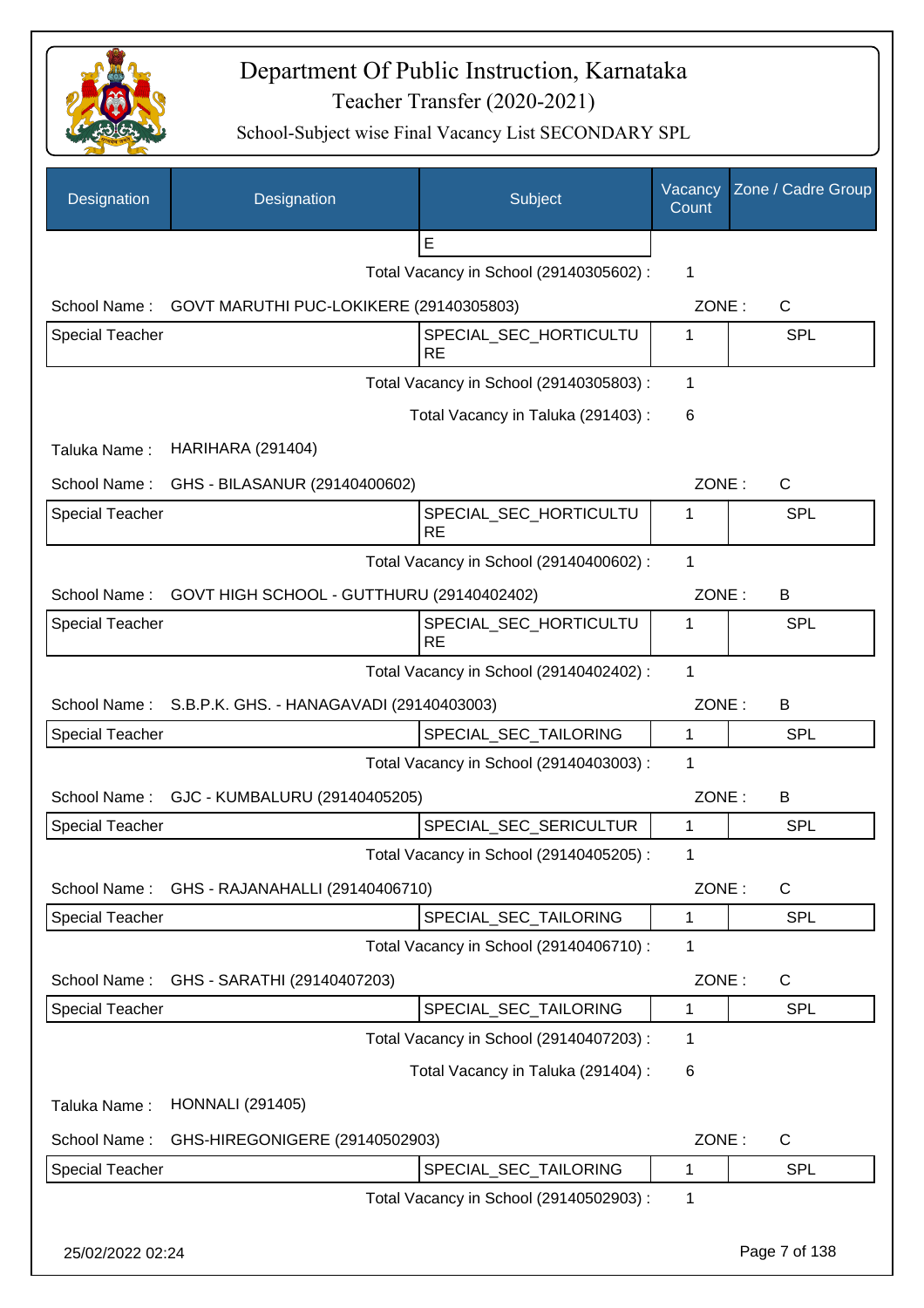

| Designation            | Designation                                                                                        | Subject                                 | Vacancy<br>Count | Zone / Cadre Group |
|------------------------|----------------------------------------------------------------------------------------------------|-----------------------------------------|------------------|--------------------|
| School Name:           | GHS - YARECHIKKANAHALLI (29140503702)                                                              |                                         | ZONE:            | C                  |
| <b>Special Teacher</b> |                                                                                                    | SPECIAL_SEC_HORTICULTU<br><b>RE</b>     | 1                | <b>SPL</b>         |
|                        |                                                                                                    | Total Vacancy in School (29140503702) : | 1                |                    |
| School Name:           | GHS-MUKTHENAHALLI (29140504002)                                                                    |                                         | ZONE:            | $\mathsf{C}$       |
| <b>Special Teacher</b> |                                                                                                    | SPECIAL SEC TAILORING                   | 1                | <b>SPL</b>         |
|                        |                                                                                                    | Total Vacancy in School (29140504002) : | 1                |                    |
| School Name:           | GHS-THARAGANAHALLI (29140504802)                                                                   |                                         | ZONE:            | C                  |
| <b>Special Teacher</b> |                                                                                                    | SPECIAL SEC HORTICULTU<br><b>RE</b>     | 1                | SPL                |
|                        |                                                                                                    | Total Vacancy in School (29140504802) : | $\mathbf{1}$     |                    |
| School Name:           | KARNATAKA PUBLIC SCHOOLS GOVT PU COLLEGE SASVEHALLI<br>(29140505106)                               |                                         | ZONE:            | $\mathsf{C}$       |
| <b>Special Teacher</b> |                                                                                                    | SPECIAL SEC HORTICULTU<br><b>RE</b>     | 1                | <b>SPL</b>         |
|                        |                                                                                                    | Total Vacancy in School (29140505106) : | 1                |                    |
| School Name:           | GHS - LINGAPURA (29140506403)                                                                      |                                         | ZONE:            | $\mathsf{C}$       |
| <b>Special Teacher</b> |                                                                                                    | SPECIAL_SEC_HORTICULTU<br><b>RE</b>     | 1                | <b>SPL</b>         |
|                        |                                                                                                    | Total Vacancy in School (29140506403) : | 1                |                    |
| School Name:           | GHS-RAMPURA (29140507004)                                                                          |                                         | ZONE:            | C                  |
| <b>Special Teacher</b> |                                                                                                    | SPECIAL SEC TAILORING                   | 1                | SPL                |
|                        |                                                                                                    | Total Vacancy in School (29140507004) : | 1                |                    |
| School Name:           | GHS - HOSAJOGA (29140512104)                                                                       |                                         | ZONE:            | C                  |
| <b>Special Teacher</b> |                                                                                                    | SPECIAL_SEC_HORTICULTU<br><b>RE</b>     | 1                | SPL                |
|                        |                                                                                                    | Total Vacancy in School (29140512104) : | 1                |                    |
| School Name:           | KARNATAKA PUBLIC SCHOOLS GOVT PRE-UNIVERSITY COLLEGE<br>HIGH SCHOOL SECTION NYAMATHI (29140514709) |                                         | ZONE:            | A                  |
| <b>Special Teacher</b> |                                                                                                    | SPECIAL_SEC_HORTICULTU<br><b>RE</b>     | 1                | <b>SPL</b>         |
|                        |                                                                                                    | Total Vacancy in School (29140514709) : | 1                |                    |
|                        |                                                                                                    | Total Vacancy in Taluka (291405):       | 9                |                    |
| Taluka Name:           | JAGALUR (291406)                                                                                   |                                         |                  |                    |
| School Name:           | GHS - DIDDIGI (29140603502)                                                                        |                                         | ZONE:            | $\mathsf{C}$       |
|                        |                                                                                                    |                                         |                  |                    |
| 25/02/2022 02:24       |                                                                                                    |                                         |                  | Page 8 of 138      |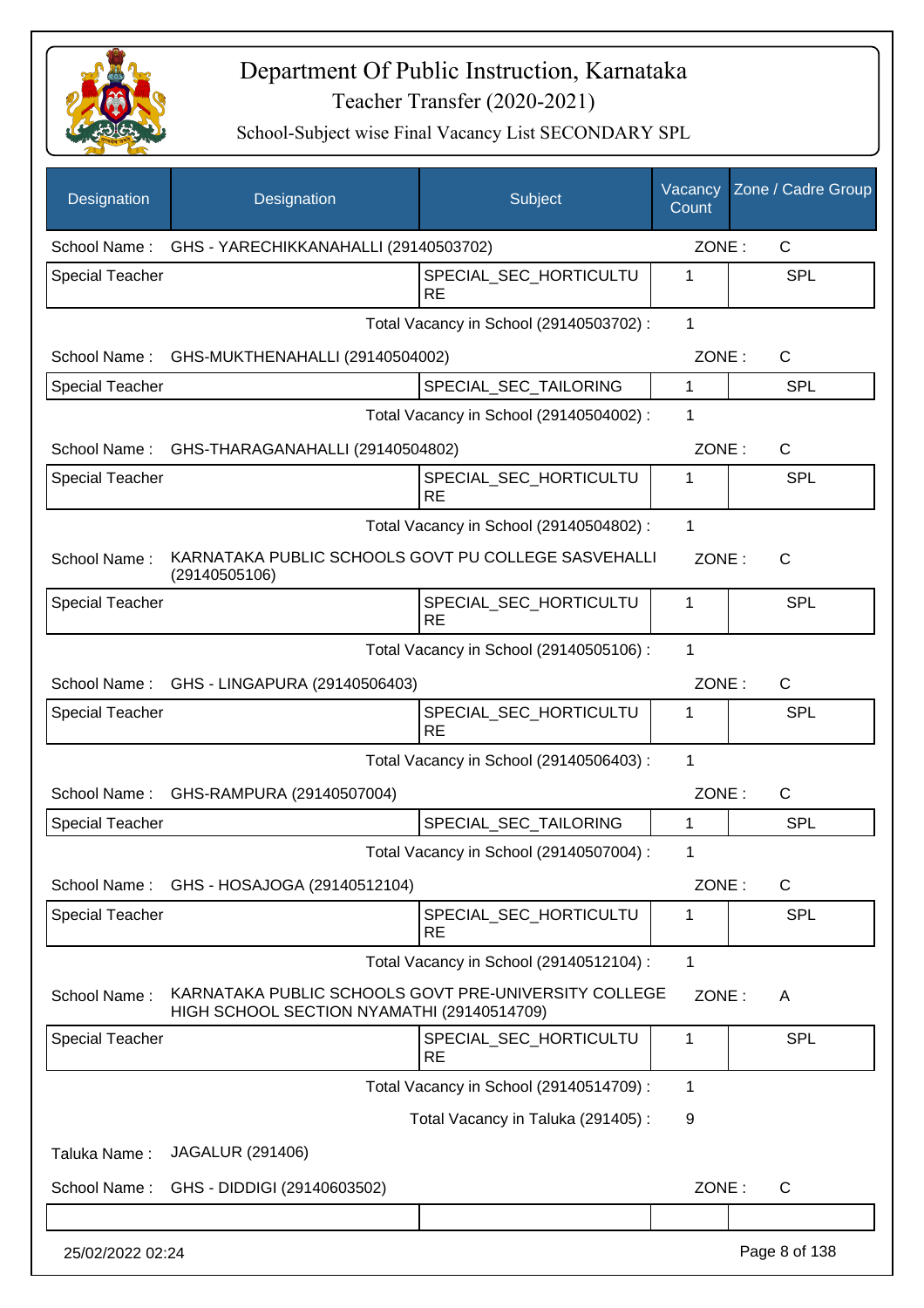

| Designation            | Designation                                      | Subject                                 | Vacancy<br>Count | Zone / Cadre Group |
|------------------------|--------------------------------------------------|-----------------------------------------|------------------|--------------------|
| <b>Special Teacher</b> |                                                  | SPECIAL_SEC_DRAWING                     | 1                | <b>SPL</b>         |
|                        |                                                  | Total Vacancy in School (29140603502) : | 1                |                    |
| School Name:           | GHS DODDABOMMANAHALLI (29140603602)              |                                         | ZONE:            | C                  |
| <b>Special Teacher</b> |                                                  | SPECIAL_SEC_DRAWING                     | $\mathbf{1}$     | <b>SPL</b>         |
|                        |                                                  | Total Vacancy in School (29140603602) : | 1                |                    |
| School Name:           | GHS - DONEHALLI (29140603703)                    |                                         | ZONE:            | C                  |
| <b>Special Teacher</b> |                                                  | SPECIAL_SEC_HORTICULTU<br><b>RE</b>     | 1                | SPL                |
|                        |                                                  | Total Vacancy in School (29140603703) : | 1                |                    |
| School Name:           | GHS - GURUSIDDAPURA (29140604903)                |                                         | ZONE:            | $\mathsf{C}$       |
| <b>Special Teacher</b> |                                                  | SPECIAL_SEC_TAILORING                   | $\mathbf{1}$     | <b>SPL</b>         |
|                        |                                                  | Total Vacancy in School (29140604903) : | 1                |                    |
| School Name:           | GHS - HIREMALLANAHOLE (29140605804)              |                                         | ZONE:            | $\mathsf{C}$       |
| <b>Special Teacher</b> |                                                  | SPECIAL_SEC_TAILORING                   | $\mathbf{1}$     | <b>SPL</b>         |
|                        |                                                  | Total Vacancy in School (29140605804) : | 1                |                    |
|                        | School Name: GHS - MEDIKERANAHALLI (29140609302) |                                         | ZONE:            | $\mathsf{C}$       |
| <b>Special Teacher</b> |                                                  | SPECIAL_SEC_DRAWING                     | $\mathbf{1}$     | <b>SPL</b>         |
|                        |                                                  | Total Vacancy in School (29140609302) : | 1                |                    |
|                        | School Name: GHS - THORANAGATTE (29140613802)    |                                         | ZONE:            | C                  |
| <b>Special Teacher</b> |                                                  | SPECIAL_SEC_HORTICULTU<br><b>RE</b>     | 1                | SPL                |
|                        |                                                  | Total Vacancy in School (29140613802) : | 1                |                    |
|                        |                                                  | Total Vacancy in Taluka (291406) :      | 7                |                    |
|                        |                                                  | Total Vacancy in District (2914) :      | 36               |                    |
| District Name:         | SHIVAMOGGA (2915)                                |                                         |                  |                    |
| Taluka Name:           | BHADRAVATI (291501)                              |                                         |                  |                    |
| School Name:           | GHS MAVINAKERE (29150111203)                     |                                         | ZONE:            | $\mathsf{C}$       |
| Special Teacher        |                                                  | SPECIAL_SEC_DRAWING                     | 1                | <b>SPL</b>         |
|                        |                                                  | Total Vacancy in School (29150111203) : | 1                |                    |
| School Name:           | SANCHI HONNAMMA GGPUC OLD TOWN (29150116007)     |                                         | ZONE:            | A                  |
| Special Teacher        |                                                  | SPECIAL_SEC_HORTICULTU<br><b>RE</b>     | 1                | <b>SPL</b>         |
|                        |                                                  | Total Vacancy in School (29150116007) : | 1                |                    |
| 25/02/2022 02:24       |                                                  |                                         |                  | Page 9 of 138      |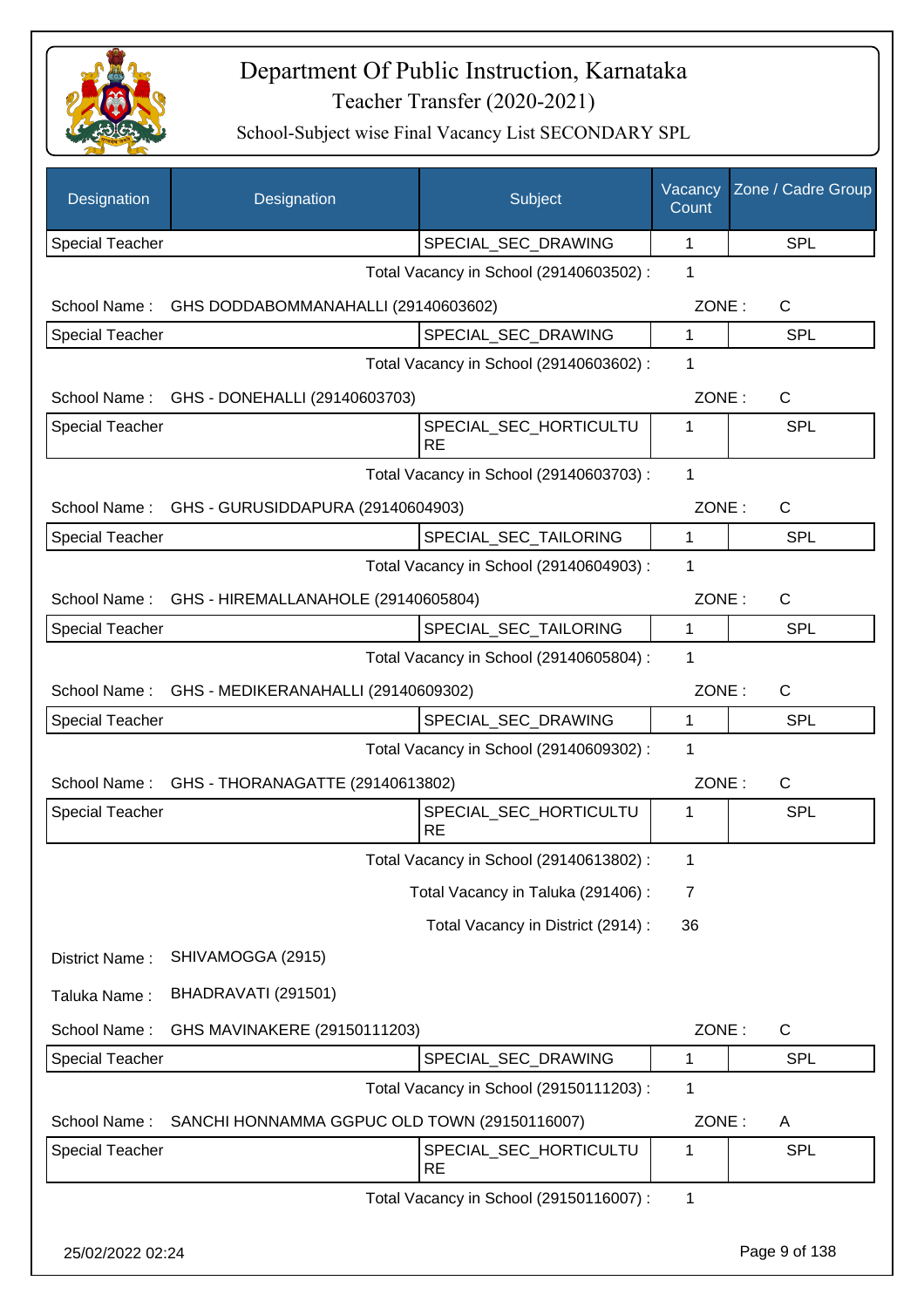

| Designation            | Designation                    | Subject                                  | Vacancy<br>Count | Zone / Cadre Group |
|------------------------|--------------------------------|------------------------------------------|------------------|--------------------|
|                        |                                | Total Vacancy in Taluka (291501) :       | $\overline{2}$   |                    |
| Taluka Name:           | <b>HOSANAGAR (291502)</b>      |                                          |                  |                    |
| School Name:           | GHS JAYANAGAR (29150211806)    |                                          | ZONE:            | B                  |
| <b>Special Teacher</b> |                                | SPECIAL SEC TAILORING                    | 1                | <b>SPL</b>         |
|                        |                                | Total Vacancy in School (29150211806) :  | 1                |                    |
| School Name:           | GPUC RIPPONPET (29150224206)   |                                          | ZONE:            | C                  |
| <b>Special Teacher</b> |                                | SPECIAL_SEC_MUSIC_GRAD<br>E <sub>1</sub> | 1                | <b>SPL</b>         |
|                        |                                | Total Vacancy in School (29150224206) :  | 1                |                    |
| School Name:           | GHS SAMPEKATTE (29150224701)   |                                          | ZONE:            | $\mathsf{C}$       |
| <b>Special Teacher</b> |                                | SPECIAL_SEC_DRAWING                      | $\mathbf{1}$     | <b>SPL</b>         |
|                        |                                | Total Vacancy in School (29150224701) :  | 1                |                    |
|                        |                                | Total Vacancy in Taluka (291502):        | 3                |                    |
| Taluka Name:           | SAGAR (291503)                 |                                          |                  |                    |
| School Name:           | GHS KANALE (29150328602)       |                                          | ZONE:            | $\mathsf{C}$       |
| <b>Special Teacher</b> |                                | SPECIAL_SEC_TAILORING                    | 1                | <b>SPL</b>         |
|                        |                                | Total Vacancy in School (29150328602) :  | 1                |                    |
|                        |                                | Total Vacancy in Taluka (291503) :       | 1                |                    |
| Taluka Name:           | SHIKARIPUR (291504)            |                                          |                  |                    |
| School Name:           | GHS MALLENAHALLI (29150400502) |                                          | ZONE:            | C                  |
| <b>Special Teacher</b> |                                | SPECIAL_SEC_DRAWING                      | 1                | <b>SPL</b>         |
|                        |                                | Total Vacancy in School (29150400502) :  | 1                |                    |
| School Name:           | GHS KAGINALLI (29150413902)    |                                          | ZONE:            | C                  |
| <b>Special Teacher</b> |                                | SPECIAL_SEC_MUSIC_GRAD<br>E <sub>1</sub> | 1                | <b>SPL</b>         |
|                        |                                | Total Vacancy in School (29150413902) :  | $\mathbf{1}$     |                    |
| School Name:           | GUHS UDAGANI (29150424905)     |                                          | ZONE:            | C                  |
| <b>Special Teacher</b> |                                | SPECIAL_SEC_DRAWING                      | 1                | <b>SPL</b>         |
|                        |                                | Total Vacancy in School (29150424905) :  | 1                |                    |
| School Name:           | GPUC SHIKARIPUR (29150426705)  |                                          | ZONE:            | A                  |
| <b>Special Teacher</b> |                                | SPECIAL_SEC_DRAWING                      | 1                | <b>SPL</b>         |
| <b>Special Teacher</b> |                                | SPECIAL_SEC_MUSIC_GRAD<br>E <sub>1</sub> | 1                | <b>SPL</b>         |
| 25/02/2022 02:24       |                                |                                          |                  | Page 10 of 138     |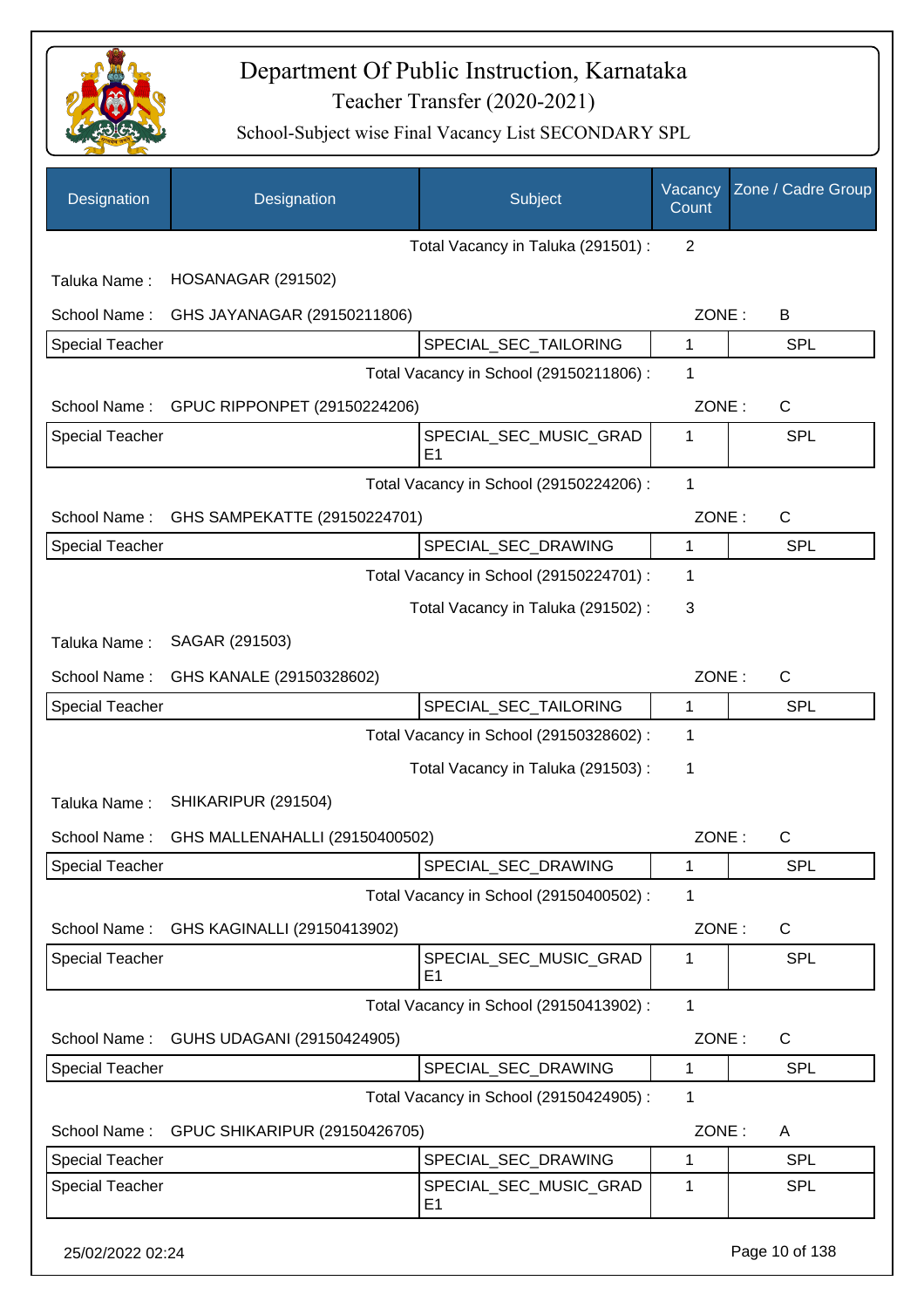

| Designation            | Designation                                                                       | Subject                                  | Vacancy<br>Count | Zone / Cadre Group |
|------------------------|-----------------------------------------------------------------------------------|------------------------------------------|------------------|--------------------|
|                        |                                                                                   | Total Vacancy in School (29150426705) :  | 2                |                    |
|                        |                                                                                   | Total Vacancy in Taluka (291504) :       | 5                |                    |
| Taluka Name:           | THIRTHAHALLI (291507)                                                             |                                          |                  |                    |
| School Name:           | GPUC THIRTHAHALLI (29150737804)                                                   |                                          | ZONE:            | A                  |
| Special Teacher        |                                                                                   | SPECIAL_SEC_HORTICULTU<br><b>RE</b>      | 1                | <b>SPL</b>         |
|                        |                                                                                   | Total Vacancy in School (29150737804) :  | 1                |                    |
|                        |                                                                                   | Total Vacancy in Taluka (291507) :       | 1                |                    |
|                        |                                                                                   | Total Vacancy in District (2915):        | 12               |                    |
| District Name:         | TUMAKURU (2918)                                                                   |                                          |                  |                    |
| Taluka Name:           | CHIKNAYAKANHALLI (291801)                                                         |                                          |                  |                    |
| School Name:           | GHS HULIYAR THAMMADIHALLI (29180104804)                                           |                                          | ZONE:            | $\mathsf{C}$       |
| <b>Special Teacher</b> |                                                                                   | SPECIAL_SEC_MUSIC_GRAD<br>E <sub>2</sub> | 1                | <b>SPL</b>         |
|                        |                                                                                   | Total Vacancy in School (29180104804) :  | 1                |                    |
| School Name:           | KARNATAKA PUBLIC SCHOOLS KARNATAKA PUBLIC SCHOOL<br>HULIYAR KENKERE (29180105306) |                                          | ZONE:            | A                  |
| <b>Special Teacher</b> |                                                                                   | SPECIAL_SEC_MUSIC_GRAD<br>E <sub>1</sub> | 1                | <b>SPL</b>         |
|                        |                                                                                   | Total Vacancy in School (29180105306) :  | 1                |                    |
| School Name:           | GHS GUBEHALLI (29180108808)                                                       |                                          | ZONE:            | $\mathsf{C}$       |
| <b>Special Teacher</b> |                                                                                   | SPECIAL_SEC_TAILORING                    | 1                | <b>SPL</b>         |
|                        |                                                                                   | Total Vacancy in School (29180108808) :  | 1                |                    |
| School Name:           | GHS THEERTHAPURA (29180111003)                                                    |                                          | ZONE:            | C                  |
| <b>Special Teacher</b> |                                                                                   | SPECIAL SEC DANCE                        | 1                | <b>SPL</b>         |
|                        |                                                                                   | Total Vacancy in School (29180111003) :  | 1                |                    |
| School Name:           | GHS BARASIDLAHALLI (29180111202)                                                  |                                          | ZONE:            | C                  |
| <b>Special Teacher</b> |                                                                                   | SPECIAL_SEC_MUSIC_GRAD<br>E1             | 1                | <b>SPL</b>         |
|                        |                                                                                   | Total Vacancy in School (29180111202) :  | 1                |                    |
| School Name:           | GJC GODEKERE (29180115706)                                                        |                                          | ZONE:            | C                  |
| Special Teacher        |                                                                                   | SPECIAL_SEC_HORTICULTU<br><b>RE</b>      | 1                | <b>SPL</b>         |
|                        |                                                                                   | Total Vacancy in School (29180115706) :  | 1                |                    |
| 25/02/2022 02:24       |                                                                                   |                                          |                  | Page 11 of 138     |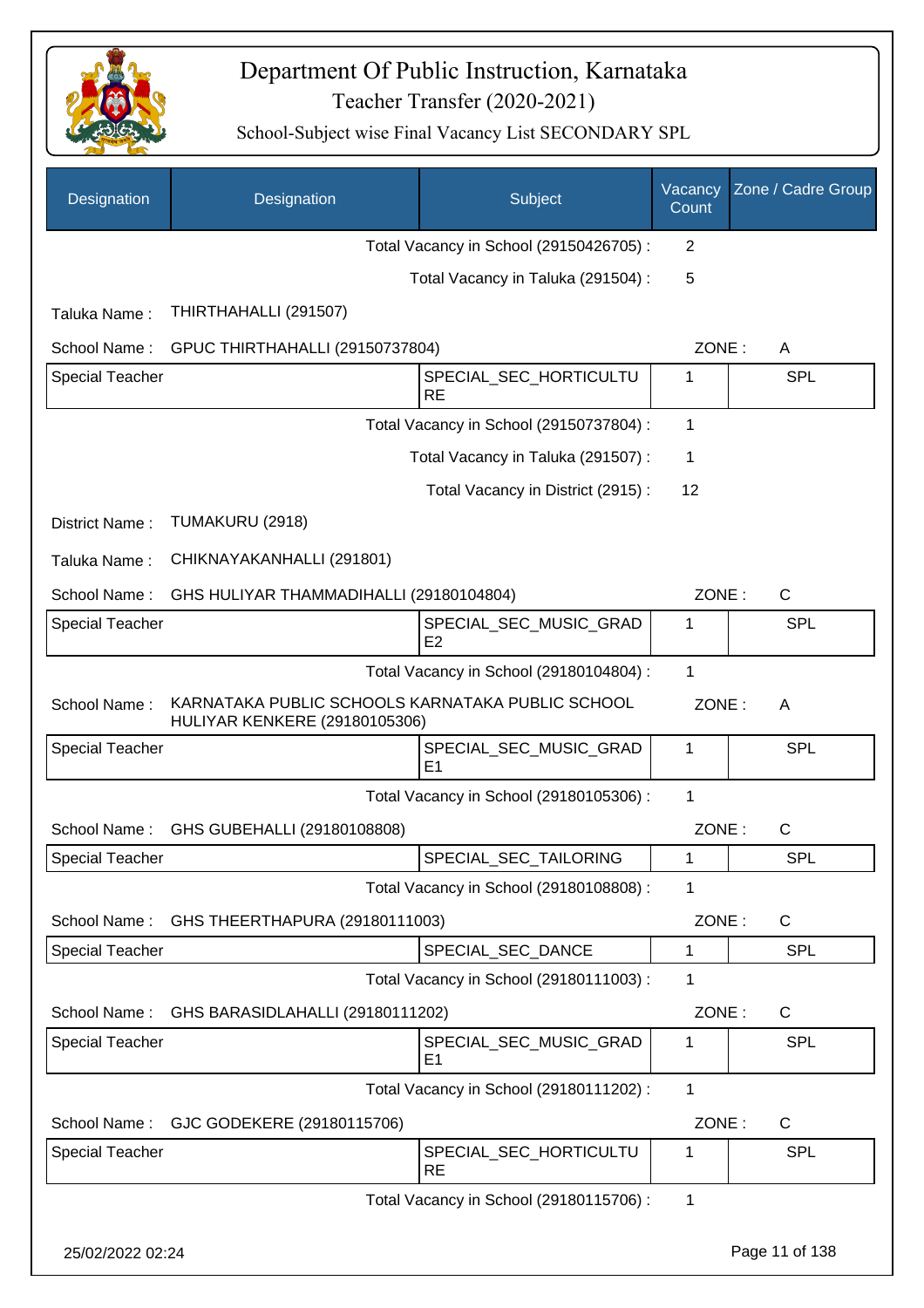

| Designation                             | Designation                                                      | Subject                                  | Vacancy<br>Count | Zone / Cadre Group |
|-----------------------------------------|------------------------------------------------------------------|------------------------------------------|------------------|--------------------|
| School Name:                            | GOVT. HIGH SCHOOL DABBAGUNTE (29180120503)                       |                                          | ZONE:            | $\mathsf{C}$       |
| <b>Special Teacher</b>                  |                                                                  | SPECIAL SEC MUSIC GRAD<br>E1             | 1                | <b>SPL</b>         |
|                                         |                                                                  | Total Vacancy in School (29180120503) :  | 1                |                    |
|                                         |                                                                  | Total Vacancy in Taluka (291801) :       | 7                |                    |
| Taluka Name:                            | GUBBI (291802)                                                   |                                          |                  |                    |
| School Name:                            | GJC BOYS GUBBI Ward-2 (29180200209)                              |                                          | ZONE:            | A                  |
| <b>Special Teacher</b>                  |                                                                  | SPECIAL_SEC_TAILORING                    | 1                | <b>SPL</b>         |
| Total Vacancy in School (29180200209) : |                                                                  |                                          | 1                |                    |
| School Name:                            | GHS COMPOSITE THYAGATUR (29180205703)                            |                                          | ZONE:            | C                  |
| <b>Special Teacher</b>                  |                                                                  | SPECIAL SEC TAILORING                    | 1                | <b>SPL</b>         |
|                                         |                                                                  | Total Vacancy in School (29180205703) :  | 1                |                    |
|                                         | School Name: KARNATAKA PUBLIC SCHOOLS GJC C S PURA (29180213905) |                                          | ZONE:            | $\mathsf{C}$       |
| <b>Special Teacher</b>                  |                                                                  | SPECIAL_SEC_MUSIC_GRAD<br>E <sub>2</sub> | 1                | <b>SPL</b>         |
|                                         |                                                                  | Total Vacancy in School (29180213905) :  | 1                |                    |
| School Name:                            | GHS BOYS CHELUR (29180219013)                                    |                                          | ZONE:            | C                  |
| <b>Special Teacher</b>                  |                                                                  | SPECIAL_SEC_MUSIC_GRAD<br>E1             | 1                | SPL                |
|                                         |                                                                  | Total Vacancy in School (29180219013) :  | $\mathbf{1}$     |                    |
|                                         | School Name: GHS HARADAGERE (29180226203)                        |                                          | ZONE:            | C                  |
| Special Teacher                         |                                                                  | SPECIAL_SEC_TAILORING                    | 1                | <b>SPL</b>         |
|                                         |                                                                  | Total Vacancy in School (29180226203) :  | 1                |                    |
| School Name:                            | GHS SHIVAPURA (29180227102)                                      |                                          | ZONE:            | C                  |
| <b>Special Teacher</b>                  |                                                                  | SPECIAL_SEC_HORTICULTU<br><b>RE</b>      | 1                | <b>SPL</b>         |
|                                         |                                                                  | Total Vacancy in School (29180227102) :  | 1                |                    |
| School Name:                            | GHS Ammanaghatta (29180228303)                                   |                                          | ZONE:            | C                  |
| <b>Special Teacher</b>                  |                                                                  | SPECIAL_SEC_HORTICULTU<br><b>RE</b>      | 1                | <b>SPL</b>         |
|                                         |                                                                  | Total Vacancy in School (29180228303) :  | 1                |                    |
|                                         |                                                                  | Total Vacancy in Taluka (291802) :       | $\overline{7}$   |                    |
| Taluka Name:                            | TURUVEKERE (291807)                                              |                                          |                  |                    |
| School Name:                            | GHS KURUBARAHALLI (29180702404)                                  |                                          | ZONE:            | C                  |
| 25/02/2022 02:24                        |                                                                  |                                          |                  | Page 12 of 138     |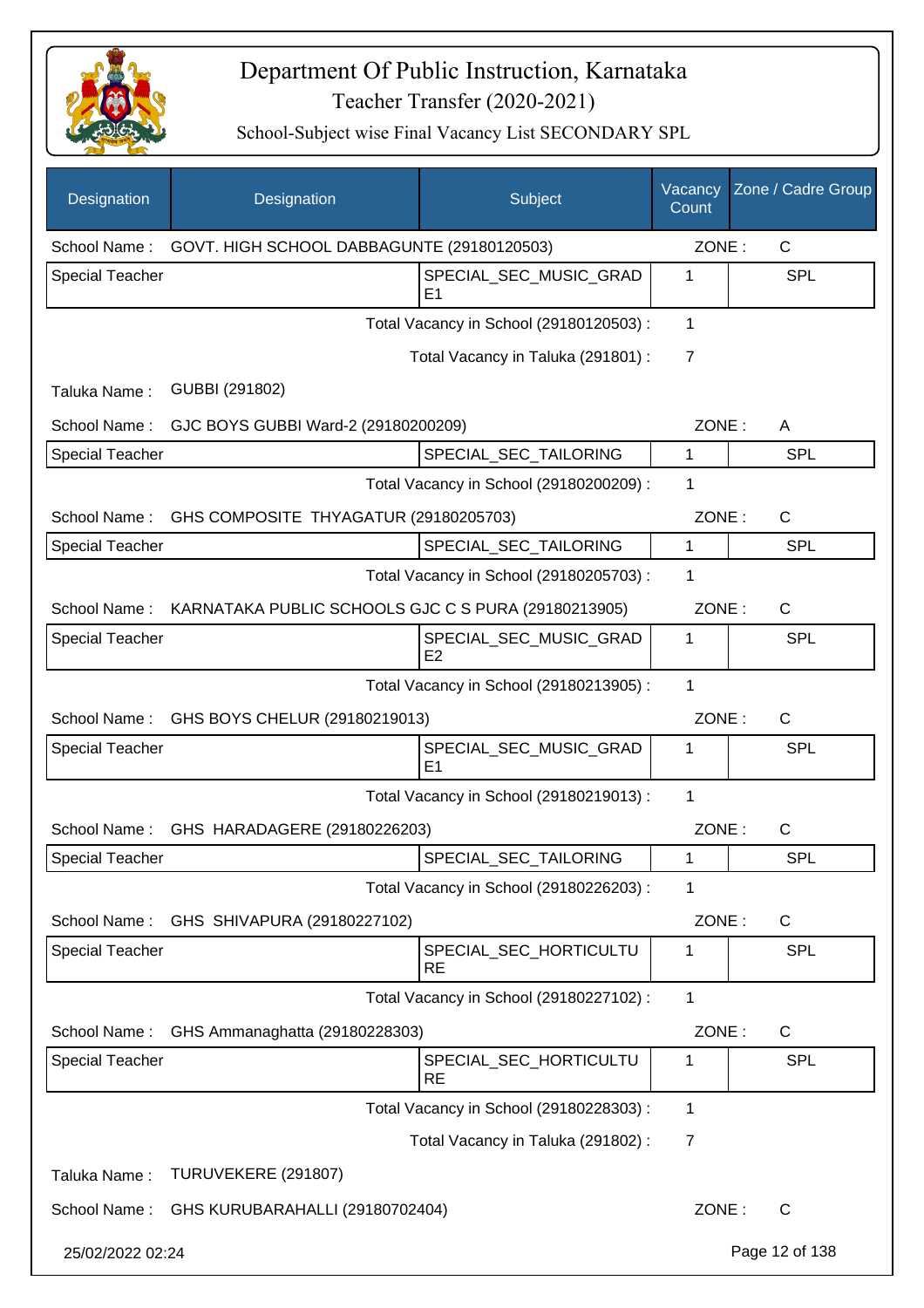

| Designation            | Designation                                 | Subject                                  | Vacancy<br>Count | Zone / Cadre Group |
|------------------------|---------------------------------------------|------------------------------------------|------------------|--------------------|
| <b>Special Teacher</b> |                                             | SPECIAL_SEC_TAILORING                    | 1                | <b>SPL</b>         |
|                        |                                             | Total Vacancy in School (29180702404) :  | 1                |                    |
| School Name:           | GHS SAMPIGE HOSAHALLI (29180702607)         |                                          | ZONE:            | C                  |
| <b>Special Teacher</b> |                                             | SPECIAL_SEC_AGRICULTUR                   | $\mathbf{1}$     | <b>SPL</b>         |
|                        |                                             | Total Vacancy in School (29180702607) :  | 1                |                    |
| School Name:           | GHS TUYALAHALLI (29180703702)               |                                          | ZONE:            | C                  |
| Special Teacher        |                                             | SPECIAL_SEC_DRAWING                      | 1                | <b>SPL</b>         |
|                        |                                             | Total Vacancy in School (29180703702) :  | 1                |                    |
| School Name:           | GHS AJJANAHALLI (29180704902)               |                                          | ZONE:            | $\mathsf{C}$       |
| Special Teacher        |                                             | SPECIAL_SEC_DRAMA_GRA<br>DE <sub>1</sub> | 1                | <b>SPL</b>         |
|                        |                                             | Total Vacancy in School (29180704902) :  | 1                |                    |
| School Name:           | GHS DODDA GORAGHATTA (29180711803)          |                                          | ZONE:            | C                  |
| <b>Special Teacher</b> |                                             | SPECIAL_SEC_TAILORING                    | 1                | <b>SPL</b>         |
|                        |                                             | Total Vacancy in School (29180711803) :  | 1                |                    |
|                        | School Name: GHS MUDDANAHALLI (29180712704) |                                          | ZONE:            | $\mathsf{C}$       |
| Special Teacher        |                                             | SPECIAL_SEC_MUSIC_GRAD<br>E2             | 1                | <b>SPL</b>         |
|                        |                                             | Total Vacancy in School (29180712704) :  | 1                |                    |
|                        | School Name: GHS ALADAHALLI (29180713102)   |                                          | ZONE:            | $\mathsf{C}$       |
| <b>Special Teacher</b> |                                             | SPECIAL SEC HORTICULTU<br><b>RE</b>      | 1                | SPL                |
|                        |                                             | Total Vacancy in School (29180713102):   | 1                |                    |
| School Name:           | GHS HULIKAL (29180713302)                   |                                          | ZONE:            | C                  |
| Special Teacher        |                                             | SPECIAL_SEC_HORTICULTU<br><b>RE</b>      | 1                | <b>SPL</b>         |
|                        |                                             | Total Vacancy in School (29180713302) :  | 1                |                    |
| School Name:           | GHS AREMALLENAHALLI (29180713703)           |                                          | ZONE:            | C                  |
| Special Teacher        |                                             | SPECIAL_SEC_HORTICULTU<br><b>RE</b>      | 1                | <b>SPL</b>         |
|                        |                                             | Total Vacancy in School (29180713703) :  | 1                |                    |
| School Name:           | GHS MUGALUR (29180716305)                   |                                          | ZONE:            | $\mathsf{C}$       |
| Special Teacher        |                                             | SPECIAL_SEC_HORTICULTU<br><b>RE</b>      | 1                | <b>SPL</b>         |
|                        |                                             | Total Vacancy in School (29180716305) :  | 1                |                    |
| 25/02/2022 02:24       |                                             |                                          |                  | Page 13 of 138     |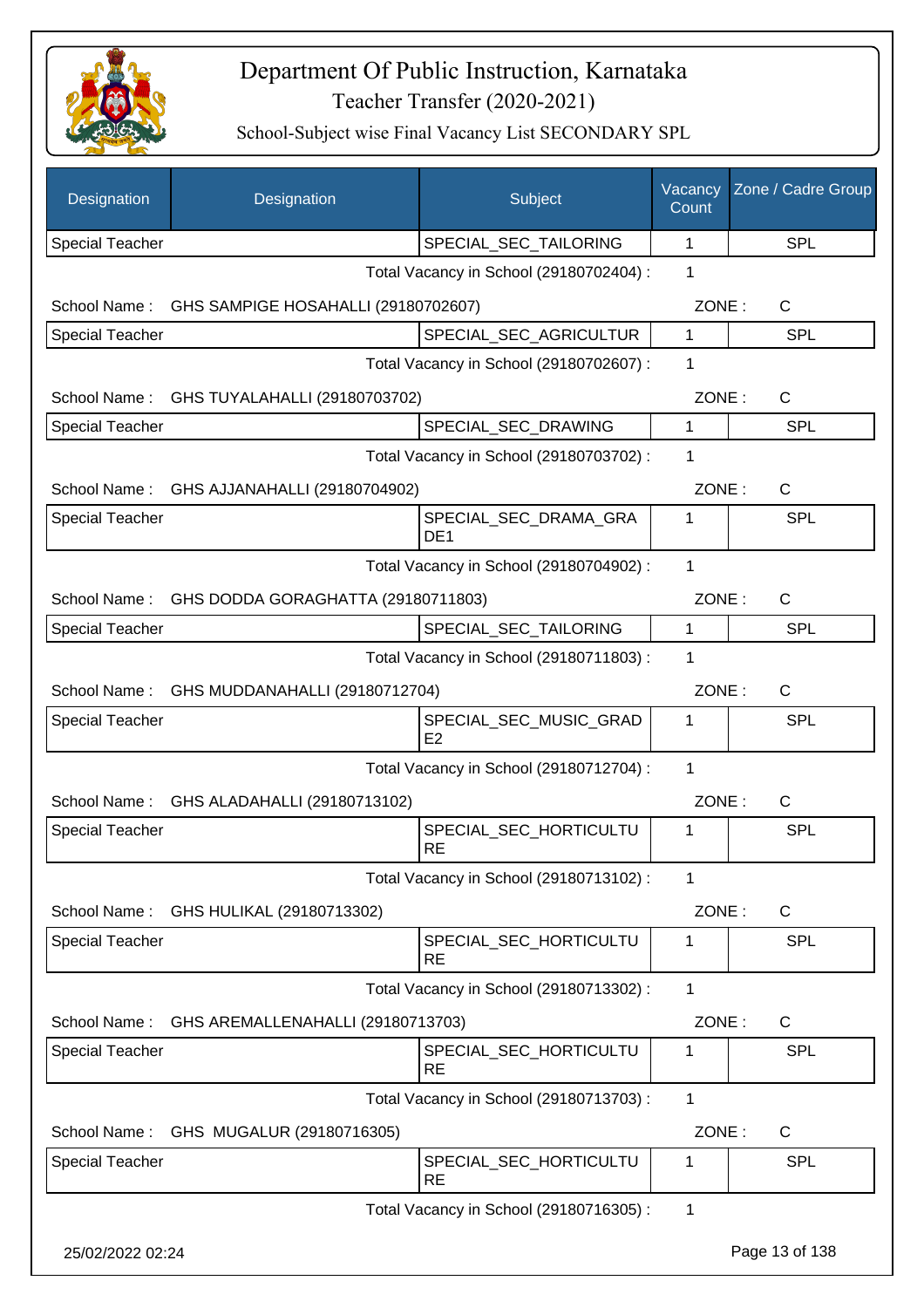

| Designation            | Designation                                                                 | Subject                                 | Vacancy<br>Count | Zone / Cadre Group |
|------------------------|-----------------------------------------------------------------------------|-----------------------------------------|------------------|--------------------|
| School Name:           | KARNATAKA PUBLIC SCHOOLS GJC DANDINA SHIVARA<br>(29180717203)               |                                         | ZONE:            | C                  |
| <b>Special Teacher</b> |                                                                             | SPECIAL_SEC_HORTICULTU<br><b>RE</b>     | 1                | <b>SPL</b>         |
| <b>Special Teacher</b> |                                                                             | SPECIAL SEC MUSIC GRAD<br>E1            | 1                | <b>SPL</b>         |
|                        |                                                                             | Total Vacancy in School (29180717203) : | $\overline{2}$   |                    |
|                        | School Name: GHS COMPOSITE HULIKERE (29180719302)                           |                                         | ZONE:            | $\mathsf{C}$       |
| <b>Special Teacher</b> |                                                                             | SPECIAL_SEC_DRAWING                     | 1                | <b>SPL</b>         |
|                        |                                                                             | Total Vacancy in School (29180719302) : | 1                |                    |
| School Name:           | GHS DABBEGHATTA (29180720104)                                               |                                         | ZONE:            | C                  |
| <b>Special Teacher</b> |                                                                             | SPECIAL_SEC_HORTICULTU<br><b>RE</b>     | 1                | <b>SPL</b>         |
|                        |                                                                             | Total Vacancy in School (29180720104) : | 1                |                    |
|                        |                                                                             | Total Vacancy in Taluka (291807):       | 14               |                    |
| Taluka Name:           | <b>TIPTUR (291808)</b>                                                      |                                         |                  |                    |
| School Name:           | GOVT. COMPOSITE HIGH SCHOOL GOWDANAKATTE<br>(29180800704)                   |                                         | ZONE:            | C                  |
| <b>Special Teacher</b> |                                                                             | SPECIAL_SEC_TAILORING                   | 1                | <b>SPL</b>         |
|                        |                                                                             | Total Vacancy in School (29180800704) : | 1                |                    |
| School Name:           | KARNATAKA PUBLIC SCHOOLS GOVT, JUNIOR COLLEGE<br>NONAVINAKERE (29180803410) |                                         | ZONE:            | $\mathsf{C}$       |
| <b>Special Teacher</b> |                                                                             | SPECIAL SEC DRAWING                     | 1                | <b>SPL</b>         |
|                        |                                                                             | Total Vacancy in School (29180803410) : | 1                |                    |
| School Name:           | GOVT. COMPOSITE HIGH SCHOOL ALBUR (29180803503)                             |                                         | ZONE:            | C                  |
| <b>Special Teacher</b> |                                                                             | SPECIAL_SEC_HORTICULTU<br><b>RE</b>     | 1                | <b>SPL</b>         |
|                        |                                                                             | Total Vacancy in School (29180803503) : | 1                |                    |
| School Name:           | GOVT. PRE-UNIVERSITY COLLEGE BILIGERE (29180804804)                         |                                         | ZONE:            | $\mathsf{C}$       |
| <b>Special Teacher</b> |                                                                             | SPECIAL_SEC_TAILORING                   | 1                | <b>SPL</b>         |
|                        |                                                                             | Total Vacancy in School (29180804804) : | 1                |                    |
| School Name:           | KARNATAKA PUBLIC SCHOOLS GPUC HONNAVALLI<br>(29180805910)                   |                                         | ZONE:            | $\mathsf{C}$       |
| Special Teacher        |                                                                             | SPECIAL_SEC_DRAWING                     | 1                | <b>SPL</b>         |
|                        |                                                                             | Total Vacancy in School (29180805910) : | 1                |                    |
| School Name:           | GOVT. HIGH SCHOOL GANGANAGATTA (29180809803)                                |                                         | ZONE:            | C                  |
| 25/02/2022 02:24       |                                                                             |                                         |                  | Page 14 of 138     |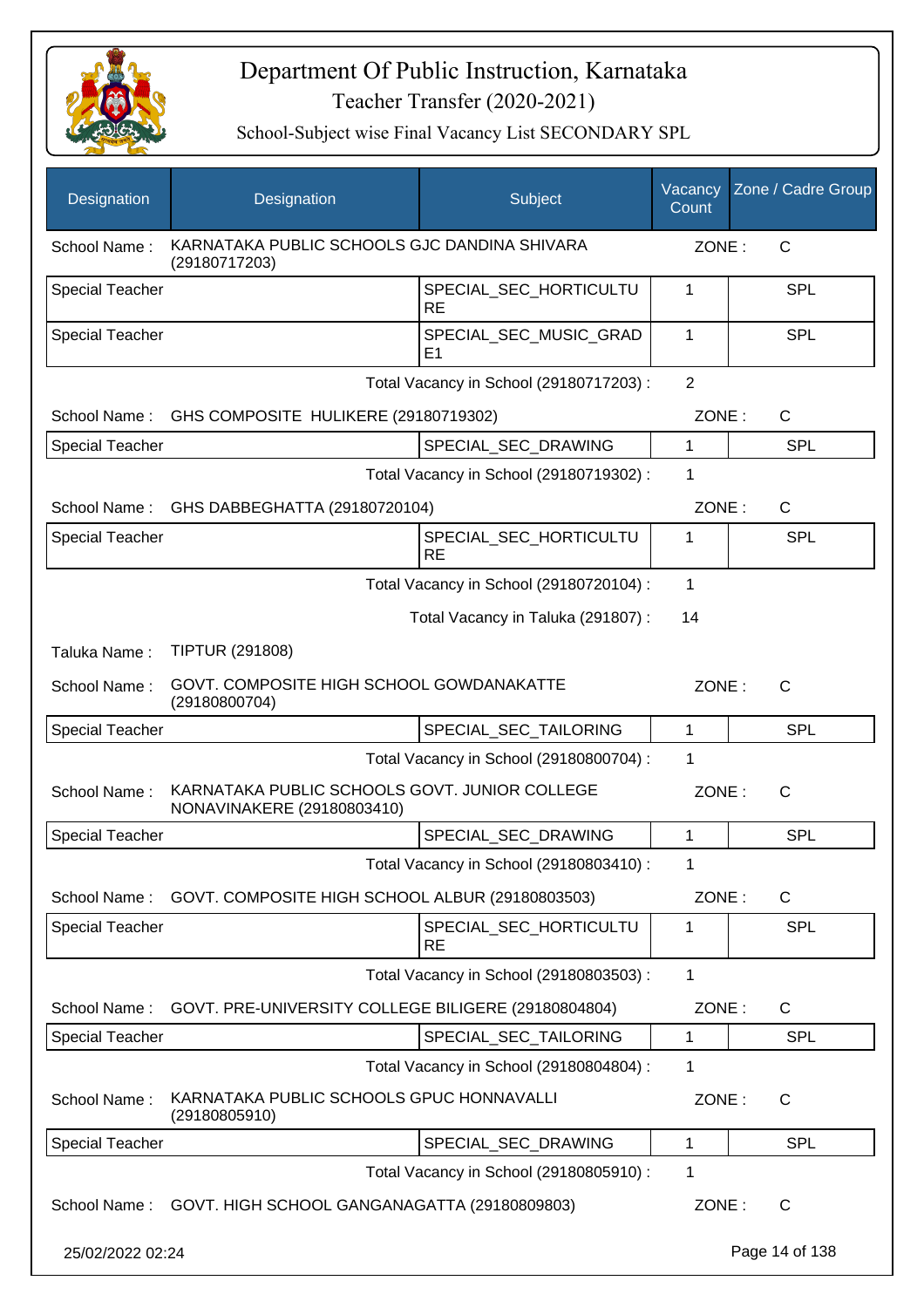

| Designation            | Designation                                                              | Subject                                  | Vacancy<br>Count | Zone / Cadre Group |
|------------------------|--------------------------------------------------------------------------|------------------------------------------|------------------|--------------------|
| <b>Special Teacher</b> |                                                                          | SPECIAL_SEC_TAILORING                    | 1                | <b>SPL</b>         |
|                        |                                                                          | Total Vacancy in School (29180809803) :  | 1                |                    |
| School Name:           | GOVT. COMPOSITE HIGH SCHOOL SHIVARA (29180815002)                        |                                          | ZONE:            | C                  |
| Special Teacher        |                                                                          | SPECIAL_SEC_TAILORING                    | 1                | SPL                |
|                        |                                                                          | Total Vacancy in School (29180815002) :  | 1                |                    |
| School Name:           | GOVT HIGH SCHOOL BAJAGUR (29180817103)                                   |                                          | ZONE:            | C                  |
| Special Teacher        |                                                                          | SPECIAL_SEC_TAILORING                    | 1                | <b>SPL</b>         |
|                        |                                                                          | Total Vacancy in School (29180817103) :  | 1                |                    |
| School Name:           | GOVT.HIGH SCHOOL HONGELAKSHMI KSHETRA (29180829402)                      |                                          | ZONE:            | C                  |
| <b>Special Teacher</b> |                                                                          | SPECIAL_SEC_HORTICULTU<br><b>RE</b>      | 1                | <b>SPL</b>         |
|                        |                                                                          | Total Vacancy in School (29180829402) :  | 1                |                    |
|                        |                                                                          | Total Vacancy in Taluka (291808) :       | 9                |                    |
| Taluka Name:           | <b>TUMKUR (291809)</b>                                                   |                                          |                  |                    |
| School Name:           | KARNATAKA PUBLIC SCHOOLS GJC EMPRESS GIRLS TUM Ward-<br>16 (29180902507) |                                          | ZONE:            | A                  |
| <b>Special Teacher</b> |                                                                          | SPECIAL_SEC_MUSIC_GRAD<br>E2             | 1                | <b>SPL</b>         |
|                        |                                                                          | Total Vacancy in School (29180902507) :  | 1                |                    |
| School Name:           | GJC OORUKERE (29180908907)                                               |                                          | ZONE:            | B                  |
| <b>Special Teacher</b> |                                                                          | SPECIAL_SEC_CARPENTOR                    | 1                | <b>SPL</b>         |
|                        |                                                                          | Total Vacancy in School (29180908907) :  | 1                |                    |
| School Name:           | GHS COMPOSITE KARADIGEREKAVAL (29180935201)                              |                                          | ZONE:            | C                  |
| Special Teacher        |                                                                          | SPECIAL_SEC_HORTICULTU<br><b>RE</b>      | 1                | <b>SPL</b>         |
|                        |                                                                          | Total Vacancy in School (29180935201) :  | 1                |                    |
|                        |                                                                          | Total Vacancy in Taluka (291809):        | 3                |                    |
| Taluka Name:           | <b>KUNIGAL (291810)</b>                                                  |                                          |                  |                    |
| School Name:           | GHS HOLALAGUNDA (29181002402)                                            |                                          | ZONE:            | C                  |
| <b>Special Teacher</b> |                                                                          | SPECIAL_SEC_MUSIC_GRAD<br>E <sub>1</sub> | 1                | <b>SPL</b>         |
|                        |                                                                          | Total Vacancy in School (29181002402) :  | 1                |                    |
| School Name:           | KARNATAKA PUBLIC SCHOOLS GPUC AMRUTHUR (29181002805)                     |                                          | ZONE:            | C                  |
| <b>Special Teacher</b> |                                                                          | SPECIAL_SEC_DRAWING                      | 1                | <b>SPL</b>         |
| 25/02/2022 02:24       |                                                                          |                                          |                  | Page 15 of 138     |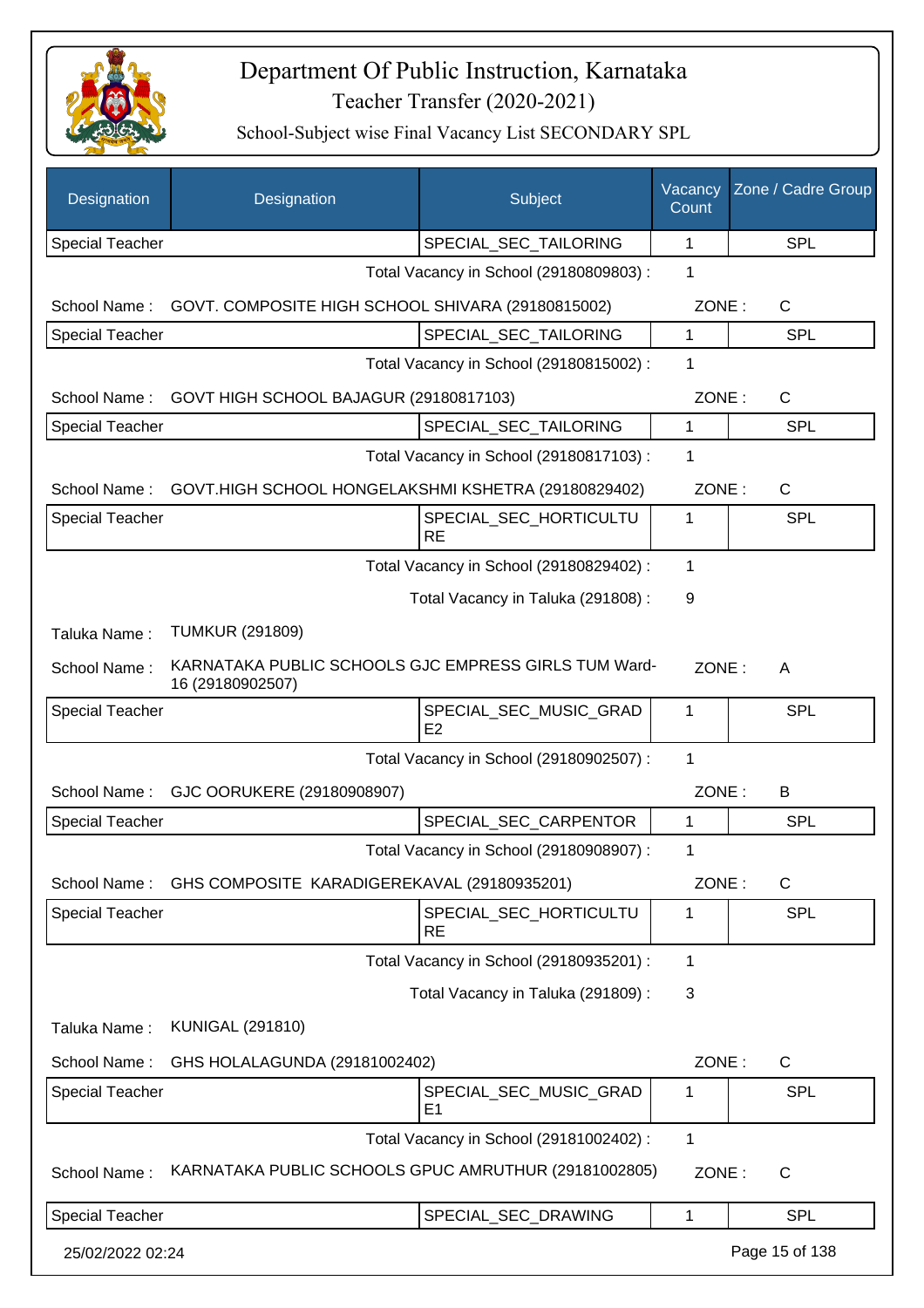

| Designation            | Designation                            | Subject                                 | Vacancy<br>Count | Zone / Cadre Group |
|------------------------|----------------------------------------|-----------------------------------------|------------------|--------------------|
| <b>Special Teacher</b> |                                        | SPECIAL_SEC_HORTICULTU<br><b>RE</b>     | 1                | <b>SPL</b>         |
|                        |                                        | Total Vacancy in School (29181002805) : | $\overline{2}$   |                    |
| School Name:           | GHS UJJANI (29181003403)               |                                         | ZONE:            | C                  |
| <b>Special Teacher</b> |                                        | SPECIAL_SEC_DRAWING                     | 1                | <b>SPL</b>         |
|                        |                                        | Total Vacancy in School (29181003403) : | 1                |                    |
| School Name:           | GHS KODAVATTI (29181003502)            |                                         | ZONE:            | $\mathsf{C}$       |
| Special Teacher        |                                        | SPECIAL_SEC_DRAWING                     | 1                | <b>SPL</b>         |
|                        |                                        | Total Vacancy in School (29181003502) : | 1                |                    |
| School Name:           | GPUC NIDASALE (29181003707)            |                                         | ZONE:            | $\mathsf{C}$       |
| <b>Special Teacher</b> |                                        | SPECIAL_SEC_HORTICULTU<br><b>RE</b>     | 1                | <b>SPL</b>         |
|                        |                                        | Total Vacancy in School (29181003707) : | 1                |                    |
| School Name:           | GHS YELEKADAKALU (29181004502)         |                                         | ZONE:            | $\mathsf{C}$       |
| <b>Special Teacher</b> |                                        | SPECIAL_SEC_DRAWING                     | 1                | <b>SPL</b>         |
|                        |                                        | Total Vacancy in School (29181004502) : | 1                |                    |
| School Name:           | GHS COMPOSITE TAVAREKERE (29181005805) |                                         | ZONE:            | $\mathsf{C}$       |
| <b>Special Teacher</b> |                                        | SPECIAL_SEC_DRAWING                     | 1                | <b>SPL</b>         |
|                        |                                        | Total Vacancy in School (29181005805) : | 1                |                    |
| School Name:           | GHS YALAGALAVADI (29181007106)         |                                         | ZONE:            | $\mathsf{C}$       |
| <b>Special Teacher</b> |                                        | SPECIAL_SEC_DRAWING                     | 1                | <b>SPL</b>         |
|                        |                                        | Total Vacancy in School (29181007106) : | 1                |                    |
| School Name:           | GHS DODDAMADHURE (29181008603)         |                                         | ZONE:            | C                  |
| Special Teacher        |                                        | SPECIAL_SEC_HORTICULTU<br><b>RE</b>     | 1                | <b>SPL</b>         |
|                        |                                        | Total Vacancy in School (29181008603) : | $\mathbf{1}$     |                    |
| School Name:           | GHS MAGADI PALYA CROSS (29181009302)   |                                         | ZONE:            | $\mathsf{C}$       |
| Special Teacher        |                                        | SPECIAL_SEC_DRAWING                     | 1                | <b>SPL</b>         |
|                        |                                        | Total Vacancy in School (29181009302) : | 1                |                    |
| School Name:           | GPUC NAGASANDRA (29181010204)          |                                         | ZONE:            | $\mathsf{C}$       |
| <b>Special Teacher</b> |                                        | SPECIAL_SEC_CARPENTOR                   | 1                | <b>SPL</b>         |
|                        |                                        | Total Vacancy in School (29181010204) : | 1                |                    |
| School Name:           | GGJC KUNIGAL TOWN (29181013703)        |                                         | ZONE:            | A                  |
| <b>Special Teacher</b> |                                        | SPECIAL_SEC_MUSIC_GRAD                  | 1                | <b>SPL</b>         |
| 25/02/2022 02:24       |                                        |                                         |                  | Page 16 of 138     |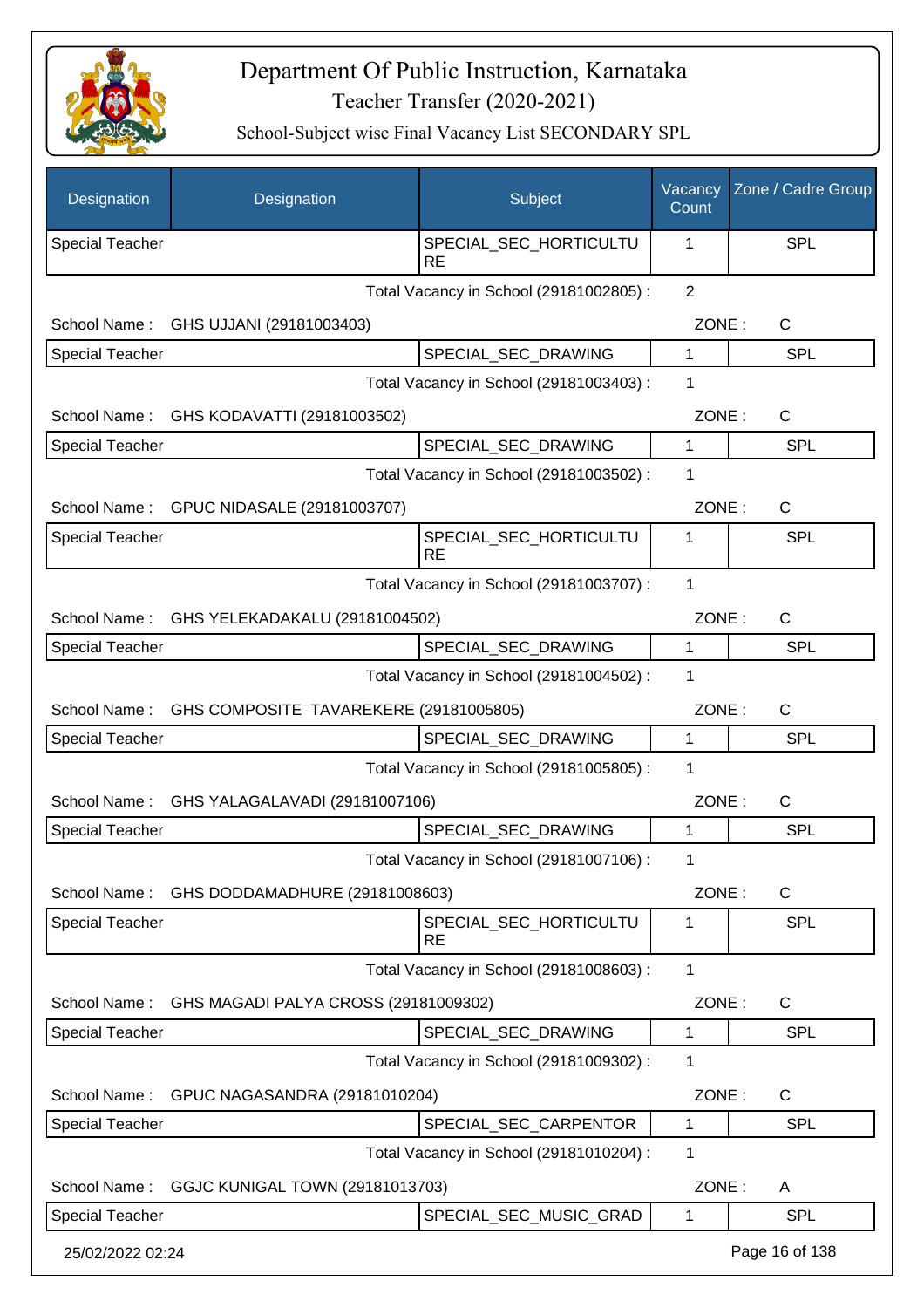

| Designation            | Designation                                                         | Subject                                  | Vacancy<br>Count | Zone / Cadre Group |
|------------------------|---------------------------------------------------------------------|------------------------------------------|------------------|--------------------|
|                        |                                                                     | E <sub>2</sub>                           |                  |                    |
|                        |                                                                     | Total Vacancy in School (29181013703) :  | 1                |                    |
| School Name:           | GUCHS KUNIGAL Ward-11 (U) (29181014204)                             |                                          | ZONE:            | A                  |
| <b>Special Teacher</b> |                                                                     | SPECIAL_SEC_TAILORING                    | 1                | SPL                |
|                        |                                                                     | Total Vacancy in School (29181014204) :  | 1                |                    |
| School Name:           | GOVT. HIGH SCHOOL KICHAVADI (29181019303)                           |                                          | ZONE:            | C                  |
| <b>Special Teacher</b> |                                                                     | SPECIAL_SEC_HORTICULTU<br><b>RE</b>      | 1                | SPL                |
|                        |                                                                     | Total Vacancy in School (29181019303) :  | 1                |                    |
| School Name:           | GOVT. COMPOSITE HIGH SCHOOL JINNAGARA (29181020703)                 |                                          | ZONE:            | C                  |
| <b>Special Teacher</b> |                                                                     | SPECIAL SEC HORTICULTU<br><b>RE</b>      | 1                | SPL                |
|                        |                                                                     | Total Vacancy in School (29181020703) :  | 1                |                    |
| School Name:           | GOVT. HIGH SCHOOL, HITTALAHALLI MUTT, HITTALAHALLI<br>(29181024602) |                                          | ZONE:            | $\mathsf{C}$       |
| <b>Special Teacher</b> |                                                                     | SPECIAL_SEC_DRAWING                      | $\mathbf 1$      | SPL                |
|                        |                                                                     | Total Vacancy in School (29181024602) :  | 1                |                    |
| School Name:           | GOVT. HIGH SCHOOL KEMPANAHALLI (29181025903)                        |                                          | ZONE:            | C                  |
| <b>Special Teacher</b> |                                                                     | SPECIAL_SEC_HORTICULTU<br><b>RE</b>      | 1                | SPL                |
|                        |                                                                     | Total Vacancy in School (29181025903) :  | 1                |                    |
| School Name:           | GOVT. HIGH SCHOOL ALKERE (29181026702)                              |                                          | ZONE:            | $\mathsf{C}$       |
| <b>Special Teacher</b> |                                                                     | SPECIAL_SEC_MUSIC_GRAD<br>E <sub>1</sub> | 1                | <b>SPL</b>         |
|                        |                                                                     | Total Vacancy in School (29181026702) :  | 1                |                    |
| School Name:           | GOVT. HIGH SCHOOL IPPADI (29181027405)                              |                                          | ZONE:            | C                  |
| Special Teacher        |                                                                     | SPECIAL_SEC_DRAWING                      | 1                | <b>SPL</b>         |
|                        |                                                                     | Total Vacancy in School (29181027405) :  | 1                |                    |
|                        |                                                                     | Total Vacancy in Taluka (291810) :       | 20               |                    |
|                        |                                                                     | Total Vacancy in District (2918) :       | 60               |                    |
| District Name:         | <b>KOLAR (2919)</b>                                                 |                                          |                  |                    |
| Taluka Name:           | BANGARAPETE (291902)                                                |                                          |                  |                    |
| School Name:           | GHS N G HULKUR (29190214304)                                        |                                          | ZONE:            | $\mathsf{C}$       |
| <b>Special Teacher</b> |                                                                     | SPECIAL_SEC_TAILORING                    | 1                | <b>SPL</b>         |
| 25/02/2022 02:24       |                                                                     |                                          |                  | Page 17 of 138     |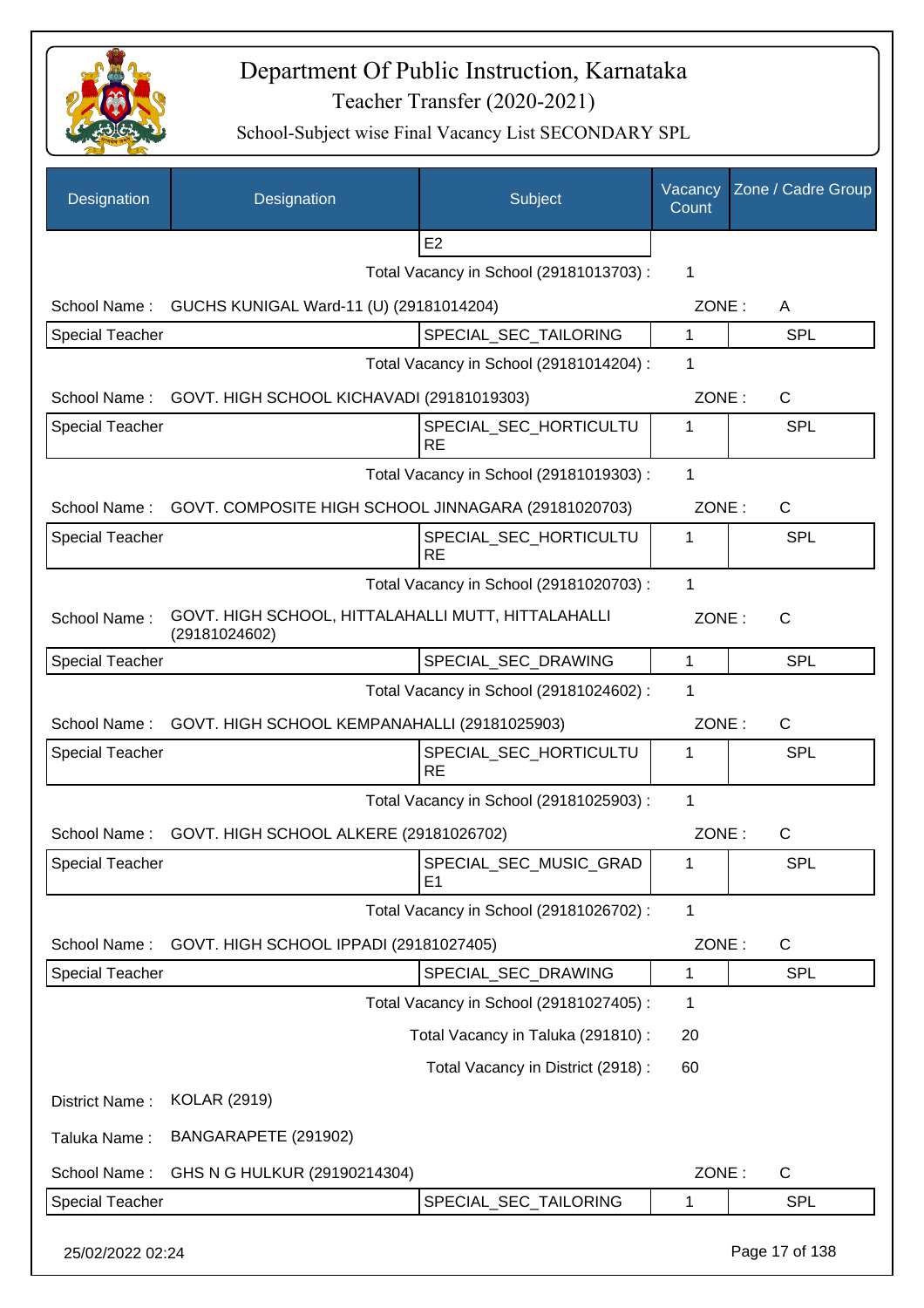

| Designation            | Designation                                                | Subject                                  | Vacancy<br>Count | Zone / Cadre Group |
|------------------------|------------------------------------------------------------|------------------------------------------|------------------|--------------------|
|                        |                                                            | Total Vacancy in School (29190214304) :  | 1                |                    |
| School Name:           | GHS KARADAGURU (29190218702)                               |                                          | ZONE:            | C                  |
| <b>Special Teacher</b> |                                                            | SPECIAL_SEC_TAILORING                    | 1                | <b>SPL</b>         |
|                        |                                                            | Total Vacancy in School (29190218702) :  | 1                |                    |
|                        | School Name: GHS KYASAMBALLI (29190222504)                 |                                          | ZONE:            | $\mathsf{C}$       |
| <b>Special Teacher</b> |                                                            | SPECIAL_SEC_HORTICULTU<br><b>RE</b>      | 1                | SPL                |
|                        |                                                            | Total Vacancy in School (29190222504) :  | $\mathbf 1$      |                    |
| School Name:           | KARNATAKA PUBLIC SCHOOLS GJC SUNDARAPALYA<br>(29190233207) |                                          | ZONE:            | C                  |
| <b>Special Teacher</b> |                                                            | SPECIAL_SEC_MUSIC_GRAD<br>E <sub>1</sub> | 1                | <b>SPL</b>         |
|                        |                                                            | Total Vacancy in School (29190233207) :  | 1                |                    |
| School Name:           | GHS BANGARUTIRUPATHI (29190240001)                         |                                          | ZONE:            | $\mathsf{C}$       |
| <b>Special Teacher</b> |                                                            | SPECIAL_SEC_MUSIC_GRAD<br>E1             | 1                | <b>SPL</b>         |
|                        |                                                            | Total Vacancy in School (29190240001) :  | $\mathbf{1}$     |                    |
| School Name:           | GJC BOYS (29190244005)                                     |                                          | ZONE:            | A                  |
| <b>Special Teacher</b> |                                                            | SPECIAL_SEC_MUSIC_GRAD<br>E <sub>1</sub> | 1                | SPL                |
|                        |                                                            | Total Vacancy in School (29190244005) :  | 1                |                    |
|                        |                                                            | Total Vacancy in Taluka (291902) :       | 6                |                    |
| Taluka Name:           | KOLAR (291907)                                             |                                          |                  |                    |
| School Name:           | GHS BELAMARANAHALLI (29190703503)                          |                                          | ZONE:            | $\mathsf{C}$       |
| <b>Special Teacher</b> |                                                            | SPECIAL_SEC_SERICULTUR                   | 1                | <b>SPL</b>         |
|                        |                                                            | Total Vacancy in School (29190703503) :  | 1                |                    |
| School Name:           | GHS HARATI (29190712803)                                   |                                          | ZONE:            | $\mathsf{C}$       |
| <b>Special Teacher</b> |                                                            | SPECIAL_SEC_HORTICULTU<br><b>RE</b>      | 1                | <b>SPL</b>         |
|                        |                                                            | Total Vacancy in School (29190712803) :  | $\mathbf{1}$     |                    |
| School Name:           | KARNATAKA PUBLIC SCHOOLS GHS KYALNUR (29190720906)         |                                          | ZONE:            | $\mathsf{C}$       |
| <b>Special Teacher</b> |                                                            | SPECIAL_SEC_SERICULTUR                   | 1                | <b>SPL</b>         |
|                        |                                                            | Total Vacancy in School (29190720906) :  | $\mathbf 1$      |                    |
| School Name:           | KARNATAKA PUBLIC SCHOOLS GJC NARASAPURA (29190725206)      |                                          | ZONE:            | C                  |
| 25/02/2022 02:24       |                                                            |                                          |                  | Page 18 of 138     |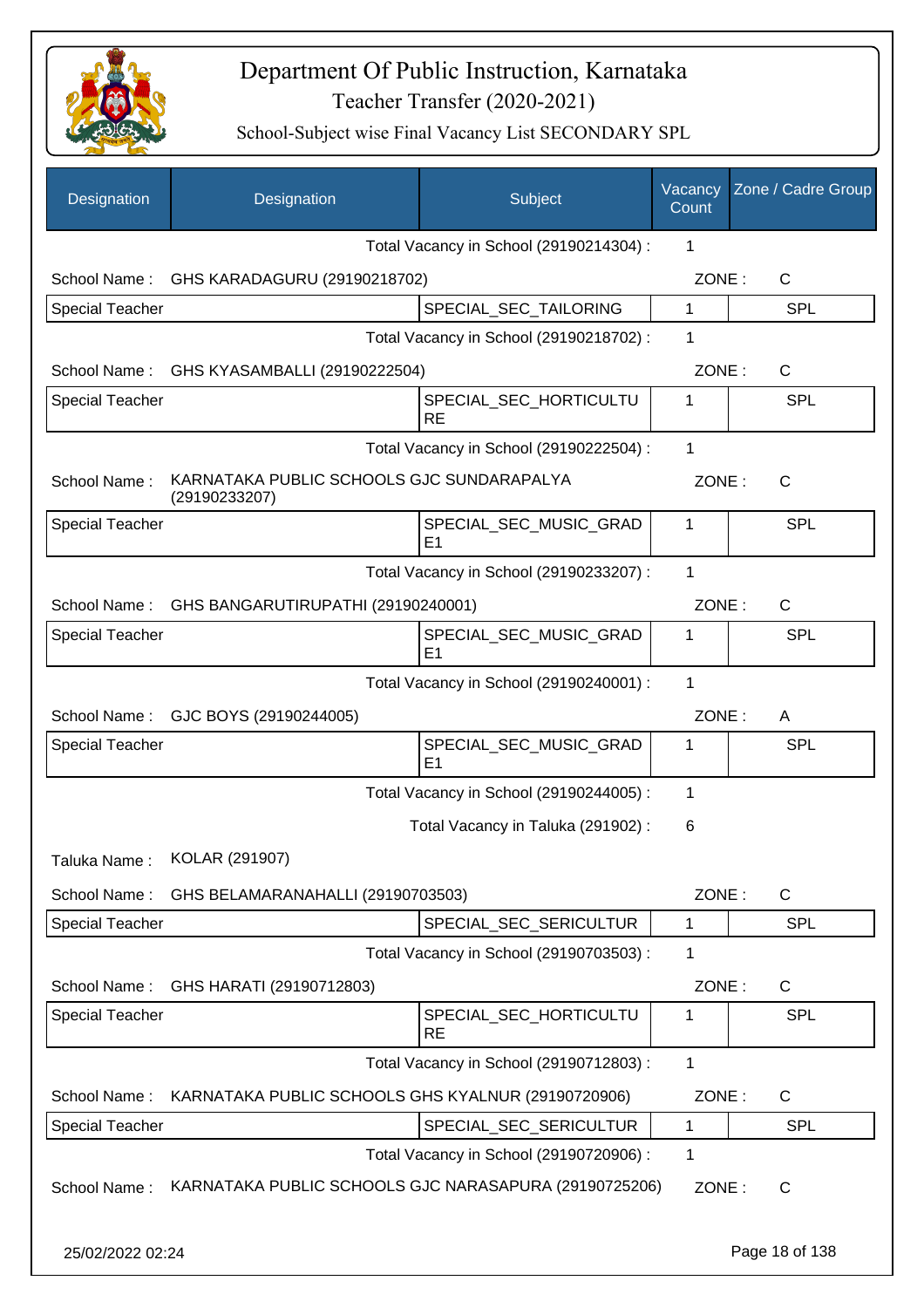

| Designation            | Designation                          | Subject                                  | Vacancy<br>Count | Zone / Cadre Group |
|------------------------|--------------------------------------|------------------------------------------|------------------|--------------------|
| <b>Special Teacher</b> |                                      | SPECIAL_SEC_TAILORING                    | $\mathbf{1}$     | <b>SPL</b>         |
|                        |                                      | Total Vacancy in School (29190725206) :  | 1                |                    |
|                        | School Name: GHS PATNA (29190726903) |                                          | ZONE:            | C                  |
| <b>Special Teacher</b> |                                      | SPECIAL_SEC_TAILORING                    | 1                | SPL                |
|                        |                                      | Total Vacancy in School (29190726903) :  | 1                |                    |
| School Name:           | GHS SHAPURA (29190729902)            |                                          | ZONE:            | C                  |
| <b>Special Teacher</b> |                                      | SPECIAL_SEC_HORTICULTU                   | 1                | <b>SPL</b>         |
|                        |                                      | <b>RE</b>                                | 1                |                    |
|                        |                                      | Total Vacancy in School (29190729902) :  |                  |                    |
| School Name:           | GHS THYAVANAHALLI (29190733102)      |                                          | ZONE:            | C                  |
| <b>Special Teacher</b> |                                      | SPECIAL_SEC_SERICULTUR                   | 1                | <b>SPL</b>         |
|                        |                                      | Total Vacancy in School (29190733102) :  | 1                |                    |
| School Name:           | GJC VEMGAL (29190734506)             |                                          | ZONE:            | C                  |
| <b>Special Teacher</b> |                                      | SPECIAL_SEC_HORTICULTU<br><b>RE</b>      | 1                | SPL                |
|                        |                                      | Total Vacancy in School (29190734506) :  | 1                |                    |
| School Name:           | GJC BOYS (29190736206)               |                                          | ZONE:            | A                  |
| <b>Special Teacher</b> |                                      | SPECIAL_SEC_MUSIC_GRAD<br>E <sub>1</sub> | 1                | <b>SPL</b>         |
|                        |                                      | Total Vacancy in School (29190736206) :  | 1                |                    |
|                        |                                      | Total Vacancy in Taluka (291907) :       | 9                |                    |
| Taluka Name:           | MALUR (291909)                       |                                          |                  |                    |
| School Name:           | GHS ARALERI (29190902103)            |                                          | ZONE:            | C                  |
| <b>Special Teacher</b> |                                      | SPECIAL_SEC_SERICULTUR                   | 1                | <b>SPL</b>         |
|                        |                                      | Total Vacancy in School (29190902103) :  | 1                |                    |
| School Name:           | GHS CHIKKA KUNTHUR (29190907203)     |                                          | ZONE:            | C                  |
| <b>Special Teacher</b> |                                      | SPECIAL_SEC_HORTICULTU<br><b>RE</b>      | 1                | <b>SPL</b>         |
|                        |                                      | Total Vacancy in School (29190907203) :  | 1                |                    |
| School Name:           | GPUC, D.N.DODDI (29190908404)        |                                          | ZONE:            | C                  |
| <b>Special Teacher</b> |                                      | SPECIAL_SEC_DRAWING                      | 1                | <b>SPL</b>         |
|                        |                                      | Total Vacancy in School (29190908404) :  | 1                |                    |
| School Name:           | GHS DINNAHALLI (29190908702)         |                                          | ZONE:            | C                  |
| <b>Special Teacher</b> |                                      | SPECIAL_SEC_SERICULTUR                   | 1                | SPL                |
| 25/02/2022 02:24       |                                      |                                          |                  | Page 19 of 138     |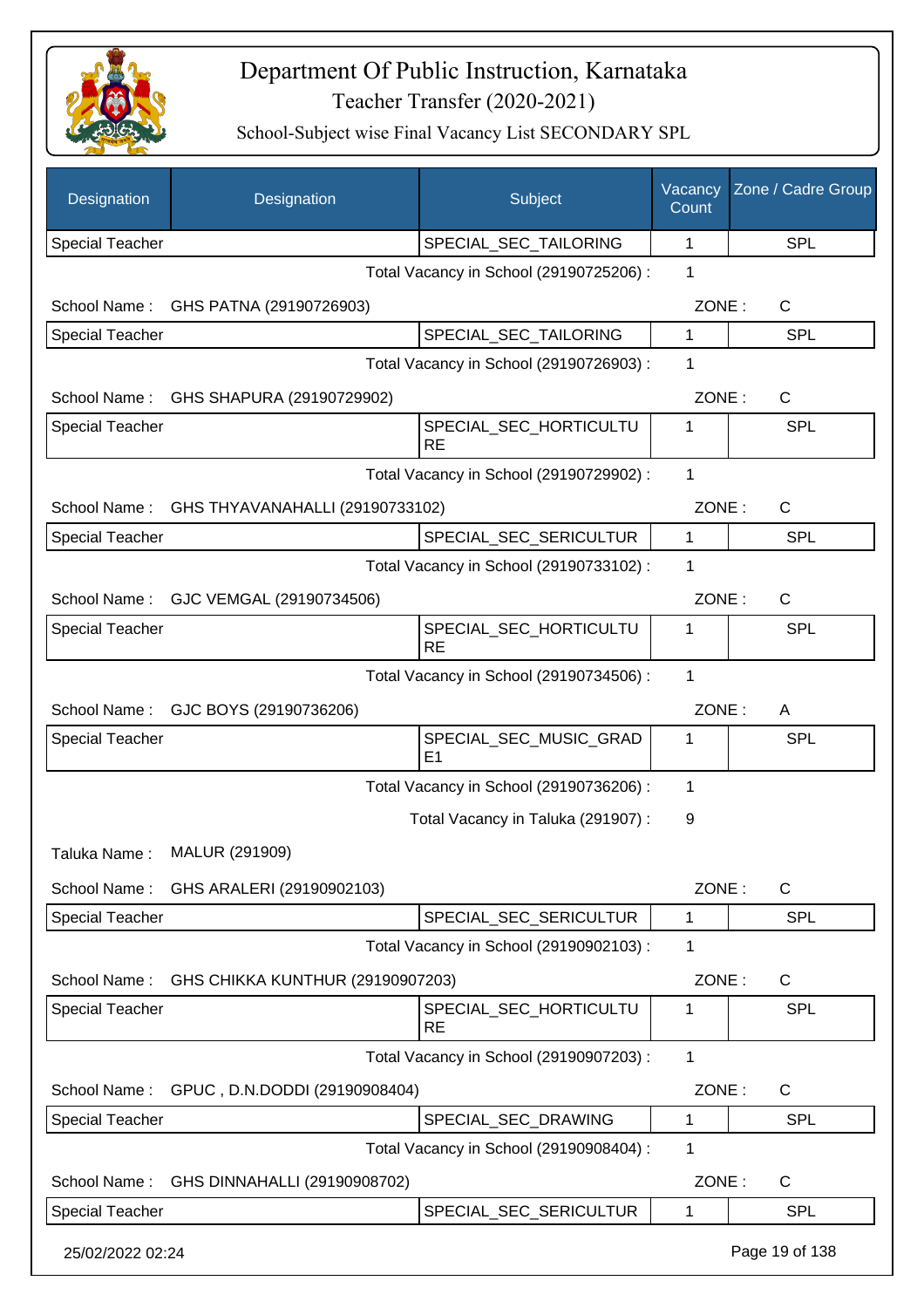

| Designation            | Designation                                        | Subject                                 | Vacancy<br>Count | Zone / Cadre Group |
|------------------------|----------------------------------------------------|-----------------------------------------|------------------|--------------------|
|                        |                                                    | Total Vacancy in School (29190908702) : | 1                |                    |
|                        | School Name: GHS DODDA NAYAKANAHALLI (29190909602) |                                         | ZONE:            | $\mathsf{C}$       |
| Special Teacher        |                                                    | SPECIAL_SEC_TAILORING                   | $\mathbf{1}$     | <b>SPL</b>         |
|                        |                                                    | Total Vacancy in School (29190909602) : | 1                |                    |
|                        | School Name: GHS HASANDAHALLI (29190913302)        |                                         | ZONE:            | C                  |
| <b>Special Teacher</b> |                                                    | SPECIAL_SEC_SERICULTUR                  | $\mathbf{1}$     | <b>SPL</b>         |
|                        |                                                    | Total Vacancy in School (29190913302) : | 1                |                    |
|                        | School Name: GHS KUDIYANUR (29190920104)           |                                         | ZONE:            | C                  |
| <b>Special Teacher</b> |                                                    | SPECIAL_SEC_HORTICULTU<br><b>RE</b>     | 1                | SPL                |
|                        |                                                    | Total Vacancy in School (29190920104) : | 1                |                    |
| School Name:           | GJC LAKKUR (29190921106)                           |                                         | ZONE:            | C                  |
| <b>Special Teacher</b> |                                                    | SPECIAL_SEC_DRAWING                     | $\mathbf{1}$     | <b>SPL</b>         |
|                        |                                                    | Total Vacancy in School (29190921106) : | 1                |                    |
| School Name:           | KARNATAKA PUBLIC SCHOOLS GJC MASTHI (29190923209)  |                                         | ZONE:            | C                  |
| <b>Special Teacher</b> |                                                    | SPECIAL_SEC_TAILORING                   | 1                | <b>SPL</b>         |
|                        |                                                    | Total Vacancy in School (29190923209) : | 1                |                    |
| School Name:           | GJC TEKAL (29190930904)                            |                                         | ZONE:            | C                  |
| Special Teacher        |                                                    | SPECIAL_SEC_MUSIC_GRAD<br>E1            | 1                | <b>SPL</b>         |
|                        |                                                    | Total Vacancy in School (29190930904) : | 1                |                    |
| School Name:           | GJC BOYS (29190955403)                             |                                         | ZONE:            | A                  |
| <b>Special Teacher</b> |                                                    | SPECIAL_SEC_DRAWING                     | 1                | <b>SPL</b>         |
|                        |                                                    | Total Vacancy in School (29190955403) : | 1                |                    |
| School Name:           | GGPUC MALUR (29190955404)                          |                                         | ZONE:            | A                  |
| <b>Special Teacher</b> |                                                    | SPECIAL_SEC_TAILORING                   | 1                | <b>SPL</b>         |
|                        |                                                    | Total Vacancy in School (29190955404) : | 1                |                    |
|                        |                                                    | Total Vacancy in Taluka (291909):       | 12               |                    |
| Taluka Name:           | <b>MULBAGAL (291910)</b>                           |                                         |                  |                    |
| School Name:           | KARNATAKA PUBLIC SCHOOLS GJC AVANI (29191001505)   |                                         | ZONE:            | $\mathsf{C}$       |
| <b>Special Teacher</b> |                                                    | SPECIAL_SEC_HORTICULTU<br><b>RE</b>     | 1                | SPL                |
|                        |                                                    | Total Vacancy in School (29191001505) : | 1                |                    |
| 25/02/2022 02:24       |                                                    |                                         |                  | Page 20 of 138     |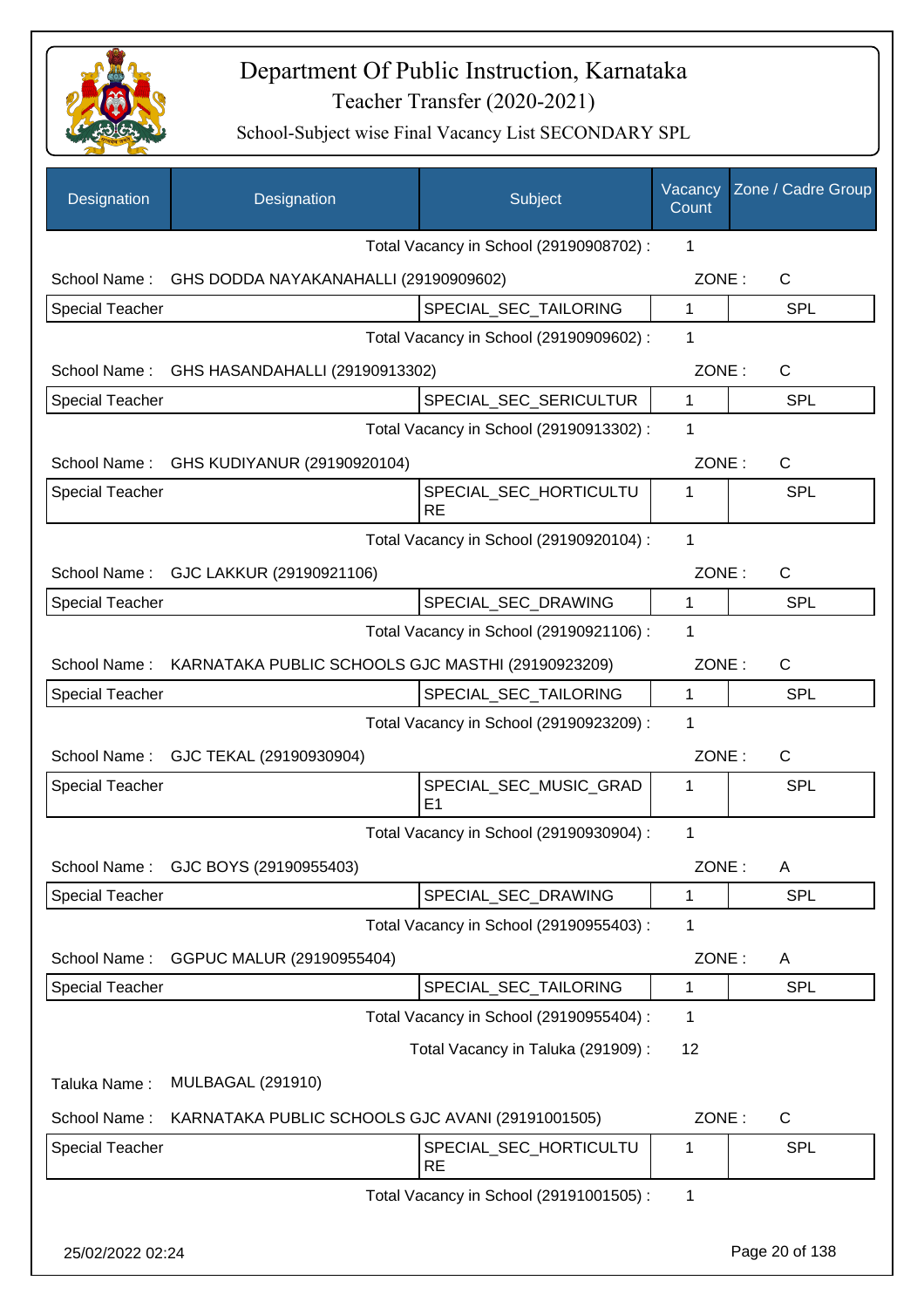

| Designation            | Designation                                                      | Subject                                  | Vacancy<br>Count | Zone / Cadre Group |
|------------------------|------------------------------------------------------------------|------------------------------------------|------------------|--------------------|
|                        | School Name: GHS BALASANDRA (29191001903)                        |                                          | ZONE:            | C                  |
| <b>Special Teacher</b> |                                                                  | SPECIAL_SEC_MUSIC_GRAD<br>E1             | 1                | <b>SPL</b>         |
|                        |                                                                  | Total Vacancy in School (29191001903) :  | $\mathbf{1}$     |                    |
|                        | School Name: GHS GUMMALAPURA (29191010702)                       |                                          | ZONE:            | C                  |
| <b>Special Teacher</b> |                                                                  | SPECIAL_SEC_TAILORING                    | 1                | <b>SPL</b>         |
|                        |                                                                  | Total Vacancy in School (29191010702) :  | 1                |                    |
|                        | School Name: GHS HEBBANI (29191011403)                           |                                          | ZONE:            | $\mathsf{C}$       |
| <b>Special Teacher</b> |                                                                  | SPECIAL_SEC_HORTICULTU<br><b>RE</b>      | 1                | SPL                |
|                        |                                                                  | Total Vacancy in School (29191011403) :  | 1                |                    |
|                        | School Name: GHS N VADDAHALLI (29191023102)                      |                                          | ZONE:            | $\mathsf{C}$       |
| <b>Special Teacher</b> |                                                                  | SPECIAL_SEC_MUSIC_GRAD<br>E <sub>1</sub> | 1                | <b>SPL</b>         |
|                        |                                                                  | Total Vacancy in School (29191023102) :  | 1                |                    |
|                        | School Name: G. J. C THAYALUR, HIGH SCHOOL SECTION (29191029705) |                                          | ZONE:            | $\mathsf{C}$       |
| <b>Special Teacher</b> |                                                                  | SPECIAL_SEC_MUSIC_GRAD<br>E <sub>1</sub> | 1                | SPL                |
|                        |                                                                  | Total Vacancy in School (29191029705) :  | 1                |                    |
|                        | School Name: GHS THIMMARAVUTHANAHALLI (29191030104)              |                                          | ZONE:            | $\mathsf C$        |
| <b>Special Teacher</b> |                                                                  | SPECIAL SEC HORTICULTU<br><b>RE</b>      | 1                | <b>SPL</b>         |
|                        |                                                                  | Total Vacancy in School (29191030104) :  |                  |                    |
| School Name:           | GHS THIPPADODDI (29191030202)                                    |                                          | ZONE:            | C                  |
| <b>Special Teacher</b> |                                                                  | SPECIAL_SEC_HORTICULTU<br><b>RE</b>      | 1                | SPL                |
|                        |                                                                  | Total Vacancy in School (29191030202) :  | $\mathbf{1}$     |                    |
| School Name:           | GOVERNAMENT HIGH SCHOOL YALAGONDAHALLI (29191033003)             |                                          | ZONE:            | C                  |
| <b>Special Teacher</b> |                                                                  | SPECIAL_SEC_HORTICULTU<br><b>RE</b>      | 1                | <b>SPL</b>         |
|                        |                                                                  | Total Vacancy in School (29191033003) :  | 1                |                    |
| School Name:           | GHS VIRUPAKSHI (29191033701)                                     |                                          | ZONE:            | C                  |
| <b>Special Teacher</b> |                                                                  | SPECIAL_SEC_HORTICULTU<br><b>RE</b>      | 1                | <b>SPL</b>         |
|                        |                                                                  | Total Vacancy in School (29191033701) :  | 1                |                    |
| 25/02/2022 02:24       |                                                                  |                                          |                  | Page 21 of 138     |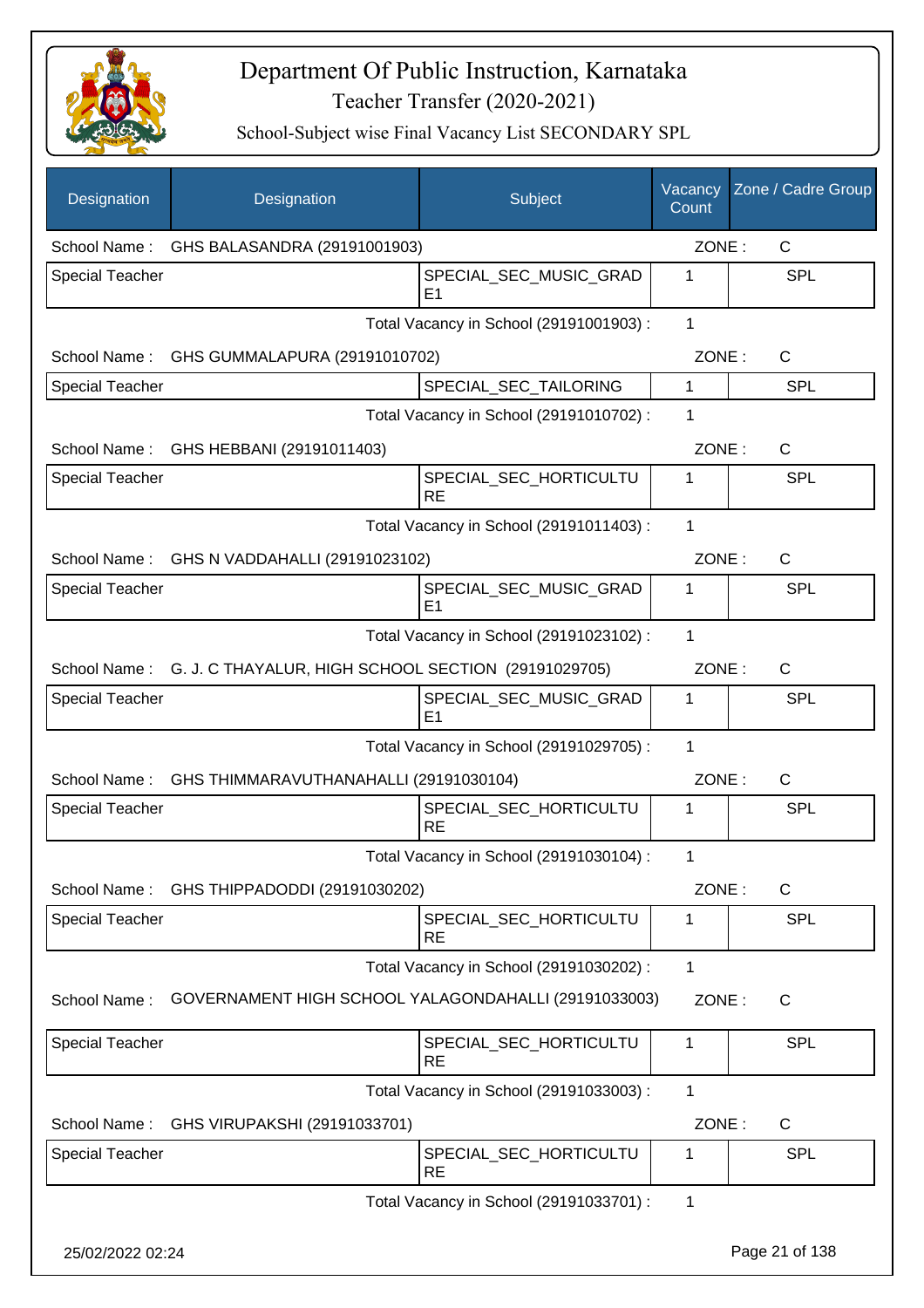

| Designation            | Designation                                                   | Subject                                 | Vacancy<br>Count | Zone / Cadre Group |
|------------------------|---------------------------------------------------------------|-----------------------------------------|------------------|--------------------|
| School Name:           | GJC BOYS MULBAGAL (29191048606)                               |                                         | ZONE:            | A                  |
| <b>Special Teacher</b> |                                                               | SPECIAL_SEC_HORTICULTU<br><b>RE</b>     | 1                | <b>SPL</b>         |
|                        |                                                               | Total Vacancy in School (29191048606) : | $\mathbf{1}$     |                    |
| School Name:           | GHS NUGALBANDE (29191049101)                                  |                                         | ZONE:            | A                  |
| <b>Special Teacher</b> |                                                               | SPECIAL SEC HORTICULTU<br><b>RE</b>     | 1                | <b>SPL</b>         |
|                        |                                                               | Total Vacancy in School (29191049101) : | 1                |                    |
|                        | School Name: NEW GHS (29191050201)                            |                                         | ZONE:            | A                  |
| <b>Special Teacher</b> |                                                               | SPECIAL SEC HORTICULTU<br><b>RE</b>     | 1                | SPL                |
|                        |                                                               | Total Vacancy in School (29191050201) : | $\mathbf 1$      |                    |
|                        |                                                               | Total Vacancy in Taluka (291910) :      | 13               |                    |
| Taluka Name:           | SRINIVASAPUR (291912)                                         |                                         |                  |                    |
| School Name:           | GJC GOWNIPALLI (29191210709)                                  |                                         | ZONE:            | $\mathsf C$        |
| <b>Special Teacher</b> |                                                               | SPECIAL_SEC_DRAWING                     | 1                | <b>SPL</b>         |
|                        |                                                               | Total Vacancy in School (29191210709) : | 1                |                    |
| School Name:           | GHS KURIGEPALLI (29191218504)                                 |                                         | ZONE:            | $\mathsf{C}$       |
| <b>Special Teacher</b> |                                                               | SPECIAL_SEC_DRAWING                     | 1                | <b>SPL</b>         |
|                        |                                                               | Total Vacancy in School (29191218504) : | 1                |                    |
| School Name:           | GHS MASTHENAHALLI (29191221102)                               |                                         | ZONE:            | $\mathsf C$        |
| Special Teacher        |                                                               | SPECIAL_SEC_TAILORING                   | 1                | SPL                |
|                        |                                                               | Total Vacancy in School (29191221102) : | 1                |                    |
| School Name:           | GHS MUDIMADAGU (29191221707)                                  |                                         | ZONE:            | $\mathsf{C}$       |
| <b>Special Teacher</b> |                                                               | SPECIAL_SEC_MUSIC_GRAD<br>E1            | 1                | <b>SPL</b>         |
|                        |                                                               | Total Vacancy in School (29191221707) : | 1                |                    |
| School Name:           | KARNATAKA PUBLIC SCHOOLS GJC SOMAYAJALAHALLI<br>(29191228705) |                                         | ZONE:            | $\mathsf{C}$       |
| <b>Special Teacher</b> |                                                               | SPECIAL_SEC_TAILORING                   | 1                | <b>SPL</b>         |
|                        |                                                               | Total Vacancy in School (29191228705) : | 1                |                    |
| School Name:           | GJC(GIRLS)S.V.PURA (29191244601)                              |                                         | ZONE:            | A                  |
| <b>Special Teacher</b> |                                                               | SPECIAL_SEC_MUSIC_GRAD<br>E1            | 1                | <b>SPL</b>         |
|                        |                                                               | Total Vacancy in School (29191244601) : | 1                |                    |
| 25/02/2022 02:24       |                                                               |                                         |                  | Page 22 of 138     |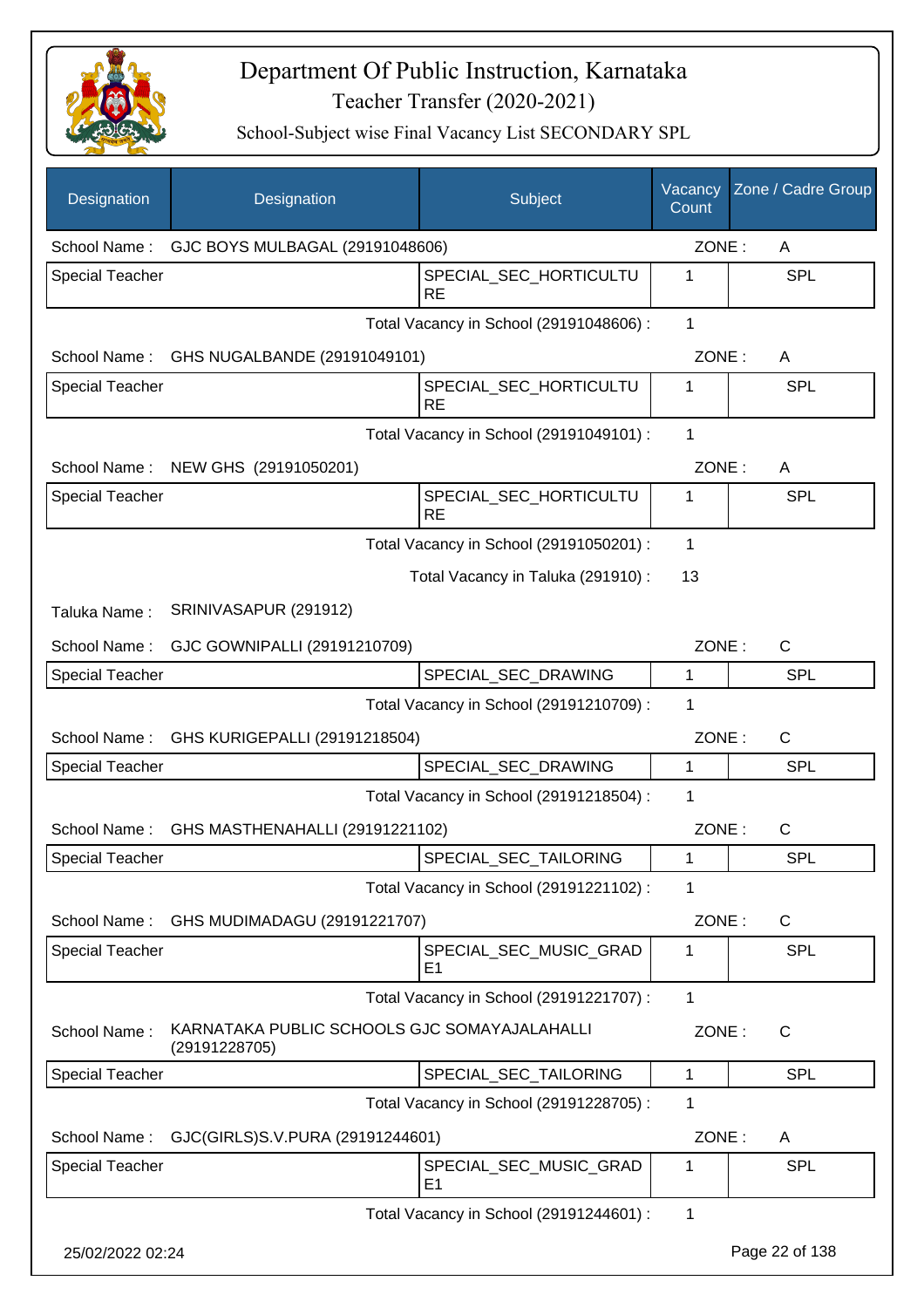

| Designation            | Designation                              | Subject                                  | Vacancy<br>Count | Zone / Cadre Group |
|------------------------|------------------------------------------|------------------------------------------|------------------|--------------------|
|                        |                                          | Total Vacancy in Taluka (291912) :       | 6                |                    |
| Taluka Name:           | K G F (291913)                           |                                          |                  |                    |
| School Name:           | GHS DODDUR (29191302602)                 |                                          | ZONE:            | C                  |
| <b>Special Teacher</b> |                                          | SPECIAL SEC MUSIC GRAD<br>E <sub>1</sub> | 1                | <b>SPL</b>         |
| <b>Special Teacher</b> |                                          | SPECIAL_SEC_TAILORING                    | $\mathbf{1}$     | <b>SPL</b>         |
|                        |                                          | Total Vacancy in School (29191302602) :  | 2                |                    |
| School Name:           | GJC KAMASAMUDRAM (29191303805)           |                                          | ZONE:            | C                  |
| <b>Special Teacher</b> |                                          | SPECIAL_SEC_AGRICULTUR                   | 1                | <b>SPL</b>         |
|                        |                                          | Total Vacancy in School (29191303805) :  | 1                |                    |
| School Name:           | GHS THOPPANAHALLI (29191307602)          |                                          | ZONE:            | C                  |
| <b>Special Teacher</b> |                                          | SPECIAL_SEC_DRAWING                      | 1                | <b>SPL</b>         |
|                        |                                          | Total Vacancy in School (29191307602) :  | 1                |                    |
| School Name:           | GJC (GIRLS) (29191311001)                |                                          | ZONE:            | A                  |
| <b>Special Teacher</b> |                                          | SPECIAL_SEC_MUSIC_GRAD<br>E1             | 1                | <b>SPL</b>         |
|                        |                                          | Total Vacancy in School (29191311001) :  | 1                |                    |
| School Name:           | GJC(BOYS) (29191311301)                  |                                          | ZONE:            | A                  |
| <b>Special Teacher</b> |                                          | SPECIAL SEC TAILORING                    | 1                | <b>SPL</b>         |
|                        |                                          | Total Vacancy in School (29191311301) :  | 1                |                    |
| School Name:           | GHS GONAMAKANAHALLI (29191311701)        |                                          | ZONE:            | A                  |
| <b>Special Teacher</b> |                                          | SPECIAL_SEC_MUSIC_GRAD<br>E1             | 1                | <b>SPL</b>         |
|                        |                                          | Total Vacancy in School (29191311701) :  | 1                |                    |
|                        |                                          | Total Vacancy in Taluka (291913) :       | 7                |                    |
|                        |                                          | Total Vacancy in District (2919) :       | 53               |                    |
| District Name:         | BENGALURU U SOUTH (2920)                 |                                          |                  |                    |
| Taluka Name:           | ANEKAL (292004)                          |                                          |                  |                    |
| School Name:           | GHS CHATRAKHANE CHANDAPURA (29200406452) |                                          | ZONE:            | A                  |
| <b>Special Teacher</b> |                                          | SPECIAL_SEC_TAILORING                    | 1                | <b>SPL</b>         |
|                        |                                          | Total Vacancy in School (29200406452) :  | 1                |                    |
| School Name:           | GHPS UPGRADED MAYASANDRA (29200418001)   |                                          | ZONE:            | C                  |
| <b>Special Teacher</b> |                                          | SPECIAL_SEC_MUSIC_GRAD                   | 1                | SPL                |
| 25/02/2022 02:24       |                                          |                                          |                  | Page 23 of 138     |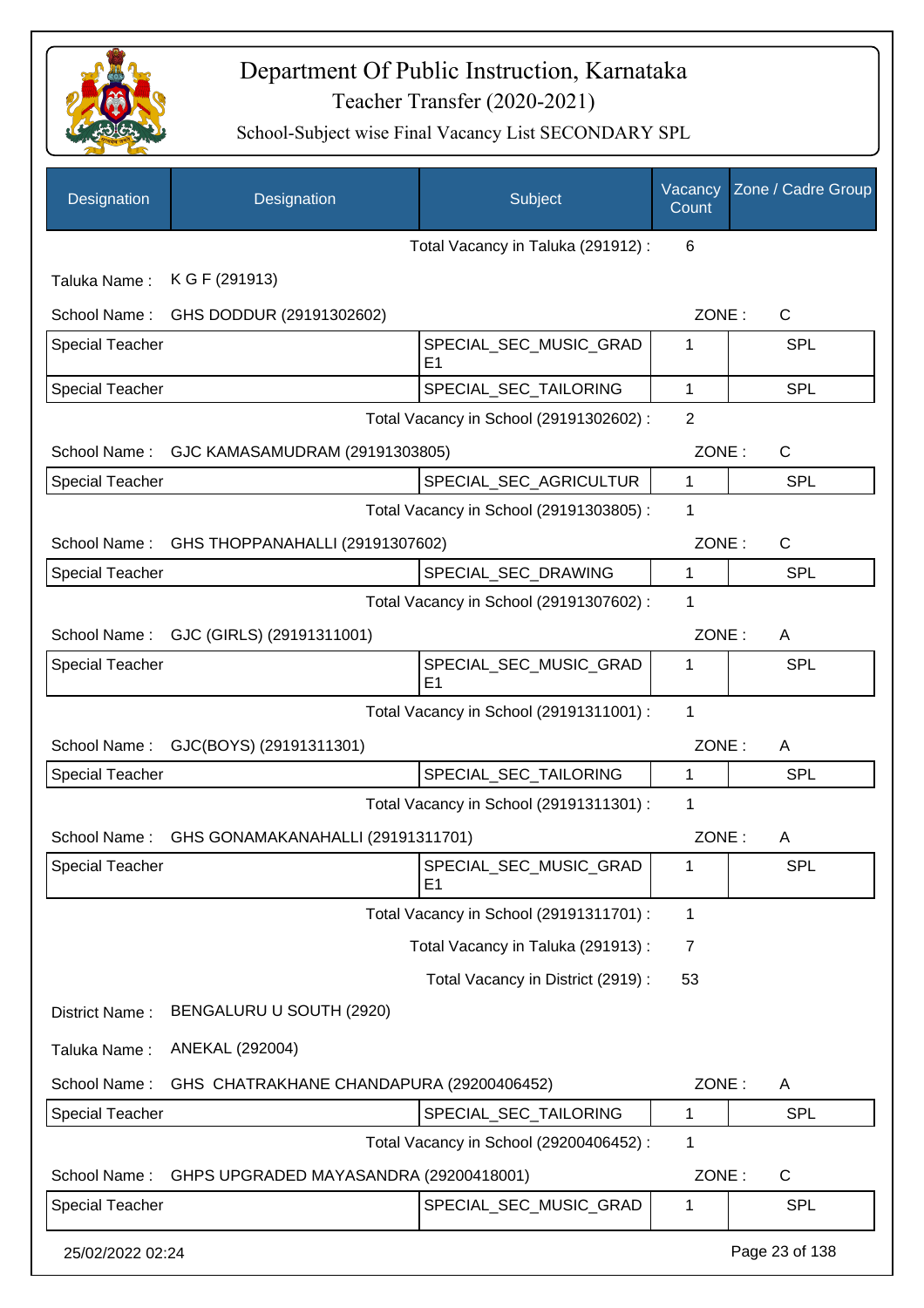

| Designation            | Designation                                                               | Subject                                 | Vacancy<br>Count | Zone / Cadre Group |
|------------------------|---------------------------------------------------------------------------|-----------------------------------------|------------------|--------------------|
|                        |                                                                           | E <sub>1</sub>                          |                  |                    |
|                        |                                                                           | Total Vacancy in School (29200418001) : | 1                |                    |
| School Name:           | KARNATAKA PUBLIC SCHOOLS ASB GOVT PRE UNIVERSITY<br>COLLEGE (29200430803) |                                         | ZONE:            | A                  |
| Special Teacher        |                                                                           | SPECIAL_SEC_MUSIC_GRAD<br>E2            | 1                | <b>SPL</b>         |
|                        |                                                                           | Total Vacancy in School (29200430803) : | 1                |                    |
|                        |                                                                           | Total Vacancy in Taluka (292004) :      | 3                |                    |
| Taluka Name:           | SOUTH3 (292009)                                                           |                                         |                  |                    |
| School Name:           | GHPS (RMSA)KOODLU (29200412801)                                           |                                         | ZONE:            | A                  |
| <b>Special Teacher</b> |                                                                           | SPECIAL SEC TAILORING                   | 1                | <b>SPL</b>         |
|                        |                                                                           | Total Vacancy in School (29200412801) : | 1                |                    |
| School Name:           | KARNATAKA PUBLIC SCHOOLS GHS DOMMALUR (29200902318)                       |                                         | ZONE:            | A                  |
| <b>Special Teacher</b> |                                                                           | SPECIAL_SEC_CARPENTOR                   | 1                | <b>SPL</b>         |
|                        |                                                                           | Total Vacancy in School (29200902318) : | 1                |                    |
| School Name:           | GHS KONAPPANA AGRAHARA (29200904006)                                      |                                         | ZONE:            | A                  |
| <b>Special Teacher</b> |                                                                           | SPECIAL_SEC_TAILORING                   | 1                | <b>SPL</b>         |
|                        |                                                                           | Total Vacancy in School (29200904006) : | 1                |                    |
|                        |                                                                           | Total Vacancy in Taluka (292009) :      | 3                |                    |
|                        |                                                                           | Total Vacancy in District (2920) :      | 6                |                    |
| District Name:         | BENGALURU RURAL (2921)                                                    |                                         |                  |                    |
| Taluka Name:           | NELAMANGALA (292101)                                                      |                                         |                  |                    |
| School Name:           | G HS (COMP) YANTAGANAHALLI (29210118803)                                  |                                         | ZONE:            | $\mathsf{C}$       |
| <b>Special Teacher</b> |                                                                           | SPECIAL_SEC_HORTICULTU<br><b>RE</b>     | 1                | <b>SPL</b>         |
|                        |                                                                           | Total Vacancy in School (29210118803) : | 1                |                    |
|                        |                                                                           | Total Vacancy in Taluka (292101) :      | 1                |                    |
| Taluka Name:           | DODDABALLAPURA (292102)                                                   |                                         |                  |                    |
| School Name:           | G HS HOSAHALLI (29210200904)                                              |                                         | ZONE:            | C                  |
| Special Teacher        |                                                                           | SPECIAL_SEC_DRAWING                     | 1                | <b>SPL</b>         |
|                        |                                                                           | Total Vacancy in School (29210200904) : | 1                |                    |
| School Name:           | G HS CHANNAVEERANAHALLI (29210204402)                                     |                                         | ZONE:            | $\mathsf{C}$       |
| 25/02/2022 02:24       |                                                                           |                                         |                  | Page 24 of 138     |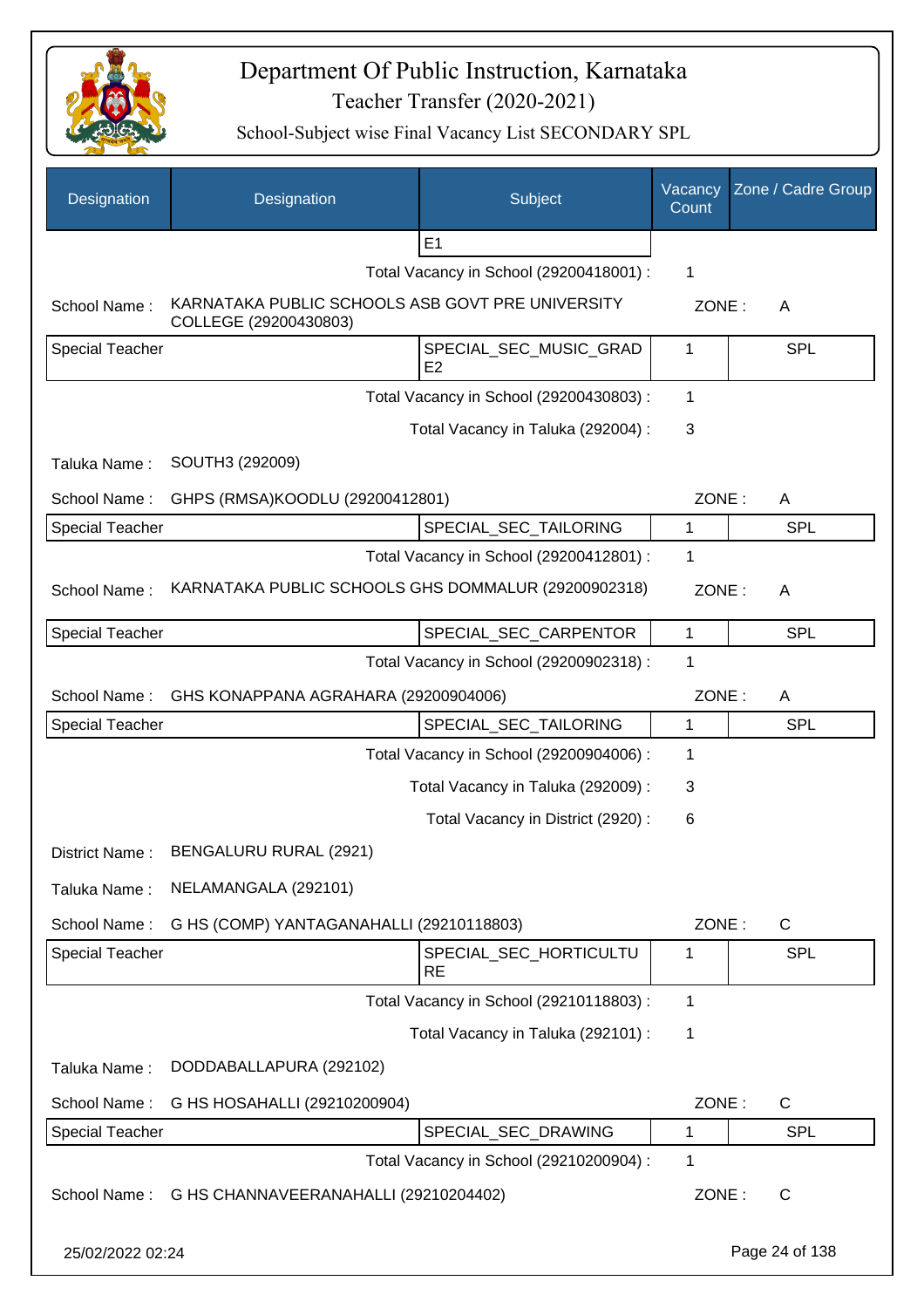

| Designation            | Designation                                  | Subject                                  | Vacancy<br>Count | Zone / Cadre Group |
|------------------------|----------------------------------------------|------------------------------------------|------------------|--------------------|
| <b>Special Teacher</b> |                                              | SPECIAL_SEC_MUSIC_GRAD<br>E <sub>2</sub> | 1                | <b>SPL</b>         |
|                        |                                              | Total Vacancy in School (29210204402) :  | 1                |                    |
|                        | School Name: GHS TUBAGERE (29210208204)      |                                          | ZONE:            | C                  |
| Special Teacher        |                                              | SPECIAL_SEC_MUSIC_GRAD<br>E <sub>1</sub> | 1                | <b>SPL</b>         |
|                        |                                              | Total Vacancy in School (29210208204) :  | 1                |                    |
| School Name:           | G HS BHASHETTIHALLI (29210215206)            |                                          | ZONE:            | B                  |
| <b>Special Teacher</b> |                                              | SPECIAL_SEC_DRAWING                      | 1                | <b>SPL</b>         |
|                        |                                              | Total Vacancy in School (29210215206) :  | 1                |                    |
| School Name:           | G HS(COMP) KADATHIPURU (29210215602)         |                                          | ZONE:            | C                  |
| Special Teacher        |                                              | SPECIAL SEC MUSIC GRAD<br>E2             | 1                | <b>SPL</b>         |
|                        |                                              | Total Vacancy in School (29210215602) :  | 1                |                    |
| School Name:           | G HS(COM) SAKKAREGOLAHALLI (29210217404)     |                                          | ZONE:            | C                  |
| <b>Special Teacher</b> |                                              | SPECIAL_SEC_DRAWING                      | $\mathbf{1}$     | <b>SPL</b>         |
|                        |                                              | Total Vacancy in School (29210217404) :  | 1                |                    |
|                        | School Name: G.J.C KANASAVADI (29210224007)  |                                          | ZONE:            | $\mathsf{C}$       |
| <b>Special Teacher</b> |                                              | SPECIAL_SEC_HORTICULTU<br><b>RE</b>      | 1                | <b>SPL</b>         |
|                        |                                              | Total Vacancy in School (29210224007) :  | 1                |                    |
|                        | School Name: G.J.C HS D.B.PURA (29210225402) |                                          | ZONE:            | A                  |
| <b>Special Teacher</b> |                                              | SPECIAL_SEC_MUSIC_GRAD<br>E <sub>1</sub> | 1                | <b>SPL</b>         |
|                        |                                              | Total Vacancy in School (29210225402) :  | 1                |                    |
|                        |                                              | Total Vacancy in Taluka (292102) :       | 8                |                    |
| Taluka Name:           | DEVANAHALLI (292103)                         |                                          |                  |                    |
| School Name:           | GHS BACHHAHALLI (29210302901)                |                                          | ZONE:            | C                  |
| <b>Special Teacher</b> |                                              | SPECIAL_SEC_HORTICULTU<br><b>RE</b>      | 1                | <b>SPL</b>         |
|                        |                                              | Total Vacancy in School (29210302901) :  | 1                |                    |
| School Name:           | G HS BIDALUR (29210310202)                   |                                          | ZONE:            | C                  |
| Special Teacher        |                                              | SPECIAL_SEC_TAILORING                    | 1                | SPL                |
|                        |                                              | Total Vacancy in School (29210310202) :  | 1                |                    |
| 25/02/2022 02:24       |                                              |                                          |                  | Page 25 of 138     |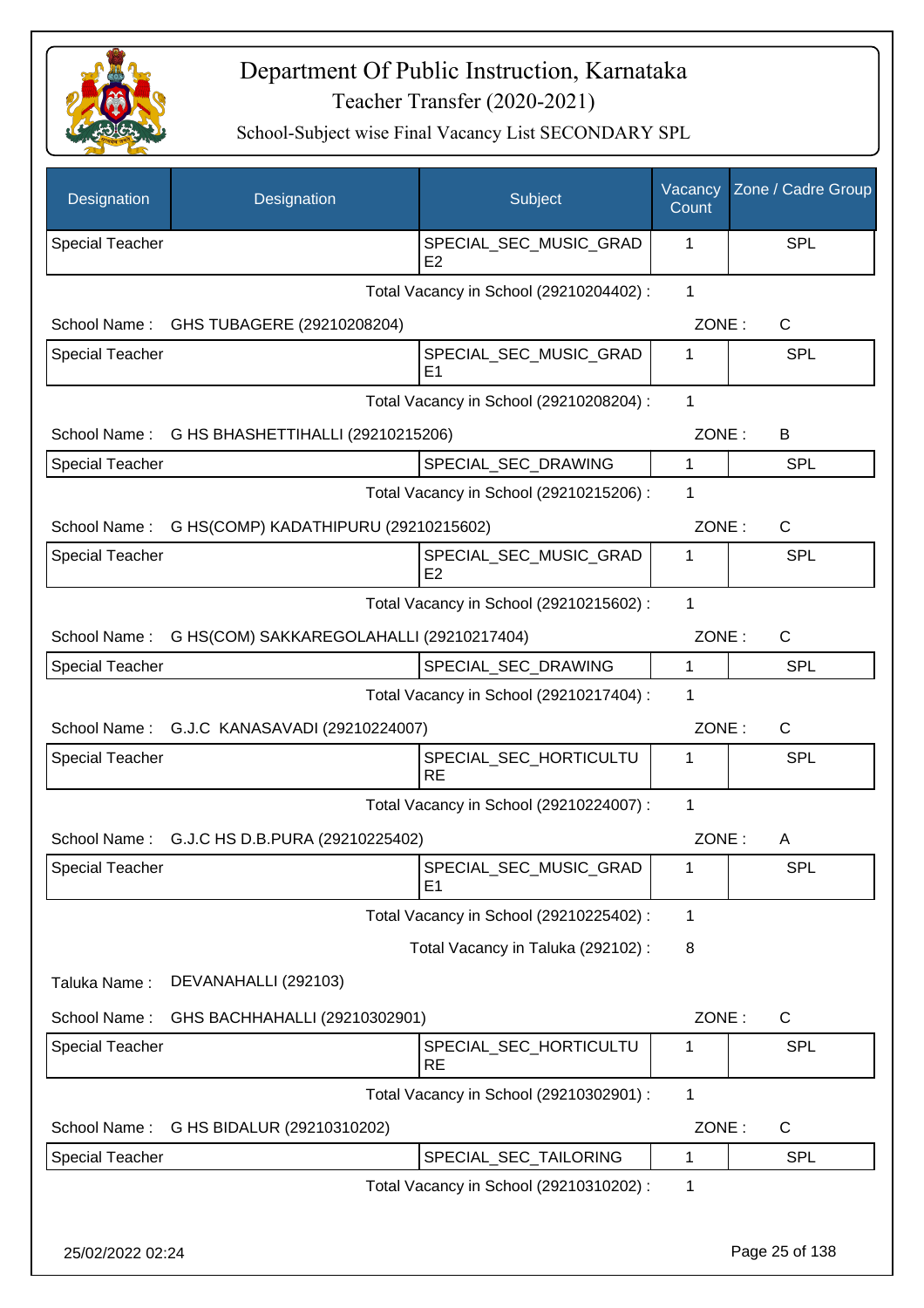

| Designation            | Designation                                    | Subject                                 | Vacancy<br>Count | Zone / Cadre Group |
|------------------------|------------------------------------------------|-----------------------------------------|------------------|--------------------|
|                        | School Name: G HS SADAHALLI (29210312004)      |                                         | ZONE:            | $\mathsf{C}$       |
| <b>Special Teacher</b> |                                                | SPECIAL_SEC_TAILORING                   | 1                | <b>SPL</b>         |
|                        |                                                | Total Vacancy in School (29210312004) : | 1                |                    |
|                        | School Name: G G HS VIJAYAPURA (29210332806)   |                                         | ZONE:            | A                  |
| <b>Special Teacher</b> |                                                | SPECIAL SEC DANCE                       | 1                | <b>SPL</b>         |
|                        |                                                | Total Vacancy in School (29210332806) : | 1                |                    |
|                        | School Name: GHS URDU VIJAYAPURA (29210334402) |                                         | ZONE:            | A                  |
| <b>Special Teacher</b> |                                                | SPECIAL_SEC_TAILORING                   | $\mathbf{1}$     | <b>SPL</b>         |
|                        |                                                | Total Vacancy in School (29210334402) : | 1                |                    |
|                        |                                                | Total Vacancy in Taluka (292103) :      | 5                |                    |
| Taluka Name:           | <b>HOSAKOTE (292104)</b>                       |                                         |                  |                    |
| School Name:           | GHS HASIGALA (29210403302)                     |                                         | ZONE:            | $\mathsf{C}$       |
| <b>Special Teacher</b> |                                                | SPECIAL_SEC_DANCE                       | 1                | <b>SPL</b>         |
|                        |                                                | Total Vacancy in School (29210403302) : | 1                |                    |
| School Name:           | G HS BEGURU (29210404202)                      |                                         | ZONE:            | $\mathsf{C}$       |
| <b>Special Teacher</b> |                                                | SPECIAL_SEC_HORTICULTU<br><b>RE</b>     | 1                | <b>SPL</b>         |
|                        |                                                | Total Vacancy in School (29210404202) : | 1                |                    |
| School Name:           | GHS KORATI (29210406303)                       |                                         | ZONE:            | C                  |
| <b>Special Teacher</b> |                                                | SPECIAL_SEC_HORTICULTU<br><b>RE</b>     | 1                | SPL                |
|                        |                                                | Total Vacancy in School (29210406303) : | 1                |                    |
| School Name:           | GHS SHIVANAPURA (29210407403)                  |                                         | ZONE:            | C                  |
| Special Teacher        |                                                | SPECIAL_SEC_TAILORING                   | 1                | <b>SPL</b>         |
|                        |                                                | Total Vacancy in School (29210407403) : | 1                |                    |
| School Name:           | GHS COMPOSITE UMMALU (29210411302)             |                                         | ZONE:            | C                  |
| <b>Special Teacher</b> |                                                | SPECIAL_SEC_DRAWING                     | 1                | <b>SPL</b>         |
|                        |                                                | Total Vacancy in School (29210411302) : | 1                |                    |
| School Name:           | G HS JADIGENAHALLI (29210412903)               |                                         | ZONE:            | C                  |
| <b>Special Teacher</b> |                                                | SPECIAL_SEC_HORTICULTU<br><b>RE</b>     | 1                | <b>SPL</b>         |
|                        |                                                | Total Vacancy in School (29210412903) : | 1                |                    |
|                        | School Name: G HS DODDAHULLURU (29210416102)   |                                         | ZONE:            | $\mathsf{C}$       |
| 25/02/2022 02:24       |                                                |                                         |                  | Page 26 of 138     |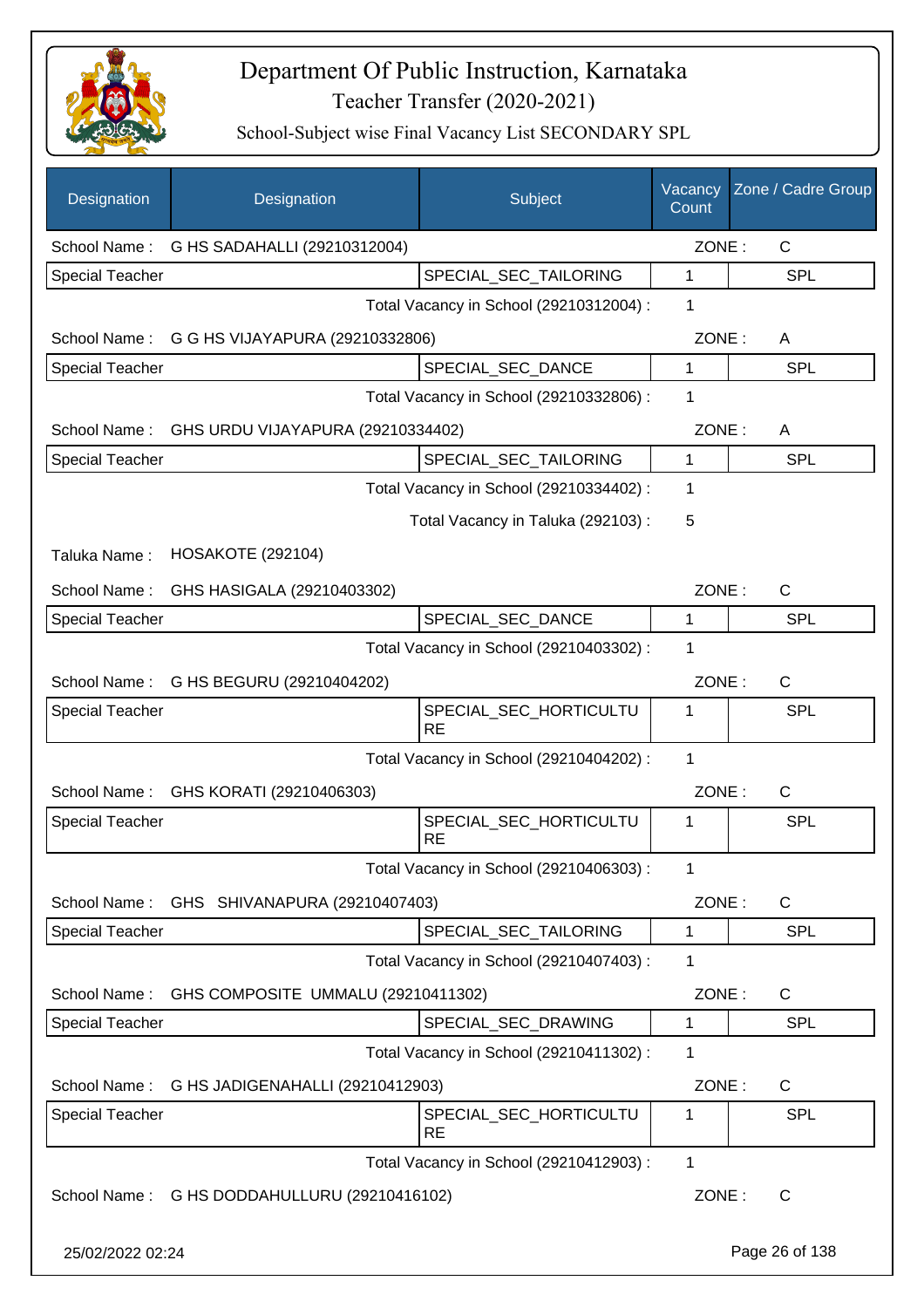

| Designation            | Designation                                                                 | Subject                                  | Vacancy<br>Count | Zone / Cadre Group |
|------------------------|-----------------------------------------------------------------------------|------------------------------------------|------------------|--------------------|
| <b>Special Teacher</b> |                                                                             | SPECIAL_SEC_DRAWING                      | 1                | <b>SPL</b>         |
|                        |                                                                             | Total Vacancy in School (29210416102) :  | 1                |                    |
| School Name:           | G J C DEVALAPURA (29210418702)                                              |                                          | ZONE:            | C                  |
| <b>Special Teacher</b> |                                                                             | SPECIAL_SEC_HORTICULTU<br><b>RE</b>      | 1                | SPL                |
|                        |                                                                             | Total Vacancy in School (29210418702) :  | $\mathbf{1}$     |                    |
| School Name:           | G HS DODDAGATTIGANABBE (29210422031)                                        |                                          | ZONE:            | C                  |
| <b>Special Teacher</b> |                                                                             | SPECIAL_SEC_TAILORING                    | $\mathbf{1}$     | <b>SPL</b>         |
|                        |                                                                             | Total Vacancy in School (29210422031) :  | 1                |                    |
| School Name:           | G G H S HOSAKOTE (29210422034)                                              |                                          | ZONE:            | A                  |
| <b>Special Teacher</b> |                                                                             | SPECIAL_SEC_MUSIC_GRAD<br>E <sub>1</sub> | 1                | SPL                |
|                        |                                                                             | Total Vacancy in School (29210422034) :  | $\mathbf 1$      |                    |
|                        |                                                                             | Total Vacancy in Taluka (292104) :       | 10               |                    |
|                        |                                                                             | Total Vacancy in District (2921) :       | 24               |                    |
| District Name:         | BENGALURU U NORTH (2928)                                                    |                                          |                  |                    |
| Taluka Name:           | NORTH2 (292805)                                                             |                                          |                  |                    |
| School Name:           | KARNATAKA PUBLIC SCHOOLS GHS (GIRLS) 13TH CR,<br>MALLESHWARAM (29280503819) |                                          | ZONE:            | A                  |
| <b>Special Teacher</b> |                                                                             | SPECIAL_SEC_MUSIC_GRAD<br>E2             | 1                | SPL                |
|                        |                                                                             | Total Vacancy in School (29280503819) :  | 1                |                    |
|                        |                                                                             | Total Vacancy in Taluka (292805):        | 1                |                    |
| Taluka Name:           | NORTH4 (292807)                                                             |                                          |                  |                    |
| School Name:           | GKMPS AND RMSA HIGH SCHOOL Y UPANAGAR (29280700124)                         |                                          | ZONE:            | A                  |
| <b>Special Teacher</b> |                                                                             | SPECIAL_SEC_TAILORING                    | $\mathbf{1}$     | <b>SPL</b>         |
|                        |                                                                             | Total Vacancy in School (29280700124) :  | 1                |                    |
| School Name:           | GHS AGRAHARALAYOUT (29280704810)                                            |                                          | ZONE:            | A                  |
| Special Teacher        |                                                                             | SPECIAL_SEC_TAILORING                    | 1                | <b>SPL</b>         |
|                        |                                                                             | Total Vacancy in School (29280704810) :  | 1                |                    |
| School Name:           | GJC HIGH SCHOOL SECTION HESARAGHATTA (29280707707)                          |                                          | ZONE:            | B                  |
| <b>Special Teacher</b> |                                                                             | SPECIAL_SEC_MUSIC_GRAD<br>E <sub>2</sub> | 1                | SPL                |
|                        |                                                                             | Total Vacancy in School (29280707707) :  | 1                |                    |
| 25/02/2022 02:24       |                                                                             |                                          |                  | Page 27 of 138     |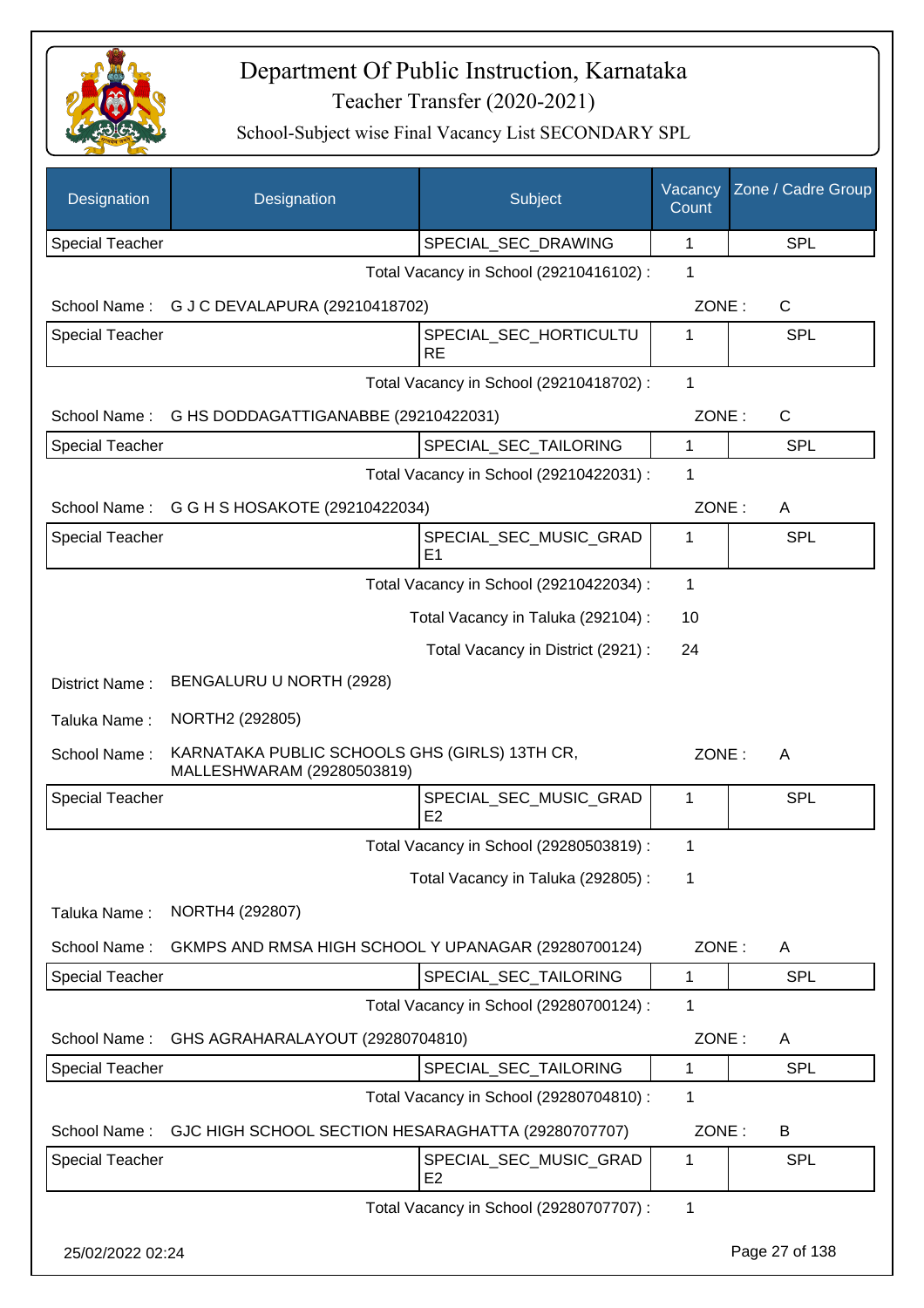

| Designation            | Designation                                                | Subject                                 | Vacancy<br>Count | Zone / Cadre Group |
|------------------------|------------------------------------------------------------|-----------------------------------------|------------------|--------------------|
|                        |                                                            | Total Vacancy in Taluka (292807) :      | 3                |                    |
|                        |                                                            | Total Vacancy in District (2928) :      | 4                |                    |
| District Name:         | CHIKKABALLAPURA (2929)                                     |                                         |                  |                    |
| Taluka Name:           | <b>BAGEPALLY (292901)</b>                                  |                                         |                  |                    |
| School Name:           | GOVERNMENT BOYS HIGH SCHOOL BAGEPALLI (29290123204)        |                                         | ZONE:            | A                  |
| <b>Special Teacher</b> |                                                            | SPECIAL_SEC_DRAWING                     | 1                | <b>SPL</b>         |
|                        |                                                            | Total Vacancy in School (29290123204) : | 1                |                    |
|                        |                                                            | Total Vacancy in Taluka (292901) :      | 1                |                    |
| Taluka Name:           | CHIKKABALLAPUR (292903)                                    |                                         |                  |                    |
| School Name:           | GHS DIBBUR (29290306605)                                   |                                         | ZONE:            | В                  |
| <b>Special Teacher</b> |                                                            | SPECIAL_SEC_DRAWING                     | $\mathbf{1}$     | <b>SPL</b>         |
|                        |                                                            | Total Vacancy in School (29290306605) : | 1                |                    |
| School Name:           | KARNATAKA PUBLIC SCHOOLS GJC MANDIKAL (29290315518)        |                                         | ZONE:            | C                  |
| <b>Special Teacher</b> |                                                            | SPECIAL_SEC_TAILORING                   | 1                | <b>SPL</b>         |
|                        |                                                            | Total Vacancy in School (29290315518) : | 1                |                    |
| School Name:           | GJC PERESANDRA (29290319806)                               |                                         | ZONE:            | $\mathsf C$        |
| <b>Special Teacher</b> |                                                            | SPECIAL_SEC_TAILORING                   | $\mathbf{1}$     | <b>SPL</b>         |
|                        |                                                            | Total Vacancy in School (29290319806) : | 1                |                    |
| School Name:           | GHS REDDYGOLLAVARAHALLI (29290320903)                      |                                         | ZONE:            | C                  |
| <b>Special Teacher</b> |                                                            | SPECIAL_SEC_HORTICULTU<br><b>RE</b>     | 1                | SPL                |
|                        |                                                            | Total Vacancy in School (29290320903) : | 1                |                    |
| School Name:           | GHS HALEPERESANDRA (29290328801)                           |                                         | ZONE:            | C                  |
| <b>Special Teacher</b> |                                                            | SPECIAL SEC DRAWING                     | 1                | <b>SPL</b>         |
|                        |                                                            | Total Vacancy in School (29290328801) : | 1                |                    |
|                        |                                                            | Total Vacancy in Taluka (292903) :      | 5                |                    |
| Taluka Name:           | CHINTAMANI (292904)                                        |                                         |                  |                    |
| School Name:           | GOVERNMENT HIGH SCHOOL BOORAGAMAKALAHALLI<br>(29290404904) |                                         | ZONE:            | В                  |
| <b>Special Teacher</b> |                                                            | SPECIAL_SEC_HORTICULTU<br><b>RE</b>     | 1                | SPL                |
|                        |                                                            | Total Vacancy in School (29290404904) : | 1                |                    |
| School Name:           | GHS DODDAGANJUR (29290409604)                              |                                         | ZONE:            | B                  |
| 25/02/2022 02:24       |                                                            |                                         |                  | Page 28 of 138     |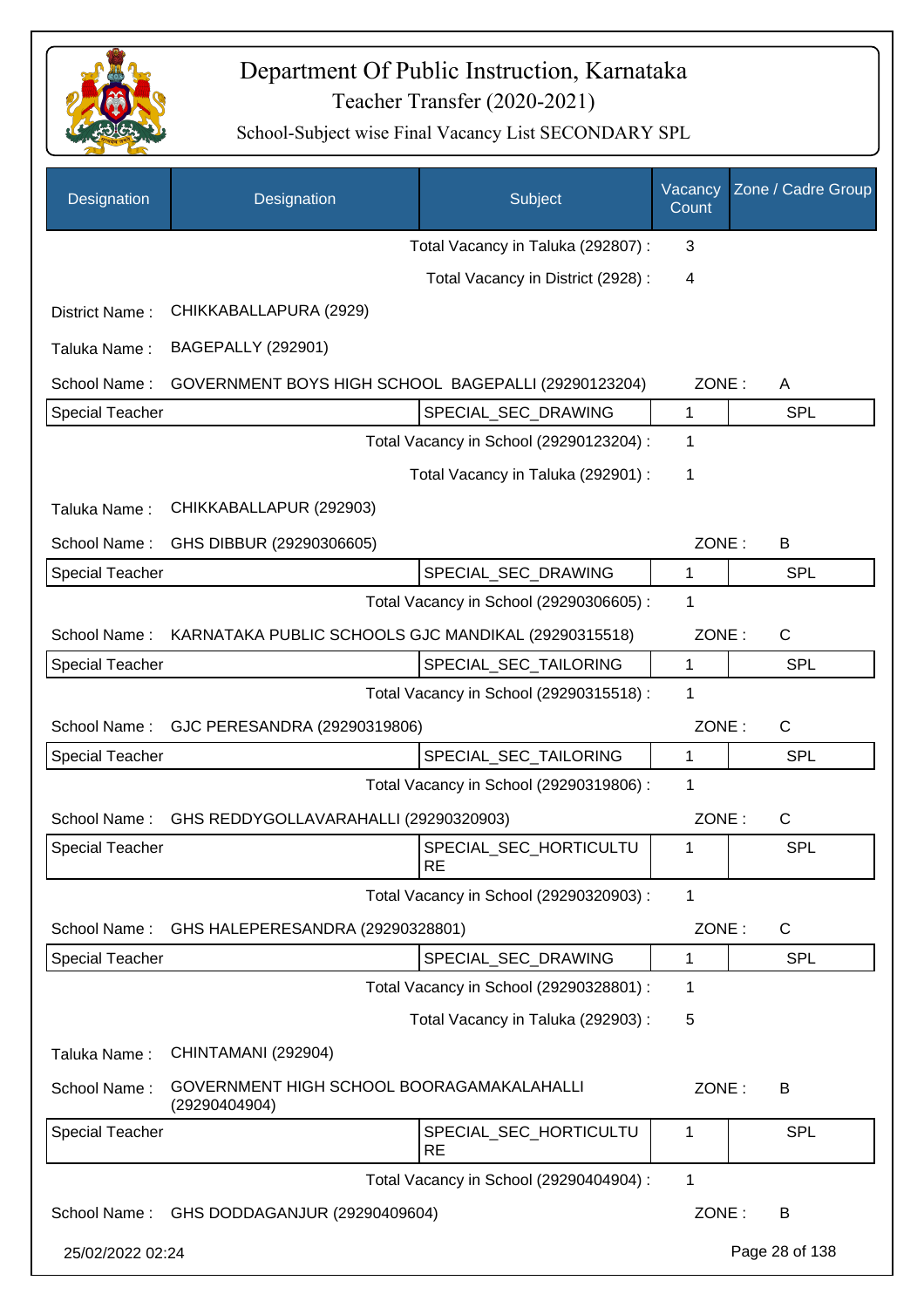

| Designation            | Designation                                                                        | Subject                                 | Vacancy<br>Count | Zone / Cadre Group |
|------------------------|------------------------------------------------------------------------------------|-----------------------------------------|------------------|--------------------|
| <b>Special Teacher</b> |                                                                                    | SPECIAL_SEC_AGRICULTUR                  | 1                | <b>SPL</b>         |
|                        |                                                                                    | Total Vacancy in School (29290409604) : | 1                |                    |
| School Name:           | GOVERNMENT HIGH SCHOOL KAGATHI (29290417902)                                       |                                         | ZONE:            | B                  |
| <b>Special Teacher</b> |                                                                                    | SPECIAL_SEC_HORTICULTU<br><b>RE</b>     | 1                | <b>SPL</b>         |
|                        |                                                                                    | Total Vacancy in School (29290417902) : | 1                |                    |
| School Name:           | GHS NANDANAHOSAHALLI (29290428202)                                                 |                                         | ZONE:            | C                  |
| <b>Special Teacher</b> |                                                                                    | SPECIAL_SEC_MUSIC_GRAD<br>E1            | 1                | <b>SPL</b>         |
|                        |                                                                                    | Total Vacancy in School (29290428202) : | 1                |                    |
| School Name:           | NEW GOVT HIGH SCHOOL (29290440502)                                                 |                                         | ZONE:            | A                  |
| <b>Special Teacher</b> |                                                                                    | SPECIAL_SEC_DRAWING                     | 1                | <b>SPL</b>         |
|                        |                                                                                    | Total Vacancy in School (29290440502) : | 1                |                    |
| School Name:           | GIRLS JC (29290441006)                                                             |                                         | ZONE:            | A                  |
| <b>Special Teacher</b> |                                                                                    | SPECIAL_SEC_TAILORING                   | 1                | <b>SPL</b>         |
|                        |                                                                                    | Total Vacancy in School (29290441006) : | 1                |                    |
|                        |                                                                                    | Total Vacancy in Taluka (292904) :      | 6                |                    |
| Taluka Name:           | GOWRIBIDANUR (292905)                                                              |                                         |                  |                    |
| School Name:           | GHS BYCHAPURA (29290503102)                                                        |                                         | ZONE:            | $\mathsf{C}$       |
| <b>Special Teacher</b> |                                                                                    | SPECIAL_SEC_DRAWING                     | 1                | <b>SPL</b>         |
|                        |                                                                                    | Total Vacancy in School (29290503102) : | 1                |                    |
|                        |                                                                                    | Total Vacancy in Taluka (292905) :      | 1                |                    |
| Taluka Name:           | <b>GUDIBANDA (292906)</b>                                                          |                                         |                  |                    |
| School Name:           | SRI GOOLI SOMANNA BAJJANNA GOVERNMENT HIGH SCHOOL<br>BEECHAGANAHALLI (29290600702) |                                         | ZONE:            | $\mathsf{C}$       |
| <b>Special Teacher</b> |                                                                                    | SPECIAL_SEC_DRAWING                     | 1                | <b>SPL</b>         |
|                        |                                                                                    | Total Vacancy in School (29290600702) : | 1                |                    |
| School Name:           | GHS MACHAHALLI (29290607305)                                                       |                                         | ZONE:            | C                  |
| <b>Special Teacher</b> |                                                                                    | SPECIAL_SEC_HORTICULTU<br><b>RE</b>     | 1                | <b>SPL</b>         |
|                        |                                                                                    | Total Vacancy in School (29290607305) : | $\mathbf{1}$     |                    |
| School Name:           | GHS THIRUMANI (29290609102)                                                        |                                         | ZONE:            | C                  |
| <b>Special Teacher</b> |                                                                                    | SPECIAL_SEC_HORTICULTU<br><b>RE</b>     | 1                | <b>SPL</b>         |
| 25/02/2022 02:24       |                                                                                    |                                         |                  | Page 29 of 138     |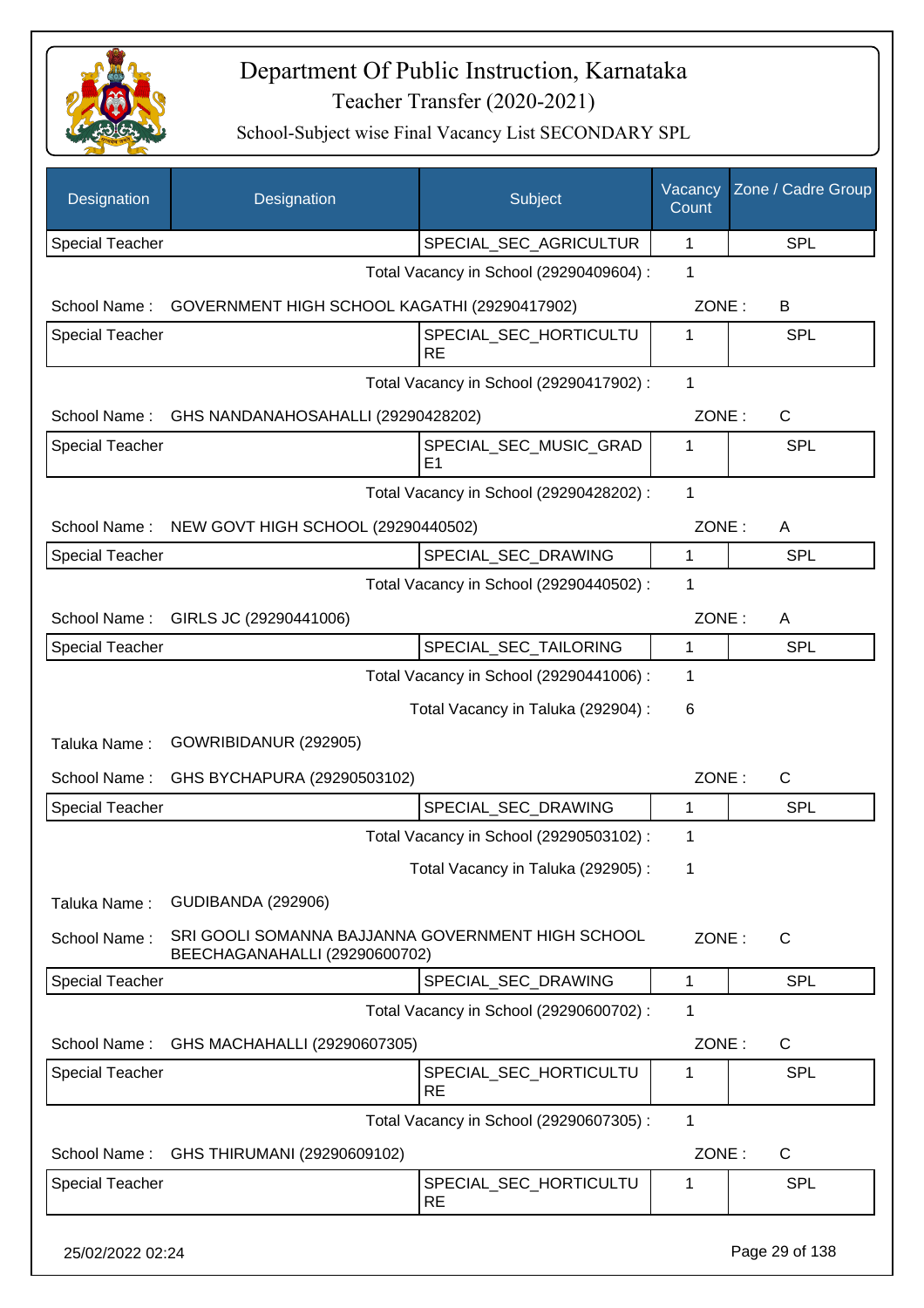

| Designation            | Designation                                             | Subject                                  | Vacancy<br>Count | Zone / Cadre Group |
|------------------------|---------------------------------------------------------|------------------------------------------|------------------|--------------------|
|                        |                                                         | Total Vacancy in School (29290609102) :  | 1                |                    |
| School Name:           | GHS VARLAKONDA (29290609793)                            |                                          | ZONE:            | $\mathsf{C}$       |
| <b>Special Teacher</b> |                                                         | SPECIAL_SEC_MUSIC_GRAD<br>E <sub>1</sub> | 1                | <b>SPL</b>         |
|                        |                                                         | Total Vacancy in School (29290609793) :  | 1                |                    |
| School Name:           | KARNATAKA PUBLIC SCHOOLS GGHS GUDIBANDA (29290610901)   |                                          | ZONE:            | A                  |
| Special Teacher        |                                                         | SPECIAL_SEC_TAILORING                    | 1                | <b>SPL</b>         |
|                        |                                                         | Total Vacancy in School (29290610901) :  | 1                |                    |
|                        |                                                         | Total Vacancy in Taluka (292906) :       | 5                |                    |
| Taluka Name:           | SIDLAGHATTA (292911)                                    |                                          |                  |                    |
| School Name:           | GHS ANEMADAGU (29291101104)                             |                                          | ZONE:            | $\mathsf{C}$       |
| <b>Special Teacher</b> |                                                         | SPECIAL_SEC_DRAWING                      | 1                | <b>SPL</b>         |
|                        |                                                         | Total Vacancy in School (29291101104) :  | 1                |                    |
| School Name:           | KARNATAKA PUBLIC SCHOOLS GHS BASETTIHALLI (29291103208) |                                          | ZONE:            | $\mathsf{C}$       |
| <b>Special Teacher</b> |                                                         | SPECIAL_SEC_AGRICULTUR                   | 1                | <b>SPL</b>         |
|                        |                                                         | Total Vacancy in School (29291103208) :  | 1                |                    |
| School Name:           | GHS GANJIGUNTE (29291108907)                            |                                          | ZONE:            | C                  |
| <b>Special Teacher</b> |                                                         | SPECIAL SEC AGRICULTUR                   | 1                | <b>SPL</b>         |
|                        |                                                         | Total Vacancy in School (29291108907) :  | 1                |                    |
|                        | School Name: GHS JANGAMAKOTE (29291112505)              |                                          | ZONE:            | C                  |
| <b>Special Teacher</b> |                                                         | SPECIAL_SEC_HORTICULTU<br><b>RE</b>      | 1                | <b>SPL</b>         |
|                        |                                                         | Total Vacancy in School (29291112505) :  | 1                |                    |
| School Name:           | GOVERNMENT HIGH SCHOOL MALAMACHAHALLI (29291117603)     |                                          | ZONE:            | C                  |
| Special Teacher        |                                                         | SPECIAL_SEC_DRAWING                      | 1                | <b>SPL</b>         |
|                        |                                                         | Total Vacancy in School (29291117603) :  | 1                |                    |
| School Name:           | GPUC SADALI (29291123305)                               |                                          | ZONE:            | C                  |
| <b>Special Teacher</b> |                                                         | SPECIAL_SEC_DRAWING                      | 1                | <b>SPL</b>         |
|                        |                                                         | Total Vacancy in School (29291123305) :  | 1                |                    |
| School Name:           | GHS THIMMASANDRA E (29291126004)                        |                                          | ZONE:            | C                  |
| <b>Special Teacher</b> |                                                         | SPECIAL_SEC_HORTICULTU<br>RE             | 1                | <b>SPL</b>         |
| 25/02/2022 02:24       |                                                         |                                          |                  | Page 30 of 138     |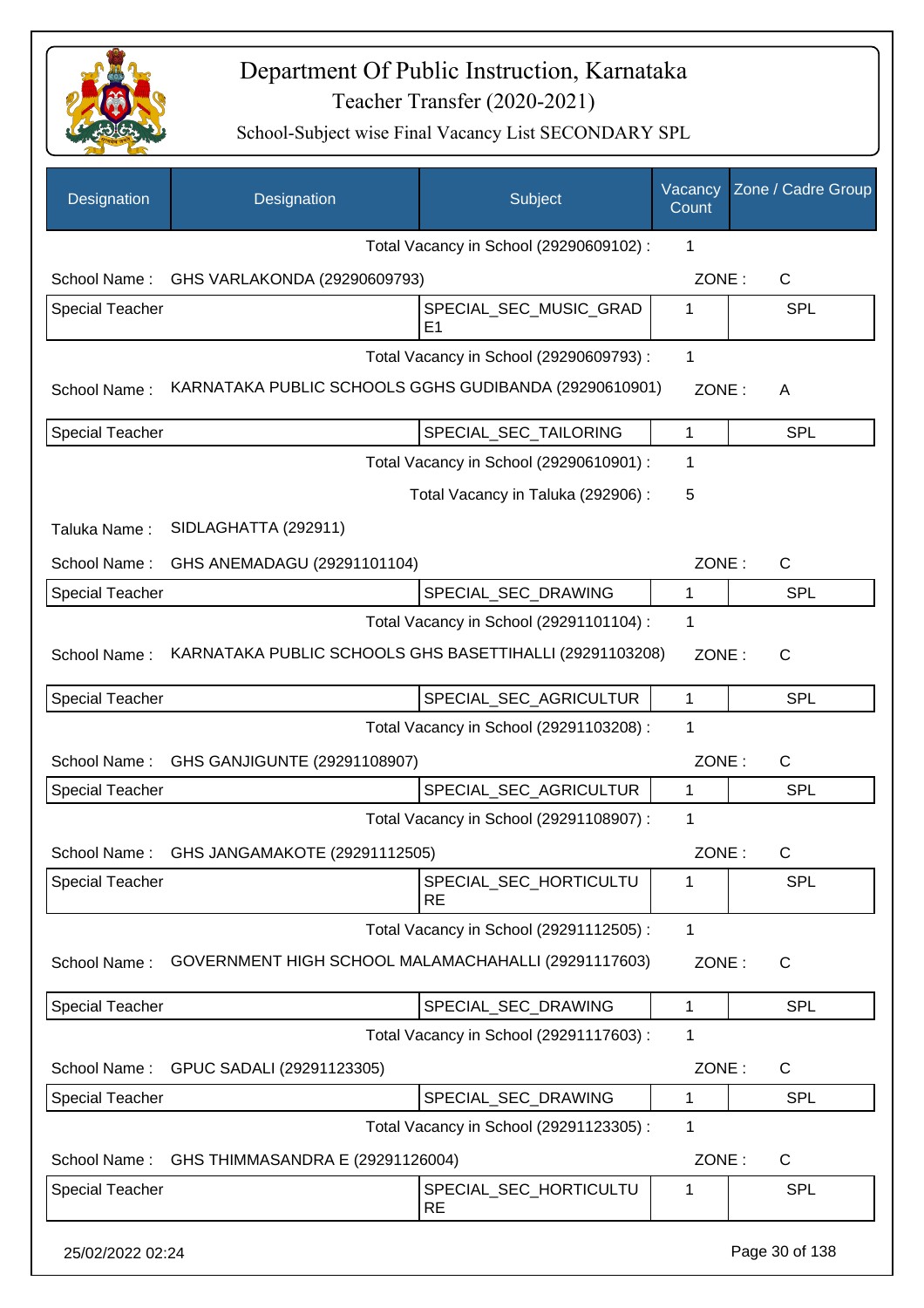

| Designation            | Designation                                         | Subject                                 | Vacancy<br>Count | Zone / Cadre Group |
|------------------------|-----------------------------------------------------|-----------------------------------------|------------------|--------------------|
|                        |                                                     | Total Vacancy in School (29291126004) : | 1                |                    |
| School Name:           | GOVERNMENT HIGH SCHOOL SIDLAGATTA (29291128628)     |                                         | ZONE:            | A                  |
| <b>Special Teacher</b> |                                                     | SPECIAL_SEC_SERICULTUR                  | $\mathbf{1}$     | <b>SPL</b>         |
|                        |                                                     | Total Vacancy in School (29291128628) : | 1                |                    |
| School Name:           | GUHS SIDLAGHATTA (29291128634)                      |                                         | ZONE:            | A                  |
| <b>Special Teacher</b> |                                                     | SPECIAL_SEC_DRAWING                     | 1                | <b>SPL</b>         |
|                        |                                                     | Total Vacancy in School (29291128634) : | 1                |                    |
| School Name:           | GOVERNMENT HIGH SCHOOL DYAVAPPANAGUDI (29291133201) |                                         | ZONE:            | $\mathsf{C}$       |
| Special Teacher        |                                                     | SPECIAL SEC DRAWING                     | 1                | <b>SPL</b>         |
|                        |                                                     | Total Vacancy in School (29291133201) : | 1                |                    |
|                        |                                                     | Total Vacancy in Taluka (292911) :      | 10               |                    |
|                        |                                                     | Total Vacancy in District (2929):       | 28               |                    |
| District Name:         | TUMAKURU MADHUGIRI (2931)                           |                                         |                  |                    |
| Taluka Name:           | KORATAGERE (293103)                                 |                                         |                  |                    |
| School Name:           | GOVT HIGH SCHOOL LINGAPURA (29310314402)            |                                         | ZONE:            | C                  |
| Special Teacher        |                                                     | SPECIAL_SEC_DRAWING                     | 1                | <b>SPL</b>         |
|                        |                                                     | Total Vacancy in School (29310314402) : | 1                |                    |
| School Name:           | GOVT GIRLS HIGH SCHOOL KORATAGERE (29310319304)     |                                         | ZONE:            | A                  |
| Special Teacher        |                                                     | SPECIAL_SEC_DRAWING                     | 1                | SPL                |
|                        |                                                     | Total Vacancy in School (29310319304) : | 1                |                    |
|                        |                                                     | Total Vacancy in Taluka (293103):       | 2                |                    |
| Taluka Name:           | <b>MADHUGIRI (293104)</b>                           |                                         |                  |                    |
| School Name:           | GOVT JUNIOR COLLEGE I.D.HALLI (29310406006)         |                                         | ZONE:            | C                  |
| <b>Special Teacher</b> |                                                     | SPECIAL_SEC_DRAWING                     | 1                | <b>SPL</b>         |
|                        |                                                     | Total Vacancy in School (29310406006) : | 1                |                    |
| School Name:           | GHS THONDOTI (29310406202)                          |                                         | ZONE:            | C                  |
| <b>Special Teacher</b> |                                                     | SPECIAL_SEC_DRAWING                     | 1                | SPL                |
|                        |                                                     | Total Vacancy in School (29310406202) : | 1                |                    |
| School Name:           | GHS HANUMANTHAPURA (29310408903)                    |                                         | ZONE:            | C                  |
| Special Teacher        |                                                     | SPECIAL_SEC_DRAWING                     | 1                | <b>SPL</b>         |
|                        |                                                     | Total Vacancy in School (29310408903) : | 1                |                    |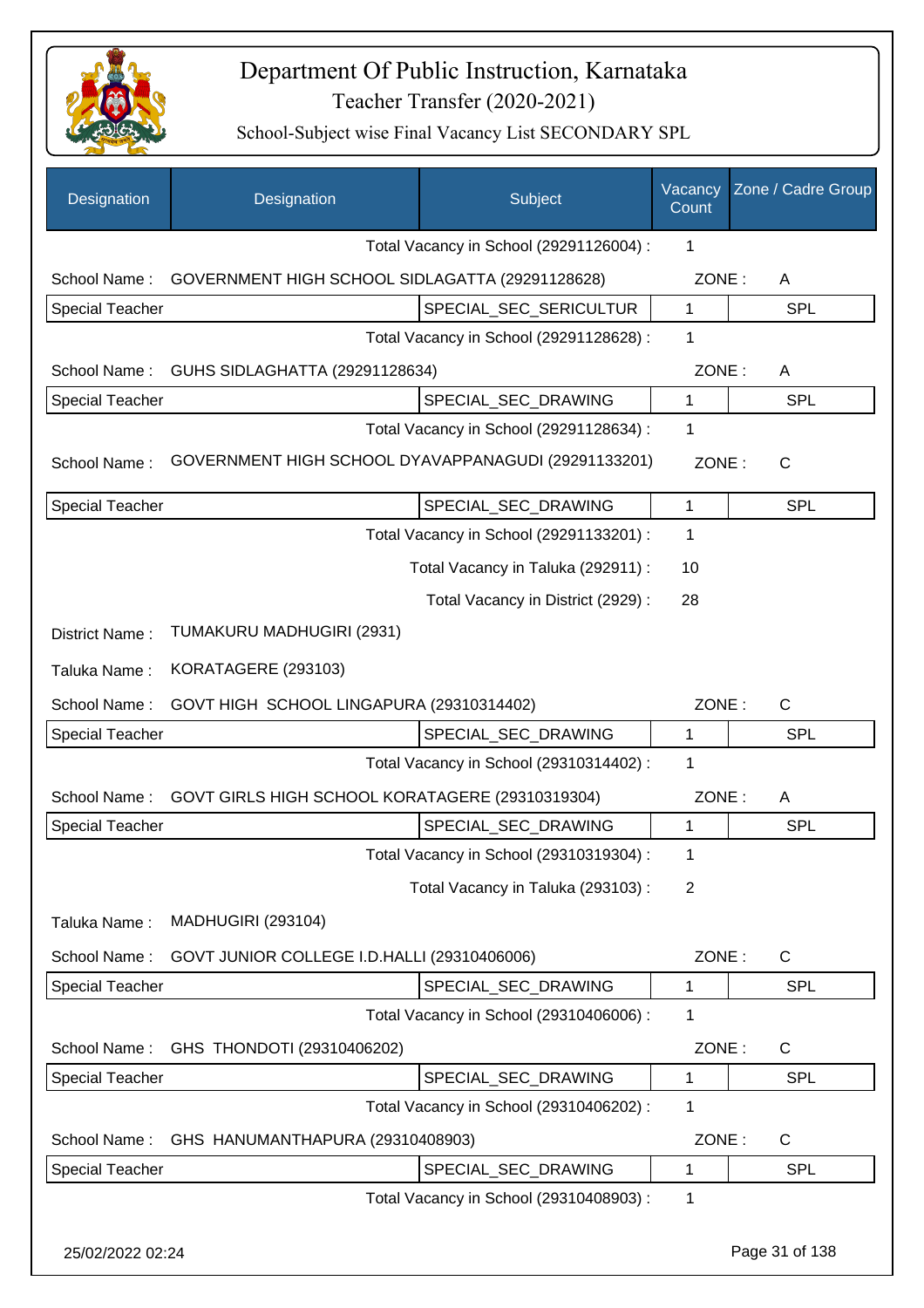

| Designation            | Designation                                    | Subject                                 | Vacancy<br>Count | Zone / Cadre Group |
|------------------------|------------------------------------------------|-----------------------------------------|------------------|--------------------|
| School Name:           | GHS BEDATHURU (29310409303)                    |                                         | ZONE:            | C                  |
| <b>Special Teacher</b> |                                                | SPECIAL_SEC_DRAWING                     | 1                | <b>SPL</b>         |
|                        |                                                | Total Vacancy in School (29310409303) : | 1                |                    |
| School Name:           | GHS MALLANAYKANAHALLI (29310410804)            |                                         | ZONE:            | $\mathsf C$        |
| <b>Special Teacher</b> |                                                | SPECIAL_SEC_DRAWING                     | 1                | <b>SPL</b>         |
|                        |                                                | Total Vacancy in School (29310410804) : | 1                |                    |
|                        | School Name: GHS SODENAHALLI (29310413702)     |                                         | ZONE:            | $\mathsf{C}$       |
| <b>Special Teacher</b> |                                                | SPECIAL_SEC_DRAWING                     | 1                | <b>SPL</b>         |
|                        |                                                | Total Vacancy in School (29310413702) : | 1                |                    |
|                        | School Name: GHS HANUMANAHALLI (29310414202)   |                                         | ZONE:            | $\mathsf{C}$       |
| <b>Special Teacher</b> |                                                | SPECIAL_SEC_DRAWING                     | 1                | <b>SPL</b>         |
|                        |                                                | Total Vacancy in School (29310414202) : | 1                |                    |
|                        | School Name: GHS GIDADAGALAHALLI (29310417002) |                                         | ZONE:            | $\mathsf{C}$       |
| <b>Special Teacher</b> |                                                | SPECIAL_SEC_DRAWING                     | $\mathbf{1}$     | SPL                |
|                        |                                                | Total Vacancy in School (29310417002) : | 1                |                    |
|                        | School Name: GHS KADAGATHURU (29310422306)     |                                         | ZONE:            | C                  |
| Special Teacher        |                                                | SPECIAL_SEC_AGRICULTUR                  | 1                | <b>SPL</b>         |
|                        |                                                | Total Vacancy in School (29310422306) : | 1                |                    |
|                        | School Name: GHS SUDDEKUNTE (29310423702)      |                                         | ZONE:            | C                  |
| Special Teacher        |                                                | SPECIAL_SEC_DRAWING                     | 1                | SPL                |
|                        |                                                | Total Vacancy in School (29310423702) : | 1                |                    |
| School Name:           | GHS GUNDAGALLU (29310425304)                   |                                         | ZONE:            | $\mathsf{C}$       |
| <b>Special Teacher</b> |                                                | SPECIAL SEC AGRICULTUR                  | 1                | <b>SPL</b>         |
|                        |                                                | Total Vacancy in School (29310425304) : | 1                |                    |
|                        |                                                | Total Vacancy in Taluka (293104) :      | 11               |                    |
| Taluka Name:           | SIRA (293106)                                  |                                         |                  |                    |
| School Name:           | GOVT JUNIOR COLLEGE LAKKANAHALLI (29310601108) |                                         | ZONE:            | $\mathsf C$        |
| Special Teacher        |                                                | SPECIAL_SEC_TAILORING                   | 1                | <b>SPL</b>         |
|                        |                                                | Total Vacancy in School (29310601108) : | 1                |                    |
| School Name:           | GHS HONNAGONDANAHALLI (29310604705)            |                                         | ZONE:            | C                  |
| <b>Special Teacher</b> |                                                | SPECIAL_SEC_HORTICULTU<br>RE            | 1                | SPL                |
|                        |                                                |                                         |                  |                    |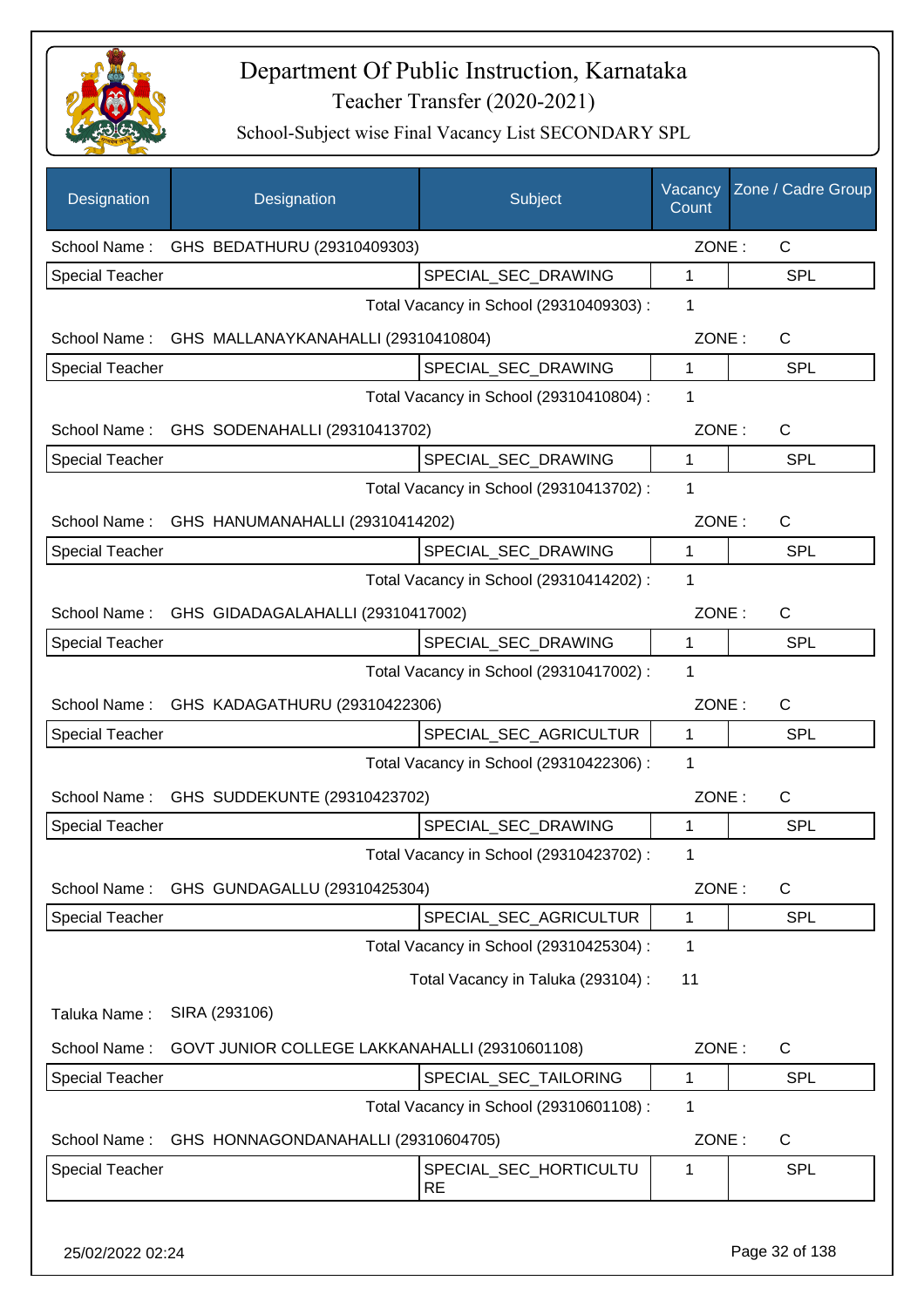

| Designation            | Designation                                                   | <b>Subject</b>                          | Vacancy<br>Count | Zone / Cadre Group |
|------------------------|---------------------------------------------------------------|-----------------------------------------|------------------|--------------------|
|                        |                                                               | Total Vacancy in School (29310604705) : | 1                |                    |
|                        | School Name: GHS GOLLAHALLI (29310605510)                     |                                         | ZONE:            | $\mathsf{C}$       |
| <b>Special Teacher</b> |                                                               | SPECIAL_SEC_DRAWING                     | $\mathbf{1}$     | <b>SPL</b>         |
|                        |                                                               | Total Vacancy in School (29310605510) : | 1                |                    |
|                        | School Name: GHS CHANGAVARA (29310605807)                     |                                         | ZONE:            | $\mathsf{C}$       |
| Special Teacher        |                                                               | SPECIAL_SEC_HORTICULTU<br><b>RE</b>     | $\mathbf{1}$     | <b>SPL</b>         |
|                        |                                                               | Total Vacancy in School (29310605807) : | 1                |                    |
|                        | School Name: GHS BHUVANAHALLI (29310608002)                   |                                         | ZONE:            | $\mathsf{C}$       |
| <b>Special Teacher</b> |                                                               | SPECIAL_SEC_DRAWING                     | 1                | <b>SPL</b>         |
|                        |                                                               | Total Vacancy in School (29310608002) : | 1                |                    |
| School Name:           | GHS SAKSHIHALLI (29310617603)                                 |                                         | ZONE:            | $\mathsf{C}$       |
| <b>Special Teacher</b> |                                                               | SPECIAL_SEC_DRAWING                     | 1                | <b>SPL</b>         |
|                        |                                                               | Total Vacancy in School (29310617603) : | 1                |                    |
| School Name:           | GOVT GIRLS JUNIOR COLLEGE SIRA (29310620802)                  |                                         | ZONE:            | A                  |
| Special Teacher        |                                                               | SPECIAL_SEC_MUSIC_GRAD<br>E2            | 1                | <b>SPL</b>         |
|                        |                                                               | Total Vacancy in School (29310620802) : | 1                |                    |
|                        |                                                               | Total Vacancy in Taluka (293106) :      | 7                |                    |
|                        |                                                               | Total Vacancy in District (2931) :      | 20               |                    |
| District Name:         | RAMANAGARA (2932)                                             |                                         |                  |                    |
| Taluka Name:           | MAGADI (293205)                                               |                                         |                  |                    |
| School Name:           | G H S SANKIGHATTA (29320501803)                               |                                         | ZONE:            | $\mathsf{C}$       |
| <b>Special Teacher</b> |                                                               | SPECIAL_SEC_TAILORING                   | 1                | <b>SPL</b>         |
|                        |                                                               | Total Vacancy in School (29320501803) : | 1                |                    |
| School Name:           | KARNATAKA PUBLIC SCHOOLS GJC HS THIPPASANDRA<br>(29320502306) |                                         | ZONE:            | $\mathsf{C}$       |
| <b>Special Teacher</b> |                                                               | SPECIAL SEC HORTICULTU<br><b>RE</b>     | 1                | <b>SPL</b>         |
|                        |                                                               | Total Vacancy in School (29320502306) : | 1                |                    |
| School Name:           | G HS SHIVANASANDRA (29320504204)                              |                                         | ZONE:            | $\mathsf C$        |
| <b>Special Teacher</b> |                                                               | SPECIAL_SEC_HORTICULTU<br><b>RE</b>     | 1                | <b>SPL</b>         |
|                        |                                                               | Total Vacancy in School (29320504204) : | 1                |                    |
| 25/02/2022 02:24       |                                                               |                                         |                  | Page 33 of 138     |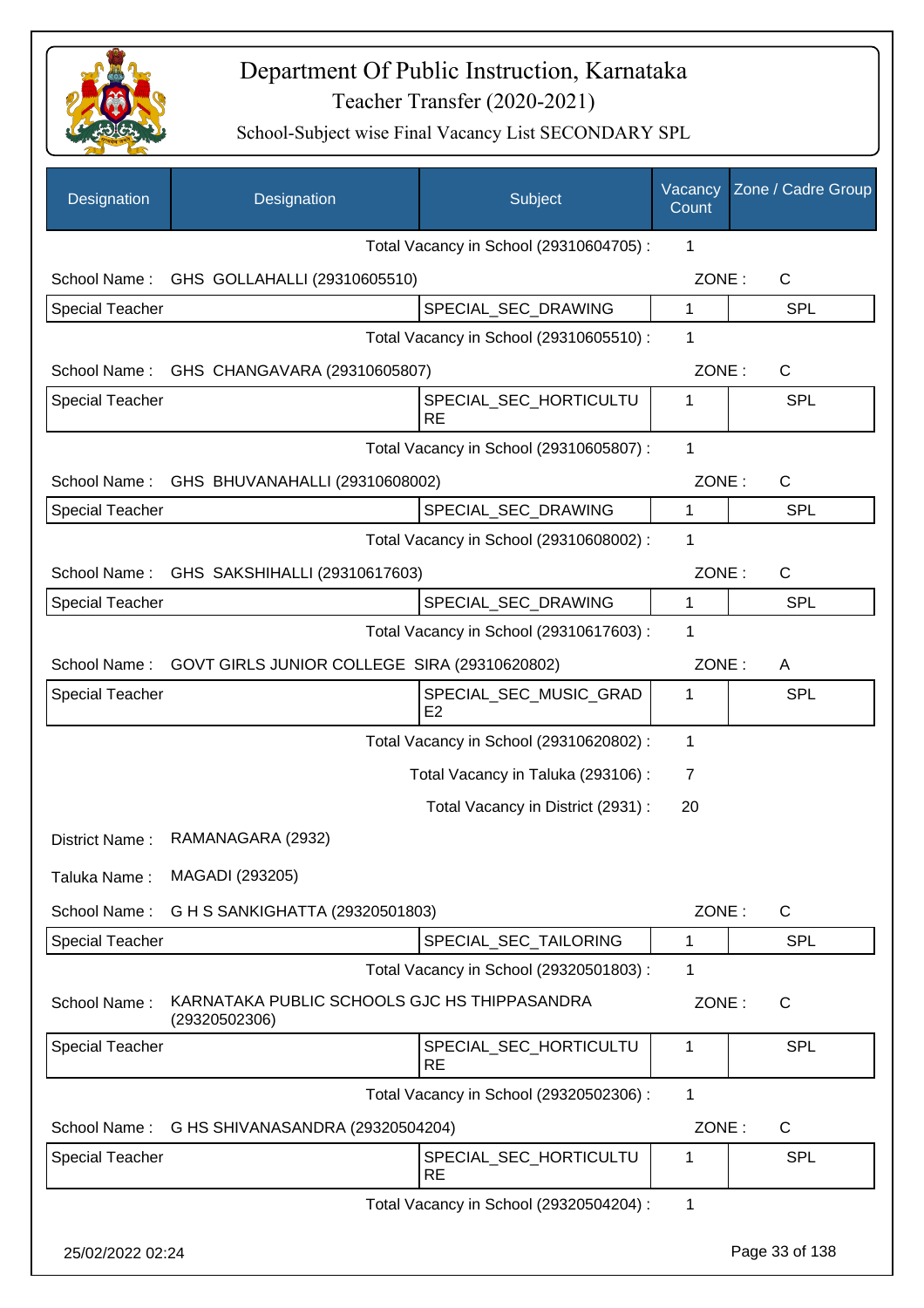

| Designation            | Designation                                                    | Subject                                  | Vacancy<br>Count | Zone / Cadre Group |
|------------------------|----------------------------------------------------------------|------------------------------------------|------------------|--------------------|
| School Name:           | G HS SUGGANAHALLI (29320504303)                                |                                          | ZONE:            | $\mathsf{C}$       |
| <b>Special Teacher</b> |                                                                | SPECIAL SEC DRAWING                      | 1                | <b>SPL</b>         |
|                        |                                                                | Total Vacancy in School (29320504303) :  | 1                |                    |
|                        | School Name: G HS SRIGIRIPURA (29320505203)                    |                                          | ZONE:            | $\mathsf{C}$       |
| <b>Special Teacher</b> |                                                                | SPECIAL_SEC_DRAWING                      | 1                | <b>SPL</b>         |
|                        |                                                                | Total Vacancy in School (29320505203) :  | 1                |                    |
|                        | School Name: KARNATAKA PUBLIC SCHOOLS GJC KUDURU (29320506514) |                                          | ZONE:            | $\mathsf{C}$       |
| <b>Special Teacher</b> |                                                                | SPECIAL_SEC_HORTICULTU<br><b>RE</b>      | 1                | <b>SPL</b>         |
|                        |                                                                | Total Vacancy in School (29320506514) :  | $\mathbf 1$      |                    |
|                        | School Name: G HS MADIGONDANAHALLI (29320507404)               |                                          | ZONE:            | C                  |
| Special Teacher        |                                                                | SPECIAL SEC TAILORING                    | 1                | <b>SPL</b>         |
|                        |                                                                | Total Vacancy in School (29320507404) :  | 1                |                    |
|                        | School Name: G HS ARASINAKUNTE (29320511402)                   |                                          | ZONE:            | C                  |
| Special Teacher        |                                                                | SPECIAL_SEC_DRAWING                      | 1                | SPL                |
|                        |                                                                | Total Vacancy in School (29320511402) :  | 1                |                    |
|                        | School Name: G HS SRIPATIHALLI (29320516402)                   |                                          | ZONE:            | C                  |
| Special Teacher        |                                                                | SPECIAL_SEC_TAILORING                    | 1                | <b>SPL</b>         |
|                        |                                                                | Total Vacancy in School (29320516402) :  | 1                |                    |
| School Name:           | G HS MADABALU (29320520304)                                    |                                          | ZONE:            | $\mathsf{C}$       |
| <b>Special Teacher</b> |                                                                | SPECIAL_SEC_MUSIC_GRAD<br>E1             | 1                | SPL                |
|                        |                                                                | Total Vacancy in School (29320520304) :  | 1                |                    |
| School Name:           | GJC MAGADI (29320525501)                                       |                                          | ZONE:            | A                  |
| <b>Special Teacher</b> |                                                                | SPECIAL_SEC_HORTICULTU<br><b>RE</b>      | 1                | SPL                |
|                        |                                                                | Total Vacancy in School (29320525501) :  | 1                |                    |
| School Name:           | GGHS KALYAGATE (29320526407)                                   |                                          | ZONE:            | A                  |
| <b>Special Teacher</b> |                                                                | SPECIAL_SEC_MUSIC_GRAD<br>E <sub>2</sub> | 1                | SPL                |
|                        |                                                                | Total Vacancy in School (29320526407) :  | 1                |                    |
|                        |                                                                | Total Vacancy in Taluka (293205):        | 12               |                    |
| Taluka Name:           | RAMANAGARA (293206)                                            |                                          |                  |                    |
|                        | School Name: G JC YAREHALLI (29320601304)                      |                                          | ZONE:            | C                  |
| 25/02/2022 02:24       |                                                                |                                          |                  | Page 34 of 138     |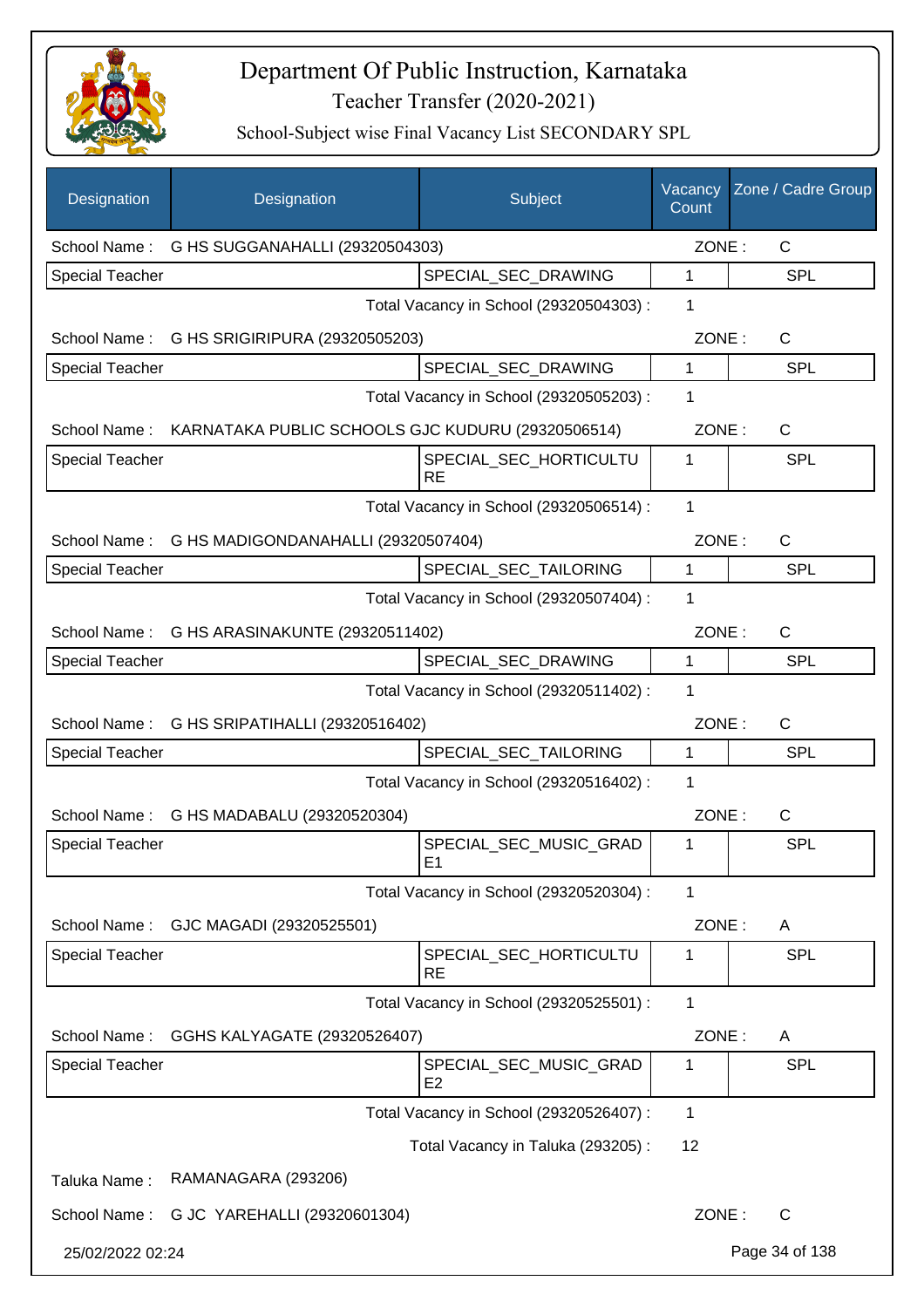

| Designation            | Designation                                            | Subject                                 | Vacancy<br>Count | Zone / Cadre Group |
|------------------------|--------------------------------------------------------|-----------------------------------------|------------------|--------------------|
| <b>Special Teacher</b> |                                                        | SPECIAL_SEC_TAILORING                   | 1                | <b>SPL</b>         |
|                        |                                                        | Total Vacancy in School (29320601304) : | 1                |                    |
| School Name:           | G H S SHYANUBHOGANAHALLI (29320601704)                 |                                         | ZONE:            | B                  |
| <b>Special Teacher</b> |                                                        | SPECIAL_SEC_TAILORING                   | 1                | <b>SPL</b>         |
|                        |                                                        | Total Vacancy in School (29320601704) : | 1                |                    |
| School Name:           | G HS KYASAPURA (29320601902)                           |                                         | ZONE:            | C                  |
| Special Teacher        |                                                        | SPECIAL_SEC_TAILORING                   | 1                | <b>SPL</b>         |
|                        |                                                        | Total Vacancy in School (29320601902) : | 1                |                    |
| School Name:           | G HS HARISANDRA (29320602908)                          |                                         | ZONE:            | B                  |
| <b>Special Teacher</b> |                                                        | SPECIAL_SEC_HORTICULTU<br><b>RE</b>     | 1                | <b>SPL</b>         |
|                        |                                                        | Total Vacancy in School (29320602908) : | 1                |                    |
| School Name:           | GHS PADARAHALLI (29320602909)                          |                                         | ZONE:            | B                  |
| <b>Special Teacher</b> |                                                        | SPECIAL_SEC_HORTICULTU<br><b>RE</b>     | 1                | <b>SPL</b>         |
|                        |                                                        | Total Vacancy in School (29320602909) : | 1                |                    |
|                        | School Name: G HS GANAKAL (29320604202)                |                                         | ZONE:            | C                  |
| <b>Special Teacher</b> |                                                        | SPECIAL_SEC_TAILORING                   | $\mathbf{1}$     | <b>SPL</b>         |
|                        |                                                        | Total Vacancy in School (29320604202) : | 1                |                    |
| School Name:           | G HS KODIYALA KARENAHALLI (29320606606)                |                                         | ZONE:            | C                  |
| <b>Special Teacher</b> |                                                        | SPECIAL_SEC_TAILORING                   | 1                | <b>SPL</b>         |
|                        |                                                        | Total Vacancy in School (29320606606) : | 1                |                    |
| School Name:           | GHS THOREDODDI (29320607505)                           |                                         | ZONE:            | C                  |
| <b>Special Teacher</b> |                                                        | SPECIAL_SEC_DRAWING                     | 1                | <b>SPL</b>         |
|                        |                                                        | Total Vacancy in School (29320607505) : | 1                |                    |
| School Name:           | GJC KOONAGAL HIGH SCHOOL SECTION (29320609007)         |                                         | ZONE:            | B                  |
| Special Teacher        |                                                        | SPECIAL SEC SERICULTUR                  | 1                | <b>SPL</b>         |
|                        |                                                        | Total Vacancy in School (29320609007) : | 1                |                    |
| School Name:           | GHS KYALANCHA (29320609703)                            |                                         | ZONE:            | B                  |
| <b>Special Teacher</b> |                                                        | SPECIAL SEC TAILORING                   | 1                | <b>SPL</b>         |
|                        |                                                        | Total Vacancy in School (29320609703) : | 1                |                    |
| School Name:           | KARNATAKA PUBLIC SCHOOLS GJC AVVERAHALLI (29320611402) |                                         | ZONE:            | C                  |
| Special Teacher        |                                                        | SPECIAL_SEC_HORTICULTU                  | 1                | <b>SPL</b>         |
| 25/02/2022 02:24       |                                                        |                                         |                  | Page 35 of 138     |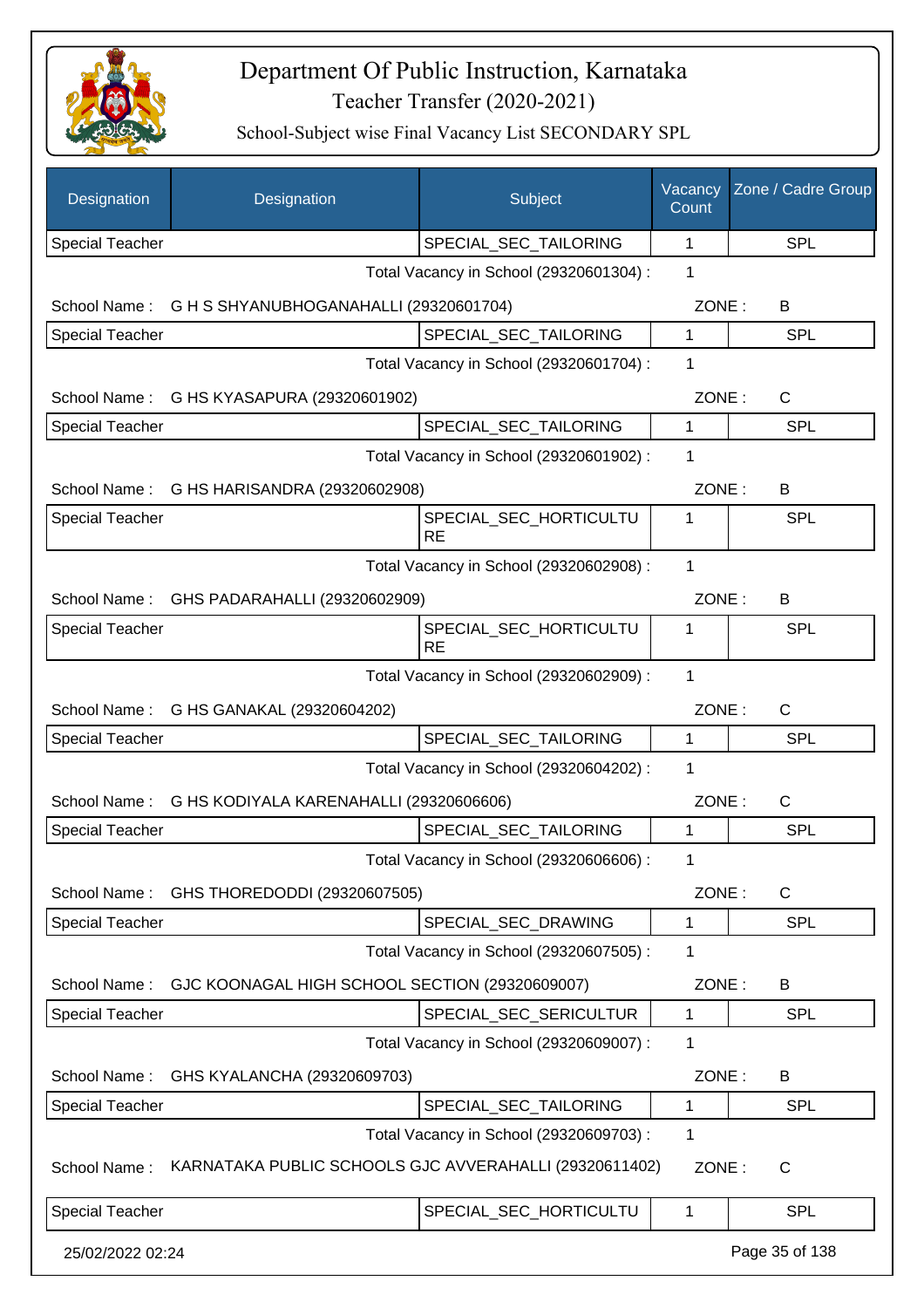

| Designation            | Designation                                      | Subject                                  | Vacancy<br>Count | Zone / Cadre Group |
|------------------------|--------------------------------------------------|------------------------------------------|------------------|--------------------|
|                        |                                                  | E                                        |                  |                    |
|                        |                                                  | Total Vacancy in School (29320611402) :  | 1                |                    |
| School Name:           | GJC RAMANAGARA(BOYS) (29320612612)               |                                          | ZONE:            | A                  |
| <b>Special Teacher</b> |                                                  | SPECIAL_SEC_HORTICULTU<br><b>RE</b>      | 1                | <b>SPL</b>         |
|                        |                                                  | Total Vacancy in School (29320612612) :  | $\mathbf{1}$     |                    |
|                        | School Name: GHS HANUMANTHANAGARA (29320613904)  |                                          | ZONE:            | A                  |
| <b>Special Teacher</b> |                                                  | SPECIAL_SEC_MUSIC_GRAD<br>E <sub>2</sub> | 1                | SPL                |
|                        |                                                  | Total Vacancy in School (29320613904) :  | 1                |                    |
|                        |                                                  | Total Vacancy in Taluka (293206) :       | 13               |                    |
| Taluka Name:           | CHANNAPATNA (293207)                             |                                          |                  |                    |
| School Name:           | GHS DASHAVARA (29320700503)                      |                                          | ZONE:            | $\mathsf{C}$       |
| <b>Special Teacher</b> |                                                  | SPECIAL_SEC_TAILORING                    | $\mathbf{1}$     | <b>SPL</b>         |
|                        |                                                  | Total Vacancy in School (29320700503) :  | 1                |                    |
|                        | School Name: G HS HONNAYAKANAHALLI (29320701403) |                                          | ZONE:            | $\mathsf{C}$       |
| <b>Special Teacher</b> |                                                  | SPECIAL_SEC_DRAWING                      | $\mathbf{1}$     | SPL                |
|                        |                                                  | Total Vacancy in School (29320701403) :  | 1                |                    |
|                        | School Name: G HS MANKUNDA (29320702402)         |                                          | ZONE:            | $\mathsf{C}$       |
| <b>Special Teacher</b> |                                                  | SPECIAL_SEC_TAILORING                    | 1                | SPL                |
|                        |                                                  | Total Vacancy in School (29320702402) :  | 1                |                    |
| School Name:           | G HS THAGACHAGERE (29320706105)                  |                                          | ZONE:            | B                  |
| Special Teacher        |                                                  | SPECIAL_SEC_TAILORING                    | 1                | <b>SPL</b>         |
|                        |                                                  | Total Vacancy in School (29320706105) :  | 1                |                    |
| School Name:           | GHS MANGALAVARAPETE (29320706405)                |                                          | ZONE:            | A                  |
| <b>Special Teacher</b> |                                                  | SPECIAL SEC TAILORING                    | 1                | SPL                |
|                        |                                                  | Total Vacancy in School (29320706405) :  | 1                |                    |
| School Name:           | GHS KUDLURU (29320706602)                        |                                          | ZONE:            | C                  |
| <b>Special Teacher</b> |                                                  | SPECIAL_SEC_DRAWING                      | 1                | <b>SPL</b>         |
|                        |                                                  | Total Vacancy in School (29320706602):   | 1                |                    |
| School Name:           | G HS BRAMANIPURA (29320707305)                   |                                          | ZONE:            | B                  |
| <b>Special Teacher</b> |                                                  | SPECIAL_SEC_TAILORING                    | 1                | <b>SPL</b>         |
|                        |                                                  | Total Vacancy in School (29320707305) :  | 1                |                    |
| 25/02/2022 02:24       |                                                  |                                          |                  | Page 36 of 138     |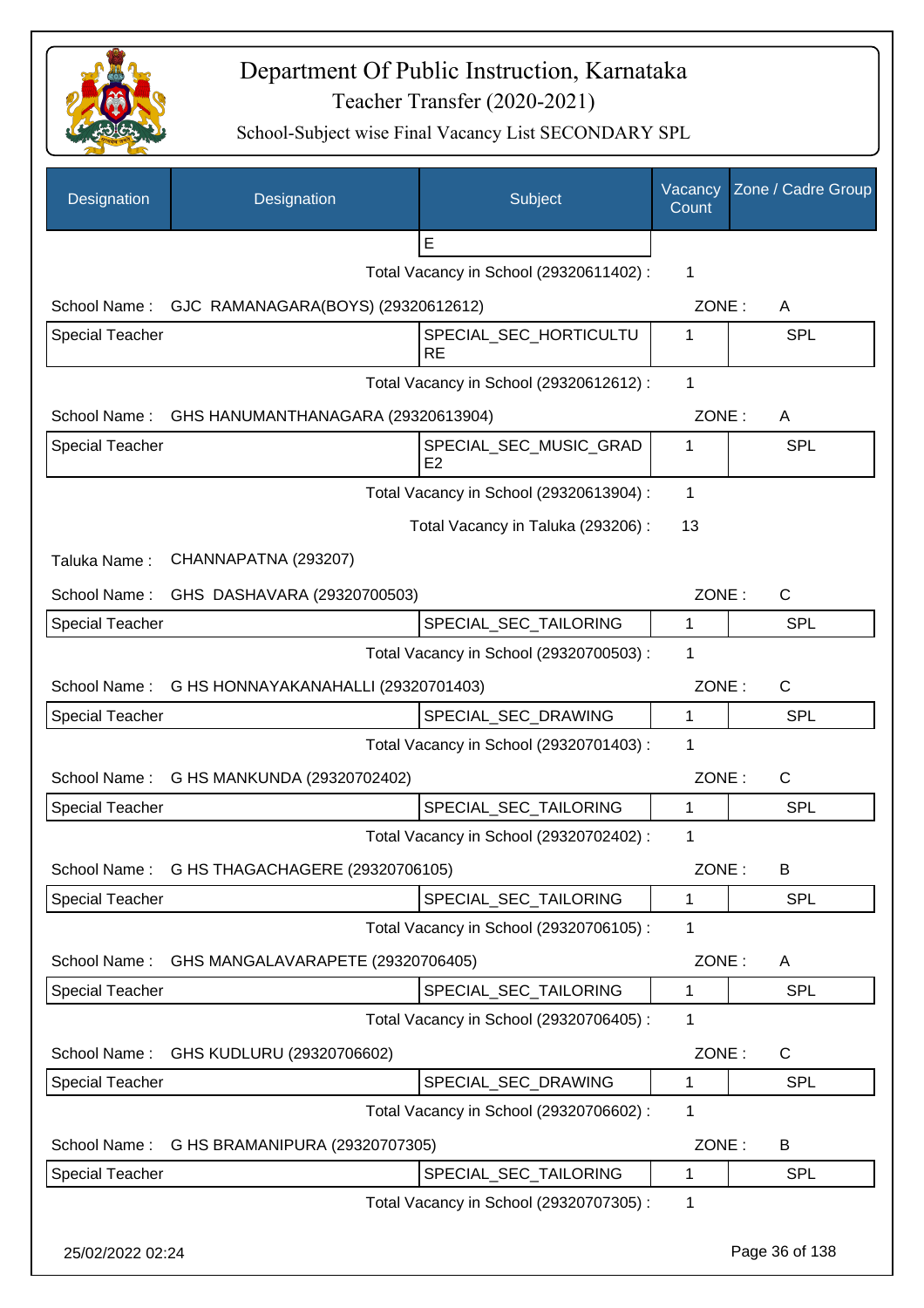

| Designation            | Designation                                    | Subject                                 | Vacancy<br>Count | Zone / Cadre Group |
|------------------------|------------------------------------------------|-----------------------------------------|------------------|--------------------|
|                        | School Name: G H S SOGALA (29320709806)        |                                         | ZONE:            | C                  |
| <b>Special Teacher</b> |                                                | SPECIAL_SEC_HORTICULTU<br><b>RE</b>     | 1                | <b>SPL</b>         |
|                        |                                                | Total Vacancy in School (29320709806) : | $\mathbf{1}$     |                    |
| School Name:           | G HS KRISHNAPURA (29320710002)                 |                                         | ZONE:            | $\mathsf{C}$       |
| <b>Special Teacher</b> |                                                | SPECIAL_SEC_TAILORING                   | 1                | <b>SPL</b>         |
|                        |                                                | Total Vacancy in School (29320710002) : | 1                |                    |
| School Name:           | G HS HAROKOPPA (29320710202)                   |                                         | ZONE:            | C                  |
| Special Teacher        |                                                | SPECIAL SEC TAILORING                   | 1                | <b>SPL</b>         |
|                        |                                                | Total Vacancy in School (29320710202) : | 1                |                    |
| School Name:           | GJC IGGALUR (29320710805)                      |                                         | ZONE:            | C                  |
| <b>Special Teacher</b> |                                                | SPECIAL_SEC_DRAWING                     | 1                | <b>SPL</b>         |
|                        |                                                | Total Vacancy in School (29320710805) : | 1                |                    |
|                        | School Name: G HS J.BYADARAHALLI (29320711603) |                                         | ZONE:            | $\mathsf{C}$       |
| <b>Special Teacher</b> |                                                | SPECIAL_SEC_HORTICULTU<br><b>RE</b>     | 1                | <b>SPL</b>         |
|                        |                                                | Total Vacancy in School (29320711603) : | 1                |                    |
| School Name:           | GOVT GIRLS PU COMPOSITE COLLEGE (29320714904)  |                                         | ZONE:            | A                  |
| <b>Special Teacher</b> |                                                | SPECIAL SEC DANCE                       | 1                | <b>SPL</b>         |
| <b>Special Teacher</b> |                                                | SPECIAL_SEC_HORTICULTU<br><b>RE</b>     | $\overline{2}$   | <b>SPL</b>         |
|                        |                                                | Total Vacancy in School (29320714904) : | 3                |                    |
|                        |                                                | Total Vacancy in Taluka (293207) :      | 15               |                    |
| Taluka Name:           | KANAKAPURA (293208)                            |                                         |                  |                    |
| School Name:           | G HS KAGGALAHALLI (29320801003)                |                                         | ZONE:            | $\mathsf{C}$       |
| <b>Special Teacher</b> |                                                | SPECIAL_SEC_HORTICULTU<br><b>RE</b>     | 1                | <b>SPL</b>         |
|                        |                                                | Total Vacancy in School (29320801003) : | $\mathbf{1}$     |                    |
| School Name:           | G HS KADUJAKKASANDRA (29320801602)             |                                         | ZONE:            | C                  |
| <b>Special Teacher</b> |                                                | SPECIAL_SEC_TAILORING                   | 1                | <b>SPL</b>         |
|                        |                                                | Total Vacancy in School (29320801602) : | 1                |                    |
| School Name:           | GHS CHIKKAKALABALU (29320802902)               |                                         | ZONE:            | C                  |
| <b>Special Teacher</b> |                                                | SPECIAL_SEC_HORTICULTU<br><b>RE</b>     | 1                | <b>SPL</b>         |
| 25/02/2022 02:24       |                                                |                                         |                  | Page 37 of 138     |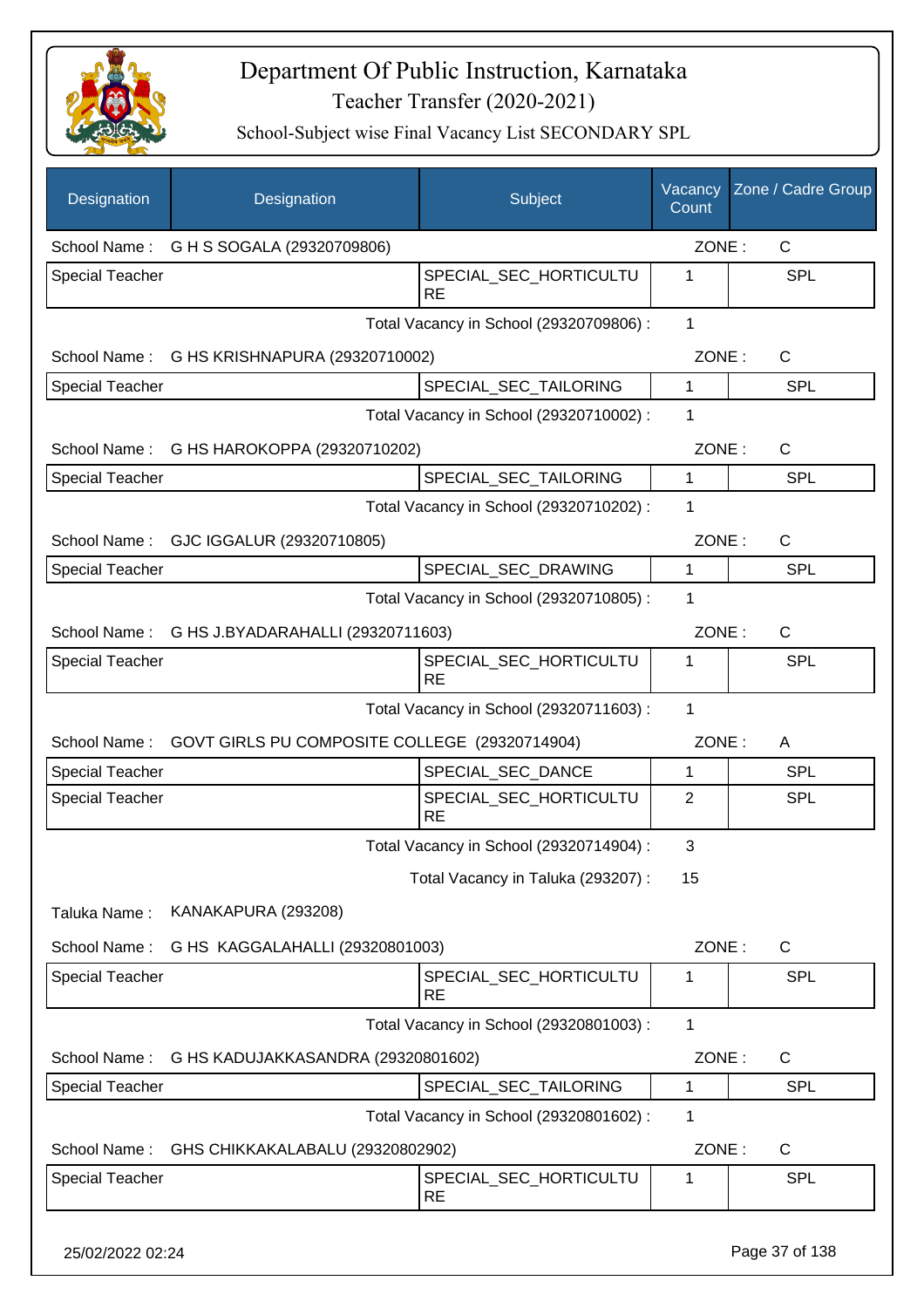

| Designation            | Designation                                                  | Subject                                 | Vacancy<br>Count | Zone / Cadre Group |
|------------------------|--------------------------------------------------------------|-----------------------------------------|------------------|--------------------|
|                        |                                                              | Total Vacancy in School (29320802902) : | 1                |                    |
|                        | School Name: G HS BANNIKUPE (29320803004)                    |                                         | ZONE:            | C                  |
| <b>Special Teacher</b> |                                                              | SPECIAL_SEC_TAILORING                   | 1                | <b>SPL</b>         |
|                        |                                                              | Total Vacancy in School (29320803004) : | 1                |                    |
|                        | School Name: GHS CHEELURU (29320803506)                      |                                         | ZONE:            | C                  |
| <b>Special Teacher</b> |                                                              | SPECIAL_SEC_HORTICULTU<br><b>RE</b>     | 1                | <b>SPL</b>         |
|                        |                                                              | Total Vacancy in School (29320803506) : | $\mathbf{1}$     |                    |
|                        | School Name: G H S BANAVASI (29320806202)                    |                                         | ZONE:            | $\mathsf{C}$       |
| <b>Special Teacher</b> |                                                              | SPECIAL_SEC_HORTICULTU<br><b>RE</b>     | 1                | SPL                |
|                        |                                                              | Total Vacancy in School (29320806202) : | $\mathbf{1}$     |                    |
|                        | School Name: G HS KALLANAKUPPE (29320806605)                 |                                         | ZONE:            | $\mathsf{C}$       |
| Special Teacher        |                                                              | SPECIAL_SEC_DRAWING                     | 1                | <b>SPL</b>         |
|                        |                                                              | Total Vacancy in School (29320806605) : | 1                |                    |
|                        | School Name: G HS CHAKANAHALLI (29320809705)                 |                                         | ZONE:            | $\mathsf{C}$       |
| Special Teacher        |                                                              | SPECIAL_SEC_DRAWING                     | 1                | <b>SPL</b>         |
|                        |                                                              | Total Vacancy in School (29320809705) : | 1                |                    |
|                        | School Name: G HS SHIVANAHALLI (29320810107)                 |                                         | ZONE:            | B                  |
| <b>Special Teacher</b> |                                                              | SPECIAL_SEC_HORTICULTU<br><b>RE</b>     | 1                | <b>SPL</b>         |
|                        |                                                              | Total Vacancy in School (29320810107) : | 1                |                    |
|                        | School Name: G HS THIGALARAHOSAHALLI (29320810803)           |                                         | ZONE:            | C                  |
| <b>Special Teacher</b> |                                                              | SPECIAL_SEC_HORTICULTU<br><b>RE</b>     | 1                | <b>SPL</b>         |
|                        |                                                              | Total Vacancy in School (29320810803) : | 1                |                    |
| School Name:           | GHS ATTIHALLI (29320812402)                                  |                                         | ZONE:            | C                  |
| <b>Special Teacher</b> |                                                              | SPECIAL_SEC_DRAWING                     | $\mathbf 1$      | <b>SPL</b>         |
|                        |                                                              | Total Vacancy in School (29320812402) : | 1                |                    |
| School Name:           | GHS HUKUNDA (29320815406)                                    |                                         | ZONE:            | C                  |
| <b>Special Teacher</b> |                                                              | SPECIAL_SEC_TAILORING                   | 1                | <b>SPL</b>         |
|                        |                                                              | Total Vacancy in School (29320815406) : | 1                |                    |
| School Name:           | KARNATAKA PUBLIC SCHOOLS GJC DODDA ALAHALLI<br>(29320815906) |                                         | ZONE:            | $\mathsf{C}$       |
|                        |                                                              |                                         |                  |                    |
| 25/02/2022 02:24       |                                                              |                                         |                  | Page 38 of 138     |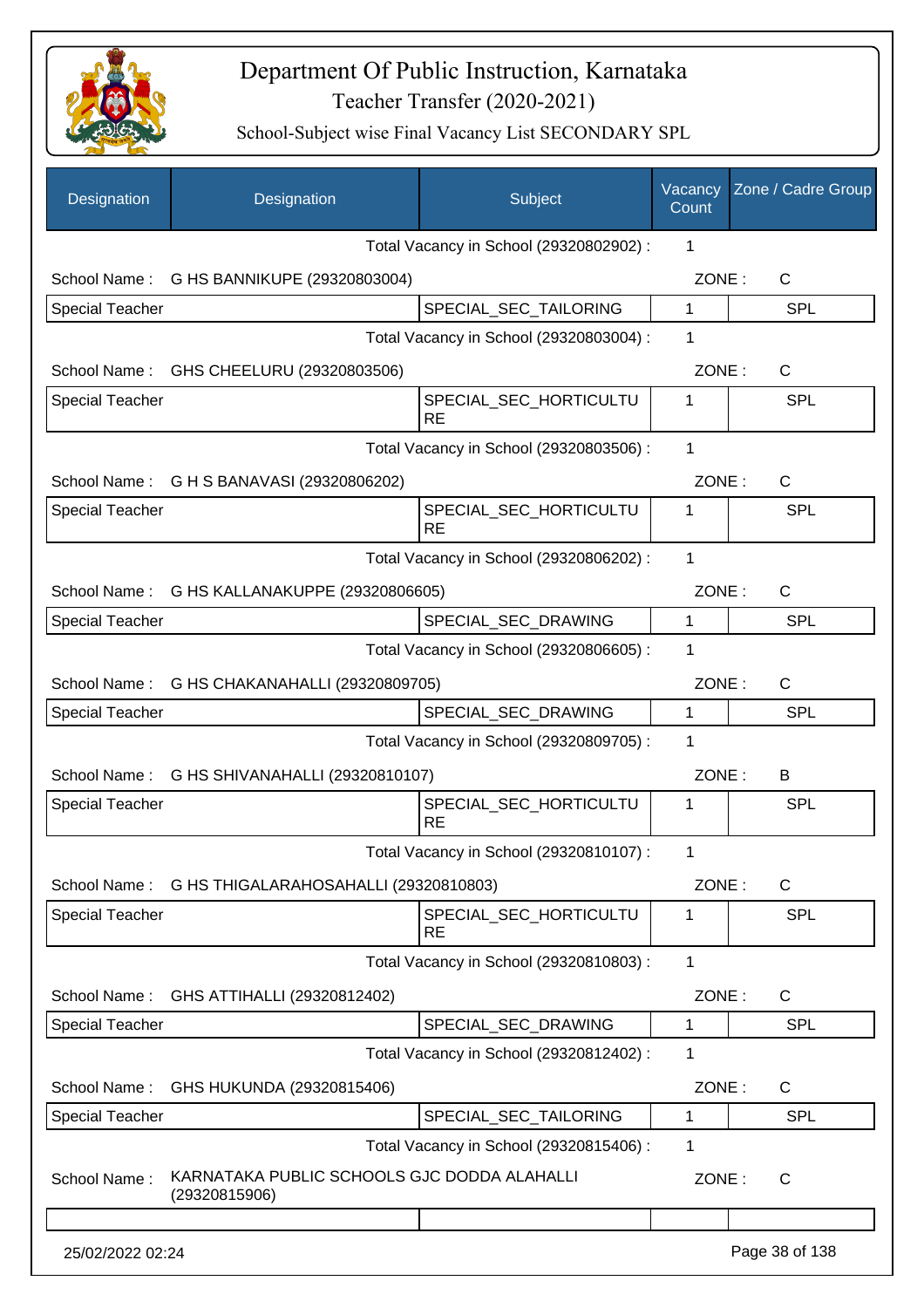

| Designation            | Designation                                                  | Subject                                 | Vacancy<br>Count | Zone / Cadre Group |
|------------------------|--------------------------------------------------------------|-----------------------------------------|------------------|--------------------|
| <b>Special Teacher</b> |                                                              | SPECIAL_SEC_HORTICULTU<br><b>RE</b>     | 1                | SPL                |
|                        |                                                              | Total Vacancy in School (29320815906) : | 1                |                    |
| School Name:           | G HS UYYAMBALLI (29320816002)                                |                                         | ZONE:            | C                  |
| <b>Special Teacher</b> |                                                              | SPECIAL SEC MUSIC GRAD<br>E2            | 1                | SPL                |
|                        |                                                              | Total Vacancy in School (29320816002) : | $\mathbf{1}$     |                    |
| School Name:           | G HS HALASURU (29320818206)                                  |                                         | ZONE:            | C                  |
| Special Teacher        |                                                              | SPECIAL_SEC_TAILORING                   | 1                | <b>SPL</b>         |
|                        |                                                              | Total Vacancy in School (29320818206) : | 1                |                    |
| School Name:           | G HS BIJJAHALLI (29320818702)                                |                                         | ZONE:            | C                  |
| <b>Special Teacher</b> |                                                              | SPECIAL_SEC_TAILORING                   | 1                | <b>SPL</b>         |
|                        |                                                              | Total Vacancy in School (29320818702) : | 1                |                    |
|                        | School Name: G HS ALANATHA (29320820104)                     |                                         | ZONE:            | $\mathsf{C}$       |
| <b>Special Teacher</b> |                                                              | SPECIAL_SEC_HORTICULTU<br><b>RE</b>     | 1                | SPL                |
|                        |                                                              | Total Vacancy in School (29320820104) : | 1                |                    |
|                        | School Name: G HS BANNIMUKKODLU (29320820304)                |                                         | ZONE:            | C                  |
| <b>Special Teacher</b> |                                                              | SPECIAL_SEC_HORTICULTU<br><b>RE</b>     | 1                | <b>SPL</b>         |
|                        |                                                              | Total Vacancy in School (29320820304) : | 1                |                    |
| School Name:           | GGHS KANAKAPURA (29320821307)                                |                                         | ZONE:            | A                  |
| <b>Special Teacher</b> |                                                              | SPECIAL_SEC_TAILORING                   | 1                | <b>SPL</b>         |
|                        |                                                              | Total Vacancy in School (29320821307) : | 1                |                    |
| School Name:           | EX-MUNICIPAL GOVERNMENT HIGH SCHOOL (29320821310)            |                                         | ZONE:            | A                  |
| <b>Special Teacher</b> |                                                              | SPECIAL_SEC_HORTICULTU<br><b>RE</b>     | 1                | SPL                |
|                        |                                                              | Total Vacancy in School (29320821310) : | $\mathbf{1}$     |                    |
| School Name:           | GHS H. KOTHANOOR (29320823701)                               |                                         | ZONE:            | C                  |
| <b>Special Teacher</b> |                                                              | SPECIAL_SEC_HORTICULTU<br><b>RE</b>     | 1                | <b>SPL</b>         |
|                        |                                                              | Total Vacancy in School (29320823701) : | 1                |                    |
| School Name:           | GOVERNMENT URDU HIGH SCHOOL KANAKAPURA TOWN<br>(29320824202) |                                         | ZONE:            | A                  |
| <b>Special Teacher</b> |                                                              | SPECIAL_SEC_HORTICULTU<br><b>RE</b>     | 1                | <b>SPL</b>         |
| 25/02/2022 02:24       |                                                              |                                         |                  | Page 39 of 138     |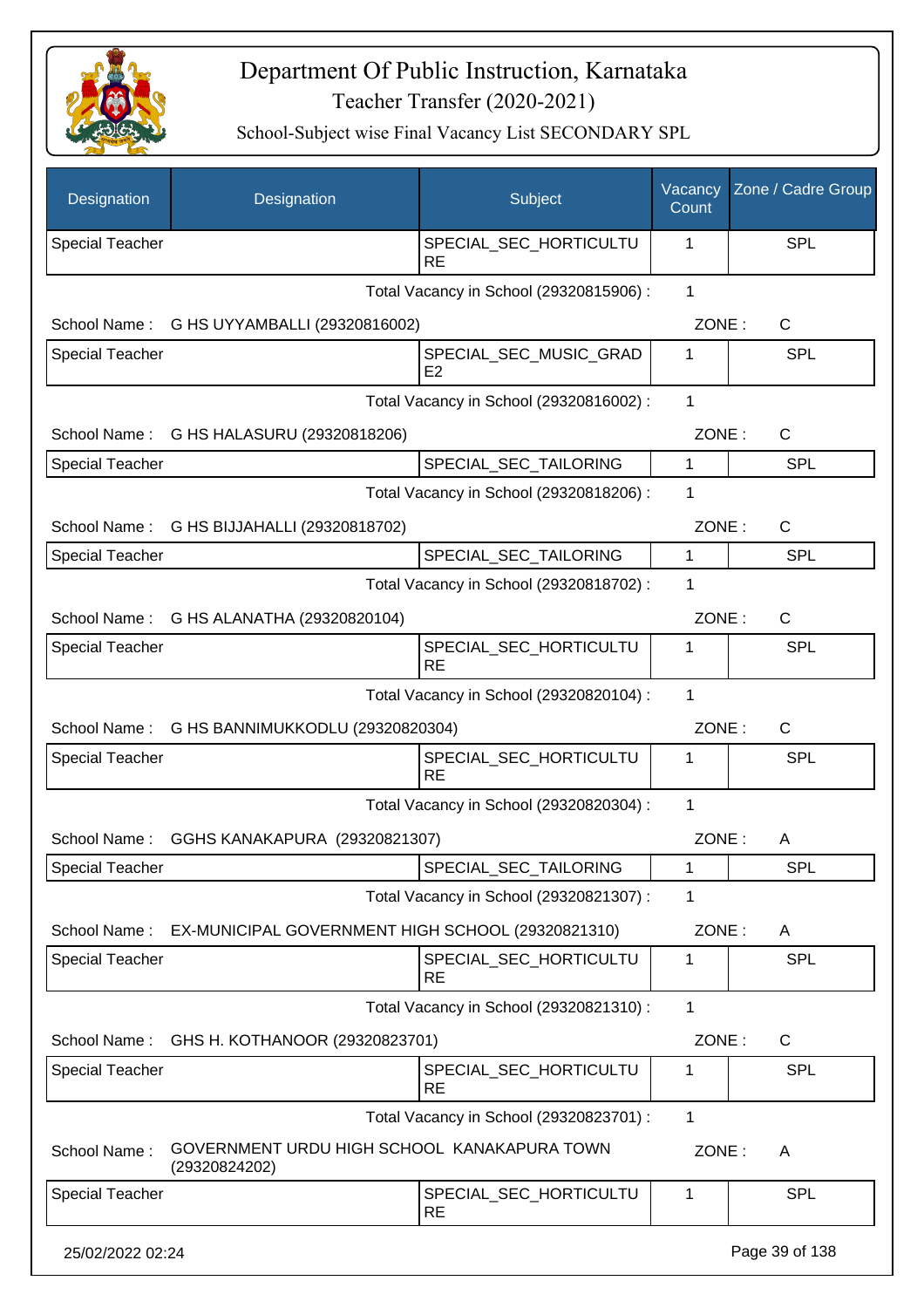

| Designation            | Designation                                          | Subject                                              | Vacancy<br>Count | Zone / Cadre Group |
|------------------------|------------------------------------------------------|------------------------------------------------------|------------------|--------------------|
|                        |                                                      | Total Vacancy in School (29320824202) :              | 1                |                    |
|                        |                                                      | Total Vacancy in Taluka (293208) :                   | 22               |                    |
|                        |                                                      | Total Vacancy in District (2932):                    | 62               |                    |
|                        |                                                      | Total Vacancy in Division (1):                       | 343              |                    |
| <b>Division Name</b>   | Mysore (2)                                           |                                                      |                  |                    |
| District Name:         | <b>UDUPI (2916)</b>                                  |                                                      |                  |                    |
| Taluka Name:           | <b>KARKALA (291601)</b>                              |                                                      |                  |                    |
| School Name:           | GHS HERGA VITTAL SHETTY KUCHUR (29160100205)         |                                                      | ZONE:            | B                  |
| <b>Special Teacher</b> |                                                      | SPECIAL SEC HORTICULTU                               | 1                | <b>SPL</b>         |
|                        |                                                      | <b>RE</b><br>Total Vacancy in School (29160100205) : | 1                |                    |
| School Name:           | KARNATAKA PUBLIC SCHOOLS GPUC MUNIYALU (29160101003) |                                                      | ZONE:            | $\mathsf{C}$       |
|                        |                                                      |                                                      |                  |                    |
| <b>Special Teacher</b> |                                                      | SPECIAL_SEC_DRAMA_GRA<br>DE <sub>1</sub>             | 1                | <b>SPL</b>         |
|                        |                                                      | Total Vacancy in School (29160101003) :              | 1                |                    |
| School Name:           | GPUC KUKKUJE (29160101303)                           |                                                      | ZONE:            | $\mathsf{C}$       |
| <b>Special Teacher</b> |                                                      | SPECIAL_SEC_TAILORING                                | 1                | <b>SPL</b>         |
|                        |                                                      | Total Vacancy in School (29160101303) :              | 1                |                    |
| School Name:           | GHS RADHA NAYAK YENNEHOLE (29160101511)              |                                                      | ZONE:            | $\mathsf{C}$       |
| <b>Special Teacher</b> |                                                      | SPECIAL_SEC_HORTICULTU<br><b>RE</b>                  | 1                | SPL                |
|                        |                                                      | Total Vacancy in School (29160101511) :              | 1                |                    |
| School Name:           | GHS YARLAPADY (29160101605)                          |                                                      | ZONE:            | C                  |
| Special Teacher        |                                                      | SPECIAL_SEC_DRAWING                                  | 1                | <b>SPL</b>         |
|                        |                                                      | Total Vacancy in School (29160101605) :              | $\mathbf 1$      |                    |
| School Name:           | GHS HIRGANA (29160101707)                            |                                                      | ZONE:            | C                  |
| <b>Special Teacher</b> |                                                      | SPECIAL_SEC_DRAWING                                  | 1                | <b>SPL</b>         |
|                        |                                                      | Total Vacancy in School (29160101707) :              | 1                |                    |
| School Name:           | GHS KOODABETTU MALA (29160102308)                    |                                                      | ZONE:            | C                  |
| Special Teacher        |                                                      | SPECIAL_SEC_DRAWING                                  | 1                | <b>SPL</b>         |
|                        |                                                      | Total Vacancy in School (29160102308) :              | 1                |                    |
| School Name:           | GHS CHOWKIYANGADI MALA (29160102309)                 |                                                      | ZONE:            | C                  |
| 25/02/2022 02:24       |                                                      |                                                      |                  | Page 40 of 138     |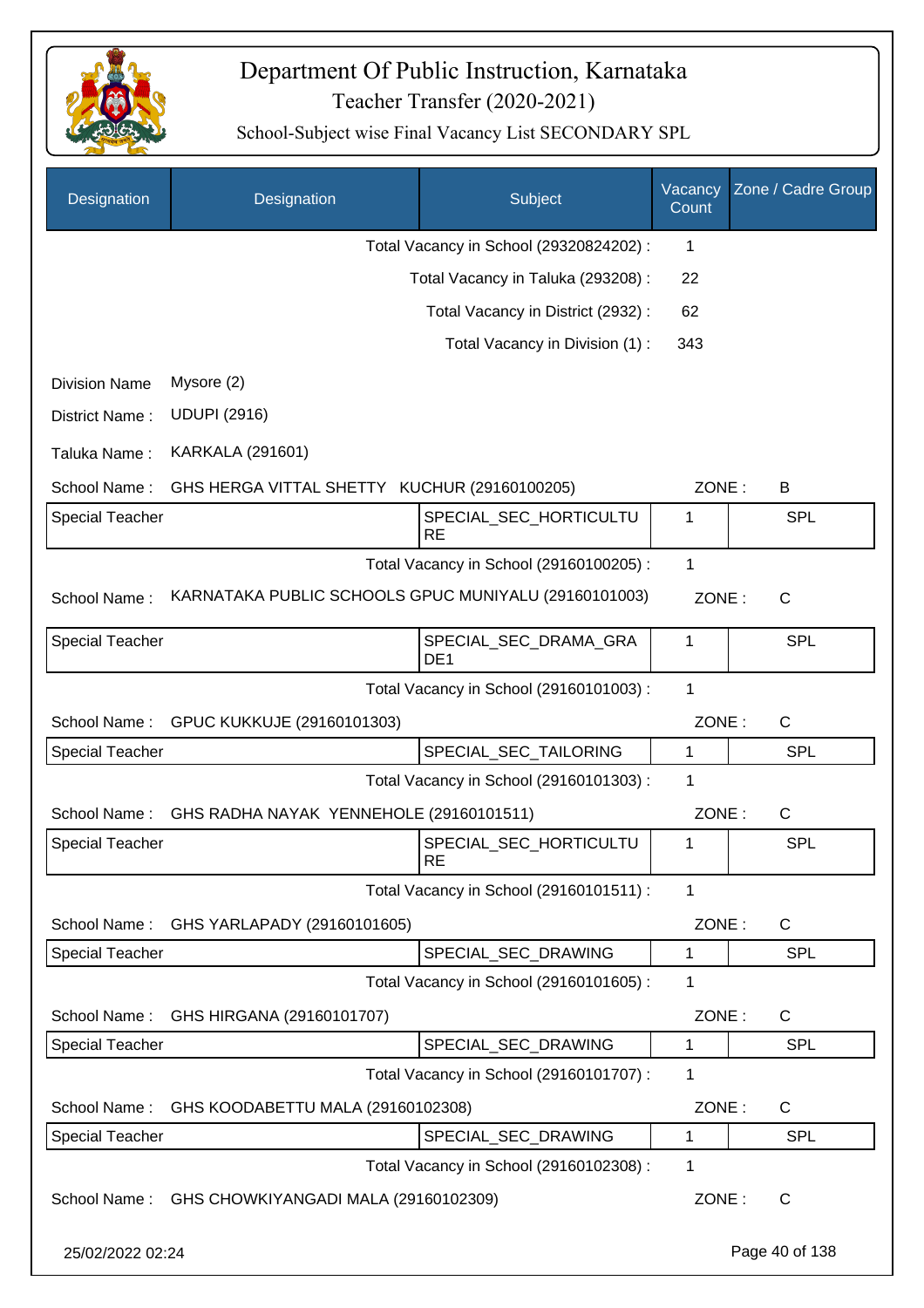

| Designation            | Designation                                                          | Subject                                  | Vacancy<br>Count | Zone / Cadre Group |
|------------------------|----------------------------------------------------------------------|------------------------------------------|------------------|--------------------|
| <b>Special Teacher</b> |                                                                      | SPECIAL_SEC_HORTICULTU<br><b>RE</b>      | 1                | SPL                |
|                        |                                                                      | Total Vacancy in School (29160102309) :  | 1                |                    |
| School Name:           | GPUC BAILUR (29160102603)                                            |                                          | ZONE:            | C                  |
| <b>Special Teacher</b> |                                                                      | SPECIAL_SEC_HORTICULTU<br><b>RE</b>      | 1                | SPL                |
|                        |                                                                      | Total Vacancy in School (29160102603) :  | $\mathbf{1}$     |                    |
| School Name:           | SHREE ANANDA SHETTY GOVERNMENT HIGH SCHOOL,<br>KANAJAR (29160102706) |                                          | ZONE:            | C                  |
| <b>Special Teacher</b> |                                                                      | SPECIAL_SEC_DRAWING                      | 1                | <b>SPL</b>         |
|                        |                                                                      | Total Vacancy in School (29160102706) :  | 1                |                    |
|                        | School Name: GHS KALLYA (29160103006)                                |                                          | ZONE:            | $\mathsf C$        |
| <b>Special Teacher</b> |                                                                      | SPECIAL_SEC_HORTICULTU<br><b>RE</b>      | 1                | SPL                |
|                        |                                                                      | Total Vacancy in School (29160103006) :  | 1                |                    |
|                        | School Name: GHS NAKRE (29160103113)                                 |                                          | ZONE:            | C                  |
| <b>Special Teacher</b> |                                                                      | SPECIAL_SEC_DRAWING                      | $\mathbf{1}$     | <b>SPL</b>         |
|                        |                                                                      | Total Vacancy in School (29160103113) :  | 1                |                    |
| School Name:           | GHS SOODA (29160103405)                                              |                                          | ZONE:            | C                  |
| Special Teacher        |                                                                      | SPECIAL_SEC_DRAWING                      | 1                | <b>SPL</b>         |
|                        |                                                                      | Total Vacancy in School (29160103405) :  | 1                |                    |
| School Name:           | GPUC SANOOR (29160104208)                                            |                                          | ZONE:            | B                  |
| <b>Special Teacher</b> |                                                                      | SPECIAL_SEC_MUSIC_GRAD<br>E <sub>1</sub> | 1                | <b>SPL</b>         |
|                        |                                                                      | Total Vacancy in School (29160104208) :  | 1                |                    |
| School Name:           | GHS MANJUNATHA PAI MEMORIAL DURGA TELLAR (29160104406)               |                                          | ZONE:            | C                  |
| <b>Special Teacher</b> |                                                                      | SPECIAL_SEC_DRAWING                      | 1                | <b>SPL</b>         |
|                        |                                                                      | Total Vacancy in School (29160104406) :  | 1                |                    |
| School Name:           | GPUC BAJAGOLI (29160104508)                                          |                                          | ZONE:            | C                  |
| <b>Special Teacher</b> |                                                                      | SPECIAL_SEC_TAILORING                    | 1                | <b>SPL</b>         |
|                        |                                                                      | Total Vacancy in School (29160104508) :  | 1                |                    |
| School Name:           | KARNATAKA PUBLIC SCHOOLS GHS HOSMAR (29160104706)                    |                                          | ZONE:            | C                  |
| Special Teacher        |                                                                      | SPECIAL_SEC_DRAWING                      | 1                | <b>SPL</b>         |
|                        |                                                                      | Total Vacancy in School (29160104706) :  | 1                |                    |
| 25/02/2022 02:24       |                                                                      |                                          |                  | Page 41 of 138     |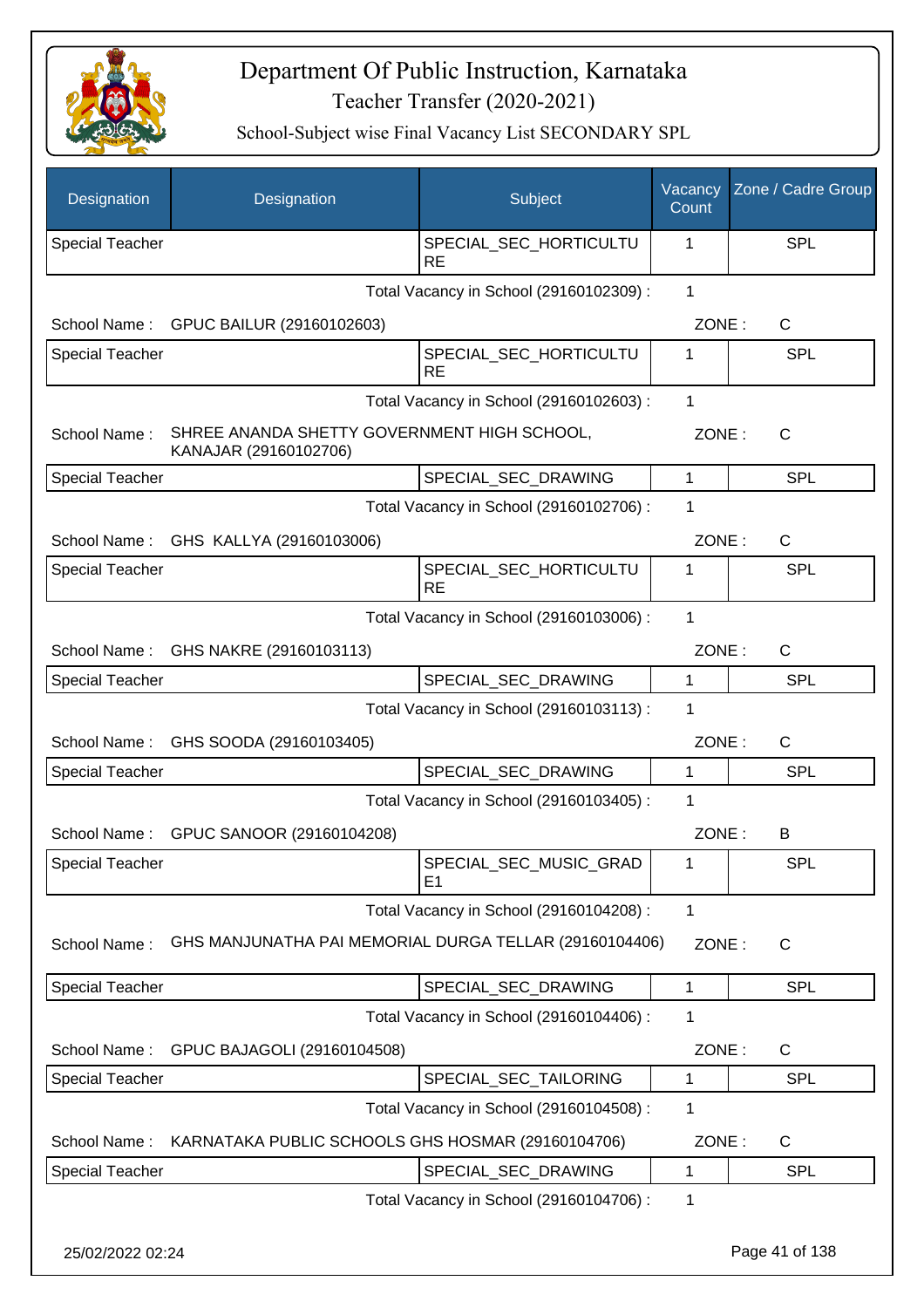

| Designation            | Designation                                    | Subject                                  | Vacancy<br>Count | Zone / Cadre Group |
|------------------------|------------------------------------------------|------------------------------------------|------------------|--------------------|
| School Name:           | GHS RENJALA (29160104904)                      |                                          | ZONE:            | $\mathsf{C}$       |
| <b>Special Teacher</b> |                                                | SPECIAL_SEC_DRAWING                      | 1                | <b>SPL</b>         |
|                        |                                                | Total Vacancy in School (29160104904) :  | 1                |                    |
|                        | School Name: GHS KABETTU (29160105505)         |                                          | ZONE:            | A                  |
| <b>Special Teacher</b> |                                                | SPECIAL SEC DRAWING                      | 1                | <b>SPL</b>         |
|                        |                                                | Total Vacancy in School (29160105505) :  | $\mathbf 1$      |                    |
|                        |                                                | Total Vacancy in Taluka (291601) :       | 19               |                    |
| Taluka Name:           | <b>UDUPI (291602)</b>                          |                                          |                  |                    |
| School Name:           | GPUC YERMALU BADA (29160204004)                |                                          | ZONE:            | C                  |
| <b>Special Teacher</b> |                                                | SPECIAL_SEC_DRAWING                      | 1                | <b>SPL</b>         |
|                        |                                                | Total Vacancy in School (29160204004) :  | 1                |                    |
| School Name:           | GHS YERMALU THENKA (29160204603)               |                                          | ZONE:            | $\mathsf{C}$       |
| <b>Special Teacher</b> |                                                | SPECIAL_SEC_DRAWING                      | 1                | <b>SPL</b>         |
|                        |                                                | Total Vacancy in School (29160204603) :  | 1                |                    |
| School Name:           | GHS AJJARKADU (29160212502)                    |                                          | ZONE:            | A                  |
| <b>Special Teacher</b> |                                                | SPECIAL_SEC_DRAWING                      | 1                | <b>SPL</b>         |
|                        |                                                | Total Vacancy in School (29160212502) :  | 1                |                    |
|                        |                                                | Total Vacancy in Taluka (291602):        | 3                |                    |
| Taluka Name:           | <b>KUNDAPURA (291603)</b>                      |                                          |                  |                    |
| School Name:           | GHS KANDLUR (29160305410)                      |                                          | ZONE:            | $\mathsf{C}$       |
| <b>Special Teacher</b> |                                                | SPECIAL_SEC_TAILORING                    | 1                | <b>SPL</b>         |
|                        |                                                | Total Vacancy in School (29160305410) :  | 1                |                    |
| School Name:           | GPUC HS SECTION SHANKARANARAYANA (29160305708) |                                          | ZONE:            | $\mathsf{C}$       |
| <b>Special Teacher</b> |                                                | SPECIAL_SEC_MUSIC_GRAD<br>E <sub>2</sub> | 1                | <b>SPL</b>         |
|                        |                                                | Total Vacancy in School (29160305708) :  | $\mathbf{1}$     |                    |
| School Name:           | GHS KONI (29160306704)                         |                                          | ZONE:            | $\mathsf{C}$       |
| <b>Special Teacher</b> |                                                | SPECIAL_SEC_DRAWING                      | 1                | <b>SPL</b>         |
|                        |                                                | Total Vacancy in School (29160306704) :  | 1                |                    |
| School Name:           | GHS KALAVARA (29160307802)                     |                                          | ZONE:            | $\mathsf{C}$       |
| <b>Special Teacher</b> |                                                | SPECIAL_SEC_TAILORING                    | 1                | <b>SPL</b>         |
|                        |                                                | Total Vacancy in School (29160307802) :  | 1                |                    |
| 25/02/2022 02:24       |                                                |                                          |                  | Page 42 of 138     |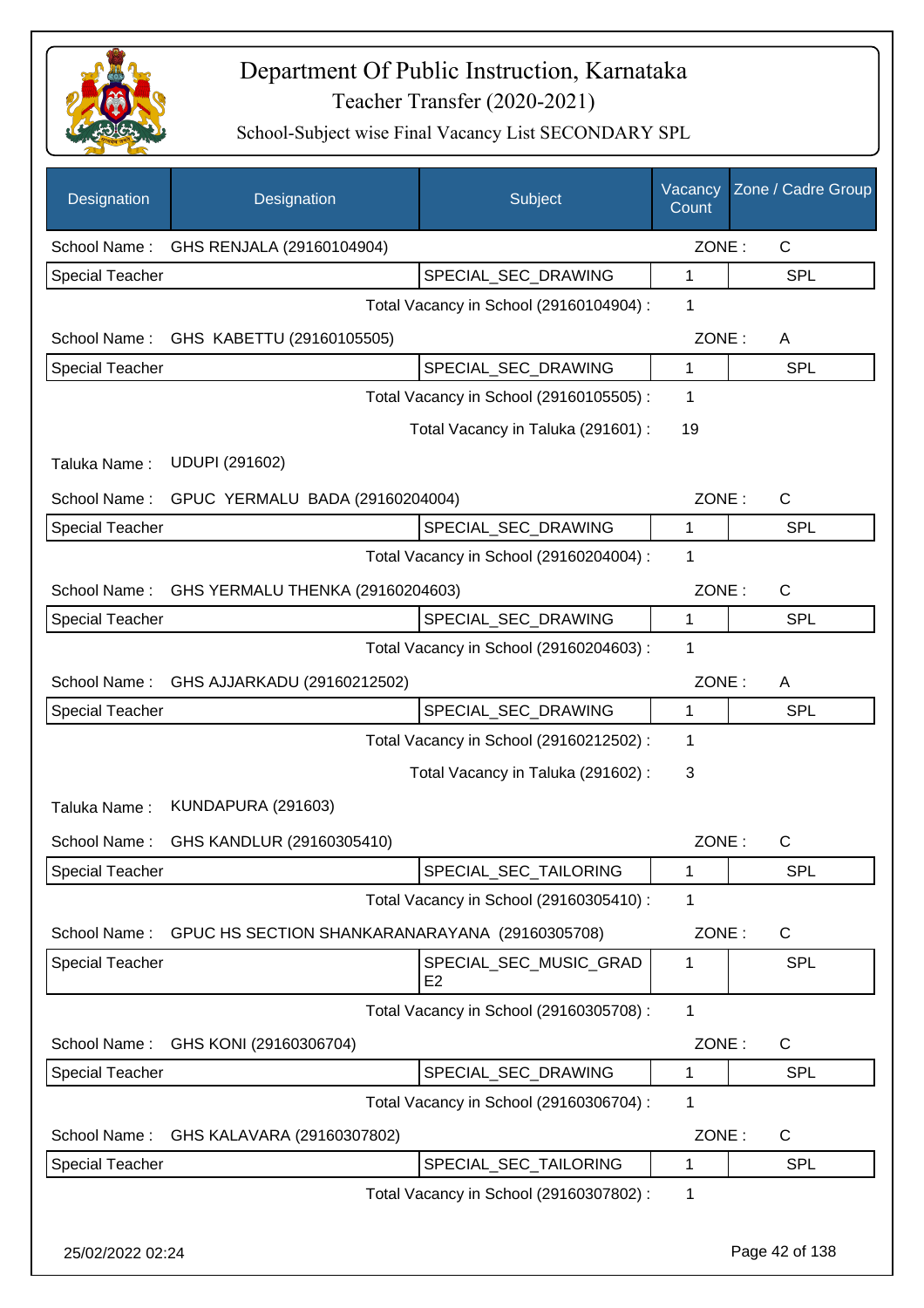

| Designation            | Designation                                                | Subject                                 | Vacancy<br>Count | Zone / Cadre Group |
|------------------------|------------------------------------------------------------|-----------------------------------------|------------------|--------------------|
| School Name:           | GHS BASRUR (29160308106)                                   |                                         | ZONE:            | $\mathsf{C}$       |
| <b>Special Teacher</b> |                                                            | SPECIAL_SEC_HORTICULTU<br><b>RE</b>     | 1                | <b>SPL</b>         |
|                        |                                                            | Total Vacancy in School (29160308106) : | $\mathbf{1}$     |                    |
| School Name:           | GHS HESKUTHUR (29160308602)                                |                                         | ZONE:            | $\mathsf{C}$       |
| Special Teacher        |                                                            | SPECIAL_SEC_DRAWING                     | 1                | <b>SPL</b>         |
|                        |                                                            | Total Vacancy in School (29160308602) : | 1                |                    |
| School Name:           | KARNATAKA PUBLIC SCHOOLS GPUC BIDKALKATTE<br>(29160308906) |                                         | ZONE:            | $\mathsf{C}$       |
| <b>Special Teacher</b> |                                                            | SPECIAL SEC HORTICULTU<br><b>RE</b>     | 1                | <b>SPL</b>         |
|                        |                                                            | Total Vacancy in School (29160308906) : | $\mathbf{1}$     |                    |
|                        | School Name: CNSMGHS ALBADY-ARDI (29160309507)             |                                         | ZONE:            | $\mathsf{C}$       |
| Special Teacher        |                                                            | SPECIAL_SEC_DRAWING                     | $\mathbf{1}$     | SPL                |
|                        |                                                            | Total Vacancy in School (29160309507) : | 1                |                    |
| School Name:           | GPUC KUNDAPURA (29160311003)                               |                                         | ZONE:            | A                  |
| <b>Special Teacher</b> |                                                            | SPECIAL_SEC_HORTICULTU<br><b>RE</b>     | 1                | <b>SPL</b>         |
|                        |                                                            | Total Vacancy in School (29160311003) : | 1                |                    |
| School Name:           | GHS SIDDAPURA (29160311210)                                |                                         | ZONE:            | C                  |
| <b>Special Teacher</b> |                                                            | SPECIAL_SEC_HORTICULTU<br><b>RE</b>     | 1                | SPL                |
|                        |                                                            | Total Vacancy in School (29160311210) : | 1                |                    |
|                        |                                                            | Total Vacancy in Taluka (291603):       | 10               |                    |
| Taluka Name:           | <b>BYNDOOR (291604)</b>                                    |                                         |                  |                    |
| School Name:           | GHS KIRIMANJESHWARA (29160404107)                          |                                         | ZONE:            | $\mathsf C$        |
| Special Teacher        |                                                            | SPECIAL_SEC_TAILORING                   | 1                | <b>SPL</b>         |
|                        |                                                            | Total Vacancy in School (29160404107) : | 1                |                    |
| School Name:           | GPUC UPPUNDA (29160404807)                                 |                                         | ZONE:            | C                  |
| <b>Special Teacher</b> |                                                            | SPECIAL_SEC_DRAWING                     | 1                | <b>SPL</b>         |
| <b>Special Teacher</b> |                                                            | SPECIAL_SEC_HORTICULTU<br><b>RE</b>     | $\overline{2}$   | <b>SPL</b>         |
|                        |                                                            | Total Vacancy in School (29160404807) : | 3                |                    |
| School Name:           | GPUC BYNDOOR (29160405012)                                 |                                         | ZONE:            | A                  |
| <b>Special Teacher</b> |                                                            | SPECIAL_SEC_HORTICULTU                  | $\overline{2}$   | <b>SPL</b>         |
| 25/02/2022 02:24       |                                                            |                                         |                  | Page 43 of 138     |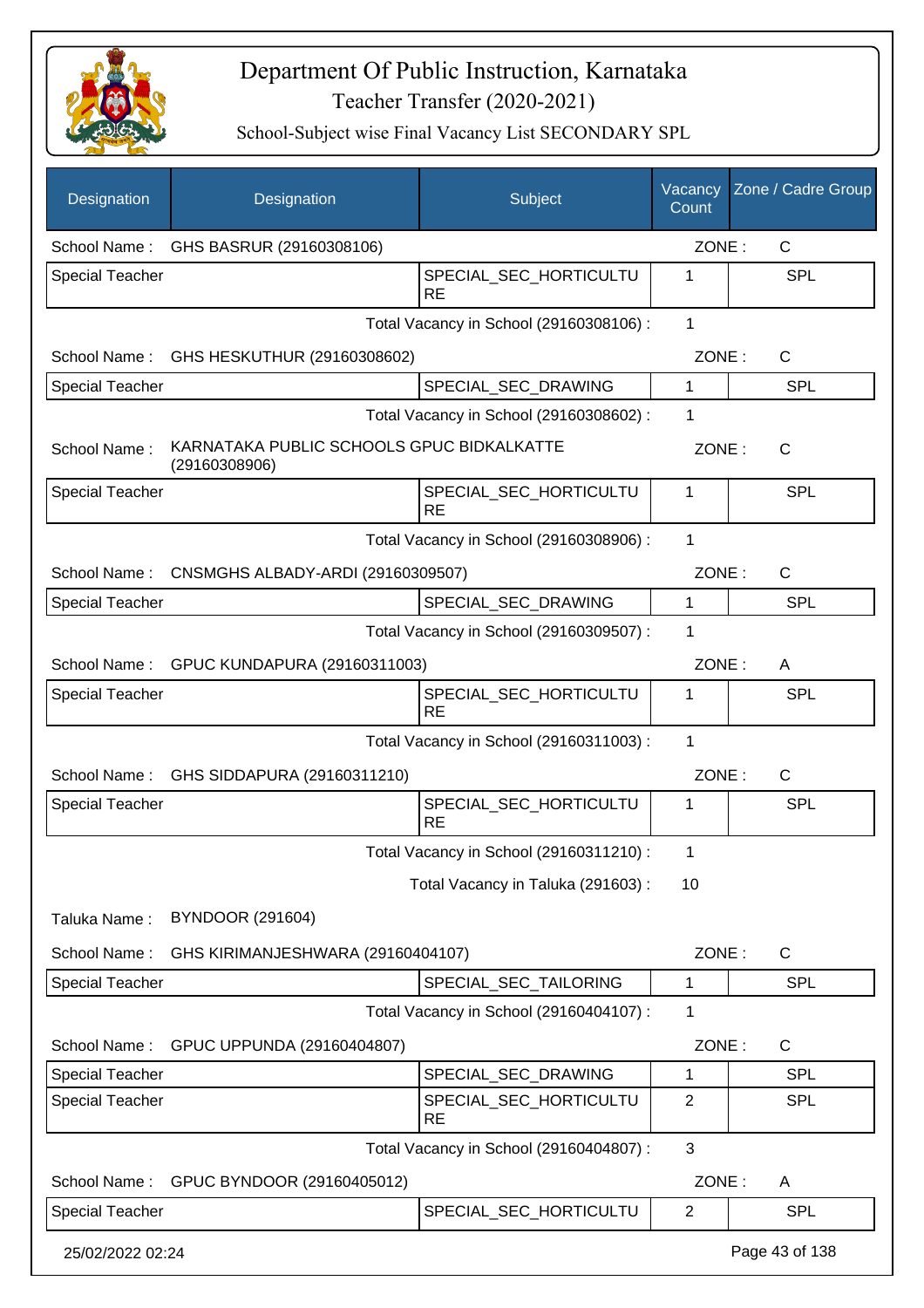

| Designation            | Designation                                          | Subject                                              | Vacancy<br>Count | Zone / Cadre Group |
|------------------------|------------------------------------------------------|------------------------------------------------------|------------------|--------------------|
|                        |                                                      | E                                                    |                  |                    |
|                        |                                                      | Total Vacancy in School (29160405012) :              | 2                |                    |
|                        |                                                      | Total Vacancy in Taluka (291604) :                   | 6                |                    |
| Taluka Name:           | BRAHAMAVARA (291605)                                 |                                                      |                  |                    |
| School Name:           | GHS JANUVARAKATTE (29160500705)                      |                                                      | ZONE:            | C                  |
| <b>Special Teacher</b> |                                                      | SPECIAL_SEC_DRAWING                                  | 1                | <b>SPL</b>         |
|                        |                                                      | Total Vacancy in School (29160500705) :              | 1                |                    |
|                        | School Name: GHS NUKKURU 576234 (29160503104)        |                                                      | ZONE:            | C                  |
| <b>Special Teacher</b> |                                                      | SPECIAL_SEC_TAILORING                                | $\mathbf{1}$     | <b>SPL</b>         |
|                        |                                                      | Total Vacancy in School (29160503104) :              | 1                |                    |
| School Name:           | GHS COMPOSITE MOODUGILIYAR (29160503303)             |                                                      | ZONE:            | B                  |
| <b>Special Teacher</b> |                                                      | SPECIAL SEC HORTICULTU<br><b>RE</b>                  | 1                | <b>SPL</b>         |
|                        |                                                      | Total Vacancy in School (29160503303) :              | 1                |                    |
| School Name:           | GHS NALKOOR (29160504203)                            |                                                      | ZONE:            | C                  |
| Special Teacher        |                                                      | SPECIAL_SEC_HORTICULTU                               | 1                | SPL                |
|                        |                                                      | <b>RE</b><br>Total Vacancy in School (29160504203) : | $\mathbf{1}$     |                    |
|                        |                                                      |                                                      |                  |                    |
|                        | School Name: GPUC THENKANIDIYURU (29160504803)       |                                                      | ZONE:            | C                  |
| <b>Special Teacher</b> |                                                      | SPECIAL_SEC_MUSIC_GRAD<br>E2                         | 1                | SPL                |
|                        |                                                      | Total Vacancy in School (29160504803) :              | 1                |                    |
| School Name:           | GHS VADDARSE (29160505102)                           |                                                      | ZONE:            | B                  |
| <b>Special Teacher</b> |                                                      | SPECIAL_SEC_HORTICULTU<br><b>RE</b>                  | 1                | SPL                |
|                        |                                                      | Total Vacancy in School (29160505102) :              | 1                |                    |
| School Name:           | GOVT PRE UNIVERSITY COLLEGE BRAHMAVARA (29160505405) |                                                      | ZONE:            | A                  |
| <b>Special Teacher</b> |                                                      | SPECIAL SEC DRAWING                                  | 1                | <b>SPL</b>         |
|                        |                                                      | Total Vacancy in School (29160505405) :              | 1                |                    |
| School Name:           | KARNATAKA PUBLIC SCHOOLS GPUC KOKKARNE (29160505806) |                                                      | ZONE:            | $\mathsf C$        |
| <b>Special Teacher</b> |                                                      | SPECIAL_SEC_DRAWING                                  | 1                | SPL                |
|                        |                                                      | Total Vacancy in School (29160505806) :              | 1                |                    |
| School Name:           | GPUC KODIKANYANA (29160505904)                       |                                                      | ZONE:            | B                  |
| 25/02/2022 02:24       |                                                      |                                                      |                  | Page 44 of 138     |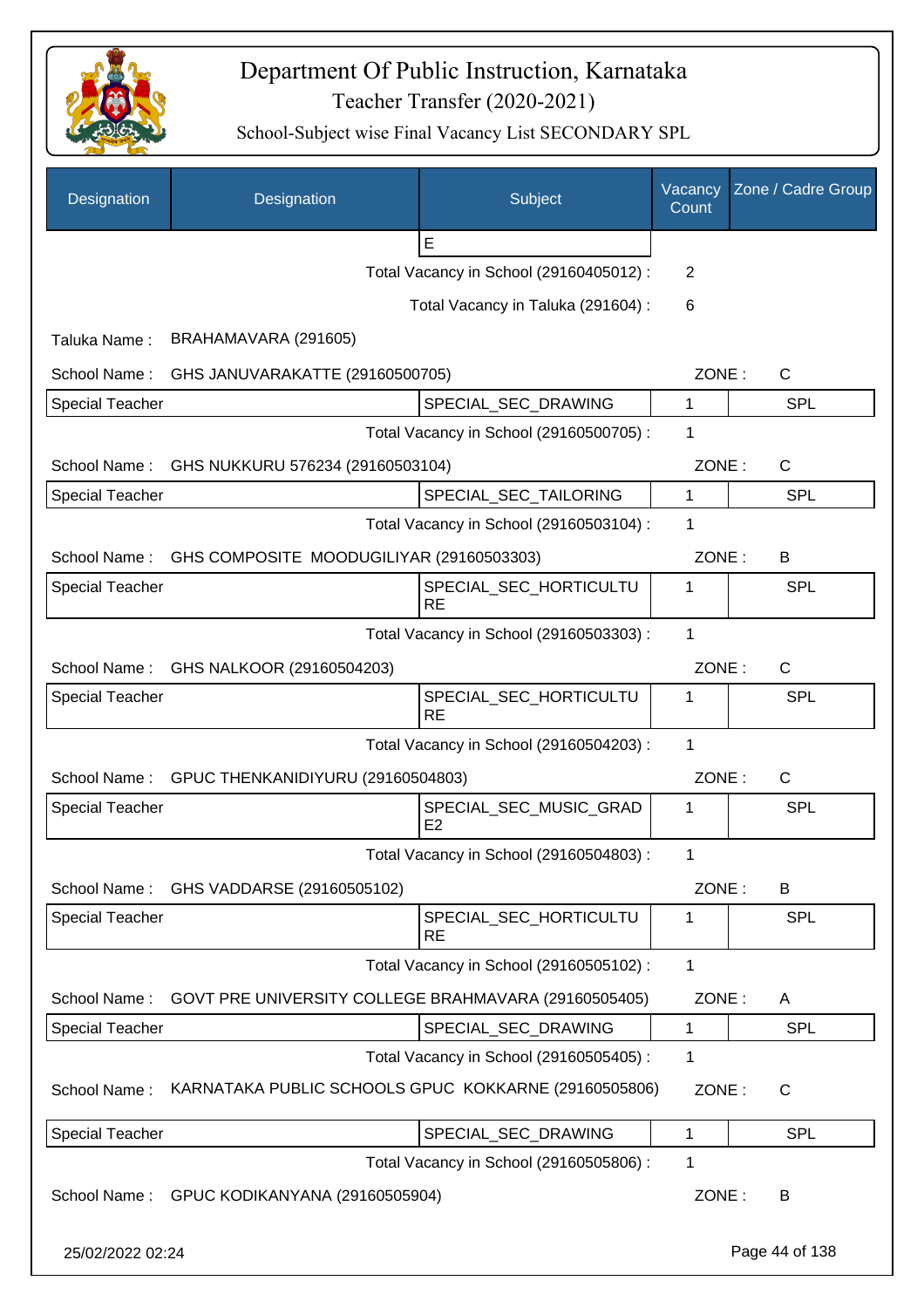

| Designation            | Designation                                                    | Subject                                  | Vacancy<br>Count | Zone / Cadre Group |
|------------------------|----------------------------------------------------------------|------------------------------------------|------------------|--------------------|
| <b>Special Teacher</b> |                                                                | SPECIAL_SEC_TAILORING                    | 1                | SPL                |
|                        |                                                                | Total Vacancy in School (29160505904) :  | 1                |                    |
| School Name:           | GOVERNMENT COMPOSITE HIGH SCHOOL, SHETTYBETTU<br>(29160507303) |                                          | ZONE:            | A                  |
| Special Teacher        |                                                                | SPECIAL_SEC_TAILORING                    | 1                | SPL                |
|                        |                                                                | Total Vacancy in School (29160507303) :  | 1                |                    |
|                        |                                                                | Total Vacancy in Taluka (291605):        | 10               |                    |
|                        |                                                                | Total Vacancy in District (2916) :       | 48               |                    |
| District Name:         | CHIKKAMANGALURU (2917)                                         |                                          |                  |                    |
| Taluka Name:           | <b>SRINGERI (291701)</b>                                       |                                          |                  |                    |
| School Name:           | KARNATAKA PUBLIC SCHOOLS GJC BEGAR (29170100203)               |                                          | ZONE:            | C                  |
| Special Teacher        |                                                                | SPECIAL_SEC_HORTICULTU<br><b>RE</b>      | 1                | SPL                |
|                        |                                                                | Total Vacancy in School (29170100203) :  | 1                |                    |
| School Name:           | G.J.C NEMMAR (29170101507)                                     |                                          | ZONE:            | C                  |
| Special Teacher        |                                                                | SPECIAL_SEC_HORTICULTU<br><b>RE</b>      | 1                | SPL                |
|                        |                                                                | Total Vacancy in School (29170101507) :  | 1                |                    |
| School Name:           | GHS HOLEKOPPA (29170102803)                                    |                                          | ZONE:            | C                  |
| <b>Special Teacher</b> |                                                                | SPECIAL_SEC_HORTICULTU<br><b>RE</b>      | 1                | SPL                |
|                        |                                                                | Total Vacancy in School (29170102803) :  | 1                |                    |
| School Name:           | GHS THOREHADLU (29170103104)                                   |                                          | ZONE:            | C                  |
| Special Teacher        |                                                                | SPECIAL_SEC_TAILORING                    | 1                | <b>SPL</b>         |
|                        |                                                                | Total Vacancy in School (29170103104) :  | 1                |                    |
| School Name:           | G.P.U.C.SRINGERI (29170103609)                                 |                                          | ZONE:            | B                  |
| Special Teacher        |                                                                | SPECIAL_SEC_MUSIC_GRAD<br>E <sub>2</sub> | 1                | <b>SPL</b>         |
|                        |                                                                | Total Vacancy in School (29170103609) :  | $\mathbf{1}$     |                    |
| School Name:           | GHS VYKUNTAPURA (29170104405)                                  |                                          | ZONE:            | B                  |
| <b>Special Teacher</b> |                                                                | SPECIAL_SEC_DRAWING                      | 1                | <b>SPL</b>         |
|                        |                                                                | Total Vacancy in School (29170104405) :  | 1                |                    |
|                        |                                                                | Total Vacancy in Taluka (291701) :       | 6                |                    |
| Taluka Name:           | KOPPA (291702)                                                 |                                          |                  |                    |
| 25/02/2022 02:24       |                                                                |                                          |                  | Page 45 of 138     |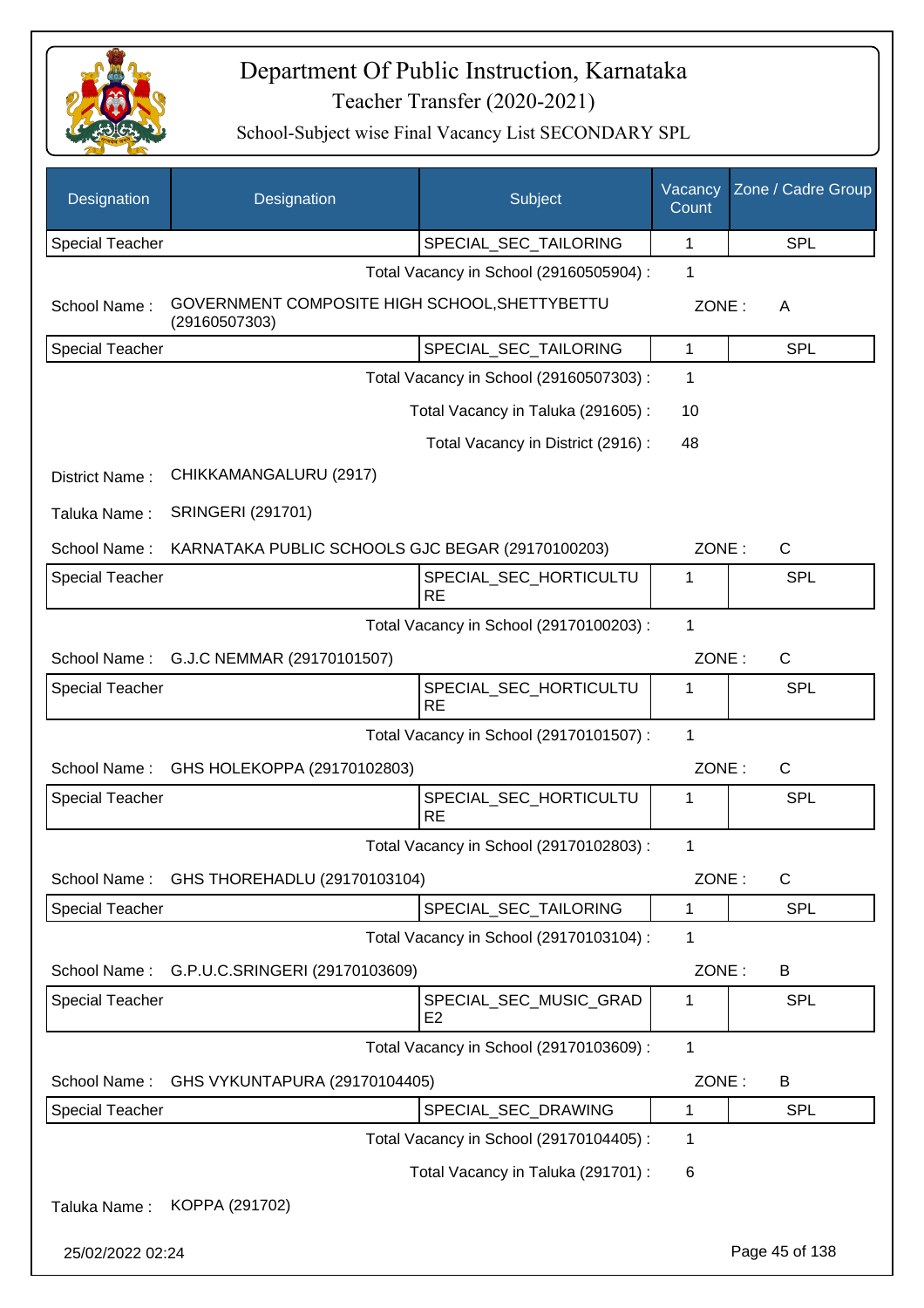

| Designation            | Designation                                  | Subject                                  | Vacancy<br>Count | Zone / Cadre Group |
|------------------------|----------------------------------------------|------------------------------------------|------------------|--------------------|
| School Name:           | GPUC KAMMARDI (29170200105)                  |                                          | ZONE:            | C                  |
| <b>Special Teacher</b> |                                              | SPECIAL_SEC_DRAWING                      | 1                | <b>SPL</b>         |
|                        |                                              | Total Vacancy in School (29170200105) :  | 1                |                    |
| School Name:           | GHS BOMLAPURA (29170202604)                  |                                          | ZONE:            | C                  |
| Special Teacher        |                                              | SPECIAL_SEC_DRAWING                      | 1                | <b>SPL</b>         |
|                        |                                              | Total Vacancy in School (29170202604) :  | 1                |                    |
| School Name:           | GHS KUDUREGUNDI (29170204103)                |                                          | ZONE:            | $\mathsf{C}$       |
| <b>Special Teacher</b> |                                              | SPECIAL_SEC_HORTICULTU<br><b>RE</b>      | 1                | <b>SPL</b>         |
|                        |                                              | Total Vacancy in School (29170204103) :  | 1                |                    |
|                        | School Name: GHS BAPPUNJI (29170204506)      |                                          | ZONE:            | $\mathsf{C}$       |
| <b>Special Teacher</b> |                                              | SPECIAL_SEC_HORTICULTU<br><b>RE</b>      | 1                | <b>SPL</b>         |
|                        |                                              | Total Vacancy in School (29170204506) :  | 1                |                    |
|                        | School Name: GHS LOKANATHAPURA (29170205603) |                                          | ZONE:            | $\mathsf{C}$       |
| <b>Special Teacher</b> |                                              | SPECIAL_SEC_DRAWING                      | 1                | <b>SPL</b>         |
|                        |                                              | Total Vacancy in School (29170205603) :  | 1                |                    |
| School Name:           | GHS AGALAGANDI (29170205904)                 |                                          | ZONE:            | $\mathsf{C}$       |
| <b>Special Teacher</b> |                                              | SPECIAL SEC DRAWING                      | 1                | <b>SPL</b>         |
|                        |                                              | Total Vacancy in School (29170205904) :  | 1                |                    |
| School Name:           | GHS SHANTIGRAMA (29170206905)                |                                          | ZONE:            | С                  |
| <b>Special Teacher</b> |                                              | SPECIAL_SEC_HORTICULTU<br><b>RE</b>      | 1                | <b>SPL</b>         |
|                        |                                              | Total Vacancy in School (29170206905) :  | 1                |                    |
|                        |                                              | Total Vacancy in Taluka (291702):        | 7                |                    |
| Taluka Name:           | NARASIMHARAJAPURA (291703)                   |                                          |                  |                    |
| School Name:           | GHS, BELLUR (29170303402)                    |                                          | ZONE:            | C                  |
| Special Teacher        |                                              | SPECIAL_SEC_DRAWING                      | 1                | <b>SPL</b>         |
|                        |                                              | Total Vacancy in School (29170303402) :  | 1                |                    |
| School Name:           | GHS, KATTINAMANE (29170304603)               |                                          | ZONE:            | C                  |
| <b>Special Teacher</b> |                                              | SPECIAL_SEC_MUSIC_GRAD<br>E <sub>2</sub> | 1                | <b>SPL</b>         |
|                        |                                              | Total Vacancy in School (29170304603) :  | 1                |                    |
| School Name:           | GHS, KARKESHWARA (29170305006)               |                                          | ZONE:            | $\mathsf{C}$       |
| 25/02/2022 02:24       |                                              |                                          |                  | Page 46 of 138     |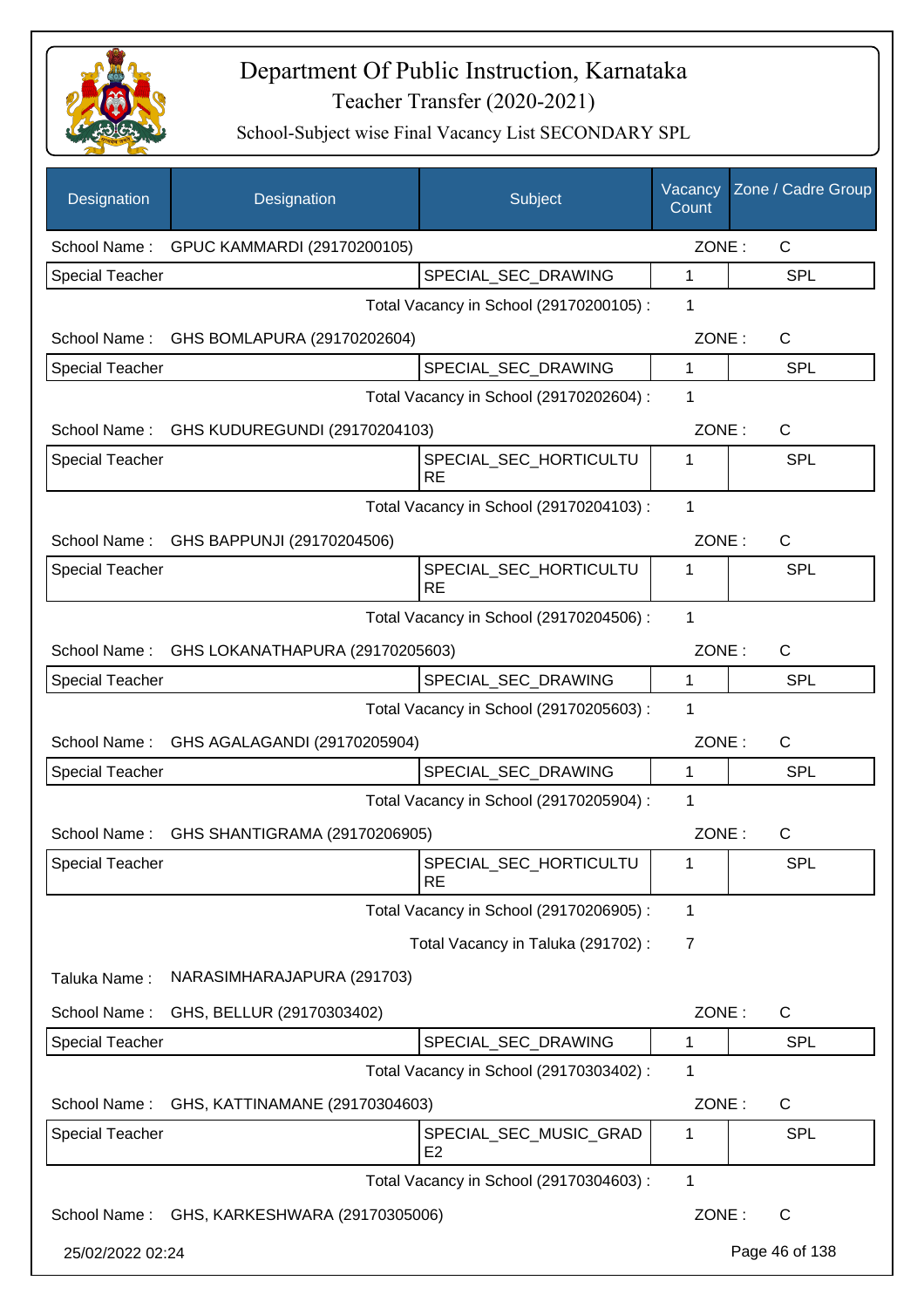

| Designation            | Designation                                               | Subject                                  | Vacancy<br>Count | Zone / Cadre Group |
|------------------------|-----------------------------------------------------------|------------------------------------------|------------------|--------------------|
| <b>Special Teacher</b> |                                                           | SPECIAL_SEC_DRAWING                      | 1                | <b>SPL</b>         |
|                        |                                                           | Total Vacancy in School (29170305006) :  | 1                |                    |
| School Name:           | GHS, MAGUNDI (29170305803)                                |                                          | ZONE:            | C                  |
| <b>Special Teacher</b> |                                                           | SPECIAL_SEC_TAILORING                    | $\mathbf{1}$     | <b>SPL</b>         |
|                        |                                                           | Total Vacancy in School (29170305803) :  | 1                |                    |
| School Name:           | KARNATAKA PUBLIC SCHOOLS GJC, NRPURA (29170350301)        |                                          | ZONE:            | A                  |
| <b>Special Teacher</b> |                                                           | SPECIAL_SEC_MUSIC_GRAD<br>E2             | 1                | <b>SPL</b>         |
|                        |                                                           | Total Vacancy in School (29170350301) :  | $\mathbf 1$      |                    |
|                        |                                                           | Total Vacancy in Taluka (291703):        | 5                |                    |
| Taluka Name:           | <b>TARIKERE (291704)</b>                                  |                                          |                  |                    |
| School Name:           | KARNATAKA PUBLIC SCHOOLS GHS RANGENAHLLI<br>(29170400905) |                                          | ZONE:            | $\mathsf{C}$       |
| <b>Special Teacher</b> |                                                           | SPECIAL_SEC_HORTICULTU<br><b>RE</b>      | 1                | <b>SPL</b>         |
|                        |                                                           | Total Vacancy in School (29170400905) :  | 1                |                    |
| School Name:           | GHS MALALICHANNENAHALLI (29170403209)                     |                                          | ZONE:            | $\mathsf{C}$       |
| <b>Special Teacher</b> |                                                           | SPECIAL_SEC_HORTICULTU<br><b>RE</b>      | 1                | <b>SPL</b>         |
|                        |                                                           | Total Vacancy in School (29170403209) :  | 1                |                    |
| School Name:           | GHS KUNTINAMADU (29170407902)                             |                                          | ZONE:            | $\mathsf{C}$       |
| <b>Special Teacher</b> |                                                           | SPECIAL_SEC_HORTICULTU<br><b>RE</b>      | 1                | <b>SPL</b>         |
|                        |                                                           | Total Vacancy in School (29170407902) :  | 1                |                    |
| School Name:           | SSGJC AJJAMPURA (29170419212)                             |                                          | ZONE:            | A                  |
| <b>Special Teacher</b> |                                                           | SPECIAL_SEC_MUSIC_GRAD<br>E <sub>2</sub> | 1                | SPL                |
|                        |                                                           | Total Vacancy in School (29170419212) :  | $\mathbf{1}$     |                    |
| School Name:           | GHS URDU AJJAMPURA (29170419213)                          |                                          | ZONE:            | A                  |
| <b>Special Teacher</b> |                                                           | SPECIAL_SEC_HORTICULTU<br><b>RE</b>      | 1                | <b>SPL</b>         |
|                        |                                                           | Total Vacancy in School (29170419213) :  | 1                |                    |
| School Name:           | GHS SOKKE (29170419903)                                   |                                          | ZONE:            | B                  |
| <b>Special Teacher</b> |                                                           | SPECIAL_SEC_HORTICULTU<br><b>RE</b>      | 1                | <b>SPL</b>         |
|                        |                                                           |                                          |                  |                    |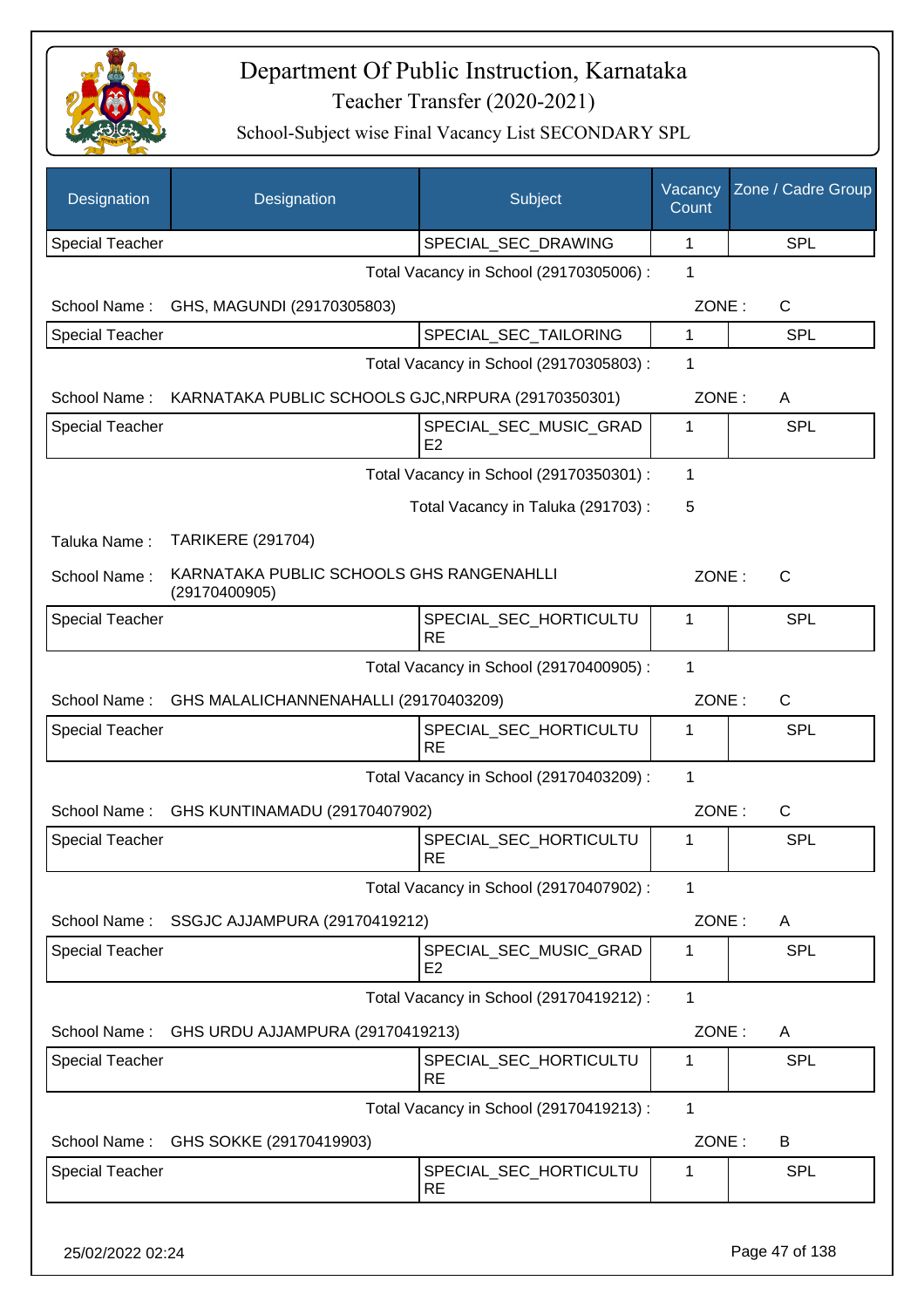

| Designation            | Designation                                | Subject                                 | Vacancy<br>Count | Zone / Cadre Group |
|------------------------|--------------------------------------------|-----------------------------------------|------------------|--------------------|
|                        |                                            | Total Vacancy in School (29170419903) : | 1                |                    |
|                        |                                            | Total Vacancy in Taluka (291704) :      | 6                |                    |
| Taluka Name:           | KADUR (291705)                             |                                         |                  |                    |
| School Name:           | GHS G YARADAKERE (29170509202)             |                                         | ZONE:            | C                  |
| <b>Special Teacher</b> |                                            | SPECIAL_SEC_AGRICULTUR                  | 1                | <b>SPL</b>         |
|                        |                                            | Total Vacancy in School (29170509202) : | 1                |                    |
| School Name:           | GJC YAGATI (29170510705)                   |                                         | ZONE:            | $\mathsf{C}$       |
| <b>Special Teacher</b> |                                            | SPECIAL_SEC_HORTICULTU<br><b>RE</b>     | $\mathbf{1}$     | SPL                |
|                        |                                            | Total Vacancy in School (29170510705) : | $\mathbf{1}$     |                    |
| School Name:           | GHS Y MALLAPURA (29170514002)              |                                         | ZONE:            | $\mathsf{C}$       |
| <b>Special Teacher</b> |                                            | SPECIAL_SEC_AGRICULTUR                  | $\mathbf{1}$     | <b>SPL</b>         |
|                        |                                            | Total Vacancy in School (29170514002) : | 1                |                    |
| School Name:           | GHS KUPPALU (29170520109)                  |                                         | ZONE:            | C                  |
| <b>Special Teacher</b> |                                            | SPECIAL_SEC_MUSIC_GRAD<br>E2            | 1                | <b>SPL</b>         |
|                        |                                            | Total Vacancy in School (29170520109) : | $\mathbf{1}$     |                    |
|                        | School Name: GHS SOMANAHALLI (29170523804) |                                         | ZONE:            | C                  |
| <b>Special Teacher</b> |                                            | SPECIAL_SEC_AGRICULTUR                  | 1                | SPL                |
|                        |                                            | Total Vacancy in School (29170523804) : | 1                |                    |
| School Name:           | GHS ANNIGERE (29170534802)                 |                                         | ZONE:            | C                  |
| <b>Special Teacher</b> |                                            | SPECIAL_SEC_AGRICULTUR                  | $\mathbf 1$      | SPL                |
|                        |                                            | Total Vacancy in School (29170534802) : | 1                |                    |
|                        |                                            | Total Vacancy in Taluka (291705):       | 6                |                    |
| Taluka Name:           | CHIKMAGALUR (291706)                       |                                         |                  |                    |
| School Name:           | GHS, BOGGASE (29170600311)                 |                                         | ZONE:            | C                  |
| <b>Special Teacher</b> |                                            | SPECIAL SEC HORTICULTU<br><b>RE</b>     | 1                | <b>SPL</b>         |
|                        |                                            | Total Vacancy in School (29170600311) : | 1                |                    |
| School Name:           | GHS MALLANDUR (29170603909)                |                                         | ZONE:            | C                  |
| Special Teacher        |                                            | SPECIAL_SEC_CARPENTOR                   | 1                | <b>SPL</b>         |
|                        |                                            | Total Vacancy in School (29170603909) : | 1                |                    |
| School Name:           | GHS KANATHI (29170604903)                  |                                         | ZONE:            | C                  |
| 25/02/2022 02:24       |                                            |                                         |                  | Page 48 of 138     |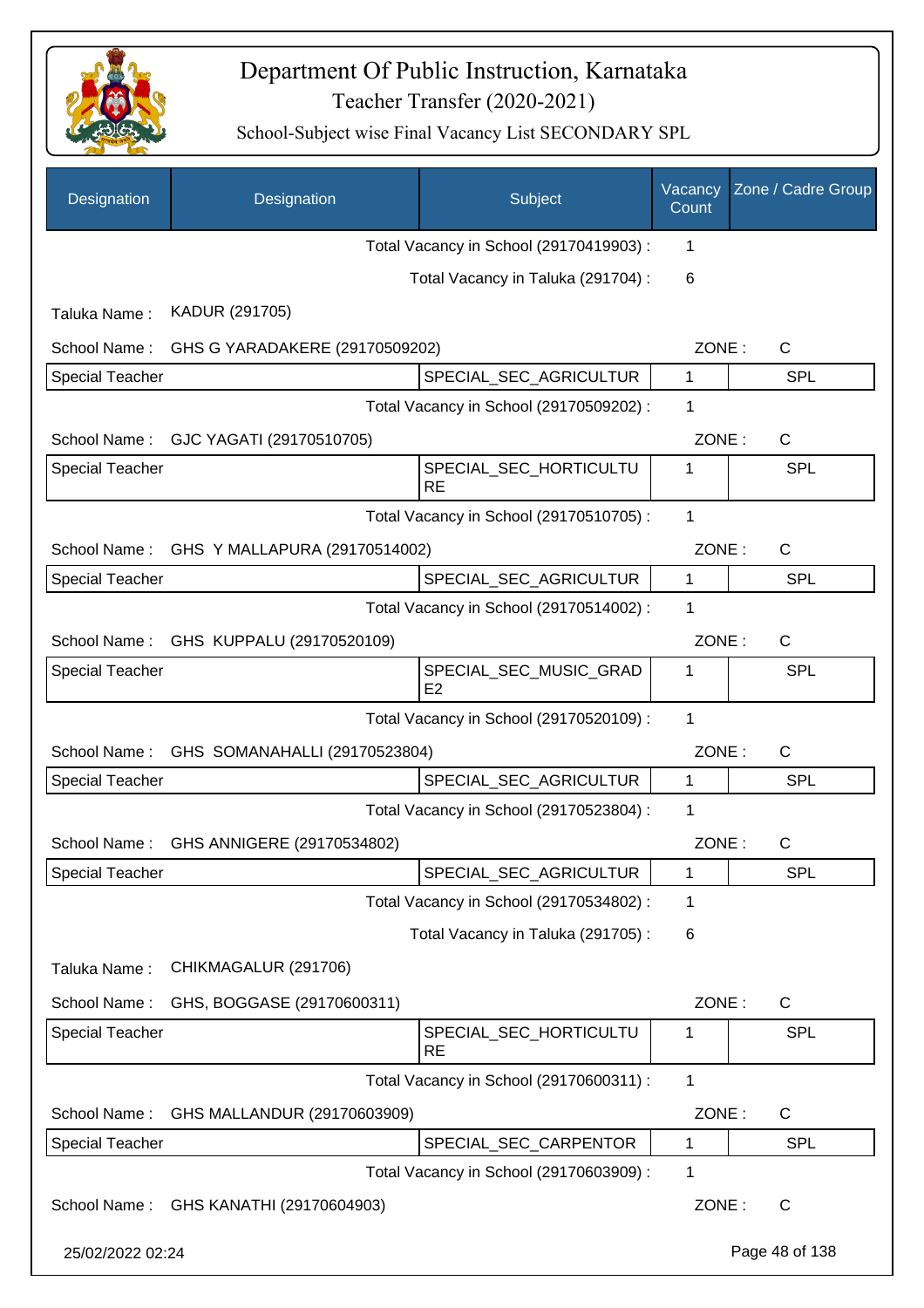

| Designation            | Designation                                | Subject                                  | Vacancy<br>Count | Zone / Cadre Group |
|------------------------|--------------------------------------------|------------------------------------------|------------------|--------------------|
| <b>Special Teacher</b> |                                            | SPECIAL_SEC_HORTICULTU<br><b>RE</b>      | 1                | SPL                |
|                        |                                            | Total Vacancy in School (29170604903) :  | $\mathbf{1}$     |                    |
| School Name:           | GHS AVATHI (29170605007)                   |                                          | ZONE:            | C                  |
| <b>Special Teacher</b> |                                            | SPECIAL_SEC_TAILORING                    | 1                | <b>SPL</b>         |
|                        |                                            | Total Vacancy in School (29170605007) :  | 1                |                    |
| School Name:           | GJC MALLENAHALLI (29170606208)             |                                          | ZONE:            | $\mathsf{C}$       |
| <b>Special Teacher</b> |                                            | SPECIAL_SEC_HORTICULTU<br><b>RE</b>      | 1                | <b>SPL</b>         |
|                        |                                            | Total Vacancy in School (29170606208) :  | 1                |                    |
|                        | School Name: GJC MUGTHIHALLI (29170608108) |                                          | ZONE:            | В                  |
| <b>Special Teacher</b> |                                            | SPECIAL_SEC_HORTICULTU<br><b>RE</b>      | 1                | <b>SPL</b>         |
|                        |                                            | Total Vacancy in School (29170608108) :  | 1                |                    |
| School Name:           | GHS THALIHALLA (29170615103)               |                                          | ZONE:            | $\mathsf{C}$       |
| <b>Special Teacher</b> |                                            | SPECIAL_SEC_TAILORING                    | $\mathbf{1}$     | SPL                |
|                        |                                            | Total Vacancy in School (29170615103) :  | 1                |                    |
|                        | School Name: GHS BASAGAL (29170618602)     |                                          | ZONE:            | $\mathsf{C}$       |
| <b>Special Teacher</b> |                                            | SPECIAL_SEC_MUSIC_GRAD<br>E <sub>2</sub> | 1                | SPL                |
|                        |                                            | Total Vacancy in School (29170618602):   | 1                |                    |
| School Name:           | GHS AMBALE (29170620303)                   |                                          | ZONE:            | В                  |
| <b>Special Teacher</b> |                                            | SPECIAL_SEC_HORTICULTU<br><b>RE</b>      | 1                | <b>SPL</b>         |
|                        |                                            | Total Vacancy in School (29170620303) :  | 1                |                    |
|                        |                                            | Total Vacancy in Taluka (291706):        | 9                |                    |
| Taluka Name:           | <b>MOODIGERE (291707)</b>                  |                                          |                  |                    |
| School Name:           | GHS, HORANADU (29170700305)                |                                          | ZONE:            | C                  |
| <b>Special Teacher</b> |                                            | SPECIAL_SEC_DRAWING                      | 1                | <b>SPL</b>         |
|                        |                                            | Total Vacancy in School (29170700305) :  | 1                |                    |
| School Name:           | GHS, HIREBYLU (29170701305)                |                                          | ZONE:            | C                  |
| <b>Special Teacher</b> |                                            | SPECIAL_SEC_HORTICULTU<br><b>RE</b>      | $\mathbf 1$      | <b>SPL</b>         |
|                        |                                            | Total Vacancy in School (29170701305) :  | 1                |                    |
| 25/02/2022 02:24       |                                            |                                          |                  | Page 49 of 138     |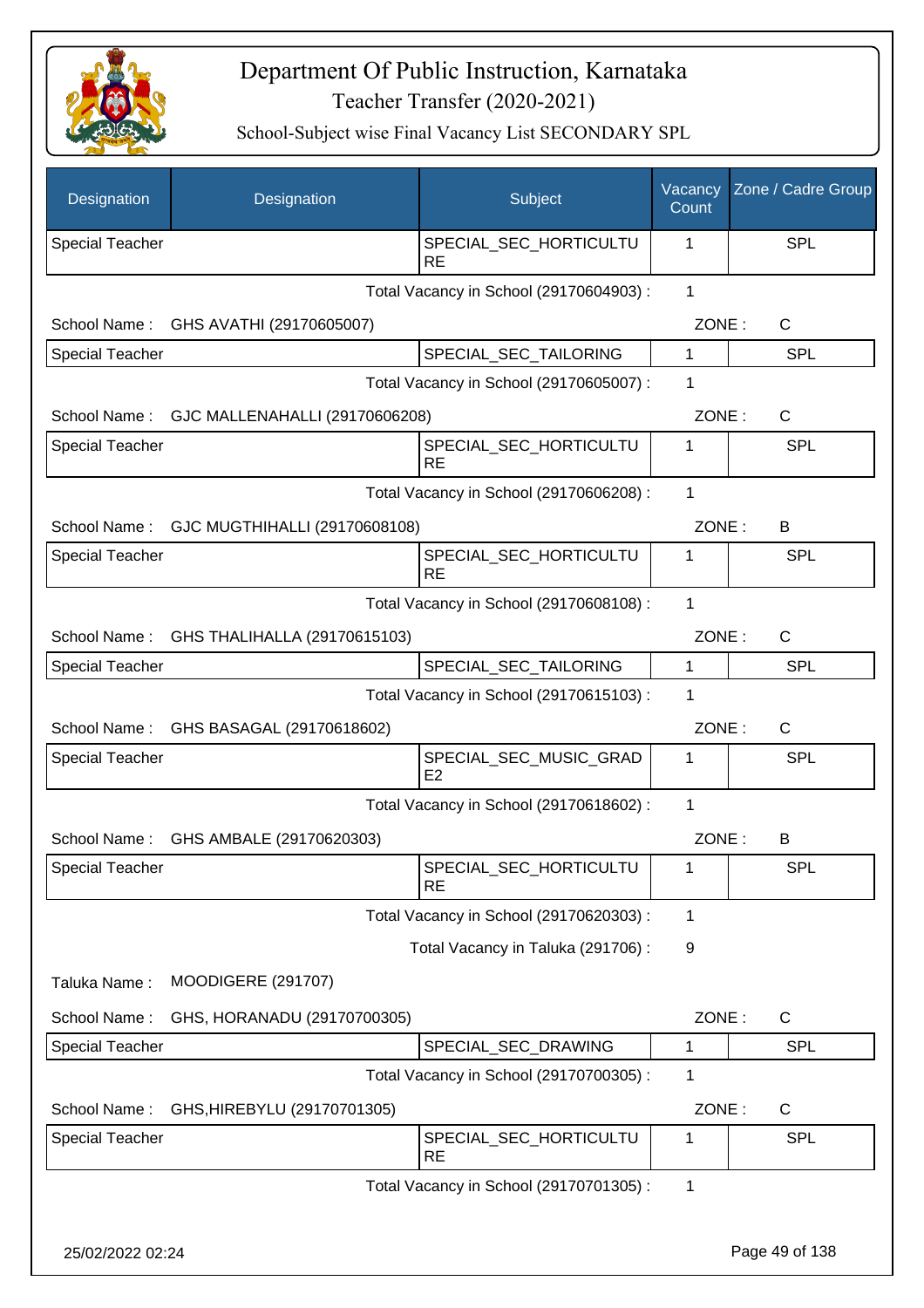

| Designation            | Designation                                        | Subject                                  | Vacancy<br>Count | Zone / Cadre Group |
|------------------------|----------------------------------------------------|------------------------------------------|------------------|--------------------|
| School Name:           | GHS, GABGAL (29170702110)                          |                                          | ZONE:            | C                  |
| Special Teacher        |                                                    | SPECIAL_SEC_DRAWING                      | 1                | <b>SPL</b>         |
|                        |                                                    | Total Vacancy in School (29170702110) :  | 1                |                    |
| School Name:           | GHS KOTTIGEHARA (29170703601)                      |                                          | ZONE:            | C                  |
| Special Teacher        |                                                    | SPECIAL_SEC_MUSIC_GRAD<br>E <sub>2</sub> | 1                | <b>SPL</b>         |
|                        |                                                    | Total Vacancy in School (29170703601) :  | 1                |                    |
| School Name:           | GHS KUNDURU (29170704009)                          |                                          | ZONE:            | C                  |
| <b>Special Teacher</b> |                                                    | SPECIAL SEC DRAWING                      | 1                | <b>SPL</b>         |
|                        |                                                    | Total Vacancy in School (29170704009) :  | 1                |                    |
| School Name:           | GHS GOWDAHALLI (29170712103)                       |                                          | ZONE:            | $\mathsf{C}$       |
| <b>Special Teacher</b> |                                                    | SPECIAL SEC TAILORING                    | 1                | <b>SPL</b>         |
|                        |                                                    | Total Vacancy in School (29170712103) :  | 1                |                    |
| School Name:           | GGJC MUDIGERE (29170715001)                        |                                          | ZONE:            | A                  |
| <b>Special Teacher</b> |                                                    | SPECIAL_SEC_TAILORING                    | $\mathbf{1}$     | <b>SPL</b>         |
|                        |                                                    | Total Vacancy in School (29170715001) :  | 1                |                    |
| School Name:           | GJC KUDUREMUKHA (29170716001)                      |                                          | ZONE:            | $\mathsf{C}$       |
| <b>Special Teacher</b> |                                                    | SPECIAL_SEC_DRAWING                      | 1                | <b>SPL</b>         |
|                        |                                                    | Total Vacancy in School (29170716001) :  | 1                |                    |
| School Name:           | KARNATAKA PUBLIC SCHOOLS GJC, KALASA (29170716312) |                                          | ZONE:            | C                  |
| Special Teacher        |                                                    | SPECIAL SEC DRAWING                      | 1                | <b>SPL</b>         |
|                        |                                                    | Total Vacancy in School (29170716312) :  | 1                |                    |
|                        |                                                    | Total Vacancy in Taluka (291707) :       | 9                |                    |
| Taluka Name:           | <b>BIRURU (291708)</b>                             |                                          |                  |                    |
| School Name:           | GHS BALLAVARA (29170800104)                        |                                          | ZONE:            | C                  |
| Special Teacher        |                                                    | SPECIAL_SEC_DRAWING                      | 1                | SPL                |
|                        |                                                    | Total Vacancy in School (29170800104) :  | 1                |                    |
| School Name:           | GHS JODIHOCHIHALLI (29170802903)                   |                                          | ZONE:            | $\mathsf{C}$       |
| Special Teacher        |                                                    | SPECIAL_SEC_HORTICULTU<br><b>RE</b>      | 1                | <b>SPL</b>         |
|                        |                                                    | Total Vacancy in School (29170802903) :  | 1                |                    |
| School Name:           | GHS YEMMEDODDI (29170805027)                       |                                          | ZONE:            | C                  |
| Special Teacher        |                                                    | SPECIAL_SEC_DRAWING                      | 1                | <b>SPL</b>         |
| 25/02/2022 02:24       |                                                    |                                          |                  | Page 50 of 138     |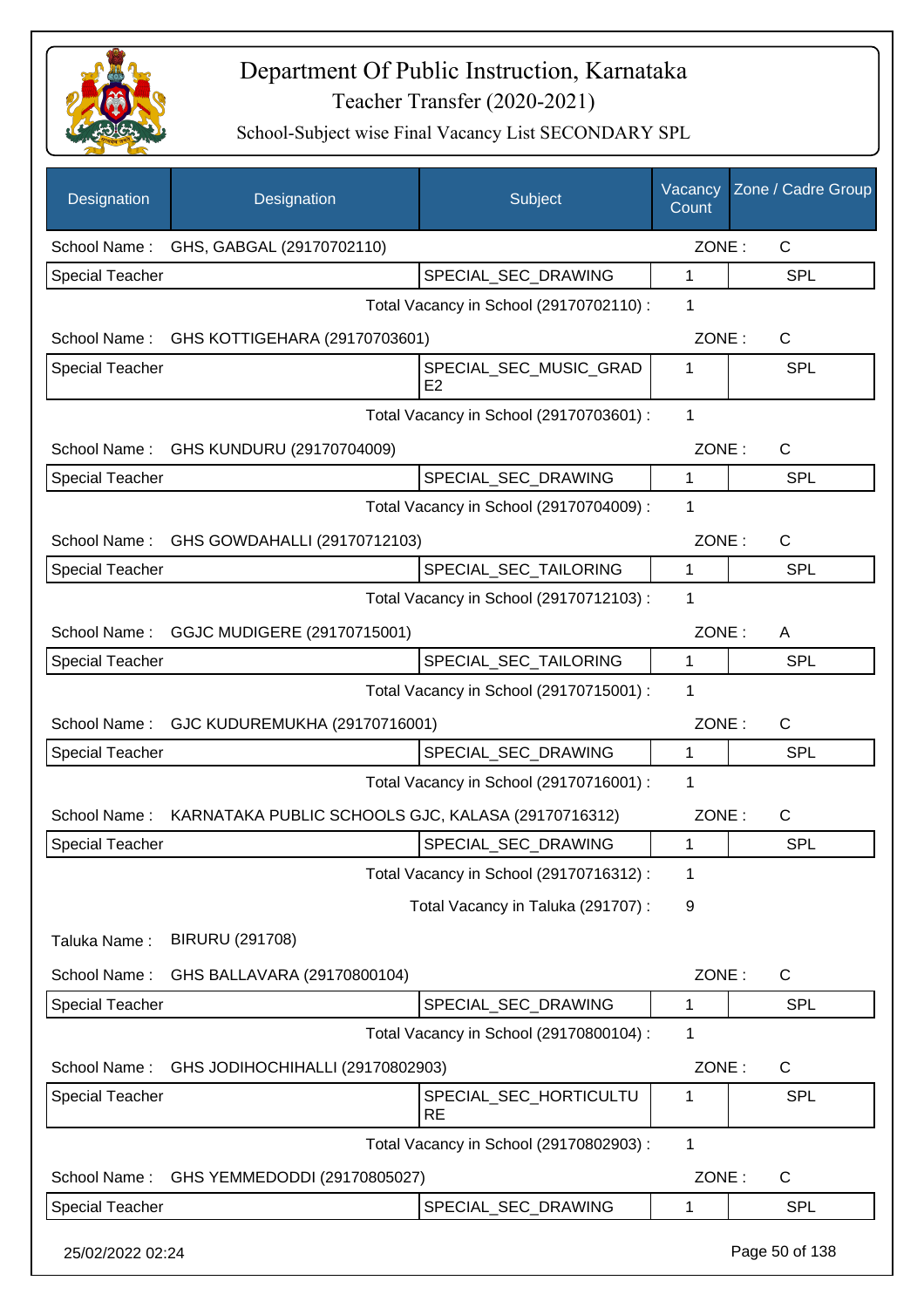

| Designation            | Designation                                         | Subject                                  | Vacancy<br>Count | Zone / Cadre Group |
|------------------------|-----------------------------------------------------|------------------------------------------|------------------|--------------------|
|                        |                                                     | Total Vacancy in School (29170805027) :  | 1                |                    |
| School Name:           | GHS SAKARAYAPATNA (29170805111)                     |                                          | ZONE:            | $\mathsf{C}$       |
| <b>Special Teacher</b> |                                                     | SPECIAL_SEC_HORTICULTU<br><b>RE</b>      | 1                | SPL                |
|                        |                                                     | Total Vacancy in School (29170805111) :  | 1                |                    |
| School Name:           | GHS S.BIDARE (29170806162)                          |                                          | ZONE:            | $\mathsf C$        |
| <b>Special Teacher</b> |                                                     | SPECIAL_SEC_DANCE                        | 1                | SPL                |
|                        |                                                     | Total Vacancy in School (29170806162) :  | 1                |                    |
|                        |                                                     | Total Vacancy in Taluka (291708):        | 5                |                    |
|                        |                                                     | Total Vacancy in District (2917) :       | 53               |                    |
| District Name:         | <b>MANDYA (2922)</b>                                |                                          |                  |                    |
| Taluka Name:           | KRISHNARAJA PET (292201)                            |                                          |                  |                    |
| School Name:           | G J C AGHALAYA (29220100504)                        |                                          | ZONE:            | C                  |
| <b>Special Teacher</b> |                                                     | SPECIAL_SEC_CARPENTOR                    | 1                | <b>SPL</b>         |
|                        |                                                     | Total Vacancy in School (29220100504) :  | 1                |                    |
| School Name:           | GHS ALENAHALLI (29220101002)                        |                                          | ZONE:            | $\mathsf C$        |
| <b>Special Teacher</b> |                                                     | SPECIAL_SEC_HORTICULTU<br><b>RE</b>      | 1                | SPL                |
|                        |                                                     | Total Vacancy in School (29220101002) :  | 1                |                    |
| School Name:           | GJC BOOKANAKERE (29220106405)                       |                                          | ZONE:            | C                  |
| Special Teacher        |                                                     | SPECIAL_SEC_MUSIC_GRAD<br>E1             |                  | <b>SPL</b>         |
|                        |                                                     | Total Vacancy in School (29220106405) :  | $\mathbf{1}$     |                    |
| School Name:           | GHS CHATAMGERE (29220107002)                        |                                          | ZONE:            | $\mathsf{C}$       |
| <b>Special Teacher</b> |                                                     | SPECIAL_SEC_MUSIC_GRAD<br>E1             | 1                | SPL                |
|                        |                                                     | Total Vacancy in School (29220107002) :  | $\mathbf 1$      |                    |
| School Name:           | KARNATAKA PUBLIC SCHOOLS GPUC KIKKERI (29220118014) |                                          | ZONE:            | C                  |
| <b>Special Teacher</b> |                                                     | SPECIAL_SEC_MUSIC_GRAD<br>E <sub>1</sub> | $\overline{2}$   | <b>SPL</b>         |
|                        |                                                     | Total Vacancy in School (29220118014) :  | $\overline{2}$   |                    |
| School Name:           | GHS MAKAVALLY (29220121203)                         |                                          | ZONE:            | C                  |
| <b>Special Teacher</b> |                                                     | SPECIAL_SEC_HORTICULTU<br><b>RE</b>      | 1                | SPL                |
| 25/02/2022 02:24       |                                                     |                                          |                  | Page 51 of 138     |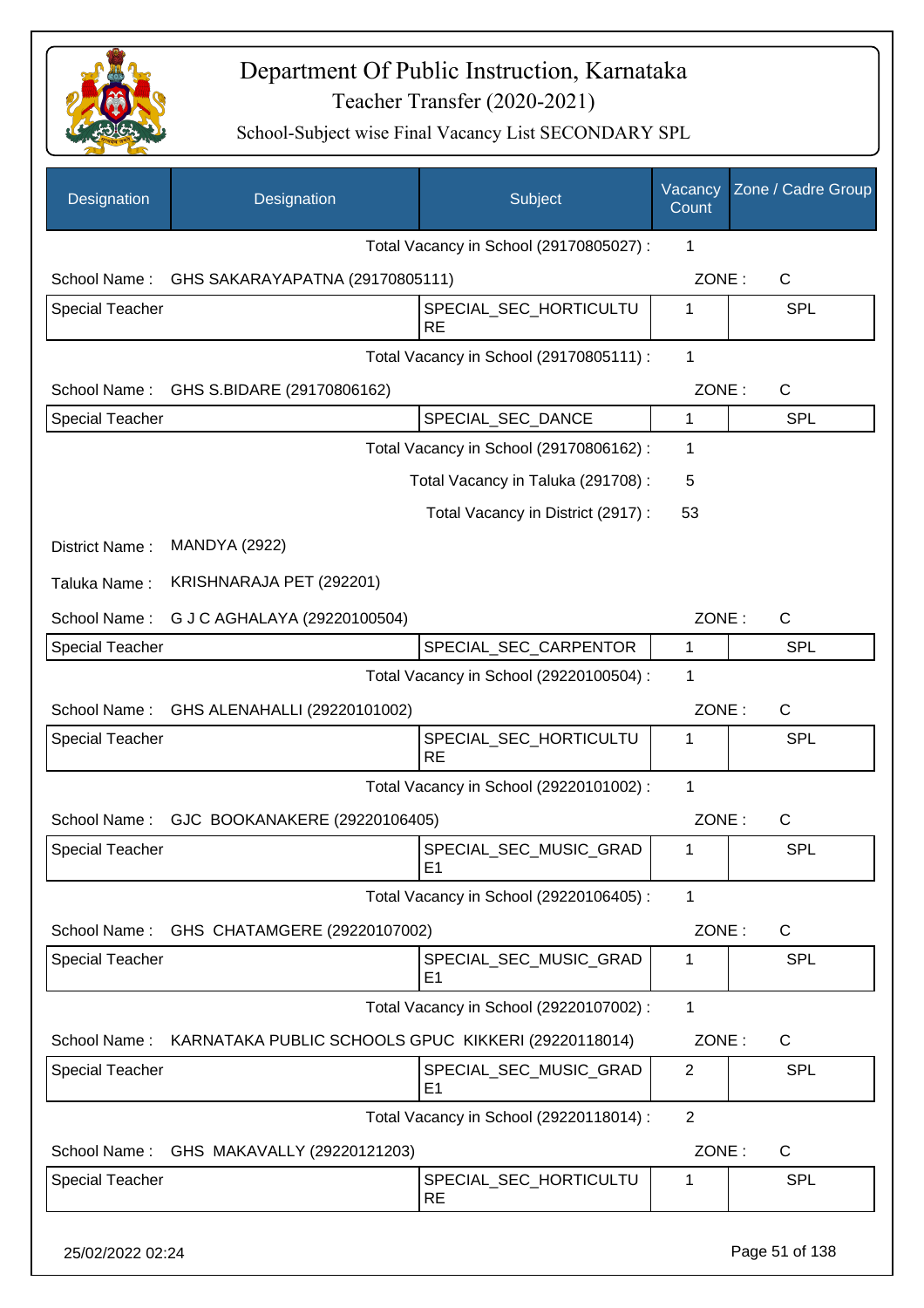

| Designation            | Designation                                                 | Subject                                  | Vacancy<br>Count | Zone / Cadre Group |
|------------------------|-------------------------------------------------------------|------------------------------------------|------------------|--------------------|
|                        |                                                             | Total Vacancy in School (29220121203) :  | 1                |                    |
|                        | School Name: GJC SANTEBHACHA HALLY (29220127805)            |                                          | ZONE:            | C                  |
| <b>Special Teacher</b> |                                                             | SPECIAL_SEC_MUSIC_GRAD<br>E1             | 1                | <b>SPL</b>         |
|                        |                                                             | Total Vacancy in School (29220127805) :  | 1                |                    |
|                        | School Name: GHS SARANGI (29220127903)                      |                                          | ZONE:            | $\mathsf{C}$       |
| <b>Special Teacher</b> |                                                             | SPECIAL_SEC_HORTICULTU<br><b>RE</b>      | 1                | <b>SPL</b>         |
|                        |                                                             | Total Vacancy in School (29220127903) :  | 1                |                    |
|                        | School Name: GJC SEELANERE, K.R.PETE TALUK. (29220128107)   |                                          | ZONE:            | $\mathsf{C}$       |
| Special Teacher        |                                                             | SPECIAL_SEC_HORTICULTU<br><b>RE</b>      | 1                | <b>SPL</b>         |
|                        |                                                             | Total Vacancy in School (29220128107) :  | 1                |                    |
| School Name:           | Gpu college K R PET (29220133402)                           |                                          | ZONE:            | A                  |
| <b>Special Teacher</b> |                                                             | SPECIAL_SEC_MUSIC_GRAD<br>E <sub>1</sub> | 1                | <b>SPL</b>         |
|                        |                                                             | Total Vacancy in School (29220133402) :  | 1                |                    |
| School Name:           | KARNATAKA PUBLIC SCHOOLS GHS GIRLS K R PET<br>(29220135305) |                                          | ZONE:            | A                  |
| <b>Special Teacher</b> |                                                             | SPECIAL_SEC_MUSIC_GRAD<br>E <sub>1</sub> | 1                | <b>SPL</b>         |
|                        |                                                             | Total Vacancy in School (29220135305) :  | 1                |                    |
|                        |                                                             | Total Vacancy in Taluka (292201) :       | 12               |                    |
| Taluka Name:           | MADDUR (292202)                                             |                                          |                  |                    |
| School Name:           | GHS ABALAVADI (29220200102)                                 |                                          | ZONE:            | $\mathsf{C}$       |
| <b>Special Teacher</b> |                                                             | SPECIAL_SEC_DRAWING                      | $\mathbf 1$      | <b>SPL</b>         |
|                        |                                                             | Total Vacancy in School (29220200102) :  | 1                |                    |
| School Name:           | GHS BOPPASAMUDRA (29220202602)                              |                                          | ZONE:            | $\mathsf{C}$       |
| <b>Special Teacher</b> |                                                             | SPECIAL_SEC_DRAWING                      | 1                | <b>SPL</b>         |
|                        |                                                             | Total Vacancy in School (29220202602) :  | 1                |                    |
| School Name:           | GHS CHIKKARASINAKERE (29220203503)                          |                                          | ZONE:            | $\mathsf{C}$       |
| <b>Special Teacher</b> |                                                             | SPECIAL_SEC_HORTICULTU<br><b>RE</b>      | 1                | <b>SPL</b>         |
|                        |                                                             | Total Vacancy in School (29220203503) :  | $\mathbf{1}$     |                    |
| School Name:           | GHS DESHAHALLY (29220204103)                                |                                          | ZONE:            | B                  |
| 25/02/2022 02:24       |                                                             |                                          |                  | Page 52 of 138     |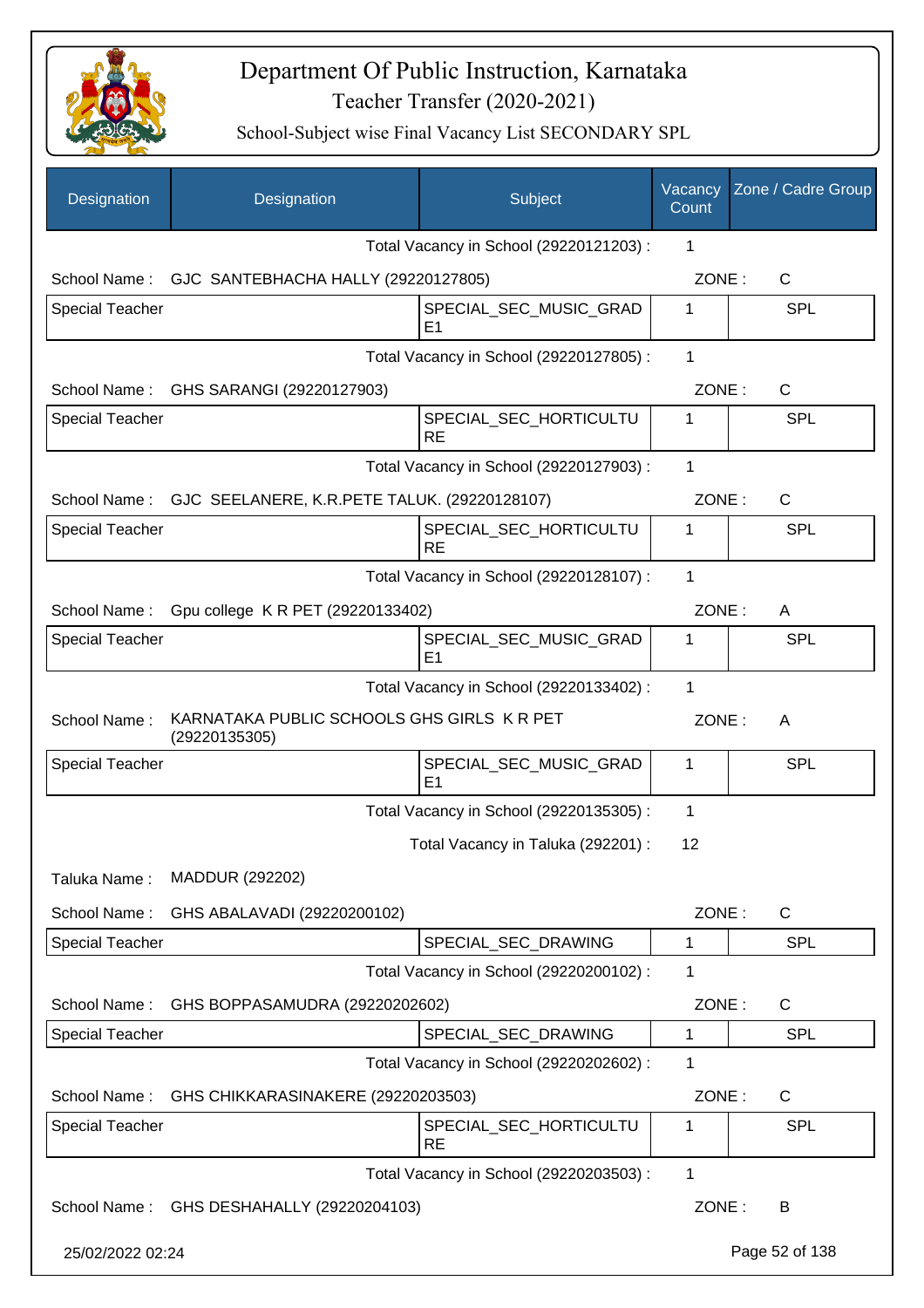

| Designation            | Designation                                         | Subject                                  | Vacancy<br>Count | Zone / Cadre Group |
|------------------------|-----------------------------------------------------|------------------------------------------|------------------|--------------------|
| <b>Special Teacher</b> |                                                     | SPECIAL_SEC_MUSIC_GRAD<br>E <sub>2</sub> | 1                | <b>SPL</b>         |
|                        |                                                     | Total Vacancy in School (29220204103) :  | $\mathbf{1}$     |                    |
|                        | School Name: GHS HALEHALLY (29220205102)            |                                          | ZONE:            | C                  |
| <b>Special Teacher</b> |                                                     | SPECIAL_SEC_TAILORING                    | 1                | SPL                |
|                        |                                                     | Total Vacancy in School (29220205102) :  | 1                |                    |
| School Name:           | GHS HOOTAGERE (29220206004)                         |                                          | ZONE:            | C                  |
| <b>Special Teacher</b> |                                                     | SPECIAL_SEC_TAILORING                    | 1                | <b>SPL</b>         |
|                        |                                                     | Total Vacancy in School (29220206004) :  | 1                |                    |
| School Name:           | GJC K. HONNALAGERE (29220207108)                    |                                          | ZONE:            | $\mathsf{C}$       |
| <b>Special Teacher</b> |                                                     | SPECIAL SEC TAILORING                    | 1                | <b>SPL</b>         |
|                        |                                                     | Total Vacancy in School (29220207108) :  | 1                |                    |
| School Name:           | GHS KADILUVAGILU (29220207703)                      |                                          | ZONE:            | $\mathsf{C}$       |
| <b>Special Teacher</b> |                                                     | SPECIAL_SEC_DRAWING                      | 1                | <b>SPL</b>         |
|                        |                                                     | Total Vacancy in School (29220207703) :  | 1                |                    |
| School Name:           | CMCC GJC KOWDLE (29220208911)                       |                                          | ZONE:            | $\mathsf{C}$       |
| <b>Special Teacher</b> |                                                     | SPECIAL_SEC_TAILORING                    | 1                | <b>SPL</b>         |
|                        |                                                     | Total Vacancy in School (29220208911) :  | 1                |                    |
| School Name:           | GHS KONGABORANA DODDI (29220209803)                 |                                          | ZONE:            | $\mathsf{C}$       |
| <b>Special Teacher</b> |                                                     | SPECIAL_SEC_DRAWING                      | 1                | <b>SPL</b>         |
|                        |                                                     | Total Vacancy in School (29220209803) :  | 1                |                    |
| School Name:           | GHS MADENAHALLY (29220210105)                       |                                          | ZONE:            | $\mathsf{C}$       |
| <b>Special Teacher</b> |                                                     | SPECIAL_SEC_TAILORING                    | 1                | <b>SPL</b>         |
|                        |                                                     | Total Vacancy in School (29220210105) :  | 1                |                    |
| School Name:           | GHS MALAGARANAHALLY (29220210203)                   |                                          | ZONE:            | $\mathsf{C}$       |
| <b>Special Teacher</b> |                                                     | SPECIAL_SEC_MUSIC_GRAD<br>E <sub>2</sub> | 1                | <b>SPL</b>         |
|                        |                                                     | Total Vacancy in School (29220210203) :  | 1                |                    |
| School Name:           | GJC MALLANAKUPPE, High school section (29220210303) |                                          | ZONE:            | $\mathsf{C}$       |
| <b>Special Teacher</b> |                                                     | SPECIAL_SEC_HORTICULTU<br><b>RE</b>      | 1                | <b>SPL</b>         |
|                        |                                                     | Total Vacancy in School (29220210303) :  | 1                |                    |
| School Name:           | GHS MARALIGA (29220210827)                          |                                          | ZONE:            | $\mathsf{C}$       |
| <b>Special Teacher</b> |                                                     | SPECIAL_SEC_SERICULTUR                   | 1                | <b>SPL</b>         |
| 25/02/2022 02:24       |                                                     |                                          |                  | Page 53 of 138     |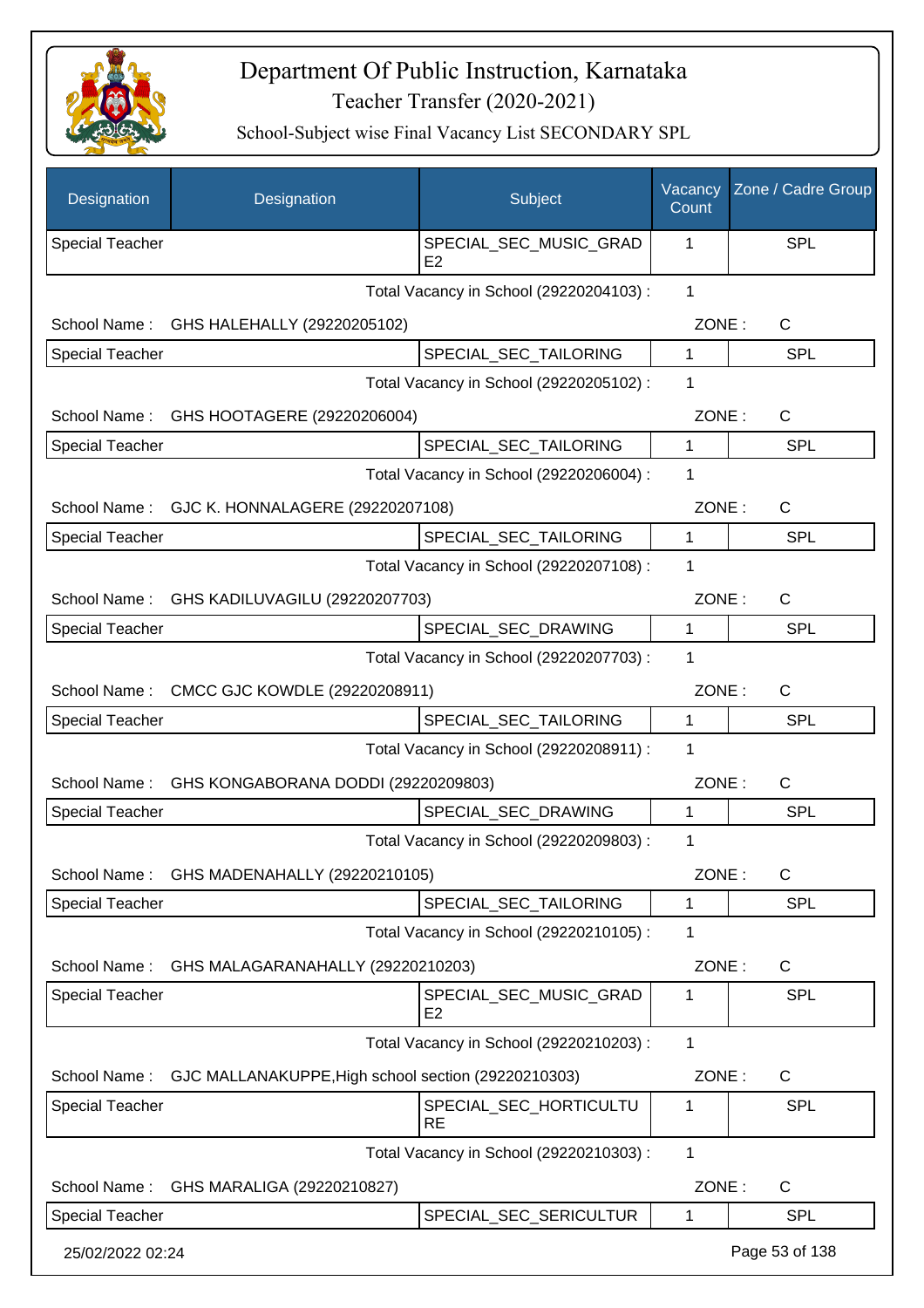

| Designation            | Designation                                     | Subject                                  | Vacancy<br>Count | Zone / Cadre Group |
|------------------------|-------------------------------------------------|------------------------------------------|------------------|--------------------|
|                        |                                                 | Total Vacancy in School (29220210827) :  | 1                |                    |
| School Name:           | GHS NAVILE (29220212302)                        |                                          | ZONE:            | C                  |
| <b>Special Teacher</b> |                                                 | SPECIAL_SEC_HORTICULTU<br><b>RE</b>      | 1                | <b>SPL</b>         |
|                        |                                                 | Total Vacancy in School (29220212302) :  | 1                |                    |
|                        | School Name: GHS THAGGAHALLY (29220214107)      |                                          | ZONE:            | $\mathsf{C}$       |
| <b>Special Teacher</b> |                                                 | SPECIAL_SEC_HORTICULTU<br><b>RE</b>      | 1                | <b>SPL</b>         |
|                        |                                                 | Total Vacancy in School (29220214107) :  | 1                |                    |
| School Name:           | GHS THORESHETTAHALLY (29220214703)              |                                          | ZONE:            | C                  |
| <b>Special Teacher</b> |                                                 | SPECIAL_SEC_TAILORING                    | 1                | <b>SPL</b>         |
|                        |                                                 | Total Vacancy in School (29220214703) :  | 1                |                    |
|                        | School Name: GHS TYLOORU (29220214803)          |                                          | ZONE:            | C                  |
| <b>Special Teacher</b> |                                                 | SPECIAL_SEC_TAILORING                    | $\mathbf{1}$     | <b>SPL</b>         |
|                        |                                                 | Total Vacancy in School (29220214803) :  | 1                |                    |
|                        | School Name: GHS-SHIVAPURA-MADDUR (29220218801) |                                          | ZONE:            | A                  |
| <b>Special Teacher</b> |                                                 | SPECIAL_SEC_DRAMA_GRA<br>DE <sub>1</sub> | 1                | <b>SPL</b>         |
|                        |                                                 | Total Vacancy in School (29220218801) :  | 1                |                    |
|                        |                                                 | Total Vacancy in Taluka (292202) :       | 19               |                    |
| Taluka Name:           | <b>MALAVALLY (292203)</b>                       |                                          |                  |                    |
| School Name:           | GHS AGASANAPURA (29220300102)                   |                                          | ZONE:            | $\mathsf C$        |
| <b>Special Teacher</b> |                                                 | SPECIAL_SEC_HORTICULTU<br><b>RE</b>      | 1                | SPL                |
|                        |                                                 | Total Vacancy in School (29220300102) :  | 1                |                    |
| School Name:           | GHS ALADA HALLY (29220300202)                   |                                          | ZONE:            | C                  |
| <b>Special Teacher</b> |                                                 | SPECIAL_SEC_HORTICULTU<br><b>RE</b>      | 1                | <b>SPL</b>         |
|                        |                                                 | Total Vacancy in School (29220300202) :  | 1                |                    |
| School Name:           | GHS B.G.PURA (29220301104)                      |                                          | ZONE:            | C                  |
| Special Teacher        |                                                 | SPECIAL_SEC_DRAWING                      | 1                | SPL                |
|                        |                                                 | Total Vacancy in School (29220301104) :  | 1                |                    |
| School Name:           | GHS BHEEMANA HALLY (29220302402)                |                                          | ZONE:            | $\mathsf C$        |
| Special Teacher        |                                                 | SPECIAL_SEC_TAILORING                    | 1                | <b>SPL</b>         |
| 25/02/2022 02:24       |                                                 |                                          |                  | Page 54 of 138     |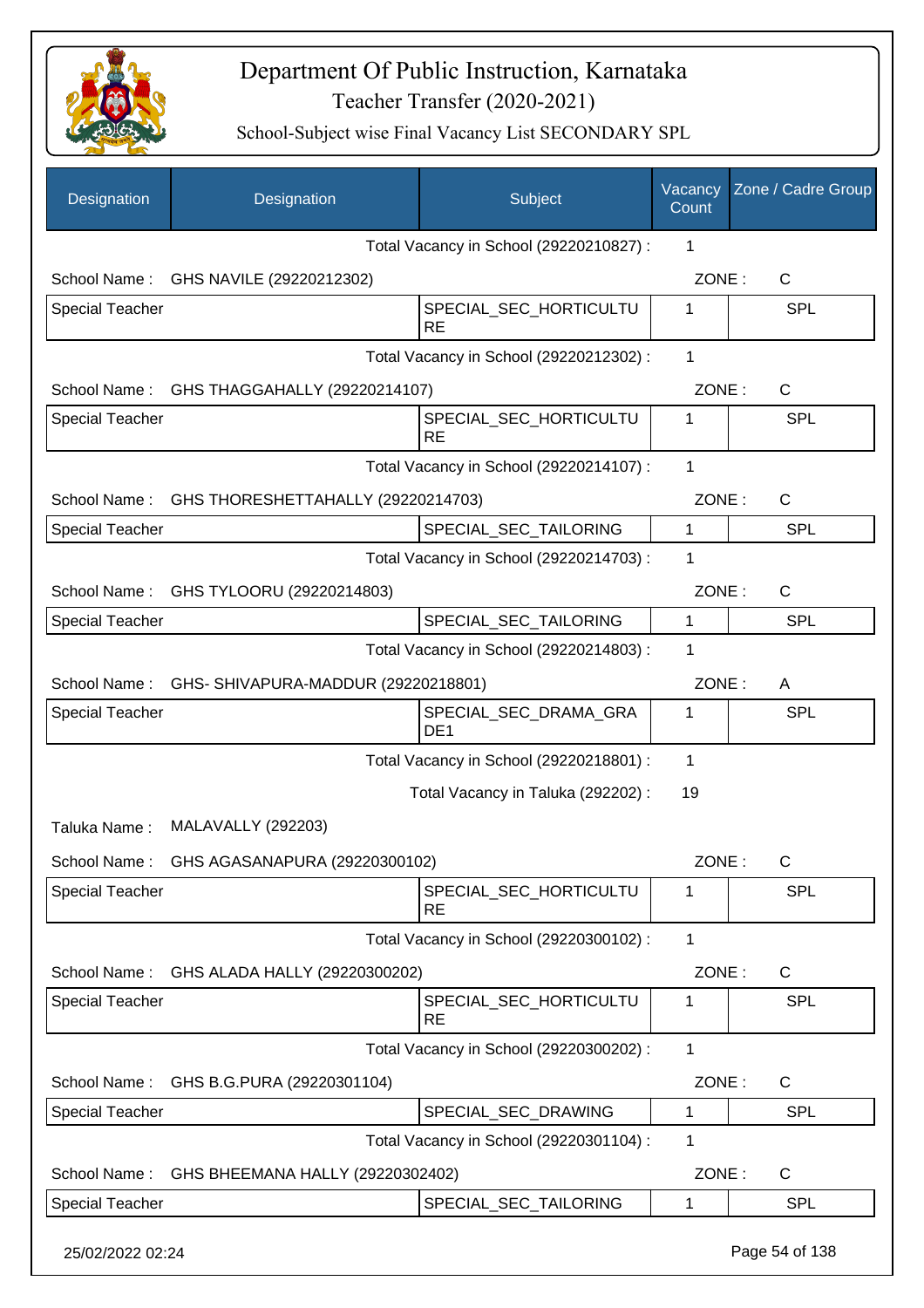

| Designation            | Designation                                                    | Subject                                 | Vacancy<br>Count | Zone / Cadre Group |
|------------------------|----------------------------------------------------------------|-----------------------------------------|------------------|--------------------|
|                        |                                                                | Total Vacancy in School (29220302402) : | 1                |                    |
|                        | School Name: GHS DALAVAY KODIHALLY (29220303605)               |                                         | ZONE:            | $\mathsf{C}$       |
| Special Teacher        |                                                                | SPECIAL_SEC_HORTICULTU<br><b>RE</b>     | $\mathbf{1}$     | <b>SPL</b>         |
|                        |                                                                | Total Vacancy in School (29220303605) : | 1                |                    |
|                        | School Name: GHS DODDA BHOOVALLY (29220304302)                 |                                         | ZONE:            | C                  |
| <b>Special Teacher</b> |                                                                | SPECIAL_SEC_HORTICULTU<br><b>RE</b>     | 1                | <b>SPL</b>         |
|                        |                                                                | Total Vacancy in School (29220304302) : | 1                |                    |
|                        | School Name: GHS HADLY (29220305706)                           |                                         | ZONE:            | $\mathsf{C}$       |
| <b>Special Teacher</b> |                                                                | SPECIAL_SEC_HORTICULTU<br><b>RE</b>     | 1                | <b>SPL</b>         |
|                        |                                                                | Total Vacancy in School (29220305706) : | 1                |                    |
|                        | School Name: KARNATAKA PUBLIC SCHOOL GJC HALAGUR (29220306017) |                                         | ZONE:            | C                  |
| Special Teacher        |                                                                | SPECIAL_SEC_HORTICULTU<br><b>RE</b>     | 1                | <b>SPL</b>         |
|                        |                                                                | Total Vacancy in School (29220306017) : | 1                |                    |
|                        | School Name: GHS HUSKURU (29220307707)                         |                                         | ZONE:            | $\mathsf{C}$       |
| Special Teacher        |                                                                | SPECIAL_SEC_HORTICULTU<br><b>RE</b>     | 1                | <b>SPL</b>         |
|                        |                                                                | Total Vacancy in School (29220307707) : | 1                |                    |
| School Name:           | GHS MARAGOWDANA HALLY (29220311703)                            |                                         | ZONE:            | C                  |
| <b>Special Teacher</b> |                                                                | SPECIAL_SEC_HORTICULTU<br><b>RE</b>     | 1                | SPL                |
|                        |                                                                | Total Vacancy in School (29220311703) : | 1                |                    |
| School Name:           | GHS NELAMAKANA HALLY (29220313205)                             |                                         | ZONE:            | C                  |
| <b>Special Teacher</b> |                                                                | SPECIAL_SEC_HORTICULTU<br><b>RE</b>     | 1                | <b>SPL</b>         |
|                        |                                                                | Total Vacancy in School (29220313205) : | 1                |                    |
| School Name:           | GHS KYATHE GOWDANA DODDI (29220313505)                         |                                         | ZONE:            | B                  |
| <b>Special Teacher</b> |                                                                | SPECIAL_SEC_HORTICULTU<br><b>RE</b>     | 1                | <b>SPL</b>         |
|                        |                                                                | Total Vacancy in School (29220313505) : | 1                |                    |
| School Name:           | GHS RAVANI (29220314102)                                       |                                         | ZONE:            | C                  |
| <b>Special Teacher</b> |                                                                | SPECIAL_SEC_HORTICULTU<br><b>RE</b>     | 1                | <b>SPL</b>         |
| 25/02/2022 02:24       |                                                                |                                         |                  | Page 55 of 138     |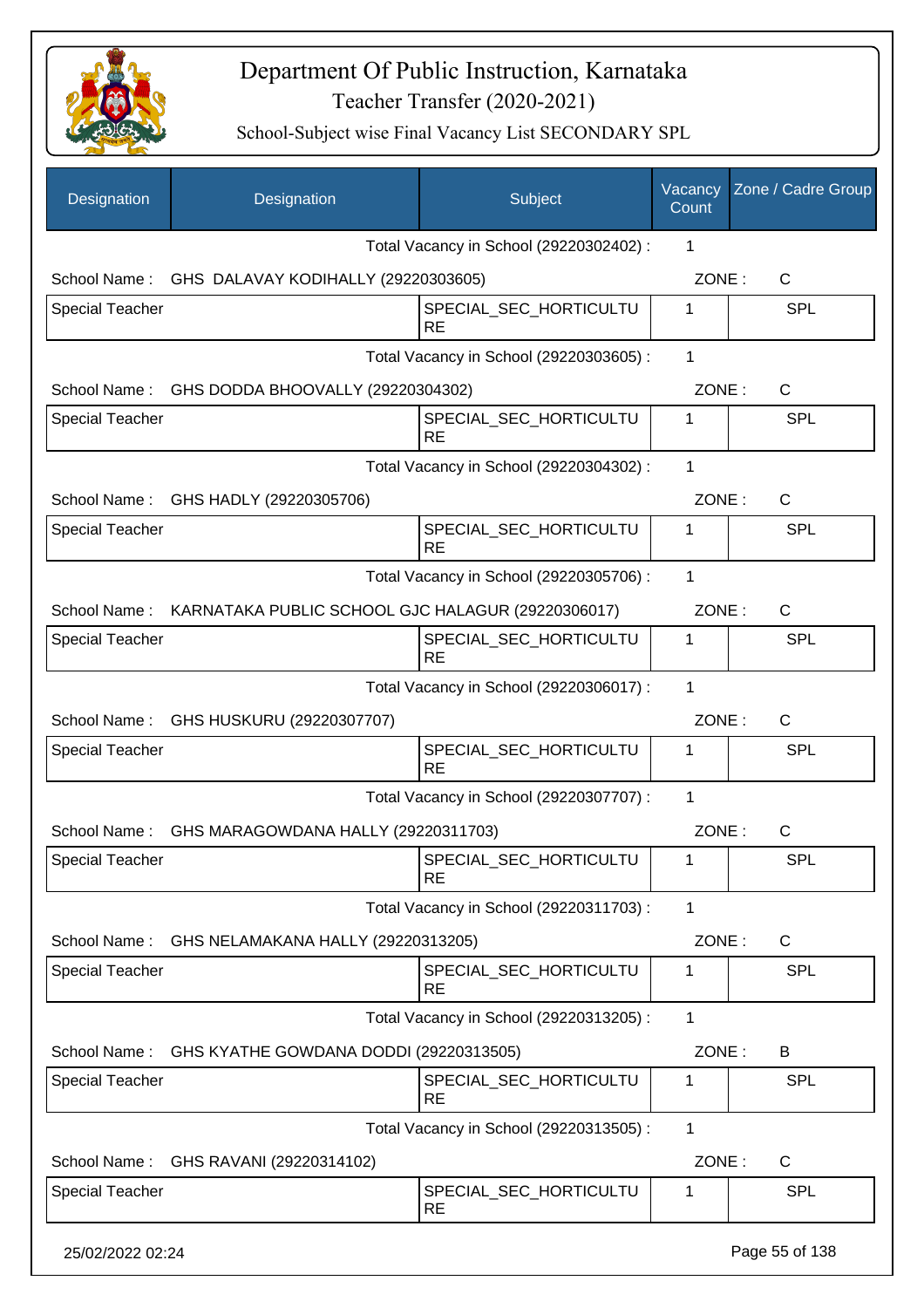

| Designation            | Designation                               | Subject                                  | Vacancy<br>Count | Zone / Cadre Group |
|------------------------|-------------------------------------------|------------------------------------------|------------------|--------------------|
|                        |                                           | Total Vacancy in School (29220314102) :  | 1                |                    |
|                        | School Name: GHS SUJJALURU (29220315206)  |                                          | ZONE:            | $\mathsf{C}$       |
| <b>Special Teacher</b> |                                           | SPECIAL_SEC_HORTICULTU<br><b>RE</b>      | 1                | <b>SPL</b>         |
|                        |                                           | Total Vacancy in School (29220315206) :  | 1                |                    |
|                        | School Name: GHS YATHAMBADI (29220316702) |                                          | ZONE:            | C                  |
| <b>Special Teacher</b> |                                           | SPECIAL_SEC_HORTICULTU<br><b>RE</b>      | 1                | <b>SPL</b>         |
|                        |                                           | Total Vacancy in School (29220316702) :  | 1                |                    |
|                        | School Name: GJC MALAVALLI (29220319603)  |                                          | ZONE:            | A                  |
| Special Teacher        |                                           | SPECIAL SEC MUSIC GRAD<br>E <sub>2</sub> | 1                | <b>SPL</b>         |
|                        |                                           | Total Vacancy in School (29220319603) :  | 1                |                    |
|                        |                                           | Total Vacancy in Taluka (292203) :       | 16               |                    |
| Taluka Name:           | MANDYA SOUTH (292204)                     |                                          |                  |                    |
| School Name:           | GHS BELUR (29220401405)                   |                                          | ZONE:            | B                  |
| <b>Special Teacher</b> |                                           | SPECIAL_SEC_HORTICULTU<br><b>RE</b>      | 1                | <b>SPL</b>         |
|                        |                                           | Total Vacancy in School (29220401405) :  | 1                |                    |
| School Name:           | GHS INDUVALU (29220408803)                |                                          | ZONE:            | B                  |
| <b>Special Teacher</b> |                                           | SPECIAL_SEC_HORTICULTU<br><b>RE</b>      | 1                | SPL                |
|                        |                                           | Total Vacancy in School (29220408803) :  | 1                |                    |
| School Name:           | GJC MANGALA (29220412404)                 |                                          | ZONE:            | B                  |
| <b>Special Teacher</b> |                                           | SPECIAL_SEC_HORTICULTU<br><b>RE</b>      | 1                | <b>SPL</b>         |
|                        |                                           | Total Vacancy in School (29220412404) :  | 1                |                    |
| School Name:           | GHS YELECHAKANA HALLY (29220417506)       |                                          | ZONE:            | C                  |
| Special Teacher        |                                           | SPECIAL_SEC_DRAWING                      | 1                | <b>SPL</b>         |
|                        |                                           | Total Vacancy in School (29220417506) :  | 1                |                    |
| School Name:           | GHS KALLAHALLI (29220418602)              |                                          | ZONE:            | A                  |
| <b>Special Teacher</b> |                                           | SPECIAL_SEC_MUSIC_GRAD<br>E <sub>1</sub> | 1                | <b>SPL</b>         |
|                        |                                           | Total Vacancy in School (29220418602) :  | 1                |                    |
| School Name:           | GJC EX.MUNCIPAL (29220419001)             |                                          | ZONE:            | A                  |
| 25/02/2022 02:24       |                                           |                                          |                  | Page 56 of 138     |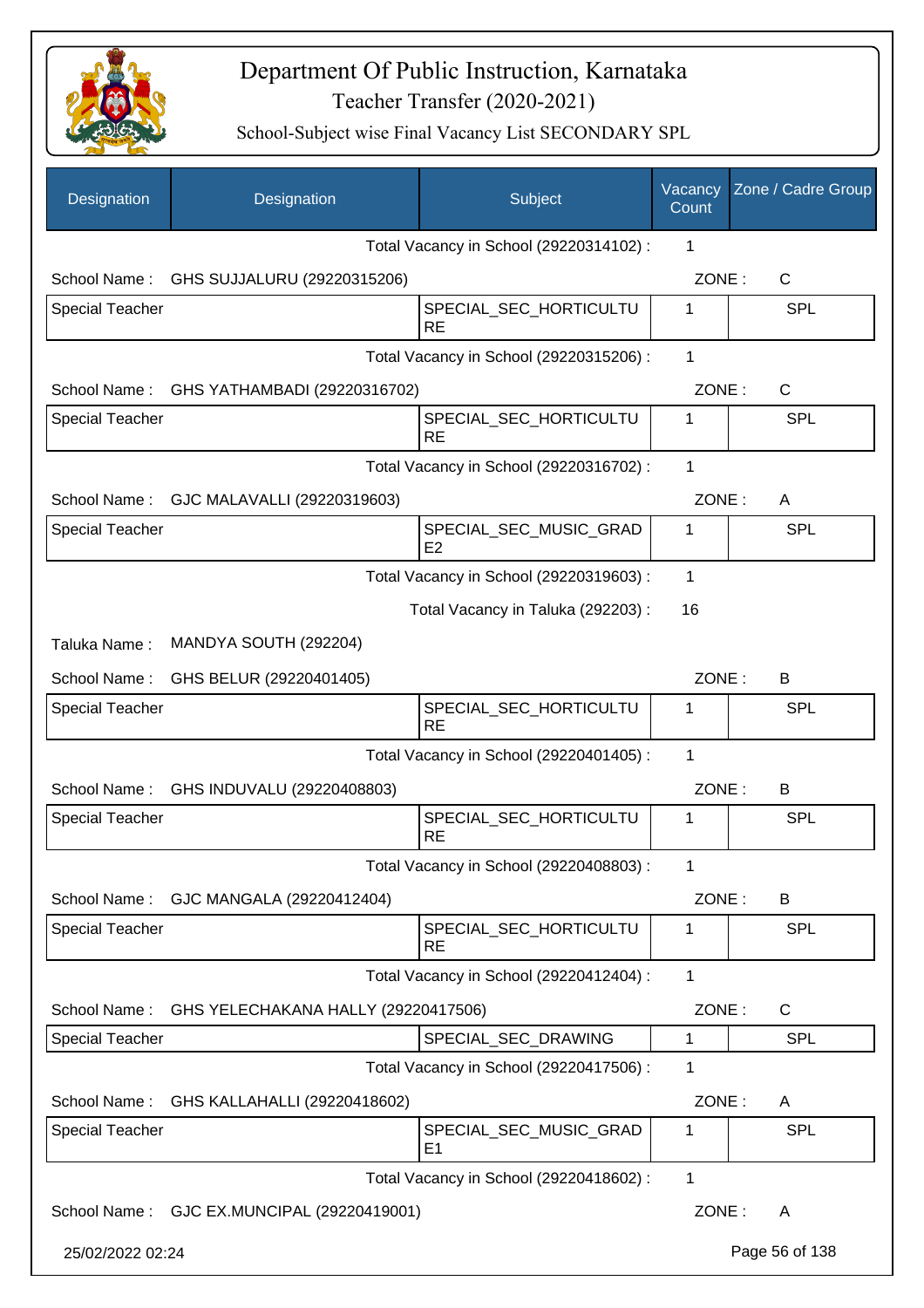

| Designation            | Designation                                                      | Subject                                  | Vacancy<br>Count | Zone / Cadre Group |
|------------------------|------------------------------------------------------------------|------------------------------------------|------------------|--------------------|
| <b>Special Teacher</b> |                                                                  | SPECIAL_SEC_HORTICULTU<br><b>RE</b>      | 1                | <b>SPL</b>         |
|                        |                                                                  | Total Vacancy in School (29220419001) :  | $\mathbf{1}$     |                    |
| School Name:           | GHS HOSAHALLY (29220419701)                                      |                                          | ZONE:            | A                  |
| <b>Special Teacher</b> |                                                                  | SPECIAL_SEC_HORTICULTU<br><b>RE</b>      | 1                | SPL                |
|                        |                                                                  | Total Vacancy in School (29220419701) :  | 1                |                    |
| School Name:           | GJC STONE BUILDING(GIRLS) (29220420408)                          |                                          | ZONE:            | A                  |
| <b>Special Teacher</b> |                                                                  | SPECIAL_SEC_TAILORING                    | 1                | <b>SPL</b>         |
|                        |                                                                  | Total Vacancy in School (29220420408) :  | 1                |                    |
| School Name:           | KARNATAKA PUBLIC SCHOOLS GGJC ARKESHWARA NAGARA<br>(29220421105) |                                          | ZONE:            | A                  |
| Special Teacher        |                                                                  | SPECIAL_SEC_HORTICULTU<br><b>RE</b>      | 1                | SPL                |
|                        |                                                                  | Total Vacancy in School (29220421105) :  | $\mathbf 1$      |                    |
|                        |                                                                  | Total Vacancy in Taluka (292204) :       | 9                |                    |
| Taluka Name:           | NAGAMANGALA (292205)                                             |                                          |                  |                    |
| School Name:           | RDS GGHS BELLUR (29220503911)                                    |                                          | ZONE:            | A                  |
| <b>Special Teacher</b> |                                                                  | SPECIAL_SEC_DRAWING                      | 1                | <b>SPL</b>         |
|                        |                                                                  | Total Vacancy in School (29220503911) :  | 1                |                    |
| School Name:           | HS BHIMANA HALLI (29220504307)                                   |                                          | ZONE:            | C                  |
| <b>Special Teacher</b> |                                                                  | SPECIAL_SEC_DRAWING                      | 1                | <b>SPL</b>         |
|                        |                                                                  | Total Vacancy in School (29220504307) :  | 1                |                    |
| School Name:           | GJC BINDIGANAVILE (29220504809)                                  |                                          | ZONE:            | C                  |
| <b>Special Teacher</b> |                                                                  | SPECIAL_SEC_TAILORING                    | 1                | <b>SPL</b>         |
|                        |                                                                  | Total Vacancy in School (29220504809) :  | 1                |                    |
| School Name:           | GJC BOGADI (29220504906)                                         |                                          | ZONE:            | C                  |
| Special Teacher        |                                                                  | SPECIAL_SEC_DRAWING                      | 1                | SPL                |
|                        |                                                                  | Total Vacancy in School (29220504906) :  | 1                |                    |
| School Name:           | GJC CHEENYA (29220507005)                                        |                                          | ZONE:            | C                  |
| <b>Special Teacher</b> |                                                                  | SPECIAL_SEC_MUSIC_GRAD<br>E <sub>2</sub> | 1                | <b>SPL</b>         |
|                        |                                                                  | Total Vacancy in School (29220507005) :  | 1                |                    |
|                        | School Name: GJC HARADANA HALLI (29220514607)                    |                                          | ZONE:            | $\mathsf{C}$       |
| 25/02/2022 02:24       |                                                                  |                                          |                  | Page 57 of 138     |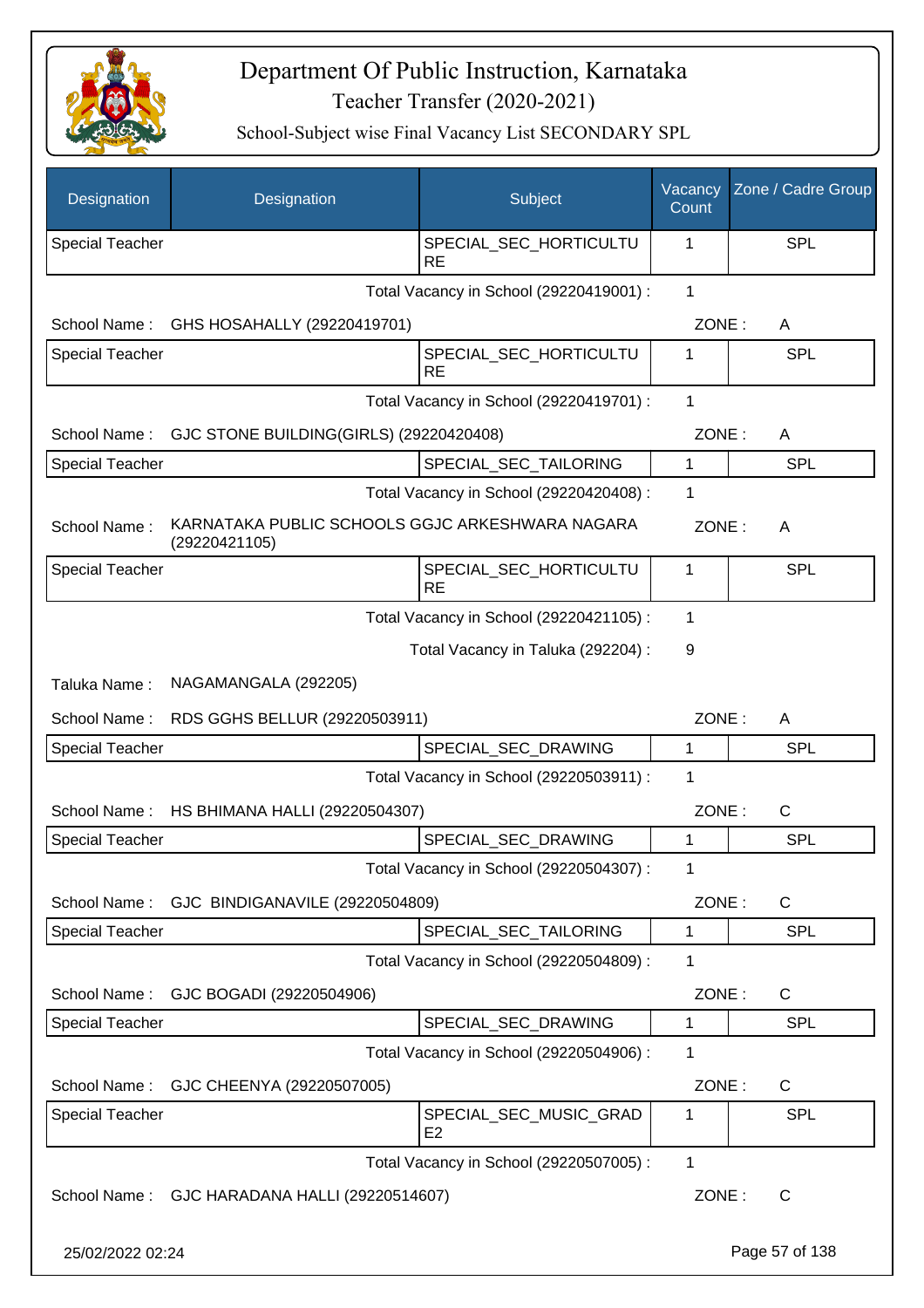

| Designation            | Designation                                 | Subject                                  | Vacancy<br>Count | Zone / Cadre Group |
|------------------------|---------------------------------------------|------------------------------------------|------------------|--------------------|
| <b>Special Teacher</b> |                                             | SPECIAL_SEC_HORTICULTU<br><b>RE</b>      | 1                | <b>SPL</b>         |
|                        |                                             | Total Vacancy in School (29220514607) :  | $\mathbf 1$      |                    |
| School Name:           | GJC HONNAVARA (29220515207)                 |                                          | ZONE:            | C                  |
| <b>Special Teacher</b> |                                             | SPECIAL_SEC_MUSIC_GRAD<br>E <sub>2</sub> | 1                | SPL                |
|                        |                                             | Total Vacancy in School (29220515207) :  | 1                |                    |
| School Name:           | GHS KANTHAPURA (29220521406)                |                                          | ZONE:            | C                  |
| Special Teacher        |                                             | SPECIAL_SEC_DRAWING                      | 1                | <b>SPL</b>         |
|                        |                                             | Total Vacancy in School (29220521406) :  | 1                |                    |
| School Name:           | GHS KARADAHALLI (29220521606)               |                                          | ZONE:            | $\mathsf{C}$       |
| <b>Special Teacher</b> |                                             | SPECIAL_SEC_TAILORING                    | $\mathbf{1}$     | <b>SPL</b>         |
|                        |                                             | Total Vacancy in School (29220521606) :  | 1                |                    |
|                        | School Name: GHS KOOCHAHALLY (29220523102)  |                                          | ZONE:            | $\mathsf{C}$       |
| <b>Special Teacher</b> |                                             | SPECIAL_SEC_DRAMA_GRA<br>DE <sub>1</sub> | 1                | <b>SPL</b>         |
|                        |                                             | Total Vacancy in School (29220523102) :  | 1                |                    |
|                        | School Name: GHS P NERALAKERE (29220529902) |                                          | ZONE:            | $\mathsf{C}$       |
| <b>Special Teacher</b> |                                             | SPECIAL_SEC_DRAMA_GRA<br>DE <sub>1</sub> | 1                | <b>SPL</b>         |
|                        |                                             | Total Vacancy in School (29220529902) :  | 1                |                    |
| School Name:           | GHS SHETTI HALLY (29220532003)              |                                          | ZONE:            | $\mathsf{C}$       |
| <b>Special Teacher</b> |                                             | SPECIAL_SEC_TAILORING                    | 1                | <b>SPL</b>         |
|                        |                                             | Total Vacancy in School (29220532003) :  | 1                |                    |
| School Name:           | GHS T.CHANNAPURA (29220533302)              |                                          | ZONE:            | C                  |
| <b>Special Teacher</b> |                                             | SPECIAL SEC TAILORING                    | 1                | <b>SPL</b>         |
|                        |                                             | Total Vacancy in School (29220533302) :  | 1                |                    |
| School Name:           | GHS THATTA HALLI (29220533402)              |                                          | ZONE:            | B                  |
| Special Teacher        |                                             | SPECIAL_SEC_DRAWING                      | 1                | <b>SPL</b>         |
|                        |                                             | Total Vacancy in School (29220533402) :  | 1                |                    |
| School Name:           | GHS NAGAMANAGALA GIRLS (29220538805)        |                                          | ZONE:            | A                  |
| Special Teacher        |                                             | SPECIAL_SEC_MUSIC_GRAD<br>E <sub>2</sub> | 1                | <b>SPL</b>         |
|                        |                                             | Total Vacancy in School (29220538805) :  | 1                |                    |
| 25/02/2022 02:24       |                                             |                                          |                  | Page 58 of 138     |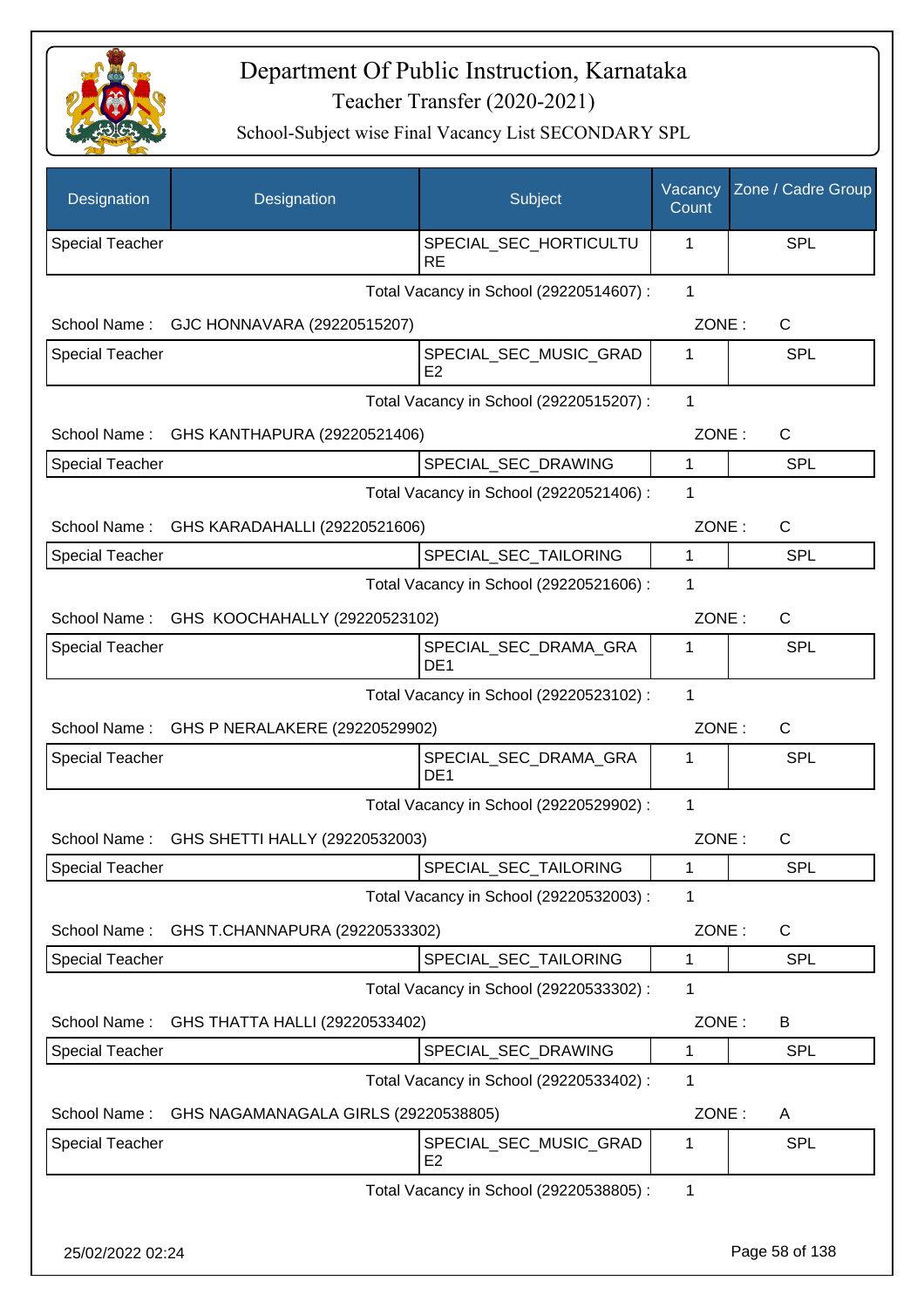

| Designation            | Designation                                            | Subject                                  | Vacancy<br>Count | Zone / Cadre Group |
|------------------------|--------------------------------------------------------|------------------------------------------|------------------|--------------------|
| School Name:           | GJC NAGAMANAGALA (29220539304)                         |                                          | ZONE:            | A                  |
| <b>Special Teacher</b> |                                                        | SPECIAL_SEC_HORTICULTU<br><b>RE</b>      | 1                | <b>SPL</b>         |
|                        |                                                        | Total Vacancy in School (29220539304) :  | 1                |                    |
|                        |                                                        | Total Vacancy in Taluka (292205):        | 16               |                    |
| Taluka Name:           | PANDAVAPURA (292206)                                   |                                          |                  |                    |
| School Name:           | GJC ARALAKUPPE (29220600804)                           |                                          | ZONE:            | $\mathsf{C}$       |
| <b>Special Teacher</b> |                                                        | SPECIAL_SEC_HORTICULTU<br><b>RE</b>      | 1                | <b>SPL</b>         |
|                        |                                                        | Total Vacancy in School (29220600804) :  | 1                |                    |
| School Name:           | GJC CHIKKABYADARAHALLI (29220603003)                   |                                          | ZONE:            | $\mathsf{C}$       |
| <b>Special Teacher</b> |                                                        | SPECIAL_SEC_HORTICULTU<br><b>RE</b>      | 1                | <b>SPL</b>         |
|                        |                                                        | Total Vacancy in School (29220603003) :  | 1                |                    |
| School Name:           | KARNATAKA PUBLIC SCHOOLS GJC CHINAKURALI (29220603406) |                                          | ZONE:            | $\mathsf{C}$       |
| <b>Special Teacher</b> |                                                        | SPECIAL_SEC_MUSIC_GRAD<br>E <sub>1</sub> | 1                | SPL                |
|                        |                                                        | Total Vacancy in School (29220603406) :  | 1                |                    |
| School Name:           | GHS CHITTANAHALLI (29220603502)                        |                                          | ZONE:            | C                  |
| <b>Special Teacher</b> |                                                        | SPECIAL_SEC_DRAWING                      | 1                | <b>SPL</b>         |
|                        |                                                        | Total Vacancy in School (29220603502) :  | 1                |                    |
| School Name:           | GHS DINKA (29220603903)                                |                                          | ZONE :           | С                  |
| <b>Special Teacher</b> |                                                        | SPECIAL_SEC_DRAWING                      | 1                | <b>SPL</b>         |
|                        |                                                        | Total Vacancy in School (29220603903) :  | 1                |                    |
| School Name:           | GHS HIREMARALI (29220605703)                           |                                          | ZONE:            | B                  |
| Special Teacher        |                                                        | SPECIAL_SEC_DRAWING                      | 1                | <b>SPL</b>         |
|                        |                                                        | Total Vacancy in School (29220605703) :  | 1                |                    |
| School Name:           | GHS JAKKANAHALLY (29220606604)                         |                                          | ZONE:            | $\mathsf{C}$       |
| <b>Special Teacher</b> |                                                        | SPECIAL_SEC_MUSIC_GRAD<br>E <sub>1</sub> | 1                | <b>SPL</b>         |
|                        |                                                        | Total Vacancy in School (29220606604) :  | 1                |                    |
| School Name:           | GJC NARAYANAPURA (29220610904)                         |                                          | ZONE:            | $\mathsf{C}$       |
| <b>Special Teacher</b> |                                                        | SPECIAL_SEC_MUSIC_GRAD<br>E <sub>1</sub> | 1                | <b>SPL</b>         |
| 25/02/2022 02:24       |                                                        |                                          |                  | Page 59 of 138     |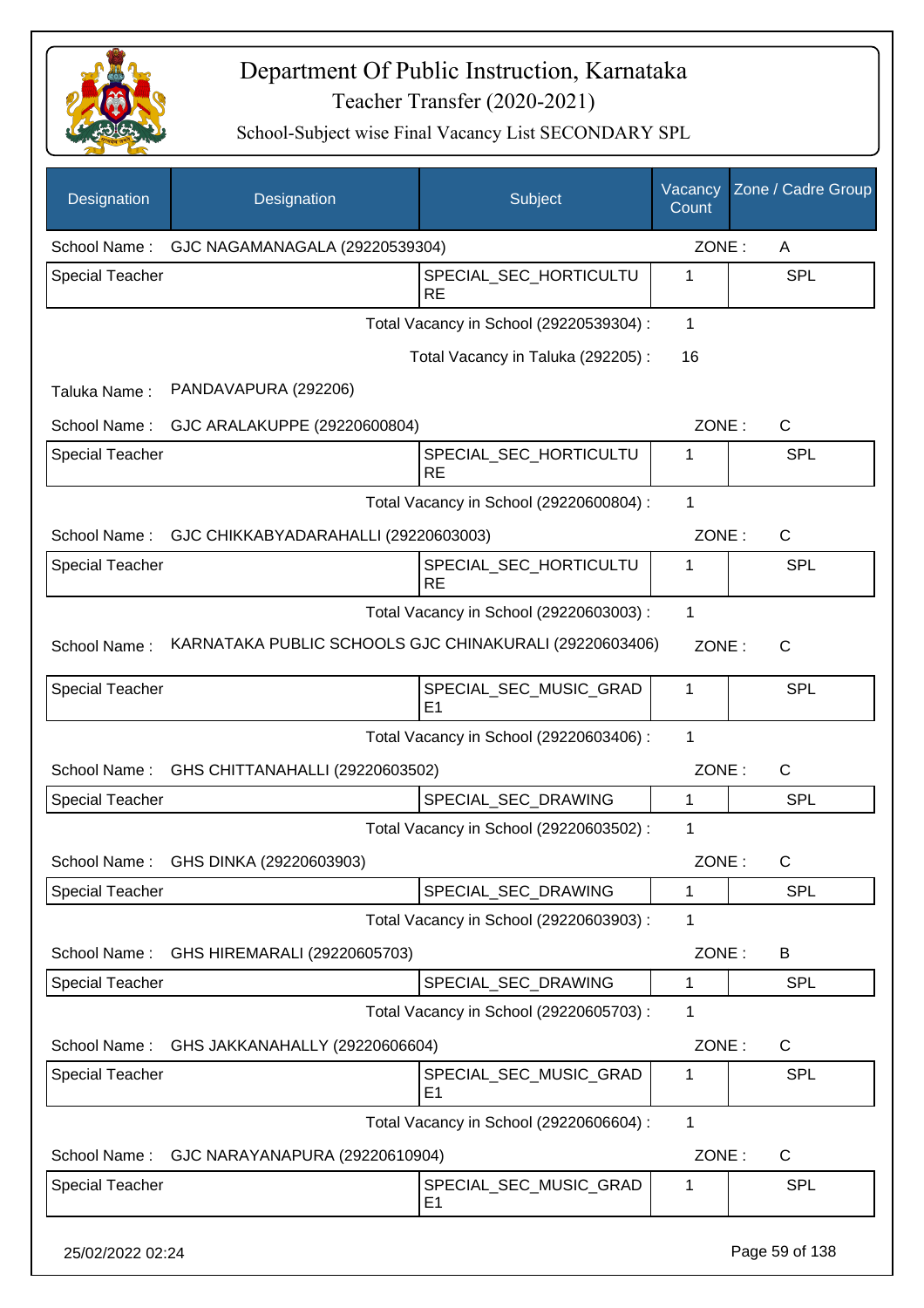

| Designation            | Designation                                                         | Subject                                 | Vacancy<br>Count | Zone / Cadre Group |
|------------------------|---------------------------------------------------------------------|-----------------------------------------|------------------|--------------------|
|                        |                                                                     | Total Vacancy in School (29220610904) : | 1                |                    |
|                        | School Name: GJC SUNKATHONNUR (29220613105)                         |                                         | ZONE:            | C                  |
| <b>Special Teacher</b> |                                                                     | SPECIAL_SEC_HORTICULTU<br><b>RE</b>     | 1                | <b>SPL</b>         |
|                        |                                                                     | Total Vacancy in School (29220613105) : | 1                |                    |
|                        |                                                                     | Total Vacancy in Taluka (292206):       | 9                |                    |
| Taluka Name:           | SRIRANGA PATNA (292207)                                             |                                         |                  |                    |
| School Name:           | KARNATAKA PUBLIC SCHOOLS GJC ARKERE (29220700910)                   |                                         | ZONE:            | $\mathsf{C}$       |
| <b>Special Teacher</b> |                                                                     | SPECIAL_SEC_DRAWING                     | 1                | <b>SPL</b>         |
|                        |                                                                     | Total Vacancy in School (29220700910) : | 1                |                    |
| School Name:           | GJC KODIYALA (29220706405)                                          |                                         | ZONE:            | $\mathsf{C}$       |
| <b>Special Teacher</b> |                                                                     | SPECIAL SEC HORTICULTU<br><b>RE</b>     | 1                | SPL                |
|                        |                                                                     | Total Vacancy in School (29220706405) : | 1                |                    |
| School Name:           | GHS M.SHETTAHALLY (29220706703)                                     |                                         | ZONE:            | $\mathsf{C}$       |
| <b>Special Teacher</b> |                                                                     | SPECIAL_SEC_TAILORING                   | 1                | <b>SPL</b>         |
|                        |                                                                     | Total Vacancy in School (29220706703) : | 1                |                    |
| School Name:           | GHS NERALEKERE (29220708202)                                        |                                         | ZONE:            | $\mathsf{C}$       |
| <b>Special Teacher</b> |                                                                     | SPECIAL_SEC_HORTICULTU<br><b>RE</b>     | 1                | SPL                |
|                        |                                                                     | Total Vacancy in School (29220708202) : | $\mathbf{1}$     |                    |
|                        |                                                                     | Total Vacancy in Taluka (292207) :      | 4                |                    |
| Taluka Name:           | MANDYA NORTH (292208)                                               |                                         |                  |                    |
| School Name:           | KARNATAKA PUBLIC SCHOOLS G.P.U.C. COLLEGE BASARALU<br>(29220801705) |                                         | ZONE:            | $\mathsf{C}$       |
| Special Teacher        |                                                                     | SPECIAL_SEC_DRAWING                     | 1                | <b>SPL</b>         |
|                        |                                                                     | Total Vacancy in School (29220801705) : | 1                |                    |
| School Name:           | G.P.U.C. V.C. FARM (29220803404)                                    |                                         | ZONE:            | C                  |
| Special Teacher        |                                                                     | SPECIAL_SEC_CARPENTOR                   | 1                | <b>SPL</b>         |
|                        |                                                                     | Total Vacancy in School (29220803404) : | 1                |                    |
| School Name:           | GHS COMPOSITE CHANDAGALU (29220803706)                              |                                         | ZONE:            | C                  |
| Special Teacher        |                                                                     | SPECIAL_SEC_TAILORING                   | 1                | <b>SPL</b>         |
|                        |                                                                     | Total Vacancy in School (29220803706) : | 1                |                    |
| 25/02/2022 02:24       |                                                                     |                                         |                  | Page 60 of 138     |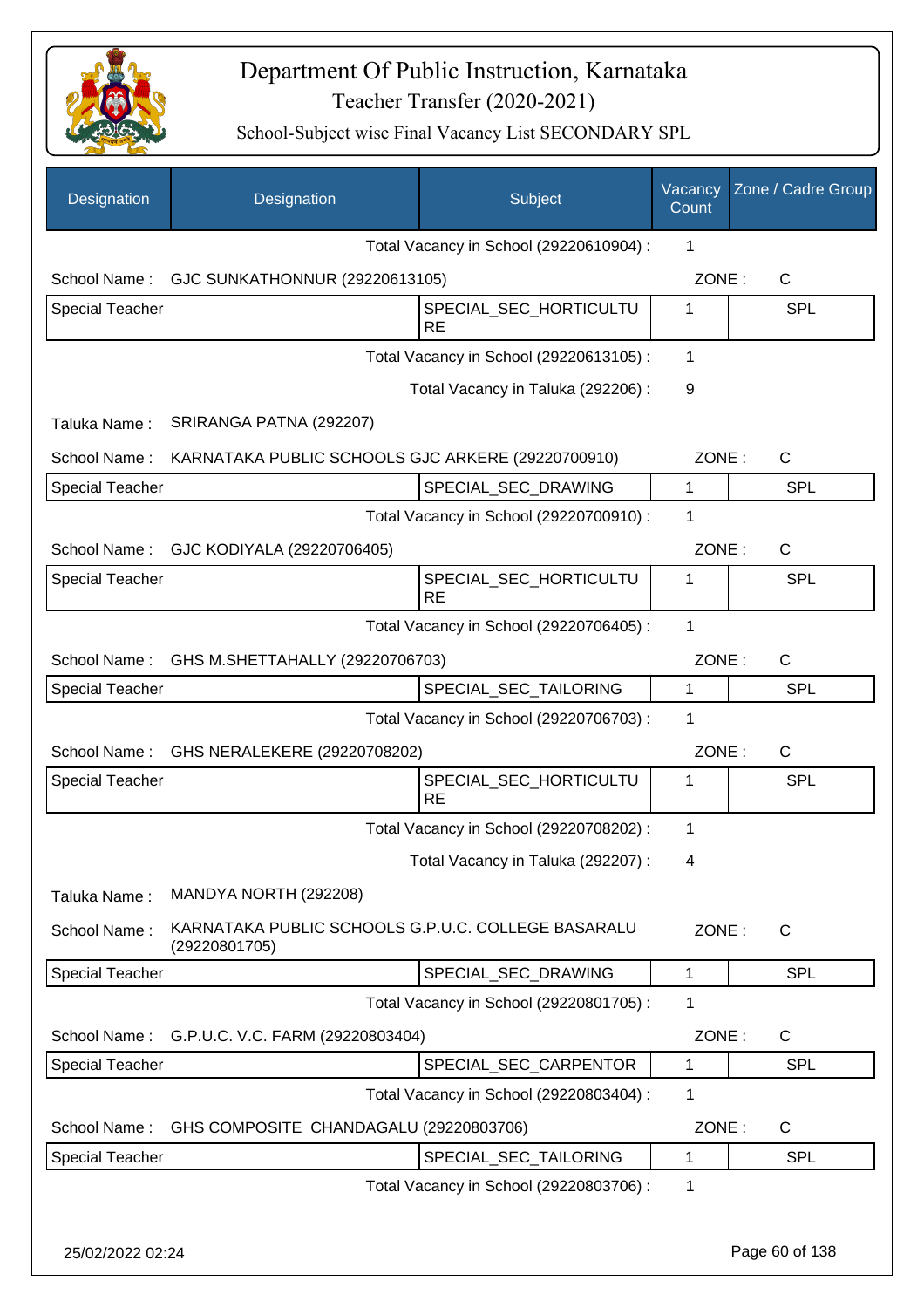

| <b>Designation</b>     | Designation                                       | Subject                                  | Vacancy<br>Count | Zone / Cadre Group |
|------------------------|---------------------------------------------------|------------------------------------------|------------------|--------------------|
| School Name:           | GHS DODDAGARUDANAHALLI (29220804102)              |                                          | ZONE:            | $\mathsf{C}$       |
| Special Teacher        |                                                   | SPECIAL_SEC_HORTICULTU<br><b>RE</b>      | 1                | <b>SPL</b>         |
|                        |                                                   | Total Vacancy in School (29220804102) :  | $\mathbf{1}$     |                    |
| School Name:           | GHS SHIVAPURA (29220805406)                       |                                          | ZONE:            | C                  |
| <b>Special Teacher</b> |                                                   | SPECIAL SEC MUSIC GRAD<br>E <sub>2</sub> | 1                | <b>SPL</b>         |
|                        |                                                   | Total Vacancy in School (29220805406) :  | 1                |                    |
| School Name:           | GHS COMPOSITE G. MALLIGERE (29220806003)          |                                          | ZONE:            | C                  |
| <b>Special Teacher</b> |                                                   | SPECIAL_SEC_MUSIC_GRAD<br>E2             | 1                | <b>SPL</b>         |
|                        |                                                   | Total Vacancy in School (29220806003) :  | $\mathbf{1}$     |                    |
|                        | School Name: GHS COMPOSITE HULIKERE (29220806105) |                                          | ZONE:            | $\mathsf{C}$       |
| <b>Special Teacher</b> |                                                   | SPECIAL_SEC_HORTICULTU<br>RE             | 1                | <b>SPL</b>         |
|                        |                                                   | Total Vacancy in School (29220806105) :  | 1                |                    |
|                        | School Name: GHS MALLENAHALLI (29220806602)       |                                          | ZONE:            | $\mathsf{C}$       |
| <b>Special Teacher</b> |                                                   | SPECIAL_SEC_HORTICULTU<br><b>RE</b>      | 1                | <b>SPL</b>         |
|                        |                                                   | Total Vacancy in School (29220806602) :  | 1                |                    |
| School Name:           | GHS COMPOSITE MUDAGANDURU (29220810404)           |                                          | ZONE:            | $\mathsf{C}$       |
| <b>Special Teacher</b> |                                                   | SPECIAL_SEC_TAILORING                    | 1                | <b>SPL</b>         |
|                        |                                                   | Total Vacancy in School (29220810404) :  | 1                |                    |
| School Name:           | GHS COMPOSITE MUTHEGERE (29220810805)             |                                          | ZONE:            | C                  |
| <b>Special Teacher</b> |                                                   | SPECIAL_SEC_MUSIC_GRAD<br>E <sub>2</sub> | 1                | <b>SPL</b>         |
|                        |                                                   | Total Vacancy in School (29220810805) :  | $\mathbf{1}$     |                    |
| School Name:           | GHS GORAVALE (29220811003)                        |                                          | ZONE:            | C                  |
| Special Teacher        |                                                   | SPECIAL_SEC_TAILORING                    | 1                | <b>SPL</b>         |
|                        |                                                   | Total Vacancy in School (29220811003) :  | 1                |                    |
|                        |                                                   | Total Vacancy in Taluka (292208) :       | 11               |                    |
|                        |                                                   | Total Vacancy in District (2922) :       | 96               |                    |
| District Name:         | <b>HASSAN (2923)</b>                              |                                          |                  |                    |
| Taluka Name:           | ALUR (292301)                                     |                                          |                  |                    |
| 25/02/2022 02:24       |                                                   |                                          |                  | Page 61 of 138     |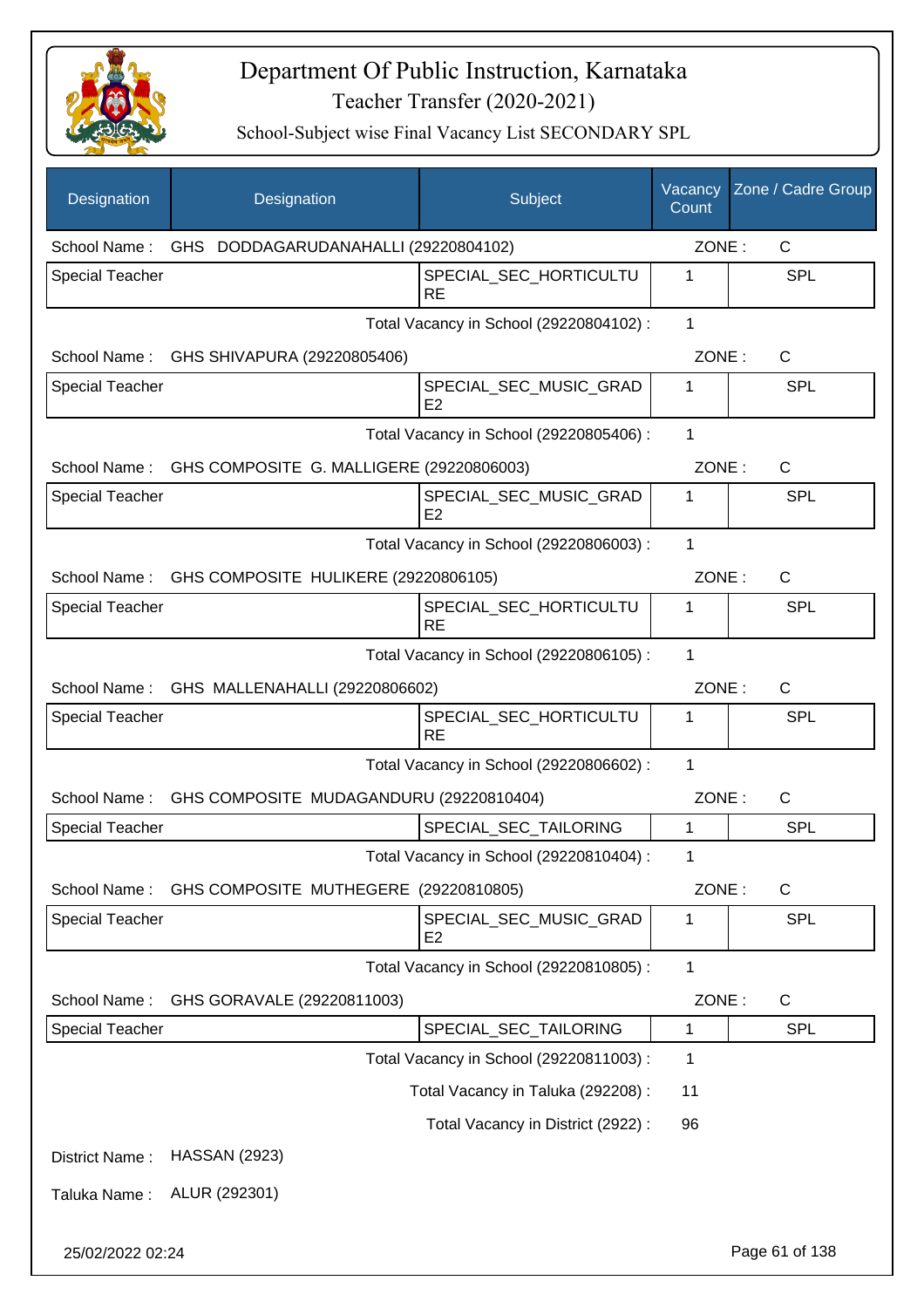

| Designation            | Designation                                           | Subject                                 | Vacancy<br>Count | Zone / Cadre Group |
|------------------------|-------------------------------------------------------|-----------------------------------------|------------------|--------------------|
| School Name:           | GOVT GIRLS HIGH SCHOOL ALUR (29230100122)             |                                         | ZONE:            | A                  |
| <b>Special Teacher</b> |                                                       | SPECIAL_SEC_MUSIC_GRAD<br>E1            | 1                | <b>SPL</b>         |
|                        |                                                       | Total Vacancy in School (29230100122) : | 1                |                    |
| School Name:           | GOVT HIGH SCHOOL BETTADAHALLY KUDIGE (29230100402)    |                                         | ZONE:            | C                  |
| <b>Special Teacher</b> |                                                       | SPECIAL SEC HORTICULTU<br><b>RE</b>     | 1                | <b>SPL</b>         |
|                        |                                                       | Total Vacancy in School (29230100402) : | 1                |                    |
|                        | School Name: GOVT HIGH SCHOOL HARIHALLY (29230102602) |                                         | ZONE:            | $\mathsf{C}$       |
| <b>Special Teacher</b> |                                                       | SPECIAL_SEC_DRAWING                     | $\mathbf{1}$     | <b>SPL</b>         |
|                        |                                                       | Total Vacancy in School (29230102602) : | 1                |                    |
| School Name:           | GOVT HIGH SCHOOL JINAGARAVALLI (29230104002)          |                                         | ZONE:            | $\mathsf{C}$       |
| <b>Special Teacher</b> |                                                       | SPECIAL SEC DRAWING                     | $\mathbf{1}$     | <b>SPL</b>         |
|                        |                                                       | Total Vacancy in School (29230104002) : | 1                |                    |
| School Name:           | GHS KUNDUR (29230109802)                              |                                         | ZONE:            | C                  |
| <b>Special Teacher</b> |                                                       | SPECIAL_SEC_TAILORING                   | 1                | <b>SPL</b>         |
|                        |                                                       | Total Vacancy in School (29230109802) : | 1                |                    |
| School Name:           | GOVERNMENT HIGH SCHOOL THIPPANAHALLY (29230113302)    |                                         | ZONE:            | $\mathsf{C}$       |
| <b>Special Teacher</b> |                                                       | SPECIAL SEC HORTICULTU<br><b>RE</b>     | 1                | <b>SPL</b>         |
|                        |                                                       | Total Vacancy in School (29230113302) : | 1                |                    |
|                        |                                                       | Total Vacancy in Taluka (292301) :      | 6                |                    |
| Taluka Name:           | ARAKALAGUDU (292302)                                  |                                         |                  |                    |
| School Name:           | GOVT JUNIOR COLLEGE DODDAMAGGE (29230220503)          |                                         | ZONE:            | C                  |
| Special Teacher        |                                                       | SPECIAL SEC HORTICULTU<br><b>RE</b>     | 1                | <b>SPL</b>         |
|                        |                                                       | Total Vacancy in School (29230220503) : | 1                |                    |
| School Name:           | GOVT JUNIEOR BOYS COLLEGE ARAKALAGUDU (29230228324)   |                                         | ZONE:            | A                  |
| <b>Special Teacher</b> |                                                       | SPECIAL_SEC_DRAWING                     | 1                | <b>SPL</b>         |
|                        |                                                       | Total Vacancy in School (29230228324) : | 1                |                    |
|                        |                                                       | Total Vacancy in Taluka (292302) :      | 2                |                    |
| Taluka Name:           | <b>ARASIKERE (292303)</b>                             |                                         |                  |                    |
| School Name:           | GHS KALYADI (29230300402)                             |                                         | ZONE:            | $\mathsf{C}$       |
|                        |                                                       |                                         |                  |                    |
| 25/02/2022 02:24       |                                                       |                                         |                  | Page 62 of 138     |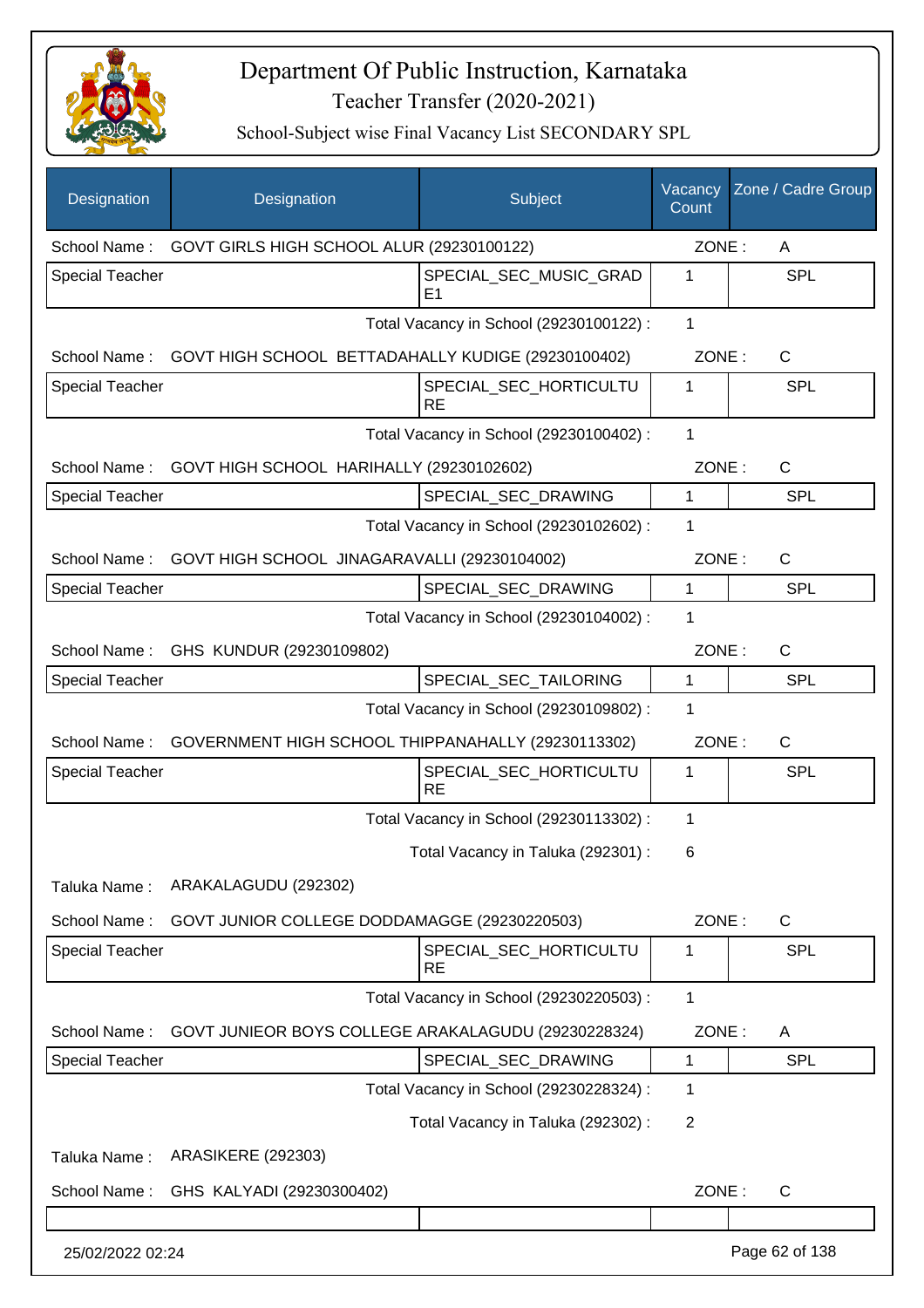

| Designation            | Designation                                            | Subject                                  | Vacancy<br>Count | Zone / Cadre Group |
|------------------------|--------------------------------------------------------|------------------------------------------|------------------|--------------------|
| <b>Special Teacher</b> |                                                        | SPECIAL_SEC_HORTICULTU<br><b>RE</b>      | 1                | SPL                |
|                        |                                                        | Total Vacancy in School (29230300402) :  | $\mathbf{1}$     |                    |
| School Name:           | GHS KARUGUNDHA (29230302502)                           |                                          | ZONE:            | $\mathsf{C}$       |
| <b>Special Teacher</b> |                                                        | SPECIAL_SEC_HORTICULTU<br><b>RE</b>      | 1                | <b>SPL</b>         |
|                        |                                                        | Total Vacancy in School (29230302502) :  | 1                |                    |
| School Name:           | GGJC ARASIKERE (29230312452)                           |                                          | ZONE:            | A                  |
| <b>Special Teacher</b> |                                                        | SPECIAL_SEC_DANCE                        | 1                | <b>SPL</b>         |
| <b>Special Teacher</b> |                                                        | SPECIAL_SEC_MUSIC_GRAD<br>E <sub>2</sub> | 1                | <b>SPL</b>         |
|                        |                                                        | Total Vacancy in School (29230312452) :  | $\overline{2}$   |                    |
| School Name:           | GHS NAGAVEDI (29230326702)                             |                                          | ZONE:            | $\mathsf{C}$       |
| <b>Special Teacher</b> |                                                        | SPECIAL_SEC_TAILORING                    | 1                | <b>SPL</b>         |
|                        |                                                        | Total Vacancy in School (29230326702) :  | 1                |                    |
| School Name:           | GHS KALLUSADARAHALLY (29230330103)                     |                                          | ZONE:            | $\mathsf{C}$       |
| <b>Special Teacher</b> |                                                        | SPECIAL_SEC_HORTICULTU<br><b>RE</b>      | 1                | <b>SPL</b>         |
|                        |                                                        | Total Vacancy in School (29230330103) :  | $\mathbf{1}$     |                    |
|                        | School Name: GHS NERLIGE (29230333604)                 |                                          | ZONE:            | C                  |
| <b>Special Teacher</b> |                                                        | SPECIAL SEC HORTICULTU<br><b>RE</b>      | 1                | SPL                |
|                        |                                                        | Total Vacancy in School (29230333604) :  | 1                |                    |
| School Name:           | GHS BANDUR (29230335002)                               |                                          | ZONE:            | $\mathsf{C}$       |
| <b>Special Teacher</b> |                                                        | SPECIAL_SEC_TAILORING                    | 1                | <b>SPL</b>         |
|                        |                                                        | Total Vacancy in School (29230335002) :  | 1                |                    |
| School Name:           | GOVT JUNIOR COLLAGE GANDASI SANTE MYDANA (29230335413) |                                          | ZONE:            | C                  |
| Special Teacher        |                                                        | SPECIAL_SEC_HORTICULTU<br><b>RE</b>      | 1                | <b>SPL</b>         |
|                        |                                                        | Total Vacancy in School (29230335413) :  | 1                |                    |
|                        |                                                        | Total Vacancy in Taluka (292303) :       | 9                |                    |
| Taluka Name:           | BELUR (292304)                                         |                                          |                  |                    |
| School Name:           | GHS BIKKODU (29230402805)                              |                                          | ZONE:            | $\mathsf{C}$       |
| Special Teacher        |                                                        | SPECIAL_SEC_MUSIC_GRAD<br>E <sub>2</sub> | 1                | <b>SPL</b>         |
| 25/02/2022 02:24       |                                                        |                                          |                  | Page 63 of 138     |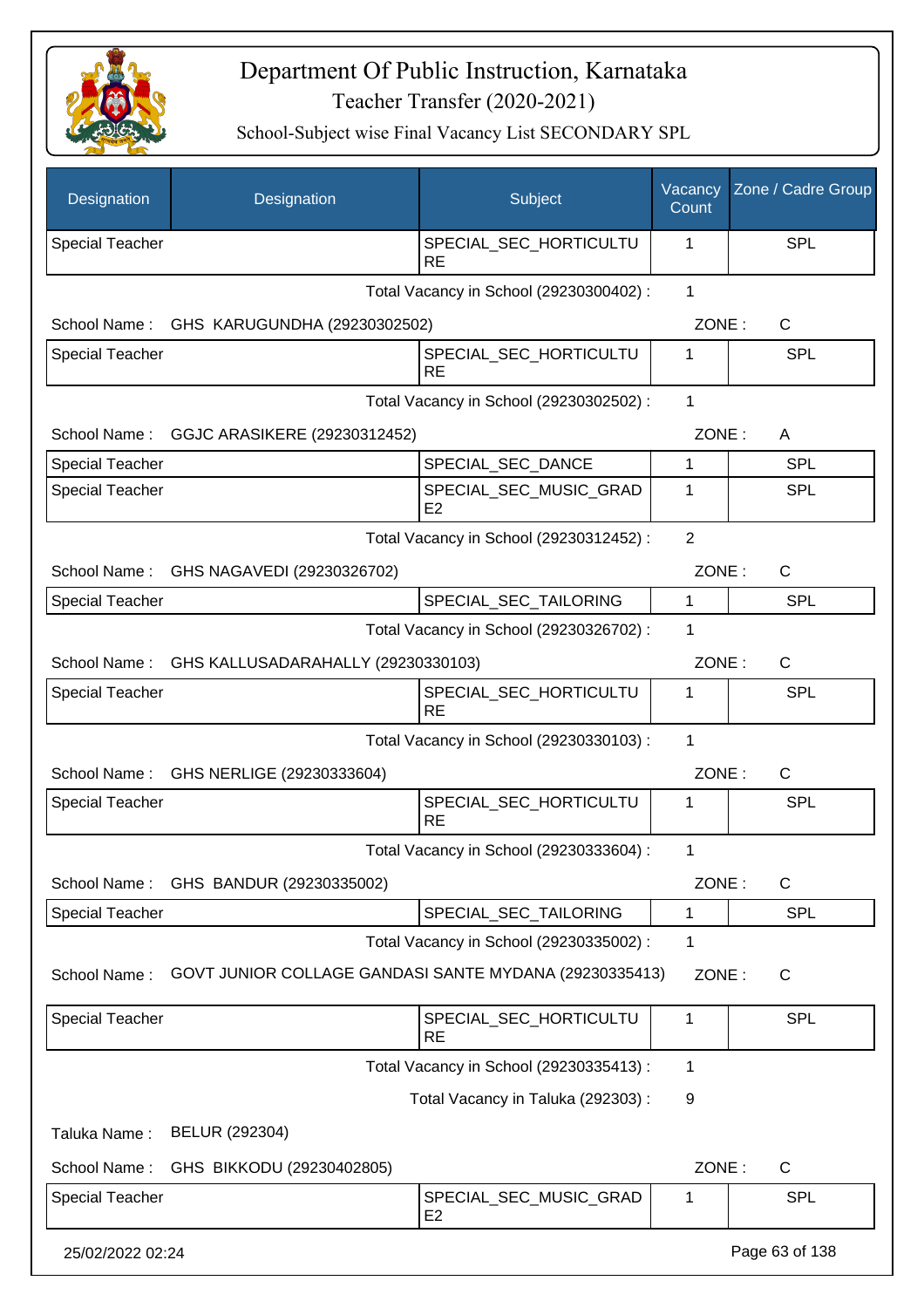

| Designation            | Designation                                   | Subject                                  | Vacancy<br>Count | Zone / Cadre Group |
|------------------------|-----------------------------------------------|------------------------------------------|------------------|--------------------|
|                        |                                               | Total Vacancy in School (29230402805) :  | 1                |                    |
| School Name:           | GHS H.MALLAPURA (29230408902)                 |                                          | ZONE:            | C                  |
| <b>Special Teacher</b> |                                               | SPECIAL_SEC_HORTICULTU<br><b>RE</b>      | 1                | <b>SPL</b>         |
|                        |                                               | Total Vacancy in School (29230408902) :  | 1                |                    |
|                        | School Name: GHS CHEEKANAHALLY (29230410502)  |                                          | ZONE:            | $\mathsf{C}$       |
| <b>Special Teacher</b> |                                               | SPECIAL_SEC_HORTICULTU<br><b>RE</b>      | 1                | <b>SPL</b>         |
|                        |                                               | Total Vacancy in School (29230410502) :  | 1                |                    |
|                        | School Name: GHS GABBALAGODU (29230411942)    |                                          | ZONE:            | C                  |
| <b>Special Teacher</b> |                                               | SPECIAL_SEC_TAILORING                    | 1                | <b>SPL</b>         |
|                        |                                               | Total Vacancy in School (29230411942) :  | 1                |                    |
|                        | School Name: GHS HANUMIDI (29230416802)       |                                          | ZONE:            | C                  |
| <b>Special Teacher</b> |                                               | SPECIAL_SEC_HORTICULTU<br><b>RE</b>      | 1                | <b>SPL</b>         |
|                        |                                               | Total Vacancy in School (29230416802) :  | 1                |                    |
|                        | School Name: GHS RAJANASIRIYURU (29230423902) |                                          | ZONE:            | C                  |
| Special Teacher        |                                               | SPECIAL_SEC_MUSIC_GRAD<br>E <sub>2</sub> | 1                | <b>SPL</b>         |
|                        |                                               | Total Vacancy in School (29230423902) :  | 1                |                    |
| School Name:           | GHS TARIMARA (29230426202)                    |                                          | ZONE:            | C                  |
| <b>Special Teacher</b> |                                               | SPECIAL_SEC_HORTICULTU<br><b>RE</b>      | 1                | <b>SPL</b>         |
|                        |                                               | Total Vacancy in School (29230426202) :  | 1                |                    |
| School Name:           | GOVT PU COLLEGE AREHALLY (29230426409)        |                                          | ZONE:            | $\mathsf C$        |
| <b>Special Teacher</b> |                                               | SPECIAL SEC HORTICULTU<br><b>RE</b>      | 1                | <b>SPL</b>         |
|                        |                                               | Total Vacancy in School (29230426409) :  | 1                |                    |
|                        |                                               | Total Vacancy in Taluka (292304) :       | 8                |                    |
| Taluka Name:           | CHANNARAYAPATNA (292305)                      |                                          |                  |                    |
| School Name:           | GOVT.HIGH SCHOOL DIDAGA (29230503305)         |                                          | ZONE:            | C                  |
| <b>Special Teacher</b> |                                               | SPECIAL_SEC_DRAWING                      | 1                | <b>SPL</b>         |
|                        |                                               | Total Vacancy in School (29230503305) :  | 1                |                    |
| School Name:           | GJC SRINIVASAPURA (29230518803)               |                                          | ZONE:            | $\mathsf C$        |
| 25/02/2022 02:24       |                                               |                                          |                  | Page 64 of 138     |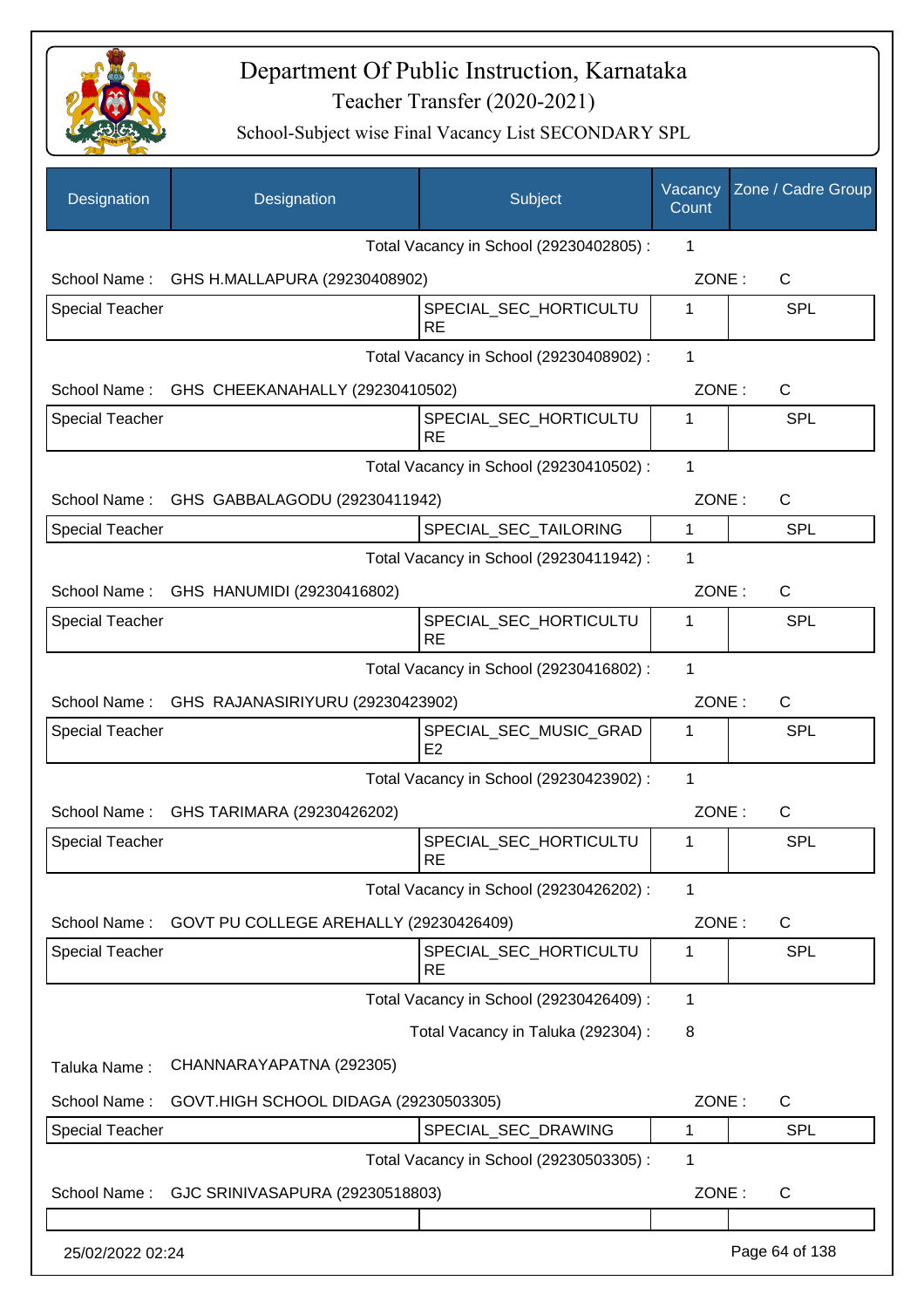

| Designation            | Designation                                                                | Subject                                 | Vacancy<br>Count | Zone / Cadre Group |
|------------------------|----------------------------------------------------------------------------|-----------------------------------------|------------------|--------------------|
| <b>Special Teacher</b> |                                                                            | SPECIAL_SEC_HORTICULTU<br><b>RE</b>     | 1                | <b>SPL</b>         |
|                        |                                                                            | Total Vacancy in School (29230518803) : | 1                |                    |
|                        |                                                                            | Total Vacancy in Taluka (292305):       | 2                |                    |
| Taluka Name:           | HOLENARASIPURA (292306)                                                    |                                         |                  |                    |
| School Name:           | GOVT JUNIOR COLLEGE NAGARANAHALLI (29230601702)                            |                                         | ZONE:            | C                  |
| Special Teacher        |                                                                            | SPECIAL_SEC_TAILORING                   | 1                | <b>SPL</b>         |
|                        |                                                                            | Total Vacancy in School (29230601702) : | 1                |                    |
| School Name:           | KARNATAKA PUBLIC SCHOOLS GOVT JUNIOR COLLEGE<br>HARIHARAPURA (29230603103) |                                         | ZONE:            | $\mathsf{C}$       |
| Special Teacher        |                                                                            | SPECIAL_SEC_HORTICULTU<br><b>RE</b>     | 1                | <b>SPL</b>         |
|                        |                                                                            | Total Vacancy in School (29230603103) : | 1                |                    |
| School Name:           | GHS MAVANURU (29230603602)                                                 |                                         | ZONE:            | $\mathsf{C}$       |
| <b>Special Teacher</b> |                                                                            | SPECIAL_SEC_HORTICULTU<br><b>RE</b>     | 1                | <b>SPL</b>         |
|                        |                                                                            | Total Vacancy in School (29230603602) : | 1                |                    |
| School Name:           | GHS BEDIGANAHALLY (29230603802)                                            |                                         | ZONE:            | C                  |
| <b>Special Teacher</b> |                                                                            | SPECIAL_SEC_TAILORING                   | $\mathbf 1$      | <b>SPL</b>         |
|                        |                                                                            | Total Vacancy in School (29230603802) : | 1                |                    |
| School Name:           | GHS SOMANAHALLY (29230604902)                                              |                                         | ZONE:            | $\mathsf{C}$       |
| <b>Special Teacher</b> |                                                                            | SPECIAL_SEC_DRAWING                     | 1                | <b>SPL</b>         |
|                        |                                                                            | Total Vacancy in School (29230604902) : | 1                |                    |
| School Name:           | GHS BAGIVALU (29230606202)                                                 |                                         | ZONE:            | B                  |
| Special Teacher        |                                                                            | SPECIAL_SEC_HORTICULTU<br><b>RE</b>     | 1                | <b>SPL</b>         |
|                        |                                                                            | Total Vacancy in School (29230606202) : | 1                |                    |
| School Name:           | GHS YELLESHAPURA (29230607002)                                             |                                         | ZONE:            | B                  |
| Special Teacher        |                                                                            | SPECIAL_SEC_HORTICULTU<br><b>RE</b>     | 1                | <b>SPL</b>         |
|                        |                                                                            | Total Vacancy in School (29230607002) : | 1                |                    |
| School Name:           | GOVT JUNIOR COLLEGE PADAVALAHIPPE (29230609502)                            |                                         | ZONE:            | $\mathsf C$        |
| Special Teacher        |                                                                            | SPECIAL_SEC_HORTICULTU                  | 1                | <b>SPL</b>         |
|                        |                                                                            | <b>RE</b>                               |                  |                    |
|                        |                                                                            | Total Vacancy in School (29230609502):  | 1                |                    |
| 25/02/2022 02:24       |                                                                            |                                         |                  | Page 65 of 138     |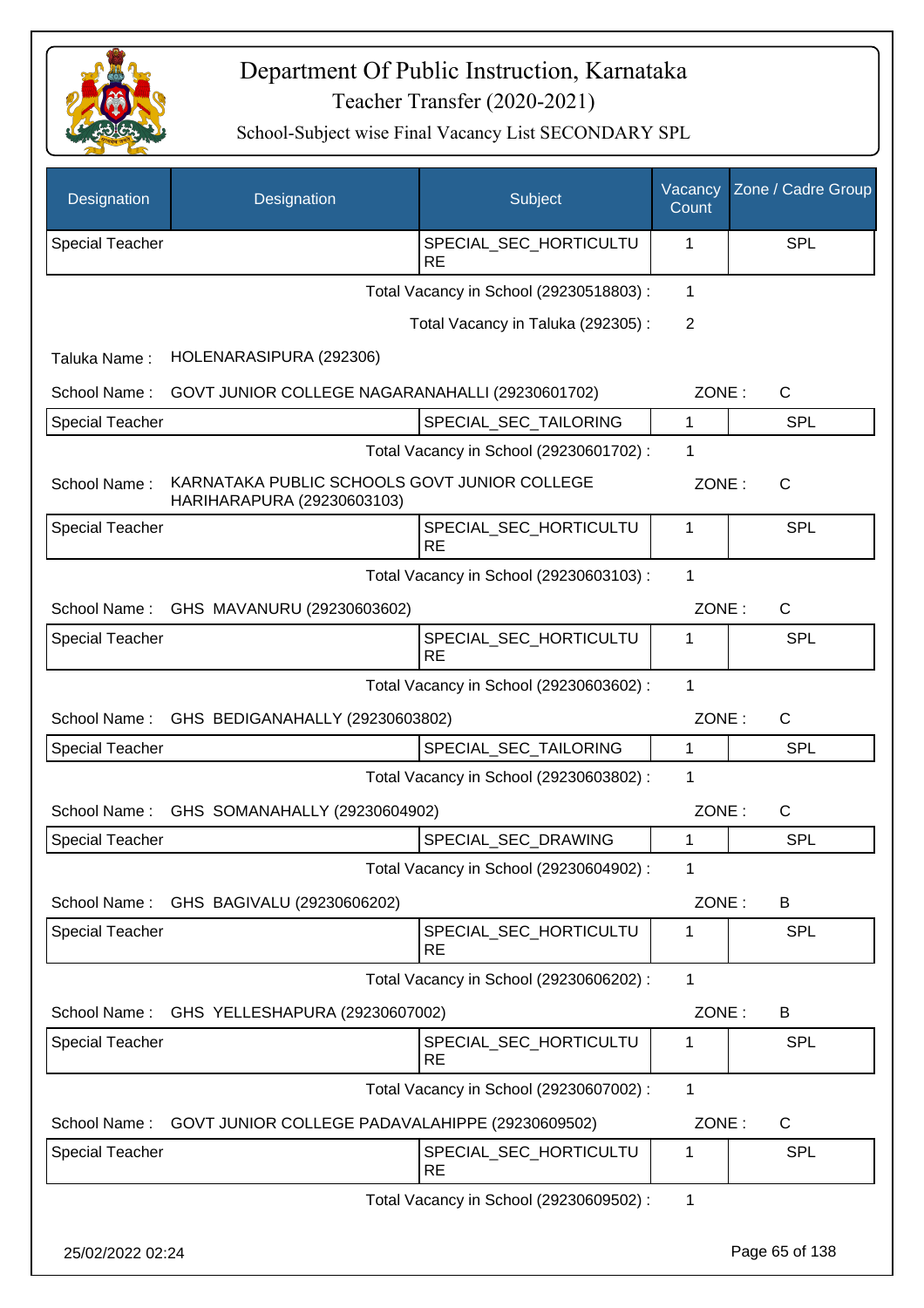

| Designation            | Designation                                                        | Subject                                  | Vacancy<br>Count | Zone / Cadre Group |
|------------------------|--------------------------------------------------------------------|------------------------------------------|------------------|--------------------|
| School Name:           | GOVT GIRLS HIGH SCHOOL HOLENARASIPURA (29230612136)                |                                          | ZONE:            | A                  |
| <b>Special Teacher</b> |                                                                    | SPECIAL SEC MUSIC GRAD<br>E <sub>1</sub> | 1                | <b>SPL</b>         |
|                        |                                                                    | Total Vacancy in School (29230612136) :  | $\mathbf 1$      |                    |
| School Name:           | GHS KARNATAKA HOUSING BOARD COLONY HOLENARASIPURA<br>(29230612139) |                                          | ZONE:            | A                  |
| <b>Special Teacher</b> |                                                                    | SPECIAL_SEC_TAILORING                    | 1                | <b>SPL</b>         |
|                        |                                                                    | Total Vacancy in School (29230612139) :  | 1                |                    |
|                        | School Name: GHS HIREHALLYKOPPALU (29230613204)                    |                                          | ZONE:            | C                  |
| <b>Special Teacher</b> |                                                                    | SPECIAL_SEC_HORTICULTU<br><b>RE</b>      | 1                | <b>SPL</b>         |
|                        |                                                                    | Total Vacancy in School (29230613204) :  | 1                |                    |
| School Name:           | GOVT JUNIOR COLLEGE KERAGODU (29230613402)                         |                                          | ZONE:            | C                  |
| <b>Special Teacher</b> |                                                                    | SPECIAL SEC HORTICULTU<br><b>RE</b>      | 1                | <b>SPL</b>         |
|                        |                                                                    | Total Vacancy in School (29230613402) :  | 1                |                    |
| School Name:           | GHS ATTICHOWDENAHALLY (29230615402)                                |                                          | ZONE:            | $\mathsf{C}$       |
| <b>Special Teacher</b> |                                                                    | SPECIAL_SEC_TAILORING                    | 1                | <b>SPL</b>         |
|                        |                                                                    | Total Vacancy in School (29230615402) :  | 1                |                    |
| School Name:           | GHS BANUKUPPE (29230615602)                                        |                                          | ZONE:            | $\mathsf{C}$       |
| <b>Special Teacher</b> |                                                                    | SPECIAL_SEC_HORTICULTU<br><b>RE</b>      | 1                | SPL                |
|                        |                                                                    | Total Vacancy in School (29230615602) :  | 1                |                    |
|                        | School Name: GHS HADAVANAHALLY (29230616102)                       |                                          | ZONE:            | $\mathsf{C}$       |
| <b>Special Teacher</b> |                                                                    | SPECIAL_SEC_HORTICULTU<br><b>RE</b>      | 1                | <b>SPL</b>         |
|                        |                                                                    | Total Vacancy in School (29230616102) :  | 1                |                    |
|                        | School Name: GHS THATTEKERE BORE (29230617802)                     |                                          | ZONE:            | B                  |
| Special Teacher        |                                                                    | SPECIAL SEC HORTICULTU<br><b>RE</b>      | 1                | <b>SPL</b>         |
|                        |                                                                    | Total Vacancy in School (29230617802) :  | 1                |                    |
| School Name:           | GHS GANNIKADA (29230618202)                                        |                                          | ZONE:            | C                  |
| <b>Special Teacher</b> |                                                                    | SPECIAL_SEC_HORTICULTU<br><b>RE</b>      | 1                | <b>SPL</b>         |
|                        |                                                                    | Total Vacancy in School (29230618202) :  | 1                |                    |
| 25/02/2022 02:24       |                                                                    |                                          |                  | Page 66 of 138     |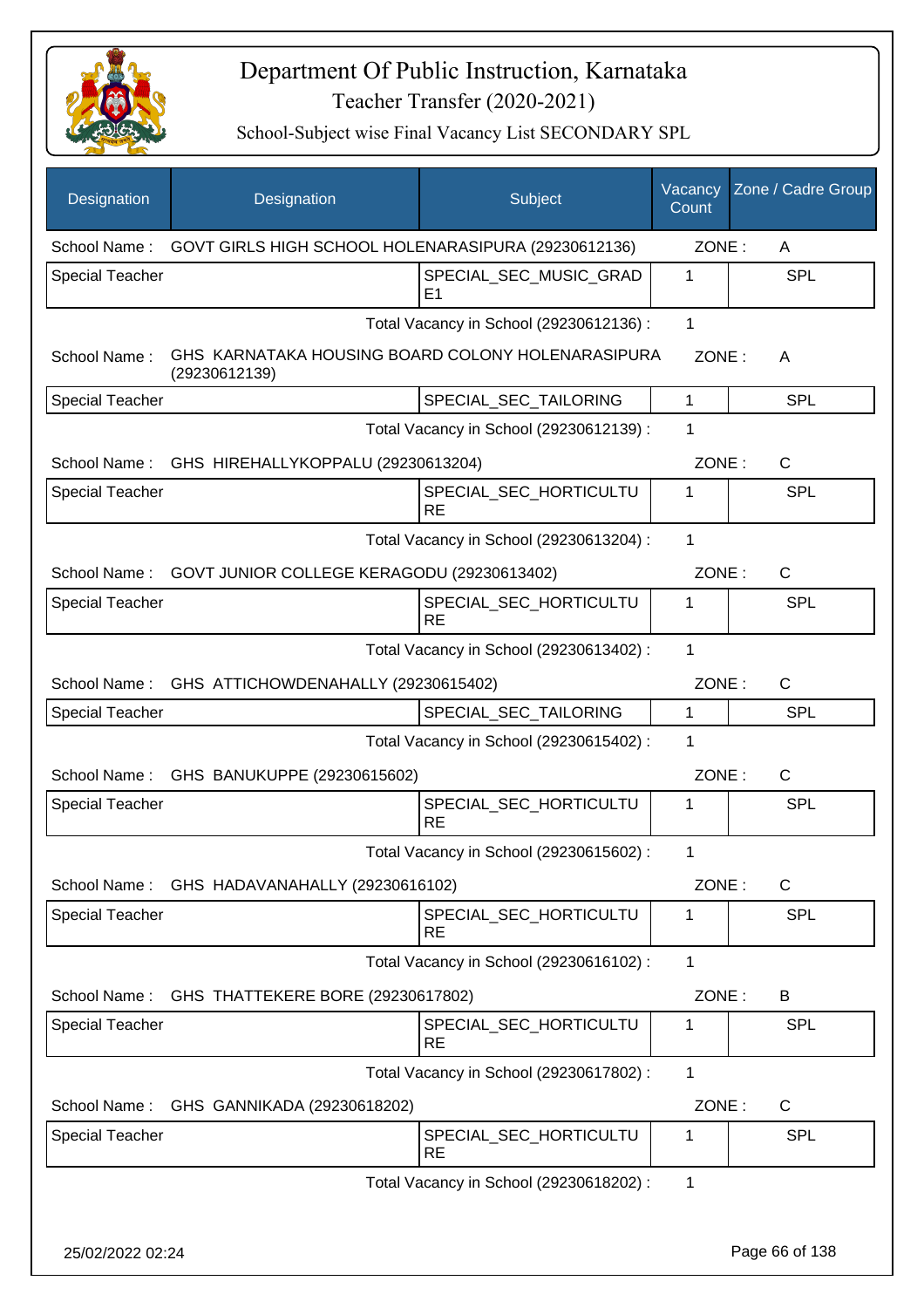

| Designation            | Designation                                                           | Subject                                 | Vacancy<br>Count | Zone / Cadre Group |
|------------------------|-----------------------------------------------------------------------|-----------------------------------------|------------------|--------------------|
| School Name:           | GOVT JUNIOR COLLEGE DEVARAMUDDANAHALLY (29230620202)                  |                                         | ZONE:            | C                  |
| <b>Special Teacher</b> |                                                                       | SPECIAL_SEC_TAILORING                   | 1                | <b>SPL</b>         |
|                        |                                                                       | Total Vacancy in School (29230620202) : | 1                |                    |
|                        | School Name: GHS ALAGOWDANAHALLY (29230620702)                        |                                         | ZONE:            | C                  |
| <b>Special Teacher</b> |                                                                       | SPECIAL_SEC_TAILORING                   | $\mathbf 1$      | <b>SPL</b>         |
|                        |                                                                       | Total Vacancy in School (29230620702) : | 1                |                    |
|                        | School Name: GOVT JUNIOR COLLEGE HALLYMYSORE (29230621606)            |                                         | ZONE:            | $\mathsf{C}$       |
| <b>Special Teacher</b> |                                                                       | SPECIAL SEC HORTICULTU<br><b>RE</b>     | 1                | <b>SPL</b>         |
|                        |                                                                       | Total Vacancy in School (29230621606) : | 1                |                    |
| School Name:           | GHS NIDUVANI (29230623503)                                            |                                         | ZONE:            | $\mathsf{C}$       |
| <b>Special Teacher</b> |                                                                       | SPECIAL_SEC_HORTICULTU<br><b>RE</b>     | 1                | <b>SPL</b>         |
|                        |                                                                       | Total Vacancy in School (29230623503) : | 1                |                    |
|                        |                                                                       | Total Vacancy in Taluka (292306) :      | 21               |                    |
| Taluka Name:           | SAKALESHAPURA (292308)                                                |                                         |                  |                    |
| School Name:           | GHS UDEVARA (29230800202)                                             |                                         | ZONE:            | C                  |
| <b>Special Teacher</b> |                                                                       | SPECIAL_SEC_MUSIC_GRAD<br>E1            | 1                | <b>SPL</b>         |
|                        |                                                                       | Total Vacancy in School (29230800202) : | 1                |                    |
| School Name:           | GHS SUNDEKERE (29230800802)                                           |                                         | ZONE:            | С                  |
| <b>Special Teacher</b> |                                                                       | SPECIAL_SEC_TAILORING                   | 1                | <b>SPL</b>         |
|                        |                                                                       | Total Vacancy in School (29230800802) : | 1                |                    |
| School Name:           | GHS KUMBARADI (29230802802)                                           |                                         | ZONE:            | C                  |
| <b>Special Teacher</b> |                                                                       | SPECIAL_SEC_HORTICULTU<br><b>RE</b>     | 1                | <b>SPL</b>         |
|                        |                                                                       | Total Vacancy in School (29230802802) : | 1                |                    |
| School Name:           | KARNATAKA PUBLIC SCHOOLS GOVT JUNIOR COLLEGE<br>HANBALU (29230803606) |                                         | ZONE:            | $\mathsf{C}$       |
| <b>Special Teacher</b> |                                                                       | SPECIAL_SEC_HORTICULTU<br><b>RE</b>     | 1                | <b>SPL</b>         |
|                        |                                                                       | Total Vacancy in School (29230803606) : | 1                |                    |
| School Name:           | GOVT GIRLS HIGH SCHOOL SAKALESHPURA (29230806939)                     |                                         | ZONE:            | A                  |
| <b>Special Teacher</b> |                                                                       | SPECIAL_SEC_MUSIC_GRAD                  | 1                | <b>SPL</b>         |
| 25/02/2022 02:24       |                                                                       |                                         |                  | Page 67 of 138     |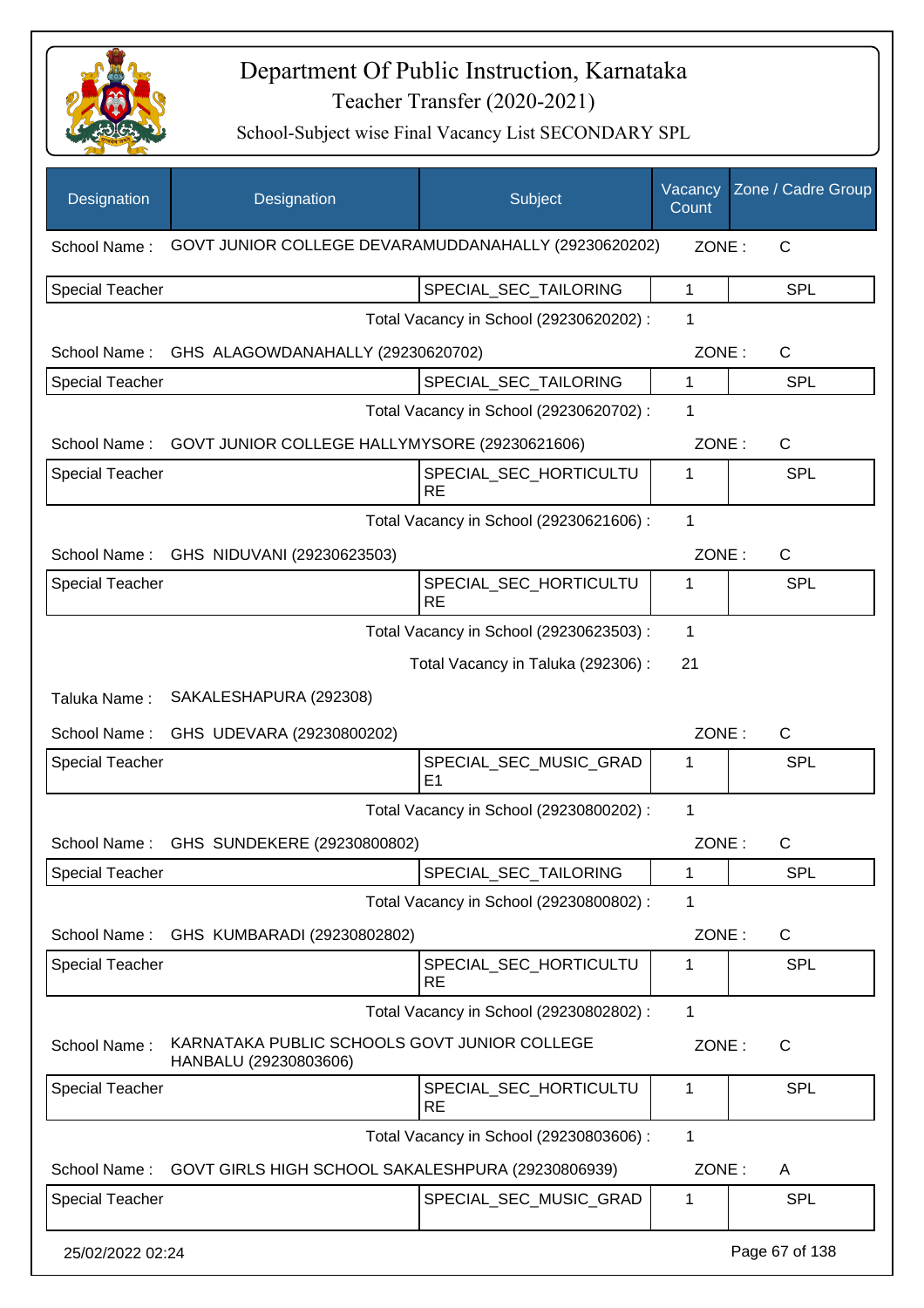

School-Subject wise Final Vacancy List SECONDARY SPL

| Designation            | Designation                                                          | Subject                                 | Vacancy<br>Count | Zone / Cadre Group |
|------------------------|----------------------------------------------------------------------|-----------------------------------------|------------------|--------------------|
|                        |                                                                      | E2                                      |                  |                    |
|                        |                                                                      | Total Vacancy in School (29230806939) : | 1                |                    |
| School Name:           | KARNATAKA PUBLIC SCHOOLS GOVT JUNIOR COLLEGE HETHUR<br>(29230813303) |                                         | ZONE:            | $\mathsf{C}$       |
| <b>Special Teacher</b> |                                                                      | SPECIAL_SEC_HORTICULTU<br><b>RE</b>     | 1                | <b>SPL</b>         |
|                        |                                                                      | Total Vacancy in School (29230813303) : | 1                |                    |
| School Name:           | GOVT JUNIOR COLLEGE YESLUR (29230813704)                             |                                         | ZONE:            | $\mathsf{C}$       |
| <b>Special Teacher</b> |                                                                      | SPECIAL_SEC_HORTICULTU<br><b>RE</b>     | 1                | <b>SPL</b>         |
|                        |                                                                      | Total Vacancy in School (29230813704) : | 1                |                    |
| School Name:           | GHS VANAGURU (29230815203)                                           |                                         | ZONE:            | $\mathsf{C}$       |
| Special Teacher        |                                                                      | SPECIAL_SEC_DRAWING                     | $\mathbf{1}$     | <b>SPL</b>         |
|                        |                                                                      | Total Vacancy in School (29230815203) : | 1                |                    |
|                        |                                                                      | Total Vacancy in Taluka (292308) :      | 8                |                    |
|                        |                                                                      | Total Vacancy in District (2923) :      | 56               |                    |
| District Name:         | DAKSHINA KANNADA (2924)                                              |                                         |                  |                    |
| Taluka Name:           | <b>BANTWAL (292401)</b>                                              |                                         |                  |                    |
| School Name:           | DKZP GOVT. HIGH SCHOOL BILIYOOR MADATHARU<br>(29240101304)           |                                         | ZONE:            | $\mathsf{C}$       |
| <b>Special Teacher</b> |                                                                      | SPECIAL SEC TAILORING                   | 1                | <b>SPL</b>         |
|                        |                                                                      | Total Vacancy in School (29240101304) : | 1                |                    |
| School Name:           | DKZP GOVT. HIGH SCHOOL SOORYA (29240102205)                          |                                         | ZONE:            | C                  |
| <b>Special Teacher</b> |                                                                      | SPECIAL_SEC_TAILORING                   | 1                | <b>SPL</b>         |
|                        |                                                                      | Total Vacancy in School (29240102205) : | $\mathbf 1$      |                    |
| School Name:           | DKZP GOVT. HIGH SCHOOL KADESHIVALAYA (29240102605)                   |                                         | ZONE:            | C                  |
| <b>Special Teacher</b> |                                                                      | SPECIAL_SEC_HORTICULTU<br><b>RE</b>     | 1                | <b>SPL</b>         |
|                        |                                                                      | Total Vacancy in School (29240102605) : | 1                |                    |
| School Name:           | KARNATAKA PUBLIC SCHOOL KANYANA (29240102910)                        |                                         | ZONE:            | C                  |
| <b>Special Teacher</b> |                                                                      | SPECIAL_SEC_DRAWING                     | 1                | <b>SPL</b>         |
|                        |                                                                      | Total Vacancy in School (29240102910) : | 1                |                    |
| School Name:           | DKZP GOVT. HIGH SCHOOL KAVALAKATTE (29240103305)                     |                                         | ZONE:            | C                  |
| Special Teacher        |                                                                      | SPECIAL_SEC_DRAWING                     | 1                | <b>SPL</b>         |

25/02/2022 02:24 Page 68 of 138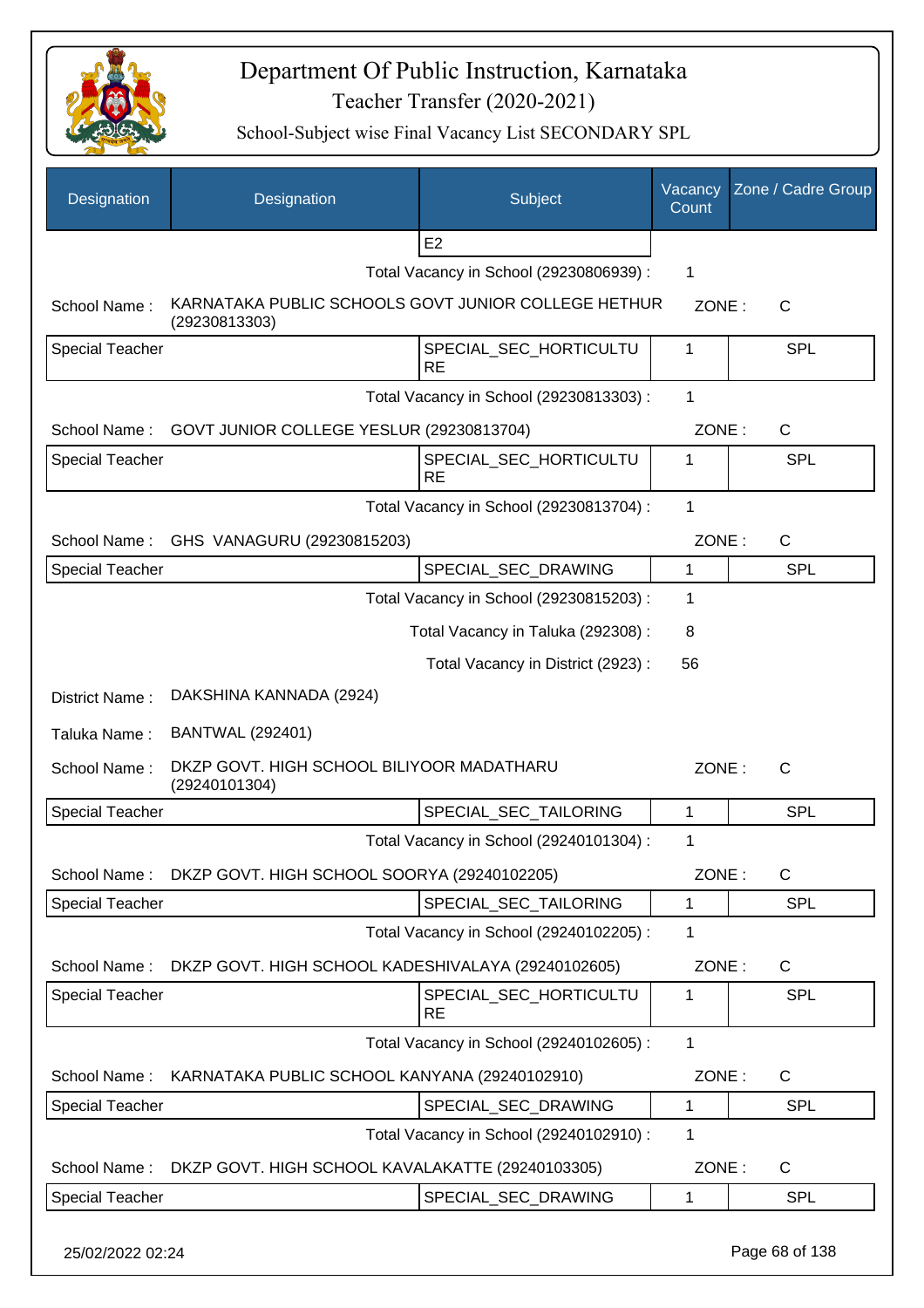

| Designation            | Designation                                                           | Subject                                 | Vacancy<br>Count | Zone / Cadre Group |
|------------------------|-----------------------------------------------------------------------|-----------------------------------------|------------------|--------------------|
|                        |                                                                       | Total Vacancy in School (29240103305) : | 1                |                    |
| School Name:           | DKZP GOVT. PRE UNIVERSITY COLLEGE KAVALA PADUR VAGGA<br>(29240103406) |                                         | ZONE:            | $\mathsf{C}$       |
| <b>Special Teacher</b> |                                                                       | SPECIAL_SEC_TAILORING                   | $\mathbf{1}$     | <b>SPL</b>         |
|                        |                                                                       | Total Vacancy in School (29240103406) : | 1                |                    |
| School Name:           | DKZP GOVT. HIGH SCHOOL KALLANGALA KEPU (29240103609)                  |                                         | ZONE:            | $\mathsf{C}$       |
| <b>Special Teacher</b> |                                                                       | SPECIAL_SEC_HORTICULTU<br><b>RE</b>     | 1                | <b>SPL</b>         |
|                        |                                                                       | Total Vacancy in School (29240103609) : | 1                |                    |
| School Name:           | DKZP GOVT. HIGH SCHOOL KODMANNU (29240103702)                         |                                         | ZONE:            | $\mathsf{C}$       |
| <b>Special Teacher</b> |                                                                       | SPECIAL_SEC_DRAWING                     | 1                | <b>SPL</b>         |
|                        |                                                                       | Total Vacancy in School (29240103702) : | 1                |                    |
| School Name:           | DKZP GOVT. HIGH SCHOOL SURIBAILU - RMSA (29240103908)                 |                                         | ZONE:            | $\mathsf{C}$       |
| <b>Special Teacher</b> |                                                                       | SPECIAL_SEC_DRAWING                     | $\mathbf 1$      | <b>SPL</b>         |
|                        |                                                                       | Total Vacancy in School (29240103908) : | 1                |                    |
| School Name:           | DKZP GOVT. HIGH SCHOOL NARSHA MAIDAN (29240103914)                    |                                         | ZONE:            | C                  |
| <b>Special Teacher</b> |                                                                       | SPECIAL_SEC_DRAWING                     | $\mathbf 1$      | <b>SPL</b>         |
|                        |                                                                       | Total Vacancy in School (29240103914) : | 1                |                    |
| School Name:           | DKZP GOVT. HIGH SCHOOL KOLNADU KADUMATA (29240103915)                 |                                         | ZONE:            | $\mathsf{C}$       |
| <b>Special Teacher</b> |                                                                       | SPECIAL_SEC_DRAWING                     | 1                | <b>SPL</b>         |
|                        |                                                                       | Total Vacancy in School (29240103915) : | 1                |                    |
| School Name:           | DKZP GOVT. HIGH SCHOOL MANCHI KUKKAJE (29240104506)                   |                                         | ZONE:            | $\mathsf{C}$       |
| Special Teacher        |                                                                       | SPECIAL_SEC_HORTICULTU<br><b>RE</b>     | 1                | <b>SPL</b>         |
|                        |                                                                       | Total Vacancy in School (29240104506) : | $\mathbf{1}$     |                    |
| School Name:           | DKZP GOVT. HIGH SCHOOL MANILA (29240104705)                           |                                         | ZONE:            | C                  |
| <b>Special Teacher</b> |                                                                       | SPECIAL_SEC_TAILORING                   | 1                | <b>SPL</b>         |
|                        |                                                                       | Total Vacancy in School (29240104705) : | 1                |                    |
| School Name:           | DKZP GOVT. PRE UNIVERSITY COLLEGE MANINALKUR<br>(29240104805)         |                                         | ZONE:            | C                  |
| <b>Special Teacher</b> |                                                                       | SPECIAL_SEC_DRAWING                     | 1                | <b>SPL</b>         |
|                        |                                                                       | Total Vacancy in School (29240104805) : | 1                |                    |
| School Name:           | DKZP GOVT. HIGH SCHOOL DADDALAKADU (29240105001)                      |                                         | ZONE:            | B                  |
| <b>Special Teacher</b> |                                                                       | SPECIAL_SEC_DRAWING                     | $\mathbf 1$      | <b>SPL</b>         |
| 25/02/2022 02:24       |                                                                       |                                         |                  | Page 69 of 138     |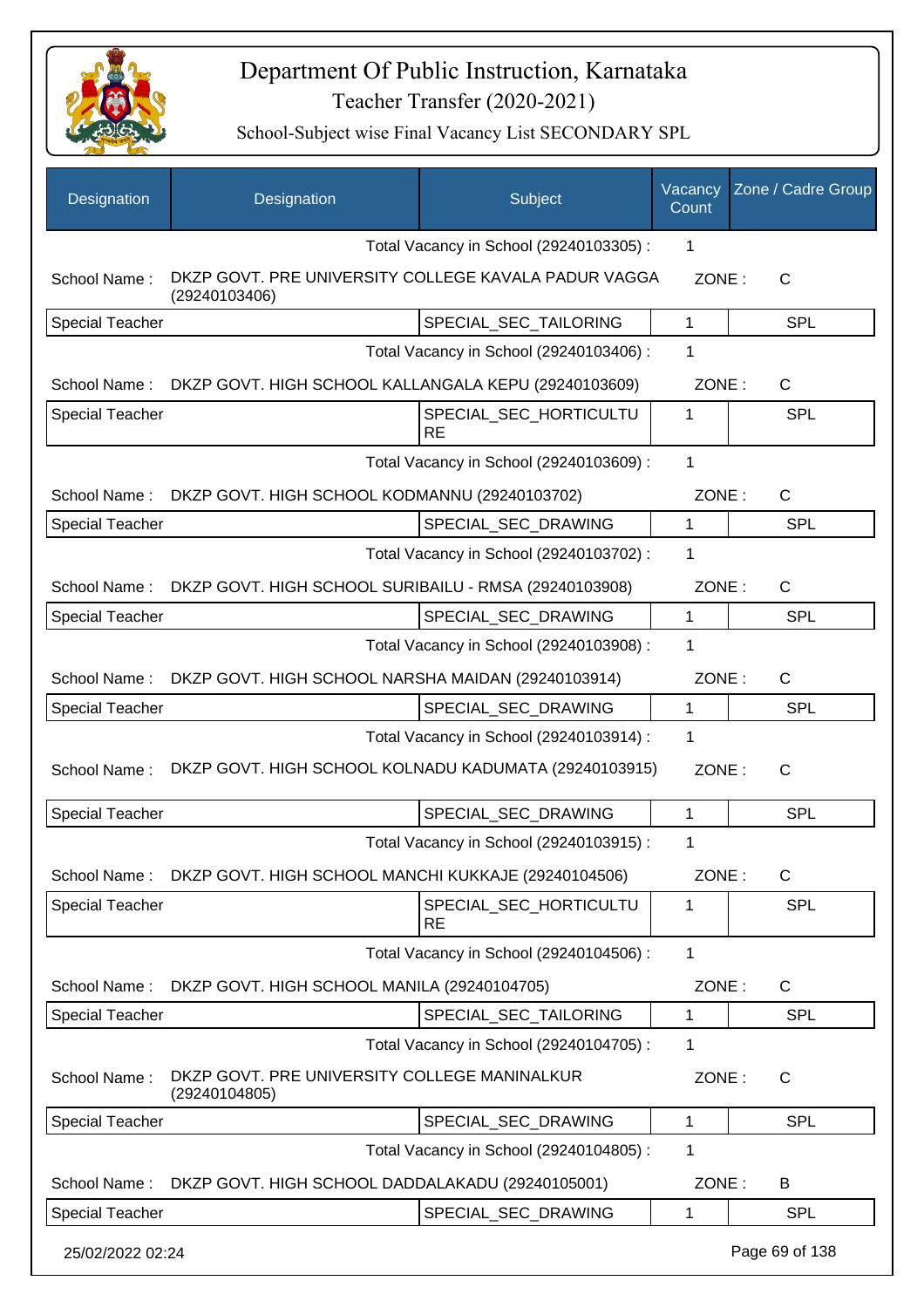

| Designation            | Designation                                                                          | Subject                                 | Vacancy<br>Count | Zone / Cadre Group |
|------------------------|--------------------------------------------------------------------------------------|-----------------------------------------|------------------|--------------------|
|                        |                                                                                      | Total Vacancy in School (29240105001) : | 1                |                    |
| School Name:           | DKZP GOVT. HIGH SCHOOL KALLARAKODI -RMSA (29240105303)                               |                                         | ZONE:            | $\mathsf{C}$       |
| <b>Special Teacher</b> |                                                                                      | SPECIAL_SEC_DRAWING                     | $\mathbf{1}$     | <b>SPL</b>         |
|                        |                                                                                      | Total Vacancy in School (29240105303) : | 1                |                    |
| School Name:           | KARNATAKA PUBLIC SCHOOL MONTEPADAVU - SECONDARY<br>(29240105306)                     |                                         | ZONE:            | $\mathsf{C}$       |
| <b>Special Teacher</b> |                                                                                      | SPECIAL_SEC_DRAWING                     | 1                | <b>SPL</b>         |
|                        |                                                                                      | Total Vacancy in School (29240105306) : | 1                |                    |
| School Name:           | DKZP GOVT. HIGH SCHOOL NAVOOR (29240105404)                                          |                                         | ZONE:            | B                  |
| <b>Special Teacher</b> |                                                                                      | SPECIAL_SEC_TAILORING                   | $\mathbf{1}$     | <b>SPL</b>         |
|                        |                                                                                      | Total Vacancy in School (29240105404) : | $\mathbf 1$      |                    |
| School Name:           | DKZP GOVT. HIGH SCHOOL PANJIKAL (29240105703)                                        |                                         | ZONE:            | C                  |
| <b>Special Teacher</b> |                                                                                      | SPECIAL_SEC_TAILORING                   | $\mathbf{1}$     | <b>SPL</b>         |
|                        |                                                                                      | Total Vacancy in School (29240105703) : | 1                |                    |
|                        | School Name: DKZP GOVT. HIGH SCHOOL SUJEER (29240106305)                             |                                         | ZONE:            | B                  |
| <b>Special Teacher</b> |                                                                                      | SPECIAL_SEC_DRAWING                     | 1                | SPL                |
|                        |                                                                                      | Total Vacancy in School (29240106305) : | 1                |                    |
| School Name:           | DKZP GOVT. HIGH SCHOOL NANDAVARA (29240106705)                                       |                                         | ZONE:            | B                  |
| <b>Special Teacher</b> |                                                                                      | SPECIAL_SEC_TAILORING                   | $\mathbf{1}$     | SPL                |
|                        |                                                                                      | Total Vacancy in School (29240106705) : | $\mathbf 1$      |                    |
| School Name:           | DKZP GOVT. HIGH SCHOOL SAJIPANADU (29240106805)                                      |                                         | ZONE:            | В                  |
| <b>Special Teacher</b> |                                                                                      | SPECIAL SEC DRAWING                     | 1                | <b>SPL</b>         |
|                        |                                                                                      | Total Vacancy in School (29240106805) : | $\mathbf 1$      |                    |
| School Name:           | DKZP GOVT. HIGH SCHOOL SALETHUR (29240107003)                                        |                                         | ZONE:            | C                  |
| <b>Special Teacher</b> |                                                                                      | SPECIAL_SEC_DRAWING                     | 1                | <b>SPL</b>         |
|                        |                                                                                      | Total Vacancy in School (29240107003) : | 1                |                    |
| School Name:           | DKZP GOVT. HIGH SCHOOL SARAPADY (29240107205)                                        |                                         | ZONE:            | C                  |
| <b>Special Teacher</b> |                                                                                      | SPECIAL_SEC_TAILORING                   | $\mathbf{1}$     | <b>SPL</b>         |
|                        |                                                                                      | Total Vacancy in School (29240107205) : | $\mathbf 1$      |                    |
| School Name:           | BONDALA JAGANNATHA SHETTY MEMORIAL DKZP GOVT. HIGH<br>SCHOOL SHAMBHOOR (29240107302) |                                         | ZONE:            | B                  |
| <b>Special Teacher</b> |                                                                                      | SPECIAL_SEC_DRAWING                     | 1                | <b>SPL</b>         |
|                        |                                                                                      | Total Vacancy in School (29240107302) : | 1                |                    |
| 25/02/2022 02:24       |                                                                                      |                                         |                  | Page 70 of 138     |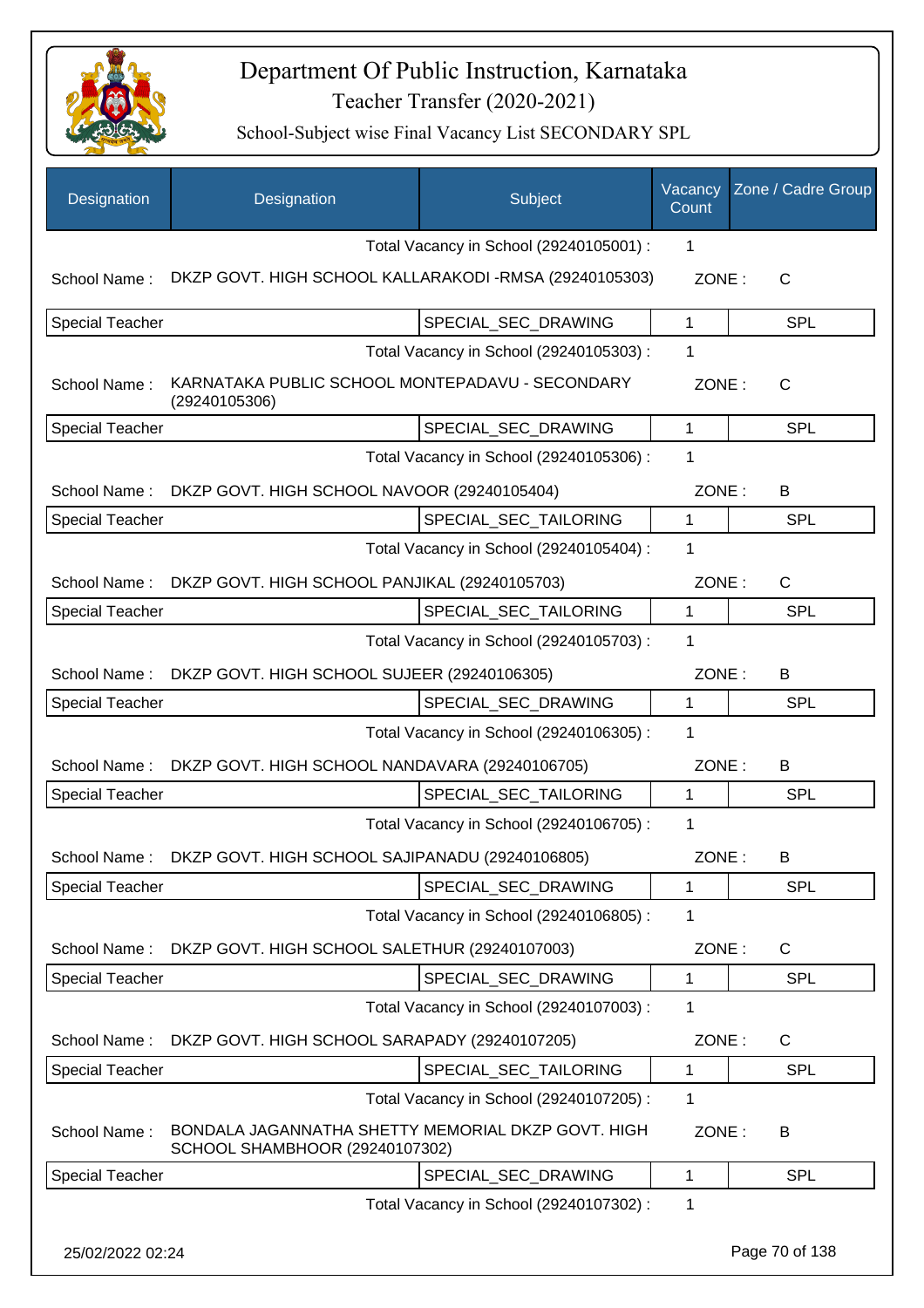

| Designation            | Designation                                                               | Subject                                 | Vacancy<br>Count | Zone / Cadre Group |
|------------------------|---------------------------------------------------------------------------|-----------------------------------------|------------------|--------------------|
| School Name:           | DKZP GOVT. HIGH SCHOOL AJJIBETTU (29240109202)                            |                                         | ZONE:            | A                  |
| Special Teacher        |                                                                           | SPECIAL SEC DRAWING                     | 1                | <b>SPL</b>         |
|                        |                                                                           | Total Vacancy in School (29240109202) : | 1                |                    |
| School Name:           | NETAJI SUBHASCHANDRA BOSE DKZP GOVT. HIGH SCHOOL<br>KODANGE (29240109304) |                                         | ZONE:            | A                  |
| <b>Special Teacher</b> |                                                                           | SPECIAL_SEC_DRAWING                     | 1                | <b>SPL</b>         |
|                        |                                                                           | Total Vacancy in School (29240109304) : | 1                |                    |
|                        |                                                                           | Total Vacancy in Taluka (292401) :      | 27               |                    |
| Taluka Name:           | BELTHANGADY (292402)                                                      |                                         |                  |                    |
| School Name:           | DKZP GOVT. HIGH SCHOOL KAKKINJE (29240201004)                             |                                         | ZONE:            | $\mathsf{C}$       |
| <b>Special Teacher</b> |                                                                           | SPECIAL SEC HORTICULTU<br><b>RE</b>     | 1                | <b>SPL</b>         |
|                        |                                                                           | Total Vacancy in School (29240201004) : | 1                |                    |
| School Name:           | DKZP GOVT. PRE UNIVERSITY COLLEGE ARASINA MAKKI<br>(29240201503)          |                                         | ZONE:            | $\mathsf{C}$       |
| Special Teacher        |                                                                           | SPECIAL_SEC_HORTICULTU<br><b>RE</b>     | 1                | <b>SPL</b>         |
|                        |                                                                           | Total Vacancy in School (29240201503) : | 1                |                    |
| School Name:           | DKZP GOVT. HIGH SCHOOL KAYARTHADKA (29240202004)                          |                                         | ZONE:            | $\mathsf{C}$       |
| Special Teacher        |                                                                           | SPECIAL_SEC_TAILORING                   | 1                | <b>SPL</b>         |
|                        |                                                                           | Total Vacancy in School (29240202004) : | 1                |                    |
| School Name:           | DKZP GOVT. PRE UNIVERSITY COLLEGE GERUKATTE<br>(29240202104)              |                                         | ZONE:            | $\mathsf{C}$       |
| <b>Special Teacher</b> |                                                                           | SPECIAL_SEC_HORTICULTU<br><b>RE</b>     | 1                | <b>SPL</b>         |
|                        |                                                                           | Total Vacancy in School (29240202104) : | 1                |                    |
| School Name:           | DKZP GOVT. HIGH SCHOOL KARAYA (29240202605)                               |                                         | ZONE:            | C                  |
| <b>Special Teacher</b> |                                                                           | SPECIAL_SEC_HORTICULTU<br><b>RE</b>     | 1                | <b>SPL</b>         |
|                        |                                                                           | Total Vacancy in School (29240202605) : | $\mathbf{1}$     |                    |
| School Name:           | DKZP GOVT. HIGH SCHOOL KASHIPATNA (29240202803)                           |                                         | ZONE:            | C                  |
| Special Teacher        |                                                                           | SPECIAL_SEC_DRAWING                     | 1                | <b>SPL</b>         |
|                        |                                                                           | Total Vacancy in School (29240202803) : | 1                |                    |
| School Name:           | DKZP GOVT. PRE UNIVERSITY COLLEGE KOKKADA (29240202907)                   |                                         | ZONE:            | $\mathsf{C}$       |
| <b>Special Teacher</b> |                                                                           | SPECIAL_SEC_DRAWING                     | 1                | <b>SPL</b>         |
| 25/02/2022 02:24       |                                                                           |                                         |                  | Page 71 of 138     |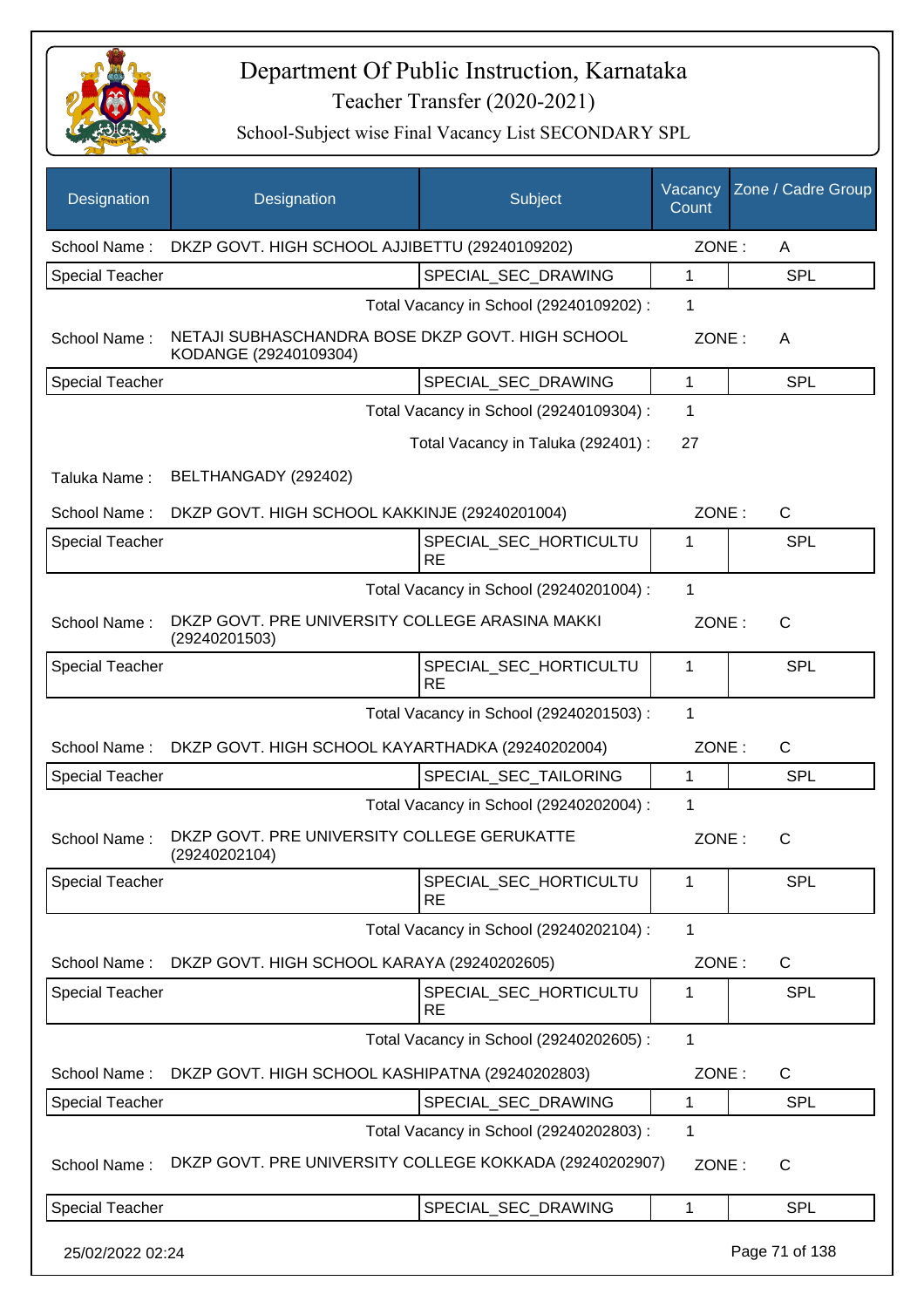

| Designation            | Designation                                                | Subject                                 | Vacancy<br>Count | Zone / Cadre Group |
|------------------------|------------------------------------------------------------|-----------------------------------------|------------------|--------------------|
|                        |                                                            | Total Vacancy in School (29240202907) : | 1                |                    |
| School Name:           | DKZP GOVT. PRE UNIVERSITY COLLEGE KOKRADY (29240203002)    |                                         | ZONE:            | $\mathsf{C}$       |
| <b>Special Teacher</b> |                                                            | SPECIAL_SEC_TAILORING                   | 1                | <b>SPL</b>         |
|                        |                                                            | Total Vacancy in School (29240203002) : | 1                |                    |
| School Name:           | DKZP GOVT. PRE UNIVERSITY COLLEGE KOYYURU<br>(29240203106) |                                         | ZONE:            | $\mathsf{C}$       |
| <b>Special Teacher</b> |                                                            | SPECIAL_SEC_TAILORING                   | $\mathbf{1}$     | <b>SPL</b>         |
|                        |                                                            | Total Vacancy in School (29240203106) : | 1                |                    |
| School Name:           | KARNATAKA PUBLIC SCHOOL PUNJALKATTE (29240203303)          |                                         | ZONE:            | C                  |
| <b>Special Teacher</b> |                                                            | SPECIAL SEC MUSIC GRAD<br>E1            | 1                | SPL                |
|                        |                                                            | Total Vacancy in School (29240203303) : | $\mathbf{1}$     |                    |
| School Name:           | DKZP GOVT. HIGH SCHOOL MACHINA (29240203907)               |                                         | ZONE:            | C                  |
| <b>Special Teacher</b> |                                                            | SPECIAL_SEC_DRAWING                     | 1                | <b>SPL</b>         |
|                        |                                                            | Total Vacancy in School (29240203907) : | 1                |                    |
| School Name:           | DKZP GOVT. HIGH SCHOOL MITTABAGILU (29240204304)           |                                         | ZONE:            | C                  |
| <b>Special Teacher</b> |                                                            | SPECIAL_SEC_DRAWING                     | 1                | <b>SPL</b>         |
|                        |                                                            | Total Vacancy in School (29240204304) : | 1                |                    |
| School Name:           | DKZP GOVT. HIGH SCHOOL BULERI - MOGRU (29240204405)        |                                         | ZONE:            | C                  |
| <b>Special Teacher</b> |                                                            | SPECIAL_SEC_TAILORING                   | 1                | <b>SPL</b>         |
|                        |                                                            | Total Vacancy in School (29240204405) : | 1                |                    |
| School Name:           | DKZP GOVT. PRE UNIVERSITY COLLEGE NADA (29240204806)       |                                         | ZONE:            | C                  |
| Special Teacher        |                                                            | SPECIAL_SEC_TAILORING                   | $\mathbf{1}$     | <b>SPL</b>         |
|                        |                                                            | Total Vacancy in School (29240204806) : | 1                |                    |
| School Name:           | DKZP GOVT. HIGH SCHOOL NAVOOR (29240205203)                |                                         | ZONE:            | $\mathsf C$        |
| <b>Special Teacher</b> |                                                            | SPECIAL_SEC_DRAWING                     | $\mathbf{1}$     | <b>SPL</b>         |
|                        |                                                            | Total Vacancy in School (29240205203) : | 1                |                    |
| School Name:           | DKZP GOVT. HIGH SCHOOL NIDLE (29240205404)                 |                                         | ZONE:            | C                  |
| <b>Special Teacher</b> |                                                            | SPECIAL_SEC_TAILORING                   | $\mathbf{1}$     | <b>SPL</b>         |
|                        |                                                            | Total Vacancy in School (29240205404) : | 1                |                    |
| School Name:           | DKZP GOVT. HIGH SCHOOL PADANGADY (29240205702)             |                                         | ZONE:            | C                  |
|                        |                                                            |                                         |                  |                    |
| <b>Special Teacher</b> |                                                            | SPECIAL_SEC_HORTICULTU<br><b>RE</b>     | 1                | SPL                |
| 25/02/2022 02:24       |                                                            |                                         |                  | Page 72 of 138     |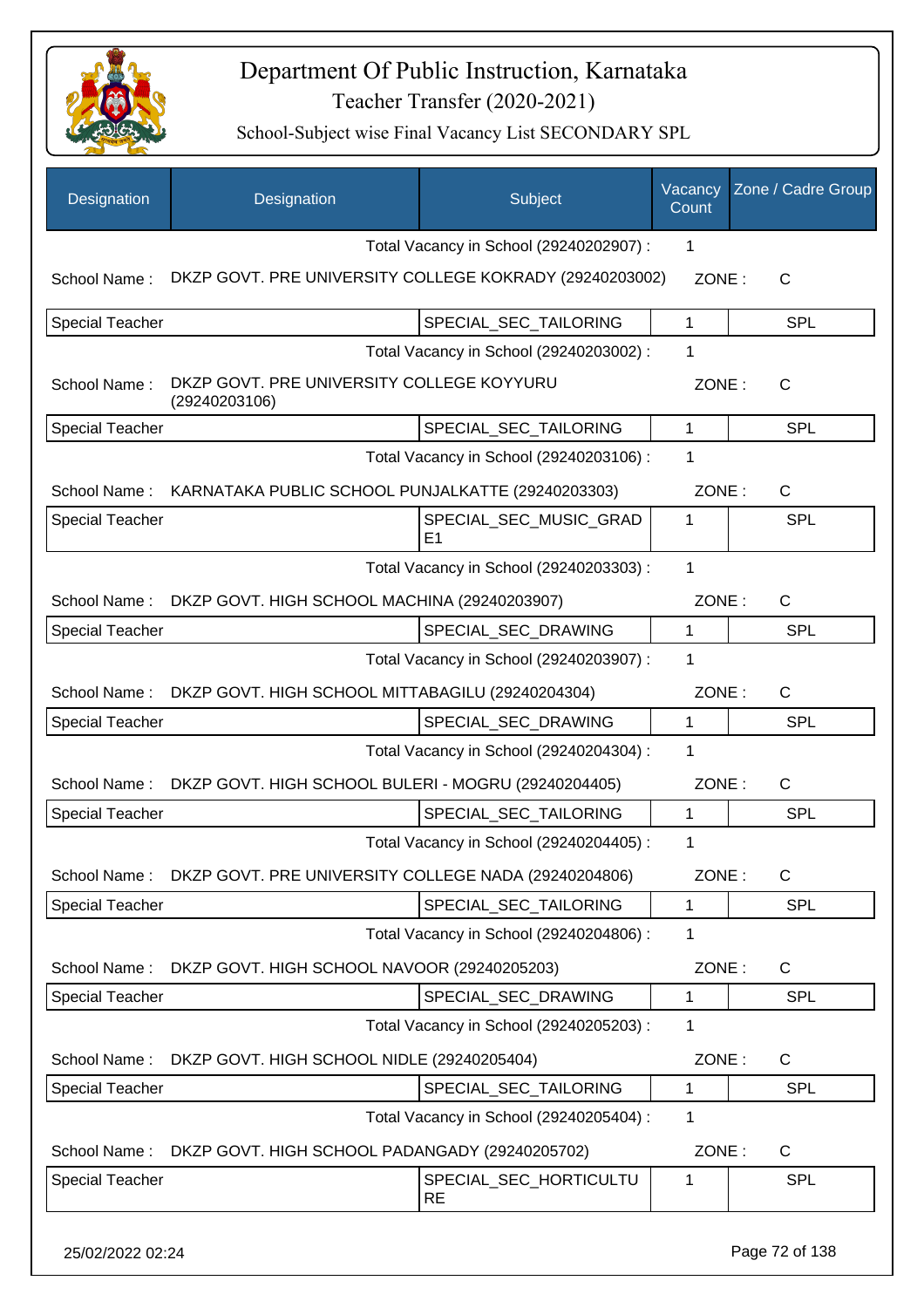

| Designation            | Designation                                                                  | Subject                                  | Vacancy<br>Count | Zone / Cadre Group |
|------------------------|------------------------------------------------------------------------------|------------------------------------------|------------------|--------------------|
|                        |                                                                              | Total Vacancy in School (29240205702) :  | 1                |                    |
| School Name:           | DKZP GOVT. HIGH SCHOOL PUTHILA (29240206303)                                 |                                          | ZONE:            | $\mathsf{C}$       |
| <b>Special Teacher</b> |                                                                              | SPECIAL_SEC_TAILORING                    | 1                | <b>SPL</b>         |
|                        |                                                                              | Total Vacancy in School (29240206303) :  | 1                |                    |
| School Name:           | DKZP GOVT. HIGH SCHOOL NELYADKA (29240206403)                                |                                          | ZONE:            | $\mathsf{C}$       |
| <b>Special Teacher</b> |                                                                              | SPECIAL_SEC_DRAWING                      | 1                | <b>SPL</b>         |
|                        |                                                                              | Total Vacancy in School (29240206403) :  | 1                |                    |
| School Name:           | NETHAJI SUBHASHCHANDRA BOSE DKZP GOVT. HIGH SCHOOL<br>SAVANALU (29240206503) |                                          | ZONE:            | $\mathsf{C}$       |
| <b>Special Teacher</b> |                                                                              | SPECIAL_SEC_HORTICULTU<br><b>RE</b>      | 1                | <b>SPL</b>         |
|                        |                                                                              | Total Vacancy in School (29240206503) :  | 1                |                    |
| School Name:           | DKZP GOVT. HIGH SCHOOL HALEPETE UJIRE (29240207712)                          |                                          | ZONE:            | B                  |
| <b>Special Teacher</b> |                                                                              | SPECIAL_SEC_HORTICULTU<br><b>RE</b>      | 1                | <b>SPL</b>         |
|                        |                                                                              | Total Vacancy in School (29240207712) :  | 1                |                    |
| School Name:           | DKZP GOVT. PRE UNIVERSITY COLLEGE VENOOR (29240207902)                       |                                          | ZONE:            | $\mathsf{C}$       |
| <b>Special Teacher</b> |                                                                              | SPECIAL_SEC_DRAWING                      | 1                | <b>SPL</b>         |
|                        |                                                                              | Total Vacancy in School (29240207902) :  | 1                |                    |
| School Name:           | GOVT. PRE UNIVERSITY COLLEGE BELTHANGADY (29240208702)                       |                                          | ZONE:            | A                  |
| <b>Special Teacher</b> |                                                                              | SPECIAL SEC DRAWING                      | $\mathbf 1$      | SPL                |
|                        |                                                                              | Total Vacancy in School (29240208702) :  | 1                |                    |
|                        |                                                                              | Total Vacancy in Taluka (292402):        | 23               |                    |
| Taluka Name:           | MANGALURU NORTH (292403)                                                     |                                          |                  |                    |
| School Name:           | DKZP GOVT. PRE UNIVERSITY COLLEGE KAVOOR (29240300404)                       |                                          | ZONE:            | A                  |
| <b>Special Teacher</b> |                                                                              | SPECIAL_SEC_MUSIC_GRAD<br>E <sub>2</sub> | 1                | <b>SPL</b>         |
|                        |                                                                              | Total Vacancy in School (29240300404) :  | 1                |                    |
| School Name:           | DKZP GOVT. PRE UNIVERSITY COLLEGE BOKKAPATNA<br>(29240301504)                |                                          | ZONE:            | A                  |
| <b>Special Teacher</b> |                                                                              | SPECIAL_SEC_TAILORING                    | 1                | <b>SPL</b>         |
|                        |                                                                              | Total Vacancy in School (29240301504) :  | 1                |                    |
| School Name:           | DKZP GOVT. PRE UNIVERSITY COLLEGE BALMATTA                                   |                                          | ZONE:            | A                  |
| 25/02/2022 02:24       |                                                                              |                                          |                  | Page 73 of 138     |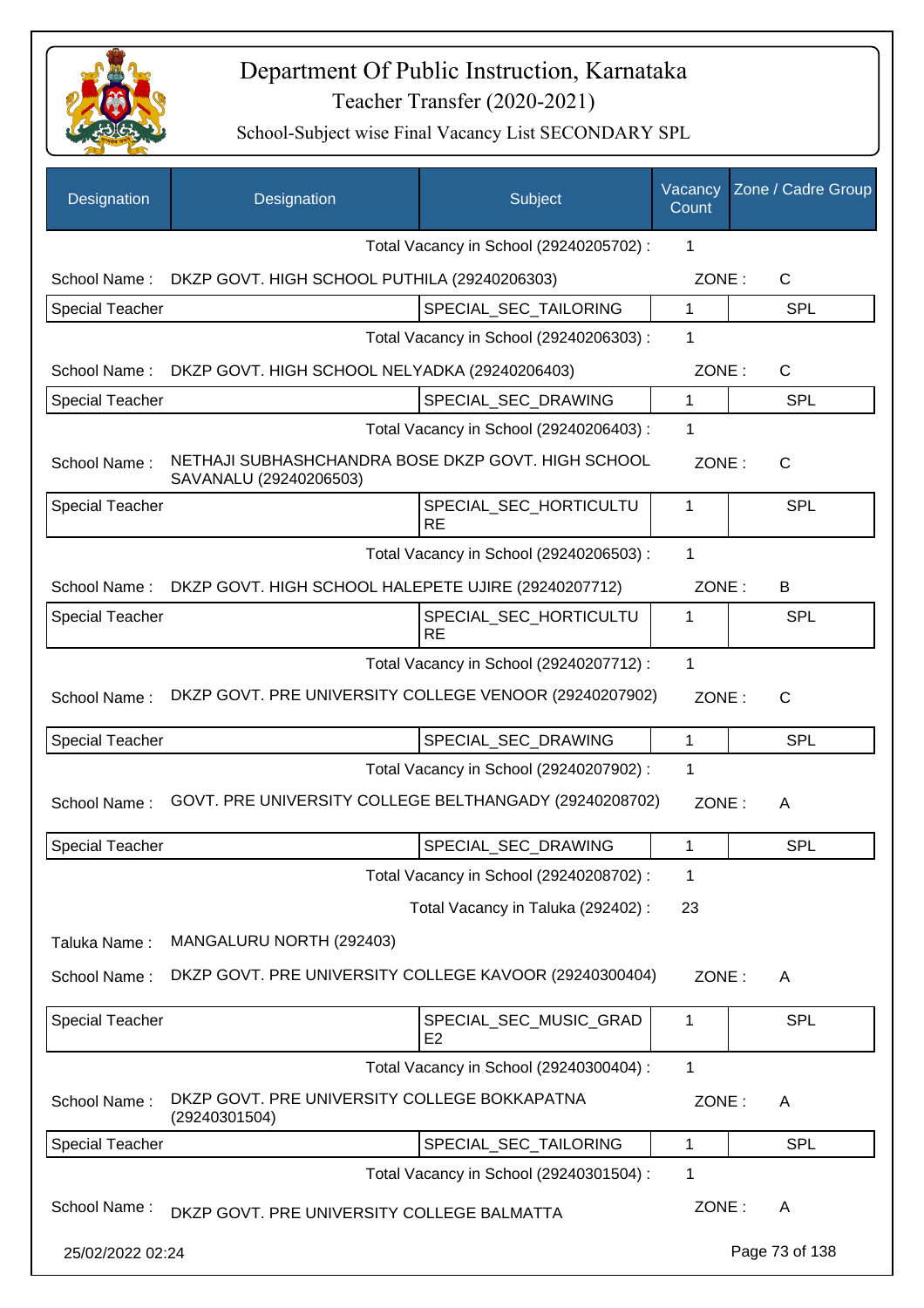

| Designation            | Designation                                                                     | Subject                                  | Vacancy<br>Count | Zone / Cadre Group |
|------------------------|---------------------------------------------------------------------------------|------------------------------------------|------------------|--------------------|
|                        | (29240302807)                                                                   |                                          |                  |                    |
| <b>Special Teacher</b> |                                                                                 | SPECIAL_SEC_TAILORING                    | $\mathbf{1}$     | <b>SPL</b>         |
|                        |                                                                                 | Total Vacancy in School (29240302807) :  | 1                |                    |
| School Name:           | DKZP GOVT. HIGH SCHOOL BUNDER (URDU) (29240303203)                              |                                          | ZONE:            | A                  |
| Special Teacher        |                                                                                 | SPECIAL SEC TAILORING                    | 1                | <b>SPL</b>         |
|                        |                                                                                 | Total Vacancy in School (29240303203) :  | 1                |                    |
| School Name:           | SRI NARAYAN SANIL GOVT. PUC HALEYANGADY (29240305605)                           |                                          | ZONE:            | B                  |
| <b>Special Teacher</b> |                                                                                 | SPECIAL_SEC_HORTICULTU<br><b>RE</b>      | 1                | <b>SPL</b>         |
|                        |                                                                                 | Total Vacancy in School (29240305605) :  | $\mathbf{1}$     |                    |
| School Name:           | PANJADA GUTHU SHANTHARAMA SHETTY DKZP GOVT. HIGH<br>SCHOOL KEMRAL (29240306002) |                                          | ZONE:            | $\mathsf{C}$       |
| <b>Special Teacher</b> |                                                                                 | SPECIAL SEC HORTICULTU<br><b>RE</b>      | 1                | <b>SPL</b>         |
|                        |                                                                                 | Total Vacancy in School (29240306002) :  | 1                |                    |
| School Name:           | DKZP GOVT. PRE UNIVERSITY COLLEGE CHELLAIRU<br>(29240307203)                    |                                          | ZONE:            | B                  |
| <b>Special Teacher</b> |                                                                                 | SPECIAL_SEC_TAILORING                    | $\mathbf{1}$     | <b>SPL</b>         |
|                        |                                                                                 | Total Vacancy in School (29240307203) :  | 1                |                    |
|                        | School Name: DKZP GOVT. HIGH SCHOOL JOKATTE (29240307406)                       |                                          | ZONE:            | B                  |
| <b>Special Teacher</b> |                                                                                 | SPECIAL_SEC_TAILORING                    | 1                | <b>SPL</b>         |
|                        |                                                                                 | Total Vacancy in School (29240307406) :  | 1                |                    |
| School Name:           | DKZP GOVT. HIGH SCHOOL KENJAR (29240308102)                                     |                                          | ZONE:            | B.                 |
| Special Teacher        |                                                                                 | SPECIAL SEC TAILORING                    | 1                | <b>SPL</b>         |
|                        |                                                                                 | Total Vacancy in School (29240308102) :  | 1                |                    |
| School Name:           | DKZP GOVT. HIGH SCHOOL SOORINJE (29240308403)                                   |                                          | ZONE:            | B                  |
| <b>Special Teacher</b> |                                                                                 | SPECIAL_SEC_MUSIC_GRAD<br>E <sub>2</sub> | 1                | <b>SPL</b>         |
|                        |                                                                                 | Total Vacancy in School (29240308403) :  | 1                |                    |
| School Name:           | DKZP GOVT. HIGH SCHOOL BENGRE KASABA (29240308705)                              |                                          | ZONE:            | A                  |
| <b>Special Teacher</b> |                                                                                 | SPECIAL_SEC_TAILORING                    | 1                | <b>SPL</b>         |
|                        |                                                                                 | Total Vacancy in School (29240308705) :  | 1                |                    |
| School Name:           | DKZP GOVT. HIGH SCHOOL CHITRAPURA (29240309605)                                 |                                          | ZONE:            | A                  |
| <b>Special Teacher</b> |                                                                                 | SPECIAL_SEC_TAILORING                    | 1                | <b>SPL</b>         |
|                        |                                                                                 | Total Vacancy in School (29240309605) :  | 1                |                    |
| 25/02/2022 02:24       |                                                                                 |                                          |                  | Page 74 of 138     |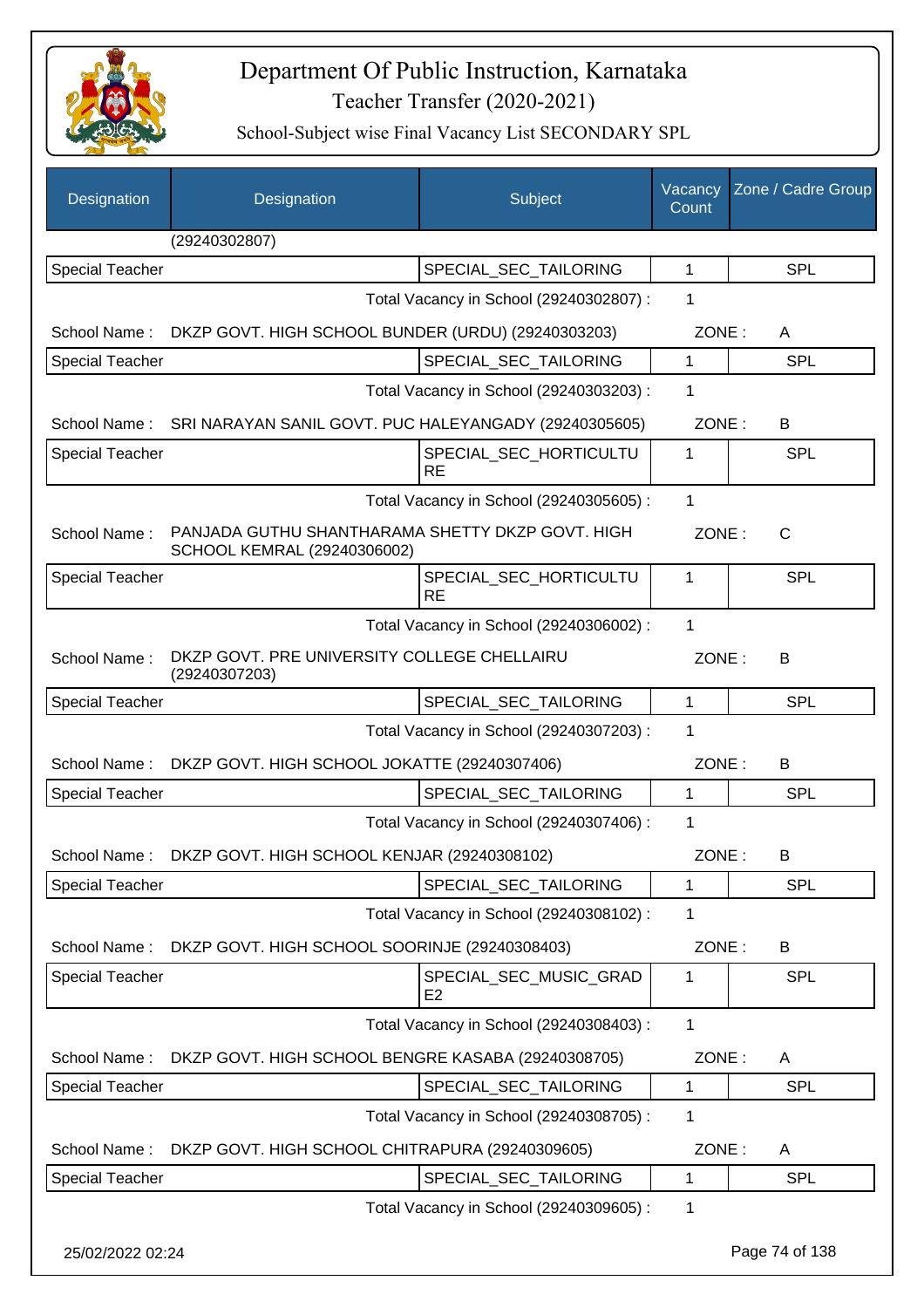

| Designation            | Designation                                                       | Subject                                  | Vacancy<br>Count | Zone / Cadre Group |
|------------------------|-------------------------------------------------------------------|------------------------------------------|------------------|--------------------|
| School Name:           | KS RAO MEMORIAL DKZP GOVT, HIGH SCHOOL CHITRAPU<br>(29240309912)  |                                          | ZONE:            | Α                  |
| <b>Special Teacher</b> |                                                                   | SPECIAL_SEC_MUSIC_GRAD<br>E <sub>2</sub> | 1                | <b>SPL</b>         |
|                        |                                                                   | Total Vacancy in School (29240309912) :  | 1                |                    |
|                        |                                                                   | Total Vacancy in Taluka (292403) :       | 13               |                    |
| Taluka Name:           | <b>PUTTUR (292404)</b>                                            |                                          |                  |                    |
| School Name:           | DKZP GOVT. PRE UNIVERSITY COLLEGE BELIYOOR KATTE<br>(29240401006) |                                          | ZONE:            | C                  |
| <b>Special Teacher</b> |                                                                   | SPECIAL_SEC_TAILORING                    | 1                | <b>SPL</b>         |
|                        |                                                                   | Total Vacancy in School (29240401006) :  | 1                |                    |
| School Name:           | DKZP GOVT. HIGH SCHOOL SHANTHI NAGAR (29240401502)                |                                          | ZONE:            | C                  |
| <b>Special Teacher</b> |                                                                   | SPECIAL_SEC_HORTICULTU<br><b>RE</b>      | 1                | SPL                |
|                        |                                                                   | Total Vacancy in School (29240401502) :  | $\mathbf 1$      |                    |
| School Name:           | DKZP GOVT. HIGH SCHOOL DOLPADY (29240402003)                      |                                          | ZONE:            | $\mathsf{C}$       |
| <b>Special Teacher</b> |                                                                   | SPECIAL_SEC_TAILORING                    | $\mathbf{1}$     | SPL                |
|                        |                                                                   | Total Vacancy in School (29240402003) :  | 1                |                    |
| School Name:           | DKZP GOVT. HIGH SCHOOL HIREBANDADY (29240402304)                  |                                          | ZONE:            | C                  |
| <b>Special Teacher</b> |                                                                   | SPECIAL_SEC_DRAWING                      | 1                | SPL                |
|                        |                                                                   | Total Vacancy in School (29240402304) :  | 1                |                    |
| School Name:           | DKZP GOVT. PRE UNIVERSITY COLLEGE KABAKA (29240402605)            |                                          | ZONE:            | B                  |
| <b>Special Teacher</b> |                                                                   | SPECIAL_SEC_TAILORING                    | 1                | <b>SPL</b>         |
|                        |                                                                   | Total Vacancy in School (29240402605) :  | 1                |                    |
| School Name:           | DKZP GOVT. PRE UNIVERSITY COLLEGE KANIYURU<br>(29240402903)       |                                          | ZONE:            | C                  |
| <b>Special Teacher</b> |                                                                   | SPECIAL_SEC_MUSIC_GRAD<br>E <sub>2</sub> | 1                | <b>SPL</b>         |
|                        |                                                                   | Total Vacancy in School (29240402903) :  | 1                |                    |
| School Name:           | KARNATAKA PUBLIC SCHOOL KEYYUR - SECONDARY<br>(29240403307)       |                                          | ZONE:            | $\mathsf{C}$       |
| <b>Special Teacher</b> |                                                                   | SPECIAL_SEC_DRAWING                      | 1                | <b>SPL</b>         |
|                        |                                                                   | Total Vacancy in School (29240403307) :  | 1                |                    |
| School Name:           | DKZP GOVT. HIGH SCHOOL MANIKKARA (29240403710)                    |                                          | ZONE:            | C                  |
| <b>Special Teacher</b> |                                                                   | SPECIAL_SEC_DRAWING                      | 1                | <b>SPL</b>         |
| 25/02/2022 02:24       |                                                                   |                                          |                  | Page 75 of 138     |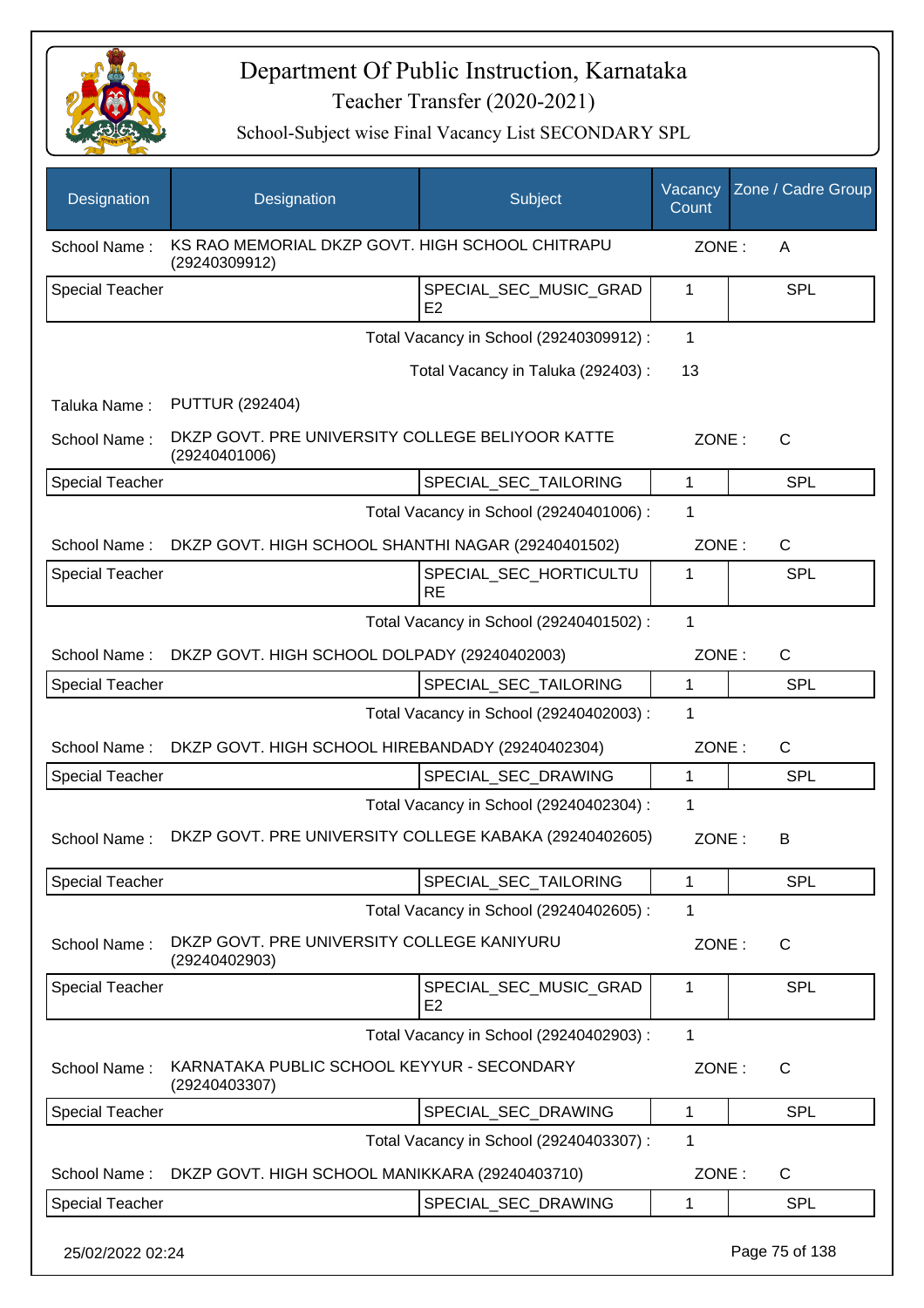

| Designation            | Designation                                                        | Subject                                  | Vacancy<br>Count | Zone / Cadre Group |
|------------------------|--------------------------------------------------------------------|------------------------------------------|------------------|--------------------|
|                        |                                                                    | Total Vacancy in School (29240403710) :  | 1                |                    |
| School Name:           | DKZP GOVT. PRE UNIVERSITY COLLEGE KONALU (29240404002)             |                                          | ZONE:            | $\mathsf{C}$       |
| <b>Special Teacher</b> |                                                                    | SPECIAL SEC HORTICULTU<br><b>RE</b>      | 1                | <b>SPL</b>         |
|                        |                                                                    | Total Vacancy in School (29240404002) :  | 1                |                    |
| School Name:           | DKZP GOVT. HIGH SCHOOL PADUBETTU (29240404905)                     |                                          | ZONE:            | $\mathsf{C}$       |
| <b>Special Teacher</b> |                                                                    | SPECIAL_SEC_TAILORING                    | $\mathbf 1$      | <b>SPL</b>         |
|                        |                                                                    | Total Vacancy in School (29240404905) :  | 1                |                    |
| School Name:           | DKZP GOVT. HIGH SCHOOL NETTANIGE MUDNUR (29240405014)              |                                          | ZONE:            | $\mathsf{C}$       |
| <b>Special Teacher</b> |                                                                    | SPECIAL_SEC_DRAWING                      | 1                | <b>SPL</b>         |
|                        |                                                                    | Total Vacancy in School (29240405014) :  | 1                |                    |
| School Name:           | DKZP GOVT. HIGH SCHOOL MANJUNATHA NAGARA<br>(29240405505)          |                                          | ZONE:            | $\mathsf{C}$       |
| <b>Special Teacher</b> |                                                                    | SPECIAL_SEC_DRAWING                      | $\mathbf{1}$     | <b>SPL</b>         |
|                        |                                                                    | Total Vacancy in School (29240405505) :  | 1                |                    |
| School Name:           | DKZP GOVT. HIGH SCHOOL SARVE (29240406103)                         |                                          | ZONE:            | $\mathsf{C}$       |
| Special Teacher        |                                                                    | SPECIAL_SEC_HORTICULTU<br><b>RE</b>      | 1                | <b>SPL</b>         |
|                        |                                                                    | Total Vacancy in School (29240406103) :  | 1                |                    |
| School Name:           | DKZP GOVT. PRE UNIVERSITY COLLEGE SAVANUR (29240406205)            |                                          | ZONE:            | $\mathsf{C}$       |
| <b>Special Teacher</b> |                                                                    | SPECIAL_SEC_MUSIC_GRAD<br>E <sub>2</sub> | 1                | <b>SPL</b>         |
|                        |                                                                    | Total Vacancy in School (29240406205) :  | $\mathbf 1$      |                    |
| School Name:           | KARNATAKA PUBLIC SCHOOL KUMBRA - SECONDARY<br>(29240406707)        |                                          | ZONE:            | $\mathsf{C}$       |
| Special Teacher        |                                                                    | SPECIAL_SEC_DRAWING                      | 1                | <b>SPL</b>         |
|                        |                                                                    | Total Vacancy in School (29240406707) :  | 1                |                    |
| School Name:           | DKZP GOVT. PRE UNIVERSITY COLLEGE KOMBETTU PUTTUR<br>(29240407501) |                                          | ZONE:            | A                  |
| Special Teacher        |                                                                    | SPECIAL_SEC_HORTICULTU<br><b>RE</b>      | 1                | <b>SPL</b>         |
|                        |                                                                    | Total Vacancy in School (29240407501) :  | $\mathbf{1}$     |                    |
| School Name:           | DR. SHIVARAMA KARANTHA HIGH SCHOOL PUTTUR<br>(29240408402)         |                                          | ZONE:            | A                  |
| <b>Special Teacher</b> |                                                                    | SPECIAL_SEC_MUSIC_GRAD                   | 1                | <b>SPL</b>         |
| 25/02/2022 02:24       |                                                                    |                                          |                  | Page 76 of 138     |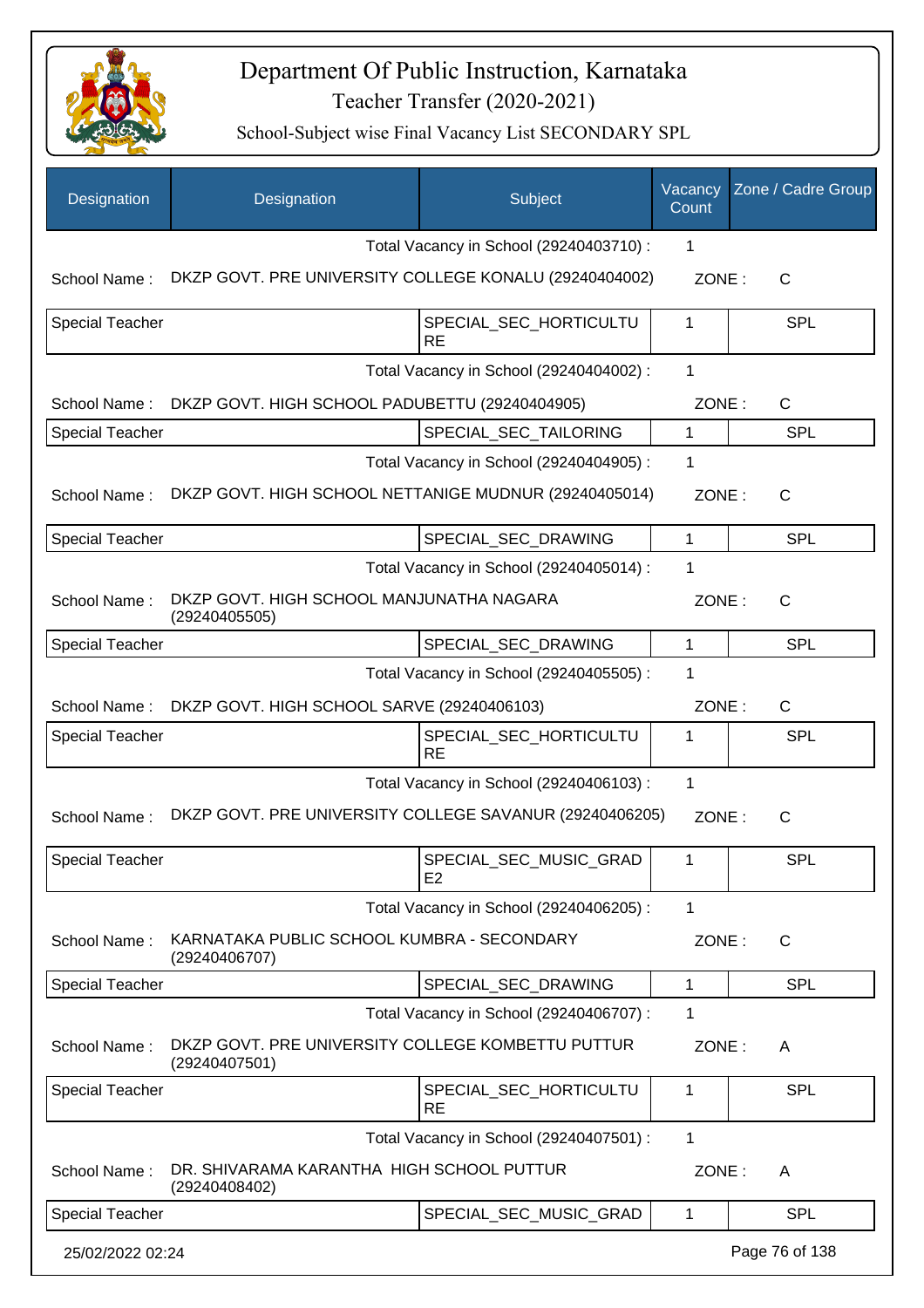

| Designation            | Designation                                                            | Subject                                  | Vacancy<br>Count | Zone / Cadre Group |
|------------------------|------------------------------------------------------------------------|------------------------------------------|------------------|--------------------|
|                        |                                                                        | E <sub>2</sub>                           |                  |                    |
|                        |                                                                        | Total Vacancy in School (29240408402) :  | $\mathbf 1$      |                    |
|                        |                                                                        | Total Vacancy in Taluka (292404) :       | 17               |                    |
| Taluka Name:           | <b>SULLIA (292405)</b>                                                 |                                          |                  |                    |
| School Name:           | DKZP GOVT. PRE UNIVERSITY COLLEGE AIVARNADU<br>(29240500206)           |                                          | ZONE:            | B                  |
| Special Teacher        |                                                                        | SPECIAL_SEC_HORTICULTU<br><b>RE</b>      | 1                | SPL                |
|                        |                                                                        | Total Vacancy in School (29240500206) :  | $\mathbf{1}$     |                    |
| School Name:           | DKZP GOVT. PRE UNIVERSITY COLLEGE PANJA (29240500306)                  |                                          | ZONE:            | C                  |
| <b>Special Teacher</b> |                                                                        | SPECIAL_SEC_DRAWING                      | $\mathbf{1}$     | <b>SPL</b>         |
|                        |                                                                        | Total Vacancy in School (29240500306) :  | 1                |                    |
| School Name:           | DKZP GOVT. HIGH SCHOOL ELIMALE (29240501310)                           |                                          | ZONE:            | $\mathsf{C}$       |
| Special Teacher        |                                                                        | SPECIAL_SEC_DRAWING                      | 1                | <b>SPL</b>         |
|                        |                                                                        | Total Vacancy in School (29240501310) :  | 1                |                    |
| School Name:           | DKZP GOVT. PRE UNIVERSITY COLLEGE GUTHIGAR<br>(29240501409)            |                                          | ZONE:            | $\mathsf{C}$       |
| <b>Special Teacher</b> |                                                                        | SPECIAL_SEC_HORTICULTU<br><b>RE</b>      | 1                | SPL                |
|                        |                                                                        | Total Vacancy in School (29240501409) :  | $\mathbf{1}$     |                    |
| School Name:           | DKZP GOVT. PRE UNIVERSITY COLLEGE<br>HARIHARAPALLATHADKA (29240501502) |                                          | ZONE:            | $\mathsf{C}$       |
| <b>Special Teacher</b> |                                                                        | SPECIAL SEC MUSIC GRAD<br>E <sub>2</sub> | 1                | <b>SPL</b>         |
|                        |                                                                        | Total Vacancy in School (29240501502) :  | 1                |                    |
| School Name:           | DKZP GOVT. HIGH SCHOOL YENEKALLU (29240503904)                         |                                          | ZONE:            | $\mathsf{C}$       |
| Special Teacher        |                                                                        | SPECIAL_SEC_DRAWING                      | $\mathbf 1$      | <b>SPL</b>         |
|                        |                                                                        | Total Vacancy in School (29240503904) :  | 1                |                    |
| School Name:           | DKZP GOVT. HIGH SCHOOL DUGGALADKA (29240504102)                        |                                          | ZONE:            | A                  |
| Special Teacher        |                                                                        | SPECIAL_SEC_HORTICULTU<br><b>RE</b>      | 1                | <b>SPL</b>         |
|                        |                                                                        | Total Vacancy in School (29240504102) :  | $\mathbf{1}$     |                    |
| School Name:           | DKZP GOVT. PRE UNIVERSITY COLLEGE SULLIA (29240504606)                 |                                          | ZONE:            | A                  |
| <b>Special Teacher</b> |                                                                        | SPECIAL_SEC_DRAWING                      | 1                | <b>SPL</b>         |
|                        |                                                                        | Total Vacancy in School (29240504606) :  | 1                |                    |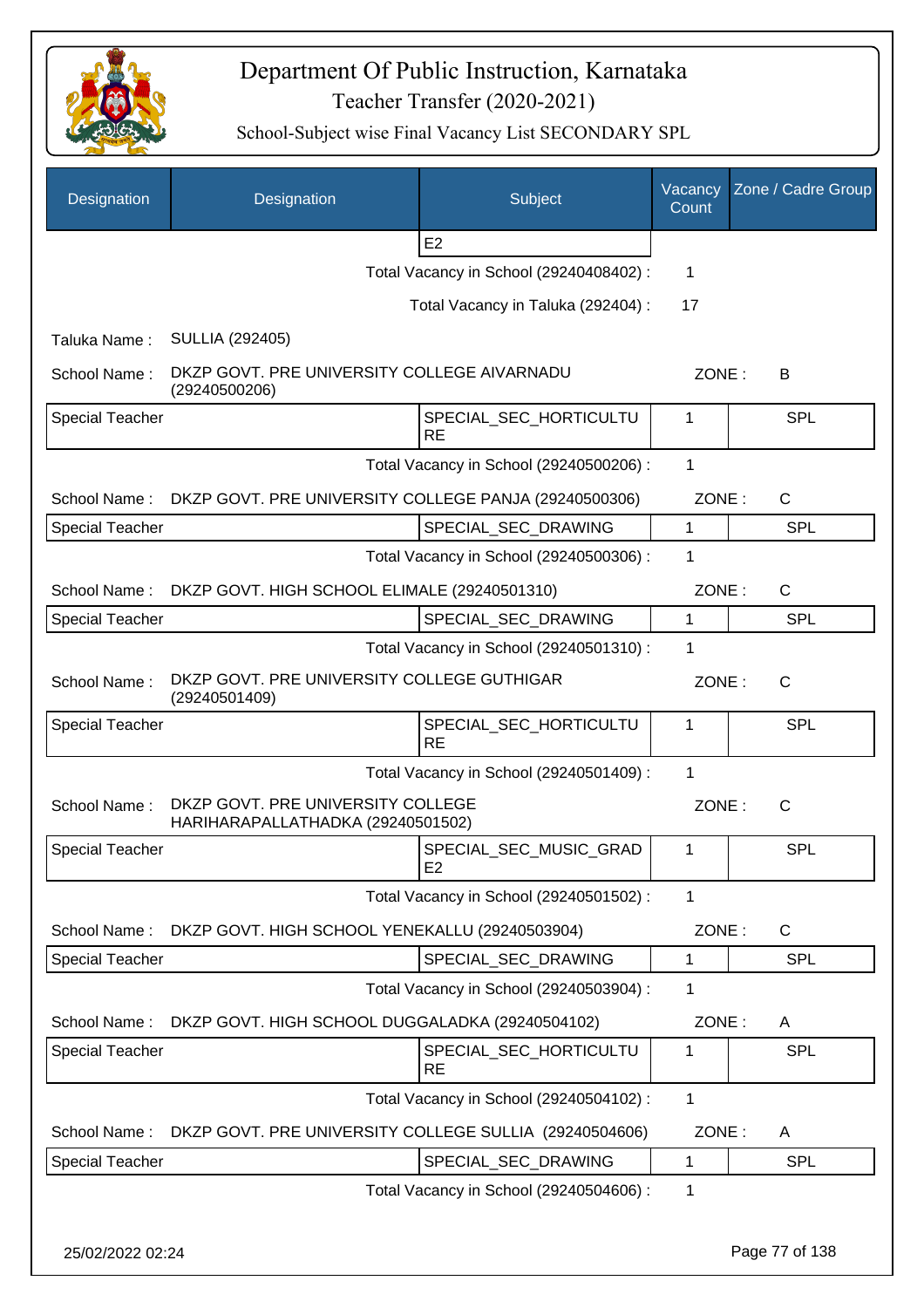

School-Subject wise Final Vacancy List SECONDARY SPL

| Designation            | Designation                                                       | Subject                                 | Vacancy<br>Count | Zone / Cadre Group |
|------------------------|-------------------------------------------------------------------|-----------------------------------------|------------------|--------------------|
| School Name:           | KARNATAKA PUBLIC SCHOOL GANDHINAGARA (29240505501)                |                                         | ZONE:            | A                  |
| <b>Special Teacher</b> |                                                                   | SPECIAL_SEC_TAILORING                   | $\mathbf{1}$     | <b>SPL</b>         |
|                        |                                                                   | Total Vacancy in School (29240505501) : | 1                |                    |
|                        |                                                                   | Total Vacancy in Taluka (292405):       | 9                |                    |
| Taluka Name:           | MANGALURU SOUTH (292406)                                          |                                         |                  |                    |
| School Name:           | DKZP GOVT. PRE UNIVERSITY COLLEGE GURUPURA<br>(29240600605)       |                                         | ZONE:            | В                  |
| <b>Special Teacher</b> |                                                                   | SPECIAL_SEC_HORTICULTU<br><b>RE</b>     | 1                | <b>SPL</b>         |
|                        |                                                                   | Total Vacancy in School (29240600605) : | 1                |                    |
| School Name:           | DKZP GOVT. HIGH SCHOOL MALALI (29240600804)                       |                                         | ZONE:            | $\mathsf{C}$       |
| <b>Special Teacher</b> |                                                                   | SPECIAL_SEC_MUSIC_GRAD<br>E1            | 1                | <b>SPL</b>         |
|                        |                                                                   | Total Vacancy in School (29240600804) : | 1                |                    |
| School Name:           | DKZP GOVT. HIGH SCHOOL KINNIKAMBLA (29240601008)                  |                                         | ZONE:            | C                  |
| <b>Special Teacher</b> |                                                                   | SPECIAL_SEC_DRAWING                     | $\mathbf 1$      | <b>SPL</b>         |
|                        |                                                                   | Total Vacancy in School (29240601008) : | 1                |                    |
| School Name:           | DKZP GOVT. HIGH SCHOOL KALLADI (29240601105)                      |                                         | ZONE:            | $\mathsf{C}$       |
| <b>Special Teacher</b> |                                                                   | SPECIAL_SEC_HORTICULTU<br><b>RE</b>     | 1                | SPL                |
|                        |                                                                   | Total Vacancy in School (29240601105) : | 1                |                    |
| School Name:           | KARNATAKA PUBLIC SCHOOL MUTHUR (29240601302)                      |                                         | ZONE:            | С                  |
| <b>Special Teacher</b> |                                                                   | SPECIAL_SEC_TAILORING                   | 1                | <b>SPL</b>         |
|                        |                                                                   | Total Vacancy in School (29240601302) : | 1                |                    |
| School Name:           | NETAJI S BOSE DKZP GOVT. HIGH SCHOOL DERALAKATTE<br>(29240602307) |                                         | ZONE:            | B                  |
| <b>Special Teacher</b> |                                                                   | SPECIAL_SEC_TAILORING                   | $\mathbf 1$      | <b>SPL</b>         |
|                        |                                                                   | Total Vacancy in School (29240602307) : | 1                |                    |
| School Name:           | DKZP GOVT. HIGH SCHOOL NEWPADPU (29240603105)                     |                                         | ZONE:            | C                  |
| Special Teacher        |                                                                   | SPECIAL_SEC_DRAWING                     | $\mathbf 1$      | SPL                |
|                        |                                                                   | Total Vacancy in School (29240603105) : | 1                |                    |
| School Name:           | DKZP GOVT. HIGH SCHOOL KALKATTA (29240605008)                     |                                         | ZONE:            | C                  |
| Special Teacher        |                                                                   | SPECIAL_SEC_TAILORING                   | 1                | <b>SPL</b>         |
|                        |                                                                   | Total Vacancy in School (29240605008) : | 1                |                    |

25/02/2022 02:24 Page 78 of 138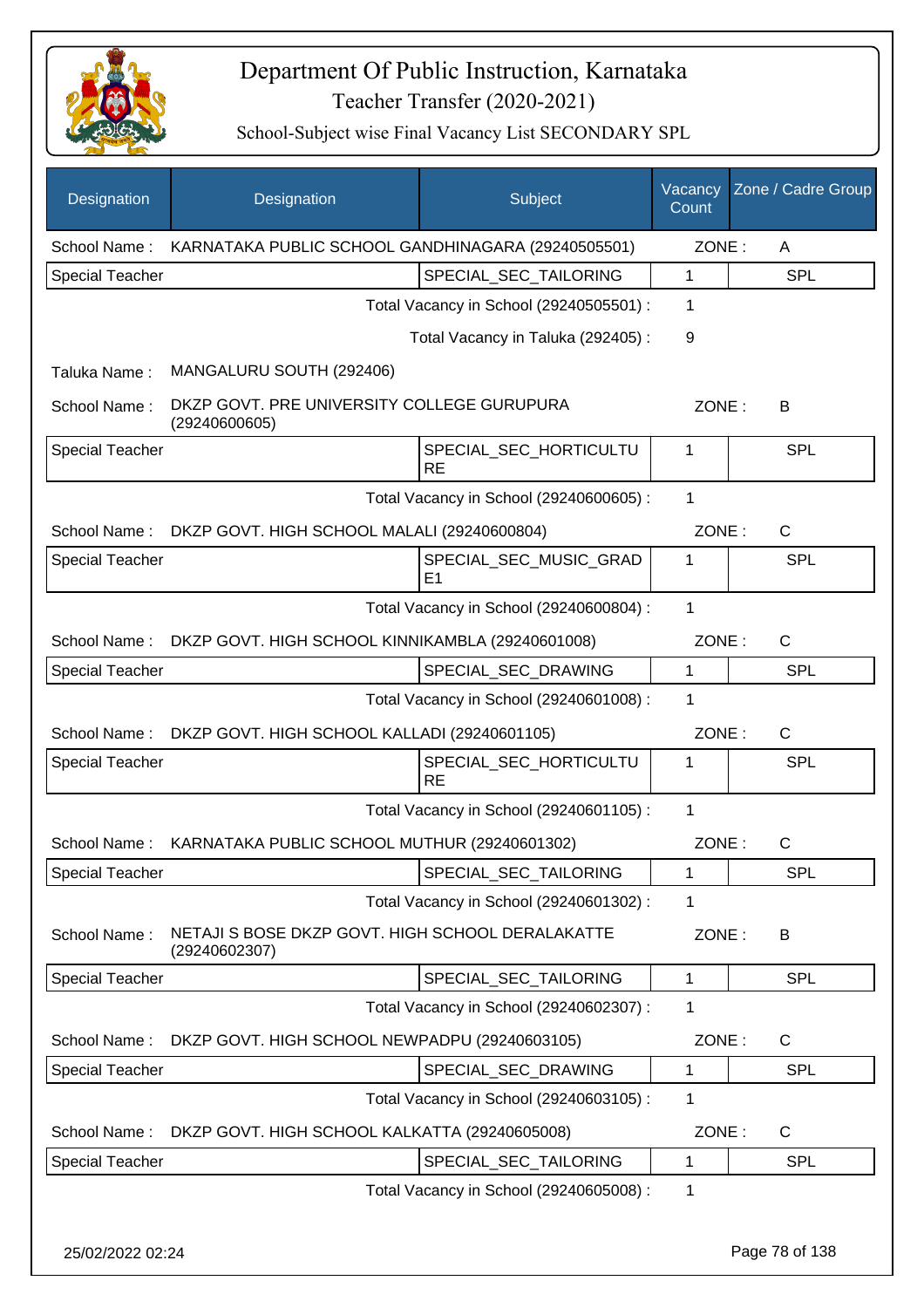

| Designation            | Designation                                                  | Subject                                  | Vacancy<br>Count | Zone / Cadre Group |
|------------------------|--------------------------------------------------------------|------------------------------------------|------------------|--------------------|
| School Name:           | DKZP GOVT. HIGH SCHOOL MOODUSHEDDE (29240605304)             |                                          | ZONE:            | B                  |
| <b>Special Teacher</b> |                                                              | SPECIAL_SEC_TAILORING                    | 1                | <b>SPL</b>         |
|                        |                                                              | Total Vacancy in School (29240605304) :  | 1                |                    |
| School Name:           | DKZP GOVT. HIGH SCHOOL MUCHUR (29240605402)                  |                                          | ZONE:            | $\mathsf{C}$       |
| <b>Special Teacher</b> |                                                              | SPECIAL_SEC_DRAWING                      | 1                | <b>SPL</b>         |
|                        |                                                              | Total Vacancy in School (29240605402) :  | 1                |                    |
|                        | School Name: DKZP GOVT. HIGH SCHOOL PAVOOR (29240606106)     |                                          | ZONE:            | C                  |
| <b>Special Teacher</b> |                                                              | SPECIAL_SEC_TAILORING                    | $\mathbf{1}$     | <b>SPL</b>         |
|                        |                                                              | Total Vacancy in School (29240606106) :  | 1                |                    |
| School Name:           | DKZP GOVT. HIGH SCHOOL PERMANNUR (29240607628)               |                                          | ZONE:            | A                  |
| <b>Special Teacher</b> |                                                              | SPECIAL_SEC_TAILORING                    | $\mathbf{1}$     | <b>SPL</b>         |
|                        |                                                              | Total Vacancy in School (29240607628) :  | 1                |                    |
|                        | School Name: DKZP GOVT. HIGH SCHOOL KANNUR (29240608905)     |                                          | ZONE:            | A                  |
| Special Teacher        |                                                              | SPECIAL_SEC_DRAWING                      | 1                | <b>SPL</b>         |
|                        |                                                              | Total Vacancy in School (29240608905) :  | 1                |                    |
| School Name:           | DKZP GOVT. HIGH SCHOOL NALYAPADAVU (29240609804)             |                                          | ZONE:            | A                  |
| <b>Special Teacher</b> |                                                              | SPECIAL_SEC_DRAWING                      | 1                | <b>SPL</b>         |
|                        |                                                              | Total Vacancy in School (29240609804) :  | 1                |                    |
| School Name:           | DKZP GOVT. HIGH SCHOOL MALLIKATTE (29240610006)              |                                          | ZONE:            | A                  |
| <b>Special Teacher</b> |                                                              | SPECIAL_SEC_TAILORING                    | 1                | <b>SPL</b>         |
|                        |                                                              | Total Vacancy in School (29240610006) :  | 1                |                    |
| School Name:           | DKZP GOVT. PRACTICING HIGH SCHOOL MANGALORE<br>(29240610701) |                                          | ZONE:            | A                  |
| Special Teacher        |                                                              | SPECIAL_SEC_DRAWING                      | 1                | <b>SPL</b>         |
|                        |                                                              | Total Vacancy in School (29240610701) :  | 1                |                    |
| School Name:           | DKZP GOVT. HIGH SCHOOL HOIGEBAZAR (29240611602)              |                                          | ZONE:            | A                  |
| Special Teacher        |                                                              | SPECIAL_SEC_DRAWING                      | 1                | <b>SPL</b>         |
|                        |                                                              | Total Vacancy in School (29240611602):   | 1                |                    |
|                        |                                                              | Total Vacancy in Taluka (292406) :       | 17               |                    |
| Taluka Name:           | MOODABIDRE (292407)                                          |                                          |                  |                    |
| School Name:           | DKZP GOVT. HIGH SCHOOL HOSABETTU (29240700404)               |                                          | ZONE:            | C                  |
| Special Teacher        |                                                              | SPECIAL_SEC_MUSIC_GRAD<br>E <sub>2</sub> | 1                | <b>SPL</b>         |
| 25/02/2022 02:24       |                                                              |                                          |                  | Page 79 of 138     |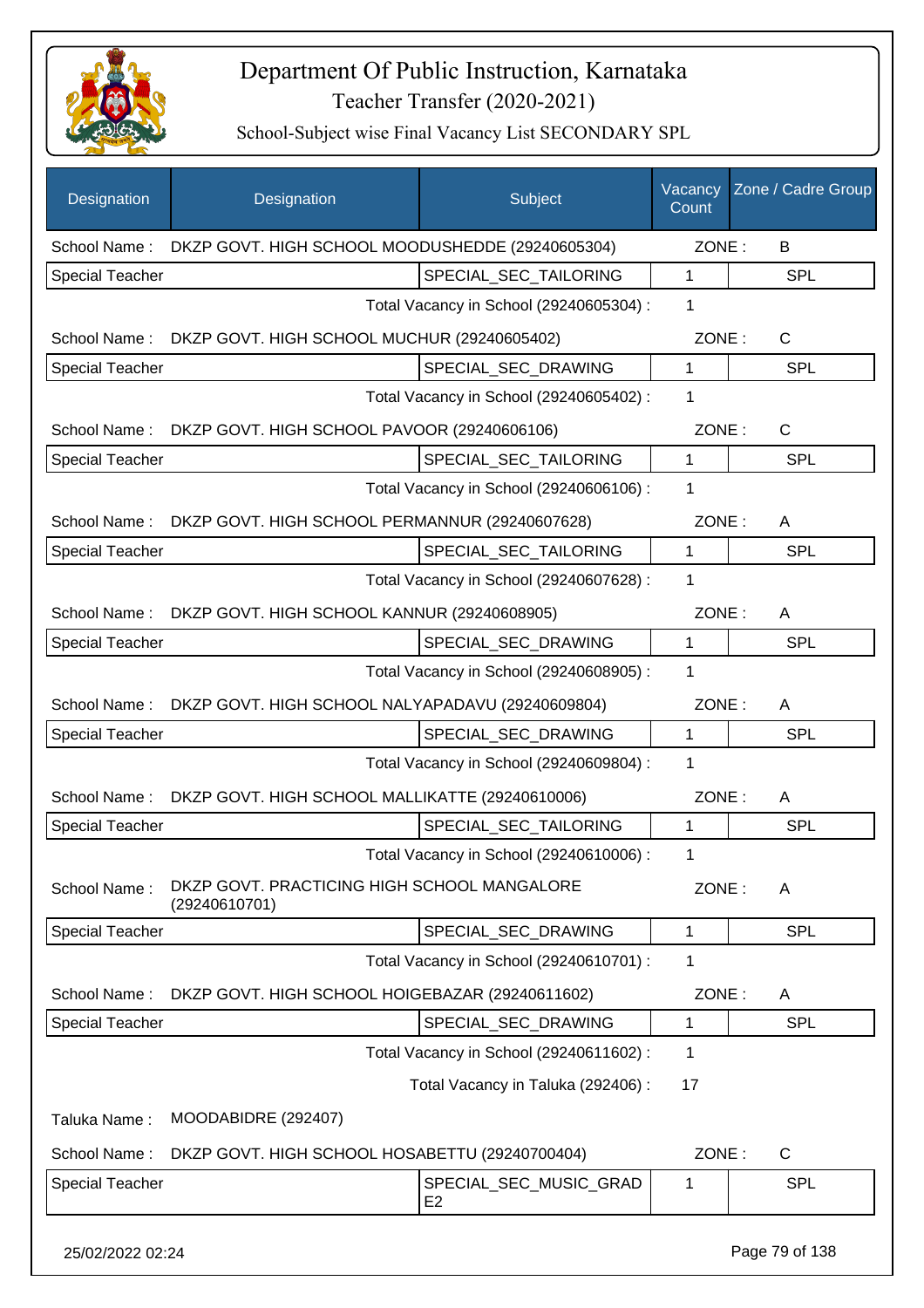

| Designation            | Designation                                                            | Subject                                  | Vacancy<br>Count | Zone / Cadre Group |
|------------------------|------------------------------------------------------------------------|------------------------------------------|------------------|--------------------|
|                        |                                                                        | Total Vacancy in School (29240700404) :  | 1                |                    |
| School Name:           | DKZP GOVT. HIGH SCHOOL PADUKONAJE (29240701402)                        |                                          | ZONE:            | B                  |
| <b>Special Teacher</b> |                                                                        | SPECIAL_SEC_DRAWING                      | 1                | <b>SPL</b>         |
|                        |                                                                        | Total Vacancy in School (29240701402) :  | 1                |                    |
| School Name:           | DKZP GOVT. HIGH SCHOOL NEERKERE (29240702104)                          |                                          | ZONE:            | $\mathsf{C}$       |
| <b>Special Teacher</b> |                                                                        | SPECIAL_SEC_DRAWING                      | $\mathbf{1}$     | <b>SPL</b>         |
|                        |                                                                        | Total Vacancy in School (29240702104) :  | 1                |                    |
|                        |                                                                        | Total Vacancy in Taluka (292407) :       | 3                |                    |
|                        |                                                                        | Total Vacancy in District (2924) :       | 109              |                    |
| District Name:         | <b>KODAGU (2925)</b>                                                   |                                          |                  |                    |
| Taluka Name:           | <b>MADIKERI (292501)</b>                                               |                                          |                  |                    |
| School Name:           | HIGH SCHOOL, YEMMEMADU (29250104004)                                   |                                          | ZONE:            | $\mathsf{C}$       |
| Special Teacher        |                                                                        | SPECIAL_SEC_DRAWING                      | 1                | <b>SPL</b>         |
|                        |                                                                        | Total Vacancy in School (29250104004) :  | 1                |                    |
|                        |                                                                        | Total Vacancy in Taluka (292501) :       | 1                |                    |
| Taluka Name:           | SOMAVARPET (292502)                                                    |                                          |                  |                    |
| School Name:           | KARNATAKA PUBLIC SCHOOL NELLIAHUDIKERI (29250209607)                   |                                          | ZONE:            | C                  |
| Special Teacher        |                                                                        | SPECIAL_SEC_HORTICULTU<br><b>RE</b>      | 1                | SPL                |
|                        |                                                                        | Total Vacancy in School (29250209607) :  | 1                |                    |
|                        |                                                                        | Total Vacancy in Taluka (292502) :       | 1                |                    |
| Taluka Name:           | <b>VIRAJPET (292503)</b>                                               |                                          |                  |                    |
| School Name:           | KARNATAKA PUBLIC SCHOOLS GOV JUNIOR COLLEGE<br>PONNAMPET (29250304713) |                                          | ZONE:            | $\mathsf{C}$       |
| Special Teacher        |                                                                        | SPECIAL_SEC_MUSIC_GRAD<br>E <sub>1</sub> | 1                | <b>SPL</b>         |
|                        |                                                                        | Total Vacancy in School (29250304713) :  | 1                |                    |
|                        |                                                                        | Total Vacancy in Taluka (292503) :       | 1                |                    |
|                        |                                                                        | Total Vacancy in District (2925):        | 3                |                    |
| District Name:         | <b>MYSURU (2926)</b>                                                   |                                          |                  |                    |
| Taluka Name:           | H.D.KOTE (292603)                                                      |                                          |                  |                    |
| School Name:           | GHS K BELTHURU (29260306305)                                           |                                          | ZONE:            | C                  |
| 25/02/2022 02:24       |                                                                        |                                          |                  | Page 80 of 138     |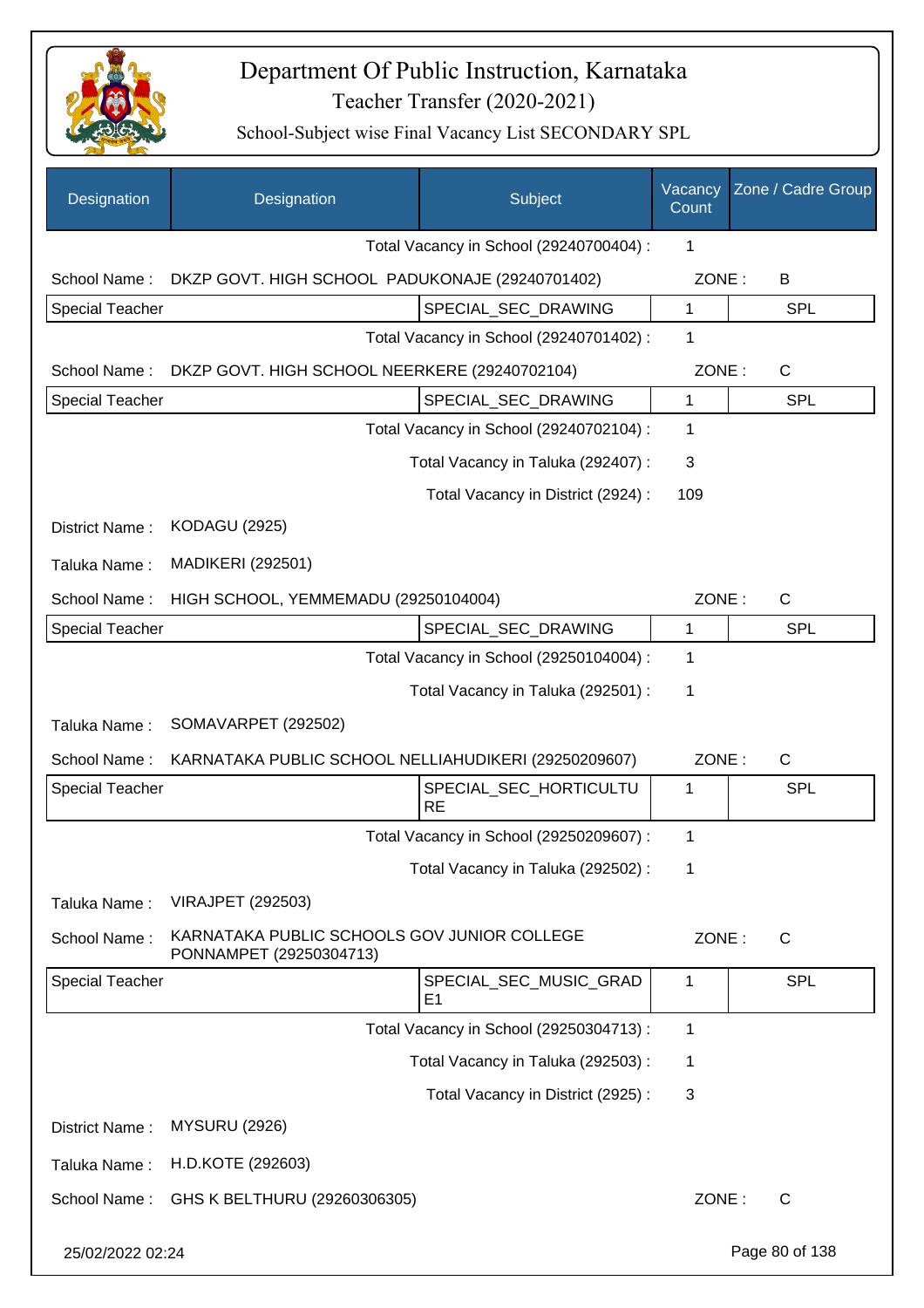

| Designation            | Designation                                               | Subject                                  | Vacancy<br>Count | Zone / Cadre Group |
|------------------------|-----------------------------------------------------------|------------------------------------------|------------------|--------------------|
| <b>Special Teacher</b> |                                                           | SPECIAL_SEC_HORTICULTU<br>RE             | 1                | <b>SPL</b>         |
|                        | Total Vacancy in School (29260306305) :                   |                                          |                  |                    |
| School Name:           | GHS ANTHARASANTHE (29260309106)                           |                                          | ZONE:            | C                  |
| <b>Special Teacher</b> |                                                           | SPECIAL_SEC_HORTICULTU<br><b>RE</b>      | 1                | <b>SPL</b>         |
|                        |                                                           | Total Vacancy in School (29260309106) :  | $\mathbf{1}$     |                    |
| School Name:           | GHS SAVVE (29260314807)                                   |                                          | ZONE:            | C                  |
| <b>Special Teacher</b> |                                                           | SPECIAL_SEC_HORTICULTU<br><b>RE</b>      | 1                | <b>SPL</b>         |
|                        |                                                           | Total Vacancy in School (29260314807) :  | 1                |                    |
| School Name:           | GHS DODDABYRANAKUPPE (29260332101)                        |                                          | ZONE:            | $\mathsf{C}$       |
| <b>Special Teacher</b> |                                                           | SPECIAL_SEC_MUSIC_GRAD<br>E <sub>2</sub> | 1                | <b>SPL</b>         |
|                        |                                                           | Total Vacancy in School (29260332101) :  | $\mathbf 1$      |                    |
| School Name:           | GHS GIRLS, SARAGUR WARD-5 (29260334901)                   |                                          | ZONE:            | A                  |
| Special Teacher        |                                                           | SPECIAL_SEC_TAILORING                    | $\mathbf{1}$     | <b>SPL</b>         |
|                        |                                                           | Total Vacancy in School (29260334901) :  | 1                |                    |
|                        |                                                           | Total Vacancy in Taluka (292603) :       | 5                |                    |
| Taluka Name:           | <b>HUNSUR (292604)</b>                                    |                                          |                  |                    |
| School Name:           | GPUC HANAGODU (29260401808)                               |                                          | ZONE:            | $\mathsf{C}$       |
| <b>Special Teacher</b> |                                                           | SPECIAL_SEC_DRAWING                      | 1                | <b>SPL</b>         |
|                        |                                                           | Total Vacancy in School (29260401808) :  | 1                |                    |
| School Name:           | GOVERNMENT HIGH SCHOOL NERALAKUPPE (29260403204)          |                                          | ZONE:            | C                  |
| <b>Special Teacher</b> |                                                           | SPECIAL_SEC_DRAWING                      | 1                | <b>SPL</b>         |
|                        |                                                           | Total Vacancy in School (29260403204) :  | 1                |                    |
| School Name:           | GOVERNMENT HIGH SCHOOL CHILKUNDA (29260404904)            |                                          | ZONE:            | C                  |
| <b>Special Teacher</b> |                                                           | SPECIAL SEC HORTICULTU<br><b>RE</b>      | 1                | <b>SPL</b>         |
|                        |                                                           | Total Vacancy in School (29260404904) :  | 1                |                    |
| School Name:           | GOVERNMENT HIGH SCHOOL HIREKYATHANAHALLI<br>(29260406804) |                                          | ZONE:            | $\mathsf{C}$       |
| <b>Special Teacher</b> |                                                           | SPECIAL_SEC_DRAWING                      | 1                | <b>SPL</b>         |
|                        |                                                           | Total Vacancy in School (29260406804) :  | 1                |                    |
|                        | School Name: GOVERNMENT HIGH SCHOOL HARAVE (29260407603)  |                                          | ZONE:            | C                  |
| 25/02/2022 02:24       |                                                           |                                          |                  | Page 81 of 138     |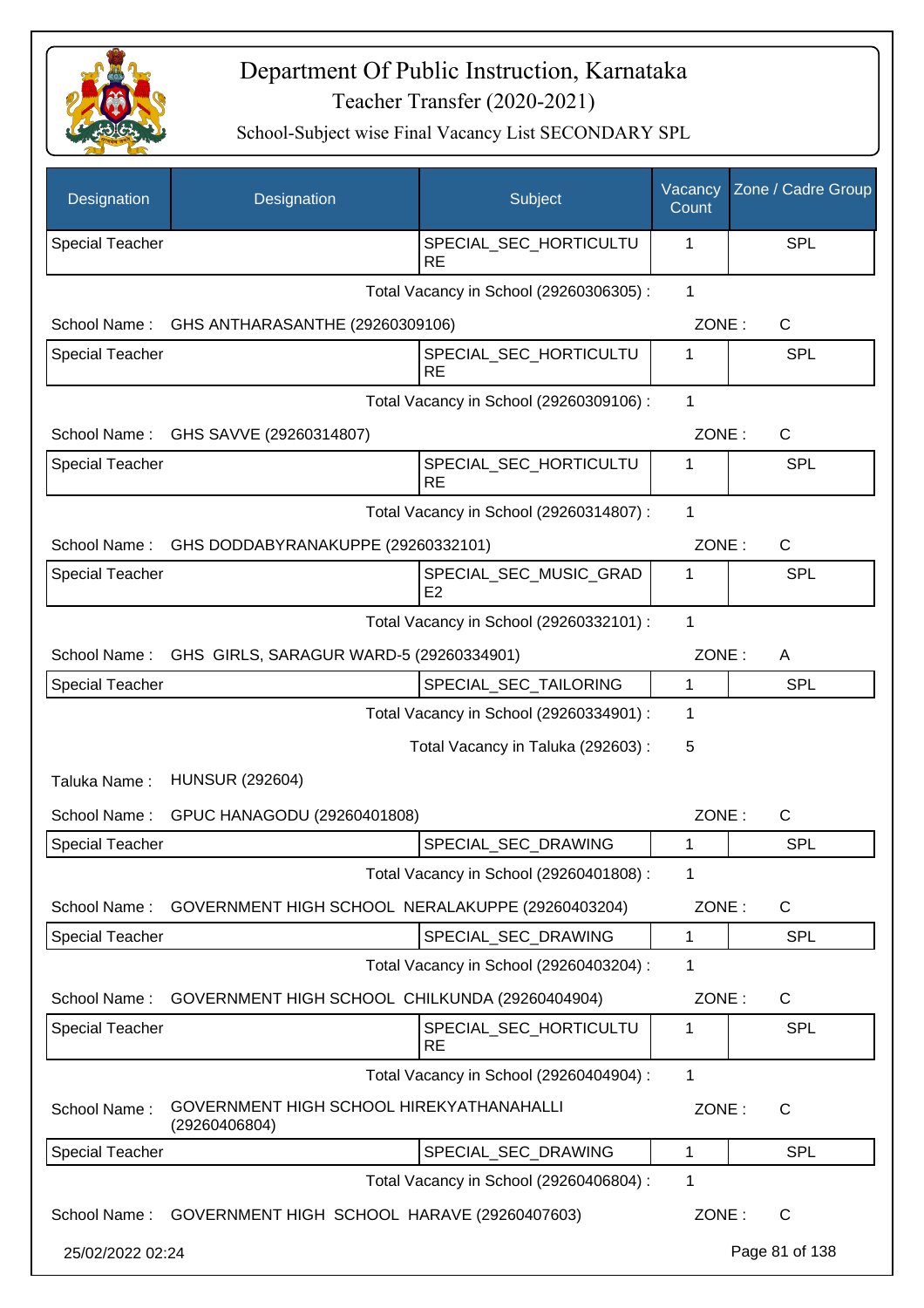

| Designation            | Designation                                                          | Subject                                  | Vacancy<br>Count | Zone / Cadre Group |
|------------------------|----------------------------------------------------------------------|------------------------------------------|------------------|--------------------|
| <b>Special Teacher</b> |                                                                      | SPECIAL_SEC_MUSIC_GRAD<br>E <sub>1</sub> | 1                | <b>SPL</b>         |
|                        |                                                                      | Total Vacancy in School (29260407603) :  | $\mathbf{1}$     |                    |
| School Name:           | KARNATAKA PUBLIC SCHOOLS GPUC GAVADAGERE<br>(29260413004)            |                                          | ZONE:            | C                  |
| <b>Special Teacher</b> |                                                                      | SPECIAL_SEC_HORTICULTU<br><b>RE</b>      | 1                | <b>SPL</b>         |
|                        |                                                                      | Total Vacancy in School (29260413004) :  | $\mathbf{1}$     |                    |
| School Name:           | GOVERNMENT HIGH SCHOOL DAHRMAPURA (29260415802)                      |                                          | ZONE:            | $\mathsf{C}$       |
| <b>Special Teacher</b> |                                                                      | SPECIAL_SEC_MUSIC_GRAD<br>E1             | 1                | <b>SPL</b>         |
|                        |                                                                      | Total Vacancy in School (29260415802) :  | 1                |                    |
| School Name:           | GOVERNMENT HIGH SCHOOL GURUPURA HUNSUR TALUK<br>MYSORE (29260419104) |                                          | ZONE:            | C                  |
| <b>Special Teacher</b> |                                                                      | SPECIAL SEC HORTICULTU<br><b>RE</b>      | 1                | <b>SPL</b>         |
|                        |                                                                      | Total Vacancy in School (29260419104) :  | 1                |                    |
|                        | School Name: GJC BANNIKUPPE (29260420304)                            |                                          | ZONE:            | C                  |
| <b>Special Teacher</b> |                                                                      | SPECIAL_SEC_HORTICULTU<br><b>RE</b>      | 1                | <b>SPL</b>         |
|                        |                                                                      | Total Vacancy in School (29260420304) :  | $\mathbf{1}$     |                    |
| School Name:           | GOVERNMENT HIGH SCHOOL NAGAPURA HADI (29260425702)                   |                                          | ZONE:            | $\mathsf{C}$       |
| <b>Special Teacher</b> |                                                                      | SPECIAL_SEC_MUSIC_GRAD<br>E <sub>1</sub> | 1                | <b>SPL</b>         |
|                        |                                                                      | Total Vacancy in School (29260425702) :  | 1                |                    |
| School Name:           | GJC GIRLS, HUNSUR TOWN (29260427003)                                 |                                          | ZONE:            | A                  |
| <b>Special Teacher</b> |                                                                      | SPECIAL_SEC_TAILORING                    | 1                | <b>SPL</b>         |
|                        |                                                                      | Total Vacancy in School (29260427003) :  | $\mathbf 1$      |                    |
| School Name:           | GOVERNMENT HIGH SCHOOL KALKUNIKE HUNSUR WARD-1<br>(29260428202)      |                                          | ZONE:            | A                  |
| <b>Special Teacher</b> |                                                                      | SPECIAL_SEC_HORTICULTU<br><b>RE</b>      | 1                | <b>SPL</b>         |
|                        |                                                                      | Total Vacancy in School (29260428202) :  | $\mathbf 1$      |                    |
|                        |                                                                      | Total Vacancy in Taluka (292604) :       | 12               |                    |
| Taluka Name:           | NANJANAGUD (292609)                                                  |                                          |                  |                    |
| School Name:           | GOVERNMENT HIGH SCHOOL HARADANA HALLI (29260901403)                  |                                          | ZONE:            | $\mathsf{C}$       |
|                        |                                                                      |                                          |                  |                    |
| 25/02/2022 02:24       |                                                                      |                                          |                  | Page 82 of 138     |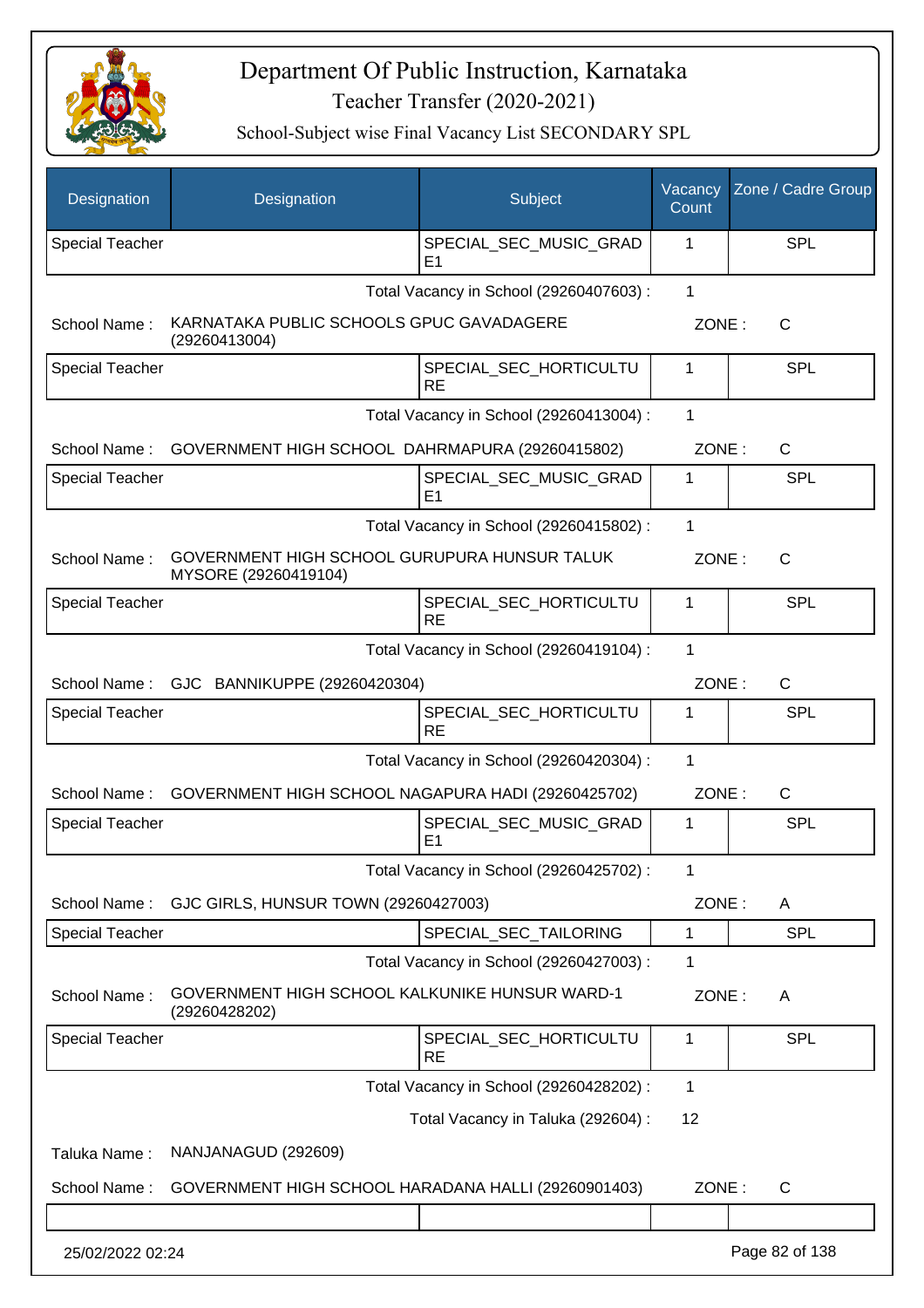

| Designation            | Designation                                                    | Subject                                  | Vacancy<br>Count | Zone / Cadre Group |
|------------------------|----------------------------------------------------------------|------------------------------------------|------------------|--------------------|
| <b>Special Teacher</b> |                                                                | SPECIAL_SEC_MUSIC_GRAD<br>E <sub>1</sub> | 1                | SPL                |
|                        |                                                                | Total Vacancy in School (29260901403) :  | 1                |                    |
| School Name:           | GOVERNMENT HIGH SCHOOL HURA, HURA (29260902703)                |                                          | ZONE:            | C                  |
| Special Teacher        |                                                                | SPECIAL_SEC_HORTICULTU<br><b>RE</b>      | 1                | SPL                |
|                        |                                                                | Total Vacancy in School (29260902703) :  | 1                |                    |
| School Name:           | G.P.U.COLLEGE, HIGH SCHOOL SECTION, HEDIYALA.<br>(29260904106) |                                          | ZONE:            | C                  |
| <b>Special Teacher</b> |                                                                | SPECIAL_SEC_DRAWING                      | $\mathbf{1}$     | SPL                |
|                        |                                                                | Total Vacancy in School (29260904106) :  | 1                |                    |
| School Name:           | GOVERNMENT HIGH SCHOOL MADUVINAHALLI (29260904202)             |                                          | ZONE:            | C                  |
| <b>Special Teacher</b> |                                                                | SPECIAL_SEC_TAILORING                    | $\mathbf{1}$     | SPL                |
|                        |                                                                | Total Vacancy in School (29260904202) :  | 1                |                    |
| School Name:           | GOVERNMENT HIGH SCHOOL KAPPASOGE (29260905202)                 |                                          | ZONE:            | C                  |
| <b>Special Teacher</b> |                                                                | SPECIAL_SEC_HORTICULTU<br><b>RE</b>      | 1                | SPL                |
|                        |                                                                | Total Vacancy in School (29260905202) :  | 1                |                    |
| School Name:           | GJC DODDA KAVALANDE (29260911204)                              |                                          | ZONE:            | C                  |
| <b>Special Teacher</b> |                                                                | SPECIAL_SEC_HORTICULTU<br><b>RE</b>      | 1                | <b>SPL</b>         |
|                        |                                                                | Total Vacancy in School (29260911204) :  | 1                |                    |
| School Name:           | KARNATAKA PUBLIC SCHOOLS GJC HEMMARA GALA<br>(29260912403)     |                                          | ZONE:            | С                  |
| <b>Special Teacher</b> |                                                                | SPECIAL SEC MUSIC GRAD<br>E <sub>2</sub> | 1                | <b>SPL</b>         |
|                        |                                                                | Total Vacancy in School (29260912403) :  | $\mathbf{1}$     |                    |
| School Name:           | GOVERNMENT HIGH SCHOOL HEDATHALE, HEDATHALE<br>(29260912805)   |                                          | ZONE:            | C                  |
| <b>Special Teacher</b> |                                                                | SPECIAL SEC HORTICULTU<br><b>RE</b>      | 1                | <b>SPL</b>         |
|                        |                                                                | Total Vacancy in School (29260912805) :  | 1                |                    |
| School Name:           | GOVERNMENT HIGH SCHOOL KALALE, KALALE (29260914205)            |                                          | ZONE:            | $\mathsf{C}$       |
| <b>Special Teacher</b> |                                                                | SPECIAL_SEC_DRAWING                      | 1                | <b>SPL</b>         |
|                        |                                                                | Total Vacancy in School (29260914205) :  | 1                |                    |
| School Name:           | GOVERNMENT HIGH SCHOOL NAVILURU, NAVILURU<br>(29260915502)     |                                          | ZONE:            | $\mathsf{C}$       |
| 25/02/2022 02:24       |                                                                |                                          |                  | Page 83 of 138     |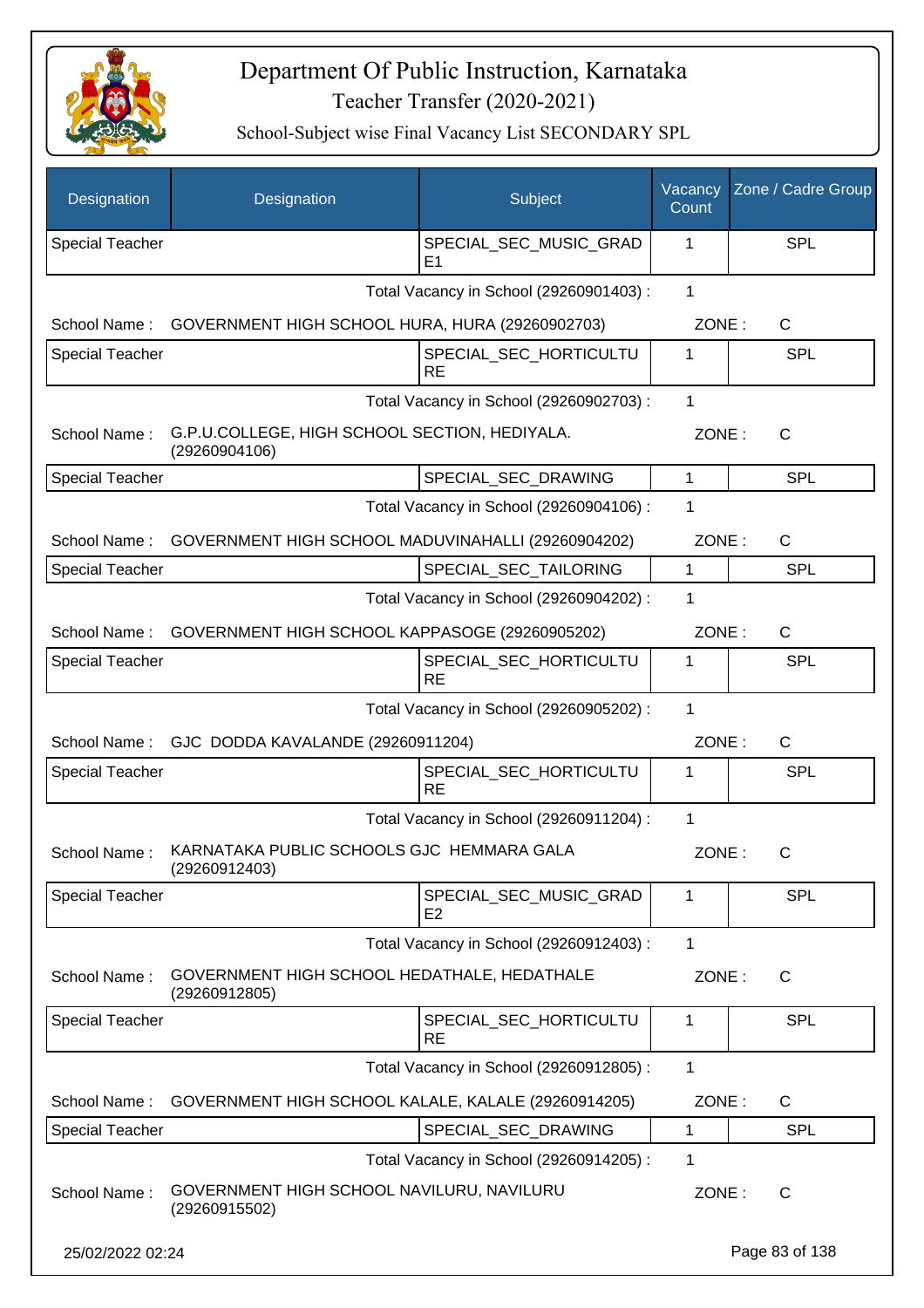

| Designation            | Designation                                                                | Subject                                  | Vacancy<br>Count | Zone / Cadre Group |
|------------------------|----------------------------------------------------------------------------|------------------------------------------|------------------|--------------------|
| <b>Special Teacher</b> |                                                                            | SPECIAL_SEC_TAILORING                    | 1                | <b>SPL</b>         |
|                        |                                                                            | Total Vacancy in School (29260915502) :  | 1                |                    |
|                        | School Name: GJC DEVANURU (29260921702)                                    |                                          | ZONE:            | C                  |
| <b>Special Teacher</b> |                                                                            | SPECIAL_SEC_MUSIC_GRAD<br>E2             | 1                | <b>SPL</b>         |
|                        |                                                                            | Total Vacancy in School (29260921702) :  | 1                |                    |
|                        |                                                                            | Total Vacancy in Taluka (292609):        | 11               |                    |
| Taluka Name:           | PERIYA PATNA (292610)                                                      |                                          |                  |                    |
| School Name:           | KARNATAKA PUBLIC SCHOOLS GOVT JUNIOR COLLEGE<br>HARANA HALLI (29261002102) |                                          | ZONE:            | C                  |
| <b>Special Teacher</b> |                                                                            | SPECIAL_SEC_DRAWING                      | 1                | <b>SPL</b>         |
|                        |                                                                            | Total Vacancy in School (29261002102) :  | 1                |                    |
| School Name:           | GHS CHIKKA NERALE (29261002804)                                            |                                          | ZONE:            | $\mathsf{C}$       |
| <b>Special Teacher</b> |                                                                            | SPECIAL_SEC_HORTICULTU<br><b>RE</b>      | 1                | <b>SPL</b>         |
|                        |                                                                            | Total Vacancy in School (29261002804) :  | 1                |                    |
| School Name:           | GHS BYLA KUPPE (29261003810)                                               |                                          | ZONE:            | $\mathsf{C}$       |
| <b>Special Teacher</b> |                                                                            | SPECIAL_SEC_MUSIC_GRAD<br>E <sub>1</sub> | 1                | <b>SPL</b>         |
|                        |                                                                            | Total Vacancy in School (29261003810) :  | $\mathbf 1$      |                    |
|                        | School Name: GHS CHANNAKAL (29261004703)                                   |                                          | ZONE:            | $\mathsf{C}$       |
| <b>Special Teacher</b> |                                                                            | SPECIAL_SEC_DRAWING                      | 1                | <b>SPL</b>         |
|                        |                                                                            | Total Vacancy in School (29261004703) :  | 1                |                    |
| School Name:           | GHS DODDA KAMRA VALLI (29261005603)                                        |                                          | ZONE:            | C                  |
| <b>Special Teacher</b> |                                                                            | SPECIAL_SEC_HORTICULTU<br><b>RE</b>      | 1                | <b>SPL</b>         |
|                        |                                                                            | Total Vacancy in School (29261005603) :  | $\mathbf{1}$     |                    |
| School Name:           | GHS HUNASAVADI (29261006302)                                               |                                          | ZONE:            | C                  |
| <b>Special Teacher</b> |                                                                            | SPECIAL_SEC_DRAWING                      | 1                | <b>SPL</b>         |
|                        |                                                                            | Total Vacancy in School (29261006302) :  | 1                |                    |
| School Name:           | GHS MUTHURU (29261007407)                                                  |                                          | ZONE:            | C                  |
| <b>Special Teacher</b> |                                                                            | SPECIAL_SEC_HORTICULTU<br><b>RE</b>      | 1                | <b>SPL</b>         |
|                        |                                                                            | Total Vacancy in School (29261007407) :  | 1                |                    |
|                        | School Name: GOVT HIGH SCHOOL MAKODU (29261011503)                         |                                          | ZONE:            | C                  |
| 25/02/2022 02:24       |                                                                            |                                          |                  | Page 84 of 138     |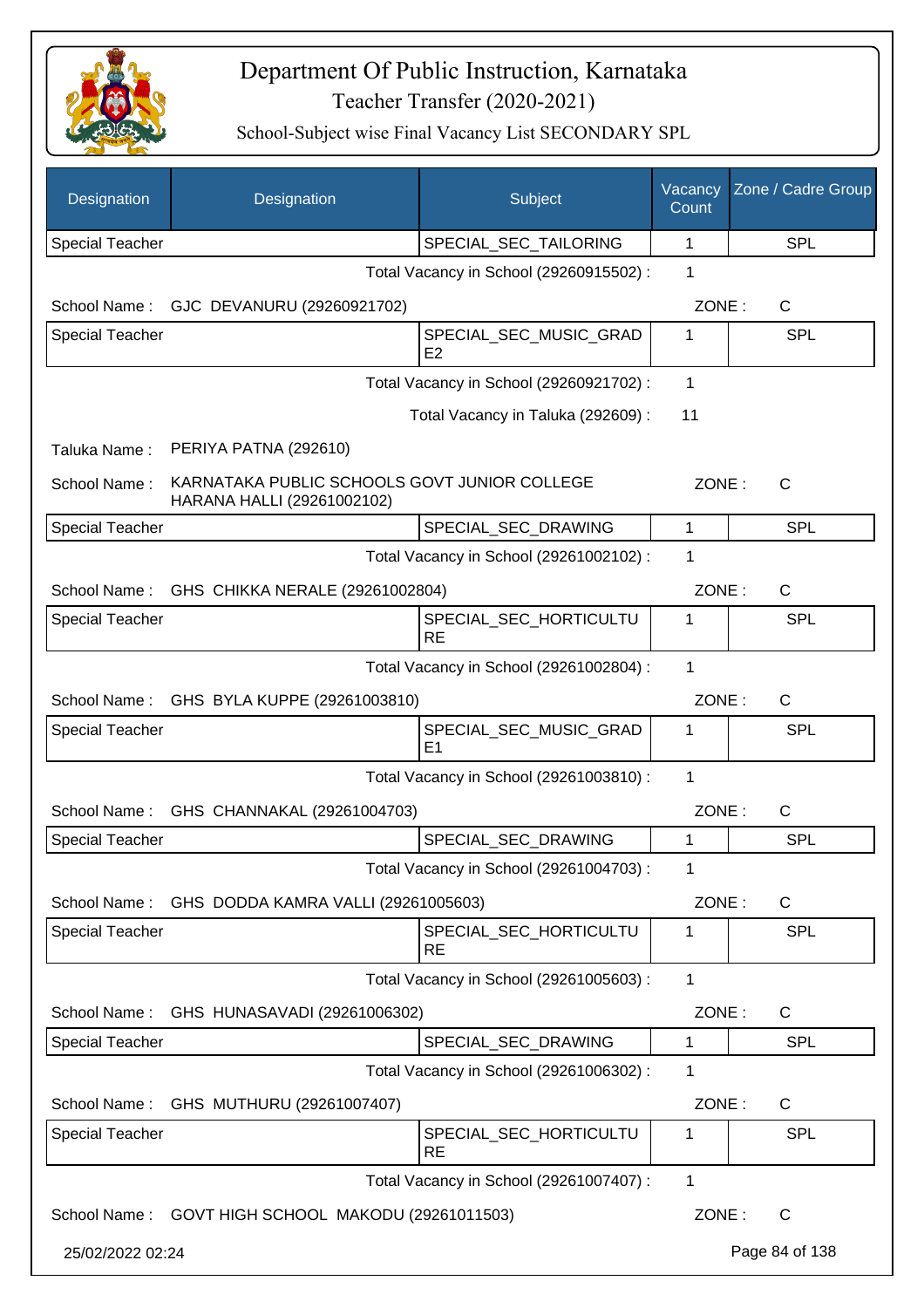

| Designation            | Designation                                                                                  | Subject                                  | Vacancy<br>Count | Zone / Cadre Group |
|------------------------|----------------------------------------------------------------------------------------------|------------------------------------------|------------------|--------------------|
| <b>Special Teacher</b> |                                                                                              | SPECIAL_SEC_HORTICULTU<br><b>RE</b>      | 1                | <b>SPL</b>         |
|                        |                                                                                              | Total Vacancy in School (29261011503) :  | 1                |                    |
| School Name:           | GHS BHUVANAHALLI (29261014802)                                                               |                                          | ZONE:            | $\mathsf{C}$       |
| Special Teacher        |                                                                                              | SPECIAL_SEC_HORTICULTU<br><b>RE</b>      | 1                | <b>SPL</b>         |
|                        |                                                                                              | Total Vacancy in School (29261014802) :  | 1                |                    |
| School Name:           | KARNATAKA PUBLIC SCHOOLS GOVT JUNIOR COLLEGE<br>RAVANDUR (29261016109)                       |                                          | ZONE:            | C                  |
| <b>Special Teacher</b> |                                                                                              | SPECIAL_SEC_MUSIC_GRAD<br>E <sub>1</sub> | 1                | <b>SPL</b>         |
|                        |                                                                                              | Total Vacancy in School (29261016109) :  | 1                |                    |
| School Name:           | GHS HANDITHAVALLI (29261016902)                                                              |                                          | ZONE:            | $\mathsf{C}$       |
| <b>Special Teacher</b> |                                                                                              | SPECIAL_SEC_DRAWING                      | 1                | <b>SPL</b>         |
|                        |                                                                                              | Total Vacancy in School (29261016902) :  | 1                |                    |
| School Name:           | GOVT JUNIOR COLLEGE HALAGANA HALLI (29261017805)                                             |                                          | ZONE:            | $\mathsf{C}$       |
| Special Teacher        |                                                                                              | SPECIAL_SEC_DRAWING                      | 1                | <b>SPL</b>         |
|                        |                                                                                              | Total Vacancy in School (29261017805) :  | 1                |                    |
| School Name:           | GOVT GIRLS JUNIOR COLLEGE PERIYAPATNA (29261025902)                                          |                                          | ZONE:            | A                  |
| <b>Special Teacher</b> |                                                                                              | SPECIAL_SEC_TAILORING                    | $\mathbf{1}$     | <b>SPL</b>         |
|                        |                                                                                              | Total Vacancy in School (29261025902) :  | 1                |                    |
| School Name:           | GOVT BOYS JUNIOR COLLEGE PERIYAPATNA (29261025913)                                           |                                          | ZONE:            | Α                  |
| <b>Special Teacher</b> |                                                                                              | SPECIAL_SEC_HORTICULTU<br><b>RE</b>      | 3                | <b>SPL</b>         |
|                        |                                                                                              | Total Vacancy in School (29261025913) :  | 3                |                    |
|                        |                                                                                              | Total Vacancy in Taluka (292610) :       | 16               |                    |
| Taluka Name:           | T.N.PURA (292611)                                                                            |                                          |                  |                    |
| School Name:           | GOVERNAMENT PRE UNIVERSITY COLLEGE HIGH SCHOOL<br>SECTION MENASIKYATHANA HALLI (29261100603) |                                          | ZONE:            | C                  |
| Special Teacher        |                                                                                              | SPECIAL SEC MUSIC GRAD<br>E1             | 1                | <b>SPL</b>         |
|                        |                                                                                              | Total Vacancy in School (29261100603) :  | 1                |                    |
| School Name:           | GHS CHIDARA VALLI (29261102803)                                                              |                                          | ZONE:            | C                  |
| <b>Special Teacher</b> |                                                                                              | SPECIAL_SEC_HORTICULTU<br><b>RE</b>      | 1                | <b>SPL</b>         |
|                        |                                                                                              | Total Vacancy in School (29261102803) :  | 1                |                    |
| 25/02/2022 02:24       |                                                                                              |                                          |                  | Page 85 of 138     |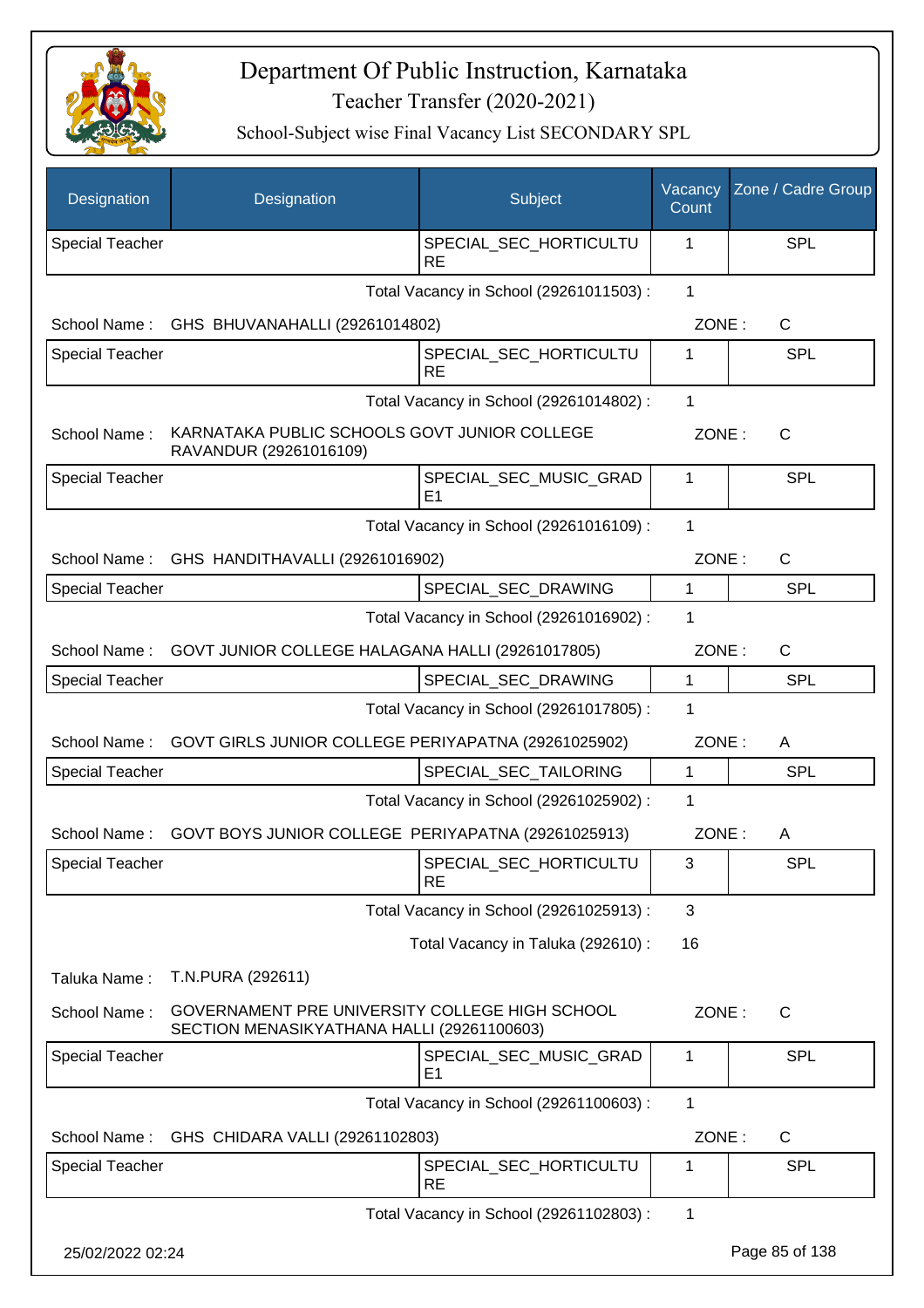

| Designation            | Designation                                       | Subject                                  | Vacancy<br>Count | Zone / Cadre Group |
|------------------------|---------------------------------------------------|------------------------------------------|------------------|--------------------|
| School Name:           | GHS MAVINAHALLI (29261103903)                     |                                          | ZONE:            | C                  |
| <b>Special Teacher</b> |                                                   | SPECIAL_SEC_MUSIC_GRAD<br>E1             | 1                | <b>SPL</b>         |
|                        |                                                   | Total Vacancy in School (29261103903) :  | 1                |                    |
|                        | School Name: GHS YADADORE (29261104302)           |                                          | ZONE:            | B                  |
| Special Teacher        |                                                   | SPECIAL_SEC_DRAMA_GRA<br>DE <sub>1</sub> | 1                | SPL                |
|                        |                                                   | Total Vacancy in School (29261104302) :  | 1                |                    |
|                        | School Name: GHS HEGGURU (29261104603)            |                                          | ZONE:            | $\mathsf{C}$       |
| <b>Special Teacher</b> |                                                   | SPECIAL_SEC_TAILORING                    | 1                | SPL                |
|                        |                                                   | Total Vacancy in School (29261104603) :  | 1                |                    |
|                        | School Name: GHS KODAGAHALLI (29261107803)        |                                          | ZONE:            | $\mathsf{C}$       |
| <b>Special Teacher</b> |                                                   | SPECIAL_SEC_MUSIC_GRAD<br>E <sub>1</sub> | 1                | SPL                |
|                        |                                                   | Total Vacancy in School (29261107803) :  | 1                |                    |
|                        | School Name: GHS KETHUPURA (29261108203)          |                                          | ZONE:            | C                  |
| Special Teacher        |                                                   | SPECIAL_SEC_TAILORING                    | 1                | SPL                |
|                        |                                                   | Total Vacancy in School (29261108203) :  | 1                |                    |
|                        | School Name: GHS BANNAHALLI HUNDI (29261110502)   |                                          | ZONE:            | B                  |
| <b>Special Teacher</b> |                                                   | SPECIAL_SEC_MUSIC_GRAD<br>E <sub>1</sub> | 1                | SPL                |
|                        |                                                   | Total Vacancy in School (29261110502) :  | 1                |                    |
| School Name:           | GHS BILAGEREHUNDI (29261111103)                   |                                          | ZONE:            | B                  |
| <b>Special Teacher</b> |                                                   | SPECIAL_SEC_MUSIC_GRAD<br>E <sub>1</sub> | 1                | SPL                |
|                        |                                                   | Total Vacancy in School (29261111103) :  | 1                |                    |
| School Name:           | GHS MADAPURA (29261113203)                        |                                          | ZONE:            | C                  |
| Special Teacher        |                                                   | SPECIAL SEC HORTICULTU<br><b>RE</b>      | 1                | SPL                |
|                        |                                                   | Total Vacancy in School (29261113203) :  | 1                |                    |
| School Name:           | KARNATAKA PUBLIC SCHOOLS GJC MUGURU (29261113607) |                                          | ZONE:            | $\mathsf{C}$       |
| Special Teacher        |                                                   | SPECIAL_SEC_MUSIC_GRAD<br>E <sub>2</sub> | 1                | SPL                |
|                        |                                                   | Total Vacancy in School (29261113607) :  | $\mathbf{1}$     |                    |
|                        | School Name: GHS VYASARAJA PURA (29261115903)     |                                          | ZONE:            | $\mathsf{C}$       |
| 25/02/2022 02:24       |                                                   |                                          |                  | Page 86 of 138     |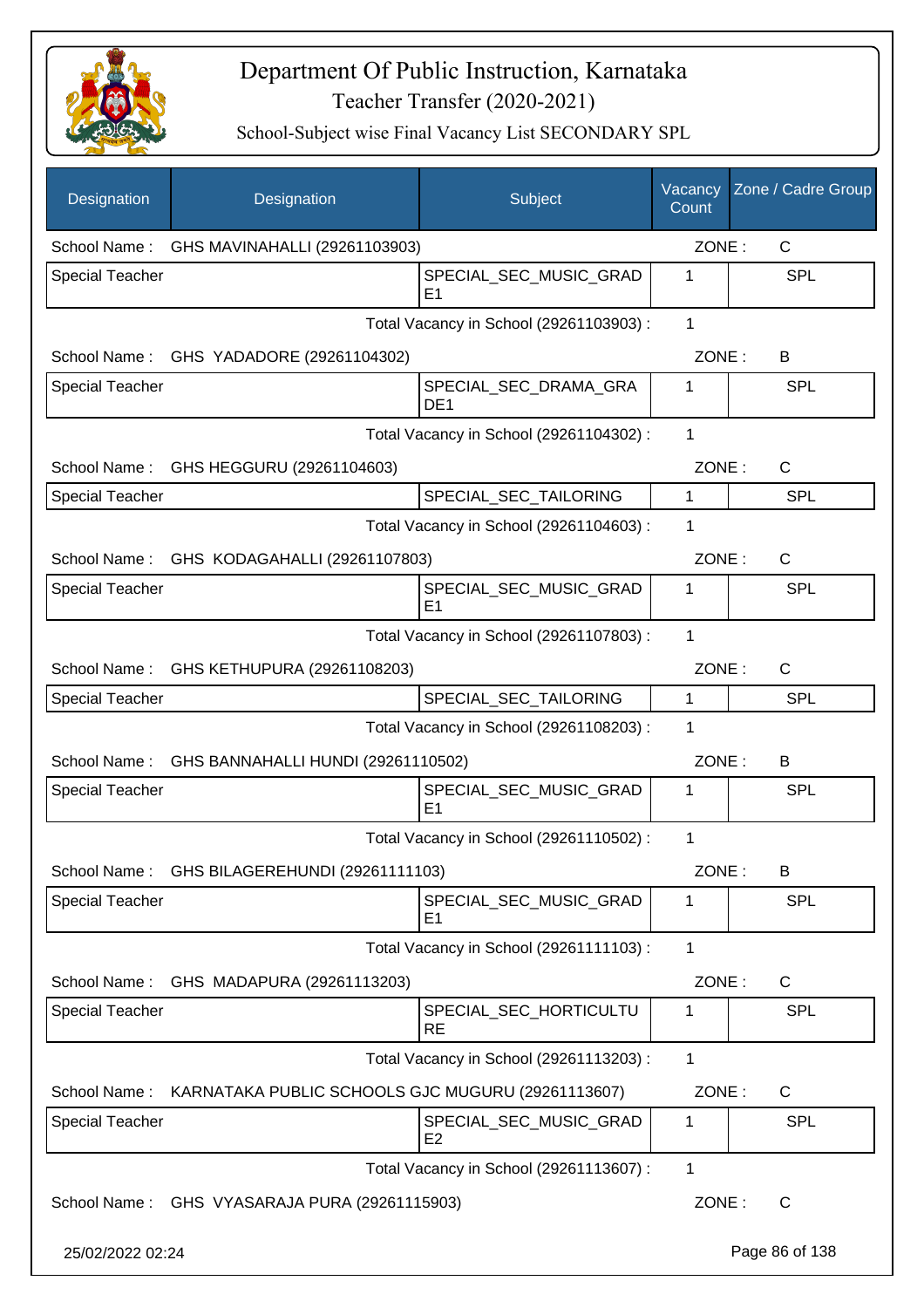

| Designation            | Designation                                               | Subject                                  | Vacancy<br>Count | Zone / Cadre Group |
|------------------------|-----------------------------------------------------------|------------------------------------------|------------------|--------------------|
| <b>Special Teacher</b> |                                                           | SPECIAL_SEC_HORTICULTU<br><b>RE</b>      | 1                | <b>SPL</b>         |
|                        |                                                           | Total Vacancy in School (29261115903) :  | $\mathbf{1}$     |                    |
| School Name:           | GJC TALAKADU (29261117309)                                |                                          | ZONE:            | C                  |
| <b>Special Teacher</b> |                                                           | SPECIAL_SEC_HORTICULTU<br><b>RE</b>      | 1                | <b>SPL</b>         |
|                        |                                                           | Total Vacancy in School (29261117309) :  | $\mathbf{1}$     |                    |
| School Name:           | GHS ATTAHALLI (29261119604)                               |                                          | ZONE:            | B                  |
| Special Teacher        |                                                           | SPECIAL_SEC_MUSIC_GRAD<br>E <sub>1</sub> | 1                | <b>SPL</b>         |
|                        |                                                           | Total Vacancy in School (29261119604) :  | 1                |                    |
| School Name:           | GJC T.N.PURA WARD-5 (29261122503)                         |                                          | ZONE:            | A                  |
| <b>Special Teacher</b> |                                                           | SPECIAL_SEC_MUSIC_GRAD<br>E <sub>1</sub> | 1                | <b>SPL</b>         |
|                        |                                                           | Total Vacancy in School (29261122503) :  | $\mathbf 1$      |                    |
|                        |                                                           | Total Vacancy in Taluka (292611) :       | 15               |                    |
| Taluka Name:           | MYSORE SOUTH (292612)                                     |                                          |                  |                    |
| School Name:           | GOVERNMENT GIRLS HIGH SCHOOL ASHOKAPURAM<br>(29261201310) |                                          | ZONE:            | A                  |
| <b>Special Teacher</b> |                                                           | SPECIAL_SEC_MUSIC_GRAD<br>E <sub>1</sub> | 1                | <b>SPL</b>         |
|                        |                                                           | Total Vacancy in School (29261201310) :  | 1                |                    |
|                        |                                                           | Total Vacancy in Taluka (292612) :       | 1                |                    |
|                        |                                                           | Total Vacancy in District (2926):        | 60               |                    |
| District Name:         | CHAMARAJANAGARA (2927)                                    |                                          |                  |                    |
| Taluka Name:           | CHAMARAJA NAGAR (292701)                                  |                                          |                  |                    |
| School Name:           | GHS BADANAGUPPE (29270100403)                             |                                          | ZONE:            | B                  |
| <b>Special Teacher</b> |                                                           | SPECIAL_SEC_TAILORING                    | 1                | <b>SPL</b>         |
|                        |                                                           | Total Vacancy in School (29270100403) :  | 1                |                    |
| School Name:           | GHS HEGGOTARA (29270100904)                               |                                          | ZONE:            | $\mathsf{C}$       |
| <b>Special Teacher</b> |                                                           | SPECIAL_SEC_HORTICULTU<br><b>RE</b>      | 1                | <b>SPL</b>         |
|                        |                                                           | Total Vacancy in School (29270100904) :  | 1                |                    |
| School Name:           | GHS DODDARAYAPETE (29270104702)                           |                                          | ZONE:            | B                  |
| <b>Special Teacher</b> |                                                           | SPECIAL_SEC_TAILORING                    | 1                | <b>SPL</b>         |
| 25/02/2022 02:24       |                                                           |                                          |                  | Page 87 of 138     |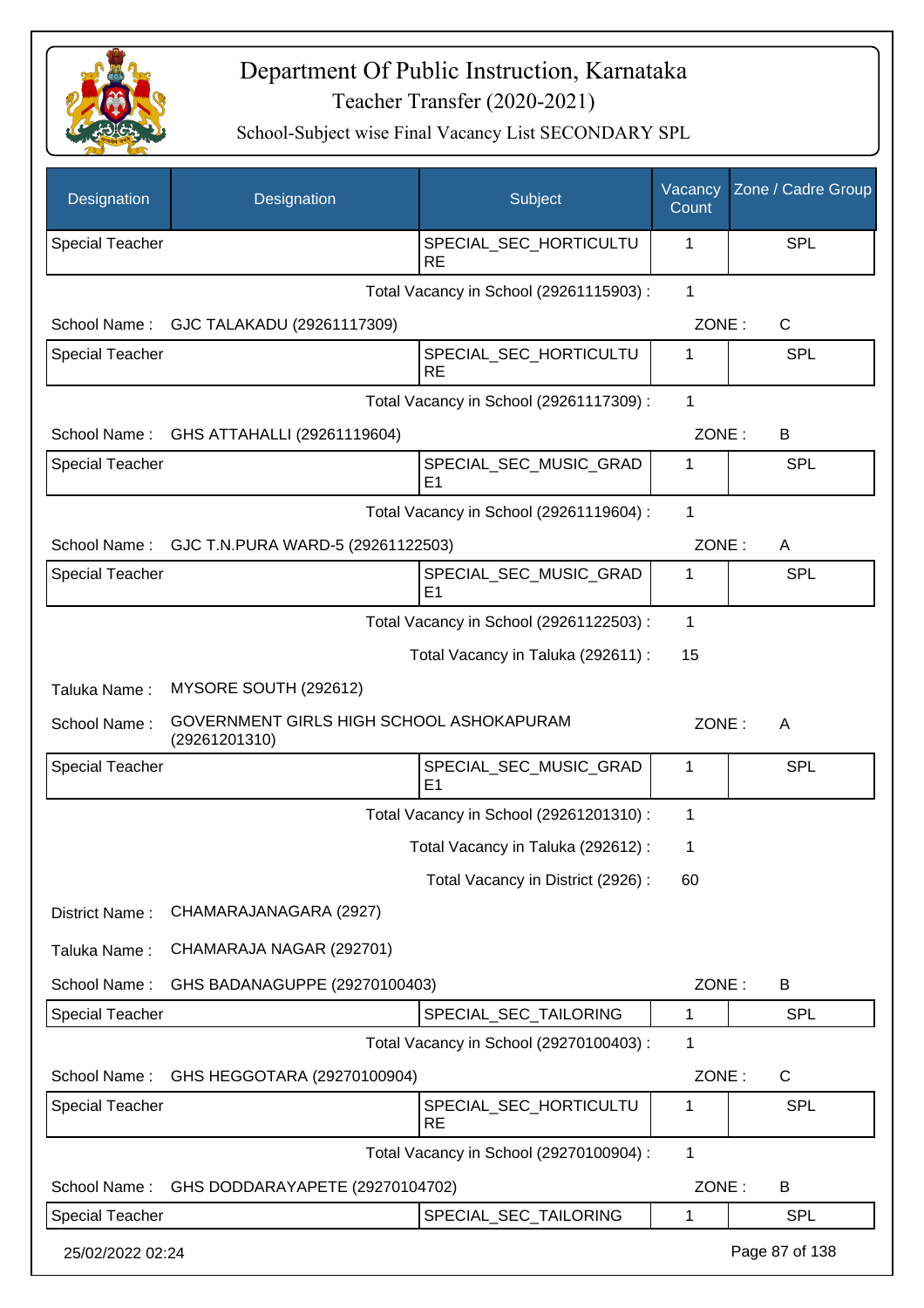

| Designation            | Designation                                     | Subject                                  | Vacancy<br>Count | Zone / Cadre Group |
|------------------------|-------------------------------------------------|------------------------------------------|------------------|--------------------|
|                        |                                                 | Total Vacancy in School (29270104702) :  | 1                |                    |
|                        | School Name: GPUC HARAVE (29270105105)          |                                          | ZONE:            | $\mathsf{C}$       |
| <b>Special Teacher</b> |                                                 | SPECIAL_SEC_DRAWING                      | $\mathbf{1}$     | <b>SPL</b>         |
|                        |                                                 | Total Vacancy in School (29270105105) :  | 1                |                    |
|                        | School Name: GHS SAGADE (29270107602)           |                                          | ZONE:            | $\mathsf C$        |
| <b>Special Teacher</b> |                                                 | SPECIAL_SEC_HORTICULTU<br><b>RE</b>      | 1                | <b>SPL</b>         |
|                        |                                                 | Total Vacancy in School (29270107602) :  | 1                |                    |
|                        | School Name: GHS NANJEDEVANA PURA (29270108501) |                                          | ZONE:            | $\mathsf{C}$       |
| <b>Special Teacher</b> |                                                 | SPECIAL_SEC_HORTICULTU<br><b>RE</b>      | 1                | <b>SPL</b>         |
|                        |                                                 | Total Vacancy in School (29270108501) :  | 1                |                    |
|                        | School Name: GHS THAMMADAHALLI (29270108702)    |                                          | ZONE:            | $\mathsf{C}$       |
| <b>Special Teacher</b> |                                                 | SPECIAL_SEC_HORTICULTU<br><b>RE</b>      | 1                | <b>SPL</b>         |
|                        |                                                 | Total Vacancy in School (29270108702) :  | 1                |                    |
| School Name:           | GHS HARADANAHALLI (29270108904)                 |                                          | ZONE:            | B                  |
| <b>Special Teacher</b> |                                                 | SPECIAL_SEC_HORTICULTU<br><b>RE</b>      | 1                | <b>SPL</b>         |
|                        |                                                 | Total Vacancy in School (29270108904) :  | 1                |                    |
| School Name:           | GPUC VENKATAIAHNA CHATHRA (29270109202)         |                                          | ZONE:            | B                  |
| <b>Special Teacher</b> |                                                 | SPECIAL_SEC_MUSIC_GRAD<br>E <sub>2</sub> | 1                | <b>SPL</b>         |
|                        |                                                 | Total Vacancy in School (29270109202) :  | 1                |                    |
| School Name:           | GHS BISALAVADI (29270109902)                    |                                          | ZONE:            | C                  |
| <b>Special Teacher</b> |                                                 | SPECIAL_SEC_DRAWING                      | $\mathbf{1}$     | <b>SPL</b>         |
|                        |                                                 | Total Vacancy in School (29270109902) :  | 1                |                    |
| School Name:           | GHS YANAGALLI (29270110602)                     |                                          | ZONE:            | C                  |
| <b>Special Teacher</b> |                                                 | SPECIAL_SEC_HORTICULTU<br><b>RE</b>      | 1                | <b>SPL</b>         |
|                        |                                                 | Total Vacancy in School (29270110602) :  | 1                |                    |
| School Name:           | GHS YARAGANAHALLI (29270111102)                 |                                          | ZONE:            | C                  |
| <b>Special Teacher</b> |                                                 | SPECIAL_SEC_HORTICULTU<br><b>RE</b>      | 1                | <b>SPL</b>         |
|                        |                                                 | Total Vacancy in School (29270111102) :  | 1                |                    |
| 25/02/2022 02:24       |                                                 |                                          |                  | Page 88 of 138     |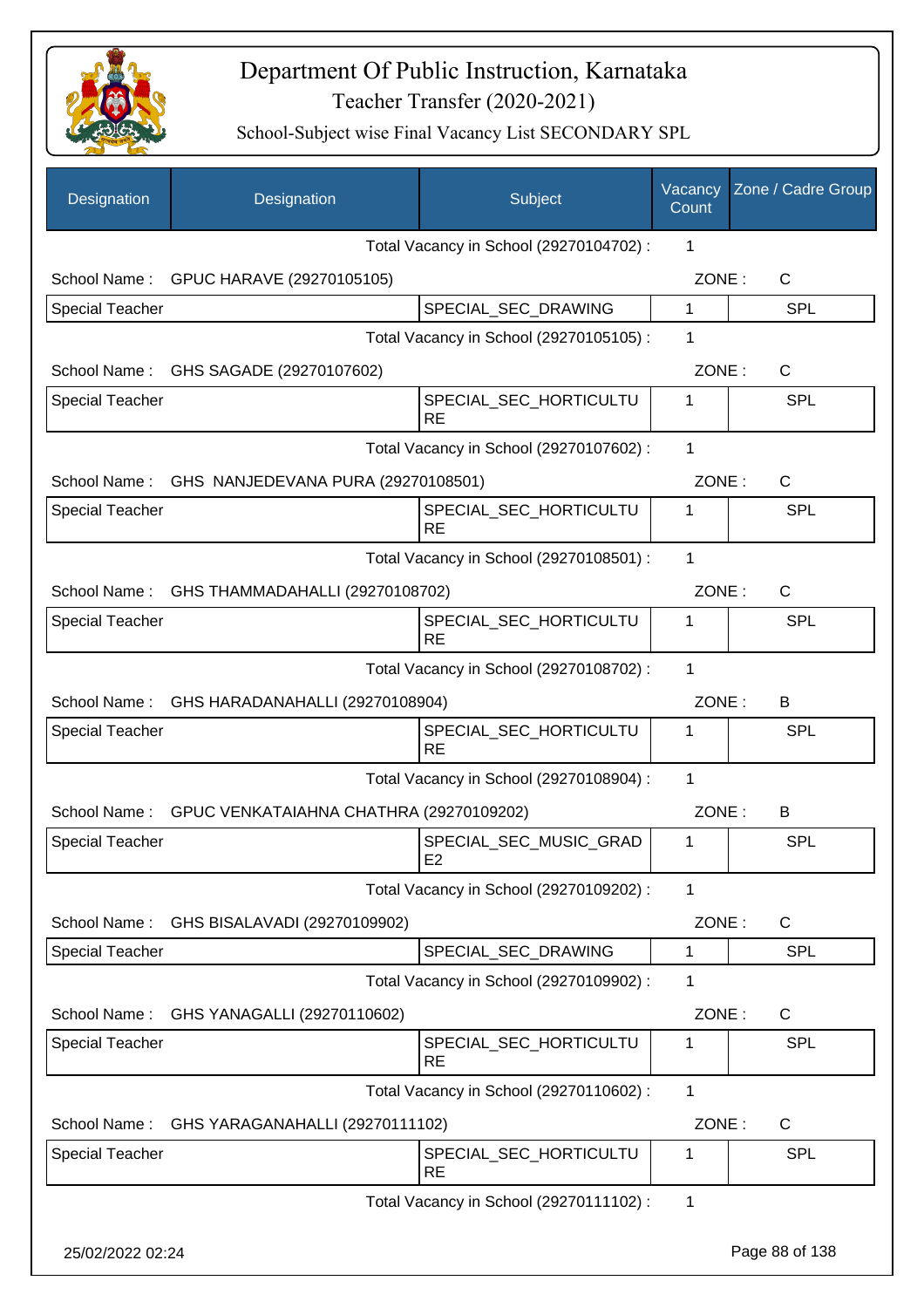

| Designation            | Designation                                                     | Subject                                  | Vacancy<br>Count | Zone / Cadre Group |
|------------------------|-----------------------------------------------------------------|------------------------------------------|------------------|--------------------|
| School Name:           | KARNATAKA PUBLIC SCHOOLS GPUC CHANDAKAVADI(HS)<br>(29270111507) |                                          |                  | ZONE:<br>B         |
| <b>Special Teacher</b> |                                                                 | SPECIAL_SEC_DRAWING                      | 1                | <b>SPL</b>         |
|                        |                                                                 | Total Vacancy in School (29270111507) :  | 1                |                    |
|                        | School Name: GHS KOLIPALYA (29270115304)                        |                                          | ZONE:            | C                  |
| <b>Special Teacher</b> |                                                                 | SPECIAL_SEC_HORTICULTU<br><b>RE</b>      | 1                | SPL                |
|                        |                                                                 | Total Vacancy in School (29270115304) :  | 1                |                    |
|                        | School Name: GHS NAVILUR (29270116002)                          |                                          | ZONE:            | C                  |
| <b>Special Teacher</b> |                                                                 | SPECIAL_SEC_MUSIC_GRAD<br>E <sub>2</sub> | 1                | <b>SPL</b>         |
|                        |                                                                 | Total Vacancy in School (29270116002) :  | 1                |                    |
|                        | School Name: GPUC KUDERU (29270116905)                          |                                          | ZONE:            | $\mathsf{C}$       |
| <b>Special Teacher</b> |                                                                 | SPECIAL_SEC_HORTICULTU<br><b>RE</b>      | 1                | <b>SPL</b>         |
|                        |                                                                 | Total Vacancy in School (29270116905) :  | 1                |                    |
|                        | School Name: GHS GULIPURA (29270118306)                         |                                          | ZONE:            | C                  |
| <b>Special Teacher</b> |                                                                 | SPECIAL_SEC_HORTICULTU<br><b>RE</b>      | 1                | <b>SPL</b>         |
|                        |                                                                 | Total Vacancy in School (29270118306) :  | 1                |                    |
| School Name:           | GHS HONGANURU (29270118709)                                     |                                          | ZONE:            | $\mathsf{C}$       |
| <b>Special Teacher</b> |                                                                 | SPECIAL_SEC_HORTICULTU<br><b>RE</b>      | 1                | SPL                |
|                        |                                                                 | Total Vacancy in School (29270118709) :  | 1                |                    |
| School Name:           | GHS ERASA VADI (29270119103)                                    |                                          | ZONE:            | $\mathsf{C}$       |
| <b>Special Teacher</b> |                                                                 | SPECIAL_SEC_HORTICULTU<br><b>RE</b>      | 1                | <b>SPL</b>         |
|                        |                                                                 | Total Vacancy in School (29270119103) :  | $\mathbf{1}$     |                    |
| School Name:           | GPUC SANTHEMARAHALLI (29270119808)                              |                                          | ZONE:            | C                  |
| <b>Special Teacher</b> |                                                                 | SPECIAL SEC MUSIC GRAD<br>E1             | 1                | <b>SPL</b>         |
|                        |                                                                 | Total Vacancy in School (29270119808) :  | $\mathbf{1}$     |                    |
| School Name:           | GPUC GIRLS, CHAMARAJANAGA (29270126504)                         |                                          | ZONE:            | A                  |
| Special Teacher        |                                                                 | SPECIAL_SEC_TAILORING                    | 1                | <b>SPL</b>         |
|                        |                                                                 | Total Vacancy in School (29270126504) :  | 1                |                    |
| 25/02/2022 02:24       |                                                                 |                                          |                  | Page 89 of 138     |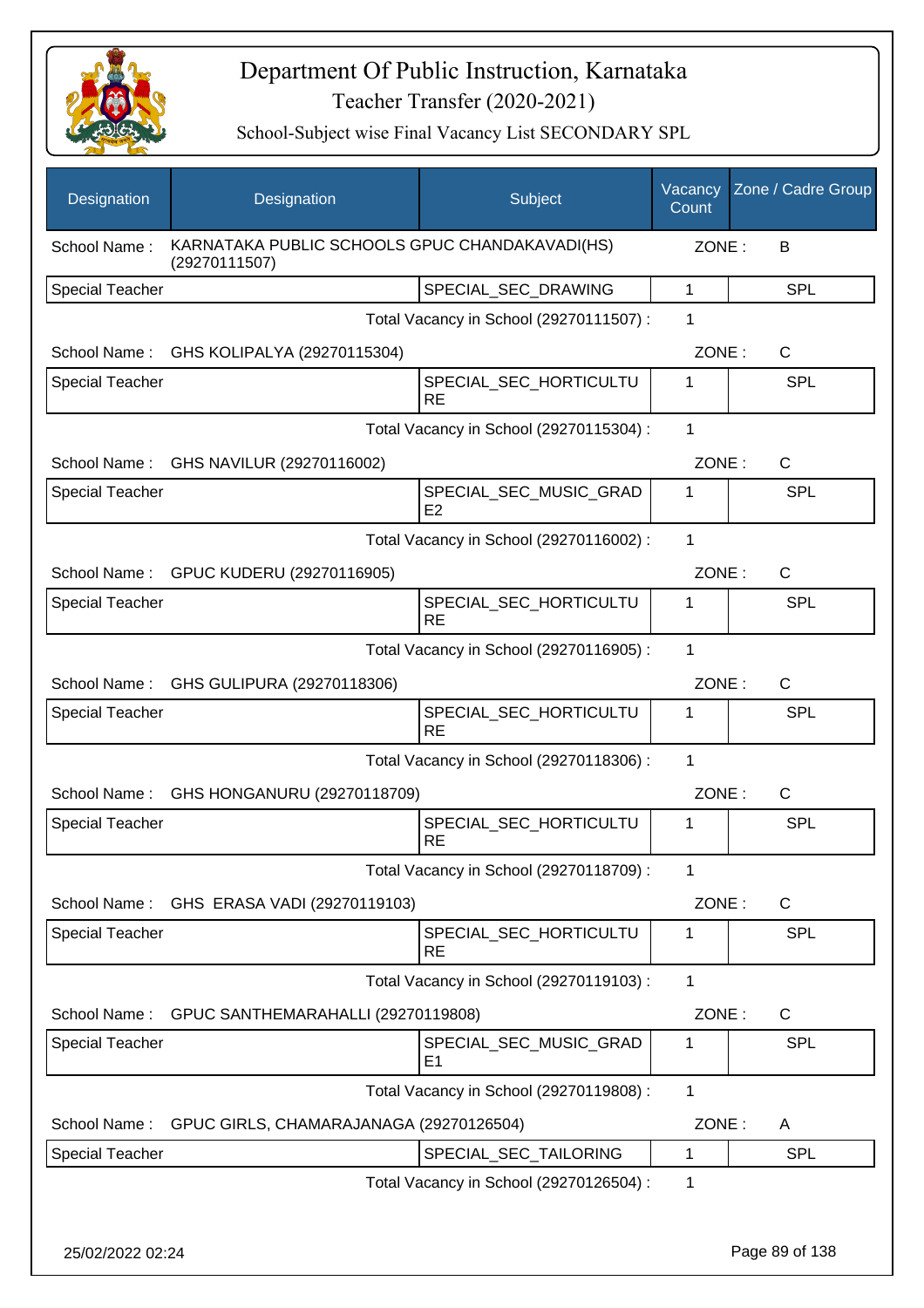

| Designation            | Designation                                                      | Subject                                 | Vacancy<br>Count | Zone / Cadre Group |
|------------------------|------------------------------------------------------------------|-----------------------------------------|------------------|--------------------|
|                        |                                                                  | Total Vacancy in Taluka (292701) :      | 21               |                    |
| Taluka Name:           | <b>GUNDULPET (292702)</b>                                        |                                         |                  |                    |
| School Name:           | GHS ALATHUR (29270200603)                                        |                                         | ZONE:            | $\mathsf{C}$       |
| <b>Special Teacher</b> |                                                                  | SPECIAL_SEC_DRAWING                     | 1                | SPL                |
|                        |                                                                  | Total Vacancy in School (29270200603) : | 1                |                    |
|                        | School Name: GHS BANNITHAL PURA (29270202702)                    |                                         | ZONE:            | $\mathsf{C}$       |
| <b>Special Teacher</b> |                                                                  | SPECIAL_SEC_DRAWING                     | 1                | SPL                |
|                        |                                                                  | Total Vacancy in School (29270202702) : | 1                |                    |
|                        | School Name: KARNATAKA PUBLIC SCHOOLS GPUC HANGALA (29270204203) |                                         | ZONE:            | $\mathsf{C}$       |
| <b>Special Teacher</b> |                                                                  | SPECIAL_SEC_DRAWING                     | $\mathbf{1}$     | SPL                |
|                        |                                                                  | Total Vacancy in School (29270204203) : | 1                |                    |
| School Name:           | GHS BACHALLI (29270204704)                                       |                                         | ZONE:            | $\mathsf{C}$       |
| <b>Special Teacher</b> |                                                                  | SPECIAL_SEC_HORTICULTU<br><b>RE</b>     | 1                | <b>SPL</b>         |
|                        |                                                                  | Total Vacancy in School (29270204704) : | 1                |                    |
| School Name:           | GHS HUNDI PURA (29270206002)                                     |                                         | ZONE:            | $\mathsf{C}$       |
| <b>Special Teacher</b> |                                                                  | SPECIAL_SEC_DRAWING                     | 1                | SPL                |
|                        |                                                                  | Total Vacancy in School (29270206002) : | 1                |                    |
| School Name:           | GHS GIRLS KABBAHALLI (29270207307)                               |                                         | ZONE:            | C                  |
| <b>Special Teacher</b> |                                                                  | SPECIAL_SEC_TAILORING                   | 1                | SPL                |
|                        |                                                                  | Total Vacancy in School (29270207307) : | 1                |                    |
| School Name:           | GHS KELASURU (29270208502)                                       |                                         | ZONE:            | C                  |
| <b>Special Teacher</b> |                                                                  | SPECIAL_SEC_DRAWING                     | 1                | <b>SPL</b>         |
|                        |                                                                  | Total Vacancy in School (29270208502) : | 1                |                    |
| School Name:           | GPUC HS BEGUR (29270209303)                                      |                                         | ZONE:            | C                  |
| <b>Special Teacher</b> |                                                                  | SPECIAL_SEC_HORTICULTU<br><b>RE</b>     | 1                | SPL                |
|                        |                                                                  | Total Vacancy in School (29270209303) : | 1                |                    |
| School Name:           | GHS BOMMANA HALLI (29270210402)                                  |                                         | ZONE:            | C                  |
| <b>Special Teacher</b> |                                                                  | SPECIAL_SEC_DRAWING                     | 1                | SPL                |
|                        |                                                                  | Total Vacancy in School (29270210402) : | 1                |                    |
| School Name:           | GHS CHIKKATI (29270212002)                                       |                                         | ZONE:            | C                  |
| <b>Special Teacher</b> |                                                                  | SPECIAL_SEC_HORTICULTU                  | 1                | <b>SPL</b>         |
| 25/02/2022 02:24       |                                                                  |                                         |                  | Page 90 of 138     |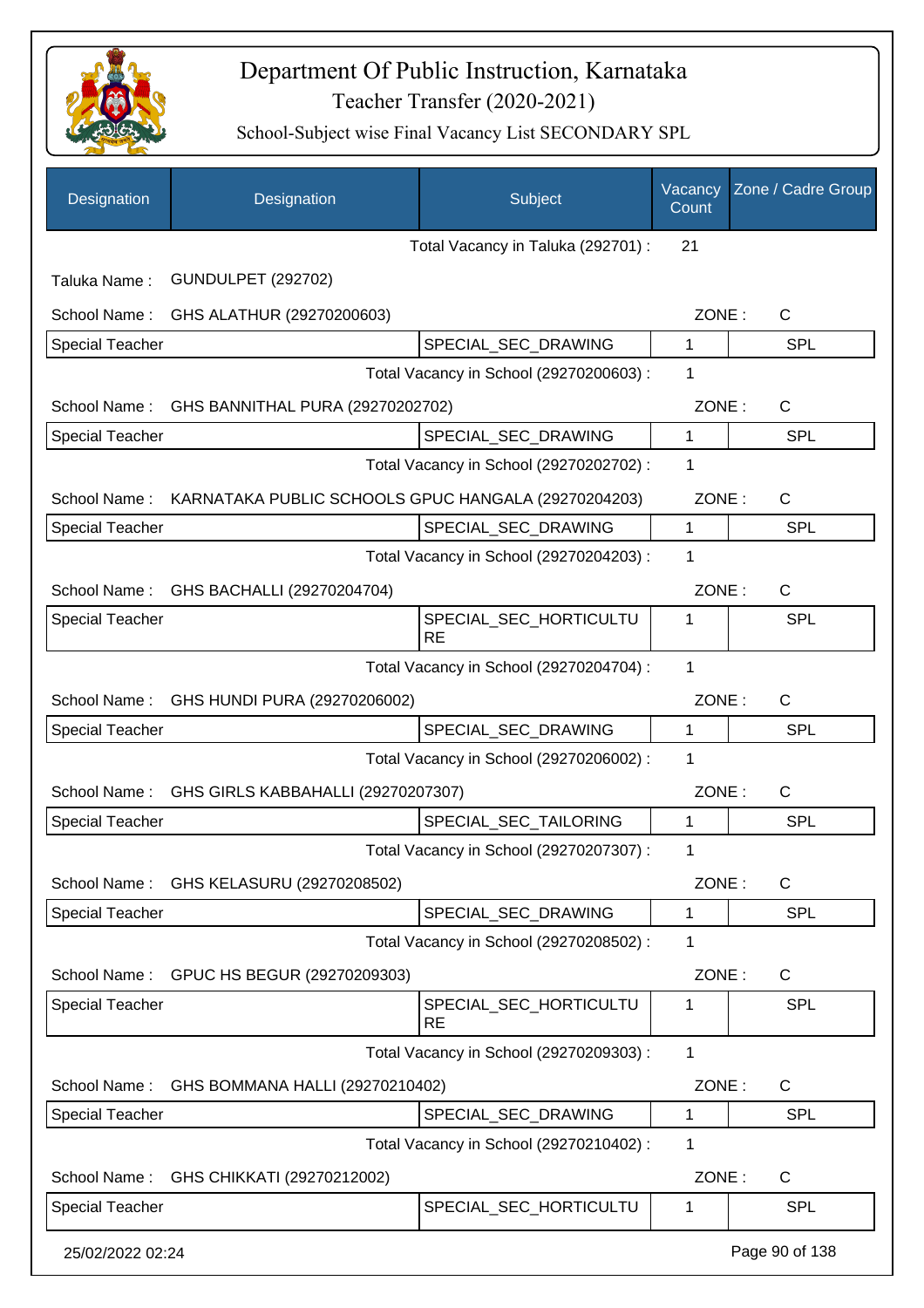

| Designation            | Designation                                          | Subject                                 | Vacancy<br>Count | Zone / Cadre Group |
|------------------------|------------------------------------------------------|-----------------------------------------|------------------|--------------------|
|                        |                                                      | E                                       |                  |                    |
|                        |                                                      | Total Vacancy in School (29270212002) : | 1                |                    |
| School Name:           | GGHS MADAHALLI ROAD GUNDLUPET (29270218504)          |                                         | ZONE:            | A                  |
| <b>Special Teacher</b> |                                                      | SPECIAL_SEC_DRAWING                     | 1                | <b>SPL</b>         |
|                        |                                                      | Total Vacancy in School (29270218504) : | $\mathbf 1$      |                    |
|                        |                                                      | Total Vacancy in Taluka (292702) :      | 11               |                    |
| Taluka Name:           | <b>KOLLEGAL (292705)</b>                             |                                         |                  |                    |
| School Name:           | GHS SURAPURA (29270516602)                           |                                         | ZONE:            | $\mathsf{C}$       |
| <b>Special Teacher</b> |                                                      | SPECIAL_SEC_HORTICULTU<br><b>RE</b>     | 1                | SPL                |
|                        |                                                      | Total Vacancy in School (29270516602) : | 1                |                    |
|                        |                                                      | Total Vacancy in Taluka (292705):       | 1                |                    |
| Taluka Name:           | <b>YELANDUR (292712)</b>                             |                                         |                  |                    |
| School Name:           | GOVT HIGH SCHOOL KESTUR (29271200904)                |                                         | ZONE:            | $\mathsf{C}$       |
| <b>Special Teacher</b> |                                                      | SPECIAL_SEC_DRAWING                     | $\mathbf 1$      | <b>SPL</b>         |
|                        |                                                      | Total Vacancy in School (29271200904) : | 1                |                    |
| School Name:           | GOVT HIGH SCHOOL MADDUR (29271202104)                |                                         | ZONE:            | $\mathsf{C}$       |
| <b>Special Teacher</b> |                                                      | SPECIAL_SEC_TAILORING                   | $\mathbf{1}$     | SPL                |
|                        |                                                      | Total Vacancy in School (29271202104) : | 1                |                    |
| School Name:           | KARNATAKA PUBLIC SCHOOLS GPUC YELANDUR (29271204203) |                                         | ZONE:            | A                  |
| <b>Special Teacher</b> |                                                      | SPECIAL_SEC_HORTICULTU<br><b>RE</b>     | 1                | SPL                |
|                        |                                                      | Total Vacancy in School (29271204203) : | 1                |                    |
| School Name:           | GOVT GIRLS HS YELANDUR (29271204407)                 |                                         | ZONE:            | A                  |
| <b>Special Teacher</b> |                                                      | SPECIAL_SEC_MUSIC_GRAD<br>E1            | 1                | <b>SPL</b>         |
|                        |                                                      | Total Vacancy in School (29271204407) : | 1                |                    |
|                        |                                                      | Total Vacancy in Taluka (292712) :      | 4                |                    |
| Taluka Name:           | HANUR (292713)                                       |                                         |                  |                    |
| School Name:           | GHS CHANNALINGANAHALLI (29271301302)                 |                                         | ZONE:            | $\mathsf C$        |
| <b>Special Teacher</b> |                                                      | SPECIAL_SEC_HORTICULTU<br><b>RE</b>     | 1                | <b>SPL</b>         |
|                        |                                                      | Total Vacancy in School (29271301302) : | 1                |                    |
| 25/02/2022 02:24       |                                                      |                                         |                  | Page 91 of 138     |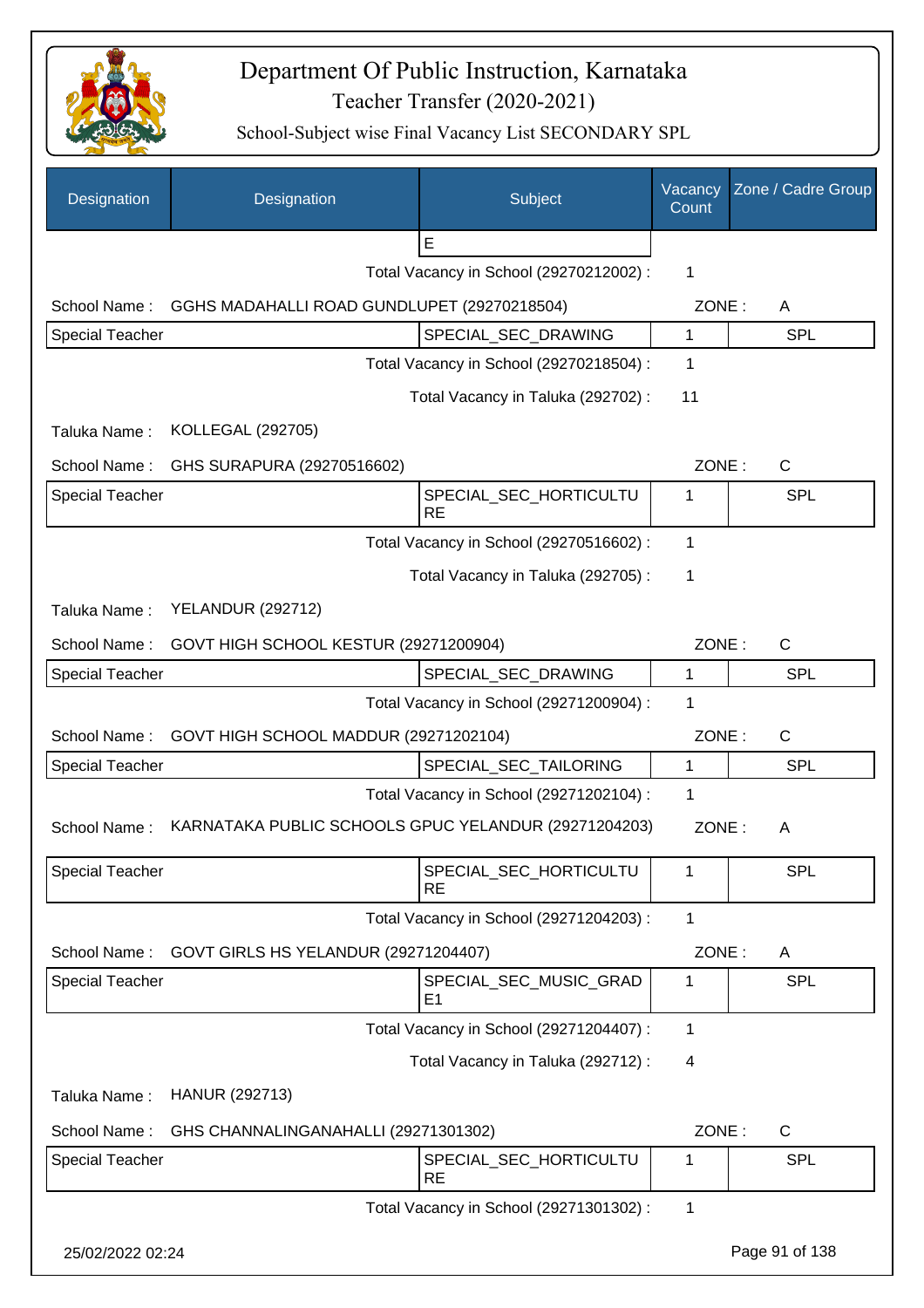

| Designation            | Designation                                | Subject                                  | Vacancy<br>Count | Zone / Cadre Group |
|------------------------|--------------------------------------------|------------------------------------------|------------------|--------------------|
|                        | School Name: GHS COWDALLI (29271301606)    |                                          | ZONE:            | C                  |
| <b>Special Teacher</b> |                                            | SPECIAL_SEC_DRAWING                      | 1                | <b>SPL</b>         |
|                        |                                            | Total Vacancy in School (29271301606) :  | 1                |                    |
|                        | School Name: HS ELLEMALA (29271302105)     |                                          | ZONE:            | C                  |
| <b>Special Teacher</b> |                                            | SPECIAL_SEC_HORTICULTU<br><b>RE</b>      | 1                | <b>SPL</b>         |
|                        |                                            | Total Vacancy in School (29271302105) :  | 1                |                    |
|                        | School Name: GHS (GVG) HANUR (29271302408) |                                          | ZONE:            | A                  |
| <b>Special Teacher</b> |                                            | SPECIAL_SEC_HORTICULTU<br><b>RE</b>      | 1                | <b>SPL</b>         |
|                        |                                            | Total Vacancy in School (29271302408) :  | 1                |                    |
|                        | School Name: GHS MANGALA (29271303303)     |                                          | ZONE:            | $\mathsf{C}$       |
| <b>Special Teacher</b> |                                            | SPECIAL_SEC_HORTICULTU<br><b>RE</b>      | 1                | <b>SPL</b>         |
|                        |                                            | Total Vacancy in School (29271303303) :  | 1                |                    |
|                        | School Name: GHS MINYAM (29271303503)      |                                          | ZONE:            | C                  |
| <b>Special Teacher</b> |                                            | SPECIAL_SEC_DRAWING                      | 1                | <b>SPL</b>         |
|                        |                                            | Total Vacancy in School (29271303503) :  | 1                |                    |
|                        | School Name: GHS RAMAPURA (29271303804)    |                                          | ZONE:            | C                  |
| <b>Special Teacher</b> |                                            | SPECIAL_SEC_HORTICULTU<br><b>RE</b>      | 1                | SPL                |
|                        |                                            | Total Vacancy in School (29271303804) :  | 1                |                    |
| School Name:           | GHS GIRLS RAMAPURA (29271303805)           |                                          | ZONE:            | $\mathsf C$        |
| <b>Special Teacher</b> |                                            | SPECIAL_SEC_MUSIC_GRAD<br>E <sub>2</sub> | 1                | <b>SPL</b>         |
|                        |                                            | Total Vacancy in School (29271303805) :  | 1                |                    |
| School Name:           | GHS SHAGYAM (29271303902)                  |                                          | ZONE:            | C                  |
| <b>Special Teacher</b> |                                            | SPECIAL_SEC_HORTICULTU<br><b>RE</b>      | 1                | <b>SPL</b>         |
|                        |                                            | Total Vacancy in School (29271303902) :  | 1                |                    |
| School Name:           | GHS GOPINATHAM (29271306272)               |                                          | ZONE:            | C                  |
| <b>Special Teacher</b> |                                            | SPECIAL_SEC_DRAWING                      | 1                | <b>SPL</b>         |
|                        |                                            | Total Vacancy in School (29271306272) :  | 1                |                    |
|                        |                                            | Total Vacancy in Taluka (292713) :       | 10               |                    |
| 25/02/2022 02:24       |                                            |                                          |                  | Page 92 of 138     |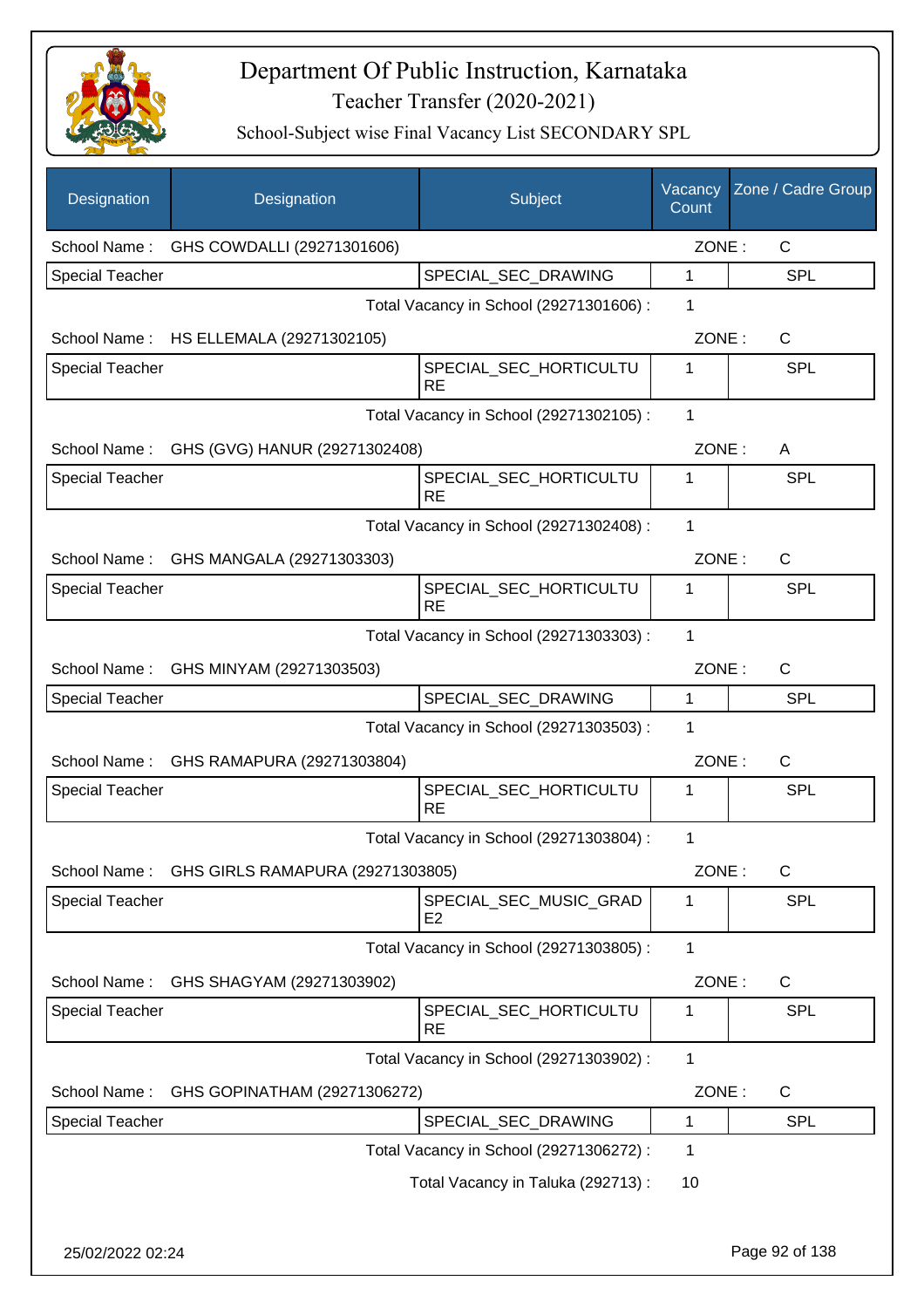

| Designation            | Designation                                                                 | Subject                                  | Vacancy<br>Count | Zone / Cadre Group |
|------------------------|-----------------------------------------------------------------------------|------------------------------------------|------------------|--------------------|
|                        |                                                                             | Total Vacancy in District (2927) :       | 47               |                    |
|                        |                                                                             | Total Vacancy in Division (2):           | 472              |                    |
| <b>Division Name</b>   | Belagavi (3)                                                                |                                          |                  |                    |
| District Name:         | BELAGAVI (2901)                                                             |                                          |                  |                    |
| Taluka Name:           | BAILHONGAL (290102)                                                         |                                          |                  |                    |
| School Name:           | GOVT HIGH SCHOOL BAILWAD (29010200805)                                      |                                          | ZONE:            | B                  |
| <b>Special Teacher</b> |                                                                             | SPECIAL_SEC_HORTICULTU<br><b>RE</b>      | 1                | <b>SPL</b>         |
|                        |                                                                             | Total Vacancy in School (29010200805) :  | 1                |                    |
| School Name:           | GOVT. HIGH SCHOOL HANNIKERI TALUK BAILHONGAL DIST<br>BELAGAVI (29010204904) |                                          | ZONE:            | $\mathsf{C}$       |
| <b>Special Teacher</b> |                                                                             | SPECIAL_SEC_HORTICULTU<br><b>RE</b>      | 1                | SPL                |
|                        |                                                                             | Total Vacancy in School (29010204904) :  | 1                |                    |
| School Name:           | GOVT HIGHSCHOOL HANABARATTI (29010205604)                                   |                                          | ZONE:            | C                  |
| <b>Special Teacher</b> |                                                                             | SPECIAL_SEC_TAILORING                    | 1                | <b>SPL</b>         |
|                        |                                                                             | Total Vacancy in School (29010205604) :  | 1                |                    |
| School Name:           | GOVT HIGHSCHOOL MARIKATTI (29010208202)                                     |                                          | ZONE:            | $\mathsf{C}$       |
| <b>Special Teacher</b> |                                                                             | SPECIAL_SEC_TAILORING                    | 1                | <b>SPL</b>         |
|                        |                                                                             | Total Vacancy in School (29010208202) :  | 1                |                    |
| School Name:           | GOVT HIGHSCHOOL MEKALMARDI (29010209004)                                    |                                          | ZONE:            | $\mathsf{C}$       |
| <b>Special Teacher</b> |                                                                             | SPECIAL_SEC_TAILORING                    | 1                | <b>SPL</b>         |
|                        |                                                                             | Total Vacancy in School (29010209004) :  | 1                |                    |
| School Name:           | GOVT HIGHSCHOOL SUTAGATTI (29010210903)                                     |                                          | ZONE:            | C                  |
| <b>Special Teacher</b> |                                                                             | SPECIAL_SEC_TAILORING                    | 1                | <b>SPL</b>         |
|                        |                                                                             | Total Vacancy in School (29010210903) :  | 1                |                    |
|                        |                                                                             | Total Vacancy in Taluka (290102) :       | 6                |                    |
| Taluka Name:           | BELGAUM CITY (290103)                                                       |                                          |                  |                    |
| School Name:           | SARSWATI GIRLS HIGH SCHOOL SHAHAPUR (29010301904)                           |                                          | ZONE:            | A                  |
| <b>Special Teacher</b> |                                                                             | SPECIAL_SEC_MUSIC_GRAD<br>E <sub>1</sub> | 1                | <b>SPL</b>         |
|                        |                                                                             | Total Vacancy in School (29010301904) :  | 1                |                    |
|                        |                                                                             | Total Vacancy in Taluka (290103):        | 1                |                    |
| 25/02/2022 02:24       |                                                                             |                                          |                  | Page 93 of 138     |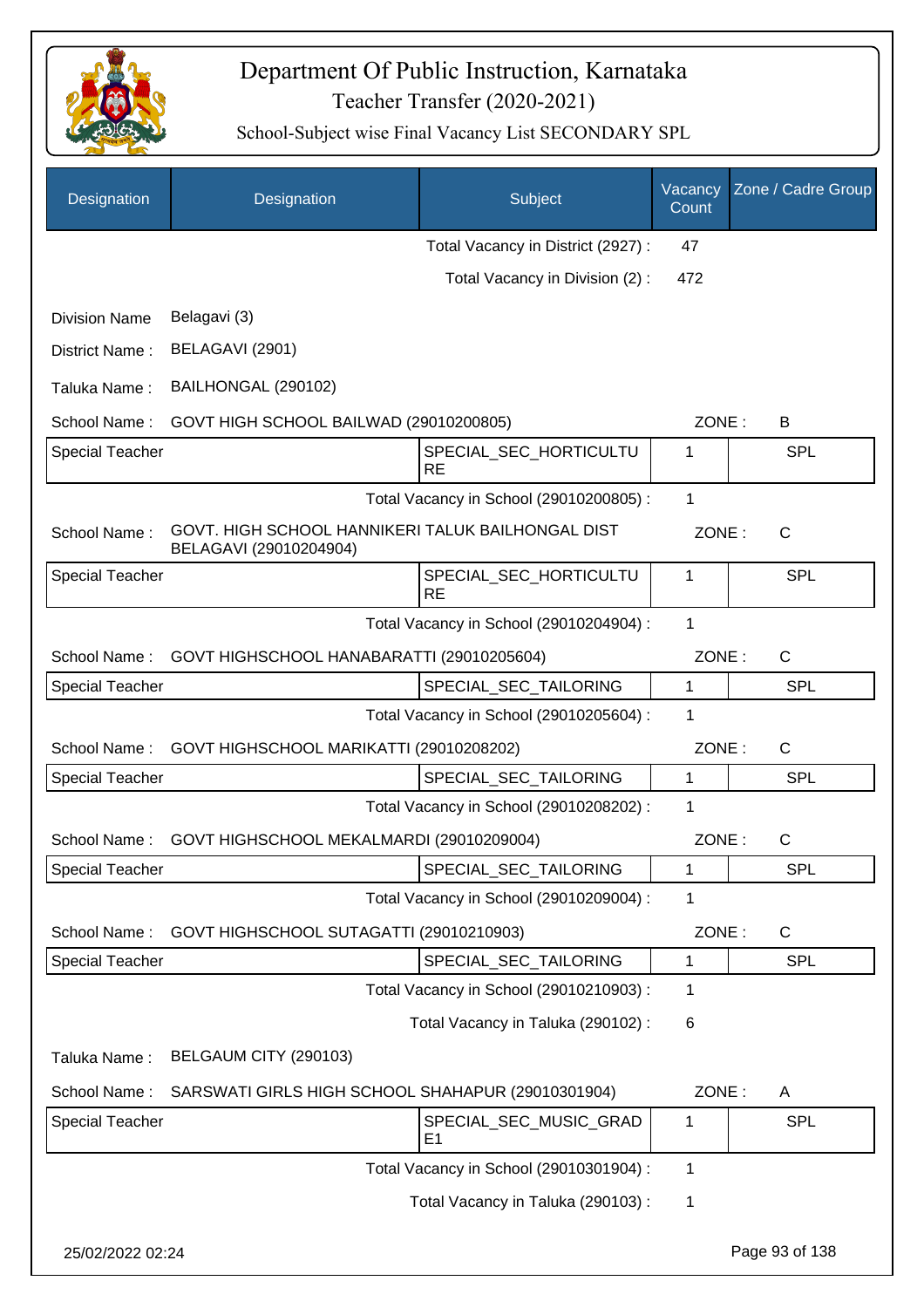

| Designation            | Designation                                                           | Subject                                  | Vacancy<br>Count | Zone / Cadre Group |
|------------------------|-----------------------------------------------------------------------|------------------------------------------|------------------|--------------------|
| Taluka Name:           | <b>KHANAPUR (290108)</b>                                              |                                          |                  |                    |
| School Name:           | GHS HANDUR-HULIKOTTAL (29010808802)                                   |                                          | ZONE:            | C                  |
| <b>Special Teacher</b> |                                                                       | SPECIAL_SEC_TAILORING                    | 1                | <b>SPL</b>         |
|                        |                                                                       | Total Vacancy in School (29010808802) :  | 1                |                    |
|                        |                                                                       | Total Vacancy in Taluka (290108) :       | 1                |                    |
| Taluka Name:           | <b>RAMDURG (290111)</b>                                               |                                          |                  |                    |
| School Name:           | GOVT HIGHSCHOOL MUDAKAVI (29011107203)                                |                                          | ZONE:            | C                  |
| Special Teacher        |                                                                       | SPECIAL_SEC_CARPENTOR                    | 1                | <b>SPL</b>         |
|                        |                                                                       | Total Vacancy in School (29011107203) :  | 1                |                    |
| School Name:           | GOVT HIGHSCHOOL SALAPUR (29011109008)                                 |                                          | ZONE:            | C                  |
| <b>Special Teacher</b> |                                                                       | SPECIAL_SEC_HORTICULTU<br><b>RE</b>      | 1                | <b>SPL</b>         |
|                        |                                                                       | Total Vacancy in School (29011109008) :  | 1                |                    |
| School Name:           | GOVT HIGHSCHOOL K CHANDARGI (29011111266)                             |                                          | ZONE:            | $\mathsf{C}$       |
| <b>Special Teacher</b> |                                                                       | SPECIAL_SEC_MUSIC_GRAD<br>E <sub>1</sub> | 1                | SPL                |
|                        |                                                                       | Total Vacancy in School (29011111266) :  | 1                |                    |
|                        |                                                                       | Total Vacancy in Taluka (290111) :       | 3                |                    |
| Taluka Name:           | KITTUR (290113)                                                       |                                          |                  |                    |
| School Name:           | GOVT HIGHSCHOOL BAILUR (29010201603)                                  |                                          | ZONE:            | C                  |
| Special Teacher        |                                                                       | SPECIAL_SEC_TAILORING                    | 1                | <b>SPL</b>         |
|                        |                                                                       | Total Vacancy in School (29010201603) :  | 1                |                    |
| School Name:           | KARNATAKA PUBLIC SCHOOLS GOVT HIGHSCHOOL<br>HUNASIKATTI (29010204806) |                                          | ZONE:            | $\mathsf{C}$       |
| <b>Special Teacher</b> |                                                                       | SPECIAL_SEC_TAILORING                    | $\mathbf{1}$     | <b>SPL</b>         |
|                        |                                                                       | Total Vacancy in School (29010204806) :  | 1                |                    |
| School Name:           | S V K GOVT HIGHSCHOOL KADARAVALLI (29010206405)                       |                                          | ZONE:            | C                  |
| Special Teacher        |                                                                       | SPECIAL SEC TAILORING                    | 1                | <b>SPL</b>         |
|                        |                                                                       | Total Vacancy in School (29010206405) :  | 1                |                    |
| School Name:           | SBM GOVT GIRLS HIGH SCHOOL KITTUR (29010206719)                       |                                          | ZONE:            | A                  |
| Special Teacher        |                                                                       | SPECIAL_SEC_TAILORING                    | 1                | <b>SPL</b>         |
|                        |                                                                       | Total Vacancy in School (29010206719) :  | 1                |                    |
|                        | School Name: GOVT HIGH SCHOOL TURAMARI (29010211204)                  |                                          | ZONE:            | C                  |
| 25/02/2022 02:24       |                                                                       |                                          |                  | Page 94 of 138     |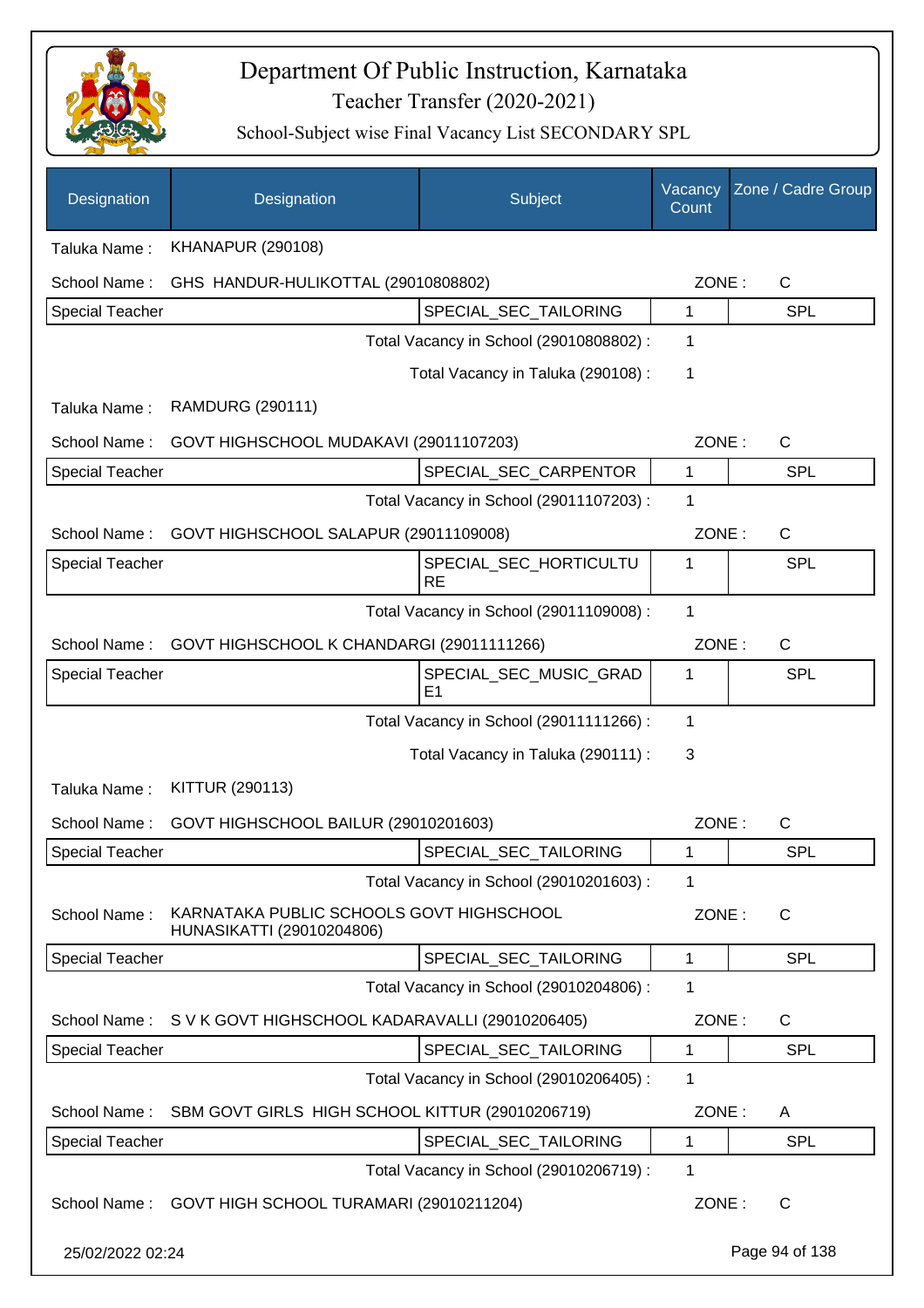

| Designation            | Designation                                                             | Subject                                 | Vacancy<br>Count | Zone / Cadre Group |
|------------------------|-------------------------------------------------------------------------|-----------------------------------------|------------------|--------------------|
| <b>Special Teacher</b> |                                                                         | SPECIAL_SEC_HORTICULTU<br><b>RE</b>     | 1                | <b>SPL</b>         |
|                        |                                                                         | Total Vacancy in School (29010211204) : | $\mathbf{1}$     |                    |
|                        |                                                                         | Total Vacancy in Taluka (290113):       | 5                |                    |
|                        |                                                                         | Total Vacancy in District (2901) :      | 16               |                    |
| District Name:         | BAGALKOT (2902)                                                         |                                         |                  |                    |
| Taluka Name:           | BADAMI (290201)                                                         |                                         |                  |                    |
| School Name:           | GOVT-HIGH SCHOOL GOVINKOPPA (29020103302)                               |                                         | ZONE:            | $\mathsf{C}$       |
| <b>Special Teacher</b> |                                                                         | SPECIAL_SEC_WEAVING                     | 1                | <b>SPL</b>         |
|                        |                                                                         | Total Vacancy in School (29020103302) : | 1                |                    |
| School Name:           | GOVT-HIGH SCHOOL HANAPUR LT (29020104404)                               |                                         | ZONE:            | $\mathsf{C}$       |
| <b>Special Teacher</b> |                                                                         | SPECIAL_SEC_TAILORING                   | 1                | <b>SPL</b>         |
|                        |                                                                         | Total Vacancy in School (29020104404) : | 1                |                    |
| School Name:           | GOVT-HIGH SCHOOL LAYADGUNDI (29020109704)                               |                                         | ZONE:            | $\mathsf{C}$       |
| <b>Special Teacher</b> |                                                                         | SPECIAL_SEC_HORTICULTU<br><b>RE</b>     | 1                | <b>SPL</b>         |
|                        |                                                                         | Total Vacancy in School (29020109704) : | $\mathbf{1}$     |                    |
| School Name:           | GOVT- URDU HIGH SCHOOL KERUR (29020119904)                              |                                         | ZONE:            | A                  |
| <b>Special Teacher</b> |                                                                         | SPECIAL_SEC_TAILORING                   | 1                | <b>SPL</b>         |
|                        |                                                                         | Total Vacancy in School (29020119904) : | 1                |                    |
|                        |                                                                         | Total Vacancy in Taluka (290201) :      | 4                |                    |
| Taluka Name:           | <b>BAGALKOT (290202)</b>                                                |                                         |                  |                    |
| School Name:           | KARNATAKA PUBLIC SCHOOLS GOVT- GJC COMPOSITE<br>MUGALOLLI (29020206105) |                                         | ZONE:            | $\mathsf{C}$       |
| <b>Special Teacher</b> |                                                                         | SPECIAL SEC TAILORING                   | 1                | <b>SPL</b>         |
|                        |                                                                         | Total Vacancy in School (29020206105) : | 1                |                    |
|                        |                                                                         | Total Vacancy in Taluka (290202):       | 1                |                    |
| Taluka Name:           | <b>HUNAGUND (290207)</b>                                                |                                         |                  |                    |
| School Name:           | GOVERNMENT HIGH SCHOOL HIREMAGI (29020707203)                           |                                         | ZONE:            | $\mathsf{C}$       |
| <b>Special Teacher</b> |                                                                         | SPECIAL_SEC_TAILORING                   | 1                | <b>SPL</b>         |
|                        |                                                                         | Total Vacancy in School (29020707203) : | 1                |                    |
| School Name:           | GOVT-HIGH SCHOOL KANDAGAL (29020709909)                                 |                                         | ZONE:            | $\mathsf{C}$       |
| <b>Special Teacher</b> |                                                                         | SPECIAL_SEC_TAILORING                   | 1                | <b>SPL</b>         |
| 25/02/2022 02:24       |                                                                         |                                         |                  | Page 95 of 138     |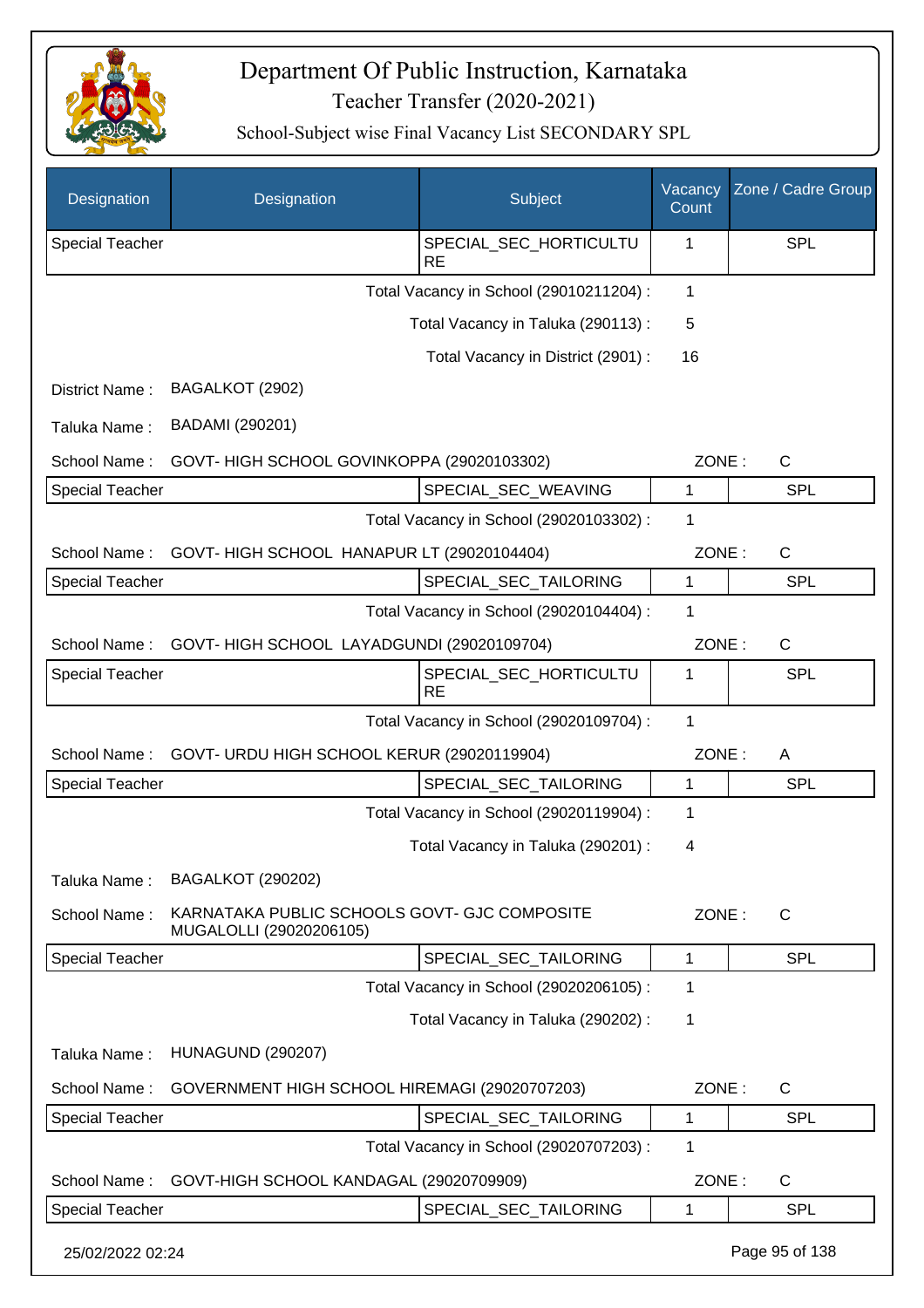

| Designation            | Designation                                                                        | Subject                                 | Vacancy<br>Count | Zone / Cadre Group |
|------------------------|------------------------------------------------------------------------------------|-----------------------------------------|------------------|--------------------|
|                        |                                                                                    | Total Vacancy in School (29020709909) : | 1                |                    |
| School Name:           | GOVT-JUNIOR COLLEGE (HIGH SCHOOL SECTION) SULEBHAVI<br>(29020714206)               |                                         | ZONE:            | A                  |
| <b>Special Teacher</b> |                                                                                    | SPECIAL_SEC_TAILORING                   | $\mathbf{1}$     | <b>SPL</b>         |
|                        |                                                                                    | Total Vacancy in School (29020714206) : | $\mathbf 1$      |                    |
|                        |                                                                                    | Total Vacancy in Taluka (290207) :      | 3                |                    |
| Taluka Name:           | JAMAKHANDI (290209)                                                                |                                         |                  |                    |
| School Name:           | GOVT HS CHIMMAD (29020901113)                                                      |                                         | ZONE:            | B                  |
| <b>Special Teacher</b> |                                                                                    | SPECIAL SEC HORTICULTU<br><b>RE</b>     | 1                | <b>SPL</b>         |
|                        |                                                                                    | Total Vacancy in School (29020901113) : | $\mathbf{1}$     |                    |
| School Name:           | GOVT HPS AND HS KALAHALLI RMSA (29020903601)                                       |                                         | ZONE:            | C                  |
| <b>Special Teacher</b> |                                                                                    | SPECIAL_SEC_HORTICULTU<br><b>RE</b>     | 1                | SPL                |
|                        |                                                                                    | Total Vacancy in School (29020903601) : | $\mathbf{1}$     |                    |
| School Name:           | GOVT PB PU JR.COLL. JAMAKHANDI (29020908802)                                       |                                         | ZONE:            | A                  |
| <b>Special Teacher</b> |                                                                                    | SPECIAL_SEC_HORTICULTU<br><b>RE</b>     | 1                | <b>SPL</b>         |
|                        |                                                                                    | Total Vacancy in School (29020908802) : | $\mathbf 1$      |                    |
|                        |                                                                                    | Total Vacancy in Taluka (290209) :      | $\mathbf{3}$     |                    |
| Taluka Name:           | MUDHOL (290211)                                                                    |                                         |                  |                    |
|                        | School Name: GOVT- HIGH SCHOOL SHRI MOHAN RAMANNA SONNAD<br>BHANTNUR (29021100703) |                                         | ZONE:            | C.                 |
| <b>Special Teacher</b> |                                                                                    | SPECIAL_SEC_TAILORING                   | 1                | <b>SPL</b>         |
|                        |                                                                                    | Total Vacancy in School (29021100703) : | 1                |                    |
| School Name:           | GOVT-HIGH SCHOOL DAVALESHWAR (29021102309)                                         |                                         | ZONE:            | $\mathsf{C}$       |
| <b>Special Teacher</b> |                                                                                    | SPECIAL_SEC_TAILORING                   | 1                | <b>SPL</b>         |
|                        |                                                                                    | Total Vacancy in School (29021102309) : | 1                |                    |
| School Name:           | GOVT HIGH SCHOOL COMPOSIT JR. COLLEGE KESARGOPPA<br>(29021103906)                  |                                         | ZONE:            | B                  |
| <b>Special Teacher</b> |                                                                                    | SPECIAL_SEC_TAILORING                   | 1                | <b>SPL</b>         |
|                        |                                                                                    | Total Vacancy in School (29021103906) : | $\mathbf 1$      |                    |
| School Name:           | GOVT- HIGH SCHOOL MANTUR (29021105110)                                             |                                         | ZONE:            | $\mathsf{C}$       |
| <b>Special Teacher</b> |                                                                                    | SPECIAL_SEC_TAILORING                   | 1                | <b>SPL</b>         |
|                        |                                                                                    | Total Vacancy in School (29021105110) : | 1                |                    |
| 25/02/2022 02:24       |                                                                                    |                                         |                  | Page 96 of 138     |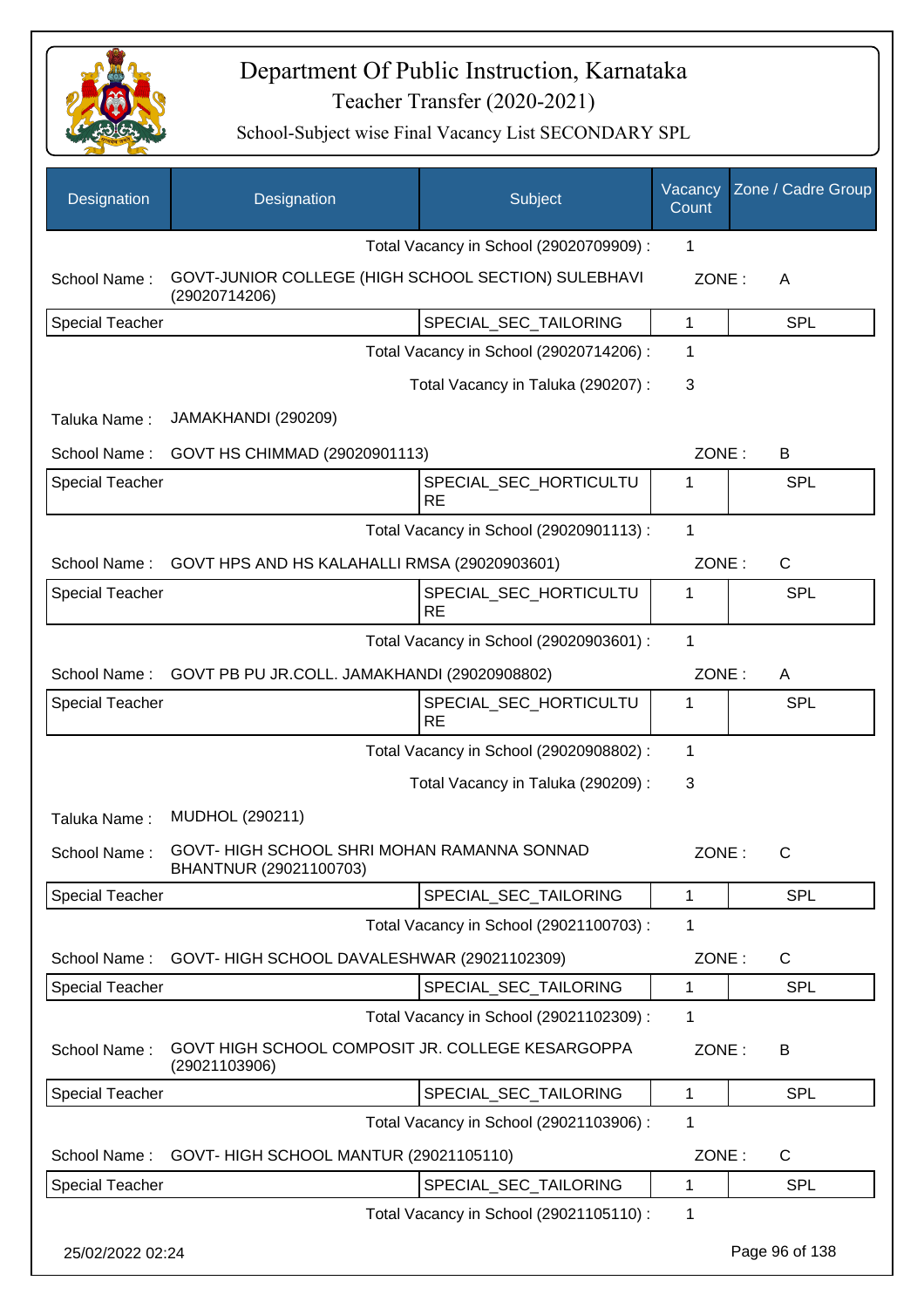

| Designation            | Designation                                                                                | Subject                                 | Vacancy<br>Count | Zone / Cadre Group |
|------------------------|--------------------------------------------------------------------------------------------|-----------------------------------------|------------------|--------------------|
| School Name:           | KARNATAKA PUBLIC SCHOOLS GOVT- HIGH SCHOOL AND Jr<br><b>COLLEGE INGALAGI (29021107708)</b> |                                         | ZONE:            | $\mathsf{C}$       |
| <b>Special Teacher</b> |                                                                                            | SPECIAL_SEC_TAILORING                   | $\mathbf{1}$     | <b>SPL</b>         |
|                        |                                                                                            | Total Vacancy in School (29021107708) : | 1                |                    |
| School Name:           | GOVT URDU HIGH SCHOOL MAHALINGAPUR (29021111307)                                           |                                         | ZONE:            | A                  |
| <b>Special Teacher</b> |                                                                                            | SPECIAL_SEC_TAILORING                   | 1                | <b>SPL</b>         |
|                        |                                                                                            | Total Vacancy in School (29021111307) : | 1                |                    |
|                        |                                                                                            | Total Vacancy in Taluka (290211) :      | 6                |                    |
|                        |                                                                                            | Total Vacancy in District (2902):       | 17               |                    |
| District Name:         | VIJAYAPURA (2903)                                                                          |                                         |                  |                    |
| Taluka Name:           | BASAVAN BAGEWADI (290303)                                                                  |                                         |                  |                    |
| School Name:           | GHS MALAGHAN (29030322703)                                                                 |                                         | ZONE:            | C                  |
| <b>Special Teacher</b> |                                                                                            | SPECIAL_SEC_HORTICULTU<br><b>RE</b>     | 1                | SPL                |
|                        |                                                                                            | Total Vacancy in School (29030322703) : | $\mathbf{1}$     |                    |
|                        |                                                                                            | Total Vacancy in Taluka (290303):       | 1                |                    |
| Taluka Name:           | BIJAPUR RURAL (290305)                                                                     |                                         |                  |                    |
| School Name:           | GOVT. HIGH SCHOOL JAINAPUR (29030504906)                                                   |                                         | ZONE:            | $\mathsf C$        |
| Special Teacher        |                                                                                            | SPECIAL_SEC_TAILORING                   | 1                | <b>SPL</b>         |
|                        |                                                                                            | Total Vacancy in School (29030504906) : | 1                |                    |
| School Name:           | GOVT. HIGH SCHOOL KALLAKAVATAGI (29030505608)                                              |                                         | ZONE:            | C                  |
| <b>Special Teacher</b> |                                                                                            | SPECIAL_SEC_TAILORING                   | 1                | <b>SPL</b>         |
|                        |                                                                                            | Total Vacancy in School (29030505608) : | 1                |                    |
|                        |                                                                                            | Total Vacancy in Taluka (290305):       | $\overline{2}$   |                    |
| Taluka Name:           | INDI (290308)                                                                              |                                         |                  |                    |
| School Name:           | GHS AHIRASANG (29030800307)                                                                |                                         | ZONE:            | C                  |
| Special Teacher        |                                                                                            | SPECIAL_SEC_AGRICULTUR                  | 1                | <b>SPL</b>         |
|                        |                                                                                            | Total Vacancy in School (29030800307) : | 1                |                    |
| School Name:           | GOVT PU COLLEGE GOLASAR (29030803503)                                                      |                                         | ZONE:            | C                  |
| Special Teacher        |                                                                                            | SPECIAL_SEC_HORTICULTU<br><b>RE</b>     | 1                | <b>SPL</b>         |
|                        |                                                                                            | Total Vacancy in School (29030803503) : | 1                |                    |
|                        |                                                                                            | Total Vacancy in Taluka (290308) :      | $\overline{2}$   |                    |
| 25/02/2022 02:24       |                                                                                            |                                         |                  | Page 97 of 138     |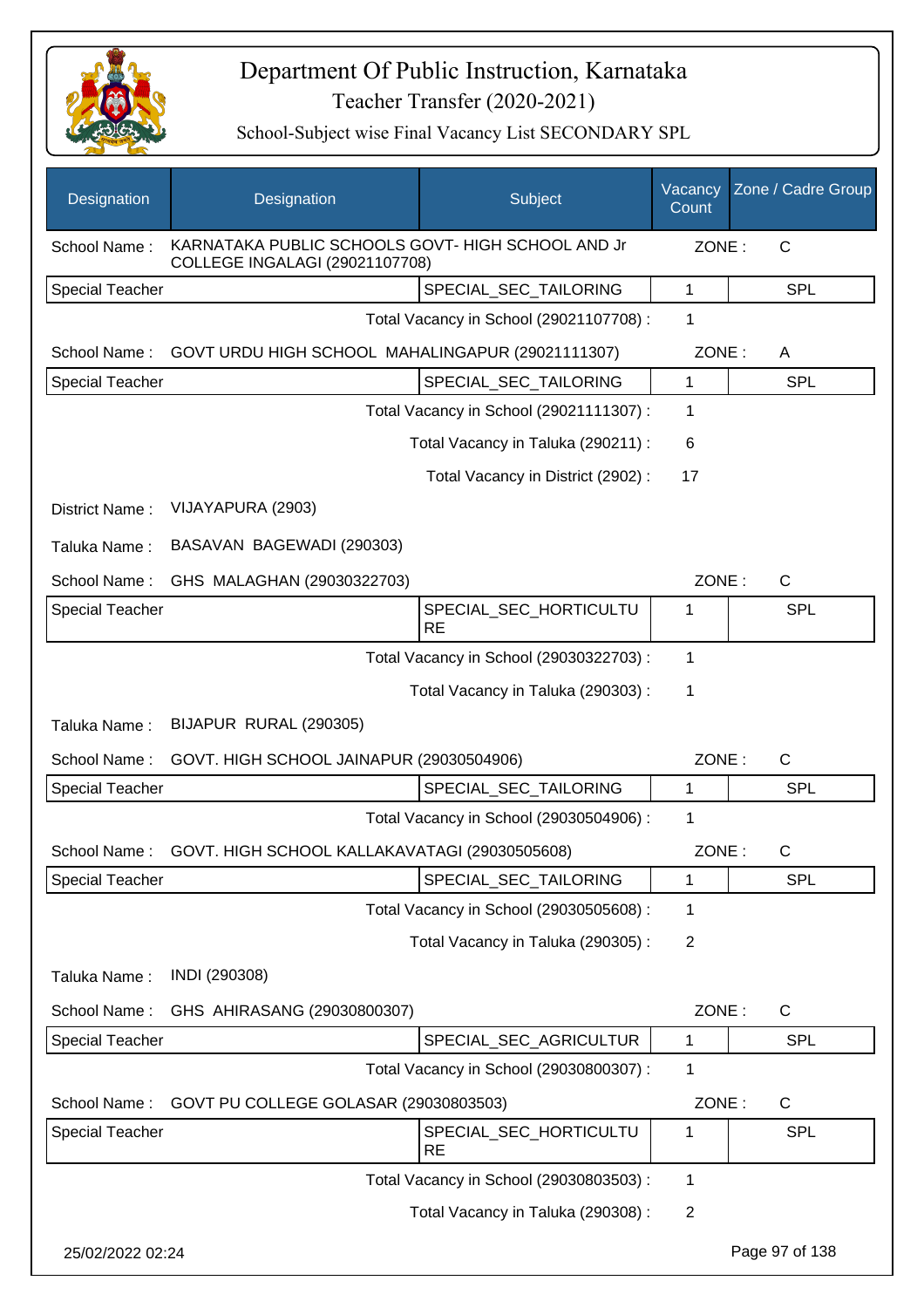

| Designation            | Designation                                        | Subject                                  | Vacancy<br>Count | Zone / Cadre Group |
|------------------------|----------------------------------------------------|------------------------------------------|------------------|--------------------|
| Taluka Name:           | MUDDEBIHAL (290310)                                |                                          |                  |                    |
| School Name:           | GHS ALUR (29031000602)                             |                                          | ZONE:            | C                  |
| Special Teacher        |                                                    | SPECIAL_SEC_TAILORING                    | 1                | <b>SPL</b>         |
|                        |                                                    | Total Vacancy in School (29031000602) :  | 1                |                    |
| School Name:           | GHS BALABATTI (29031001303)                        |                                          | ZONE:            | C                  |
| <b>Special Teacher</b> |                                                    | SPECIAL_SEC_TAILORING                    | 1                | <b>SPL</b>         |
|                        |                                                    | Total Vacancy in School (29031001303) :  | 1                |                    |
|                        | School Name: GHS NALATAWAD (29031012219)           |                                          | ZONE:            | B                  |
| <b>Special Teacher</b> |                                                    | SPECIAL_SEC_DANCE                        | 1                | <b>SPL</b>         |
|                        |                                                    | Total Vacancy in School (29031012219) :  | 1                |                    |
|                        |                                                    | Total Vacancy in Taluka (290310) :       | 3                |                    |
| Taluka Name:           | SINDAGI (290312)                                   |                                          |                  |                    |
| School Name:           | GHS B B INGALAGI (29031202303)                     |                                          | ZONE:            | $\mathsf{C}$       |
| <b>Special Teacher</b> |                                                    | SPECIAL_SEC_TAILORING                    | 1                | <b>SPL</b>         |
|                        |                                                    | Total Vacancy in School (29031202303) :  | 1                |                    |
| School Name:           | KARNATAKA PUBLIC SCHOOLS GHS JALAWAD (29031207111) |                                          | ZONE:            | $\mathsf{C}$       |
| <b>Special Teacher</b> |                                                    | SPECIAL_SEC_TAILORING                    | 1                | <b>SPL</b>         |
|                        |                                                    | Total Vacancy in School (29031207111) :  | 1                |                    |
|                        |                                                    | Total Vacancy in Taluka (290312) :       | $\overline{2}$   |                    |
| Taluka Name:           | CHADACHAN (290313)                                 |                                          |                  |                    |
| School Name:           | GOVT PU COLLEGE JIGAJIVANI (29031303020)           |                                          | ZONE:            | $\mathsf{C}$       |
| <b>Special Teacher</b> |                                                    | SPECIAL_SEC_DRAMA_GRA<br>DE <sub>1</sub> | 1                | <b>SPL</b>         |
|                        |                                                    | Total Vacancy in School (29031303020) :  | 1                |                    |
|                        |                                                    | Total Vacancy in Taluka (290313) :       | 1                |                    |
|                        |                                                    | Total Vacancy in District (2903):        | 11               |                    |
| District Name:         | GADAG (2908)                                       |                                          |                  |                    |
| Taluka Name:           | <b>MUNDARAGI (290802)</b>                          |                                          |                  |                    |
| School Name:           | GOVT HS KADAMPUR (29080200203)                     |                                          | ZONE:            | C                  |
| <b>Special Teacher</b> |                                                    | SPECIAL_SEC_TAILORING                    | 1                | SPL                |
|                        |                                                    | Total Vacancy in School (29080200203) :  | 1                |                    |
|                        |                                                    |                                          |                  |                    |
| 25/02/2022 02:24       |                                                    |                                          |                  | Page 98 of 138     |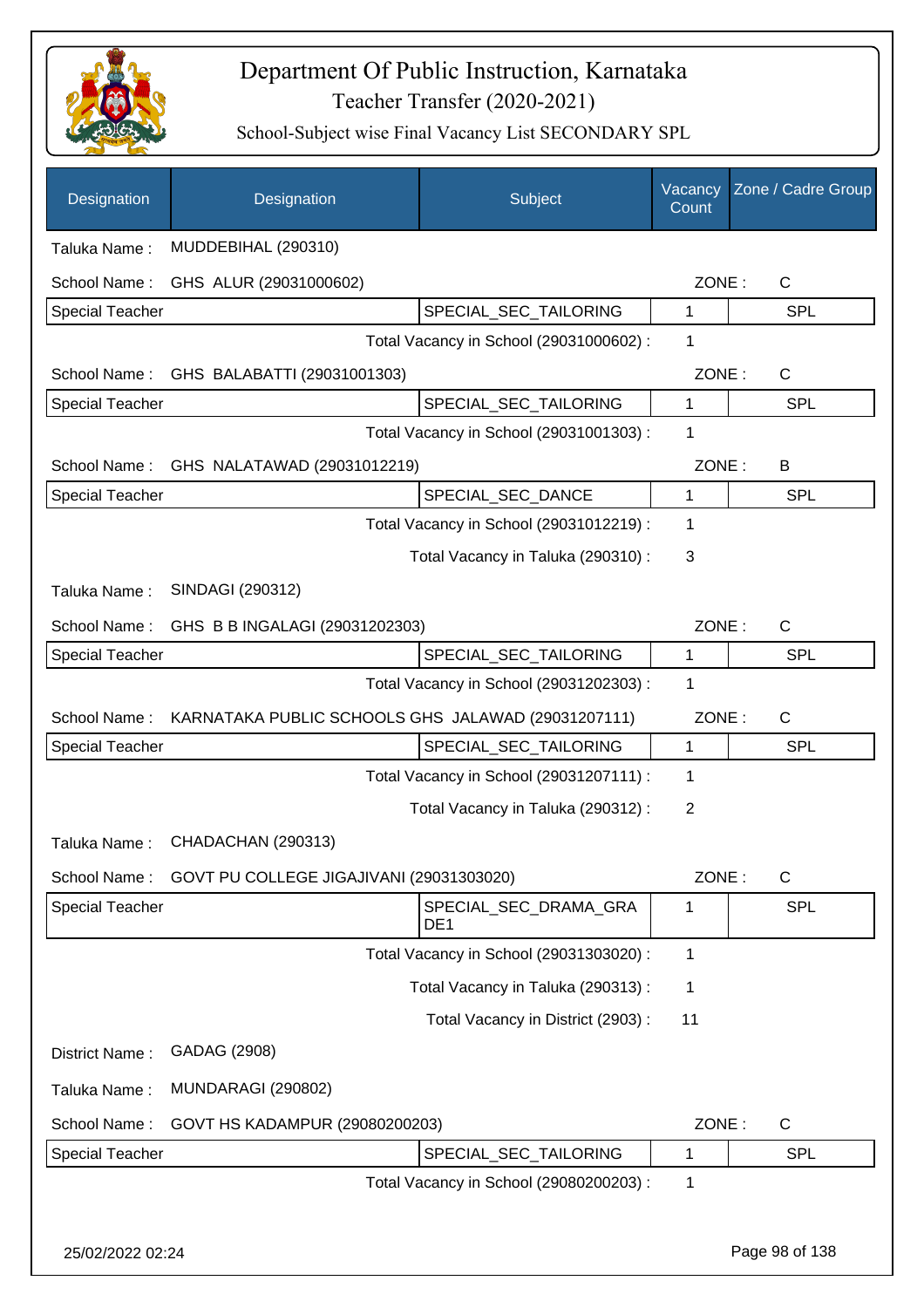

| Designation            | Designation                                                      | Subject                                 | Vacancy<br>Count | Zone / Cadre Group |
|------------------------|------------------------------------------------------------------|-----------------------------------------|------------------|--------------------|
| School Name:           | GOVT HS JANTLI SHIRUR (29080200502)                              |                                         | ZONE:            | $\mathsf{C}$       |
| Special Teacher        |                                                                  | SPECIAL_SEC_TAILORING                   | 1                | <b>SPL</b>         |
|                        |                                                                  | Total Vacancy in School (29080200502) : | 1                |                    |
| School Name:           | GOVT HS HALLIKERI (29080200704)                                  |                                         | ZONE:            | $\mathsf{C}$       |
| <b>Special Teacher</b> |                                                                  | SPECIAL_SEC_DRAWING                     | 1                | <b>SPL</b>         |
|                        |                                                                  | Total Vacancy in School (29080200704) : | 1                |                    |
| School Name:           | KARNATAKA PUBLIC SCHOOLS GOVT COMP JUN COL DONI<br>(29080201405) |                                         | ZONE:            | $\mathsf{C}$       |
| <b>Special Teacher</b> |                                                                  | SPECIAL SEC TAILORING                   | 1                | SPL                |
|                        |                                                                  | Total Vacancy in School (29080201405) : | 1                |                    |
| School Name:           | GOVT HS NAGARAHALLI (29080204002)                                |                                         | ZONE:            | $\mathsf{C}$       |
| <b>Special Teacher</b> |                                                                  | SPECIAL_SEC_TAILORING                   | 1                | <b>SPL</b>         |
|                        |                                                                  | Total Vacancy in School (29080204002) : | 1                |                    |
| School Name:           | GOVT HS BIDARALLI (29080204902)                                  |                                         | ZONE:            | $\mathsf{C}$       |
| <b>Special Teacher</b> |                                                                  | SPECIAL_SEC_DRAWING                     | 1                | <b>SPL</b>         |
|                        |                                                                  | Total Vacancy in School (29080204902) : | 1                |                    |
|                        |                                                                  | Total Vacancy in Taluka (290802) :      | 6                |                    |
| Taluka Name:           | <b>NARAGUND (290803)</b>                                         |                                         |                  |                    |
| School Name:           | GOVT HS RADDER NAGANUR (29080302402)                             |                                         | ZONE:            | $\mathsf{C}$       |
| <b>Special Teacher</b> |                                                                  | SPECIAL SEC TAILORING                   | 1                | <b>SPL</b>         |
|                        |                                                                  | Total Vacancy in School (29080302402) : | 1                |                    |
| School Name:           | GOVT HS HADLI (29080302903)                                      |                                         | ZONE:            | $\mathsf{C}$       |
| Special Teacher        |                                                                  | SPECIAL_SEC_TAILORING                   | 1                | <b>SPL</b>         |
|                        |                                                                  | Total Vacancy in School (29080302903) : | 1                |                    |
| School Name:           | GOVT UHS NARAGUND (29080305002)                                  |                                         | ZONE:            | A                  |
| <b>Special Teacher</b> |                                                                  | SPECIAL_SEC_TAILORING                   | 1                | <b>SPL</b>         |
|                        |                                                                  | Total Vacancy in School (29080305002) : | 1                |                    |
|                        |                                                                  | Total Vacancy in Taluka (290803) :      | 3                |                    |
| Taluka Name:           | RON (290804)                                                     |                                         |                  |                    |
| School Name:           | GOVT HS BENAHAL (29080401202)                                    |                                         | ZONE:            | $\mathsf C$        |
| Special Teacher        |                                                                  | SPECIAL_SEC_TAILORING                   | 1                | <b>SPL</b>         |
|                        |                                                                  | Total Vacancy in School (29080401202) : | 1                |                    |
| 25/02/2022 02:24       |                                                                  |                                         |                  | Page 99 of 138     |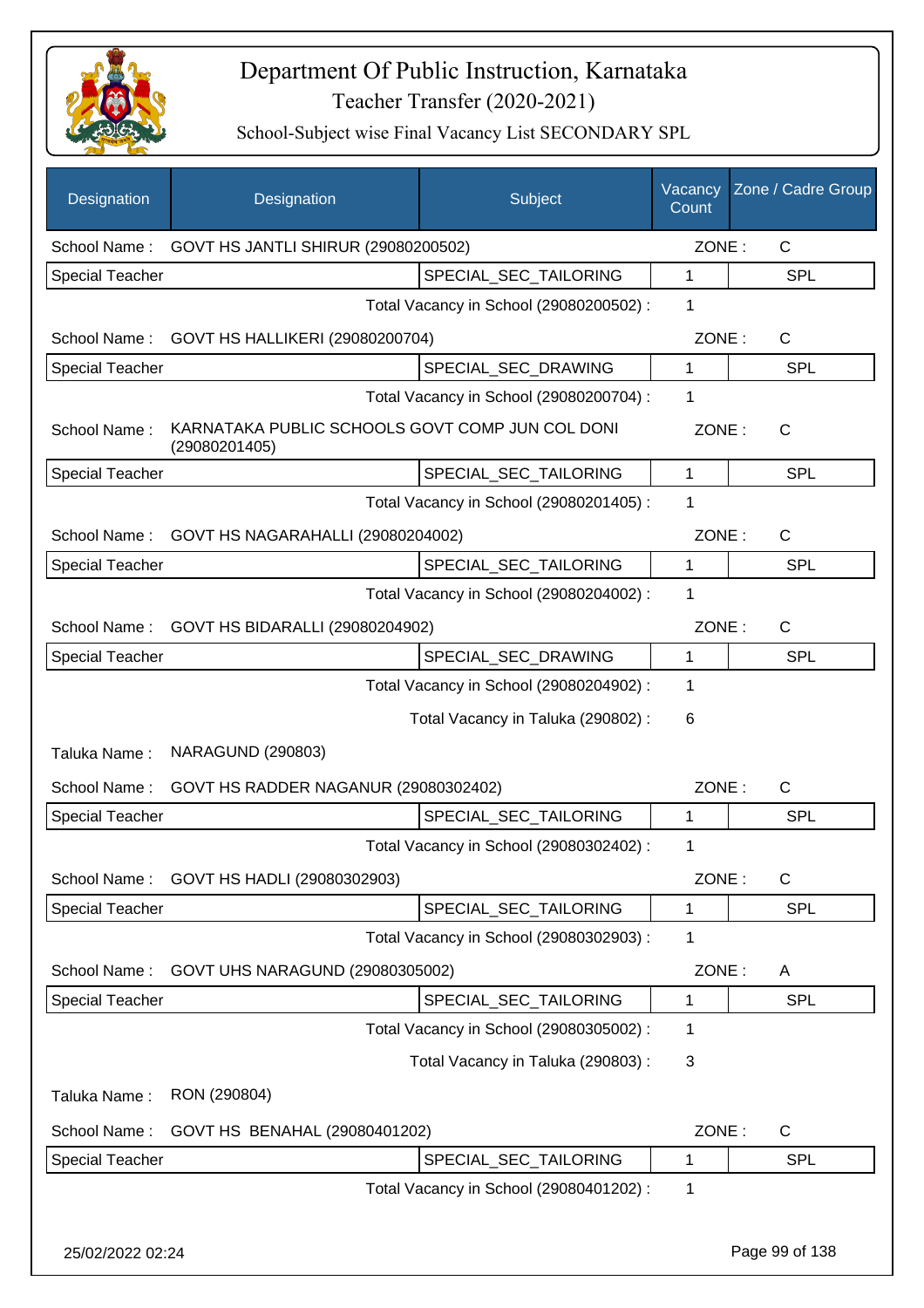

| Designation            | Designation                                                 | Subject                                 | Vacancy<br>Count | Zone / Cadre Group |
|------------------------|-------------------------------------------------------------|-----------------------------------------|------------------|--------------------|
| School Name:           | GOVT COMP JUN COL YAVAGAL (29080402204)                     |                                         | ZONE:            | $\mathsf{C}$       |
| <b>Special Teacher</b> |                                                             | SPECIAL_SEC_TAILORING                   | 1                | <b>SPL</b>         |
|                        |                                                             | Total Vacancy in School (29080402204) : | 1                |                    |
| School Name:           | GOVT HS MALLAPUR (29080402503)                              |                                         | ZONE:            | $\mathsf{C}$       |
| <b>Special Teacher</b> |                                                             | SPECIAL_SEC_TAILORING                   | 1                | <b>SPL</b>         |
|                        |                                                             | Total Vacancy in School (29080402503) : | 1                |                    |
| School Name:           | GOVT COMP JUN COL HIREHAL (29080403105)                     |                                         | ZONE:            | $\mathsf{C}$       |
| <b>Special Teacher</b> |                                                             | SPECIAL_SEC_TAILORING                   | 1                | <b>SPL</b>         |
|                        |                                                             | Total Vacancy in School (29080403105) : | 1                |                    |
| School Name:           | GOVT HS ABBIGERI (29080406904)                              |                                         | ZONE:            | $\mathsf{C}$       |
| <b>Special Teacher</b> |                                                             | SPECIAL_SEC_TAILORING                   | 1                | <b>SPL</b>         |
|                        |                                                             | Total Vacancy in School (29080406904) : | 1                |                    |
|                        | School Name: S A.J.D.GHS JAKKALI (29080407005)              |                                         | ZONE:            | $\mathsf{C}$       |
| <b>Special Teacher</b> |                                                             | SPECIAL_SEC_TAILORING                   | 1                | <b>SPL</b>         |
|                        |                                                             | Total Vacancy in School (29080407005) : | 1                |                    |
|                        | School Name: GOVT HS GAJENDRAGADA (29080413203)             |                                         | ZONE:            | A                  |
| <b>Special Teacher</b> |                                                             | SPECIAL_SEC_MUSIC_GRAD<br>E1            | 1                | <b>SPL</b>         |
|                        |                                                             | Total Vacancy in School (29080413203) : | 1                |                    |
|                        |                                                             | Total Vacancy in Taluka (290804) :      | 7                |                    |
| Taluka Name:           | <b>SHIRHATTI (290805)</b>                                   |                                         |                  |                    |
| School Name:           | GOVT HS GOJANUR (29080500602)                               |                                         | ZONE:            | C                  |
| <b>Special Teacher</b> |                                                             | SPECIAL_SEC_DRAWING                     | 1                | <b>SPL</b>         |
|                        |                                                             | Total Vacancy in School (29080500602) : | 1                |                    |
| School Name:           | KARNATAKA PUBLIC SCHOOLS BPA GGHS BELLATTI<br>(29080505007) |                                         | ZONE:            | $\mathsf{C}$       |
| <b>Special Teacher</b> |                                                             | SPECIAL_SEC_DRAWING                     | 1                | <b>SPL</b>         |
|                        |                                                             | Total Vacancy in School (29080505007) : | 1                |                    |
| School Name:           | YAJAMAN SHRIG F, UPNAL GOVT HS RAMAGERI (29080508302)       |                                         | ZONE:            | B                  |
| <b>Special Teacher</b> |                                                             | SPECIAL_SEC_DRAWING                     | 1                | <b>SPL</b>         |
|                        |                                                             | Total Vacancy in School (29080508302) : | 1                |                    |
|                        |                                                             | Total Vacancy in Taluka (290805):       | 3                |                    |
| Taluka Name:           | GADAG RURAL (290806)                                        |                                         |                  |                    |
| 25/02/2022 02:24       |                                                             |                                         |                  | Page 100 of 138    |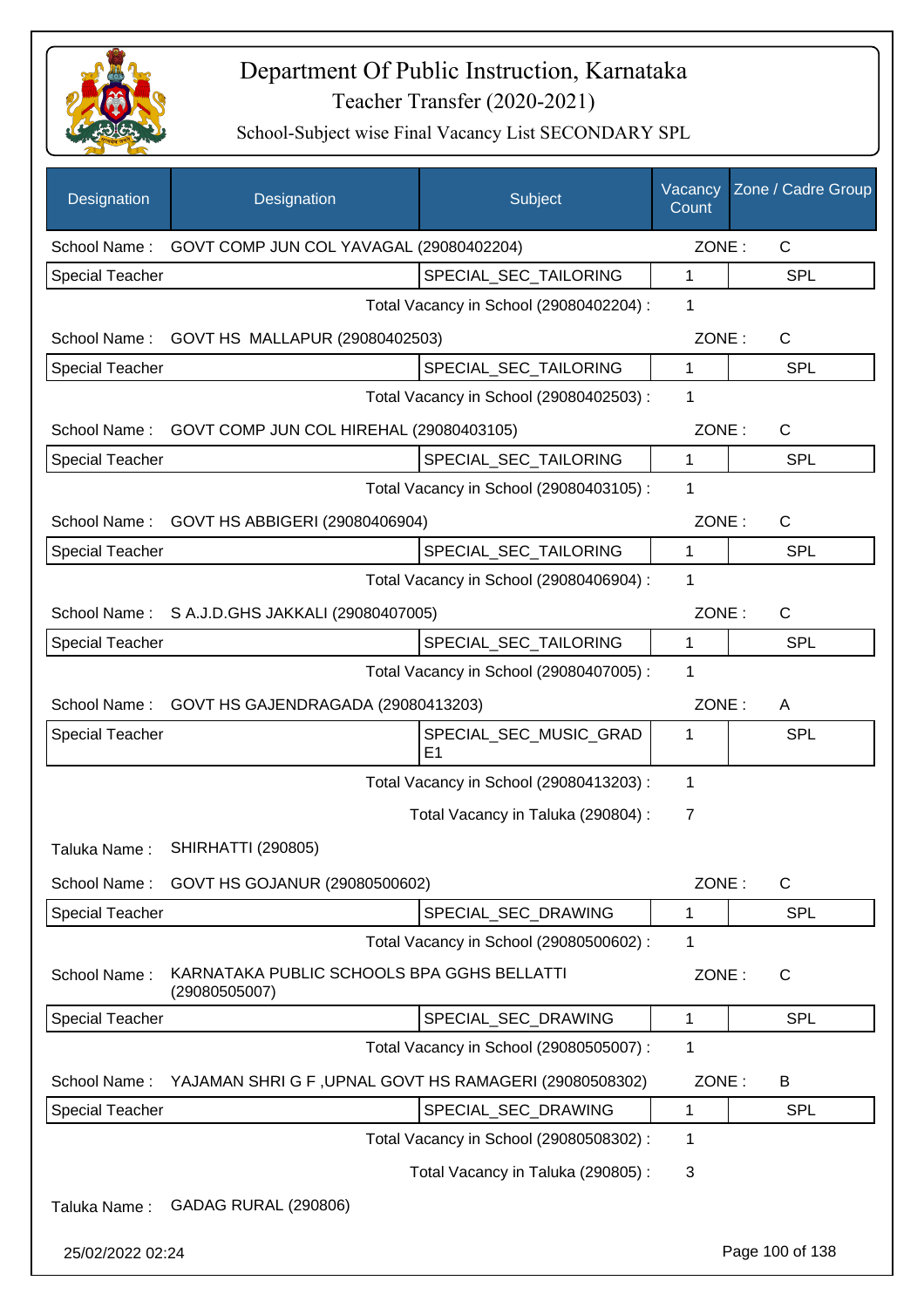

| Designation            | Designation                                             | Subject                                  | Vacancy<br>Count | Zone / Cadre Group |
|------------------------|---------------------------------------------------------|------------------------------------------|------------------|--------------------|
| School Name:           | GOVT HS LINGADAL (29080600203)                          |                                          | ZONE:            | $\mathsf{C}$       |
| <b>Special Teacher</b> |                                                         | SPECIAL_SEC_TAILORING                    | 1                | <b>SPL</b>         |
|                        |                                                         | Total Vacancy in School (29080600203) :  | 1                |                    |
| School Name:           | GHS HOMBAL (29080600707)                                |                                          | ZONE:            | C                  |
| <b>Special Teacher</b> |                                                         | SPECIAL_SEC_TAILORING                    | 1                | <b>SPL</b>         |
|                        |                                                         | Total Vacancy in School (29080600707) :  | 1                |                    |
| School Name:           | GOVT HS BELAHOD (29080601003)                           |                                          | ZONE:            | C                  |
| <b>Special Teacher</b> |                                                         | SPECIAL_SEC_TAILORING                    | 1                | <b>SPL</b>         |
|                        |                                                         | Total Vacancy in School (29080601003) :  | 1                |                    |
| School Name:           | GOVT HS SHIRUNJA (29080605303)                          |                                          | ZONE:            | C                  |
| Special Teacher        |                                                         | SPECIAL_SEC_HORTICULTU<br><b>RE</b>      | 1                | <b>SPL</b>         |
|                        |                                                         | Total Vacancy in School (29080605303) :  | 1                |                    |
| School Name:           | Govt URDU HS MULAGUND (29080606103)                     |                                          | ZONE:            | A                  |
| <b>Special Teacher</b> |                                                         | SPECIAL_SEC_TAILORING                    | 1                | <b>SPL</b>         |
|                        |                                                         | Total Vacancy in School (29080606103) :  | 1                |                    |
|                        |                                                         | Total Vacancy in Taluka (290806) :       | 5                |                    |
|                        |                                                         | Total Vacancy in District (2908):        | 24               |                    |
| District Name:         | DHARWAD (2909)                                          |                                          |                  |                    |
| Taluka Name:           | DHARWAD (290901)                                        |                                          |                  |                    |
|                        | School Name: GHPS HOLTIKOTI-RMSA UPGRADED (29090104201) |                                          | ZONE:            | C                  |
| <b>Special Teacher</b> |                                                         | SPECIAL SEC DRAMA GRA<br>DE <sub>1</sub> | 1                | <b>SPL</b>         |
|                        |                                                         | Total Vacancy in School (29090104201) :  | 1                |                    |
|                        |                                                         | Total Vacancy in Taluka (290901) :       | 1                |                    |
| Taluka Name:           | KALGHATAGI (290903)                                     |                                          |                  |                    |
| School Name:           | GHS BAGADAGERI (29090300602)                            |                                          | ZONE:            | C                  |
| Special Teacher        |                                                         | SPECIAL_SEC_CARPENTOR                    | 1                | <b>SPL</b>         |
|                        |                                                         | Total Vacancy in School (29090300602) :  | 1                |                    |
| School Name:           | KARNATAKA PUBLIC SCHOOLS GHS BAMMIGATTI (29090300706)   |                                          | ZONE:            | C                  |
| <b>Special Teacher</b> |                                                         | SPECIAL_SEC_TAILORING                    | 1                | <b>SPL</b>         |
|                        |                                                         | Total Vacancy in School (29090300706) :  | 1                |                    |
| 25/02/2022 02:24       |                                                         |                                          |                  | Page 101 of 138    |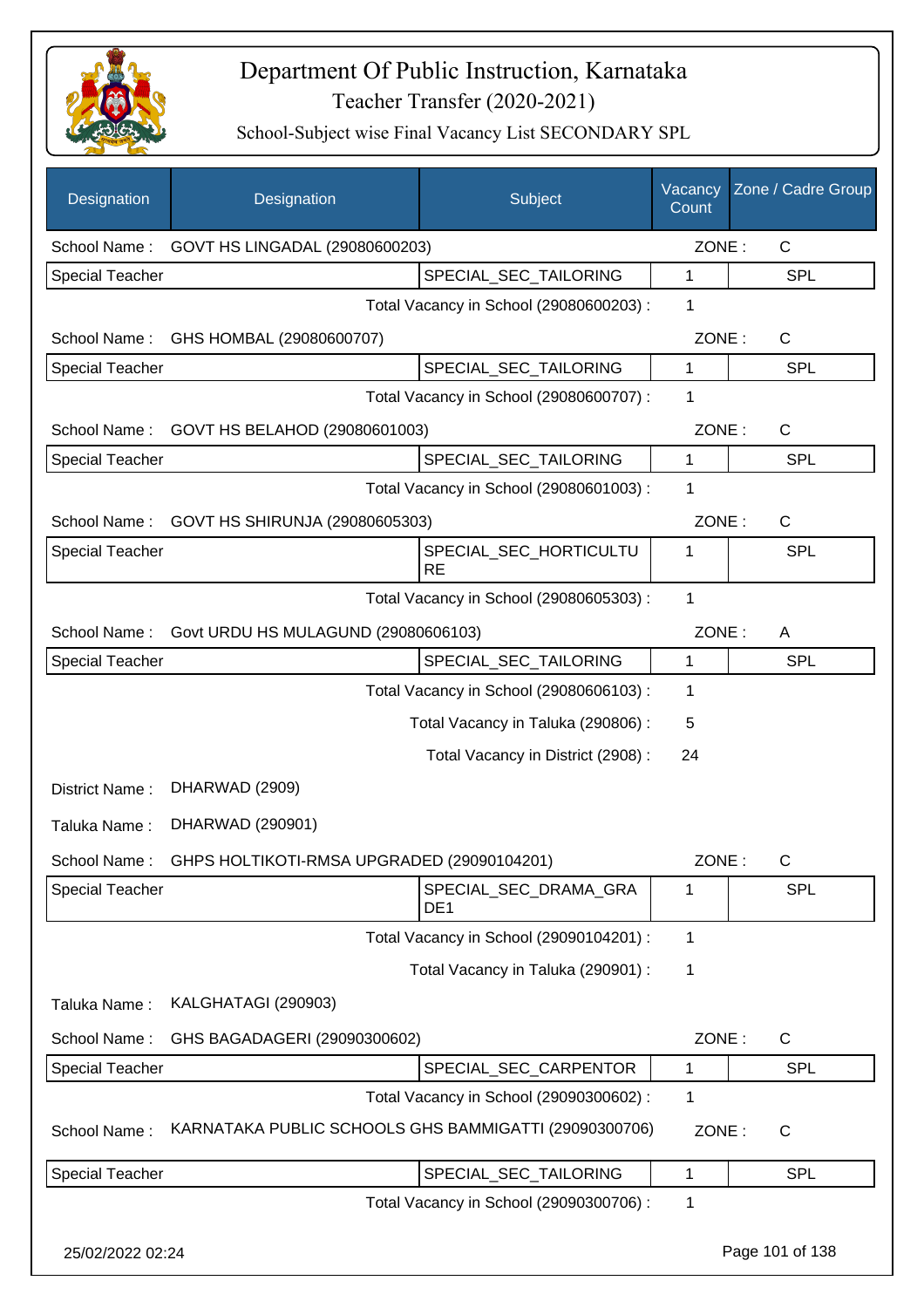

| Designation            | Designation                                                                     | Subject                                  | Vacancy<br>Count | Zone / Cadre Group |
|------------------------|---------------------------------------------------------------------------------|------------------------------------------|------------------|--------------------|
| School Name:           | GHS URDU KALGHATAGI (29090308826)                                               |                                          | ZONE:            | A                  |
| <b>Special Teacher</b> |                                                                                 | SPECIAL_SEC_TAILORING                    | 1                | <b>SPL</b>         |
|                        |                                                                                 | Total Vacancy in School (29090308826) :  | 1                |                    |
|                        |                                                                                 | Total Vacancy in Taluka (290903):        | 3                |                    |
| Taluka Name:           | <b>KUNDAGOL (290904)</b>                                                        |                                          |                  |                    |
| School Name:           | KARNATAKA PUBLIC SCHOOLS F.C.M KARNATAK PUBLIC<br>SCHOOL, GUDGERI (29090401708) |                                          | ZONE:            | $\mathsf{C}$       |
| <b>Special Teacher</b> |                                                                                 | SPECIAL_SEC_TAILORING                    | 1                | SPL                |
|                        |                                                                                 | Total Vacancy in School (29090401708) :  | 1                |                    |
| School Name:           | GHS INGALAGI (29090402905)                                                      |                                          | ZONE:            | $\mathsf{C}$       |
| <b>Special Teacher</b> |                                                                                 | SPECIAL_SEC_TAILORING                    | 1                | <b>SPL</b>         |
|                        |                                                                                 | Total Vacancy in School (29090402905) :  | 1                |                    |
| School Name:           | GHS TARLAGHATTA (29090406103)                                                   |                                          | ZONE:            | $\mathsf{C}$       |
| <b>Special Teacher</b> |                                                                                 | SPECIAL_SEC_TAILORING                    | 1                | <b>SPL</b>         |
|                        |                                                                                 | Total Vacancy in School (29090406103) :  | 1                |                    |
|                        |                                                                                 | Total Vacancy in Taluka (290904) :       | 3                |                    |
| Taluka Name:           | NAVALGUND (290905)                                                              |                                          |                  |                    |
| School Name:           | GHS IBRAHIMPUR (29090502602)                                                    |                                          | ZONE:            | $\mathsf{C}$       |
| <b>Special Teacher</b> |                                                                                 | SPECIAL_SEC_MUSIC_GRAD<br>E <sub>1</sub> | 1                | <b>SPL</b>         |
|                        |                                                                                 | Total Vacancy in School (29090502602) :  | 1                |                    |
|                        |                                                                                 | Total Vacancy in Taluka (290905):        | 1                |                    |
|                        |                                                                                 | Total Vacancy in District (2909):        | 8                |                    |
| District Name:         | UTTARA KANNADA (2910)                                                           |                                          |                  |                    |
| Taluka Name:           | ANKOLA (291001)                                                                 |                                          |                  |                    |
| School Name:           | GHS BELEKERI (29100100604)                                                      |                                          | ZONE:            | $\mathsf{C}$       |
| <b>Special Teacher</b> |                                                                                 | SPECIAL_SEC_DRAWING                      | 1                | <b>SPL</b>         |
|                        |                                                                                 | Total Vacancy in School (29100100604) :  | 1                |                    |
| School Name:           | KARNATAKA PUBLIC SCHOOLS GOVT HIGH SCHOOL AGASUR<br>(29100102706)               |                                          | ZONE:            | $\mathsf{C}$       |
| <b>Special Teacher</b> |                                                                                 | SPECIAL_SEC_TAILORING                    | $\mathbf 1$      | <b>SPL</b>         |
|                        |                                                                                 | Total Vacancy in School (29100102706) :  | 1                |                    |
| School Name:           | GHS SUNKASALA (29100103004)                                                     |                                          | ZONE:            | C                  |
| 25/02/2022 02:24       |                                                                                 |                                          |                  | Page 102 of 138    |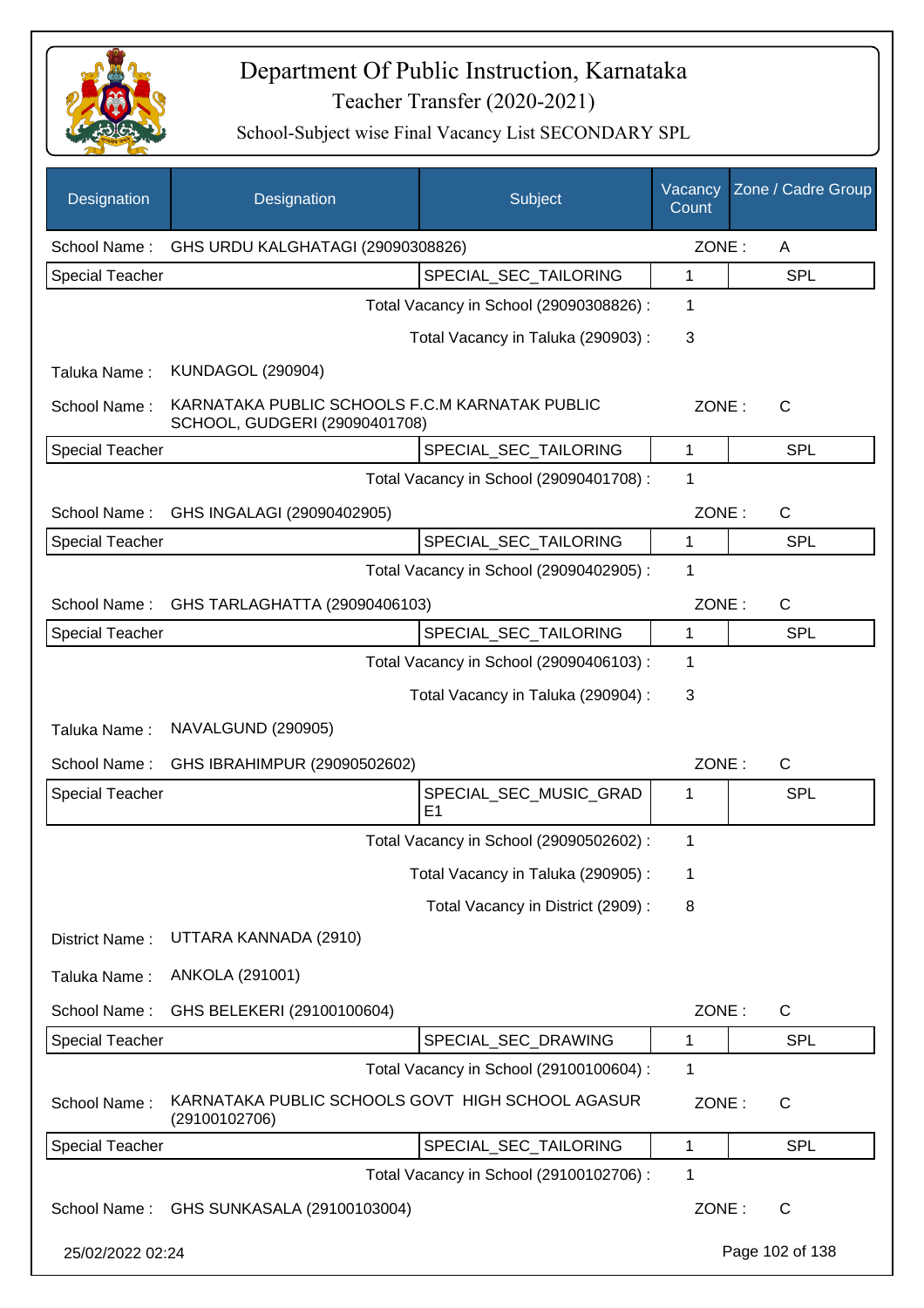

| Designation            | Designation                                                               | Subject                                 | Vacancy<br>Count | Zone / Cadre Group |
|------------------------|---------------------------------------------------------------------------|-----------------------------------------|------------------|--------------------|
| <b>Special Teacher</b> |                                                                           | SPECIAL_SEC_TAILORING                   | 1                | <b>SPL</b>         |
|                        |                                                                           | Total Vacancy in School (29100103004) : | 1                |                    |
| School Name:           | GHS KALLESHWAR (29100103603)                                              |                                         | ZONE:            | C                  |
| <b>Special Teacher</b> |                                                                           | SPECIAL_SEC_DRAWING                     | 1                | <b>SPL</b>         |
|                        |                                                                           | Total Vacancy in School (29100103603) : | 1                |                    |
| School Name:           | GHS AGRAGONA (29100105803)                                                |                                         | ZONE:            | C                  |
| <b>Special Teacher</b> |                                                                           | SPECIAL_SEC_TAILORING                   | 1                | <b>SPL</b>         |
|                        |                                                                           | Total Vacancy in School (29100105803) : | $\mathbf 1$      |                    |
| School Name:           | GHS HILLUR (29100108007)                                                  |                                         | ZONE:            | $\mathsf{C}$       |
| <b>Special Teacher</b> |                                                                           | SPECIAL_SEC_DRAWING                     | 1                | <b>SPL</b>         |
|                        |                                                                           | Total Vacancy in School (29100108007) : | 1                |                    |
| School Name:           | GHS KENI (29100111901)                                                    |                                         | ZONE:            | A                  |
| <b>Special Teacher</b> |                                                                           | SPECIAL_SEC_TAILORING                   | $\mathbf{1}$     | <b>SPL</b>         |
|                        |                                                                           | Total Vacancy in School (29100111901) : | 1                |                    |
|                        |                                                                           | Total Vacancy in Taluka (291001) :      | 7                |                    |
| Taluka Name:           | KARWAR (291002)                                                           |                                         |                  |                    |
| School Name:           | GHS CHITTAKULA (29100200522)                                              |                                         | ZONE:            | B                  |
| <b>Special Teacher</b> |                                                                           | SPECIAL_SEC_DRAWING                     | 1                | <b>SPL</b>         |
|                        |                                                                           | Total Vacancy in School (29100200522) : | $\mathbf 1$      |                    |
| School Name:           | KARNATAKA PUBLIC SCHOOLS Government Highschool, Shirwad.<br>(29100203908) |                                         | ZONE:            | В                  |
| <b>Special Teacher</b> |                                                                           | SPECIAL_SEC_TAILORING                   | 1                | <b>SPL</b>         |
|                        |                                                                           | Total Vacancy in School (29100203908) : | 1                |                    |
| School Name:           | KARNATAKA PUBLIC SCHOOLS GHS AMADALLI (29100205212)                       |                                         | ZONE:            | C                  |
| <b>Special Teacher</b> |                                                                           | SPECIAL_SEC_HORTICULTU<br><b>RE</b>     | 1                | SPL                |
|                        |                                                                           | Total Vacancy in School (29100205212) : | $\mathbf 1$      |                    |
| School Name:           | GHS KARWAR (29100206402)                                                  |                                         | ZONE:            | A                  |
| <b>Special Teacher</b> |                                                                           | SPECIAL_SEC_DRAWING                     | 1                | <b>SPL</b>         |
|                        |                                                                           | Total Vacancy in School (29100206402) : | $\mathbf 1$      |                    |
| School Name:           | GHS KATHINKON (29100209229)                                               |                                         | ZONE:            | A                  |
| <b>Special Teacher</b> |                                                                           | SPECIAL_SEC_TAILORING                   | 1                | <b>SPL</b>         |
|                        |                                                                           | Total Vacancy in School (29100209229) : | $\mathbf 1$      |                    |
| 25/02/2022 02:24       |                                                                           |                                         |                  | Page 103 of 138    |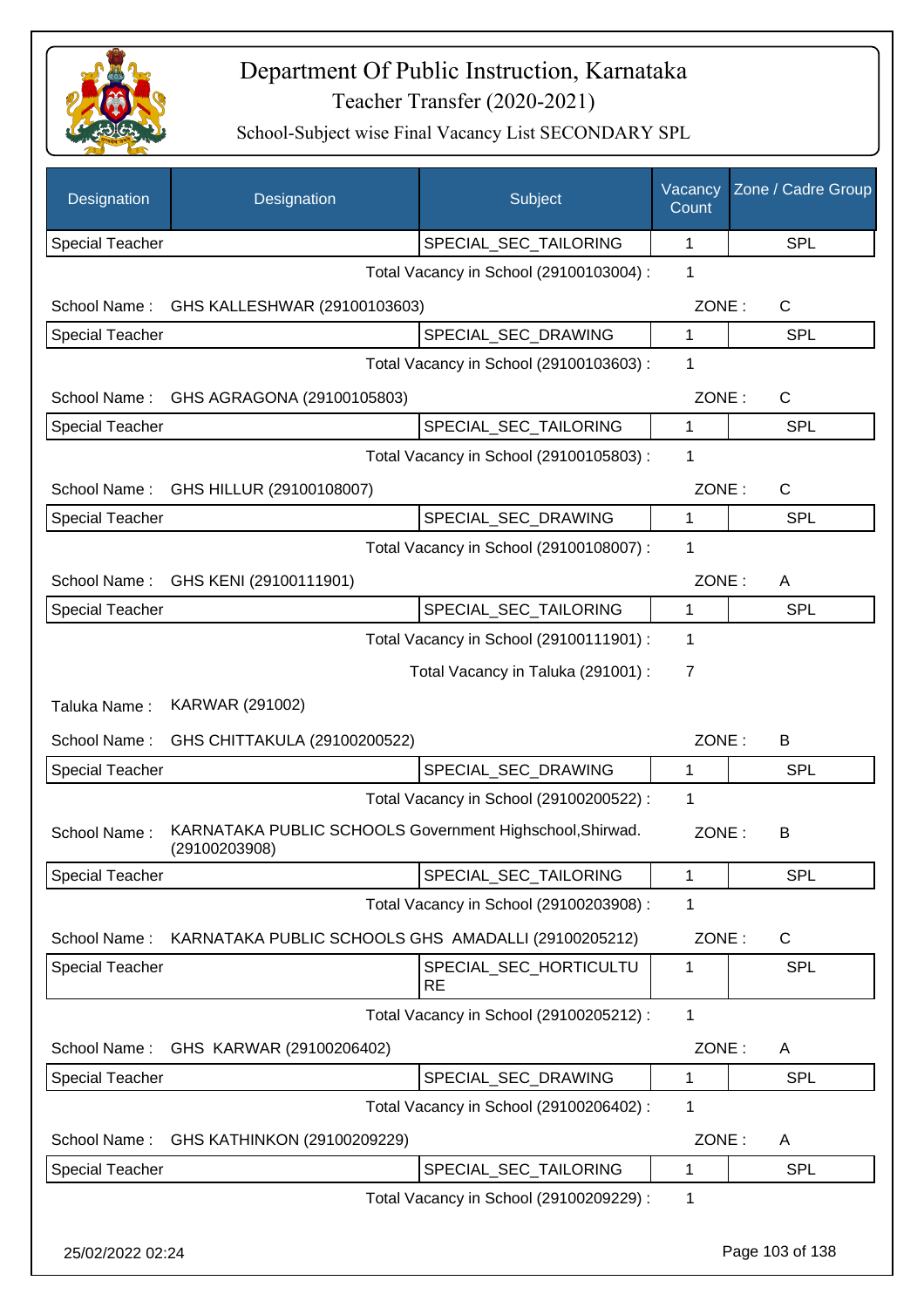

| Designation            | Designation                    | Subject                                  | Vacancy<br>Count | Zone / Cadre Group |
|------------------------|--------------------------------|------------------------------------------|------------------|--------------------|
|                        |                                | Total Vacancy in Taluka (291002):        | 5                |                    |
| Taluka Name:           | <b>HONNAVAR (291008)</b>       |                                          |                  |                    |
| School Name:           | GHS IDAGUNJI (29100802805)     |                                          | ZONE:            | $\mathsf{C}$       |
| <b>Special Teacher</b> |                                | SPECIAL_SEC_AGRICULTUR                   | 1                | <b>SPL</b>         |
|                        |                                | Total Vacancy in School (29100802805) :  | 1                |                    |
| School Name:           | GHS HADINBAL (29100806306)     |                                          | ZONE:            | $\mathsf{C}$       |
| <b>Special Teacher</b> |                                | SPECIAL_SEC_TAILORING                    | 1                | <b>SPL</b>         |
|                        |                                | Total Vacancy in School (29100806306) :  | 1                |                    |
| School Name:           | GHS KOTEBAIL (29100806504)     |                                          | ZONE:            | $\mathsf{C}$       |
| <b>Special Teacher</b> |                                | SPECIAL_SEC_DRAWING                      | 1                | SPL                |
|                        |                                | Total Vacancy in School (29100806504) :  | 1                |                    |
| School Name:           | GHS GERASOPPA (29100808502)    |                                          | ZONE:            | $\mathsf{C}$       |
| <b>Special Teacher</b> |                                | SPECIAL_SEC_DRAWING                      | 1                | <b>SPL</b>         |
|                        |                                | Total Vacancy in School (29100808502) :  | 1                |                    |
|                        |                                | Total Vacancy in Taluka (291008) :       | 4                |                    |
|                        |                                | Total Vacancy in District (2910) :       | 16               |                    |
| District Name:         | <b>HAVERI (2911)</b>           |                                          |                  |                    |
| Taluka Name:           | <b>BYADAGI (291101)</b>        |                                          |                  |                    |
| School Name:           | SJJM GHS BYADAGI (29110109701) |                                          | ZONE:            | A                  |
| <b>Special Teacher</b> |                                | SPECIAL SEC DRAWING                      | 1                | <b>SPL</b>         |
|                        |                                | Total Vacancy in School (29110109701) :  | 1                |                    |
|                        |                                | Total Vacancy in Taluka (291101) :       | 1                |                    |
| Taluka Name:           | <b>HANAGAL (291105)</b>        |                                          |                  |                    |
| School Name:           | GHS BELAGALAPET (29110501906)  |                                          | ZONE:            | $\mathsf{C}$       |
| <b>Special Teacher</b> |                                | SPECIAL_SEC_DRAWING                      | 1                | <b>SPL</b>         |
|                        |                                | Total Vacancy in School (29110501906) :  | 1                |                    |
| School Name:           | GHS BAMMANAHALLI (29110502313) |                                          | ZONE:            | $\mathsf{C}$       |
| <b>Special Teacher</b> |                                | SPECIAL_SEC_DRAWING                      | 1                | <b>SPL</b>         |
|                        |                                | Total Vacancy in School (29110502313) :  | 1                |                    |
| School Name:           | GHS HIREHULLAL (29110505802)   |                                          | ZONE:            | $\mathsf{C}$       |
| <b>Special Teacher</b> |                                | SPECIAL_SEC_MUSIC_GRAD<br>E <sub>1</sub> | 1                | <b>SPL</b>         |
| 25/02/2022 02:24       |                                |                                          |                  | Page 104 of 138    |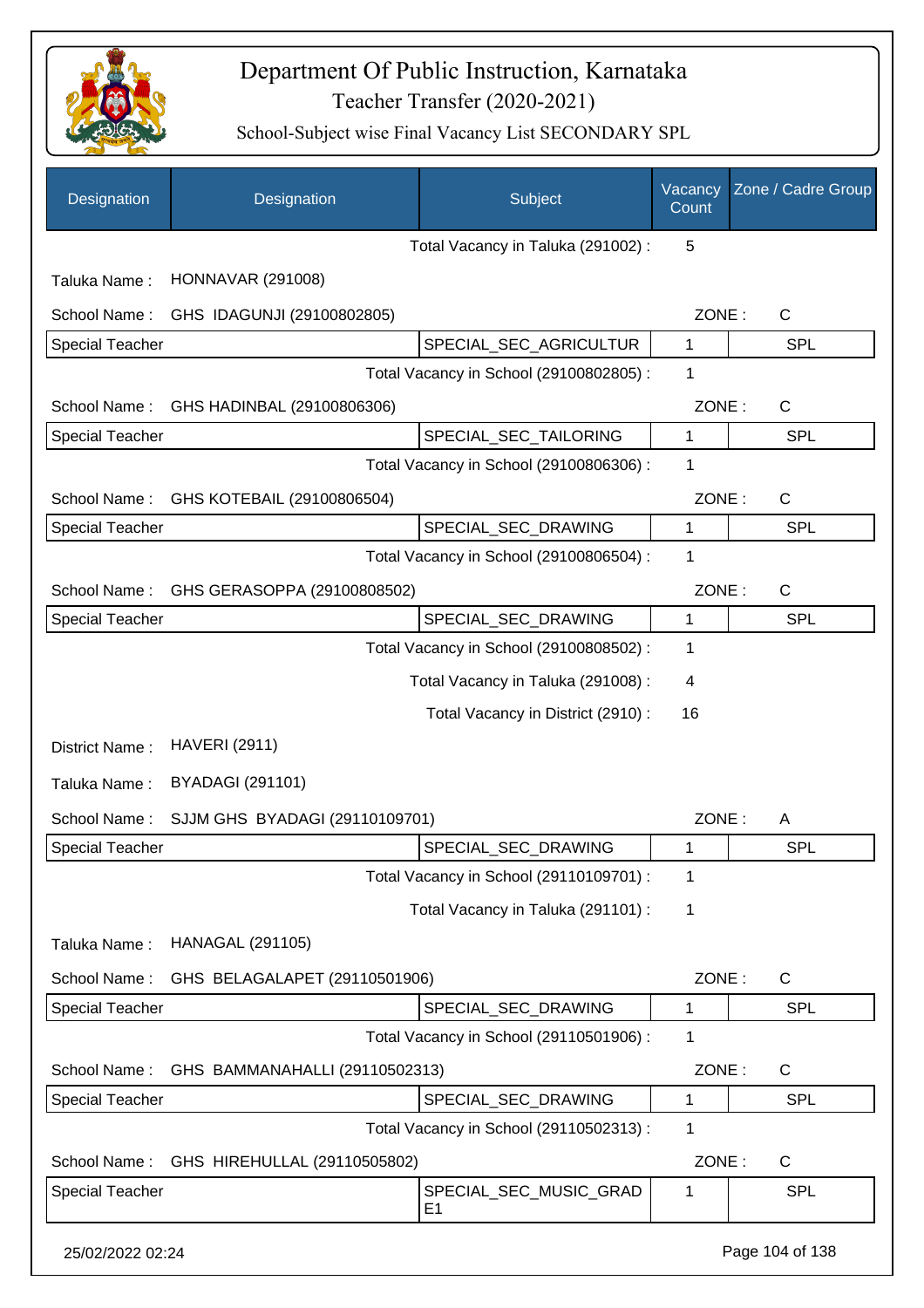

| Designation            | Designation                                    | Subject                                 | Vacancy<br>Count | Zone / Cadre Group |
|------------------------|------------------------------------------------|-----------------------------------------|------------------|--------------------|
|                        |                                                | Total Vacancy in School (29110505802) : | 1                |                    |
|                        | School Name: GHS HIREKANAGI (29110505902)      |                                         | ZONE:            | C                  |
| <b>Special Teacher</b> |                                                | SPECIAL_SEC_DRAWING                     | $\mathbf{1}$     | <b>SPL</b>         |
|                        |                                                | Total Vacancy in School (29110505902) : | 1                |                    |
|                        | School Name: GHS HIRUR (29110506103)           |                                         | ZONE:            | C                  |
| <b>Special Teacher</b> |                                                | SPECIAL_SEC_HORTICULTU<br><b>RE</b>     | 1                | <b>SPL</b>         |
|                        |                                                | Total Vacancy in School (29110506103) : | 1                |                    |
|                        | School Name: GHS KADASHETTIHALLI (29110507703) |                                         | ZONE:            | $\mathsf{C}$       |
| Special Teacher        |                                                | SPECIAL SEC HORTICULTU<br><b>RE</b>     | 1                | <b>SPL</b>         |
|                        |                                                | Total Vacancy in School (29110507703) : | 1                |                    |
|                        | School Name: GHS KANCHINEGLUR (29110508403)    |                                         | ZONE:            | C                  |
| Special Teacher        |                                                | SPECIAL_SEC_DRAWING                     | 1                | <b>SPL</b>         |
|                        |                                                | Total Vacancy in School (29110508403) : | 1                |                    |
| School Name:           | GHS KOPPARASIKOPPA (29110509403)               |                                         | ZONE:            | C                  |
| <b>Special Teacher</b> |                                                | SPECIAL_SEC_TAILORING                   | $\mathbf{1}$     | <b>SPL</b>         |
|                        |                                                | Total Vacancy in School (29110509403) : | 1                |                    |
|                        | School Name: GHS KUDAL (29110509502)           |                                         | ZONE:            | C                  |
| <b>Special Teacher</b> |                                                | SPECIAL_SEC_HORTICULTU<br><b>RE</b>     | 1                | <b>SPL</b>         |
|                        |                                                | Total Vacancy in School (29110509502) : | 1                |                    |
|                        | School Name: GHS MAHARAJAPETH (29110510002)    |                                         | ZONE:            | C                  |
| <b>Special Teacher</b> |                                                | SPECIAL_SEC_TAILORING                   | 1                | <b>SPL</b>         |
|                        |                                                | Total Vacancy in School (29110510002) : | 1                |                    |
| School Name:           | GHS MASANAKATTI (29110510504)                  |                                         | ZONE:            | C                  |
| Special Teacher        |                                                | SPECIAL_SEC_AGRICULTUR                  | $\mathbf 1$      | <b>SPL</b>         |
|                        |                                                | Total Vacancy in School (29110510504) : | 1                |                    |
| School Name:           | GHS SHESHAGIRI (29110512002)                   |                                         | ZONE:            | C                  |
| <b>Special Teacher</b> |                                                | SPECIAL_SEC_DRAWING                     | 1                | <b>SPL</b>         |
|                        |                                                | Total Vacancy in School (29110512002) : | 1                |                    |
| School Name:           | GHS SHIRGOD (29110512203)                      |                                         | ZONE:            | C                  |
| <b>Special Teacher</b> |                                                | SPECIAL_SEC_HORTICULTU<br><b>RE</b>     | 1                | <b>SPL</b>         |
| 25/02/2022 02:24       |                                                |                                         |                  | Page 105 of 138    |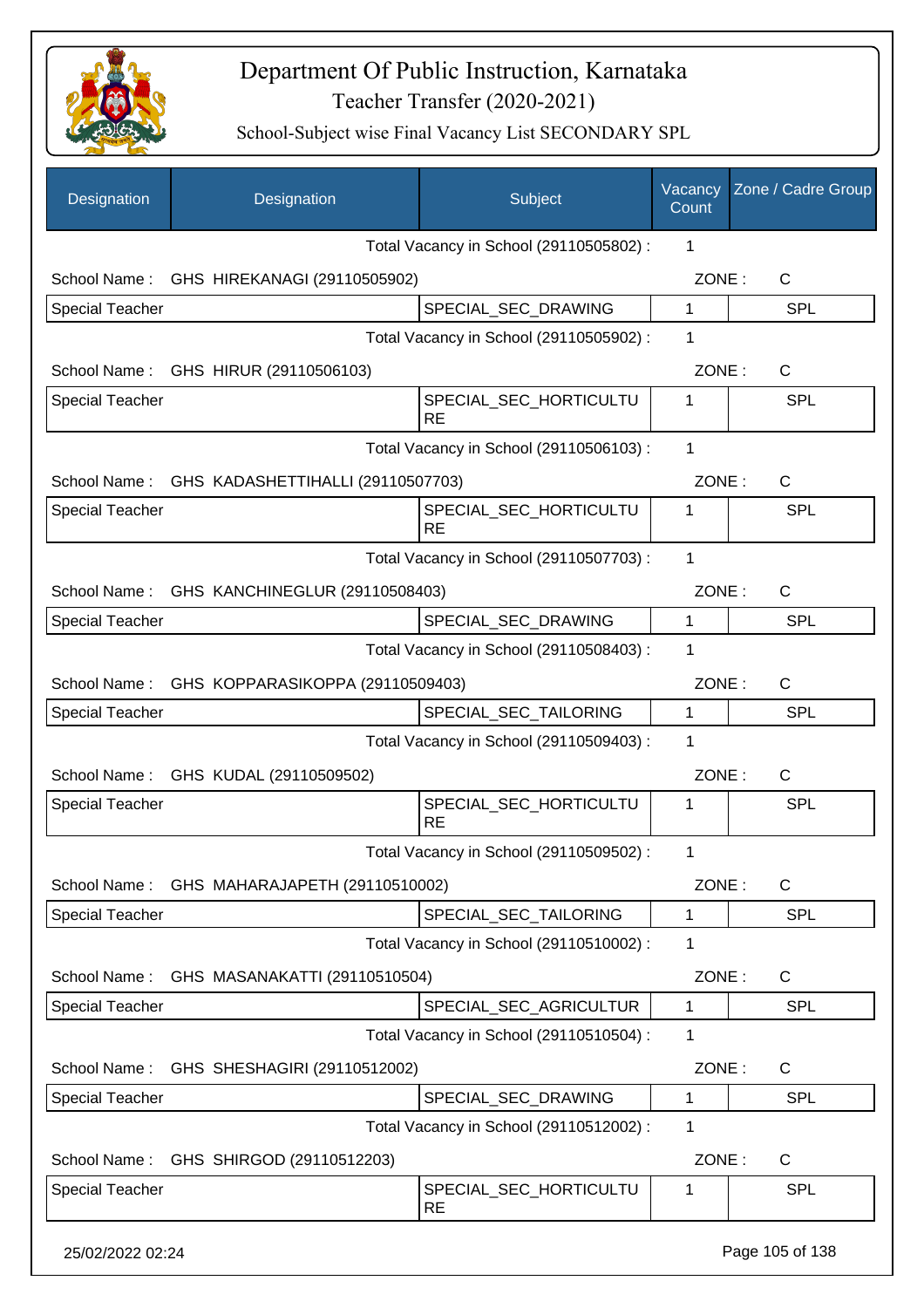

School-Subject wise Final Vacancy List SECONDARY SPL

| Designation            | Designation                                      | Subject                                 | Vacancy<br>Count | Zone / Cadre Group |
|------------------------|--------------------------------------------------|-----------------------------------------|------------------|--------------------|
|                        |                                                  | Total Vacancy in School (29110512203):  | 1                |                    |
| School Name:           | GOVT URDU HIGH SCHOOL TILAVALLI (29110512910)    |                                         | ZONE:            | C                  |
| <b>Special Teacher</b> |                                                  | SPECIAL_SEC_TAILORING                   | 1                | <b>SPL</b>         |
|                        |                                                  | Total Vacancy in School (29110512910) : | 1                |                    |
|                        | School Name: GHS YALAVATTI (29110513705)         |                                         | ZONE:            | $\mathsf{C}$       |
| <b>Special Teacher</b> |                                                  | SPECIAL_SEC_TAILORING                   | 1                | <b>SPL</b>         |
|                        |                                                  | Total Vacancy in School (29110513705) : | 1                |                    |
| School Name:           | GOVERNMENT HIGH SCHOOL SHYADAGUPPI (29110516002) |                                         | ZONE:            | $\mathsf{C}$       |
| <b>Special Teacher</b> |                                                  | SPECIAL SEC TAILORING                   | $\mathbf{1}$     | <b>SPL</b>         |
|                        |                                                  | Total Vacancy in School (29110516002) : | 1                |                    |
|                        | School Name: GHS MARANBEED (29110517102)         |                                         | ZONE:            | $\mathsf{C}$       |
| <b>Special Teacher</b> |                                                  | SPECIAL_SEC_DRAWING                     | $\mathbf{1}$     | <b>SPL</b>         |
|                        |                                                  | Total Vacancy in School (29110517102) : | 1                |                    |
|                        |                                                  | Total Vacancy in Taluka (291105):       | 17               |                    |
| Taluka Name:           | HAVERI (291106)                                  |                                         |                  |                    |
| School Name:           | GOVT HIGH SCH HALERITTI (29110600902)            |                                         | ZONE:            | $\mathsf{C}$       |
| <b>Special Teacher</b> |                                                  | SPECIAL_SEC_DRAWING                     | $\mathbf 1$      | <b>SPL</b>         |
|                        |                                                  | Total Vacancy in School (29110600902) : | 1                |                    |
| School Name:           | GHS KONANATAMABAGI (29110602605)                 |                                         | ZONE:            | C                  |
| <b>Special Teacher</b> |                                                  | SPECIAL_SEC_DRAWING                     | 1                | <b>SPL</b>         |
|                        |                                                  | Total Vacancy in School (29110602605) : | 1                |                    |
|                        |                                                  | Total Vacancy in Taluka (291106):       | 2                |                    |
| Taluka Name:           | <b>HIREKERUR (291107)</b>                        |                                         |                  |                    |
| School Name:           | GOVT KAN HIGH SCHOOL CHIKKONATI (29110702906)    |                                         | ZONE:            | C                  |
| <b>Special Teacher</b> |                                                  | SPECIAL_SEC_DRAWING                     | 1                | <b>SPL</b>         |
|                        |                                                  | Total Vacancy in School (29110702906) : | 1                |                    |
| School Name:           | GOVT KAN HIGH SCHOOL HIREKABBAR (29110704803)    |                                         | ZONE:            | C                  |
| <b>Special Teacher</b> |                                                  | SPECIAL_SEC_HORTICULTU<br><b>RE</b>     | 1                | <b>SPL</b>         |
|                        |                                                  | Total Vacancy in School (29110704803) : | 1                |                    |
| School Name:           | GOVT KAN HIGH SCHOOL KADUR (29110706404)         |                                         | ZONE:            | C                  |
| <b>Special Teacher</b> |                                                  | SPECIAL_SEC_DRAWING                     | 1                | <b>SPL</b>         |
|                        |                                                  |                                         |                  |                    |

25/02/2022 02:24 Page 106 of 138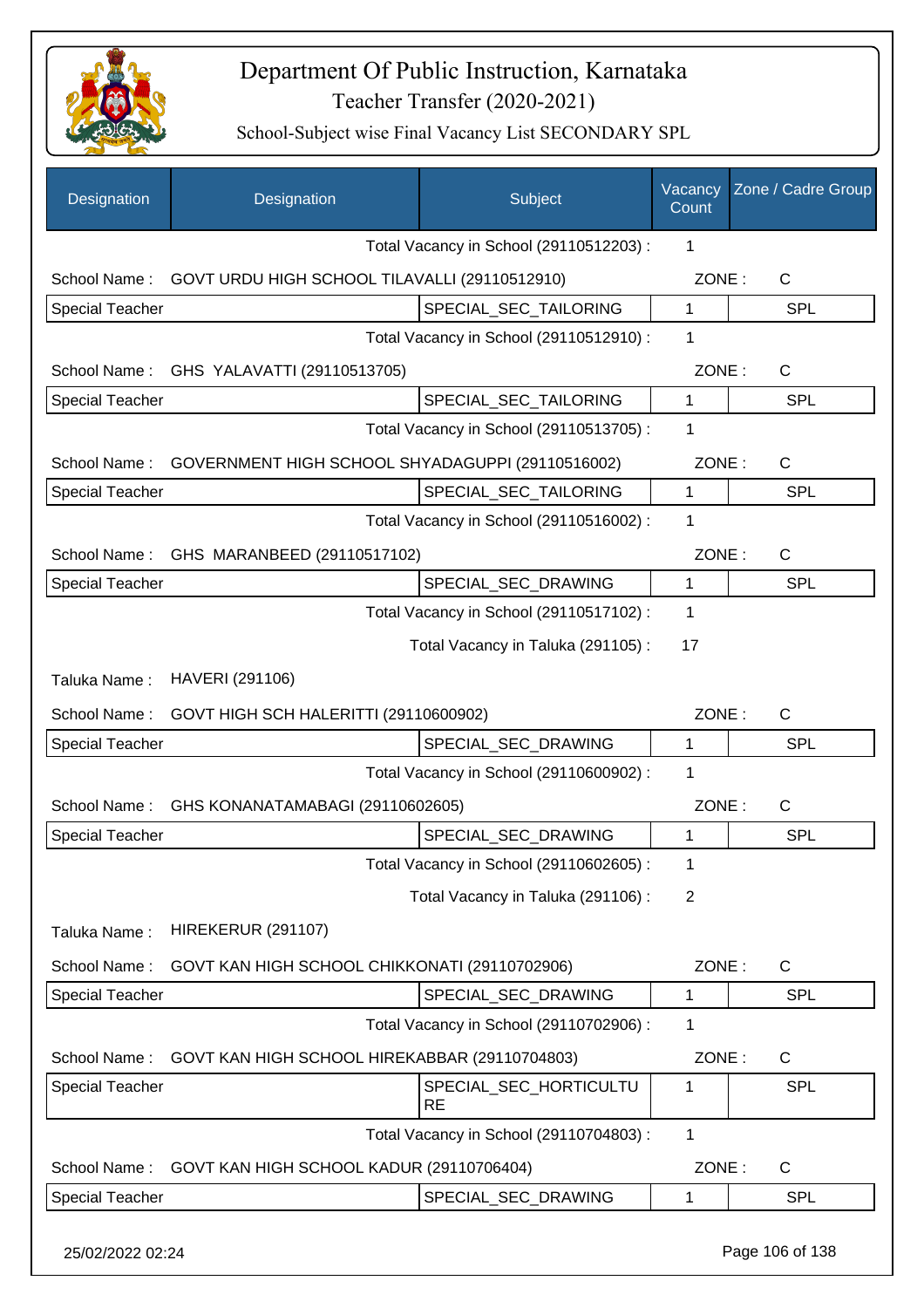

| Designation            | Designation                                                 | Subject                                  | Vacancy<br>Count | Zone / Cadre Group |
|------------------------|-------------------------------------------------------------|------------------------------------------|------------------|--------------------|
|                        |                                                             | Total Vacancy in School (29110706404) :  | 1                |                    |
| School Name:           | GOVT URDU HIGH SCHOOL MASUR (29110708314)                   |                                          | ZONE:            | $\mathsf{C}$       |
| <b>Special Teacher</b> |                                                             | SPECIAL_SEC_DRAWING                      | 1                | SPL                |
|                        |                                                             | Total Vacancy in School (29110708314) :  | 1                |                    |
| School Name:           | KARNATAKA PUBLIC SCHOOL NULAGERI (29110709102)              |                                          | ZONE:            | C                  |
| <b>Special Teacher</b> |                                                             | SPECIAL_SEC_DRAWING                      | $\mathbf 1$      | <b>SPL</b>         |
|                        |                                                             | Total Vacancy in School (29110709102) :  | 1                |                    |
| School Name:           | GOVT KAN HIGH SCHOOL TAVARAGI (29110710802)                 |                                          | ZONE:            | B                  |
| <b>Special Teacher</b> |                                                             | SPECIAL_SEC_HORTICULTU<br><b>RE</b>      | 1                | <b>SPL</b>         |
|                        |                                                             | Total Vacancy in School (29110710802) :  | 1                |                    |
| School Name:           | GOVT KAN HIGH SCHOOL HIREKERUR (29110714104)                |                                          | ZONE:            | A                  |
| <b>Special Teacher</b> |                                                             | SPECIAL_SEC_DRAWING                      | 1                | <b>SPL</b>         |
|                        |                                                             | Total Vacancy in School (29110714104) :  | $\mathbf 1$      |                    |
|                        |                                                             | Total Vacancy in Taluka (291107) :       | $\overline{7}$   |                    |
| Taluka Name:           | RANNEBENNUR (291114)                                        |                                          |                  |                    |
| School Name:           | GOVT HIGH SCH BENAKANKONDA (29111400904)                    |                                          | ZONE:            | $\mathsf{C}$       |
| <b>Special Teacher</b> |                                                             | SPECIAL_SEC_TAILORING                    | 1                | SPL                |
|                        |                                                             | Total Vacancy in School (29111400904) :  | $\mathbf 1$      |                    |
| School Name:           | GOVT HIGH SCH GUDIHONNATTI (29111403207)                    |                                          | ZONE:            | $\mathsf C$        |
| Special Teacher        |                                                             | SPECIAL_SEC_TAILORING                    | 1                | SPI                |
|                        |                                                             | Total Vacancy in School (29111403207) :  | $\mathbf 1$      |                    |
| School Name:           | GOVT HIGH SCH HANUMAPUR (29111403903)                       |                                          | ZONE:            | $\mathsf{C}$       |
| <b>Special Teacher</b> |                                                             | SPECIAL_SEC_TAILORING                    | $\mathbf{1}$     | <b>SPL</b>         |
|                        |                                                             | Total Vacancy in School (29111403903) :  | $\mathbf 1$      |                    |
| School Name:           | GOVT HIGH SCH HARANGIRI (29111404002)                       |                                          | ZONE:            | $\mathsf{C}$       |
| <b>Special Teacher</b> |                                                             | SPECIAL_SEC_DRAWING                      | $\mathbf{1}$     | <b>SPL</b>         |
|                        |                                                             | Total Vacancy in School (29111404002) :  | $\mathbf 1$      |                    |
| School Name:           | GOVT HIGH SCH HIREMAGNUR (29111404502)                      |                                          | ZONE:            | $\mathsf{C}$       |
| <b>Special Teacher</b> |                                                             | SPECIAL_SEC_DRAMA_GRA<br>DE <sub>1</sub> | 1                | <b>SPL</b>         |
|                        |                                                             | Total Vacancy in School (29111404502) :  | $\mathbf{1}$     |                    |
|                        | School Name: GOVT HIGH SCH JOISARAHARALAHALLI (29111405610) |                                          | ZONE:            | C                  |
| 25/02/2022 02:24       |                                                             |                                          |                  | Page 107 of 138    |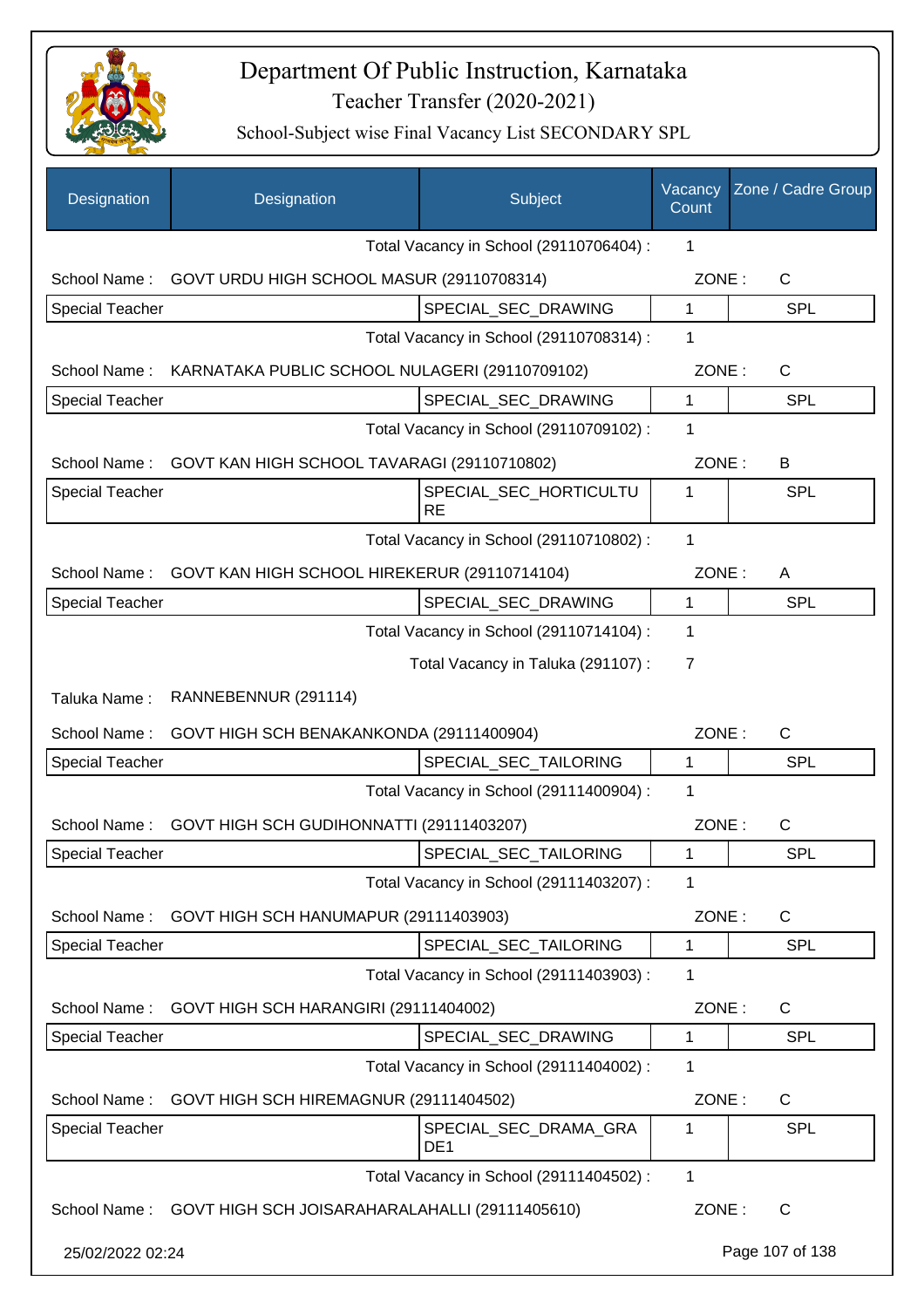

| Designation            | Designation                               | Subject                                 | Vacancy<br>Count | Zone / Cadre Group |
|------------------------|-------------------------------------------|-----------------------------------------|------------------|--------------------|
| <b>Special Teacher</b> |                                           | SPECIAL_SEC_HORTICULTU<br><b>RE</b>     | 1                | <b>SPL</b>         |
|                        |                                           | Total Vacancy in School (29111405610) : | $\mathbf{1}$     |                    |
| School Name:           | GOVT HIGH SCH MAKNUR (29111407906)        |                                         | ZONE:            | $\mathsf{C}$       |
| <b>Special Teacher</b> |                                           | SPECIAL_SEC_HORTICULTU<br><b>RE</b>     | 1                | <b>SPL</b>         |
|                        |                                           | Total Vacancy in School (29111407906) : | 1                |                    |
|                        |                                           | Total Vacancy in Taluka (291114) :      | $\overline{7}$   |                    |
| Taluka Name:           | SAVANUR (291116)                          |                                         |                  |                    |
| School Name:           | GHS HESARUR (29111601803)                 |                                         | ZONE:            | $\mathsf{C}$       |
| <b>Special Teacher</b> |                                           | SPECIAL_SEC_DRAWING                     | 1                | <b>SPL</b>         |
|                        |                                           | Total Vacancy in School (29111601803) : | 1                |                    |
| School Name:           | GHS MANTRODI (29111604902)                |                                         | ZONE:            | $\mathsf{C}$       |
| <b>Special Teacher</b> |                                           | SPECIAL_SEC_TAILORING                   | 1                | <b>SPL</b>         |
|                        |                                           | Total Vacancy in School (29111604902) : | 1                |                    |
| School Name:           | GOVT HIGH SCH SHIRABADAGI (29111605803)   |                                         | ZONE:            | $\mathsf{C}$       |
| <b>Special Teacher</b> |                                           | SPECIAL_SEC_CARPENTOR                   | 1                | <b>SPL</b>         |
|                        |                                           | Total Vacancy in School (29111605803) : | 1                |                    |
|                        |                                           | Total Vacancy in Taluka (291116) :      | 3                |                    |
| Taluka Name:           | <b>SHIGGOAN (291117)</b>                  |                                         |                  |                    |
| School Name:           | GHS ATTIGERI (29111700403)                |                                         | ZONE:            | C                  |
| <b>Special Teacher</b> |                                           | SPECIAL_SEC_HORTICULTU<br><b>RE</b>     | 1                | <b>SPL</b>         |
|                        |                                           | Total Vacancy in School (29111700403) : | $\mathbf{1}$     |                    |
| School Name:           | GHS HUNAGUND (29111703302)                |                                         | ZONE:            | $\mathsf{C}$       |
| Special Teacher        |                                           | SPECIAL_SEC_HORTICULTU<br><b>RE</b>     | 1                | <b>SPL</b>         |
|                        |                                           | Total Vacancy in School (29111703302) : | $\mathbf 1$      |                    |
|                        |                                           | Total Vacancy in Taluka (291117) :      | $\overline{c}$   |                    |
|                        |                                           | Total Vacancy in District (2911) :      | 39               |                    |
| District Name:         | BELAGAVI CHIKKODI (2930)                  |                                         |                  |                    |
| Taluka Name:           | ATHANI (293001)                           |                                         |                  |                    |
| School Name:           | GOVT PU COLLEGE, KOKATANOOR (29300104535) |                                         | ZONE:            | $\mathsf{C}$       |
| 25/02/2022 02:24       |                                           |                                         |                  | Page 108 of 138    |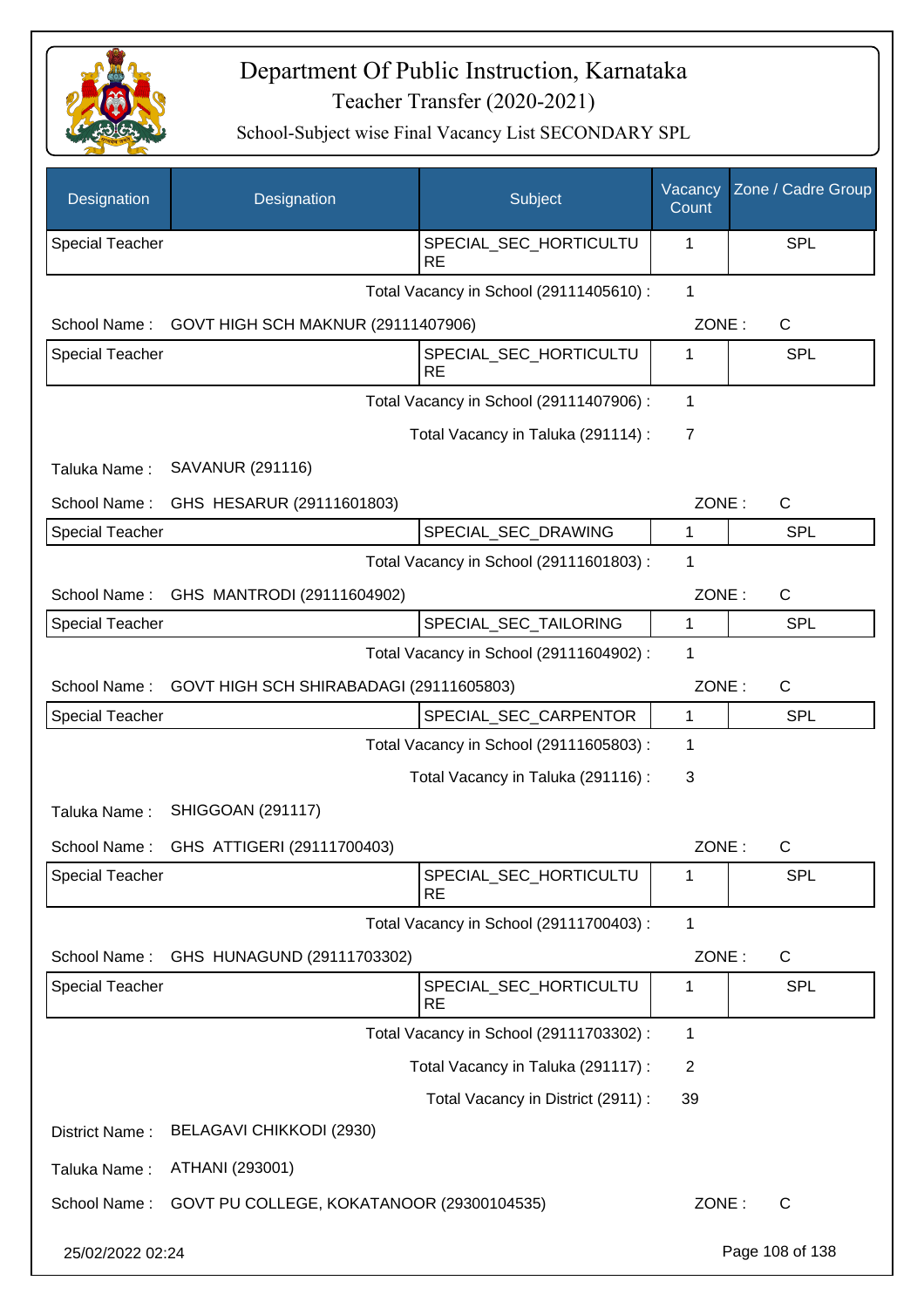

| Designation            | Designation                                                                    | Subject                                  | Vacancy<br>Count | Zone / Cadre Group |
|------------------------|--------------------------------------------------------------------------------|------------------------------------------|------------------|--------------------|
| <b>Special Teacher</b> |                                                                                | SPECIAL_SEC_TAILORING                    | 1                | <b>SPL</b>         |
|                        |                                                                                | Total Vacancy in School (29300104535) :  | 1                |                    |
| School Name:           | KARNATAKA PUBLIC SCHOOLS GOVT H.S. AND PU COLLEGE<br>N.INGALGAON (29300106006) |                                          | ZONE:            | C                  |
| <b>Special Teacher</b> |                                                                                | SPECIAL_SEC_TAILORING                    | 1                | <b>SPL</b>         |
|                        |                                                                                | Total Vacancy in School (29300106006) :  | 1                |                    |
| School Name:           | GHS SATTI (29300106814)                                                        |                                          | ZONE:            | $\mathsf{C}$       |
| <b>Special Teacher</b> |                                                                                | SPECIAL_SEC_MUSIC_GRAD<br>E <sub>1</sub> | 1                | SPL                |
|                        |                                                                                | Total Vacancy in School (29300106814) :  | 1                |                    |
|                        |                                                                                | Total Vacancy in Taluka (293001) :       | 3                |                    |
| Taluka Name:           | GOKAK (293006)                                                                 |                                          |                  |                    |
| School Name:           | KHPS GOVT PU COLLEGE GOKAK (29300615302)                                       |                                          | ZONE:            | A                  |
| <b>Special Teacher</b> |                                                                                | SPECIAL_SEC_MUSIC_GRAD<br>E <sub>1</sub> | 1                | SPL                |
|                        |                                                                                | Total Vacancy in School (29300615302) :  | 1                |                    |
|                        |                                                                                | Total Vacancy in Taluka (293006) :       | 1                |                    |
| Taluka Name:           | <b>HUKKERI (293007)</b>                                                        |                                          |                  |                    |
| School Name:           | GHS BASAPUR (29300701805)                                                      |                                          | ZONE:            | $\mathsf{C}$       |
| <b>Special Teacher</b> |                                                                                | SPECIAL_SEC_TAILORING                    | 1                | <b>SPL</b>         |
|                        |                                                                                | Total Vacancy in School (29300701805) :  | 1                |                    |
|                        | School Name: GHS GUDAS (29300702904)                                           |                                          | ZONE:            | С                  |
| <b>Special Teacher</b> |                                                                                | SPECIAL_SEC_TAILORING                    | $\mathbf 1$      | <b>SPL</b>         |
|                        |                                                                                | Total Vacancy in School (29300702904) :  | 1                |                    |
| School Name:           | KHPS Gutguddi Upgraded RMSA HS (29300703201)                                   |                                          | ZONE:            | $\mathsf{C}$       |
| <b>Special Teacher</b> |                                                                                | SPECIAL SEC TAILORING                    | 1                | <b>SPL</b>         |
|                        |                                                                                | Total Vacancy in School (29300703201) :  | 1                |                    |
| School Name:           | GHS NAGANUR K M (29300707403)                                                  |                                          | ZONE:            | C                  |
| Special Teacher        |                                                                                | SPECIAL_SEC_DRAWING                      | 1                | <b>SPL</b>         |
|                        |                                                                                | Total Vacancy in School (29300707403) :  | 1                |                    |
| School Name:           | KARNATAKA PUBLIC SCHOOLS DBH PU and HS U-KHANAPUR<br>(29300709806)             |                                          | ZONE:            | C                  |
| <b>Special Teacher</b> |                                                                                | SPECIAL_SEC_TAILORING                    | $\mathbf{1}$     | SPL                |
|                        |                                                                                | Total Vacancy in School (29300709806) :  | 1                |                    |
| 25/02/2022 02:24       |                                                                                |                                          |                  | Page 109 of 138    |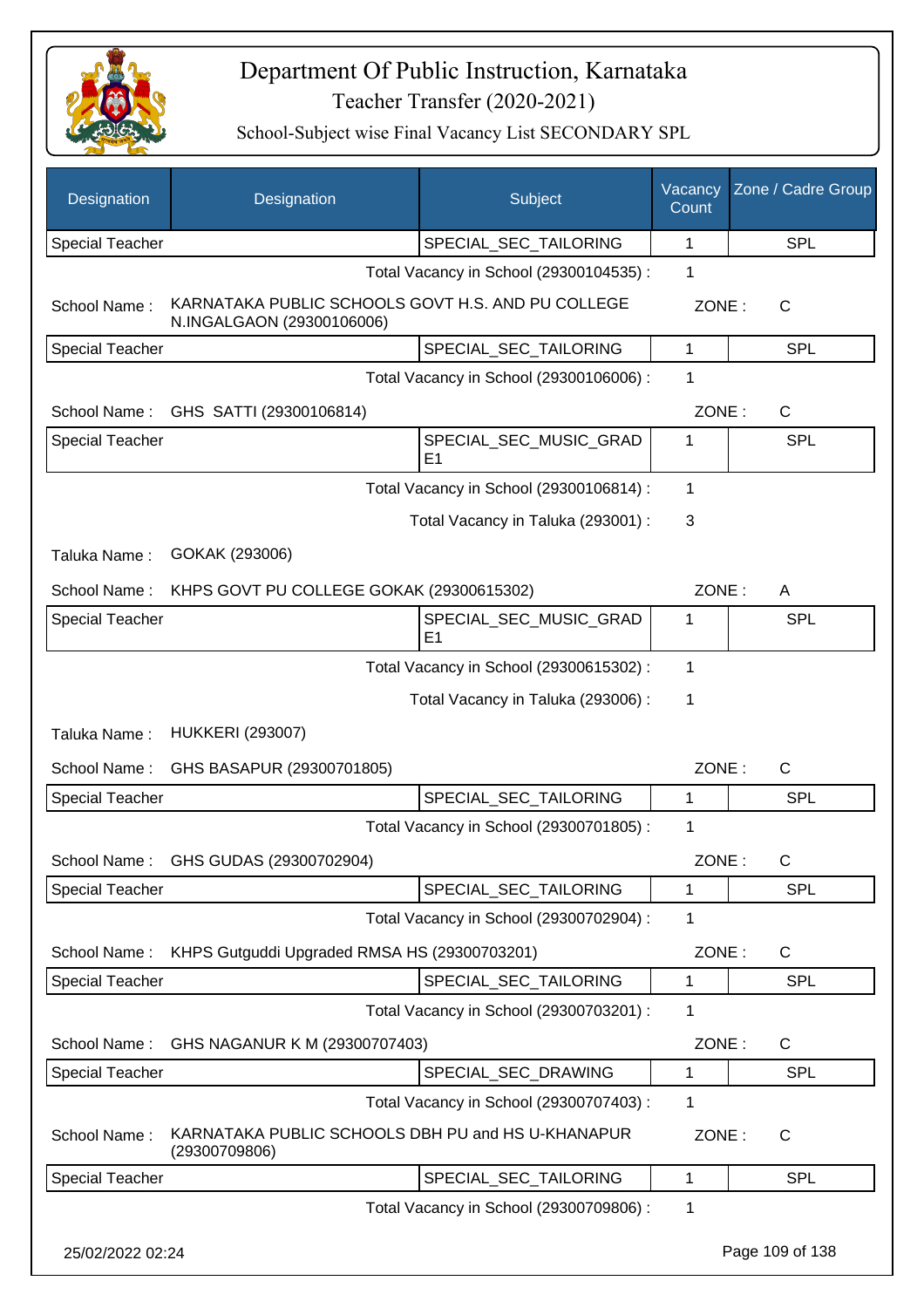

| Designation            | Designation                           | Subject                                 | Vacancy<br>Count | Zone / Cadre Group |
|------------------------|---------------------------------------|-----------------------------------------|------------------|--------------------|
| School Name:           | RLS GHS YELIMUNNOLI (29300710409)     |                                         | ZONE:            | $\mathsf C$        |
| <b>Special Teacher</b> |                                       | SPECIAL_SEC_DRAWING                     | 1                | <b>SPL</b>         |
|                        |                                       | Total Vacancy in School (29300710409) : | 1                |                    |
|                        |                                       | Total Vacancy in Taluka (293007) :      | 6                |                    |
| Taluka Name:           | NIPPANI (293009)                      |                                         |                  |                    |
| School Name:           | GHS SHIRADWAD (29300903406)           |                                         | ZONE:            | C                  |
| Special Teacher        |                                       | SPECIAL_SEC_TAILORING                   | 1                | <b>SPL</b>         |
|                        |                                       | Total Vacancy in School (29300903406) : | 1                |                    |
|                        |                                       | Total Vacancy in Taluka (293009):       | 1                |                    |
| Taluka Name:           | RAIBAG (293010)                       |                                         |                  |                    |
| School Name:           | GHS KANKANWADI (29301002923)          |                                         | ZONE:            | A                  |
| <b>Special Teacher</b> |                                       | SPECIAL_SEC_TAILORING                   | $\overline{2}$   | <b>SPL</b>         |
|                        |                                       | Total Vacancy in School (29301002923) : | $\overline{2}$   |                    |
| School Name:           | GHS MEKHALI (29301004006)             |                                         | ZONE:            | C                  |
| <b>Special Teacher</b> |                                       | SPECIAL_SEC_TAILORING                   | 1                | <b>SPL</b>         |
|                        |                                       | Total Vacancy in School (29301004006) : | 1                |                    |
|                        |                                       | Total Vacancy in Taluka (293010) :      | 3                |                    |
| Taluka Name:           | <b>MUDALGI (293014)</b>               |                                         |                  |                    |
| School Name:           | S.V.V.D.G.H.S. BETAGERI (29301401005) |                                         | ZONE:            | C                  |
| <b>Special Teacher</b> |                                       | SPECIAL_SEC_TAILORING                   | 1                | SPL                |
|                        |                                       | Total Vacancy in School (29301401005) : | 1                |                    |
| School Name:           | BVN GOVT H.S. SUNADHOLI (29301405808) |                                         | ZONE:            | C                  |
| <b>Special Teacher</b> |                                       | SPECIAL_SEC_TAILORING                   | 1                | <b>SPL</b>         |
|                        |                                       | Total Vacancy in School (29301405808) : | 1                |                    |
| School Name:           | G.H.S. KHANNATI (29301406803)         |                                         | ZONE:            | C                  |
| Special Teacher        |                                       | SPECIAL SEC TAILORING                   | 1                | <b>SPL</b>         |
|                        |                                       | Total Vacancy in School (29301406803) : | 1                |                    |
| School Name:           | G.H.S. MUDALGI (29301409107)          |                                         | ZONE:            | A                  |
| <b>Special Teacher</b> |                                       | SPECIAL_SEC_TAILORING                   | 1                | <b>SPL</b>         |
|                        |                                       | Total Vacancy in School (29301409107) : | 1                |                    |
|                        |                                       | Total Vacancy in Taluka (293014) :      | 4                |                    |
|                        |                                       |                                         |                  |                    |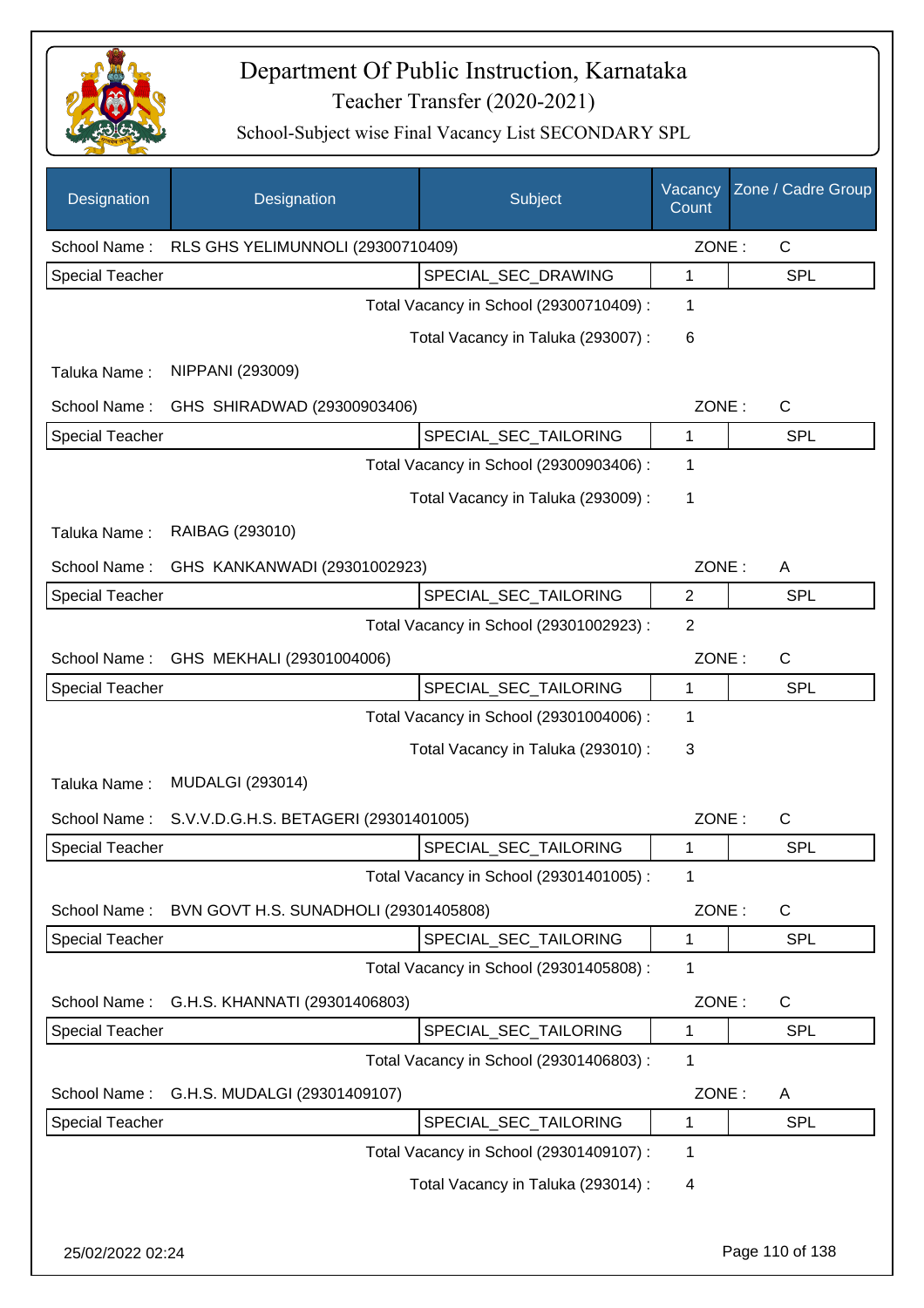

| Designation            | Designation                                              | Subject                                  | Vacancy<br>Count | Zone / Cadre Group |
|------------------------|----------------------------------------------------------|------------------------------------------|------------------|--------------------|
|                        |                                                          | Total Vacancy in District (2930) :       | 18               |                    |
| District Name:         | UTTARA KANNADA SIRSI (2934)                              |                                          |                  |                    |
| Taluka Name:           | SIRSI (293403)                                           |                                          |                  |                    |
| School Name:           | GOVT HIGHSCHOOL ISALOORU (29340311104)                   |                                          | ZONE:            | B                  |
| <b>Special Teacher</b> |                                                          | SPECIAL_SEC_TAILORING                    | $\mathbf{1}$     | <b>SPL</b>         |
|                        |                                                          | Total Vacancy in School (29340311104) :  | 1                |                    |
| School Name:           | GOVT HIGHSCHOOL GANESHNAGAR (29340324002)                |                                          | ZONE:            | A                  |
| <b>Special Teacher</b> |                                                          | SPECIAL SEC TAILORING                    | $\mathbf{1}$     | <b>SPL</b>         |
|                        |                                                          | Total Vacancy in School (29340324002) :  | 1                |                    |
| School Name:           | SHRI MARIKAMBA GOVT PU COLLEGE (29340324102)             |                                          | ZONE:            | A                  |
| <b>Special Teacher</b> |                                                          | SPECIAL_SEC_TAILORING                    | 1                | <b>SPL</b>         |
|                        |                                                          | Total Vacancy in School (29340324102) :  | 1                |                    |
| School Name:           | GOVT URDU HIGH SCHOOL SIRSI (29340326603)                |                                          | ZONE:            | A                  |
| <b>Special Teacher</b> |                                                          | SPECIAL_SEC_TAILORING                    | 1                | SPL                |
|                        |                                                          | Total Vacancy in School (29340326603) :  | 1                |                    |
|                        |                                                          | Total Vacancy in Taluka (293403) :       | 4                |                    |
| Taluka Name:           | <b>HALIYAL (293404)</b>                                  |                                          |                  |                    |
| School Name:           | GOVT.HIGH SCHOOL GIRLS JAVALIGALLI HALIYAL (29340412305) |                                          | ZONE:            | A                  |
| <b>Special Teacher</b> |                                                          | SPECIAL_SEC_MUSIC_GRAD<br>E1             | 1                | SPL                |
|                        |                                                          | Total Vacancy in School (29340412305) :  | 1                |                    |
| School Name:           | GOVT.HIGH SCHOOL TERGAON (29340412704)                   |                                          | ZONE:            | B                  |
| Special Teacher        |                                                          | SPECIAL SEC TAILORING                    | 1                | <b>SPL</b>         |
|                        |                                                          | Total Vacancy in School (29340412704) :  | 1                |                    |
| School Name:           | GOVT.HIGH SCHOOL MANGALWADA (29340412803)                |                                          | ZONE:            | B                  |
| <b>Special Teacher</b> |                                                          | SPECIAL_SEC_MUSIC_GRAD<br>E <sub>2</sub> | 1                | <b>SPL</b>         |
|                        |                                                          | Total Vacancy in School (29340412803) :  | 1                |                    |
|                        |                                                          | Total Vacancy in Taluka (293404) :       | 3                |                    |
| Taluka Name:           | SIDDAPUR (293406)                                        |                                          |                  |                    |
| School Name:           | GOVT. HIGH SCHOOL SHIRAGUNI (29340600203)                |                                          | ZONE:            | C                  |
| <b>Special Teacher</b> |                                                          | SPECIAL_SEC_TAILORING                    | 1                | <b>SPL</b>         |
| 25/02/2022 02:24       |                                                          |                                          |                  | Page 111 of 138    |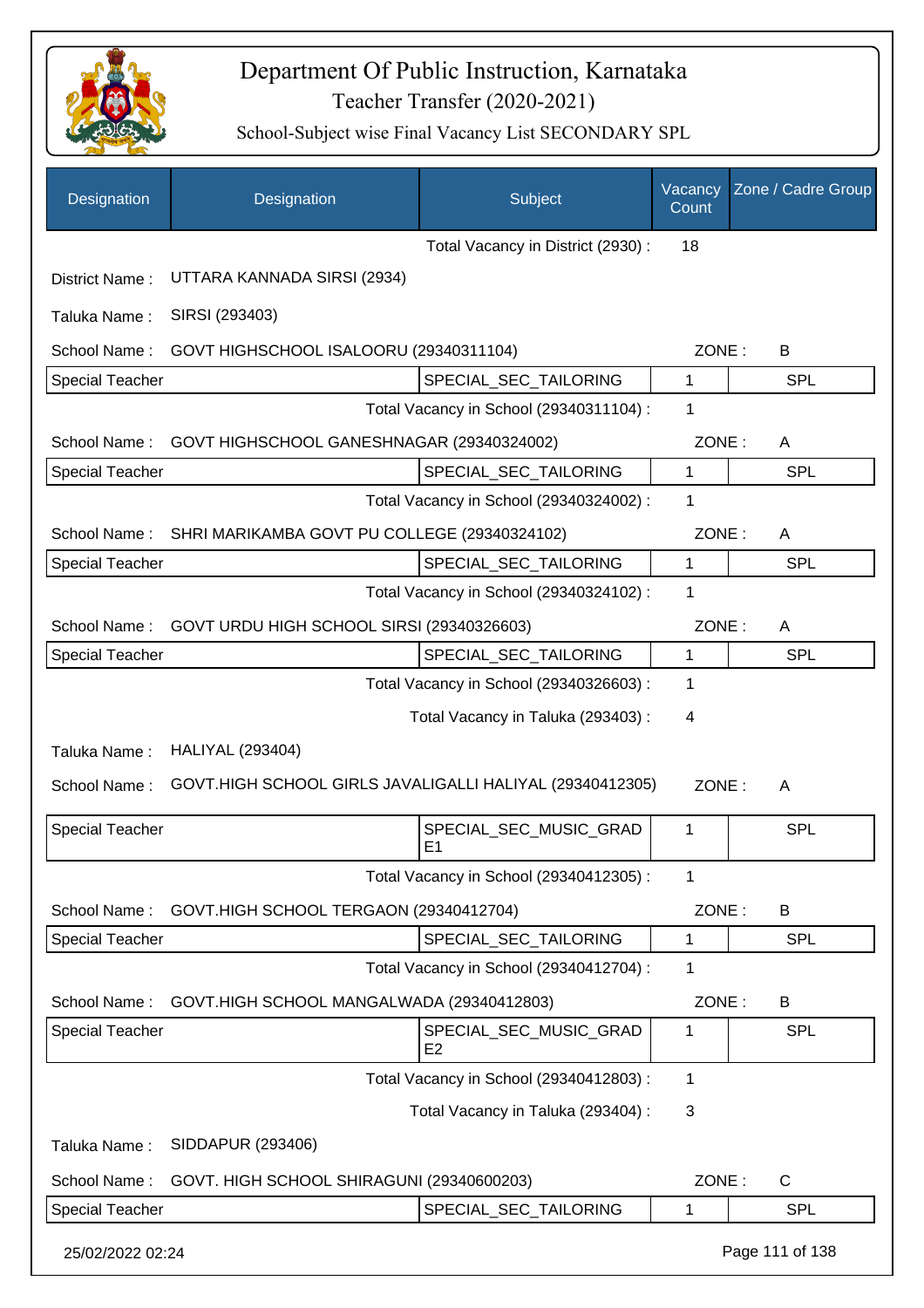

| Designation            | Designation                                                      | Subject                                  | Vacancy<br>Count | Zone / Cadre Group |
|------------------------|------------------------------------------------------------------|------------------------------------------|------------------|--------------------|
|                        |                                                                  | Total Vacancy in School (29340600203) :  | 1                |                    |
| School Name:           | GOVT PU COLLEGE NANIKATTA (29340607603)                          |                                          | ZONE:            | C                  |
| Special Teacher        |                                                                  | SPECIAL_SEC_TAILORING                    | $\mathbf 1$      | <b>SPL</b>         |
|                        |                                                                  | Total Vacancy in School (29340607603) :  | 1                |                    |
|                        | School Name: GOVT. HIGH SCHOOL VANDANE (29340609603)             |                                          | ZONE:            | $\mathsf{C}$       |
| <b>Special Teacher</b> |                                                                  | SPECIAL_SEC_MUSIC_GRAD<br>E <sub>2</sub> | 1                | <b>SPL</b>         |
|                        |                                                                  | Total Vacancy in School (29340609603) :  | 1                |                    |
| School Name:           | KARNATAKA PUBLIC SCHOOLS G P U COLLEGE HALAGERI<br>(29340613602) |                                          | ZONE:            | $\mathsf{C}$       |
| Special Teacher        |                                                                  | SPECIAL_SEC_DRAWING                      | 1                | <b>SPL</b>         |
|                        |                                                                  | Total Vacancy in School (29340613602) :  | 1                |                    |
| School Name:           | GOVT. HIGH SCHOOL MANMANE (29340614902)                          |                                          | ZONE:            | C                  |
| <b>Special Teacher</b> |                                                                  | SPECIAL_SEC_DRAWING                      | 1                | <b>SPL</b>         |
|                        |                                                                  | Total Vacancy in School (29340614902) :  | 1                |                    |
| School Name:           | GOVT. HIGH SCHOOL KOLSIRSI (29340616603)                         |                                          | ZONE:            | В                  |
| <b>Special Teacher</b> |                                                                  | SPECIAL_SEC_DRAWING                      | 1                | <b>SPL</b>         |
|                        |                                                                  | Total Vacancy in School (29340616603) :  | 1                |                    |
| School Name:           | GOVT. URDU HIGH SCHOOL SIDDAPUR (29340620705)                    |                                          | ZONE:            | A                  |
| <b>Special Teacher</b> |                                                                  | SPECIAL_SEC_MUSIC_GRAD<br>E1             | 1                | <b>SPL</b>         |
|                        |                                                                  | Total Vacancy in School (29340620705) :  | 1                |                    |
| School Name:           | GOVT. HIGH SCHOOL HALADAKATTA (29340621206)                      |                                          | ZONE:            | Α                  |
| <b>Special Teacher</b> |                                                                  | SPECIAL_SEC_TAILORING                    | 1                | <b>SPL</b>         |
|                        |                                                                  | Total Vacancy in School (29340621206) :  | 1                |                    |
| School Name:           | GOVT. HIGH SCHOOL HALLIBAIL (29340623403)                        |                                          | ZONE:            | C                  |
| <b>Special Teacher</b> |                                                                  | SPECIAL_SEC_TAILORING                    | 1                | <b>SPL</b>         |
|                        |                                                                  | Total Vacancy in School (29340623403) :  | 1                |                    |
| School Name:           | GOVT. HIGH SCHOOL LAMBAPURA (29340624101)                        |                                          | ZONE:            | $\mathsf{C}$       |
| <b>Special Teacher</b> |                                                                  | SPECIAL_SEC_HORTICULTU<br><b>RE</b>      | 1                | SPL                |
|                        |                                                                  | Total Vacancy in School (29340624101) :  | 1                |                    |
| School Name:           | GOVT. HIGH SCHOOL JIDDI (29340624602)                            |                                          | ZONE:            | C                  |
| Special Teacher        |                                                                  | SPECIAL_SEC_DRAWING                      | 1                | <b>SPL</b>         |
| 25/02/2022 02:24       |                                                                  |                                          |                  | Page 112 of 138    |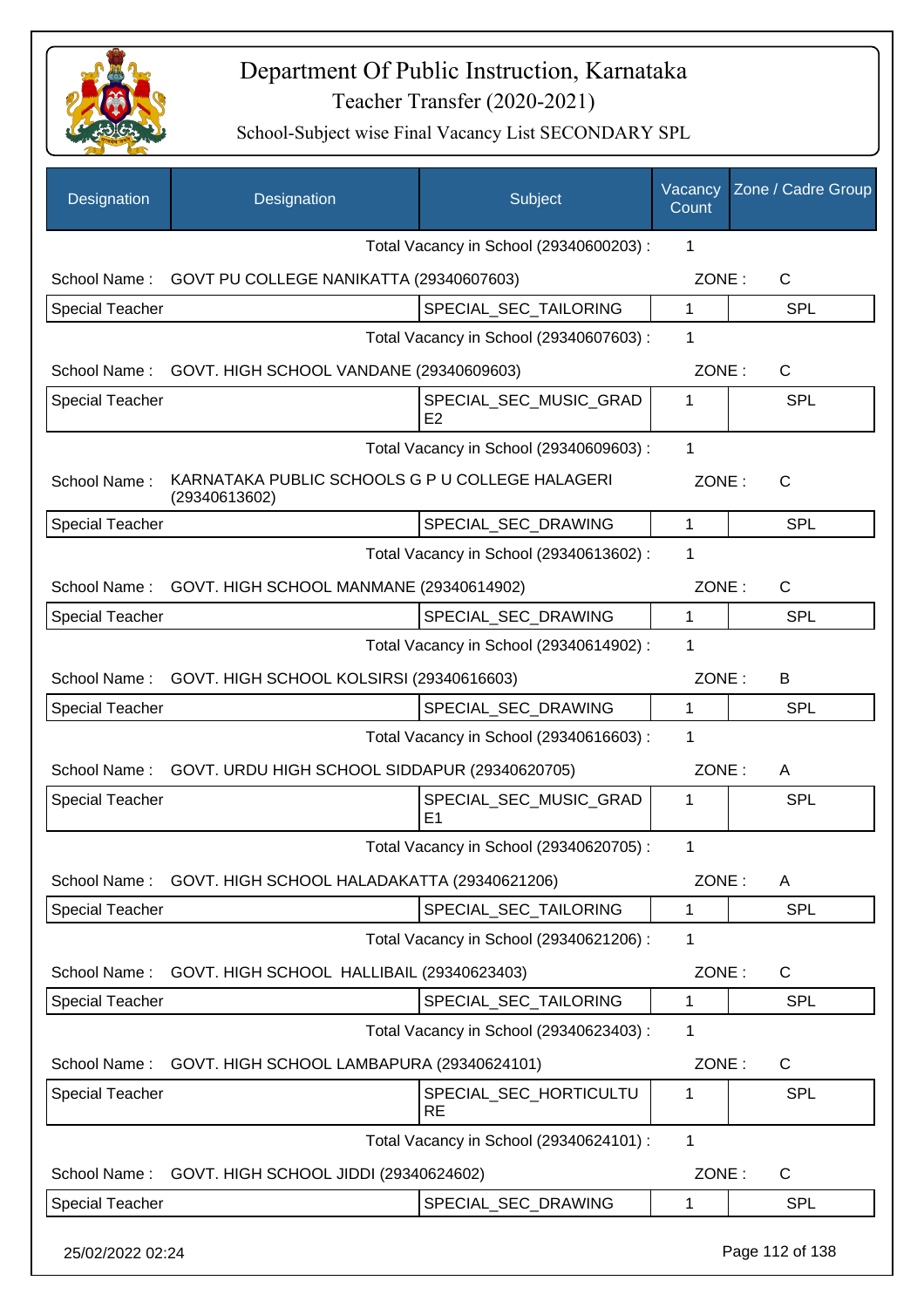

| Designation            | Designation                                | Subject                                  | Vacancy<br>Count | Zone / Cadre Group |
|------------------------|--------------------------------------------|------------------------------------------|------------------|--------------------|
|                        |                                            | Total Vacancy in School (29340624602) :  | 1                |                    |
|                        |                                            | Total Vacancy in Taluka (293406) :       | 11               |                    |
| Taluka Name:           | JOIDA (293411)                             |                                          |                  |                    |
| School Name:           | GOVT HIGH SCHOOL ASU (29341102104)         |                                          | ZONE:            | $\mathsf{C}$       |
| <b>Special Teacher</b> |                                            | SPECIAL_SEC_TAILORING                    | 1                | <b>SPL</b>         |
|                        |                                            | Total Vacancy in School (29341102104) :  | 1                |                    |
| School Name:           | GOVT. HIGHSCHOOL BAPELICROSS (29341106703) |                                          | ZONE:            | $\mathsf{C}$       |
| <b>Special Teacher</b> |                                            | SPECIAL SEC MUSIC GRAD<br>E <sub>1</sub> | 1                | <b>SPL</b>         |
|                        |                                            | Total Vacancy in School (29341106703) :  | $\mathbf{1}$     |                    |
| School Name:           | GOVT. HIGHSCHOOL TINNAIGHAT (29341109101)  |                                          | ZONE:            | $\mathsf{C}$       |
| <b>Special Teacher</b> |                                            | SPECIAL_SEC_TAILORING                    | 1                | <b>SPL</b>         |
|                        |                                            | Total Vacancy in School (29341109101) :  | 1                |                    |
| School Name:           | GOVT. HIGHSCHOOL NANDIGADDE (29341110002)  |                                          | ZONE:            | $\mathsf{C}$       |
| <b>Special Teacher</b> |                                            | SPECIAL_SEC_TAILORING                    | 1                | <b>SPL</b>         |
|                        |                                            | Total Vacancy in School (29341110002) :  | 1                |                    |
| School Name:           | GOVT. HIGHSCHOOL CASTLEROCK (29341113801)  |                                          | ZONE:            | $\mathsf{C}$       |
| <b>Special Teacher</b> |                                            | SPECIAL_SEC_DRAWING                      | 1                | <b>SPL</b>         |
|                        |                                            | Total Vacancy in School (29341113801) :  | 1                |                    |
| School Name:           | GOVT. HIGHSCHOOL KUMBARWADA (29341114001)  |                                          | ZONE:            | $\mathsf C$        |
| Special Teacher        |                                            | SPECIAL_SEC_TAILORING                    | 1                | <b>SPL</b>         |
|                        |                                            | Total Vacancy in School (29341114001) :  | 1                |                    |
|                        |                                            | Total Vacancy in Taluka (293411) :       | 6                |                    |
|                        |                                            | Total Vacancy in District (2934) :       | 24               |                    |
|                        |                                            | Total Vacancy in Division (3):           | 173              |                    |
| <b>Division Name</b>   | Kalburgi (4)                               |                                          |                  |                    |
| District Name:         | KALBURGI (2904)                            |                                          |                  |                    |
| Taluka Name:           | ALAND (290401)                             |                                          |                  |                    |
| School Name:           | GHS HADALGI (29040103803)                  |                                          | ZONE:            | $\mathsf{C}$       |
| Special Teacher        |                                            | SPECIAL_SEC_TAILORING                    | 1                | <b>SPL</b>         |
|                        |                                            | Total Vacancy in School (29040103803) :  | 1                |                    |
|                        |                                            |                                          |                  |                    |
| 25/02/2022 02:24       |                                            |                                          |                  | Page 113 of 138    |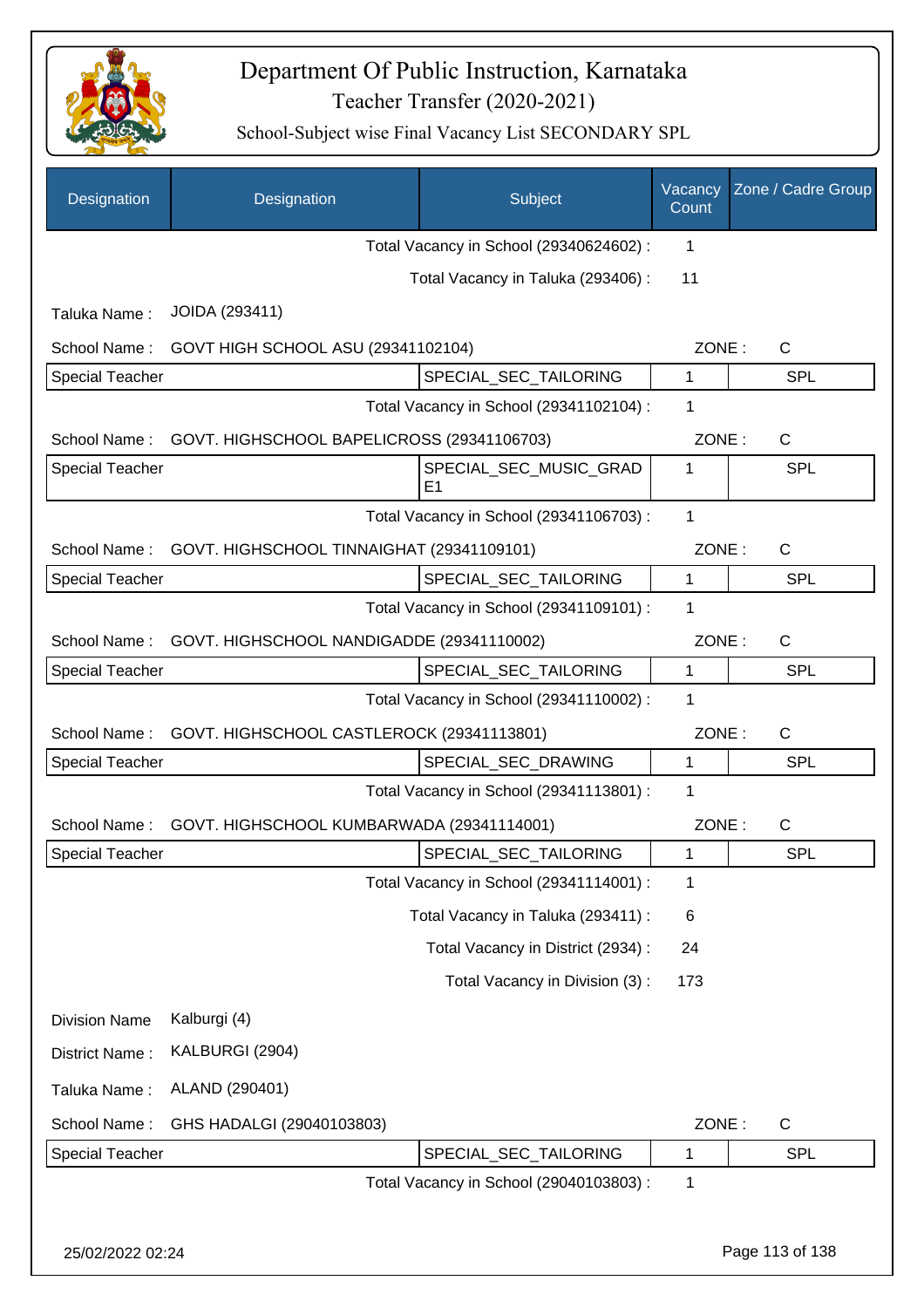

| Designation            | Designation                                                | Subject                                 | Vacancy<br>Count | Zone / Cadre Group |
|------------------------|------------------------------------------------------------|-----------------------------------------|------------------|--------------------|
|                        |                                                            | Total Vacancy in Taluka (290401) :      | 1                |                    |
| Taluka Name:           | AFZALPUR (290402)                                          |                                         |                  |                    |
| School Name:           | GOVT HS BHOSAGA (29040202502)                              |                                         | ZONE:            | $\mathsf{C}$       |
| <b>Special Teacher</b> |                                                            | SPECIAL_SEC_DRAWING                     | 1                | <b>SPL</b>         |
|                        |                                                            | Total Vacancy in School (29040202502) : | 1                |                    |
| School Name:           | GOVT HS HASARAGUNDAGI (29040204503)                        |                                         | ZONE:            | C                  |
| Special Teacher        |                                                            | SPECIAL_SEC_CARPENTOR                   | $\mathbf{1}$     | <b>SPL</b>         |
|                        |                                                            | Total Vacancy in School (29040204503) : | 1                |                    |
| School Name:           | KARNATAKA PUBLIC SCHOOLS GOVT HS KARAJAGI<br>(29040205807) |                                         | ZONE:            | $\mathsf{C}$       |
| <b>Special Teacher</b> |                                                            | SPECIAL_SEC_DRAWING                     | 1                | SPL                |
|                        |                                                            | Total Vacancy in School (29040205807) : | 1                |                    |
| School Name:           | GOVT HS MASHAL (29040207114)                               |                                         | ZONE:            | C                  |
| Special Teacher        |                                                            | SPECIAL_SEC_CARPENTOR                   | 1                | <b>SPL</b>         |
|                        |                                                            | Total Vacancy in School (29040207114) : | 1                |                    |
| School Name:           | GOVT HS SAGANOOR (29040207702)                             |                                         | ZONE:            | C                  |
| Special Teacher        |                                                            | SPECIAL_SEC_DRAWING                     | 1                | <b>SPL</b>         |
|                        |                                                            | Total Vacancy in School (29040207702) : | 1                |                    |
|                        |                                                            | Total Vacancy in Taluka (290402) :      | 5                |                    |
| Taluka Name:           | <b>CHINCHOLI (290403)</b>                                  |                                         |                  |                    |
| School Name:           | GHS NAGAIDLAI (29040308004)                                |                                         | ZONE:            | C                  |
| <b>Special Teacher</b> |                                                            | SPECIAL_SEC_DRAWING                     | 1                | <b>SPL</b>         |
|                        |                                                            | Total Vacancy in School (29040308004) : | 1                |                    |
|                        |                                                            | Total Vacancy in Taluka (290403):       | 1                |                    |
| Taluka Name:           | <b>JEWARGI (290406)</b>                                    |                                         |                  |                    |
| School Name:           | GOVT HS BILAWAR (29040602004)                              |                                         | ZONE:            | C                  |
| Special Teacher        |                                                            | SPECIAL_SEC_DRAWING                     | 1                | <b>SPL</b>         |
|                        |                                                            | Total Vacancy in School (29040602004) : | 1                |                    |
|                        |                                                            | Total Vacancy in Taluka (290406) :      | 1                |                    |
| Taluka Name:           | GULBARGA NORTH (290411)                                    |                                         |                  |                    |
| School Name:           | GOVT HS GIRLS KAMALAPUR (29041103418)                      |                                         | ZONE:            | A                  |
| Special Teacher        |                                                            | SPECIAL_SEC_TAILORING                   | 1                | <b>SPL</b>         |
| 25/02/2022 02:24       |                                                            |                                         |                  | Page 114 of 138    |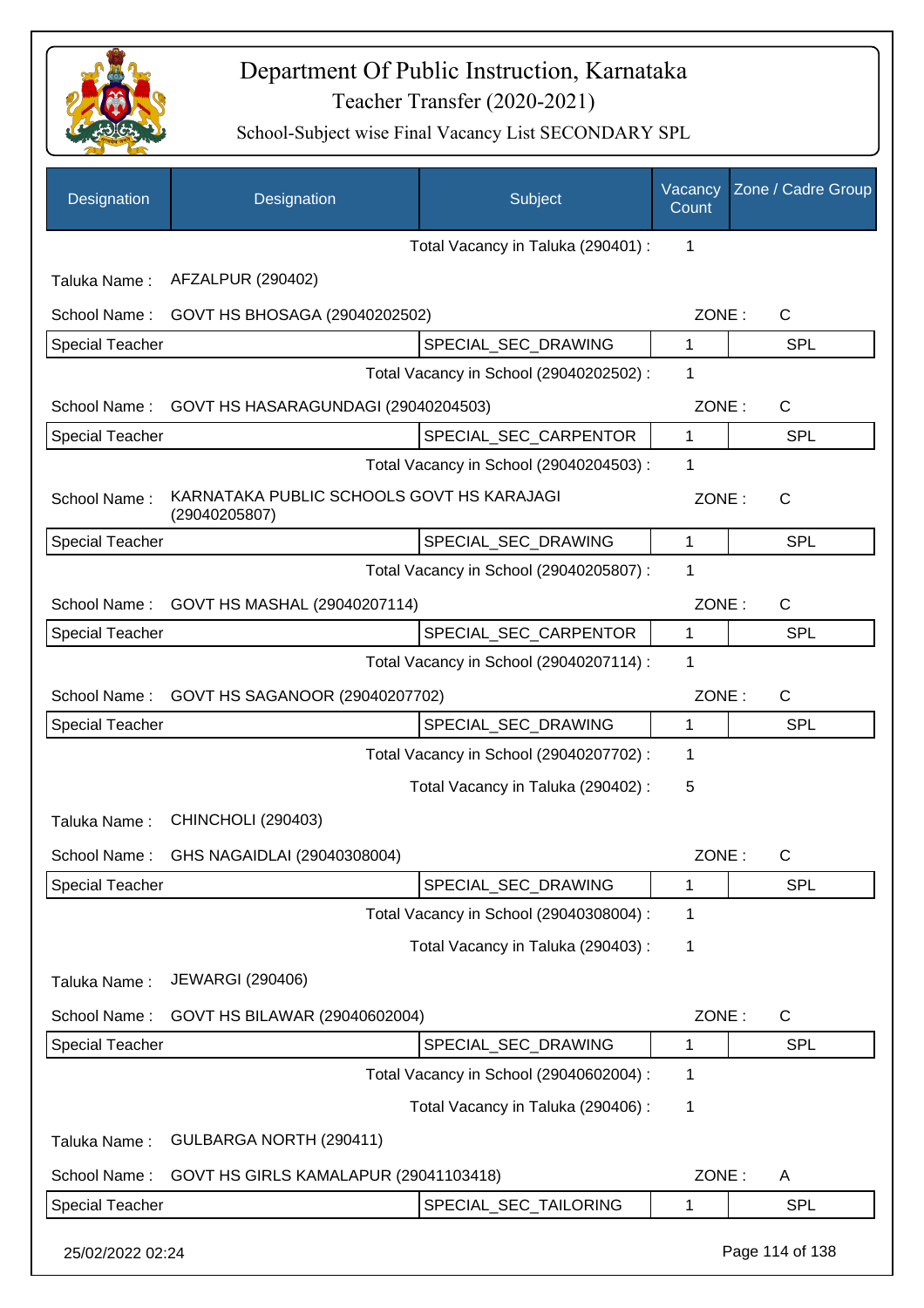

| Designation            | Designation                         | Subject                                 | Vacancy<br>Count | Zone / Cadre Group |
|------------------------|-------------------------------------|-----------------------------------------|------------------|--------------------|
|                        |                                     | Total Vacancy in School (29041103418) : | 1                |                    |
|                        |                                     | Total Vacancy in Taluka (290411) :      | 1                |                    |
|                        |                                     | Total Vacancy in District (2904) :      | 9                |                    |
| District Name:         | <b>BIDAR (2905)</b>                 |                                         |                  |                    |
| Taluka Name:           | AURAD (290501)                      |                                         |                  |                    |
| School Name:           | GOVT H.S BADALGAON (29050100603)    |                                         | ZONE:            | B                  |
| <b>Special Teacher</b> |                                     | SPECIAL_SEC_CARPENTOR                   | $\mathbf{1}$     | <b>SPL</b>         |
|                        |                                     | Total Vacancy in School (29050100603) : | 1                |                    |
| School Name:           | GOVT H.S BHANDARKUMTA (29050100904) |                                         | ZONE:            | $\mathsf{C}$       |
| <b>Special Teacher</b> |                                     | SPECIAL_SEC_DRAWING                     | $\mathbf{1}$     | <b>SPL</b>         |
|                        |                                     | Total Vacancy in School (29050100904) : | 1                |                    |
| School Name:           | GHS HOKRANA (29050105408)           |                                         | ZONE:            | $\mathsf{C}$       |
| <b>Special Teacher</b> |                                     | SPECIAL_SEC_DRAWING                     | $\mathbf 1$      | <b>SPL</b>         |
|                        |                                     | Total Vacancy in School (29050105408) : | 1                |                    |
| School Name:           | GOVT H.S. HOLSAMUDRA (29050106103)  |                                         | ZONE:            | $\mathsf{C}$       |
| <b>Special Teacher</b> |                                     | SPECIAL_SEC_TAILORING                   | 1                | SPL                |
|                        |                                     | Total Vacancy in School (29050106103) : | 1                |                    |
| School Name:           | GOVT H.S. KHATAGAON (29050108302)   |                                         | ZONE:            | C                  |
| Special Teacher        |                                     | SPECIAL_SEC_DRAWING                     | 1                | <b>SPL</b>         |
|                        |                                     | Total Vacancy in School (29050108302) : | 1                |                    |
| School Name:           | GOVT H.S. MADNOOR (29050111204)     |                                         | ZONE:            | $\mathsf C$        |
| <b>Special Teacher</b> |                                     | SPECIAL SEC DRAWING                     | 1                | <b>SPL</b>         |
|                        |                                     | Total Vacancy in School (29050111204) : | 1                |                    |
| School Name:           | GOVT H.S. NAGMARPALLI (29050111802) |                                         | ZONE:            | C                  |
| <b>Special Teacher</b> |                                     | SPECIAL_SEC_DRAWING                     | $\mathbf{1}$     | <b>SPL</b>         |
|                        |                                     | Total Vacancy in School (29050111802) : | 1                |                    |
| School Name:           | GOVT H.S. TORNA (29050114606)       |                                         | ZONE:            | C                  |
| <b>Special Teacher</b> |                                     | SPECIAL_SEC_TAILORING                   | 1                | <b>SPL</b>         |
|                        |                                     | Total Vacancy in School (29050114606) : | 1                |                    |
| School Name:           | GOVT H.S. YANGUNDA (29050115302)    |                                         | ZONE:            | C                  |
| <b>Special Teacher</b> |                                     | SPECIAL_SEC_DRAWING                     | 1                | <b>SPL</b>         |
|                        |                                     | Total Vacancy in School (29050115302) : | 1                |                    |
| 25/02/2022 02:24       |                                     |                                         |                  | Page 115 of 138    |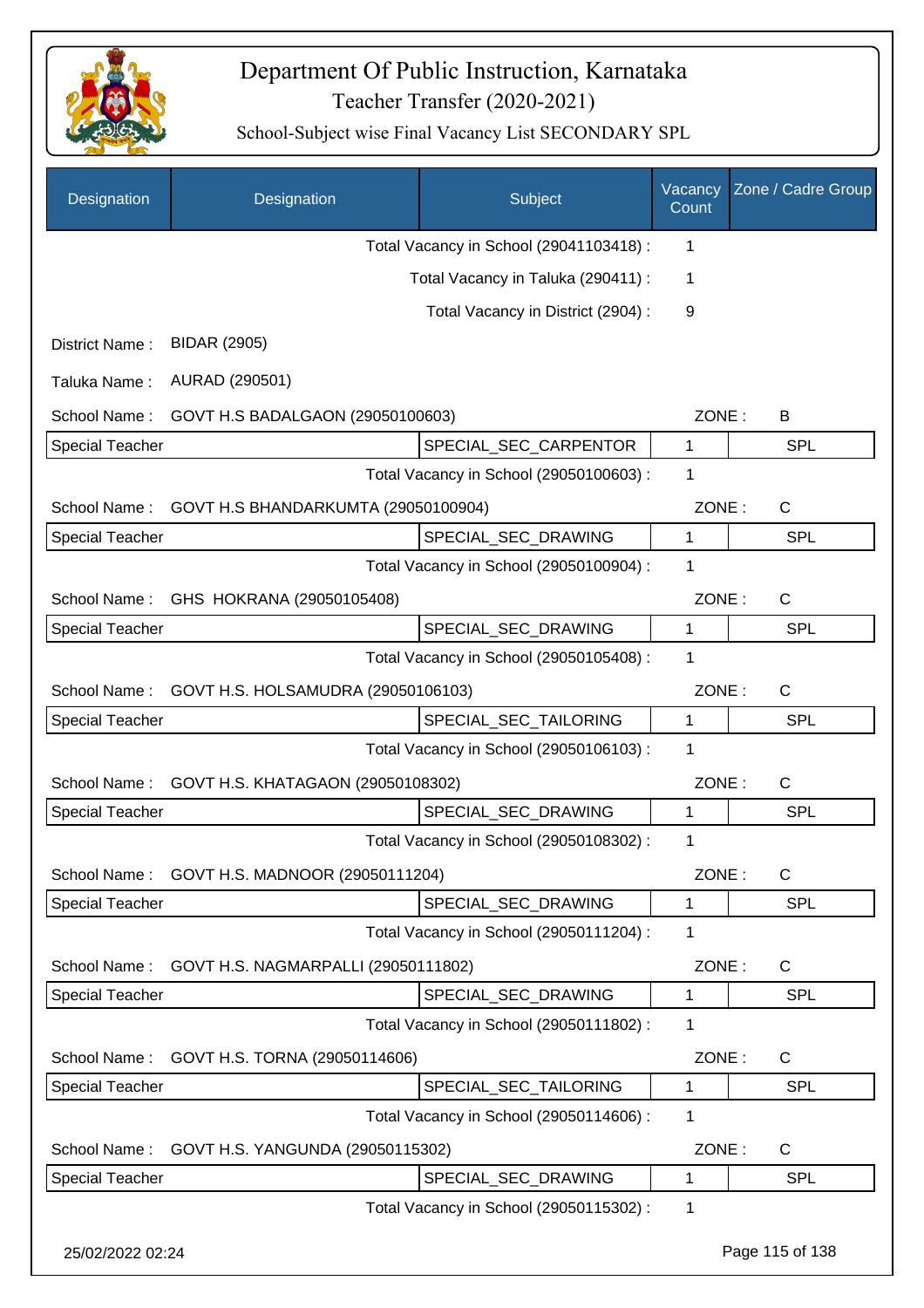

| Designation            | Designation                                        | Subject                                  | Vacancy<br>Count | Zone / Cadre Group |
|------------------------|----------------------------------------------------|------------------------------------------|------------------|--------------------|
|                        | School Name: GOVT H.S CHAVAR DAPKA (29050115611)   |                                          | ZONE:            | C                  |
| <b>Special Teacher</b> |                                                    | SPECIAL_SEC_DRAWING                      | 1                | <b>SPL</b>         |
|                        |                                                    | Total Vacancy in School (29050115611) :  | 1                |                    |
|                        |                                                    | Total Vacancy in Taluka (290501) :       | 10               |                    |
| Taluka Name:           | BASAVAKALYAN (290502)                              |                                          |                  |                    |
| School Name:           | GOVT HIGH SCHOOL ALGOOD (29050200402)              |                                          | ZONE:            | $\mathsf{C}$       |
| <b>Special Teacher</b> |                                                    | SPECIAL_SEC_DRAWING                      | 1                | <b>SPL</b>         |
|                        |                                                    | Total Vacancy in School (29050200402) :  | 1                |                    |
| School Name:           | GOVT H.S. BATGERA (29050201102)                    |                                          | ZONE:            | $\mathsf{C}$       |
| <b>Special Teacher</b> |                                                    | SPECIAL_SEC_DRAWING                      | 1                | <b>SPL</b>         |
|                        |                                                    | Total Vacancy in School (29050201102) :  | 1                |                    |
| School Name:           | GOVT.H.S. BHOSGA (29050201603)                     |                                          | ZONE:            | $\mathsf{C}$       |
| <b>Special Teacher</b> |                                                    | SPECIAL_SEC_TAILORING                    | 1                | <b>SPL</b>         |
|                        |                                                    | Total Vacancy in School (29050201603) :  | 1                |                    |
|                        | School Name: GOVT H.S. EKAMBA (29050203802)        |                                          | ZONE:            | C                  |
| <b>Special Teacher</b> |                                                    | SPECIAL_SEC_DRAWING                      | $\mathbf{1}$     | <b>SPL</b>         |
|                        |                                                    | Total Vacancy in School (29050203802) :  | 1                |                    |
| School Name:           | GOVT H.S. GHOTALA (29050205310)                    |                                          | ZONE:            | C                  |
| <b>Special Teacher</b> |                                                    | SPECIAL SEC DRAWING                      | 1                | SPL                |
|                        |                                                    | Total Vacancy in School (29050205310) :  | 1                |                    |
| School Name :          | GOVT HIGH SCHOOL HULSOOR (29050205910)             |                                          | ZONE:            | C                  |
| <b>Special Teacher</b> |                                                    | SPECIAL SEC MUSIC GRAD<br>E <sub>1</sub> | 1                | <b>SPL</b>         |
|                        |                                                    | Total Vacancy in School (29050205910) :  | 1                |                    |
| School Name:           | GOVT H.S. HIPPARGA BAGH (29050206804)              |                                          | ZONE:            | C                  |
| <b>Special Teacher</b> |                                                    | SPECIAL_SEC_CARPENTOR                    | 1                | <b>SPL</b>         |
|                        |                                                    | Total Vacancy in School (29050206804) :  | 1                |                    |
| School Name:           | GOVT URDU HIGH SCHOOL KOHINOOR PAHAD (29050209006) |                                          | ZONE:            | $\mathsf{C}$       |
| <b>Special Teacher</b> |                                                    | SPECIAL_SEC_DRAWING                      | 1                | <b>SPL</b>         |
|                        |                                                    | Total Vacancy in School (29050209006) :  | 1                |                    |
| School Name:           | GOVT HIGH SCHOOL KOUDIYAL R (29050210102)          |                                          | ZONE:            | C                  |
| <b>Special Teacher</b> |                                                    | SPECIAL_SEC_DRAWING                      | 1                | <b>SPL</b>         |
| 25/02/2022 02:24       |                                                    |                                          |                  | Page 116 of 138    |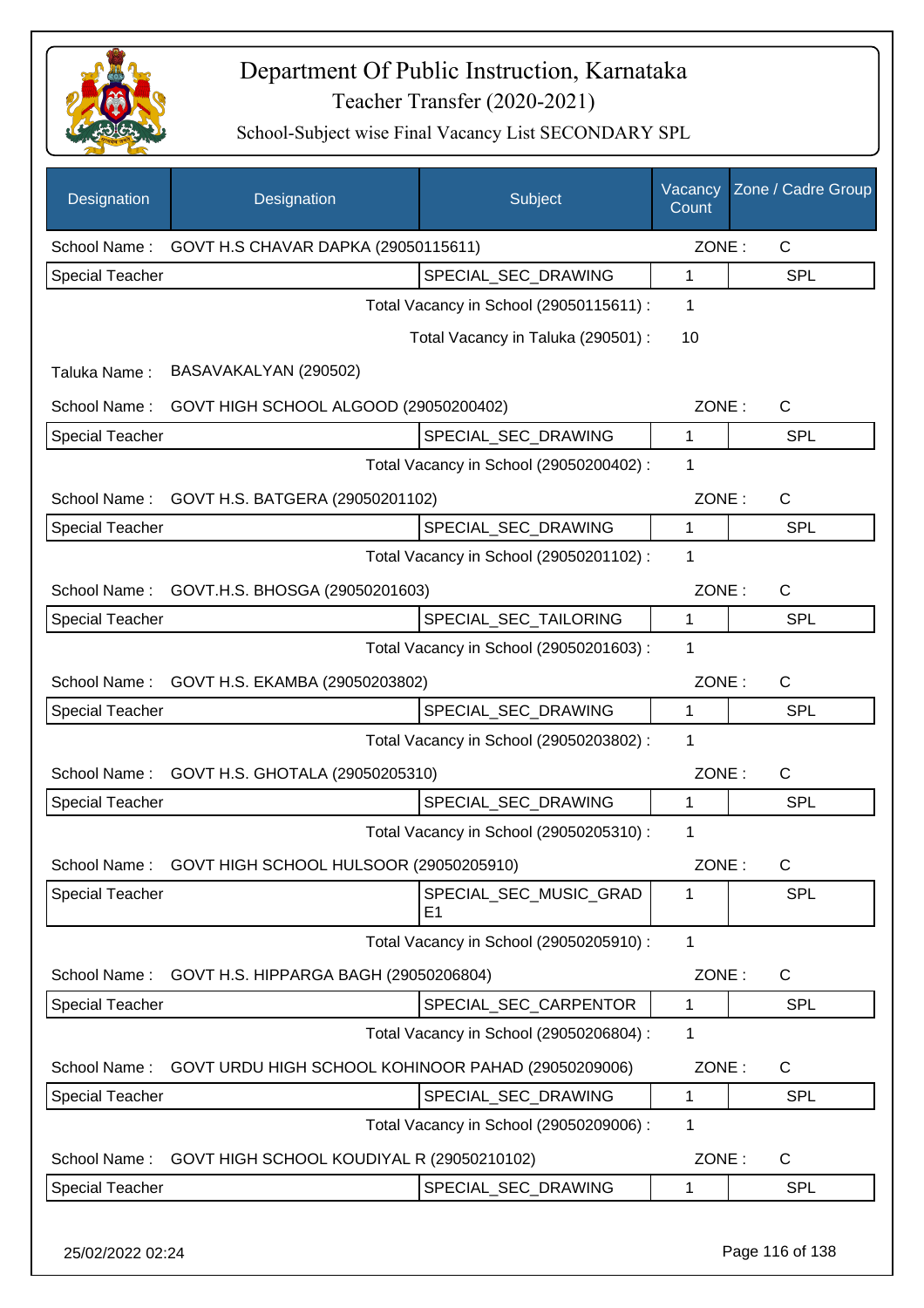

| Designation            | Designation                                         | Subject                                 | Vacancy<br>Count | Zone / Cadre Group |
|------------------------|-----------------------------------------------------|-----------------------------------------|------------------|--------------------|
|                        |                                                     | Total Vacancy in School (29050210102) : | 1                |                    |
| School Name:           | GOVT H.S. (URDU) MANTHAL (29050211310)              |                                         | ZONE:            | $\mathsf{C}$       |
| <b>Special Teacher</b> |                                                     | SPECIAL_SEC_DRAWING                     | $\mathbf{1}$     | <b>SPL</b>         |
|                        |                                                     | Total Vacancy in School (29050211310) : | 1                |                    |
| School Name:           | GOVT H.S. NARAYANPUR (29050212006)                  |                                         | ZONE:            | B                  |
| <b>Special Teacher</b> |                                                     | SPECIAL_SEC_CARPENTOR                   | $\mathbf{1}$     | <b>SPL</b>         |
|                        |                                                     | Total Vacancy in School (29050212006) : | 1                |                    |
|                        | School Name: GOVT HIGH SCHOOL YARANDI (29050216203) |                                         | ZONE:            | $\mathsf{C}$       |
| <b>Special Teacher</b> |                                                     | SPECIAL_SEC_HORTICULTU<br><b>RE</b>     | 1                | SPL                |
|                        |                                                     | Total Vacancy in School (29050216203) : | $\mathbf 1$      |                    |
|                        | School Name: GOVT HIGH SCHOOL KITTA (29050218505)   |                                         | ZONE:            | $\mathsf{C}$       |
| <b>Special Teacher</b> |                                                     | SPECIAL_SEC_CARPENTOR                   | $\mathbf{1}$     | <b>SPL</b>         |
|                        |                                                     | Total Vacancy in School (29050218505) : | 1                |                    |
|                        |                                                     | Total Vacancy in Taluka (290502) :      | 13               |                    |
| Taluka Name:           | <b>BHALKI (290503)</b>                              |                                         |                  |                    |
| School Name:           | GOVT H.S. DHANNURA (S) (29050302810)                |                                         | ZONE:            | $\mathsf{C}$       |
| <b>Special Teacher</b> |                                                     | SPECIAL_SEC_HORTICULTU<br><b>RE</b>     | 1                | SPL                |
|                        |                                                     | Total Vacancy in School (29050302810) : | 1                |                    |
| School Name:           | GOVT H.S. KAKNAL (29050306302)                      |                                         | ZONE:            | C                  |
| <b>Special Teacher</b> |                                                     | SPECIAL_SEC_TAILORING                   | 1                | <b>SPL</b>         |
|                        |                                                     | Total Vacancy in School (29050306302) : | 1                |                    |
| School Name:           | GOVT H.S. KONMELKUNDA (29050307703)                 |                                         | ZONE:            | C                  |
| <b>Special Teacher</b> |                                                     | SPECIAL SEC TAILORING                   | 1                | <b>SPL</b>         |
|                        |                                                     | Total Vacancy in School (29050307703) : | $\mathbf 1$      |                    |
| School Name:           | GOVT H.S. LAKHANGAON (29050308704)                  |                                         | ZONE:            | C                  |
| <b>Special Teacher</b> |                                                     | SPECIAL_SEC_DRAWING                     | 1                | <b>SPL</b>         |
|                        |                                                     | Total Vacancy in School (29050308704) : | 1                |                    |
| School Name:           | GOVT.H.S. MEHKAR (29050309709)                      |                                         | ZONE:            | $\mathsf{C}$       |
| <b>Special Teacher</b> |                                                     | SPECIAL_SEC_DRAWING                     | 1                | <b>SPL</b>         |
|                        |                                                     | Total Vacancy in School (29050309709) : | $\mathbf 1$      |                    |
| School Name:           | GOVT HS WARWATTI (B) (29050313607)                  |                                         | ZONE:            | $\mathsf{C}$       |
| 25/02/2022 02:24       |                                                     |                                         |                  | Page 117 of 138    |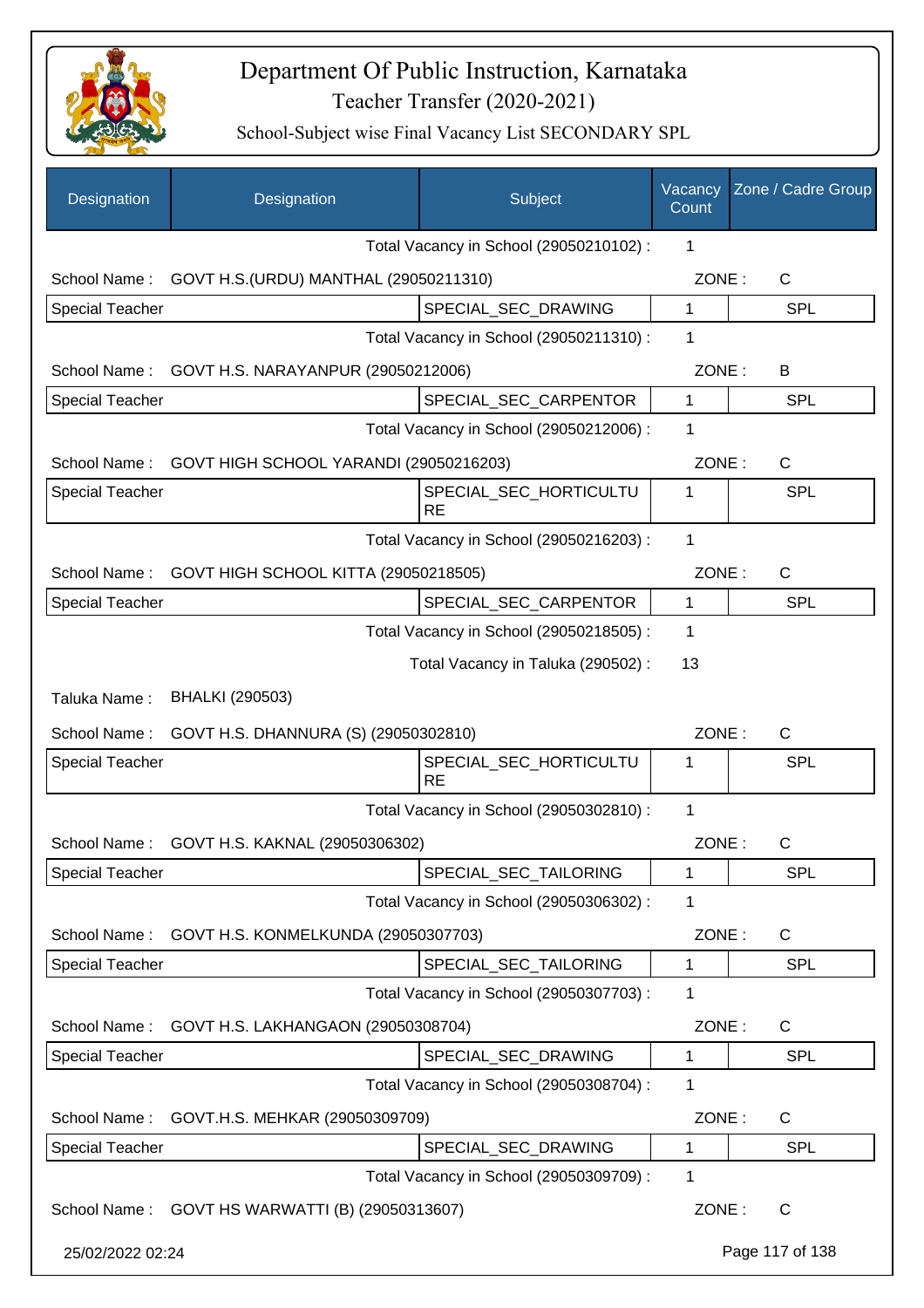

| Designation            | Designation                                | Subject                                 | Vacancy<br>Count | Zone / Cadre Group |
|------------------------|--------------------------------------------|-----------------------------------------|------------------|--------------------|
| <b>Special Teacher</b> |                                            | SPECIAL_SEC_DRAWING                     | $\mathbf{1}$     | <b>SPL</b>         |
|                        |                                            | Total Vacancy in School (29050313607) : | 1                |                    |
|                        |                                            | Total Vacancy in Taluka (290503) :      | 6                |                    |
| Taluka Name:           | BIDAR (290504)                             |                                         |                  |                    |
| School Name:           | GOVT H.S GIRLS MAILOOR BIDAR (29050417722) |                                         | ZONE:            | Α                  |
| <b>Special Teacher</b> |                                            | SPECIAL_SEC_CARPENTOR                   | $\mathbf{1}$     | <b>SPL</b>         |
|                        |                                            | Total Vacancy in School (29050417722) : | 1                |                    |
|                        |                                            | Total Vacancy in Taluka (290504) :      | 1                |                    |
| Taluka Name:           | <b>HUMNABAD (290505)</b>                   |                                         |                  |                    |
| School Name:           | GOVT H.S. BENCHINCHOLI (29050500502)       |                                         | ZONE:            | C                  |
| <b>Special Teacher</b> |                                            | SPECIAL_SEC_DRAWING                     | 1                | <b>SPL</b>         |
|                        |                                            | Total Vacancy in School (29050500502) : | 1                |                    |
| School Name:           | GOVT H.S. (URDU) BEMALKHEDA (29050500906)  |                                         | ZONE:            | C                  |
| <b>Special Teacher</b> |                                            | SPECIAL_SEC_CARPENTOR                   | 1                | <b>SPL</b>         |
|                        |                                            | Total Vacancy in School (29050500906) : | 1                |                    |
| School Name:           | GOVT H.S. DUBALGUNDI (29050502310)         |                                         | ZONE:            | C                  |
| <b>Special Teacher</b> |                                            | SPECIAL_SEC_DANCE                       | 1                | <b>SPL</b>         |
|                        |                                            | Total Vacancy in School (29050502310) : | 1                |                    |
| School Name:           | GOVT H.S. KODAMBAL (29050504804)           |                                         | ZONE:            | C                  |
| <b>Special Teacher</b> |                                            | SPECIAL_SEC_CARPENTOR                   | 1                | SPL                |
|                        |                                            | Total Vacancy in School (29050504804) : | 1                |                    |
| School Name:           | GOVT H.S. MUTTANGI (29050506407)           |                                         | ZONE:            | $\mathsf C$        |
| <b>Special Teacher</b> |                                            | SPECIAL_SEC_DRAWING                     | 1                | <b>SPL</b>         |
|                        |                                            | Total Vacancy in School (29050506407) : | 1                |                    |
| School Name:           | GOVT H.S. NIMBUR (29050506803)             |                                         | ZONE:            | $\mathsf C$        |
| Special Teacher        |                                            | SPECIAL_SEC_DRAWING                     | 1                | <b>SPL</b>         |
|                        |                                            | Total Vacancy in School (29050506803) : | 1                |                    |
| School Name:           | GOVT H.S. UDBAL (29050508304)              |                                         | ZONE:            | $\mathsf{C}$       |
| Special Teacher        |                                            | SPECIAL_SEC_DRAWING                     | 1                | SPL                |
|                        |                                            | Total Vacancy in School (29050508304) : | 1                |                    |
| School Name:           | GOVT H.S. UDAMNALLI (29050508402)          |                                         | ZONE:            | $\mathsf{C}$       |
| <b>Special Teacher</b> |                                            | SPECIAL_SEC_DRAWING                     | 1                | <b>SPL</b>         |
| 25/02/2022 02:24       |                                            |                                         |                  | Page 118 of 138    |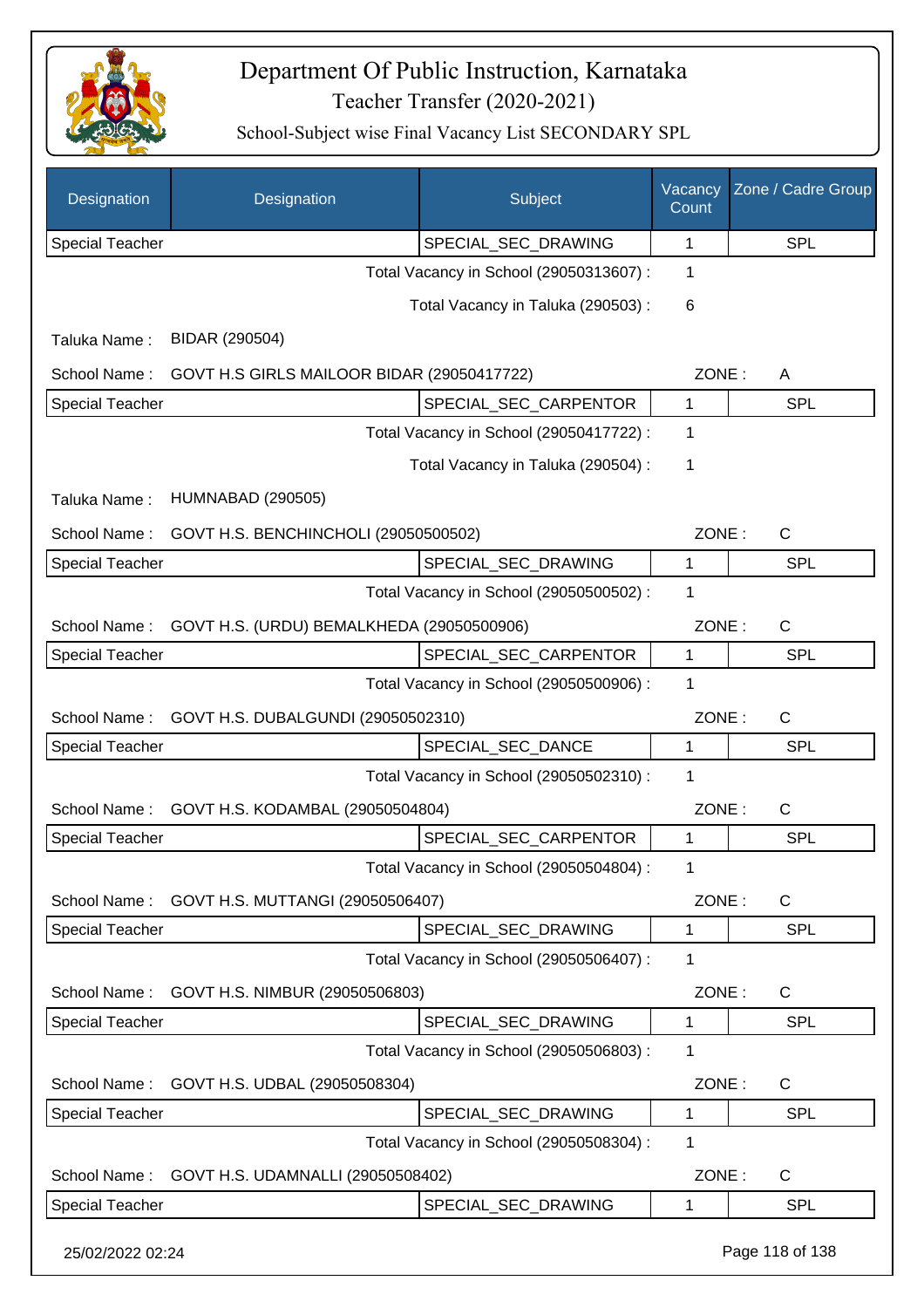

| Designation            | Designation                                   | Subject                                  | Vacancy<br>Count | Zone / Cadre Group |
|------------------------|-----------------------------------------------|------------------------------------------|------------------|--------------------|
|                        |                                               | Total Vacancy in School (29050508402) :  | 1                |                    |
| School Name:           | GOVT. HIGH SCHOOL WALKHINDI (29050508602)     |                                          | ZONE:            | C                  |
| <b>Special Teacher</b> |                                               | SPECIAL_SEC_DRAWING                      | $\mathbf{1}$     | <b>SPL</b>         |
|                        |                                               | Total Vacancy in School (29050508602) :  | 1                |                    |
|                        |                                               | Total Vacancy in Taluka (290505):        | 9                |                    |
|                        |                                               | Total Vacancy in District (2905):        | 39               |                    |
| District Name:         | <b>RAICHUR (2906)</b>                         |                                          |                  |                    |
| Taluka Name:           | DEVADURGA (290601)                            |                                          |                  |                    |
| School Name:           | GHS ALKOD (29060100503)                       |                                          | ZONE:            | $\mathsf{C}$       |
| Special Teacher        |                                               | SPECIAL_SEC_DRAWING                      | 1                | <b>SPL</b>         |
|                        |                                               | Total Vacancy in School (29060100503) :  | 1                |                    |
| School Name:           | GHS GALAG (29060104107)                       |                                          | ZONE:            | C                  |
| <b>Special Teacher</b> |                                               | SPECIAL_SEC_HORTICULTU<br><b>RE</b>      | 1                | <b>SPL</b>         |
|                        |                                               | Total Vacancy in School (29060104107) :  | 1                |                    |
| School Name:           | GHS GIRLS JALAHALLI (29060107810)             |                                          | ZONE:            | $\mathsf{C}$       |
| <b>Special Teacher</b> |                                               | SPECIAL_SEC_TAILORING                    | $\mathbf{1}$     | <b>SPL</b>         |
|                        |                                               | Total Vacancy in School (29060107810) :  | 1                |                    |
| School Name:           | GHS MASARKAL (29060111804)                    |                                          | ZONE:            | $\mathsf{C}$       |
| <b>Special Teacher</b> |                                               | SPECIAL_SEC_AGRICULTUR                   | 1                | SPL                |
|                        |                                               | Total Vacancy in School (29060111804) :  | 1                |                    |
| School Name:           | GOVT. HS BOYS DEVADURGA (29060120605)         |                                          | ZONE:            | A                  |
| Special Teacher        |                                               | SPECIAL_SEC_MUSIC_GRAD<br>E <sub>1</sub> | 1                | <b>SPL</b>         |
|                        |                                               | Total Vacancy in School (29060120605) :  | 1                |                    |
| School Name:           | GOVT GIRLS HIGH SCHOOL DEVDURGA (29060121602) |                                          | ZONE:            | A                  |
| Special Teacher        |                                               | SPECIAL_SEC_TAILORING                    | 1                | <b>SPL</b>         |
|                        |                                               | Total Vacancy in School (29060121602) :  | 1                |                    |
|                        |                                               | Total Vacancy in Taluka (290601) :       | 6                |                    |
| Taluka Name:           | LINGASUGUR (290605)                           |                                          |                  |                    |
| School Name:           | GHS ANWARI (29060501302)                      |                                          | ZONE:            | C                  |
| Special Teacher        |                                               | SPECIAL_SEC_TAILORING                    | 1                | <b>SPL</b>         |
| 25/02/2022 02:24       |                                               |                                          |                  | Page 119 of 138    |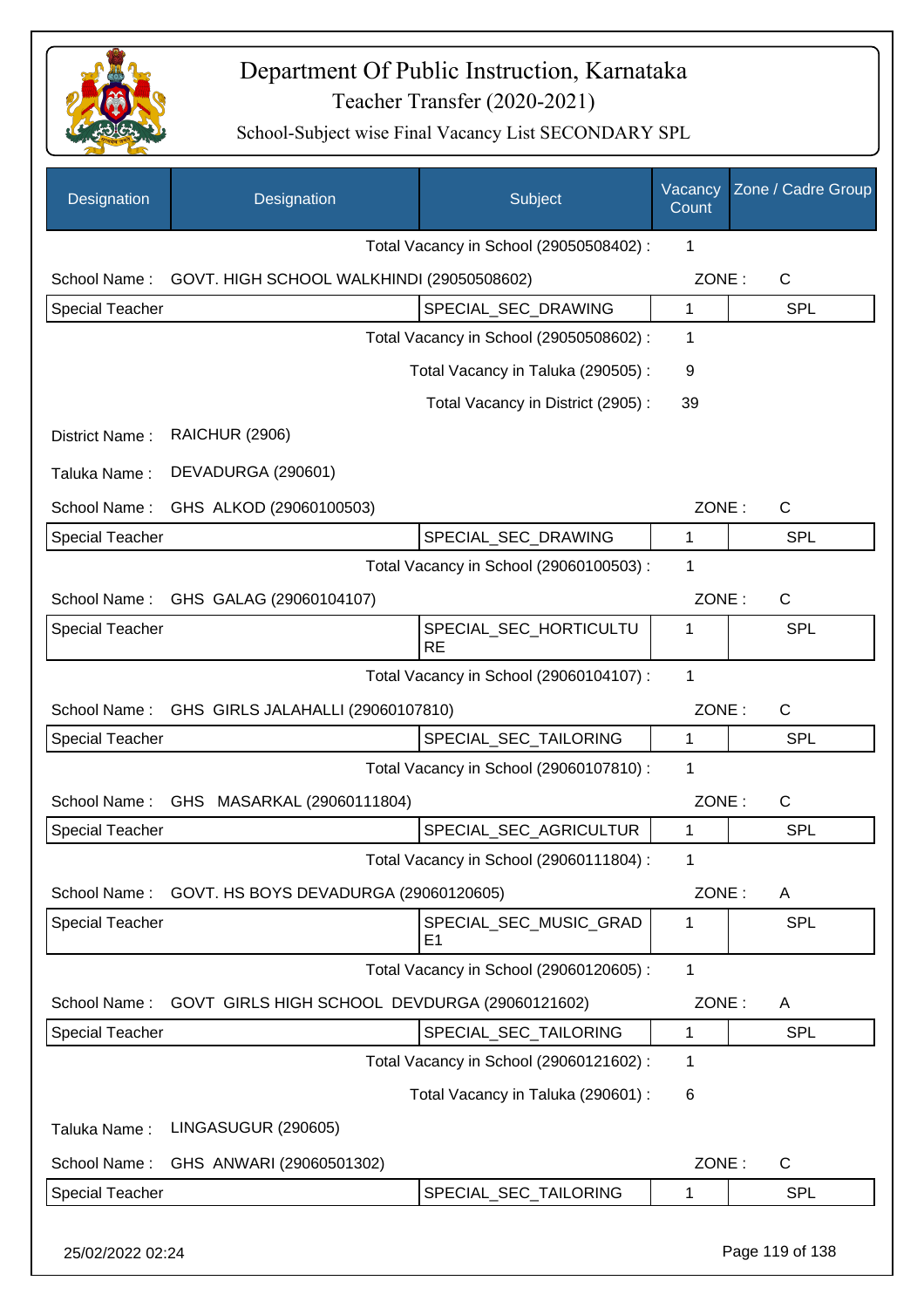

| Designation            | Designation                                                | Subject                                 | Vacancy<br>Count | Zone / Cadre Group |
|------------------------|------------------------------------------------------------|-----------------------------------------|------------------|--------------------|
|                        |                                                            | Total Vacancy in School (29060501302) : | 1                |                    |
|                        | School Name: GHS BAIYAPUR (29060501904)                    |                                         | ZONE:            | $\mathsf{C}$       |
| Special Teacher        |                                                            | SPECIAL_SEC_DRAWING                     | $\mathbf{1}$     | <b>SPL</b>         |
|                        |                                                            | Total Vacancy in School (29060501904) : | 1                |                    |
| School Name:           | GOVT.HIGHER PRIMARY SCHOOL CHIKKALEKKIHAL<br>(29060503901) |                                         | ZONE:            | C                  |
| <b>Special Teacher</b> |                                                            | SPECIAL_SEC_DRAWING                     | 1                | <b>SPL</b>         |
|                        |                                                            | Total Vacancy in School (29060503901) : | 1                |                    |
| School Name:           | GHS CHITAPUR (29060504302)                                 |                                         | ZONE:            | C                  |
| <b>Special Teacher</b> |                                                            | SPECIAL SEC DRAWING                     | 1                | <b>SPL</b>         |
|                        |                                                            | Total Vacancy in School (29060504302) : | 1                |                    |
| School Name:           | GHS GOUDUR (29060505903)                                   |                                         | ZONE:            | $\mathsf{C}$       |
| <b>Special Teacher</b> |                                                            | SPECIAL_SEC_CARPENTOR                   | 1                | <b>SPL</b>         |
|                        |                                                            | Total Vacancy in School (29060505903) : | 1                |                    |
| School Name:           | GOVT P U HIGH SCHOOL SECTION GURUGUNTA (29060506411)       |                                         | ZONE:            | C                  |
| <b>Special Teacher</b> |                                                            | SPECIAL_SEC_HORTICULTU<br><b>RE</b>     | 1                | <b>SPL</b>         |
|                        |                                                            | Total Vacancy in School (29060506411) : | 1                |                    |
| School Name:           | GOVT HIGH SCHOOL HALAKAWATAGI (29060506702)                |                                         | ZONE:            | C                  |
| <b>Special Teacher</b> |                                                            | SPECIAL_SEC_DRAWING                     | 1                | <b>SPL</b>         |
|                        |                                                            | Total Vacancy in School (29060506702) : | 1                |                    |
| School Name:           | GHS KANNAL (29060510003)                                   |                                         | ZONE:            | C                  |
| Special Teacher        |                                                            | SPECIAL_SEC_DRAWING                     | 1                | SPL                |
|                        |                                                            | Total Vacancy in School (29060510003) : | 1                |                    |
| School Name:           | GIRLS GOVT P U COLLEGE MASKI (29060512323)                 |                                         | ZONE:            | A                  |
| <b>Special Teacher</b> |                                                            | SPECIAL_SEC_DRAWING                     | 1                | <b>SPL</b>         |
|                        |                                                            | Total Vacancy in School (29060512323) : | 1                |                    |
| School Name:           | GHS MATTUR (29060512403)                                   |                                         | ZONE:            | $\mathsf{C}$       |
| Special Teacher        |                                                            | SPECIAL_SEC_DRAWING                     | 1                | <b>SPL</b>         |
|                        |                                                            | Total Vacancy in School (29060512403) : | 1                |                    |
| School Name:           | GHS NAGALAPUR (29060513503)                                |                                         | ZONE:            | $\mathsf{C}$       |
| <b>Special Teacher</b> |                                                            | SPECIAL_SEC_HORTICULTU<br><b>RE</b>     | 1                | <b>SPL</b>         |
|                        |                                                            | Total Vacancy in School (29060513503) : | $\mathbf 1$      |                    |
| 25/02/2022 02:24       |                                                            |                                         |                  | Page 120 of 138    |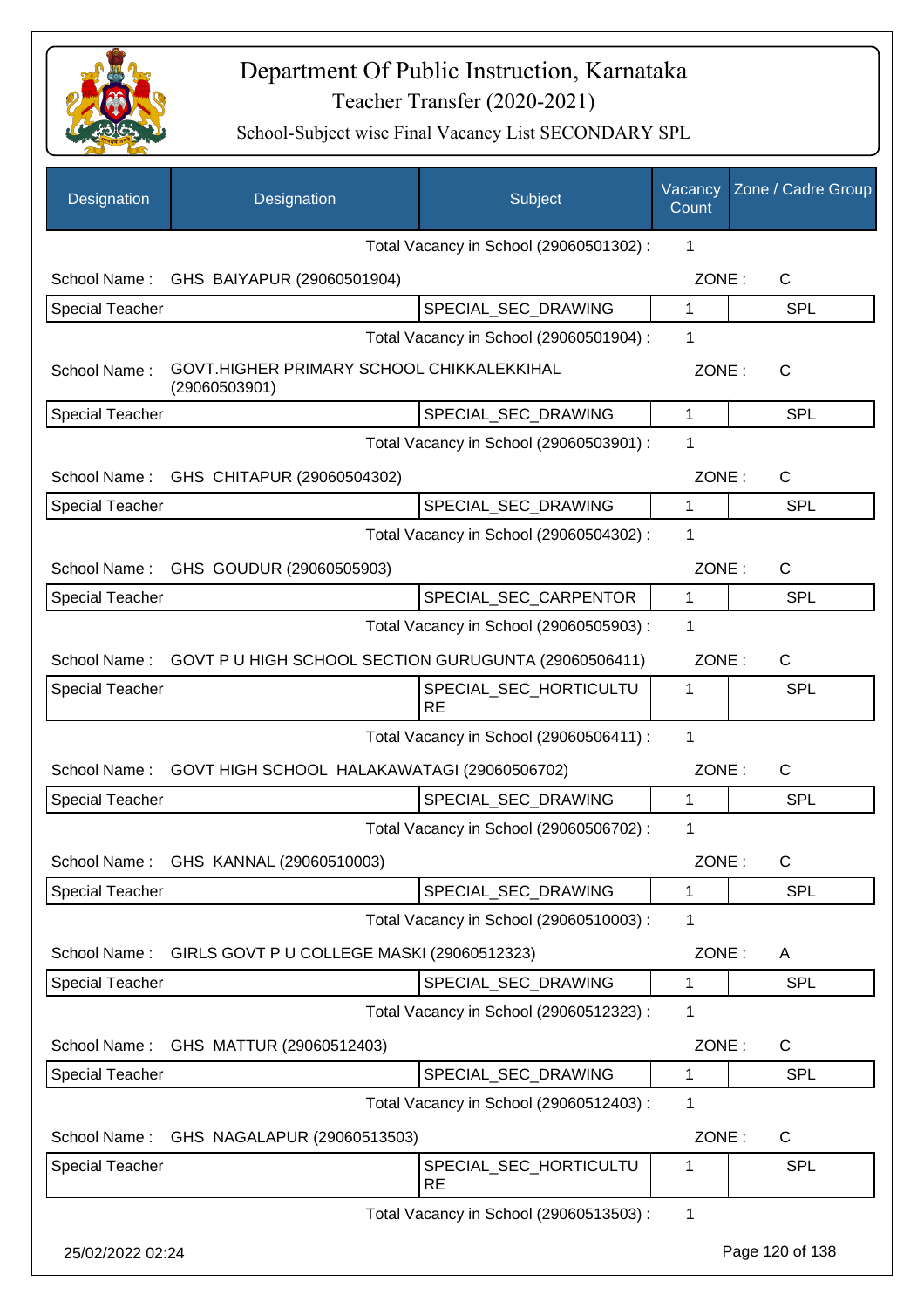

| Designation            | Designation                                          | Subject                                  | Vacancy<br>Count | Zone / Cadre Group |
|------------------------|------------------------------------------------------|------------------------------------------|------------------|--------------------|
|                        | School Name: GHPS RODALABANDA-T (29060515301)        |                                          | ZONE:            | $\mathsf{C}$       |
| <b>Special Teacher</b> |                                                      | SPECIAL SEC DRAWING                      | $\mathbf{1}$     | <b>SPL</b>         |
|                        |                                                      | Total Vacancy in School (29060515301) :  | 1                |                    |
| School Name:           | GOVT P U COLLEGE RODALBANDA UKP (29060515305)        |                                          | ZONE:            | $\mathsf{C}$       |
| <b>Special Teacher</b> |                                                      | SPECIAL_SEC_DRAWING                      | 1                | <b>SPL</b>         |
|                        |                                                      | Total Vacancy in School (29060515305) :  | 1                |                    |
|                        | School Name: GHS YALAGATTA (29060518902)             |                                          | ZONE:            | $\mathsf{C}$       |
| <b>Special Teacher</b> |                                                      | SPECIAL_SEC_DRAWING                      | 1                | <b>SPL</b>         |
|                        |                                                      | Total Vacancy in School (29060518902):   | 1                |                    |
|                        |                                                      | Total Vacancy in Taluka (290605):        | 14               |                    |
| Taluka Name:           | MANVI (290606)                                       |                                          |                  |                    |
| School Name:           | GOVT PU COLLEGE KAWTHAL (29060609420)                |                                          | ZONE:            | A                  |
| <b>Special Teacher</b> |                                                      | SPECIAL_SEC_CARPENTOR                    | 1                | <b>SPL</b>         |
| <b>Special Teacher</b> |                                                      | SPECIAL_SEC_HORTICULTU<br><b>RE</b>      | 1                | SPL                |
|                        |                                                      | Total Vacancy in School (29060609420) :  | $\overline{2}$   |                    |
| School Name:           | GHS (KANYA G) SIRWAR (29060613821)                   |                                          | ZONE:            | A                  |
| <b>Special Teacher</b> |                                                      | SPECIAL_SEC_AGRICULTUR                   | $\mathbf{1}$     | <b>SPL</b>         |
| <b>Special Teacher</b> |                                                      | SPECIAL_SEC_MUSIC_GRAD<br>E2             | 1                | SPL                |
|                        |                                                      | Total Vacancy in School (29060613821) :  | $\overline{2}$   |                    |
|                        |                                                      | Total Vacancy in Taluka (290606) :       | 4                |                    |
| Taluka Name:           | <b>RAICHUR (290607)</b>                              |                                          |                  |                    |
| School Name:           | GOVT.HIGHER PRIMARY SCHOOL GANJAHALLI (29060703601)  |                                          | ZONE:            | $\mathsf C$        |
| Special Teacher        |                                                      | SPECIAL_SEC_DRAWING                      | $\mathbf 1$      | <b>SPL</b>         |
|                        |                                                      | Total Vacancy in School (29060703601) :  | 1                |                    |
| School Name:           | GHS JEGARKAL (29060706202)                           |                                          | ZONE:            | $\mathsf C$        |
| <b>Special Teacher</b> |                                                      | SPECIAL_SEC_MUSIC_GRAD<br>E <sub>1</sub> | 1                | <b>SPL</b>         |
|                        |                                                      | Total Vacancy in School (29060706202) :  | 1                |                    |
| School Name:           | GOVT.HIGHER PRIMARY SCHOOL SAGAMAGUNTA (29060711601) |                                          | ZONE:            | C                  |
| <b>Special Teacher</b> |                                                      | SPECIAL_SEC_DRAWING                      | $\mathbf 1$      | <b>SPL</b>         |
|                        |                                                      | Total Vacancy in School (29060711601) :  | 1                |                    |
| 25/02/2022 02:24       |                                                      |                                          |                  | Page 121 of 138    |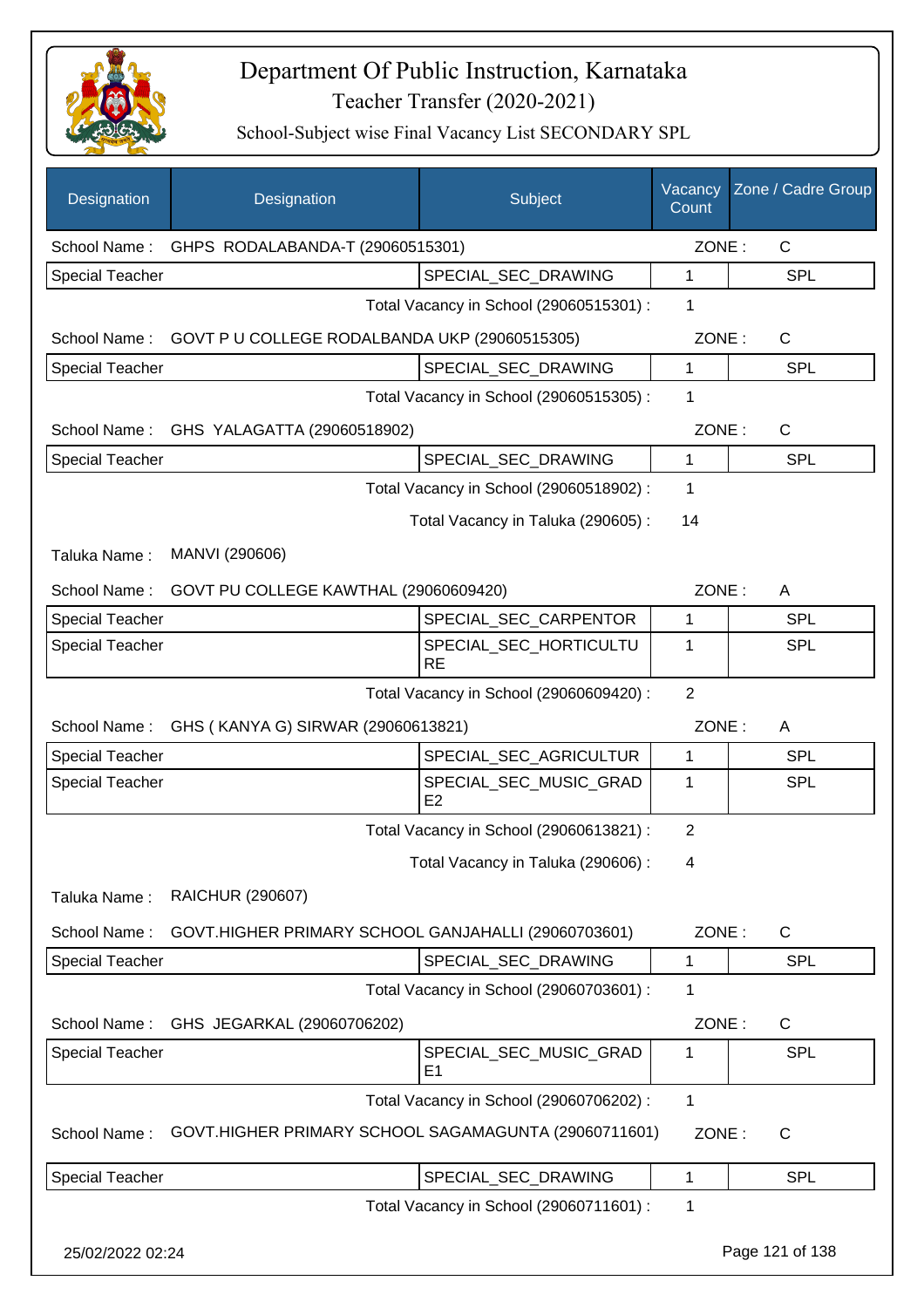

| Designation            | Designation                                                           | Subject                                  | Vacancy<br>Count | Zone / Cadre Group |
|------------------------|-----------------------------------------------------------------------|------------------------------------------|------------------|--------------------|
| School Name:           | GHS, J.VENKTAPUR (29060714302)                                        |                                          | ZONE:            | $\mathsf{C}$       |
| <b>Special Teacher</b> |                                                                       | SPECIAL SEC DRAWING                      | 1                | <b>SPL</b>         |
|                        |                                                                       | Total Vacancy in School (29060714302) :  | 1                |                    |
| School Name:           | GOVT.HIGHER PRIMARY SCHOOL YELEBICHALI_Upgraded_RMSA<br>(29060715501) |                                          | ZONE:            | $\mathsf{C}$       |
| <b>Special Teacher</b> |                                                                       | SPECIAL SEC CARPENTOR                    | 1                | <b>SPL</b>         |
|                        |                                                                       | Total Vacancy in School (29060715501) :  | 1                |                    |
| School Name:           | GHS STATION BAZAR RAICHUR (29060716521)                               |                                          | ZONE:            | A                  |
| <b>Special Teacher</b> |                                                                       | SPECIAL_SEC_DRAWING                      | 1                | <b>SPL</b>         |
|                        |                                                                       | Total Vacancy in School (29060716521) :  | 1                |                    |
| School Name:           | GHS MADIPETE RAICHUR (29060719212)                                    |                                          | ZONE:            | A                  |
| <b>Special Teacher</b> |                                                                       | SPECIAL_SEC_DRAWING                      | 1                | <b>SPL</b>         |
|                        |                                                                       | Total Vacancy in School (29060719212) :  | 1                |                    |
| School Name:           | GHS YERMARUS CAMP (29060719806)                                       |                                          | ZONE:            | A                  |
| <b>Special Teacher</b> |                                                                       | SPECIAL_SEC_DRAMA_GRA<br>DE <sub>1</sub> | 1                | <b>SPL</b>         |
|                        |                                                                       | Total Vacancy in School (29060719806) :  | 1                |                    |
|                        |                                                                       | Total Vacancy in Taluka (290607) :       | 8                |                    |
| Taluka Name:           | <b>SINDHANUR (290608)</b>                                             |                                          |                  |                    |
| School Name:           | GOVT HS AND PU COLLEGE ALABANOOR (29060800104)                        |                                          | ZONE:            | $\mathsf{C}$       |
| <b>Special Teacher</b> |                                                                       | SPECIAL_SEC_DRAWING                      | 1                | <b>SPL</b>         |
|                        |                                                                       | Total Vacancy in School (29060800104) :  | 1                |                    |
| School Name:           | GOVT.HIGHER PRIMARY SCHOOL ARALIHALLI (29060800401)                   |                                          | ZONE:            | $\mathsf{C}$       |
| <b>Special Teacher</b> |                                                                       | SPECIAL_SEC_DRAWING                      | 1                | <b>SPL</b>         |
|                        |                                                                       | Total Vacancy in School (29060800401) :  | 1                |                    |
| School Name:           | GHS DHADESUGUR (29060803101)                                          |                                          | ZONE:            | $\mathsf{C}$       |
| <b>Special Teacher</b> |                                                                       | SPECIAL SEC DRAWING                      | 1                | <b>SPL</b>         |
|                        |                                                                       | Total Vacancy in School (29060803101) :  | 1                |                    |
| School Name:           | GHS GONWAR (29060804003)                                              |                                          | ZONE:            | A                  |
| <b>Special Teacher</b> |                                                                       | SPECIAL_SEC_DRAWING                      | 1                | <b>SPL</b>         |
|                        |                                                                       | Total Vacancy in School (29060804003) :  | 1                |                    |
| School Name:           | GHS GUNDA (29060804802)                                               |                                          | ZONE:            | $\mathsf{C}$       |
| <b>Special Teacher</b> |                                                                       | SPECIAL_SEC_TAILORING                    | 1                | <b>SPL</b>         |
| 25/02/2022 02:24       |                                                                       |                                          |                  | Page 122 of 138    |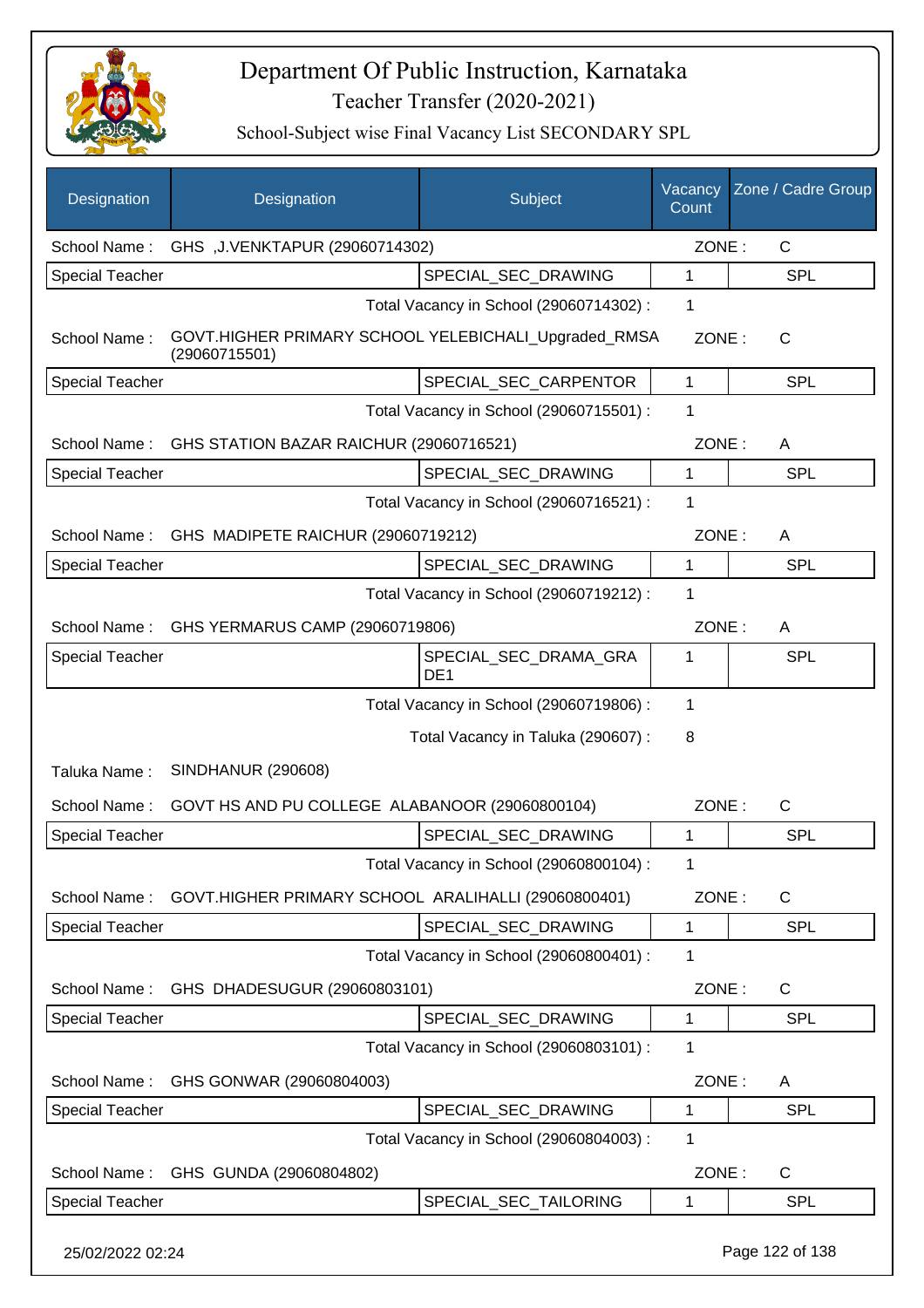

| Designation            | Designation                                          | Subject                                 | Vacancy<br>Count | Zone / Cadre Group |
|------------------------|------------------------------------------------------|-----------------------------------------|------------------|--------------------|
|                        |                                                      | Total Vacancy in School (29060804802) : | 1                |                    |
| School Name:           | GOVT.HIGHER PRIMARY SCHOOL HEDAGINAL (29060805801)   |                                         | ZONE:            | C                  |
| <b>Special Teacher</b> |                                                      | SPECIAL_SEC_DRAWING                     | $\mathbf 1$      | <b>SPL</b>         |
|                        |                                                      | Total Vacancy in School (29060805801) : | 1                |                    |
|                        | School Name: GHS JALIHAL (29060806714)               |                                         | ZONE:            | $\mathsf C$        |
| <b>Special Teacher</b> |                                                      | SPECIAL_SEC_TAILORING                   | 1                | SPL                |
|                        |                                                      | Total Vacancy in School (29060806714) : | 1                |                    |
| School Name:           | GHS KOLABALAL (29060808006)                          |                                         | ZONE:            | $\mathsf{C}$       |
| <b>Special Teacher</b> |                                                      | SPECIAL_SEC_TAILORING                   | 1                | <b>SPL</b>         |
|                        |                                                      | Total Vacancy in School (29060808006) : | 1                |                    |
| School Name:           | GHS URDU SALAGUNDA (29060810804)                     |                                         | ZONE:            | $\mathsf{C}$       |
| Special Teacher        |                                                      | SPECIAL_SEC_TAILORING                   | 1                | <b>SPL</b>         |
|                        |                                                      | Total Vacancy in School (29060810804) : | 1                |                    |
| School Name:           | GHS SIDRAMPUR (29060811103)                          |                                         | ZONE:            | $\mathsf{C}$       |
| <b>Special Teacher</b> |                                                      | SPECIAL_SEC_DRAWING                     | 1                | SPL                |
|                        |                                                      | Total Vacancy in School (29060811103) : | 1                |                    |
|                        | School Name: GHS R.H.NO.2 (29060811285)              |                                         | ZONE:            | $\mathsf{C}$       |
| <b>Special Teacher</b> |                                                      | SPECIAL_SEC_TAILORING                   | $\mathbf{1}$     | <b>SPL</b>         |
|                        |                                                      | Total Vacancy in School (29060811285) : | 1                |                    |
|                        | School Name: GHS TURVIHAL (29060812028)              |                                         | ZONE:            | Α                  |
| Special Teacher        |                                                      | SPECIAL_SEC_DRAWING                     | 2                | <b>SPL</b>         |
|                        |                                                      | Total Vacancy in School (29060812028) : | 2                |                    |
| School Name:           | GOVT.HIGHER PRIMARY SCHOOL VEERAPUR (29060812701)    |                                         | ZONE:            | C                  |
| <b>Special Teacher</b> |                                                      | SPECIAL_SEC_DRAWING                     | 1                | <b>SPL</b>         |
|                        |                                                      | Total Vacancy in School (29060812701) : | 1                |                    |
| School Name:           | GOVT.HIGHER PRIMARY SCHOOL WALKAMDINNI (29060812901) |                                         | ZONE:            | C                  |
| <b>Special Teacher</b> |                                                      | SPECIAL_SEC_DRAWING                     | 1                | <b>SPL</b>         |
|                        |                                                      | Total Vacancy in School (29060812901) : | 1                |                    |
| School Name:           | GPUC for Boys, Sindhanur (29060818102)               |                                         | ZONE:            | Α                  |
| <b>Special Teacher</b> |                                                      | SPECIAL_SEC_MUSIC_GRAD<br>E1            | 1                | <b>SPL</b>         |
|                        |                                                      | Total Vacancy in School (29060818102) : | 1                |                    |
| 25/02/2022 02:24       |                                                      |                                         |                  | Page 123 of 138    |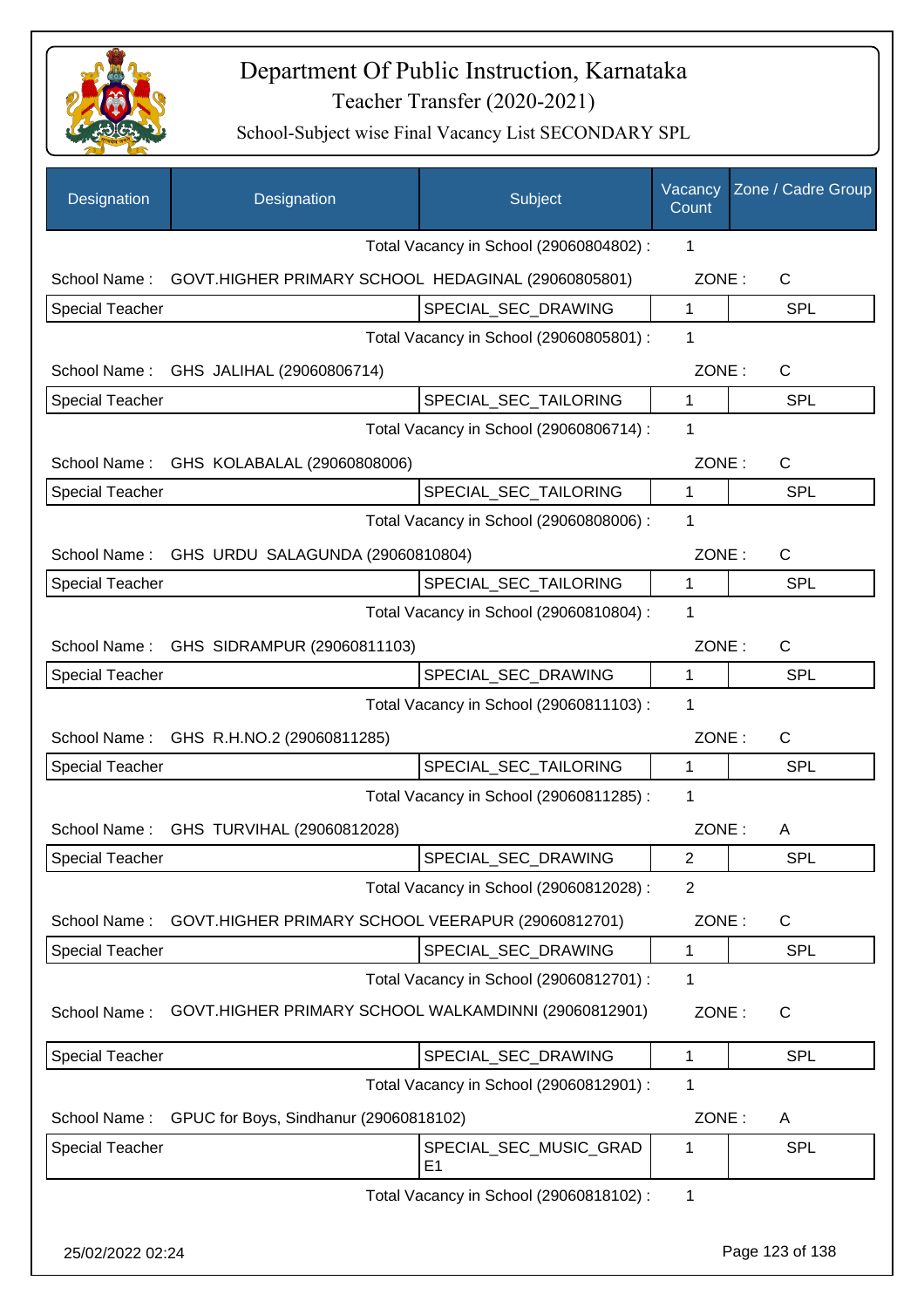

| Designation            | Designation                             | Subject                                             | Vacancy<br>Count | Zone / Cadre Group |
|------------------------|-----------------------------------------|-----------------------------------------------------|------------------|--------------------|
|                        |                                         | Total Vacancy in Taluka (290608) :                  | 16               |                    |
|                        |                                         | Total Vacancy in District (2906):                   | 48               |                    |
| District Name:         | <b>KOPPAL (2907)</b>                    |                                                     |                  |                    |
| Taluka Name:           | GANGAVATHI (290702)                     |                                                     |                  |                    |
| School Name:           | GHS AGOLI (29070200402)                 |                                                     | ZONE:            | $\mathsf{C}$       |
| <b>Special Teacher</b> |                                         | SPECIAL_SEC_DRAWING                                 | 1                | <b>SPL</b>         |
|                        |                                         | Total Vacancy in School (29070200402) :             | $\mathbf 1$      |                    |
| School Name:           | GHS ARHAL (29070200803)                 |                                                     | ZONE:            | C                  |
| <b>Special Teacher</b> |                                         | SPECIAL_SEC_CARPENTOR                               | 1                | SPL                |
|                        |                                         | Total Vacancy in School (29070200803) :             | 1                |                    |
| School Name:           | GHS CHALLUR (29070202906)               |                                                     | ZONE:            | $\mathsf{C}$       |
| <b>Special Teacher</b> |                                         | SPECIAL_SEC_HORTICULTU<br><b>RE</b>                 | 1                | SPL                |
|                        |                                         | Total Vacancy in School (29070202906) :             | 1                |                    |
| School Name:           | GHS CHIKKAMADINAL (29070203403)         |                                                     | ZONE:            | $\mathsf{C}$       |
| Special Teacher        |                                         | SPECIAL_SEC_DRAWING                                 | 1                | <b>SPL</b>         |
|                        |                                         | Total Vacancy in School (29070203403) :             | 1                |                    |
| School Name:           | GHS CHIKKAJANTHAKAL (29070203601)       |                                                     | ZONE:            | C                  |
| <b>Special Teacher</b> |                                         | SPECIAL_SEC_CARPENTOR                               | $\mathbf{1}$     | SPL                |
|                        |                                         | Total Vacancy in School (29070203601) :             | 1                |                    |
|                        | School Name: GHS HIREKHED (29070206302) |                                                     | ZONE:            | C                  |
| <b>Special Teacher</b> |                                         | SPECIAL_SEC_DRAWING                                 | 1                | <b>SPL</b>         |
|                        |                                         | Total Vacancy in School (29070206302) :             | 1                |                    |
| School Name:           |                                         | KARNATAKA PUBLIC SCHOOLS GHS KARATAGI (29070208735) | ZONE:            | A                  |
| <b>Special Teacher</b> |                                         | SPECIAL_SEC_DRAWING                                 | 1                | <b>SPL</b>         |
|                        |                                         | Total Vacancy in School (29070208735) :             | 1                |                    |
| School Name:           | GHS KESARAHATTI (29070209203)           |                                                     | ZONE:            | C                  |
| <b>Special Teacher</b> |                                         | SPECIAL_SEC_TAILORING                               | 1                | <b>SPL</b>         |
|                        |                                         | Total Vacancy in School (29070209203) :             | 1                |                    |
| School Name:           | GHS MAILAPUR (29070210503)              |                                                     | ZONE:            | C                  |
| <b>Special Teacher</b> |                                         | SPECIAL_SEC_DRAWING                                 | 1                | <b>SPL</b>         |
|                        |                                         | Total Vacancy in School (29070210503) :             | 1                |                    |
| 25/02/2022 02:24       |                                         |                                                     |                  | Page 124 of 138    |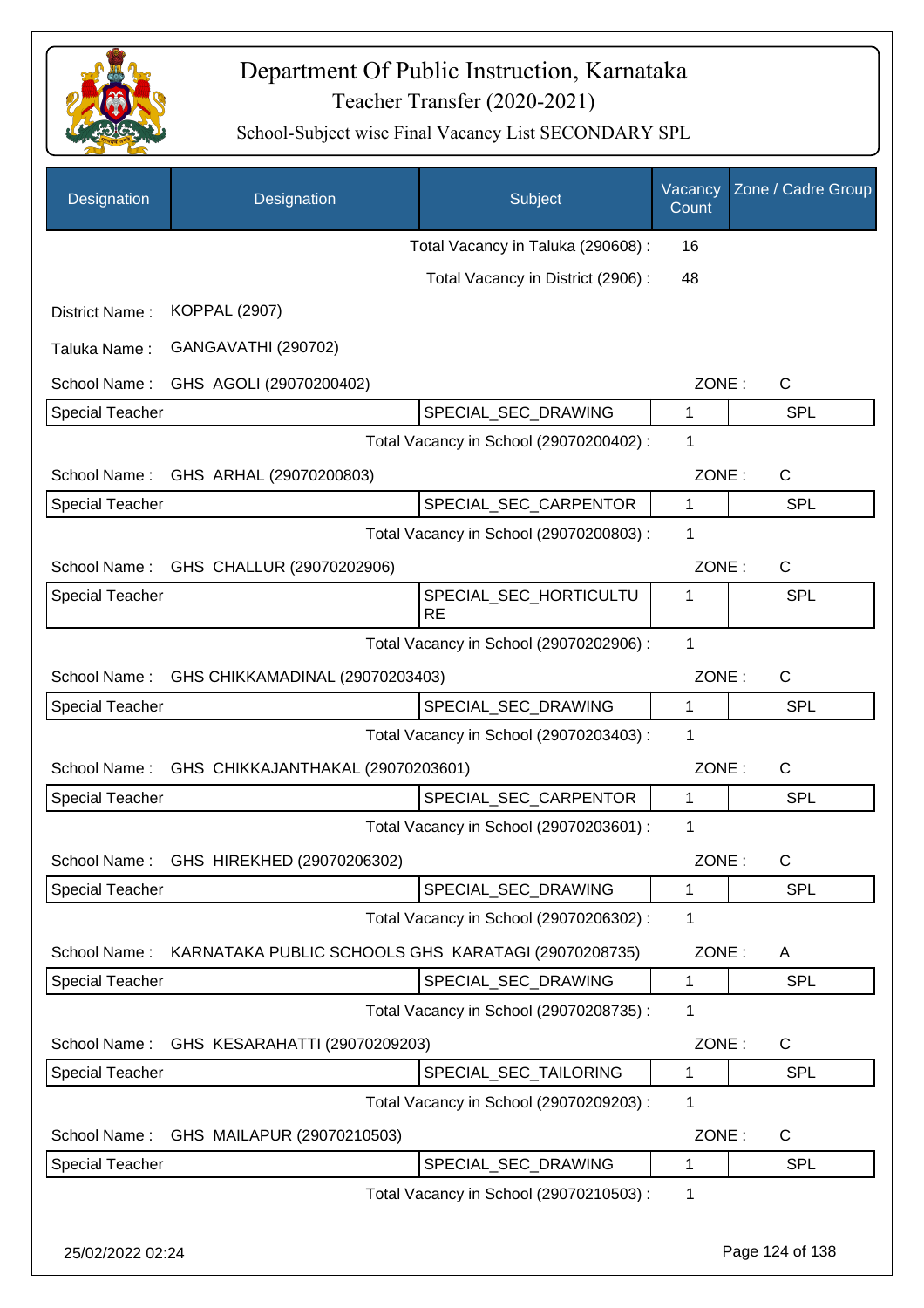

| Designation            | Designation                                    | Subject                                 | Vacancy<br>Count | Zone / Cadre Group |
|------------------------|------------------------------------------------|-----------------------------------------|------------------|--------------------|
| School Name:           | GHS ULENOOR (29070214403)                      |                                         | ZONE:            | C                  |
| Special Teacher        |                                                | SPECIAL SEC CARPENTOR                   | $\mathbf{1}$     | SPL                |
|                        |                                                | Total Vacancy in School (29070214403) : | 1                |                    |
| School Name:           | GOVT URDU HIGH SCHOOL GANGAVATHI (29070217905) |                                         | ZONE:            | A                  |
| Special Teacher        |                                                | SPECIAL_SEC_TAILORING                   | 1                | <b>SPL</b>         |
|                        |                                                | Total Vacancy in School (29070217905) : | 1                |                    |
|                        |                                                | Total Vacancy in Taluka (290702) :      | 11               |                    |
| Taluka Name:           | KOPPAL (290703)                                |                                         |                  |                    |
|                        | School Name: GHS AGALAKERA (29070300305)       |                                         | ZONE:            | $\mathsf{C}$       |
| <b>Special Teacher</b> |                                                | SPECIAL_SEC_CARPENTOR                   | $\mathbf 1$      | SPL                |
|                        |                                                | Total Vacancy in School (29070300305) : | 1                |                    |
| School Name:           | GHS HOSABANDIHARLAPUR (29070301102)            |                                         | ZONE:            | $\mathsf{C}$       |
| <b>Special Teacher</b> |                                                | SPECIAL_SEC_TAILORING                   | $\mathbf{1}$     | <b>SPL</b>         |
|                        |                                                | Total Vacancy in School (29070301102) : | 1                |                    |
| School Name:           | GHS BOCHANAHALLI (29070302602)                 |                                         | ZONE:            | $\mathsf{C}$       |
| <b>Special Teacher</b> |                                                | SPECIAL_SEC_DRAWING                     | 1                | <b>SPL</b>         |
|                        |                                                | Total Vacancy in School (29070302602) : | 1                |                    |
| School Name:           | GHS BUDAGUMPA (29070302904)                    |                                         | ZONE:            | $\mathsf{C}$       |
| <b>Special Teacher</b> |                                                | SPECIAL_SEC_CARPENTOR                   | $\mathbf{1}$     | <b>SPL</b>         |
|                        |                                                | Total Vacancy in School (29070302904) : | 1                |                    |
| School Name:           | GHS HIREBAGANAL (29070307103)                  |                                         | ZONE:            | C                  |
| <b>Special Teacher</b> |                                                | SPECIAL_SEC_CARPENTOR                   | 1                | <b>SPL</b>         |
|                        |                                                | Total Vacancy in School (29070307103) : | 1                |                    |
| School Name:           | GHS HIRE BOMMANHAL (29070307202)               |                                         | ZONE:            | C                  |
| Special Teacher        |                                                | SPECIAL_SEC_CARPENTOR                   | $\mathbf 1$      | <b>SPL</b>         |
|                        |                                                | Total Vacancy in School (29070307202) : | $\mathbf 1$      |                    |
| School Name:           | GHS HYATI (29070308902)                        |                                         | ZONE:            | C                  |
| <b>Special Teacher</b> |                                                | SPECIAL_SEC_DRAWING                     | 1                | SPL                |
|                        |                                                | Total Vacancy in School (29070308902) : | 1                |                    |
| School Name:           | GHS INDARAGI (29070309102)                     |                                         | ZONE:            | C                  |
| Special Teacher        |                                                | SPECIAL_SEC_CARPENTOR                   | $\mathbf 1$      | <b>SPL</b>         |
|                        |                                                | Total Vacancy in School (29070309102) : | 1                |                    |
| 25/02/2022 02:24       |                                                |                                         |                  | Page 125 of 138    |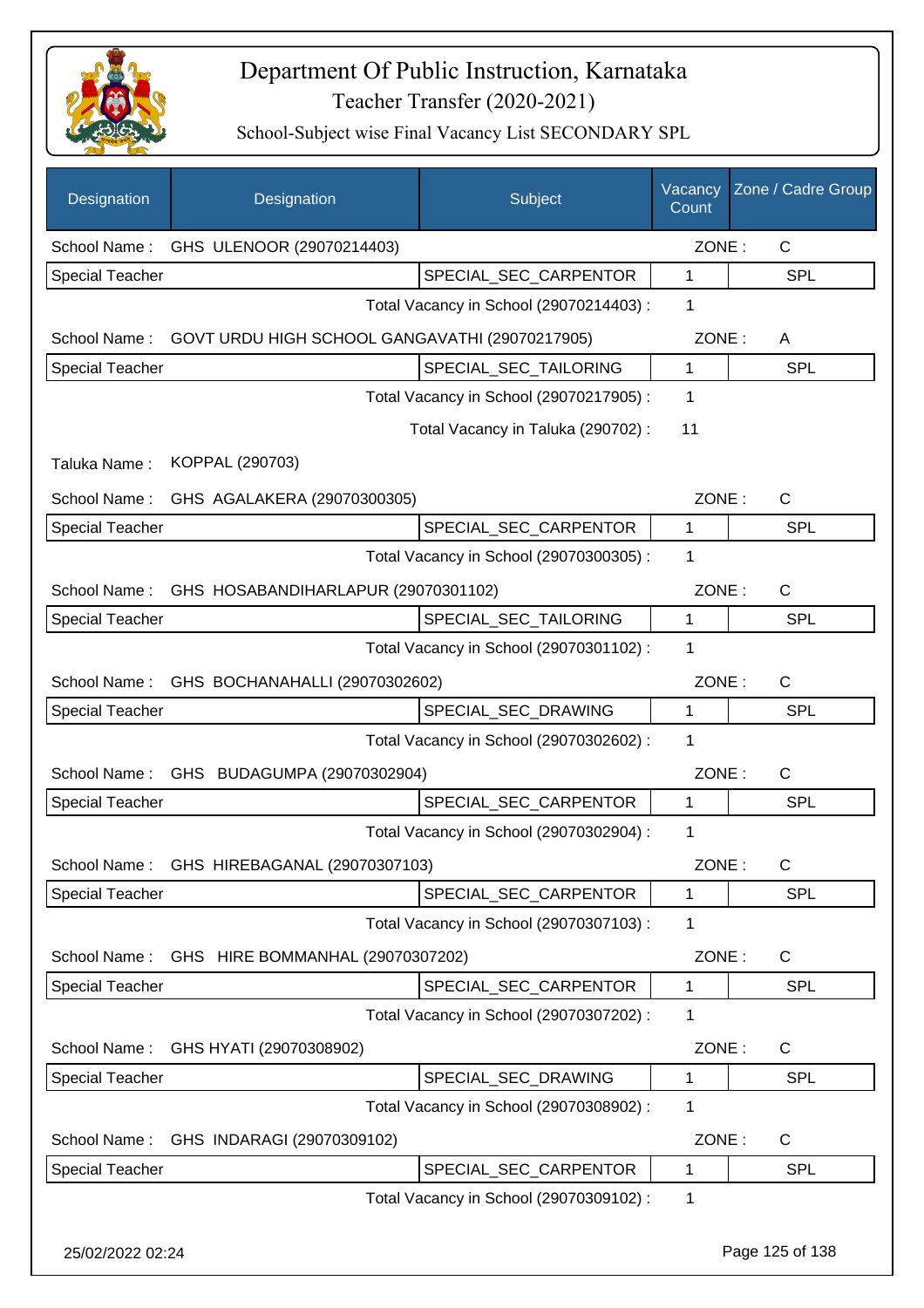

| Designation            | Designation                                    | Subject                                  | Vacancy<br>Count | Zone / Cadre Group |
|------------------------|------------------------------------------------|------------------------------------------|------------------|--------------------|
| School Name:           | GHS KAWALOOR (29070310506)                     |                                          | ZONE:            | C                  |
| <b>Special Teacher</b> |                                                | SPECIAL_SEC_CARPENTOR                    | $\mathbf{1}$     | SPL                |
|                        |                                                | Total Vacancy in School (29070310506) :  | 1                |                    |
| School Name:           | GOVT HIGH SCHOOL KOLUR (29070311202)           |                                          | ZONE:            | В                  |
| <b>Special Teacher</b> |                                                | SPECIAL_SEC_HORTICULTU<br><b>RE</b>      | 1                | <b>SPL</b>         |
|                        |                                                | Total Vacancy in School (29070311202) :  | 1                |                    |
| School Name:           | GHS NEERALAGI (29070313602)                    |                                          | ZONE:            | C                  |
| <b>Special Teacher</b> |                                                | SPECIAL_SEC_CARPENTOR                    | 1                | <b>SPL</b>         |
|                        |                                                | Total Vacancy in School (29070313602) :  | 1                |                    |
| School Name:           | GIRLS GOVT JUNIOR COLLEGE KOPPAL (29070318005) |                                          | ZONE:            | A                  |
| <b>Special Teacher</b> |                                                | SPECIAL SEC MUSIC GRAD<br>E <sub>1</sub> | 1                | SPL                |
|                        |                                                | Total Vacancy in School (29070318005) :  | 1                |                    |
|                        |                                                | Total Vacancy in Taluka (290703):        | 12               |                    |
| Taluka Name:           | <b>KUSTAGI (290704)</b>                        |                                          |                  |                    |
| School Name:           | GHS CHALGERA (29070402205)                     |                                          | ZONE:            | C                  |
| <b>Special Teacher</b> |                                                | SPECIAL_SEC_CARPENTOR                    | 1                | <b>SPL</b>         |
|                        |                                                | Total Vacancy in School (29070402205) :  | 1                |                    |
| School Name:           | Govt Comp Jr college DOTIHAL (29070403008)     |                                          | ZONE:            | $\mathsf{C}$       |
| <b>Special Teacher</b> |                                                | SPECIAL_SEC_CARPENTOR                    | 1                | SPL                |
|                        |                                                | Total Vacancy in School (29070403008) :  | 1                |                    |
| School Name:           | GHS HANAMASAGAR (29070404811)                  |                                          | ZONE:            | C                  |
| <b>Special Teacher</b> |                                                | SPECIAL_SEC_DRAWING                      | 1                | <b>SPL</b>         |
|                        |                                                | Total Vacancy in School (29070404811) :  | 1                |                    |
| School Name:           | GHS HANUMANAL (29070405006)                    |                                          | ZONE:            | C                  |
| Special Teacher        |                                                | SPECIAL_SEC_DRAWING                      | 1                | <b>SPL</b>         |
|                        |                                                | Total Vacancy in School (29070405006) :  | 1                |                    |
| School Name:           | GHS KABBARAGI (29070407302)                    |                                          | ZONE:            | C                  |
| <b>Special Teacher</b> |                                                | SPECIAL_SEC_DRAWING                      | 1                | SPL                |
|                        |                                                | Total Vacancy in School (29070407302) :  | 1                |                    |
| School Name:           | <b>GHS</b><br>KORDAKERA (29070409102)          |                                          | ZONE:            | C                  |
| <b>Special Teacher</b> |                                                | SPECIAL_SEC_CARPENTOR                    | 1                | <b>SPL</b>         |
| 25/02/2022 02:24       |                                                |                                          |                  | Page 126 of 138    |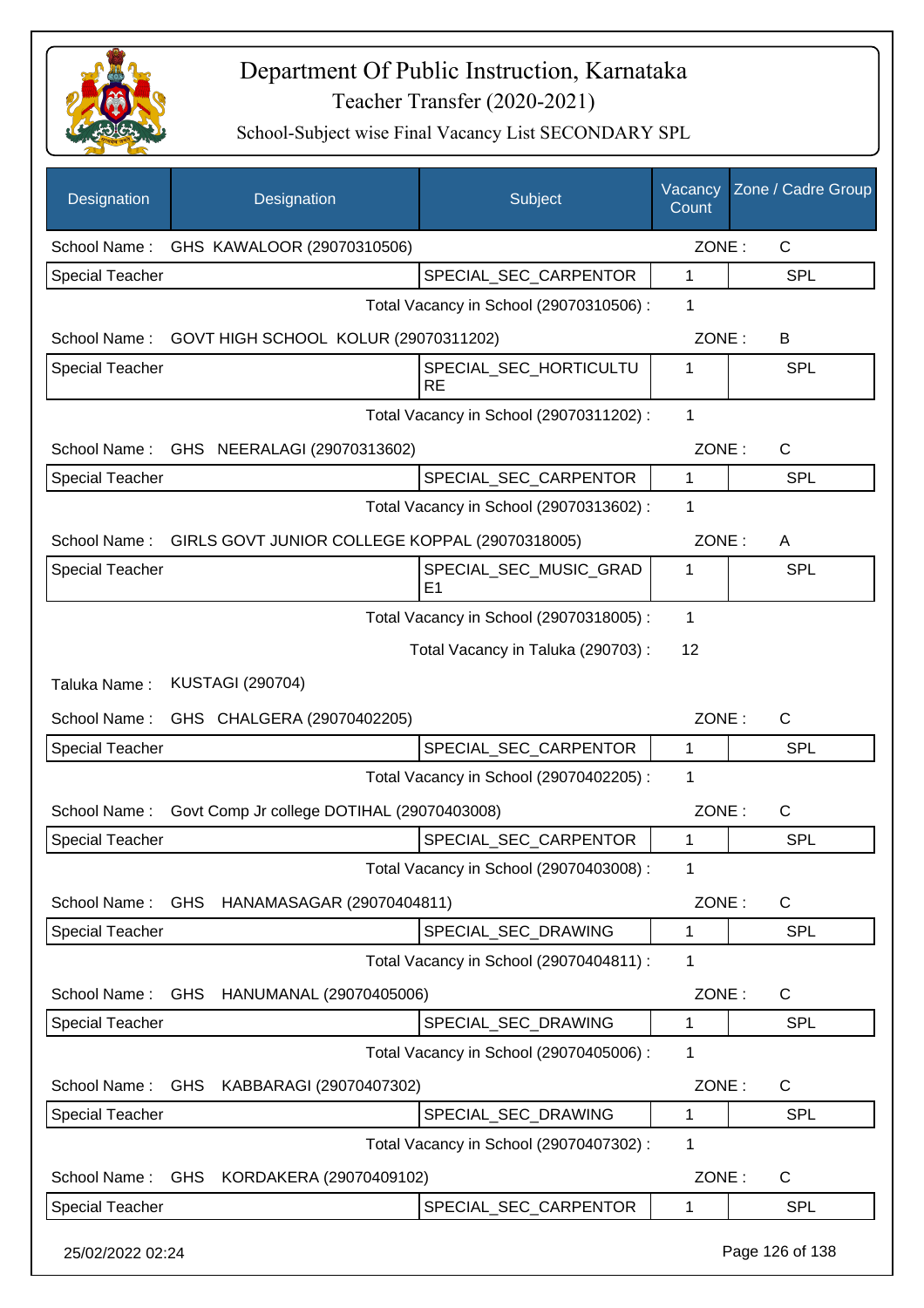

| Designation            | Designation                                      | Subject                                 | Vacancy<br>Count | Zone / Cadre Group |
|------------------------|--------------------------------------------------|-----------------------------------------|------------------|--------------------|
|                        |                                                  | Total Vacancy in School (29070409102) : | 1                |                    |
| School Name:           | GHS MALAGITTI (29070410302)                      |                                         | ZONE:            | $\mathsf{C}$       |
| <b>Special Teacher</b> |                                                  | SPECIAL_SEC_HORTICULTU<br><b>RE</b>     | 1                | <b>SPL</b>         |
|                        |                                                  | Total Vacancy in School (29070410302) : | 1                |                    |
| School Name:           | GHS<br>MANNERHAL (29070410702)                   |                                         | ZONE:            | C                  |
| <b>Special Teacher</b> |                                                  | SPECIAL_SEC_HORTICULTU<br><b>RE</b>     | 1                | <b>SPL</b>         |
|                        |                                                  | Total Vacancy in School (29070410702) : | 1                |                    |
| School Name:           | GHS NILOGAL (29070413203)                        |                                         | ZONE:            | C                  |
| <b>Special Teacher</b> |                                                  | SPECIAL_SEC_MUSIC_GRAD<br>E1            | 1                | <b>SPL</b>         |
|                        |                                                  | Total Vacancy in School (29070413203) : | 1                |                    |
|                        |                                                  | Total Vacancy in Taluka (290704) :      | 9                |                    |
| Taluka Name:           | <b>YELBURGA (290709)</b>                         |                                         |                  |                    |
| School Name:           | GHS BALUTAGI (29070900704)                       |                                         | ZONE:            | C                  |
| <b>Special Teacher</b> |                                                  | SPECIAL_SEC_TAILORING                   | 1                | <b>SPL</b>         |
|                        |                                                  | Total Vacancy in School (29070900704) : | 1                |                    |
| School Name:           | KARNATAKA PUBLIC SCHOOLS GHS BANDI (29070900803) |                                         | ZONE:            | C                  |
| <b>Special Teacher</b> |                                                  | SPECIAL_SEC_CARPENTOR                   | 1                | <b>SPL</b>         |
|                        |                                                  | Total Vacancy in School (29070900803) : | 1                |                    |
| School Name:           | GHS BHANAPUR (29070901602)                       |                                         | ZONE:            | $\mathsf C$        |
| Special Teacher        |                                                  | SPECIAL_SEC_DRAWING                     | 1                | <b>SPL</b>         |
|                        |                                                  | Total Vacancy in School (29070901602) : | 1                |                    |
| School Name:           | GHS BINNAL (29070901802)                         |                                         | ZONE:            | C                  |
| Special Teacher        |                                                  | SPECIAL SEC CARPENTOR                   | 1                | <b>SPL</b>         |
|                        |                                                  | Total Vacancy in School (29070901802) : | 1                |                    |
| School Name:           | GHS NSD CHIKKAMYAGERI (29070903304)              |                                         | ZONE:            | $\mathsf{C}$       |
| Special Teacher        |                                                  | SPECIAL_SEC_DRAWING                     | 1                | <b>SPL</b>         |
|                        |                                                  | Total Vacancy in School (29070903304) : | 1                |                    |
| School Name:           | GHS GANADAL (29070904002)                        |                                         | ZONE:            | $\mathsf{C}$       |
| <b>Special Teacher</b> |                                                  | SPECIAL_SEC_DRAWING                     | 1                | <b>SPL</b>         |
|                        |                                                  | Total Vacancy in School (29070904002) : | 1                |                    |
| 25/02/2022 02:24       |                                                  |                                         |                  | Page 127 of 138    |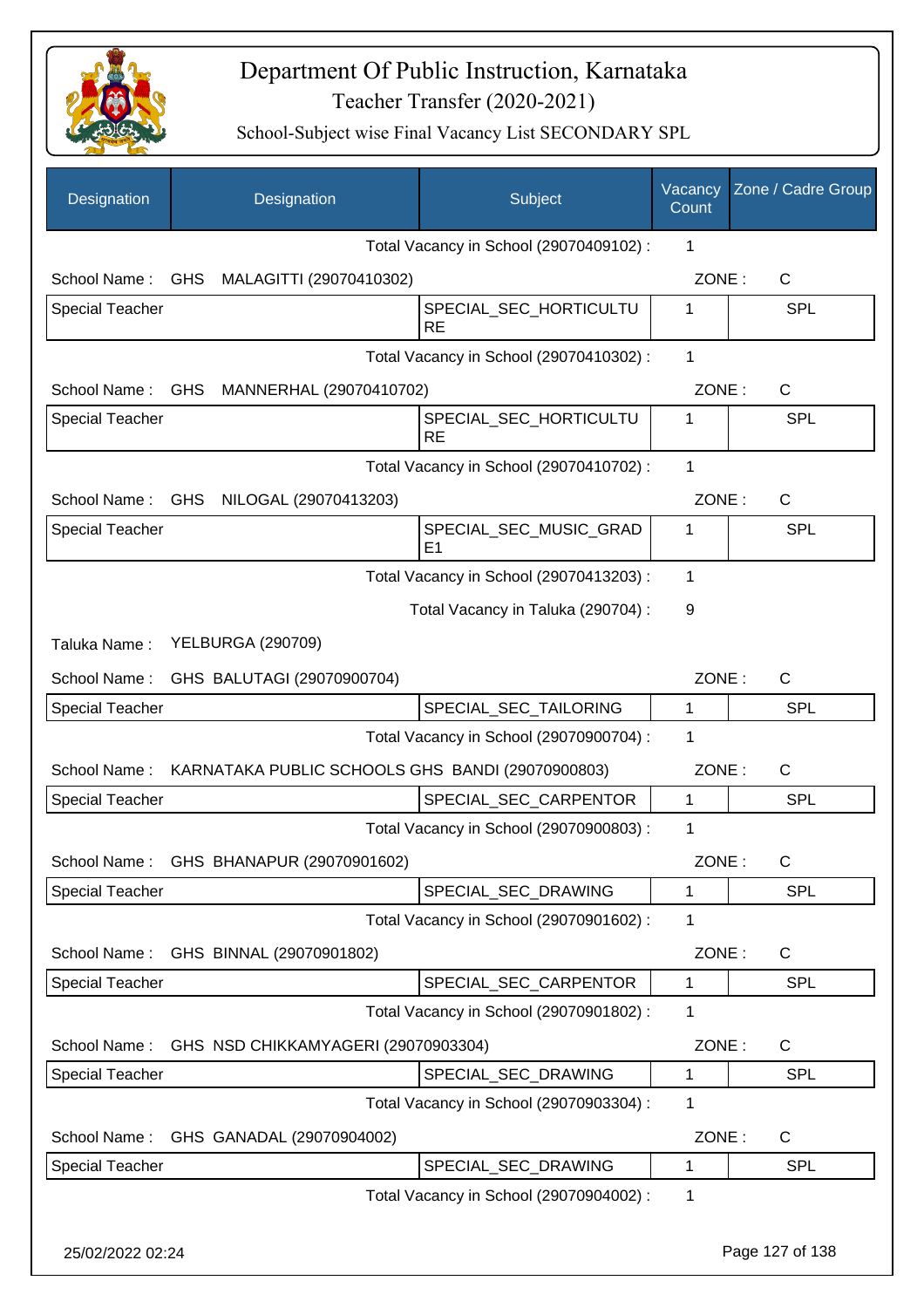

| Designation            | Designation                                                 | Subject                                 | Vacancy<br>Count | Zone / Cadre Group |
|------------------------|-------------------------------------------------------------|-----------------------------------------|------------------|--------------------|
| School Name:           | GHS GUNNAL (29070904503)                                    |                                         | ZONE:            | $\mathsf{C}$       |
| <b>Special Teacher</b> |                                                             | SPECIAL SEC DRAWING                     | 1                | <b>SPL</b>         |
|                        |                                                             | Total Vacancy in School (29070904503) : | 1                |                    |
| School Name:           | GOVT HIGH SCHOOL RAJOOR-ADOOR (29070908119)                 |                                         | ZONE:            | B                  |
| <b>Special Teacher</b> |                                                             | SPECIAL SEC TAILORING                   | 1                | <b>SPL</b>         |
|                        |                                                             | Total Vacancy in School (29070908119) : | 1                |                    |
| School Name:           | GOVT HIGH SCHOOL HIREBIDANAL-CHIKKABIDANAL<br>(29070909113) |                                         | ZONE:            | $\mathsf{C}$       |
| <b>Special Teacher</b> |                                                             | SPECIAL SEC DRAWING                     | 1                | SPL                |
|                        |                                                             | Total Vacancy in School (29070909113) : | 1                |                    |
| School Name:           | GHS SANKANUR (29070911304)                                  |                                         | ZONE:            | C                  |
| <b>Special Teacher</b> |                                                             | SPECIAL SEC HORTICULTU<br><b>RE</b>     | 1                | SPL                |
|                        |                                                             | Total Vacancy in School (29070911304) : | 1                |                    |
| School Name:           | GHS SHIRURU (29070911702)                                   |                                         | ZONE:            | C                  |
| <b>Special Teacher</b> |                                                             | SPECIAL_SEC_DRAWING                     | 1                | <b>SPL</b>         |
|                        |                                                             | Total Vacancy in School (29070911702) : | 1                |                    |
| School Name:           | GHS TALAKERI (29070912105)                                  |                                         | ZONE:            | $\mathsf{C}$       |
| <b>Special Teacher</b> |                                                             | SPECIAL_SEC_DRAWING                     | 1                | SPL                |
|                        |                                                             | Total Vacancy in School (29070912105) : | 1                |                    |
|                        | School Name: GHS TARALAKATTI (29070912302)                  |                                         | ZONE:            | C                  |
| Special Teacher        |                                                             | SPECIAL_SEC_CARPENTOR                   | 1                | <b>SPL</b>         |
|                        |                                                             | Total Vacancy in School (29070912302) : | 1                |                    |
| School Name:           | GOVT JUNIOR COLLEGE YELBURGA (29070915902)                  |                                         | ZONE:            | Α                  |
| <b>Special Teacher</b> |                                                             | SPECIAL_SEC_DRAWING                     | 1                | <b>SPL</b>         |
|                        |                                                             | Total Vacancy in School (29070915902) : | 1                |                    |
|                        |                                                             | Total Vacancy in Taluka (290709):       | 14               |                    |
|                        |                                                             | Total Vacancy in District (2907):       | 46               |                    |
| District Name:         | <b>BALLARI (2912)</b>                                       |                                         |                  |                    |
| Taluka Name:           | BELLARY WEST (291201)                                       |                                         |                  |                    |
| School Name:           | GHS KALLUKAMBHA (29120104505)                               |                                         | ZONE:            | C                  |
| <b>Special Teacher</b> |                                                             | SPECIAL_SEC_TAILORING                   | 1                | <b>SPL</b>         |
|                        |                                                             | Total Vacancy in School (29120104505) : | 1                |                    |
| 25/02/2022 02:24       |                                                             |                                         |                  | Page 128 of 138    |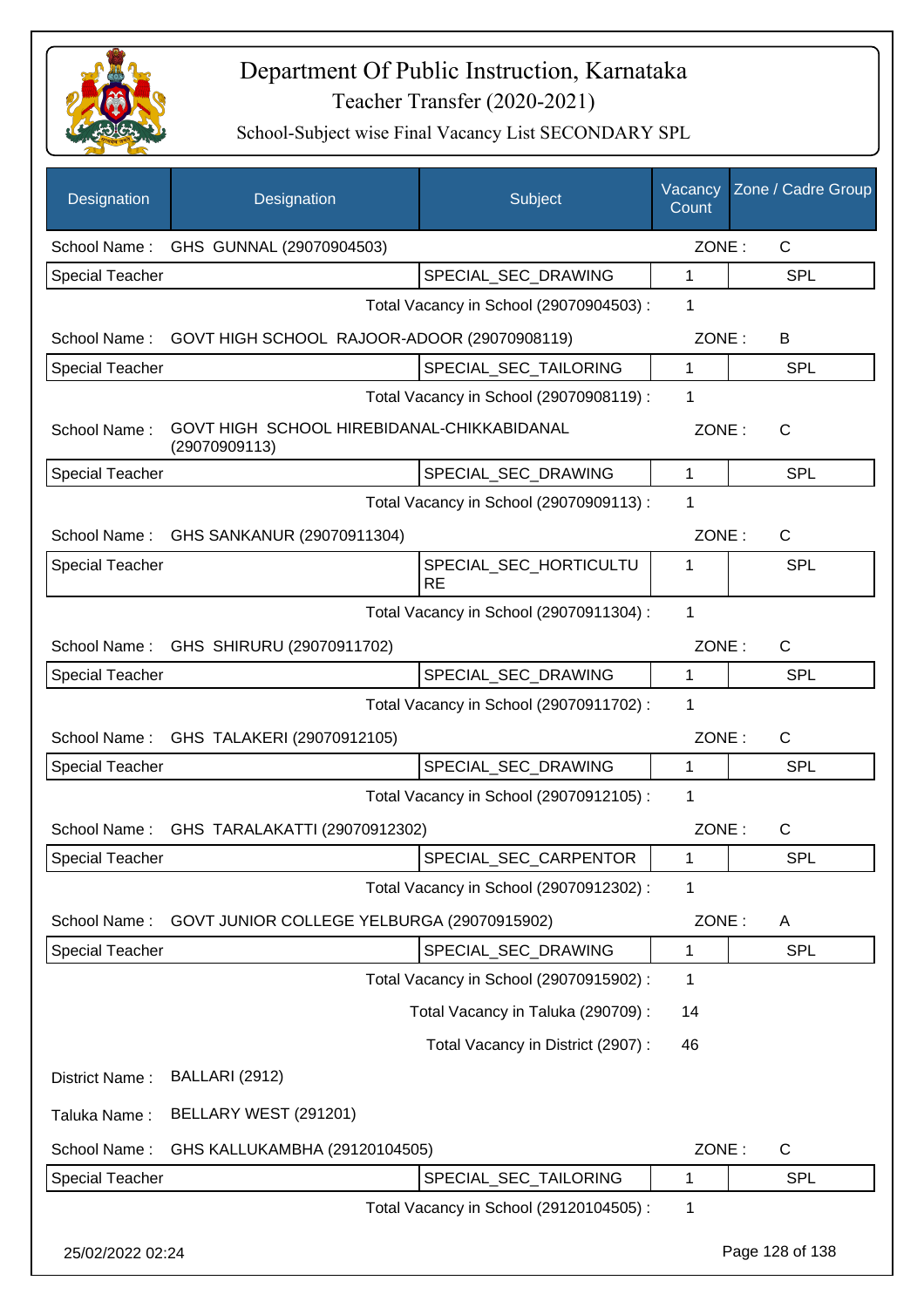

| Designation            | Designation                                  | Subject                                 | Vacancy<br>Count | Zone / Cadre Group |
|------------------------|----------------------------------------------|-----------------------------------------|------------------|--------------------|
|                        |                                              | Total Vacancy in Taluka (291201) :      | 1                |                    |
| Taluka Name:           | <b>HADAGALI (291202)</b>                     |                                         |                  |                    |
| School Name:           | GHS HIRE KOLACHI (29120201704)               |                                         | ZONE:            | $\mathsf{C}$       |
| <b>Special Teacher</b> |                                              | SPECIAL SEC TAILORING                   | 1                | <b>SPL</b>         |
|                        |                                              | Total Vacancy in School (29120201704) : | 1                |                    |
| School Name:           | GHS HOLALU (29120202013)                     |                                         | ZONE:            | C                  |
| <b>Special Teacher</b> |                                              | SPECIAL_SEC_DRAWING                     | $\mathbf{1}$     | <b>SPL</b>         |
|                        |                                              | Total Vacancy in School (29120202013) : | 1                |                    |
| School Name:           | GHS ITTIGI (29120202313)                     |                                         | ZONE:            | $\mathsf{C}$       |
| <b>Special Teacher</b> |                                              | SPECIAL_SEC_HORTICULTU<br><b>RE</b>     | 1                | <b>SPL</b>         |
|                        |                                              | Total Vacancy in School (29120202313) : | 1                |                    |
| School Name:           | GHS MAGALA (29120203205)                     |                                         | ZONE:            | $\mathsf{C}$       |
| <b>Special Teacher</b> |                                              | SPECIAL_SEC_DRAWING                     | $\mathbf{1}$     | <b>SPL</b>         |
|                        |                                              | Total Vacancy in School (29120203205) : | 1                |                    |
| School Name:           | GHS MAHAJANADHA HALLI (29120203303)          |                                         | ZONE:            | $\mathsf{C}$       |
| Special Teacher        |                                              | SPECIAL_SEC_MUSIC_GRAD<br>E1            | 1                | <b>SPL</b>         |
|                        |                                              | Total Vacancy in School (29120203303) : | 1                |                    |
| School Name:           | GHS NAGATHIBASAPURA (29120204008)            |                                         | ZONE:            | $\mathsf{C}$       |
| <b>Special Teacher</b> |                                              | SPECIAL_SEC_DRAWING                     | 1                | <b>SPL</b>         |
|                        |                                              | Total Vacancy in School (29120204008) : | 1                |                    |
| School Name:           | GHPS AND GHS THIMALAPURA LXIII (29120204702) |                                         | ZONE:            | C                  |
| Special Teacher        |                                              | SPECIAL_SEC_DRAWING                     | 1                | <b>SPL</b>         |
|                        |                                              | Total Vacancy in School (29120204702) : | 1                |                    |
| School Name:           | GHS GPG HADAGALI (29120206602)               |                                         | ZONE:            | A                  |
| Special Teacher        |                                              | SPECIAL_SEC_DRAWING                     | 1                | <b>SPL</b>         |
|                        |                                              | Total Vacancy in School (29120206602) : | 1                |                    |
|                        |                                              | Total Vacancy in Taluka (291202):       | 8                |                    |
| Taluka Name:           | HAGARIBOMMANAHALLI (291203)                  |                                         |                  |                    |
| School Name:           | GHS BASARAKODU (HBH) (29120300804)           |                                         | ZONE:            | C                  |
| Special Teacher        |                                              | SPECIAL_SEC_DRAWING                     | 1                | <b>SPL</b>         |
|                        |                                              | Total Vacancy in School (29120300804) : | 1                |                    |
| 25/02/2022 02:24       |                                              |                                         |                  | Page 129 of 138    |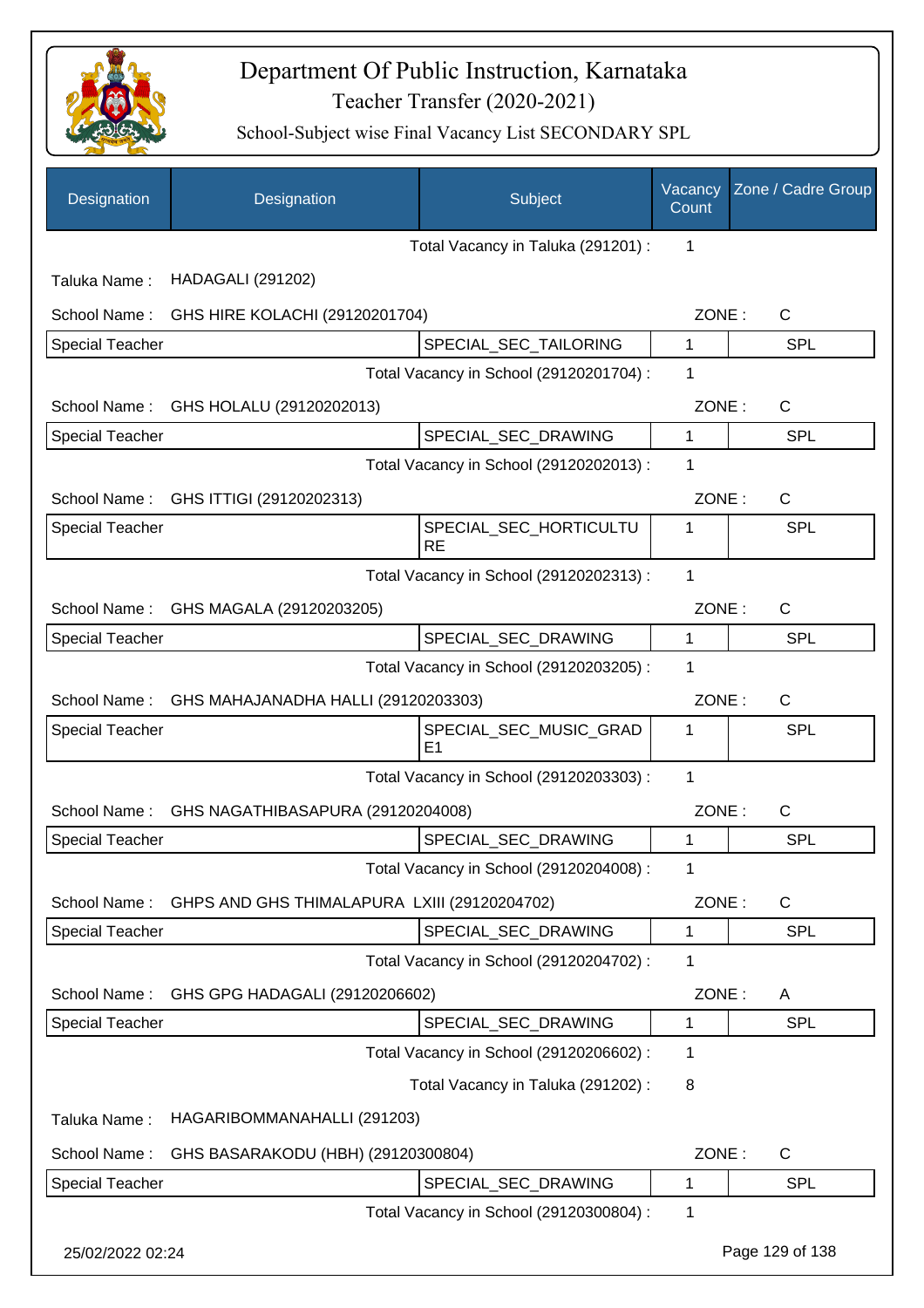

| Designation            | Designation                                             | Subject                                 | Vacancy<br>Count | Zone / Cadre Group |
|------------------------|---------------------------------------------------------|-----------------------------------------|------------------|--------------------|
| School Name:           | GHS BYASIGIDERI (29120301206)                           |                                         | ZONE:            | $\mathsf{C}$       |
| <b>Special Teacher</b> |                                                         | SPECIAL SEC TAILORING                   | 1                | <b>SPL</b>         |
|                        |                                                         | Total Vacancy in School (29120301206) : | 1                |                    |
| School Name:           | GHS UPANAYAKANA HALLI (HBH) (29120303606)               |                                         | ZONE:            | $\mathsf{C}$       |
| <b>Special Teacher</b> |                                                         | SPECIAL_SEC_TAILORING                   | 1                | <b>SPL</b>         |
|                        |                                                         | Total Vacancy in School (29120303606) : | 1                |                    |
| School Name:           | GOVT PU (HIGH SCHOOL), MORIGERI (29120303804)           |                                         | ZONE:            | $\mathsf{C}$       |
| <b>Special Teacher</b> |                                                         | SPECIAL_SEC_DRAWING                     | 1                | <b>SPL</b>         |
|                        |                                                         | Total Vacancy in School (29120303804) : | 1                |                    |
| School Name:           | GOVT B N M HIGH SCHOOL TELUGOLI (29120304503)           |                                         | ZONE:            | $\mathsf{C}$       |
| <b>Special Teacher</b> |                                                         | SPECIAL_SEC_TAILORING                   | $\mathbf{1}$     | <b>SPL</b>         |
|                        |                                                         | Total Vacancy in School (29120304503) : | 1                |                    |
|                        |                                                         | Total Vacancy in Taluka (291203):       | 5                |                    |
| Taluka Name:           | HOSPET (291205)                                         |                                         |                  |                    |
| School Name:           | GHS CHIKKAJAIGNUR (29120500902)                         |                                         | ZONE:            | C                  |
| <b>Special Teacher</b> |                                                         | SPECIAL_SEC_TAILORING                   | 1                | <b>SPL</b>         |
|                        |                                                         | Total Vacancy in School (29120500902) : | 1                |                    |
| School Name:           | GHS DEVA SAMUDRA (29120501508)                          |                                         | ZONE:            | $\mathsf{C}$       |
| <b>Special Teacher</b> |                                                         | SPECIAL_SEC_DRAWING                     | 1                | <b>SPL</b>         |
|                        |                                                         | Total Vacancy in School (29120501508) : | 1                |                    |
| School Name:           | GOVT PU (HIGH SCHOOL) M M HALLI (29120504019)           |                                         | ZONE:            | A                  |
| <b>Special Teacher</b> |                                                         | SPECIAL SEC DRAWING                     | 1                | <b>SPL</b>         |
|                        |                                                         | Total Vacancy in School (29120504019) : | 1                |                    |
| School Name:           | GOVT PU (HIGH SCHOOL) GIRLS HOSPET (29120508705)        |                                         | ZONE:            | A                  |
| Special Teacher        |                                                         | SPECIAL SEC DRAWING                     | 1                | SPL                |
|                        |                                                         | Total Vacancy in School (29120508705) : | 1                |                    |
| School Name:           | GOVT PU (HIGH SCHOOL) COLLEGE CHITTAVADGI (29120509205) |                                         | ZONE:            | A                  |
| <b>Special Teacher</b> |                                                         | SPECIAL_SEC_DRAWING                     | 1                | <b>SPL</b>         |
|                        |                                                         | Total Vacancy in School (29120509205) : | 1                |                    |
| School Name:           | GOVT PU COLLEGE (GIRLS) KAMPLI (29120513602)            |                                         | ZONE:            | A                  |
| <b>Special Teacher</b> |                                                         | SPECIAL_SEC_DRAWING                     | 1                | <b>SPL</b>         |
|                        |                                                         | Total Vacancy in School (29120513602):  | 1                |                    |
| 25/02/2022 02:24       |                                                         |                                         |                  | Page 130 of 138    |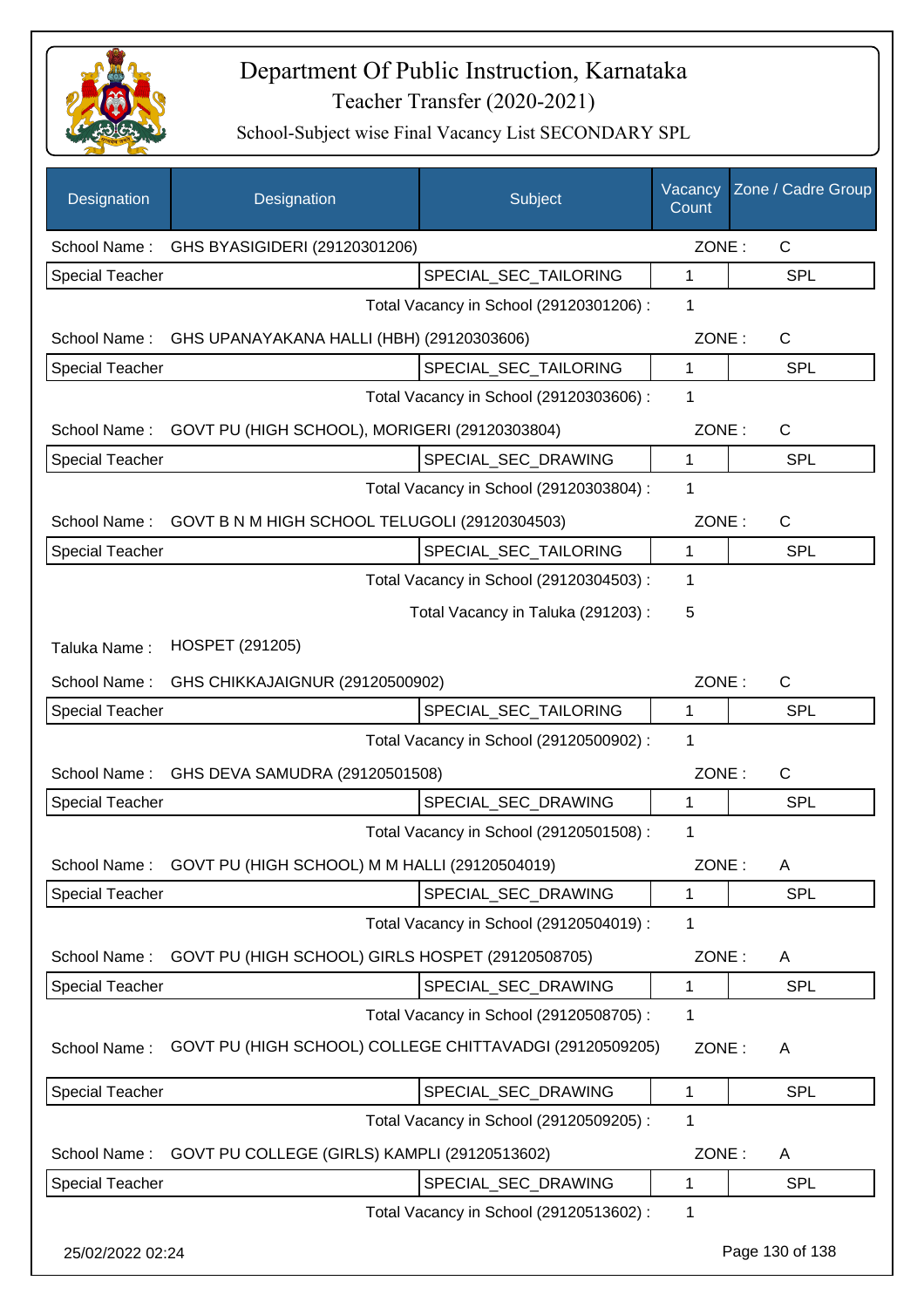

| Designation            | Designation                                                                               | Subject                                 | Vacancy<br>Count | Zone / Cadre Group |
|------------------------|-------------------------------------------------------------------------------------------|-----------------------------------------|------------------|--------------------|
| School Name:           | GOVT GIRLS HS KAMALAPURA (29120514003)                                                    |                                         | ZONE:            | A                  |
| <b>Special Teacher</b> |                                                                                           | SPECIAL_SEC_TAILORING                   | 1                | <b>SPL</b>         |
|                        |                                                                                           | Total Vacancy in School (29120514003) : | 1                |                    |
|                        |                                                                                           | Total Vacancy in Taluka (291205):       | 7                |                    |
| Taluka Name:           | <b>KUDLIGI (291206)</b>                                                                   |                                         |                  |                    |
| School Name:           | KARNATAKA PUBLIC SCHOOLS GOVT PU COLLEGE (HS),<br>GUDEKOTE (29120602215)                  |                                         | ZONE:            | C                  |
| <b>Special Teacher</b> |                                                                                           | SPECIAL_SEC_DRAWING                     | 1                | <b>SPL</b>         |
|                        |                                                                                           | Total Vacancy in School (29120602215) : | 1                |                    |
| School Name:           | GHS BOYS CHIKKA JOGIHALLI (29120605709)                                                   |                                         | ZONE:            | $\mathsf{C}$       |
| <b>Special Teacher</b> |                                                                                           | SPECIAL_SEC_MUSIC_GRAD<br>E2            | 1                | <b>SPL</b>         |
|                        |                                                                                           | Total Vacancy in School (29120605709) : | 1                |                    |
| School Name:           | GOVT PU COLLEGE (HS), KUDLIGI (29120608801)                                               |                                         | ZONE:            | A                  |
| <b>Special Teacher</b> |                                                                                           | SPECIAL_SEC_HORTICULTU<br><b>RE</b>     | 1                | <b>SPL</b>         |
|                        |                                                                                           | Total Vacancy in School (29120608801) : | 1                |                    |
|                        |                                                                                           | Total Vacancy in Taluka (291206):       | 3                |                    |
| Taluka Name:           | SANDUR (291207)                                                                           |                                         |                  |                    |
| School Name:           | GHS TALUR (SANDUR) (29120702302)                                                          |                                         | ZONE:            | $\mathsf{C}$       |
| <b>Special Teacher</b> |                                                                                           | SPECIAL_SEC_DRAWING                     | 1                | <b>SPL</b>         |
|                        |                                                                                           | Total Vacancy in School (29120702302) : | 1                |                    |
| School Name:           | GHS DONIMALAI (29120703304)                                                               |                                         | ZONE:            | $\mathsf{C}$       |
| <b>Special Teacher</b> |                                                                                           | SPECIAL_SEC_CARPENTOR                   | $\mathbf{1}$     | <b>SPL</b>         |
|                        |                                                                                           | Total Vacancy in School (29120703304) : | 1                |                    |
| School Name:           | KARNATAKA PUBLIC SCHOOLS GOVT JUNIOR COLLEGE HIGH<br>SCHOOL SECTION, BANDRI (29120704312) |                                         | ZONE:            | C                  |
| <b>Special Teacher</b> |                                                                                           | SPECIAL_SEC_MUSIC_GRAD<br>E1            | 1                | <b>SPL</b>         |
|                        |                                                                                           | Total Vacancy in School (29120704312) : | 1                |                    |
| School Name:           | GHS HOSA DAROJI (29120707408)                                                             |                                         | ZONE:            | $\mathsf{C}$       |
| <b>Special Teacher</b> |                                                                                           | SPECIAL_SEC_HORTICULTU<br><b>RE</b>     | 1                | <b>SPL</b>         |
|                        |                                                                                           | Total Vacancy in School (29120707408) : | $\mathbf{1}$     |                    |
| 25/02/2022 02:24       |                                                                                           |                                         |                  | Page 131 of 138    |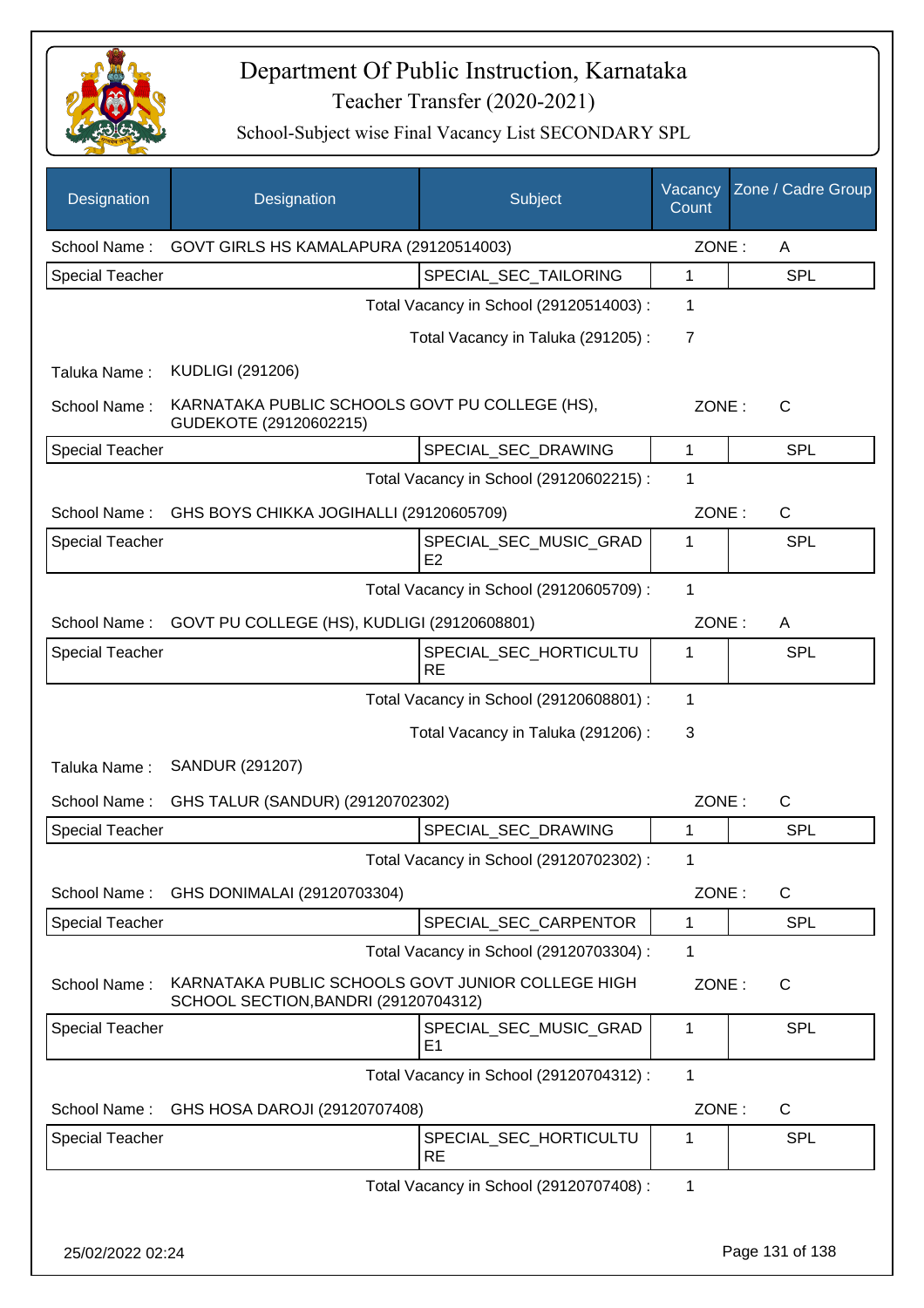

| Designation            | Designation                                     | Subject                                 | Vacancy<br>Count | Zone / Cadre Group |
|------------------------|-------------------------------------------------|-----------------------------------------|------------------|--------------------|
|                        |                                                 | Total Vacancy in Taluka (291207):       | 4                |                    |
| Taluka Name:           | <b>SIRUGUPPA (291208)</b>                       |                                         |                  |                    |
| School Name:           | GHS KARUR (29120804010)                         |                                         | ZONE:            | C                  |
| <b>Special Teacher</b> |                                                 | SPECIAL_SEC_HORTICULTU<br><b>RE</b>     | 1                | <b>SPL</b>         |
|                        |                                                 | Total Vacancy in School (29120804010) : | 1                |                    |
|                        | School Name: GHS RARAVI (29120806313)           |                                         | ZONE:            | C                  |
| <b>Special Teacher</b> |                                                 | SPECIAL_SEC_HORTICULTU<br><b>RE</b>     | 1                | <b>SPL</b>         |
|                        |                                                 | Total Vacancy in School (29120806313) : | 1                |                    |
|                        | School Name: GHS RAVIHAL (29120806403)          |                                         | ZONE:            | C                  |
| <b>Special Teacher</b> |                                                 | SPECIAL_SEC_HORTICULTU<br><b>RE</b>     | 1                | <b>SPL</b>         |
|                        |                                                 | Total Vacancy in School (29120806403) : | 1                |                    |
|                        | School Name: GHS SIRIGERI (29120806814)         |                                         | ZONE:            | $\mathsf{C}$       |
| <b>Special Teacher</b> |                                                 | SPECIAL_SEC_DRAWING                     | 1                | <b>SPL</b>         |
|                        |                                                 | Total Vacancy in School (29120806814) : | 1                |                    |
| School Name:           | GHS TALUR (29120807003)                         |                                         | ZONE:            | C                  |
| <b>Special Teacher</b> |                                                 | SPECIAL_SEC_DRAWING                     | 1                | <b>SPL</b>         |
|                        |                                                 | Total Vacancy in School (29120807003) : | 1                |                    |
| School Name:           | GOVT PU (HIGH SCHOOL) TEKKALAKOTE (29120811502) |                                         | ZONE:            | A                  |
| <b>Special Teacher</b> |                                                 | SPECIAL_SEC_TAILORING                   | 1                | SPL                |
|                        |                                                 | Total Vacancy in School (29120811502) : | 1                |                    |
| School Name:           | GHS GIRLS TEKKALAKOTE (29120811602)             |                                         | ZONE:            | A                  |
| <b>Special Teacher</b> |                                                 | SPECIAL_SEC_DRAWING                     | 1                | <b>SPL</b>         |
|                        |                                                 | Total Vacancy in School (29120811602) : | 1                |                    |
|                        |                                                 | Total Vacancy in Taluka (291208):       | 7                |                    |
| Taluka Name:           | BELLARY EAST (291209)                           |                                         |                  |                    |
| School Name:           | GHS ANDHRAL (29120900810)                       |                                         | ZONE:            | A                  |
| <b>Special Teacher</b> |                                                 | SPECIAL_SEC_TAILORING                   | 1                | <b>SPL</b>         |
|                        |                                                 | Total Vacancy in School (29120900810) : | 1                |                    |
| School Name:           | GHS BANAPURA (29120902403)                      |                                         | ZONE:            | C                  |
| <b>Special Teacher</b> |                                                 | SPECIAL_SEC_SERICULTUR                  | 1                | <b>SPL</b>         |
| 25/02/2022 02:24       |                                                 |                                         |                  | Page 132 of 138    |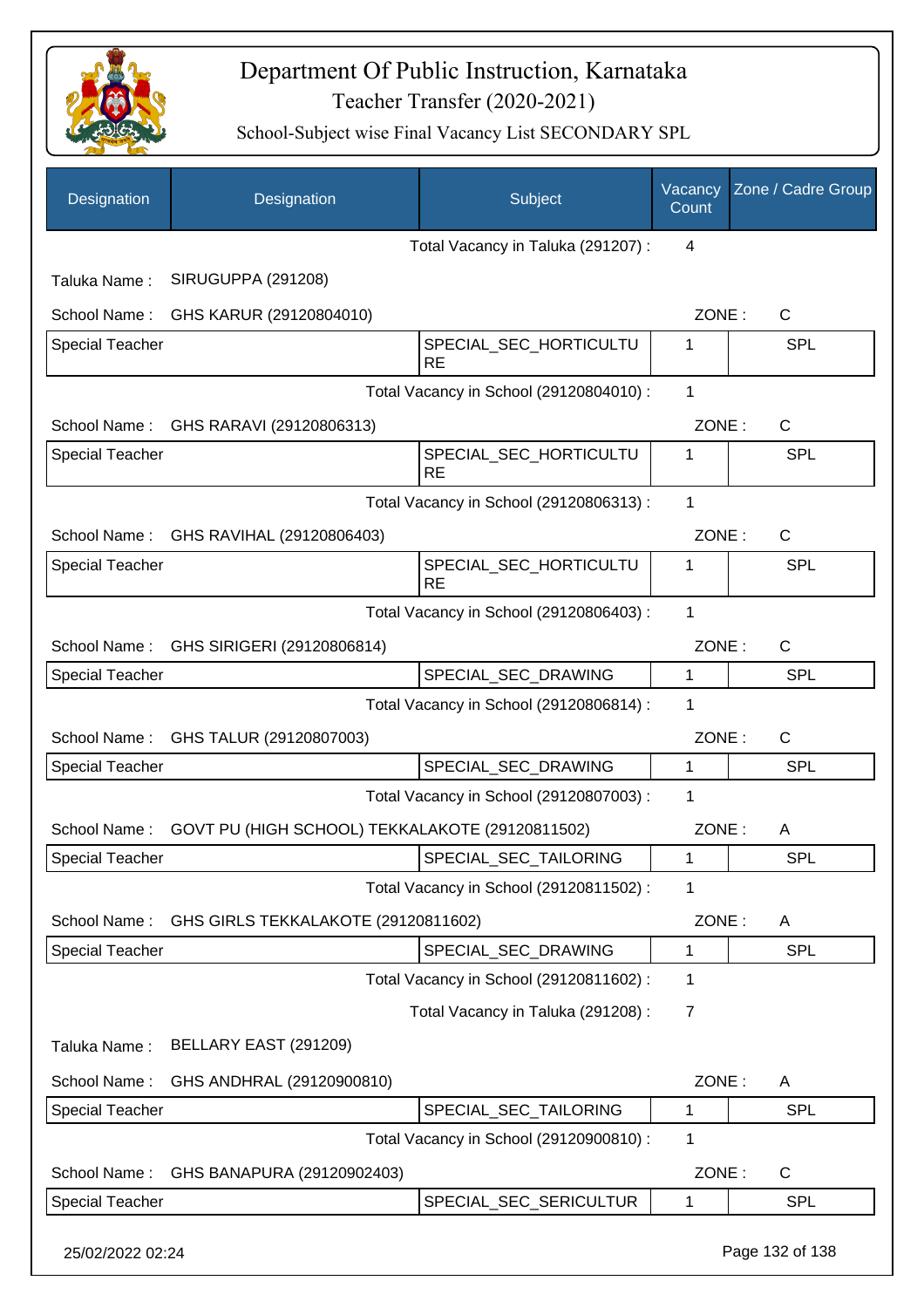

| Designation            | Designation                                                 | Subject                                  | Vacancy<br>Count | Zone / Cadre Group |
|------------------------|-------------------------------------------------------------|------------------------------------------|------------------|--------------------|
|                        |                                                             | Total Vacancy in School (29120902403) :  | 1                |                    |
|                        | School Name: GHS BASARAKODU (29120902501)                   |                                          | ZONE:            | C                  |
| <b>Special Teacher</b> |                                                             | SPECIAL_SEC_TAILORING                    | 1                | <b>SPL</b>         |
|                        |                                                             | Total Vacancy in School (29120902501) :  | 1                |                    |
|                        | School Name: GHS KORLAGUNDI (29120905904)                   |                                          | ZONE:            | $\mathsf{C}$       |
| <b>Special Teacher</b> |                                                             | SPECIAL_SEC_DRAMA_GRA<br>DE <sub>1</sub> | 1                | <b>SPL</b>         |
|                        |                                                             | Total Vacancy in School (29120905904) :  | 1                |                    |
|                        | School Name: GHS M.GONAL (29120906402)                      |                                          | ZONE:            | C                  |
| <b>Special Teacher</b> |                                                             | SPECIAL SEC MUSIC GRAD<br>E <sub>1</sub> | 1                | <b>SPL</b>         |
|                        |                                                             | Total Vacancy in School (29120906402) :  | 1                |                    |
|                        | School Name: GHS HAGARI FARM ARS (29120906705)              |                                          | ZONE:            | B                  |
| <b>Special Teacher</b> |                                                             | SPECIAL_SEC_TAILORING                    | $\mathbf 1$      | <b>SPL</b>         |
|                        |                                                             | Total Vacancy in School (29120906705) :  | 1                |                    |
|                        | School Name: GHS RUPANAGUDI (29120906907)                   |                                          | ZONE:            | $\mathsf{C}$       |
| Special Teacher        |                                                             | SPECIAL_SEC_TAILORING                    | 1                | <b>SPL</b>         |
|                        |                                                             | Total Vacancy in School (29120906907) :  | 1                |                    |
| School Name:           | GHS SRIDHARAGADDA (29120907408)                             |                                          | ZONE:            | B                  |
| <b>Special Teacher</b> |                                                             | SPECIAL_SEC_HORTICULTU<br><b>RE</b>      | 1                | <b>SPL</b>         |
|                        |                                                             | Total Vacancy in School (29120907408) :  | 1                |                    |
|                        |                                                             | Total Vacancy in Taluka (291209):        | 8                |                    |
| Taluka Name:           | HARAPANAHALLI (291407)                                      |                                          |                  |                    |
| School Name:           | DR PATEL NAGANAGOUDA BASAMMA GHS-ANAJIGERE<br>(29140700607) |                                          | ZONE:            | $\mathsf{C}$       |
| <b>Special Teacher</b> |                                                             | SPECIAL_SEC_MUSIC_GRAD<br>E <sub>2</sub> | 1                | <b>SPL</b>         |
|                        |                                                             | Total Vacancy in School (29140700607) :  | 1                |                    |
| School Name:           | GHS-HAGARIGAJAPURA (29140702306)                            |                                          | ZONE:            | C                  |
| <b>Special Teacher</b> |                                                             | SPECIAL_SEC_DRAWING                      | 1                | <b>SPL</b>         |
|                        |                                                             | Total Vacancy in School (29140702306) :  | 1                |                    |
| School Name:           | KARNATAKA PUBLIC SCHOOLS GJC-HALUVAGALU (29140702610)       |                                          | ZONE:            | C                  |
| <b>Special Teacher</b> |                                                             | SPECIAL_SEC_MUSIC_GRAD                   | 1                | <b>SPL</b>         |
| 25/02/2022 02:24       |                                                             |                                          |                  | Page 133 of 138    |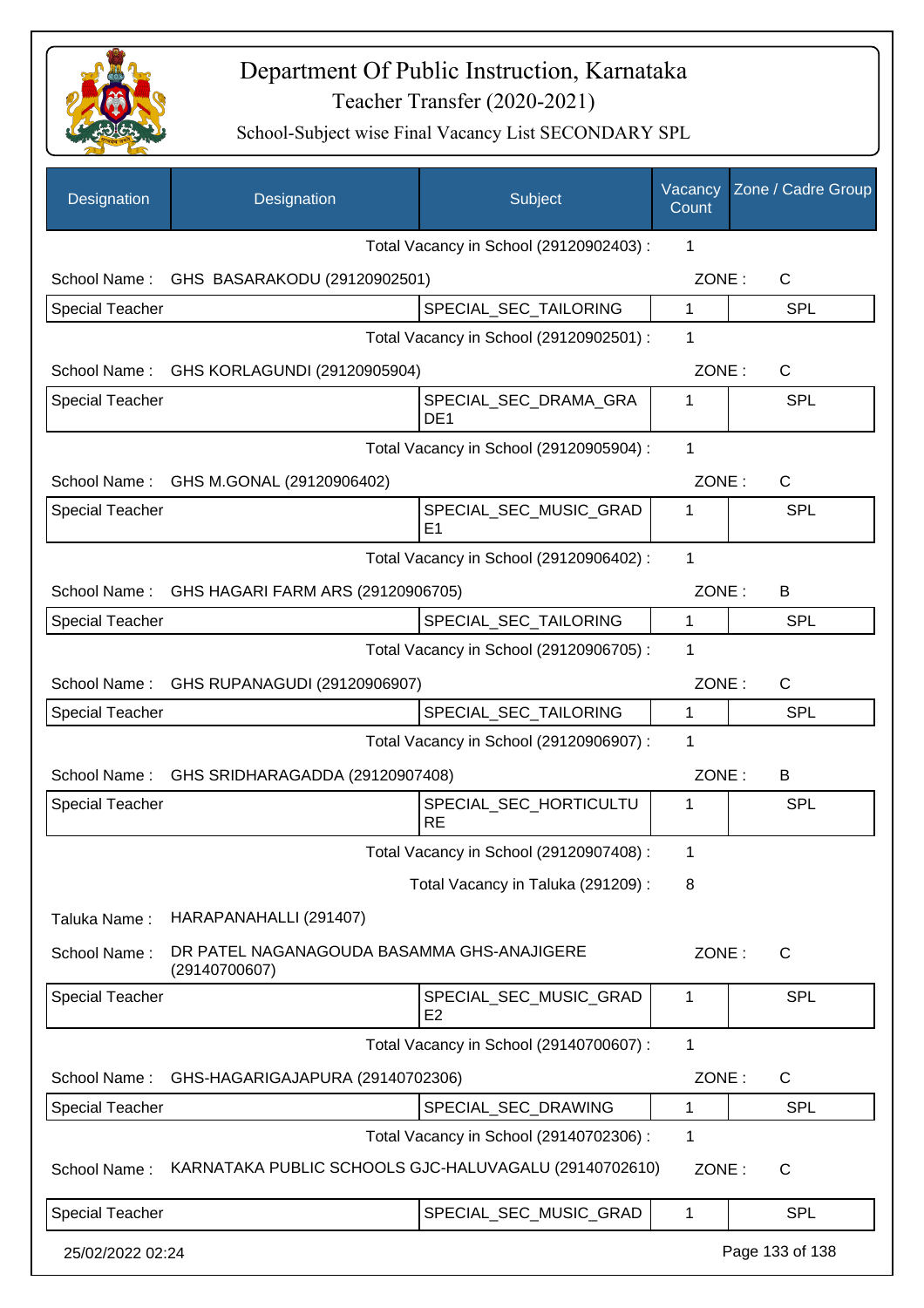

| Designation            | Designation                                        | Subject                                  | Vacancy<br>Count | Zone / Cadre Group |
|------------------------|----------------------------------------------------|------------------------------------------|------------------|--------------------|
|                        |                                                    | E <sub>2</sub>                           |                  |                    |
|                        |                                                    | Total Vacancy in School (29140702610) :  | 1                |                    |
| School Name:           | GHS- HARAKANALU (29140702803)                      |                                          | ZONE:            | C                  |
| <b>Special Teacher</b> |                                                    | SPECIAL_SEC_DRAWING                      | 1                | <b>SPL</b>         |
|                        |                                                    | Total Vacancy in School (29140702803) :  | 1                |                    |
|                        | School Name: GHS-KUNCHUR (29140704706)             |                                          | ZONE:            | C                  |
| <b>Special Teacher</b> |                                                    | SPECIAL_SEC_HORTICULTU<br><b>RE</b>      | 1                | SPL                |
|                        |                                                    | Total Vacancy in School (29140704706) :  | 1                |                    |
| School Name:           | GOVT PU COLLEGE HS SECTION LAXMIPURA (29140704902) |                                          | ZONE:            | C                  |
| <b>Special Teacher</b> |                                                    | SPECIAL_SEC_DRAWING                      | 1                | <b>SPL</b>         |
|                        |                                                    | Total Vacancy in School (29140704902) :  | 1                |                    |
| School Name:           | GHS-MYDUR (29140705503)                            |                                          | ZONE:            | C                  |
| <b>Special Teacher</b> |                                                    | SPECIAL_SEC_TAILORING                    | 1                | <b>SPL</b>         |
|                        |                                                    | Total Vacancy in School (29140705503) :  | 1                |                    |
|                        | School Name: GHS - MATHIHALLI (29140705605)        |                                          | ZONE:            | $\mathsf{C}$       |
| <b>Special Teacher</b> |                                                    | SPECIAL_SEC_MUSIC_GRAD<br>E <sub>1</sub> | 1                | <b>SPL</b>         |
|                        |                                                    | Total Vacancy in School (29140705605) :  | 1                |                    |
| School Name:           | GHS-MUTHIGI (29140705704)                          |                                          | ZONE:            | $\mathsf{C}$       |
| <b>Special Teacher</b> |                                                    | SPECIAL_SEC_AGRICULTUR                   | 1                | <b>SPL</b>         |
|                        |                                                    | Total Vacancy in School (29140705704) :  | 1                |                    |
| School Name:           | GHS-RAMAGHATTA (29140707405)                       |                                          | ZONE:            | $\mathsf{C}$       |
| <b>Special Teacher</b> |                                                    | SPECIAL SEC DRAWING                      | 1                | <b>SPL</b>         |
|                        |                                                    | Total Vacancy in School (29140707405) :  | 1                |                    |
| School Name:           | GJC-SINGRIHALLI (29140707809)                      |                                          | ZONE:            | C                  |
| <b>Special Teacher</b> |                                                    | SPECIAL_SEC_HORTICULTU<br><b>RE</b>      | 1                | <b>SPL</b>         |
|                        |                                                    | Total Vacancy in School (29140707809) :  | 1                |                    |
| School Name:           | GHS-THOUDURU (29140707908)                         |                                          | ZONE:            | C                  |
| <b>Special Teacher</b> |                                                    | SPECIAL_SEC_MUSIC_GRAD<br>E <sub>1</sub> | 1                | <b>SPL</b>         |
|                        |                                                    | Total Vacancy in School (29140707908) :  | 1                |                    |
| School Name:           | GHS-THELIGI (29140708107)                          |                                          | ZONE:            | C                  |
| 25/02/2022 02:24       |                                                    |                                          |                  | Page 134 of 138    |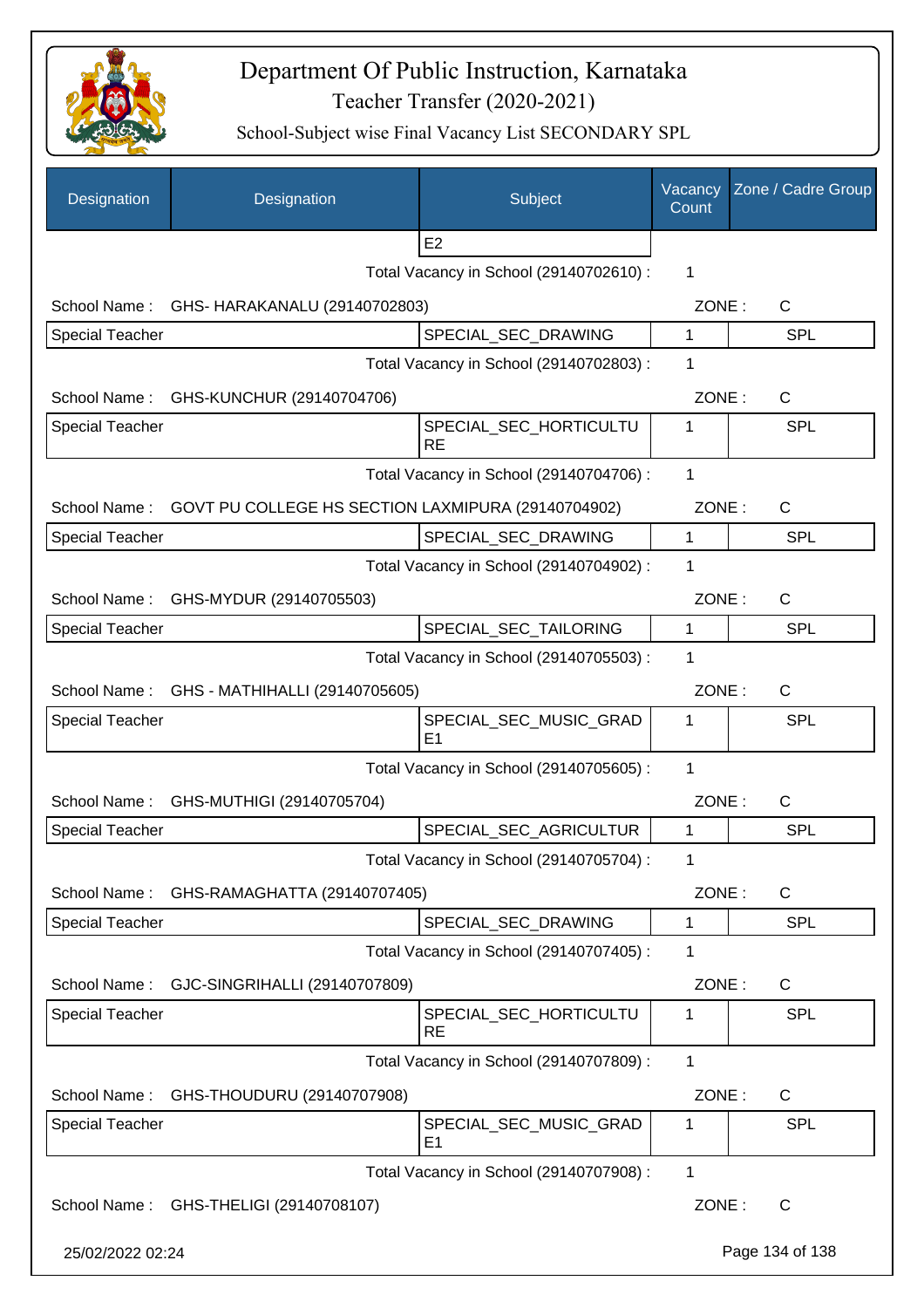

| Designation            | Designation                                 | Subject                                  | Vacancy<br>Count | Zone / Cadre Group |
|------------------------|---------------------------------------------|------------------------------------------|------------------|--------------------|
| <b>Special Teacher</b> |                                             | SPECIAL SEC HORTICULTU<br><b>RE</b>      | 1                | <b>SPL</b>         |
|                        |                                             | Total Vacancy in School (29140708107) :  | $\mathbf{1}$     |                    |
| School Name:           | GHS- GOVERAHALLI (29140708209)              |                                          | ZONE:            | $\mathsf{C}$       |
| <b>Special Teacher</b> |                                             | SPECIAL_SEC_MUSIC_GRAD<br>E2             | 1                | <b>SPL</b>         |
|                        |                                             | Total Vacancy in School (29140708209) :  | $\mathbf 1$      |                    |
| School Name:           | GJC-HARAPANAHALLI (29140709703)             |                                          | ZONE:            | A                  |
| <b>Special Teacher</b> |                                             | SPECIAL_SEC_TAILORING                    | 1                | <b>SPL</b>         |
|                        |                                             | Total Vacancy in School (29140709703) :  | 1                |                    |
| School Name:           | GHS(GIRLS)-HARAPANAHALLI (29140710504)      |                                          | ZONE:            | A                  |
| <b>Special Teacher</b> |                                             | SPECIAL_SEC_MUSIC_GRAD<br>E <sub>1</sub> | 1                | <b>SPL</b>         |
|                        |                                             | Total Vacancy in School (29140710504) :  | $\mathbf 1$      |                    |
|                        |                                             | Total Vacancy in Taluka (291407):        | 16               |                    |
|                        |                                             | Total Vacancy in District (2912):        | 59               |                    |
| District Name:         | YADAGIRI (2933)                             |                                          |                  |                    |
| Taluka Name:           | <b>SHAHAPUR (293307)</b>                    |                                          |                  |                    |
| School Name:           | GOVT HIGH SCHOOL BENDEBEMBALI (29330701403) |                                          | ZONE:            | C                  |
| <b>Special Teacher</b> |                                             | SPECIAL_SEC_TAILORING                    | $\mathbf 1$      | <b>SPL</b>         |
|                        |                                             | Total Vacancy in School (29330701403) :  | 1                |                    |
| School Name:           | GHS BILHAR (29330702303)                    |                                          | ZONE:            | C                  |
| <b>Special Teacher</b> |                                             | SPECIAL_SEC_DRAWING                      | 1                | <b>SPL</b>         |
|                        |                                             | Total Vacancy in School (29330702303) :  | $\mathbf 1$      |                    |
| School Name:           | GOVT. HIGH SCHOOL DORANAHALLI (29330703611) |                                          | ZONE:            | C                  |
| <b>Special Teacher</b> |                                             | SPECIAL SEC CARPENTOR                    | 1                | <b>SPL</b>         |
|                        |                                             | Total Vacancy in School (29330703611) :  | 1                |                    |
| School Name:           | GOVT. HS URDU GOGI (29330704024)            |                                          | ZONE:            | $\mathsf{C}$       |
| <b>Special Teacher</b> |                                             | SPECIAL_SEC_DRAWING                      | 1                | <b>SPL</b>         |
|                        |                                             | Total Vacancy in School (29330704024) :  | 1                |                    |
| School Name:           | GOVT. HS KAKKASAGERA (29330707203)          |                                          | ZONE:            | $\mathsf{C}$       |
| <b>Special Teacher</b> |                                             | SPECIAL_SEC_DRAWING                      | 1                | <b>SPL</b>         |
|                        |                                             | Total Vacancy in School (29330707203) :  | 1                |                    |
| 25/02/2022 02:24       |                                             |                                          |                  | Page 135 of 138    |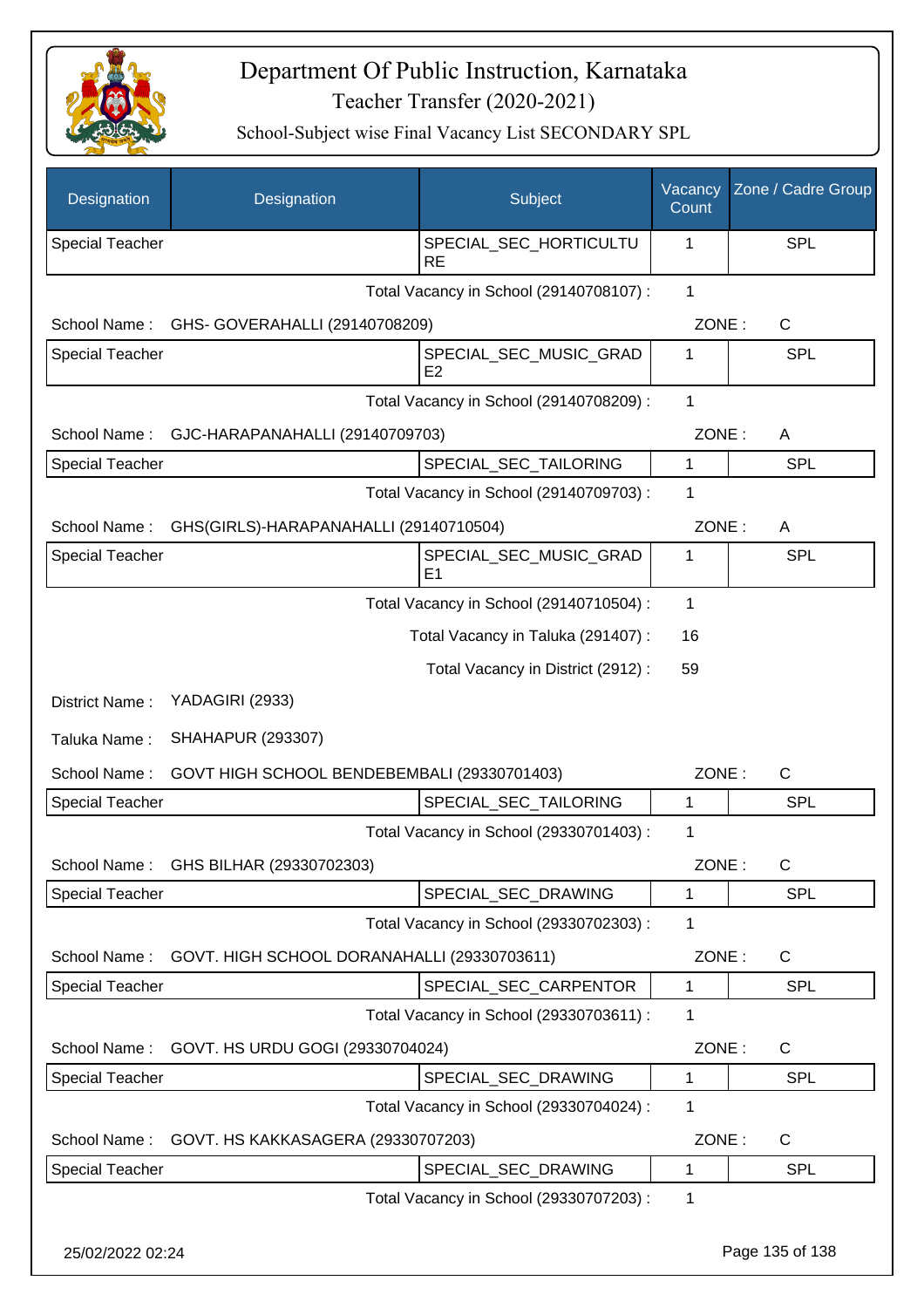

School-Subject wise Final Vacancy List SECONDARY SPL

| Designation            | Designation                                                  | Subject                                  | Vacancy<br>Count | Zone / Cadre Group |
|------------------------|--------------------------------------------------------------|------------------------------------------|------------------|--------------------|
| School Name:           | GOVT. HS KONKAL (29330708602)                                |                                          | ZONE:            | C                  |
| <b>Special Teacher</b> |                                                              | SPECIAL_SEC_CARPENTOR                    | $\mathbf{1}$     | SPL                |
|                        |                                                              | Total Vacancy in School (29330708602) :  | 1                |                    |
| School Name:           | GOVT. HS KURKUNDA (29330709104)                              |                                          | ZONE:            | $\mathsf C$        |
| <b>Special Teacher</b> |                                                              | SPECIAL_SEC_DRAWING                      | 1                | <b>SPL</b>         |
|                        |                                                              | Total Vacancy in School (29330709104) :  | 1                |                    |
| School Name:           | GOVT. HS MADDARKI (29330709605)                              |                                          | ZONE:            | $\mathsf C$        |
| <b>Special Teacher</b> |                                                              | SPECIAL_SEC_WEAVING                      | 1                | <b>SPL</b>         |
|                        |                                                              | Total Vacancy in School (29330709605) :  | 1                |                    |
|                        | School Name: GOVT. HS NAIKAL (29330710905)                   |                                          | ZONE:            | $\mathsf{C}$       |
| <b>Special Teacher</b> |                                                              | SPECIAL SEC MUSIC GRAD<br>E <sub>2</sub> | 1                | SPL                |
|                        |                                                              | Total Vacancy in School (29330710905) :  | 1                |                    |
| School Name:           | GOVT. HS RASTAPUR (29330711404)                              |                                          | ZONE:            | $\mathsf{C}$       |
| <b>Special Teacher</b> |                                                              | SPECIAL_SEC_TAILORING                    | 1                | SPL                |
|                        |                                                              | Total Vacancy in School (29330711404) :  | 1                |                    |
|                        | School Name: GOVT. HS SHIVAPUR (29330712802)                 |                                          | ZONE:            | C                  |
| <b>Special Teacher</b> |                                                              | SPECIAL_SEC_DRAWING                      | 1                | <b>SPL</b>         |
|                        |                                                              | Total Vacancy in School (29330712802) :  | 1                |                    |
| School Name:           | GOVT. HS WADAGERA (29330714211)                              |                                          | ZONE:            | C                  |
| <b>Special Teacher</b> |                                                              | SPECIAL_SEC_DRAWING                      | 1                | SPL                |
|                        |                                                              | Total Vacancy in School (29330714211) :  | $\mathbf{1}$     |                    |
| School Name:           | GOVT. HS WANADURGA (29330714305)                             |                                          | ZONE:            | C                  |
| <b>Special Teacher</b> |                                                              | SPECIAL_SEC_TAILORING                    | 1                | <b>SPL</b>         |
|                        |                                                              | Total Vacancy in School (29330714305) :  | 1                |                    |
| School Name:           | GOVT. HS NAGANATAGI (29330714706)                            |                                          | ZONE:            | $\mathsf{C}$       |
| <b>Special Teacher</b> |                                                              | SPECIAL_SEC_DRAWING                      | 1                | <b>SPL</b>         |
|                        |                                                              | Total Vacancy in School (29330714706) :  | 1                |                    |
| School Name:           | GOVT. JC GIRLS HIGH SCHOOL SECTION SHAHAPUR<br>(29330718506) |                                          | ZONE:            | A                  |
| <b>Special Teacher</b> |                                                              | SPECIAL_SEC_CARPENTOR                    | 1                | SPL                |
| <b>Special Teacher</b> |                                                              | SPECIAL_SEC_DRAWING                      | 1                | <b>SPL</b>         |
|                        |                                                              | Total Vacancy in School (29330718506) :  | $\overline{2}$   |                    |

25/02/2022 02:24 Page 136 of 138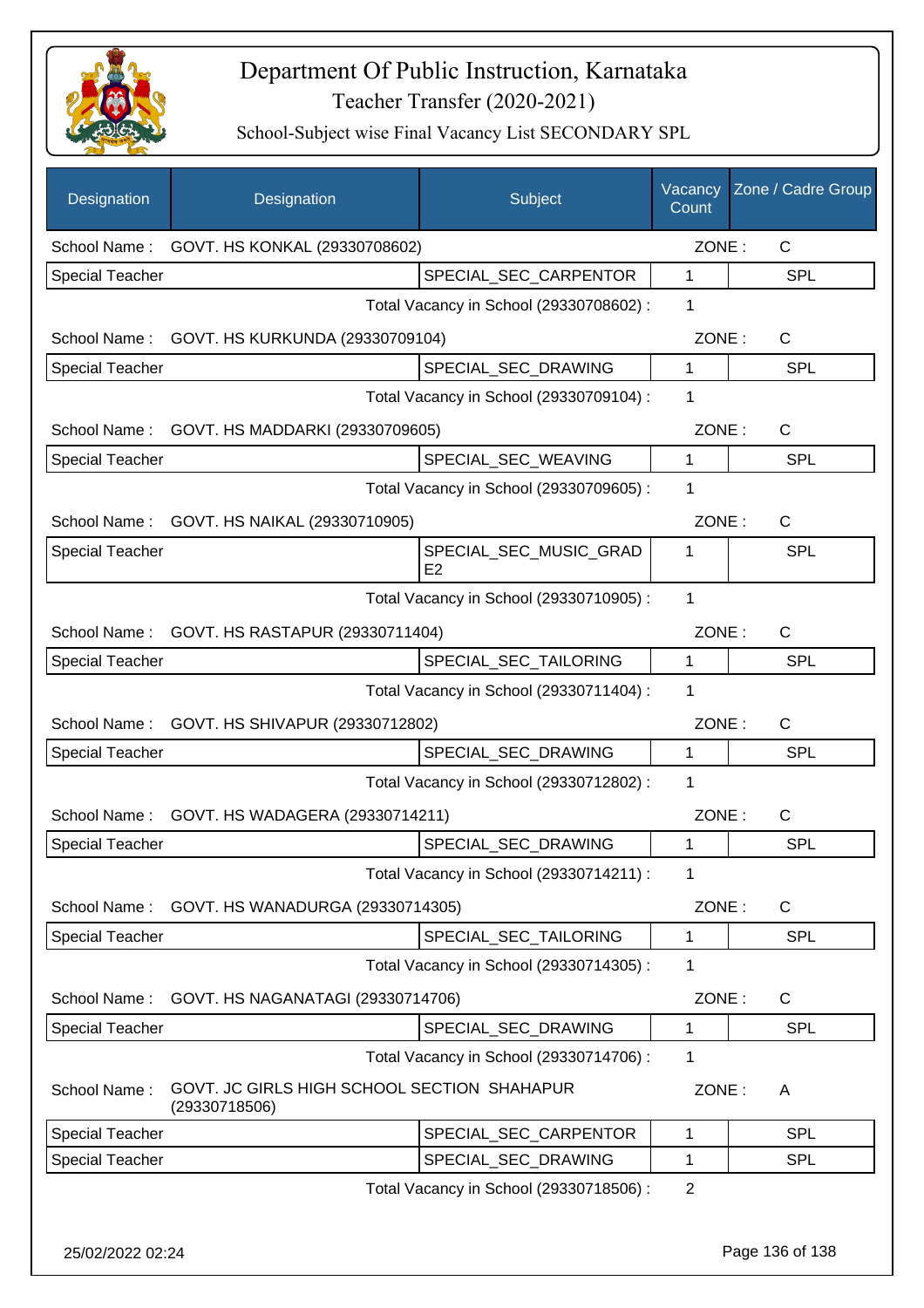

| Designation                                       | Designation                                                         | Subject                                 | Vacancy<br>Count | Zone / Cadre Group |
|---------------------------------------------------|---------------------------------------------------------------------|-----------------------------------------|------------------|--------------------|
|                                                   |                                                                     | Total Vacancy in Taluka (293307) :      | 16               |                    |
| Taluka Name:                                      | <b>SHORAPUR (293308)</b>                                            |                                         |                  |                    |
| School Name:                                      | GOVERNAMENT HIGH SCHOOL AGNI (29330800203)                          |                                         | ZONE:            | $\mathsf{C}$       |
| Special Teacher                                   |                                                                     | SPECIAL_SEC_DRAWING                     | 1                | <b>SPL</b>         |
|                                                   |                                                                     | Total Vacancy in School (29330800203) : | 1                |                    |
| School Name:                                      | GOVT GIRLS HIGH SCHOOL HUNASAGI (29330809113)                       |                                         | ZONE:            | A                  |
| Special Teacher                                   |                                                                     | SPECIAL_SEC_CARPENTOR                   | 1                | <b>SPL</b>         |
|                                                   |                                                                     | Total Vacancy in School (29330809113) : | 1                |                    |
| School Name:                                      | GOVT HS LAXMIPUR (29330813604)                                      |                                         | ZONE:            | $\mathsf{C}$       |
| <b>Special Teacher</b>                            |                                                                     | SPECIAL_SEC_TAILORING                   | $\mathbf 1$      | <b>SPL</b>         |
|                                                   |                                                                     | Total Vacancy in School (29330813604) : | 1                |                    |
| School Name:                                      | GHS SUGUR (29330820102)                                             |                                         | ZONE:            | $\mathsf{C}$       |
| <b>Special Teacher</b>                            |                                                                     | SPECIAL_SEC_DRAWING                     | 1                | <b>SPL</b>         |
|                                                   |                                                                     | Total Vacancy in School (29330820102) : | 1                |                    |
| School Name:                                      | GJC GIRLS SHORAPUR (29330831213)                                    |                                         | ZONE:            | A                  |
| Special Teacher                                   |                                                                     | SPECIAL_SEC_DRAWING                     | 1                | <b>SPL</b>         |
|                                                   |                                                                     | Total Vacancy in School (29330831213) : | 1                |                    |
| School Name:                                      | KARNATAKA PUBLIC SCHOOLS GOVT PU COLLEGE RANGAMPET<br>(29330832903) |                                         | ZONE:            | A                  |
| <b>Special Teacher</b>                            |                                                                     | SPECIAL SEC DRAWING                     | $\mathbf{1}$     | SPL                |
|                                                   |                                                                     | Total Vacancy in School (29330832903) : | 1                |                    |
|                                                   |                                                                     | Total Vacancy in Taluka (293308) :      | 6                |                    |
| Taluka Name:                                      | YADGIR (293310)                                                     |                                         |                  |                    |
| School Name:                                      | GOVT HS BALICHAKRA (29331001511)                                    |                                         | ZONE:            | $\mathsf{C}$       |
| Special Teacher                                   |                                                                     | SPECIAL SEC DRAWING                     | $\mathbf{1}$     | <b>SPL</b>         |
|                                                   |                                                                     | Total Vacancy in School (29331001511) : | 1                |                    |
| School Name:                                      | GOVT HS EDLUR (29331003502)                                         |                                         | ZONE:            | C                  |
| <b>Special Teacher</b>                            |                                                                     | SPECIAL_SEC_DRAWING                     | 1                | <b>SPL</b>         |
|                                                   |                                                                     | Total Vacancy in School (29331003502) : | 1                |                    |
| School Name:<br>GOVT HS HEDAGIMADRA (29331004702) |                                                                     | ZONE:                                   | C                |                    |
| Special Teacher                                   |                                                                     | SPECIAL_SEC_DRAWING                     | 1                | <b>SPL</b>         |
|                                                   |                                                                     | Total Vacancy in School (29331004702) : | 1                |                    |
| 25/02/2022 02:24                                  |                                                                     |                                         |                  | Page 137 of 138    |